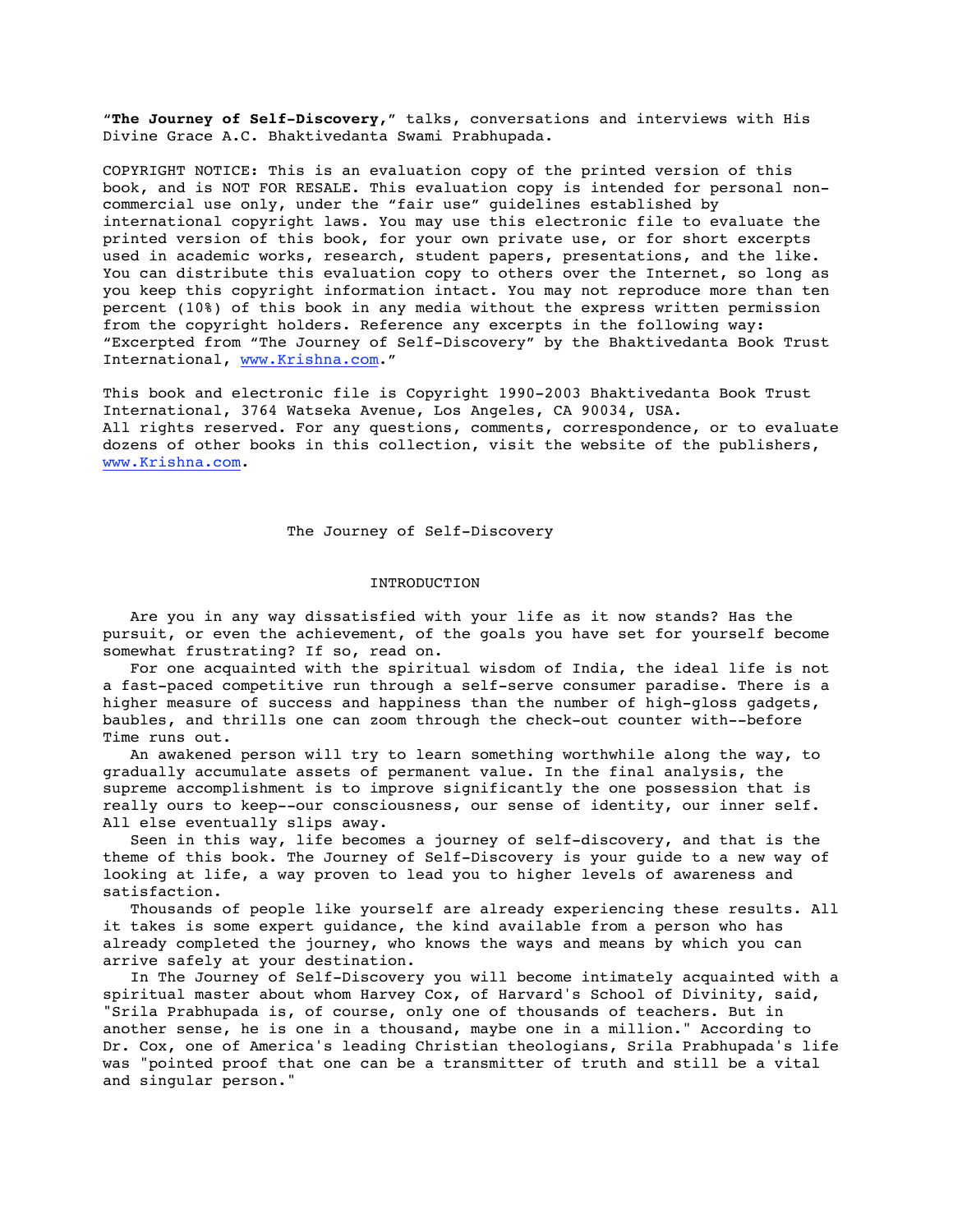Srila Prabhupada, the founding spiritual master of the International Society for Krishna Consciousness, translated over forty volumes of the most essential works of Vedic literature. Complete sets of these books, with original Sanskrit and Bengali texts, have been purchased by thousands of university libraries around the world, and dozens of scholars have praised them.

 But that is not what you will find in The Journey of Self-Discovery. In these pages you will see Srila Prabhupada taking the essential truths of the timeless Vedic wisdom of India and communicating them live, to persons like yourself--in talks, conversations, and interviews. With gravity and wit, roses and thunderbolts, Srila Prabhupada delivers transcendental knowledge with maximum impact and precision.

 All the selections printed in The Journey of Self-Discovery originally appeared in Back to Godhead, the magazine Srila Prabhupada founded in India in 1944. When he came to America and started the Hare Krsna movement in 1966, he requested his new followers to take up the task of publishing the magazine. Ever since, Back to Godhead has served the vital function of bringing the Vedic knowledge to the contemporary world, addressing the spiritual needs of people confronting the frustrations of modern life.

 Authoritative and informative, The Journey of Self-Discovery is also easy to read. The anthology format allows you to approach the book in a variety of ways. You can read The Journey of Self-Discovery from start to finish, proceeding through the systematically arranged selections. Or you can glance over the table of contents and find a selection of particular interest. Because each selection is short and complete in itself, you can easily explore topics that attract your attention without having to go through the entire book.

 The principal lesson of The Journey of Self-Discovery is that our conscious selfhood is not an accidental cosmic side-effect, a fleeting electromagnetic discharge generated by a temporary configuration of subatomic particles at some point in space and time. Rather each center of consciousness is itself an absolute, irreducible unit of reality. As Srila Prabhupada tells physicist Gregory Benford, "We don't say that scientific knowledge is useless. Mechanics, electronics--this is also knowledge.... But the central point is atma-jnana- self-knowledge, knowledge of the soul."

 And after we understand the soul, the quest for knowledge continues. Srila Prabhupada tells a press conference in Los Angeles: "In the background of this body you can find the soul, whose presence is perceivable by consciousness. Similarly, in the universal body of the cosmic manifestation, one can perceive the presence of the Supreme Lord, or the Absolute Truth, by virtue of the presence of... Superconsciousness."

 Just as we are individual and personal, the Superconsciousness is also individual and personal. In the Vedic scriptures, the identity of the Superconscious Self is revealed to be Krsna, the Supreme Personality of Godhead. Srila Prabhupada describes Krsna as "the greatest artist," the source of all beauty and attraction.

 The real key to happiness and satisfaction, Srila Prabhupada explains, is discovering the eternal personal link between ourselves and the Superconsciousness. This state is called Krsna consciousness, and in The Journey of Self-Discovery you will learn how to achieve this, the highest and most pleasurable consciousness, in your own life.

 Krsna consciousness is loving consciousness. In the selection "Absolute Love," Srila Prabhupada says to his audience, "Everyone is frustrated--husbands, wives, boys, girls. Everywhere there is frustration, because our loving propensity is not being utilized properly." Srila Prabhupada then goes on to explain how love is most fully experienced when directed toward the Supreme Person, Krsna, who can perfectly and completely reciprocate with everyone.

This is the secret of lasting happiness. In "Krsna, Enchanter of the Soul," Srila Prabhupada advises, "A man is attracted by a woman, a woman is attracted by a man, and when they are united in sex, their attachment for this material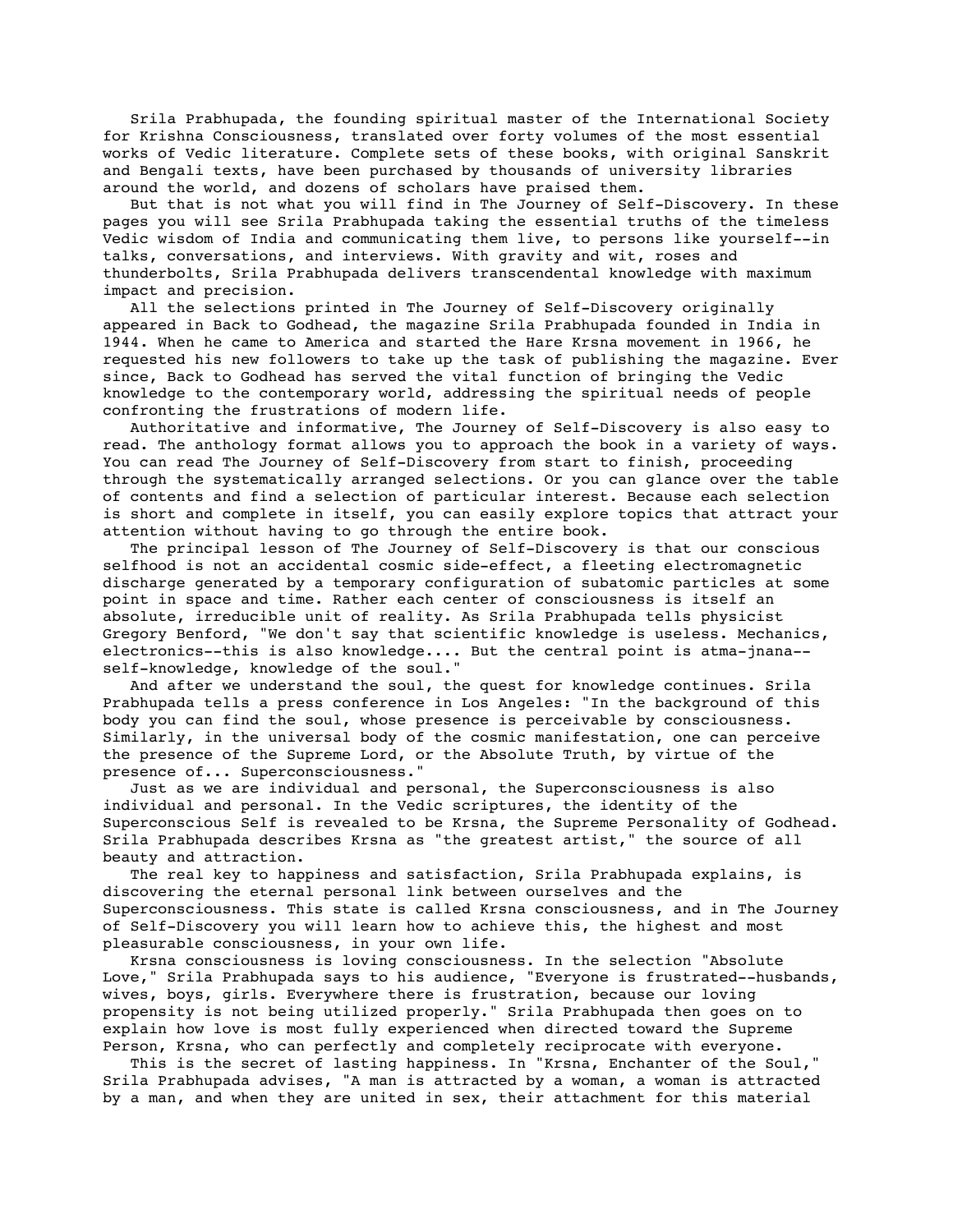world increases more and more.... But our business is not to be attracted by the glimmer of this material world; our business is to be attracted by Krsna. And when we become attracted by the beauty of Krsna, we will lose our attraction for the false beauty of this material world."

 Here Srila Prabhupada stands in contrast to the many so-called spiritual teachers who promise their followers they can have it all--unrestricted material enjoyment as well as spiritual profit. In "Showbottle Spiritualists Exposed," Srila Prabhupada gives an unsparing critique of deceptive gurus and spiritualists who mislead their followers.

 Srila Prabhupada did not manufacture his own spiritual pro-cess, with a view to personal profit. Rather he freely taught the specific meditation technique recommended in the Vedas for this age. In "Meditation Through Transcendental Sound," Srila Prabhupada tells students at Boston's Northeastern University, "If you take up this simple process--chanting Hare Krsna, Hare Krsna, Krsna Krsna, Hare Hare. Hare Rama, Hare Rama, Rama Rama, Hare Hare--you are immediately elevated to the transcendental platform."

 Those who progress on the journey of self-discovery are better able to understand and solve the world's problems. In "Material Problems, Spiritual Solutions," we learn from Srila Prabhupada how we can practically apply Krsna consciousness to relieve the widespread suffering brought on by violence and food shortages.

 In the early 1970's, Srila Prabhupada gave a remarkably foresighted analysis of the failure of the communist system of government to provide happiness for its people. You will find this striking conversation in section VI, "Perspectives on Science and Philosophy."

 In "Evolution in Fact and Fantasy" Srila Prabhupada says, "We accept evolution, but not that the forms of the species are changing. The bodies are already there, but the soul is evolving by changing bodies and by transmigrating from one body to another.... The defect of the evolutionists is that they have no information of the soul."

 Ultimately, the journey of self-discovery leads from this material world to the spiritual world. In "Entering the Spiritual World," Srila Prabhupada tells his listeners, "Everything in the spiritual world is substantial and original. This material world is only an imitation.... It is just like a cinematographic picture, in which we see only the shadow of the real thing."

 So for those who suspect that the real thing is something more than a soft drink, The Journey of Self-Discovery will illuminate the path that leads to life's ultimate, most perfect destination.

 And for those who may not regard themselves as seekers but are nevertheless curious about the philosophy of the Hare Krsna movement, The Journey of Self-Discovery provides a thorough yet compact introduction.

--The Publishers

#### The Journey of Self-Discovery

## The Physics of the Self

 In October 1973, Dr. Gregory Benford, an associate professor of physics at the University of California at Irvine, visits Srila Prabhupada in the garden of the Los Angeles Krsna center. In the course of their intriguing discussion about the possibility of scientific understanding of the soul, Srila Prabhupada declares, "We don't say that this scientific knowledge is useless. Mechanics, electronics--this is also knowledge. .. but the central point is atma-jnana- self-knowledge, knowledge of the soul."

Srila Prabhupada: What is the current scientific knowledge about the spirit soul? Dr. Benford: We have virtually no scientific knowledge about the soul.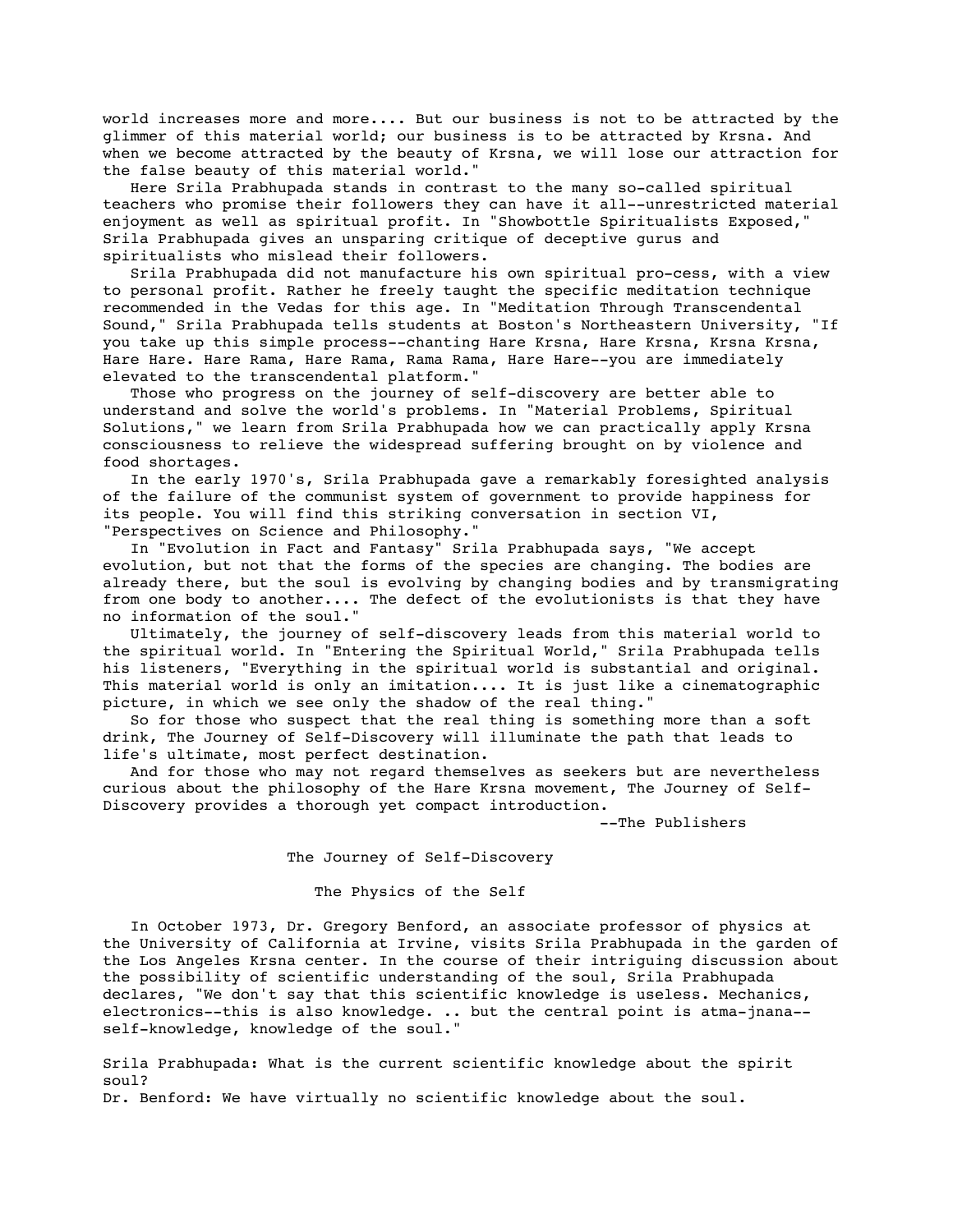Srila Prabhupada: Therefore you have actually made no advancement in scientific knowledge.

Dr. Benford: Well, scientific knowledge is a different class of knowledge. Srila Prabhupada: Perhaps. There are so many departments of knowledge: the medical study of the body, the psychological study of the mind, and ultimately spiritual, transcendental knowledge. The body and mind are simply the coverings of the spirit soul, just as this shirt and coat are coverings for your body. If you simply take care of the shirt and coat and neglect the person who is covered by this shirt and coat, do you think that this is advancement of knowledge? Dr. Benford: I think that there is no category of knowledge that is useless. Srila Prabhupada: We don't say that this scientific knowledge is useless. Mechanics, electronics--this is also knowledge. But different departments of knowledge differ in their comparative importance. For example, if someone wants to cook nicely, this is also a science. There are many different departments of knowledge, but the central point is atma-jnana--self-knowledge, the knowledge of the soul.

Dr. Benford: The only form of knowledge that is verifiable--that is, verifiable in the sense of getting everybody to agree with it--is that which can be proved logically or experimentally.

Srila Prabhupada: The science of the self can be verified logically.

Dr. Benford: How so?

Srila Prabhupada: Just consider your body. You once had the body of a child, but now you don't have that body anymore; you have a different body. Yet anyone can understand that you once had the body of a child. So your body has changed, but you are still remaining.

Dr. Benford: I am not so sure it is the same "I."

Srila Prabhupada: Yes, you are the same "I." Just as the parents of a child will say, after he has grown up, "Oh, just see how our son has grown!" He is the same person; his parents say so, his friends say so, his family says so--everyone says so. This is the evidence. You have to accept this point, because there is so much evidence. Your mother will deny that you are a different person, even though you have a different body.

Dr. Benford: But I may not be the same being that I was.

Srila Prabhupada: Correct. "Not the same" means, for example, that a young child may talk nonsense now, but when he gets an adult body he does not speak foolishly. Although he is the same person, along with his change in body he has developed different consciousness. But the spirit soul, the person, is the same. He acts according to his body, that's all--according to his circumstances. A dog, for example, is also a spirit soul, but because he has a dog's body he lives and acts like a dog. Similarly, when the spirit soul has a child's body, he acts like a child. When he has a different body, the same soul acts like a man. According to circumstances his activities are changing, but he is the same. For example, now you are a scientist. In your childhood you were not a scientist, so your dealings at that time were not those of a scientist. One's dealings may change according to circumstances, but the person is the same.

 Therefore, the conclusion is tatha dehantara-praptir dhiras tatra na muhyati: "When this body is finished, the soul gives it up and accepts another body." (Bhagavad-gita 2.13) Tatha dehantara. Dehantara means "another body." This is our Sanskrit knowledge from the Bhagavad-gita. When the spirit soul is injected into the womb of a woman, it forms a little body. Gradually, through the emulsification of secretions, the body develops to the size of a pea because of the presence of the spirit soul. Gradually the body develops nine holes--eyes, ears, mouth, nostrils, genitals, and rectum. In this way the body is developed to completion in seven months. Then consciousness comes. Dr. Benford: At seven months?

Srila Prabhupada: Yes. The child wants to come out. He feels uncomfortable; therefore he prays to God to kindly release him from the bondage. He promises that when he gets out he will become a devotee of God. So after nine months he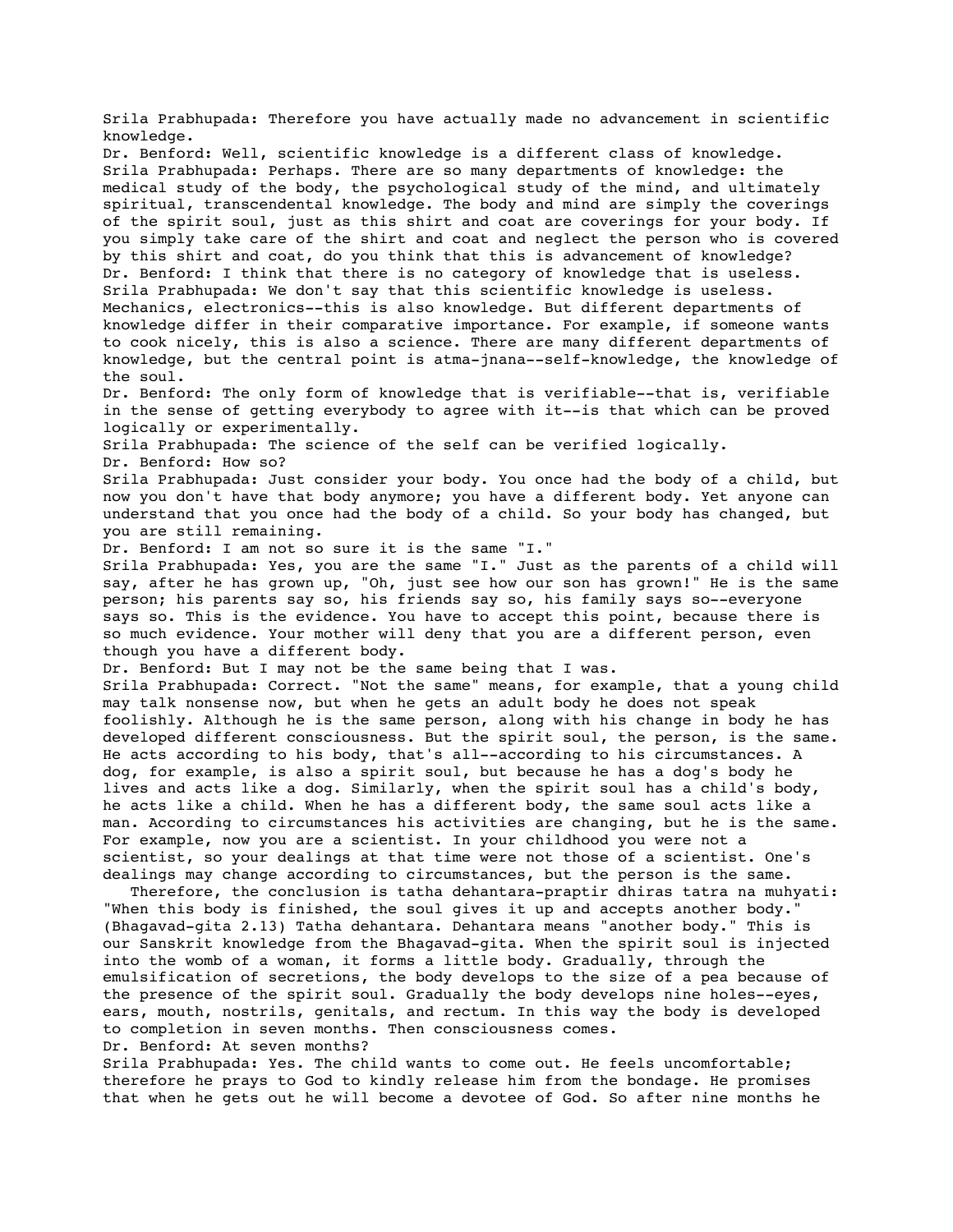comes out of the womb. But unless his parents are devotees, due to circumstances he forgets God. Only if the father and mother are devotees does he continue his God consciousness. Therefore, it is a great fortune to take birth in a family of Vaisnavas, those who are God conscious. This God consciousness is real scientific knowledge. Dr. Benford: Is it true that the children of all such parents are somewhat spiritually superior to the children of other parents? Srila Prabhupada: Generally, yes. They get the opportunity of being trained by the mother and father. Fortunately, my father was a great devotee, so I received this training from the very beginning. Somehow or other I had this spark of Krsna consciousness, and my father detected it. Then I accepted my spiritual master. In this way I have come to this stage of sannyasa [the renounced monastic order]. I am very much indebted to my father, for he took care of me in such a way that I became perfectly Krsna conscious. My father used to receive many saintly persons at our home, and to every one of them he used to say, "Kindly bless my son so that he may become a servant of Radharani [Lord Krsna's eternal consort]." That was his only ambition. He taught me how to play the mrdanga drum, although sometimes my mother was not very satisfied. She would say, "Why are you teaching him to play mrdanga?" But my father would say, "No, no, he must learn a little mrdanga." My father was very affectionate to me. Therefore, if due to past pious activities one gets a good father and mother, that is a great chance for advancing in Krsna consciousness. Dr. Benford: What will happen to you and your students next? Srila Prabhupada: We are going back to Krsna. We have got everything: Krsna's name, Krsna's address, Krsna's form, Krsna's activities. We know everything, and we are going there. Krsna promises this in the Bhagavad-gita  $(4.9)$ :

> janma karma ca me divyam evam yo vetti tattvatah tyaktva deham punar janma naiti mam eti so 'rjuna

 "One who knows Me in truth, scientifically," Krsna says, "is eligible to enter into the kingdom of God. Upon leaving the body, he does not take his birth again in this material world, but attains My eternal abode." Dr. Benford: How do you know that people return in some other form? Srila Prabhupada: We see that there are so many forms. Where do these different forms come from--the form of the dog, the form of the cat, the form of the tree, the form of the reptile, the forms of the insects, the forms of the fish? What is your explanation for all these different forms? That you do not know. Dr. Benford: Evolution.

Srila Prabhupada: Not exactly. The different species are already existing. "Fish," "tiger," "man"--all of these are already existing. It is just like the different types of apartments here in Los Angeles. You may occupy one of them according to your ability to pay rent, but all types of apartments are nevertheless existing at the same time. Similarly, the living entity, according to his karma, is given facility to occupy one of these bodily forms. But there is evolution, also--spiritual evolution. From the fish, the soul evolves to plant life. From plant forms the living entity enters an insect body. From the insect body the next stage is bird, then beast, and finally the spirit soul may evolve to the human form of life. And from the human form, if one becomes qualified, he may evolve further. Otherwise, he must again enter the evolutionary cycle. Therefore, this human form of life is an important juncture in the evolutionary development of the living entity.

In the Bhagavad-gita (9.25) Krsna says,

 yanti deva-vrata devan pitrn yanti pitr-vratah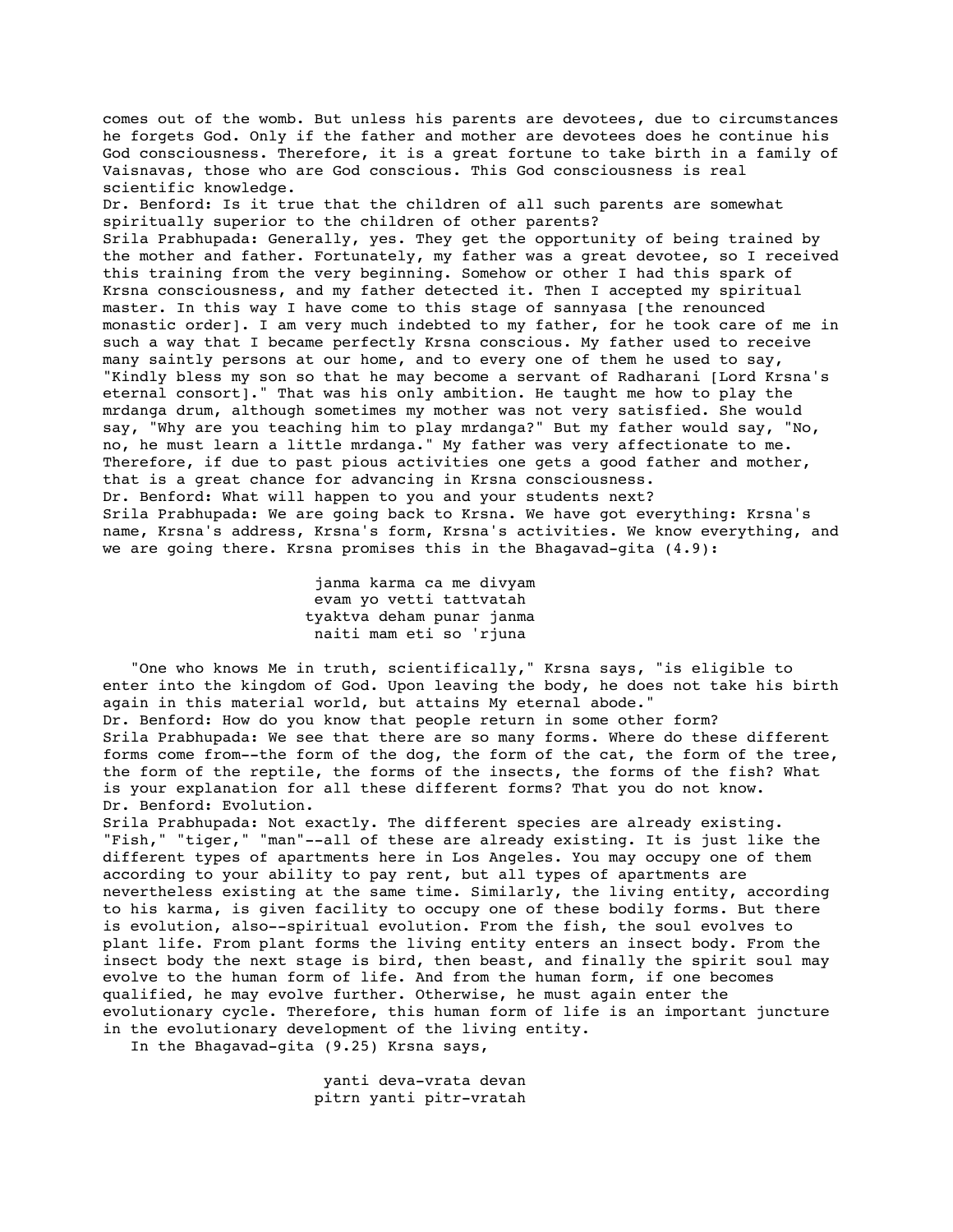# bhutani yanti bhutejya yanti mad-yajino 'pi mam

In other words, whatever you like you can achieve. There are different lokas,

or planetary systems, and you can go to the higher planetary systems where the demigods live and take a body there, or you can go where the Pitas, or ancestors, live. You can take a body here in Bhuloka, the earthly planetary system, or you can go to the planet of God, Krsnaloka. This method of transferring oneself at the time of death to whatever planet one chooses is called yoga. There is a physical process of yoga, a philosophical process of yoga, and a devotional process of yoga. The devotees can go directly to the planet where Krsna is. Dr. Benford: Undoubtedly you are aware that there are a few people, both in Eastern and Western society, who feel it a bit more intellectually justifiable to be completely agnostic about matters of theology. They feel, more or less, that if God had wanted us to know something more about Him, then He would have made it more easily apprehendable. Srila Prabhupada: Then you don't believe in God? Dr. Benford: I don't not believe in God; I'm just not forming an opinion until I have some evidence. Srila Prabhupada: But do you think that there is a God or not? Dr. Benford: I have a suspicion that there may be, but it is unverified. Srila Prabhupada: But you think sometimes that there may be God, do you not? Dr. Benford: Yes. Srila Prabhupada: So you are in doubt, suspicion--you are not certain--but your inclination is that you think there is a God, is it not? Your knowledge being imperfect, you are in doubt, that's all. Otherwise you are inclined to think of God. But because you are a scientific man, unless you perceive it scientifically, you do not accept. That is your position. But from your side, you believe in God. Dr. Benford: Sometimes. Srila Prabhupada: Yes. Sometimes or at all times--it doesn't matter. That is the position of everyone. As long as one is in the human form of life, he has a dormant consciousness of God. It simply has to be developed by proper training. It is just like anything else in life. For example, you have become a scientist by proper training, proper education. Similarly, the dormant consciousness of God, or Krsna, is there in everyone. It simply requires proper education to awaken it. However, this education is not given in the universities. That is the defect in modern education. Although the inclination to be Krsna conscious is there, the authorities are unfortunately not giving any education about God. Therefore people are becoming godless, and they are feeling baffled in obtaining the true joy and satisfaction of life. In San Diego, some priestly orders are going to hold a meeting to investigate the reasons why people are becoming averse to religion and not coming to church. But the cause is simple: Because your government does not know that life, especially human life, is meant for understanding God, they are supporting all the departments of knowledge very nicely--except the principal department, God consciousness. Dr. Benford: So, of course, the reason is separation of Church and State. Srila Prabhupada: Reasons there may be many, but the principal reason is that this age is the Kali-yuga [the age of quarrel and hypocrisy]. People are not very intelligent; therefore they are trying to avoid this department of knowledge, the most important department of knowledge. And they are simply busy in the departments of knowledge in which the animals are also busy. Your advancement of knowledge is comprised of four things--eating, sleeping, mating, and defending. For example, you are discovering so many lethal weapons, and the politicians are taking advantage of it for defending. You are discovering so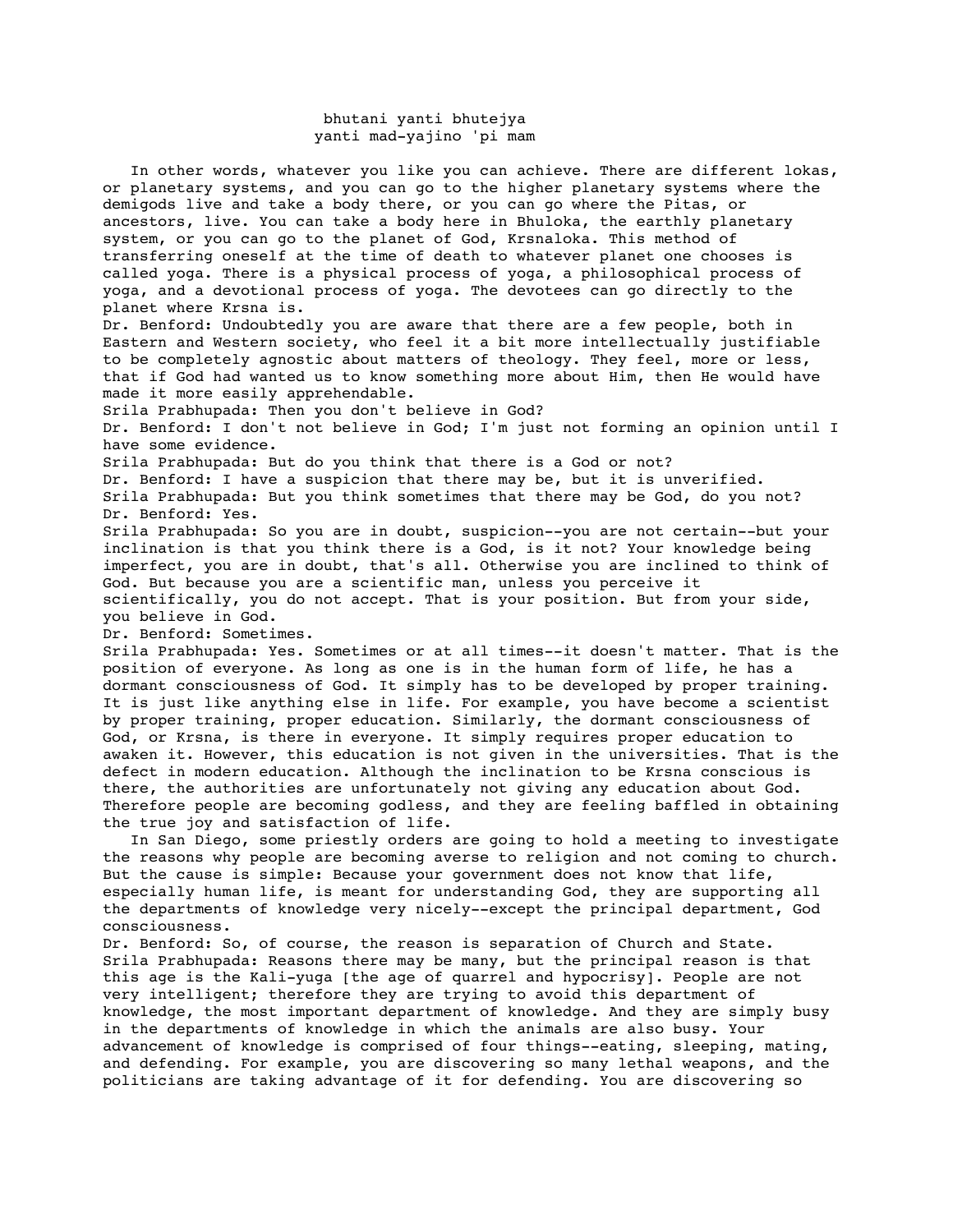many chemicals to check pregnancy, and people are using them to increase sex life. Dr. Benford: What do you think about the moon mission? Srila Prabhupada: That is also sleeping. You have spent so much money to go there and sleep, that's all. Otherwise, what can you do there? Dr. Benford: You can go there and learn. Srila Prabhupada: You go there and sleep, that's all. Sleeping. You are spending billions and getting nothing in return. Dr. Benford: It's worth more than that. Srila Prabhupada: No, nothing more, because these four principles--eating, sleeping, mating, and defending--are the background. If you have no knowledge beyond this body, you cannot go beyond this bodily jurisdiction. You may have very gorgeous, polished bodily knowledge, but your whole range of activities is within these four principles of eating, sleeping, mating, and defending. This knowledge is prevalent among the lower animals, also. They know how to eat, how to sleep, how to have sexual intercourse, and how to defend. Dr. Benford: But they don't know anything about nuclear physics! Srila Prabhupada: That does not mean that you are improved over the animals. It is the same thing--only polished. You are improving from the bullock cart to the car, that's all--simply a transformation of material knowledge. Dr. Benford: There is knowledge about the structure of the physical world. Srila Prabhupada: But it is a waste of energy, because in your activities you cannot go beyond this bodily jurisdiction of eating, sleeping, mating, and defending. The dog may sleep on the ground, and you may sleep in a very nice apartment, but when you sleep your enjoyment and the dog's enjoyment are the same. You may have so many electrical appliances and other material conveniences, but when you sleep you forget everything. Therefore this gorgeous sleeping accommodation is simply a waste of time. Dr. Benford: You seem to place emphasis on what knowledge does for you. What about the sheer joy of discovering how nature works? For example, now we think that we understand matter like this [pointing to the grass]. We think that we know from experiments, theory, and analysis that it is made up of particles that we cannot see, and we can analyze the properties of it through experiment. We know that it is made up of molecules. We understand some of the forces that hold it together, and this is the first time we knew this. We didn't know it before. Srila Prabhupada: But what is the benefit? Even if you knew every particle of this grass, what would be the benefit? The grass is growing. It will grow with or without your knowledge. You may know it or not know it, but it will not make any difference. Anything you like you may study from a material, analytical point of view. Any nonsense thing you take you can study and study and compile a voluminous book. But what will be the use of it? Dr. Benford: I seem to view the world as the sum of its component parts. Srila Prabhupada: Suppose I take this grass. I can write volumes of books--when it came into existence, when it died, what the fibers are, what the molecules are. In so many ways I can describe this insignificant foliage. But what is the use of it? Dr. Benford: If it has no use, why did God put it there? Isn't it worthwhile studying? Srila Prabhupada: Our point is that you would rather study the insignificant grass than the God who has created everything. If you could understand Him, then automatically you would understand the grass. But you want to separate His grass from Him, to study it separately. In this way you can compile volumes and volumes on the subject; but why waste your intelligence in that way? The branch of a tree is beautiful as long as it is attached to the main trunk, but as soon as you cut it off it will dry up. Therefore, what is the use of studying the dried-up branch? It is a waste of intelligence. Dr. Benford: But why is it a waste? Srila Prabhupada: Certainly it is a waste, because the result is not useful.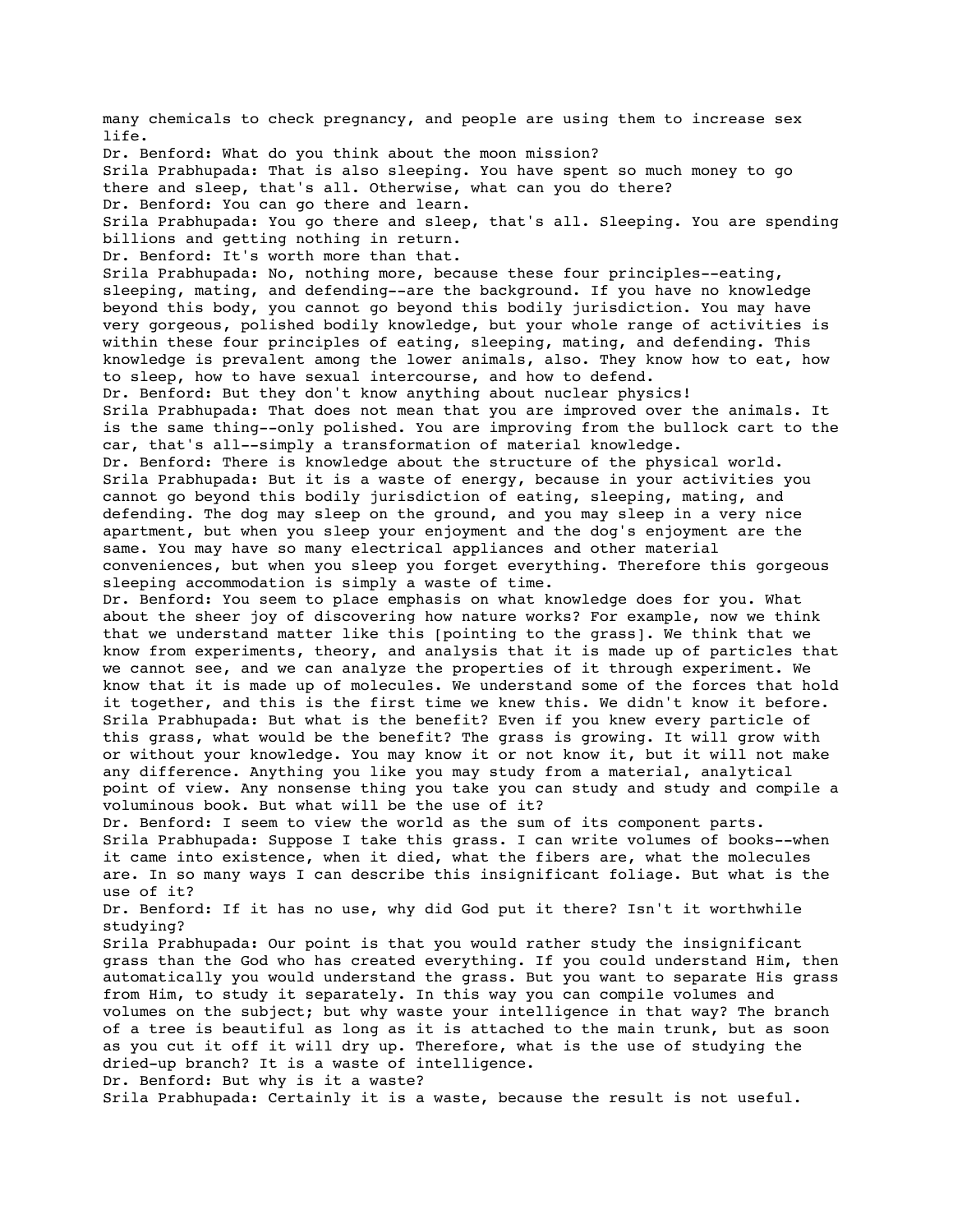#### Dr. Benford: Well, what is "useful"?

Srila Prabhupada: It is useful to know yourself--what you are. Dr. Benford: Why is knowledge of myself better than knowledge of a plant? Srila Prabhupada: If you understand what you are, then you understand other things. That is called atma-tattva, atma-jnana, self-knowledge. That is important. I am a spirit soul, and I am passing through so many species of life. But what is my position? I don't wish to die, because I am afraid to change bodies. Therefore, I am afraid of death. This question should be raised first: I don't want unhappiness, but unhappiness comes. I don't want death, but death comes. I don't want disease, but disease comes. I don't want to become an old man, but old age comes anyway. What is the reason that these things are coming by force? Who is enforcing these things? I do not know, but these are the real problems. I don't want excessive heat, but there is excessive heat. Why? Who is enforcing these things? Why are they being enforced? I don't want this heat; what have I done? These are real questions, not just studying foliage and writing volumes of books. That is a waste of energy. Study yourself.

## Understanding the Living Force

 In a statement delivered at a press conference in Los Angeles in December of 1968, Srila Prabhupada challenges the world's intellectual leaders to review their definition of what constitutes life. "In the background of this body you can find the soul, whose presence is perceivable by dint of consciousness. Similarly, in the universal body of the cosmic manifestation, one can perceive the presence of the Supreme Lord, or the Absolute Truth, by virtue of the presence of... Superconsciousness."

 The International Society for Krishna Consciousness is a movement aiming at the spiritual reorientation of mankind through the simple process of chanting the holy names of God. The human life is meant for ending the miseries of material existence. Our present-day society is trying to end these miseries by material progress. However, it is visible to all that in spite of extensive material progress, human society is not peaceful.

 The reason is that the human being is essentially a spirit soul. It is the spirit soul which is the background of the development of the material body. However the materialistic scientists may deny the spiritual existence in the background of the living force, there is no better understanding than accepting this living force as ultimately the spirit soul within the body.

 The body is changing--from one form to another--but the spirit soul is existing eternally, without changes. This fact we can experience even in our own life. Since the beginning of our material body in the womb of our mother, our body has been changing from one shape to another at every second and at every minute. This process is generally known as "growth," but actually it is a change of body.

 On this earth we see change of day and night and change of season. The more primitive mentality attributes this phenomenon to changes occurring in the sun. For example, in the winter primitive people think the sun is getting weaker, and at night they presume, sometimes, that the sun is dead. With more advanced knowledge we see that the sun is not changing at all in this way. Seasonal and diurnal changes are attributed to the change of the relative positions of the earth and the sun.

 Similarly, we experience bodily changes: from embryo to child to youth to maturity to old age to death. The less intelligent mentality presumes that after death the spirit soul's existence is forever finished, just as primitive tribes believe that the sun dies at sunset. Actually, however, the sun is rising in another part of the world. Similarly, the soul is accepting another type of body. When the body gets old like an old garment and is no longer usable, the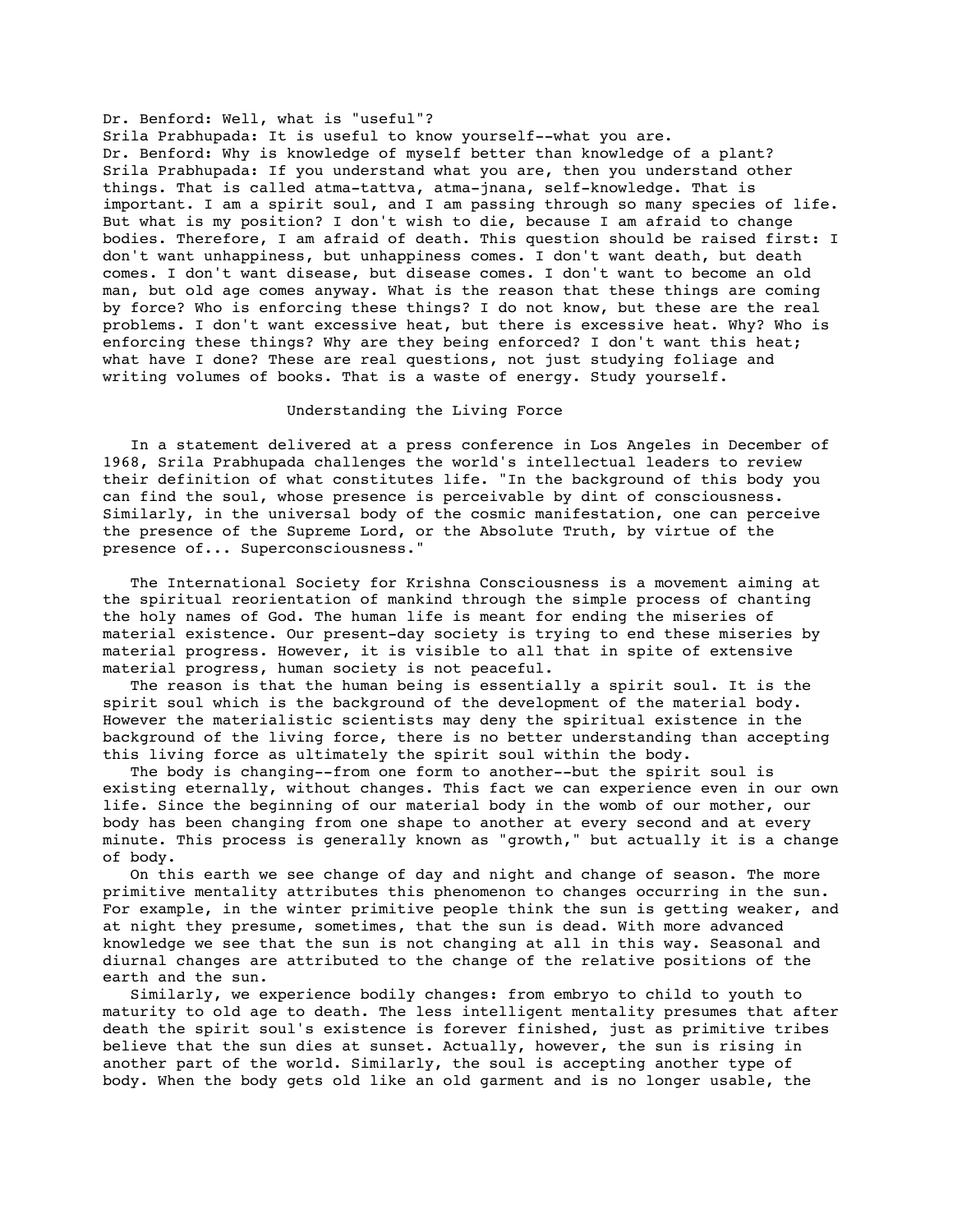soul accepts another body, just as we accept a new suit of clothes. Modern civilization is practically unaware of this truth.

 People do not care about the constitutional position of the soul. There are different departments of knowledge in different universities and many technological institutions, all to study and understand the subtle laws of material nature, and there are medical research laboratories to study the physiological condition of the material body, but there is no institution to study the constitutional position of the soul. This is the greatest drawback of materialistic civilization, which is simply an external manifestation of the soul.

 People are enamored of the glittering manifestation of the cosmic body or the individual body, but they do not try to understand the basic principle of this glittering situation. The body looks very beautiful, working with full energy and exhibiting great traits of talent and wonderful brainwork. But as soon as the soul is away from the body, this entire glittering situation of the body becomes useless. Even the great scientists who have offered many wonderful scientific contributions have been unable to trace out the personal self, which is the cause of such wonderful discoveries.

 The Krsna consciousness movement, therefore, is basically trying to teach this science of the soul, not in any dogmatic way, but through complete scientific and philosophical understanding. In the background of this body you can find the soul, whose presence is perceivable by dint of consciousness. Similarly, in the universal body of the cosmic manifestation, one can perceive the presence of the Supreme Lord, or the Absolute Truth, by virtue of the presence of the Supersoul and superconsciousness.

 The Absolute Truth is systematically explained in the Vedanta-sutra (generally known as the Vedanta philosophy), which in turn is elaborately explained by the Srimad-Bhagavatam, a commentary by the same author. The Bhagavad-gita is the preliminary study of the Srimad-Bhagavatam for understanding the constitutional position of the Supreme Lord, or the Absolute Truth.

 An individual soul is understood in three aspects: first as the consciousness pervading the entire body, then as the spirit soul within the heart, and ultimately as a person. Similarly, the Absolute Truth is first realized as impersonal Brahman, then as localized Supersoul (Paramatma), and at the end as the Supreme Personality of Godhead, Krsna. Krsna is all-inclusive. Or in other words, Krsna is simultaneously Brahman, Paramatma, and the Personality of Godhead, just as every one of us is simultaneously consciousness, soul, and person.

 The individual person and the Supreme Person are qualitatively one but quantitatively different. Just like the drop of seawater and the vast mass of seawater--both are qualitatively one. The chemical composition of the drop of seawater and that of the mass of seawater are one and the same. But the quantity of salt and other minerals in the whole sea is many, many times greater than the quantity of salt and other minerals contained in the drop of seawater.

 The Krsna consciousness movement upholds the individuality of the soul and the Supreme Soul. From the Vedic Upanisads we can understand that both the Supreme Person, or God, and the individual person are eternal living entities. The difference is that the supreme living entity, or Supreme Person, maintains all the innumerable other living entities. In the Christian way of understanding, the same principle is admitted, because in the Bible it is taught that the contingent entities should pray to the Supreme Father so that He may supply means of maintenance and give pardon for their sinful activities.

 So it is understood from every source of scriptural injunction that the Supreme Lord, or Krsna, is the maintainer of the contingent living entity and that it is the duty of the contingent entity to feel obliged to the Supreme Lord. This is the whole background of religious principles. Without these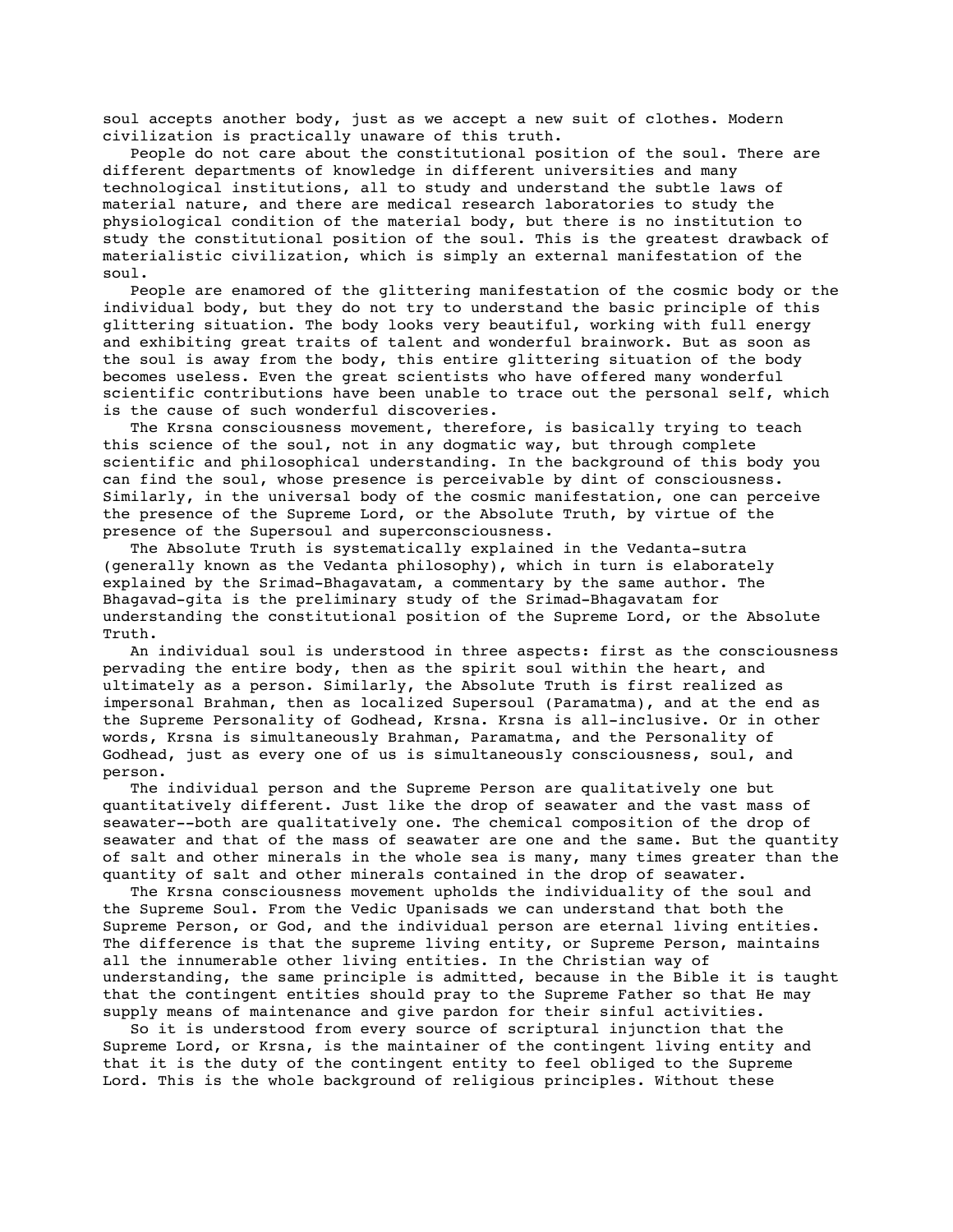acknowledgments there is chaos, as we find in our daily experience at the present moment.

 Everyone is trying to become the Supreme Lord, either socially, politically, or individually. Therefore there is competition for this false lordship, and there is chaos all over the world--individually, nationally, socially, collectively. The Krsna consciousness movement is trying to establish the supremacy of the Absolute Personality of Godhead. One who has attained a human body and intelligence is meant for this understanding, because this consciousness makes his life successful.

 This Krsna consciousness movement is not a new introduction by mental speculators. Actually, this movement was started by Krsna Himself. On the Battlefield of Kuruksetra, at least five thousand years ago, the movement was presented by Krsna in the Bhagavad-gita. From Bhagavad-gita we can also understand that He had spoken this system of consciousness long, long before--at least forty million years ago--when He had imparted it to the sun-god, Vivasvan.

 So this movement is not at all new. It is coming down in disciplic succession and from all the great leaders of India's Vedic civilization, including Sankaracarya, Ramanujacarya, Madhvacarya, Visnu Svami, Nimbarka, and lately, about 480 years ago, Lord Caitanya. The disciplic system is still being followed today. This Bhagavad-gita is also very widely used in all parts of the world by great scholars, philosophers, and religionists. But in most cases the principles are not followed as they are. The Krsna consciousness movement presents the principles of the Bhagavad-gita as they are--without any misinterpretation.

 From the Bhagavad-gita we can understand five main principles, namely God, the living entity, the material and spiritual nature, time, and activities. Out of these five items, God, the living entity, nature (material or spiritual), and time are eternal. But activities are not eternal.

 Activities in the material nature are different from activities in the spiritual nature. Though the spirit soul is eternal (as we have explained), activities performed under the influence of the material nature are temporary. The Krsna consciousness movement aims at placing the spirit soul in his eternal activities. We can practice eternal activities even when we are materially engaged. To act spiritually simply requires direction, but it is possible, under the prescribed rules and regulations.

 The Krsna consciousness movement teaches these spiritual activities, and if one is trained in such spiritual activities, one is transferred to the spiritual world, of which we get ample evidence from the Vedic literatures, including the Bhagavad-gita. The spiritually trained person can be transferred to the spiritual world easily--by change of consciousness.

 Consciousness is always present, because it is the symptom of the living spirit soul, but at the present moment our consciousness is materially contaminated. For instance, water pouring down from a cloud is pure, but as soon as the water comes in touch with the earth it becomes muddy--immediately. Yet if we filter the same water, the original clearness can be regained. Similarly, Krsna consciousness is the process of clearing our consciousness. And as soon as our consciousness is clear and pure, we are eligible to be transferred to the spiritual world for our eternal life of knowledge and bliss. This is what we are hankering for in this material world, but we are being frustrated at every step on account of material contamination. Therefore, this Krsna consciousness movement should be taken very seriously by the leaders of human society.

## The Science of Spiritual Life

What happens to the conscious self at the time of death? On October 10, 1975, in Westville, South Africa, Srila Prabhupada explains the science of reincarnation to Dr. S. P. Oliver, Rector of the University of Durban.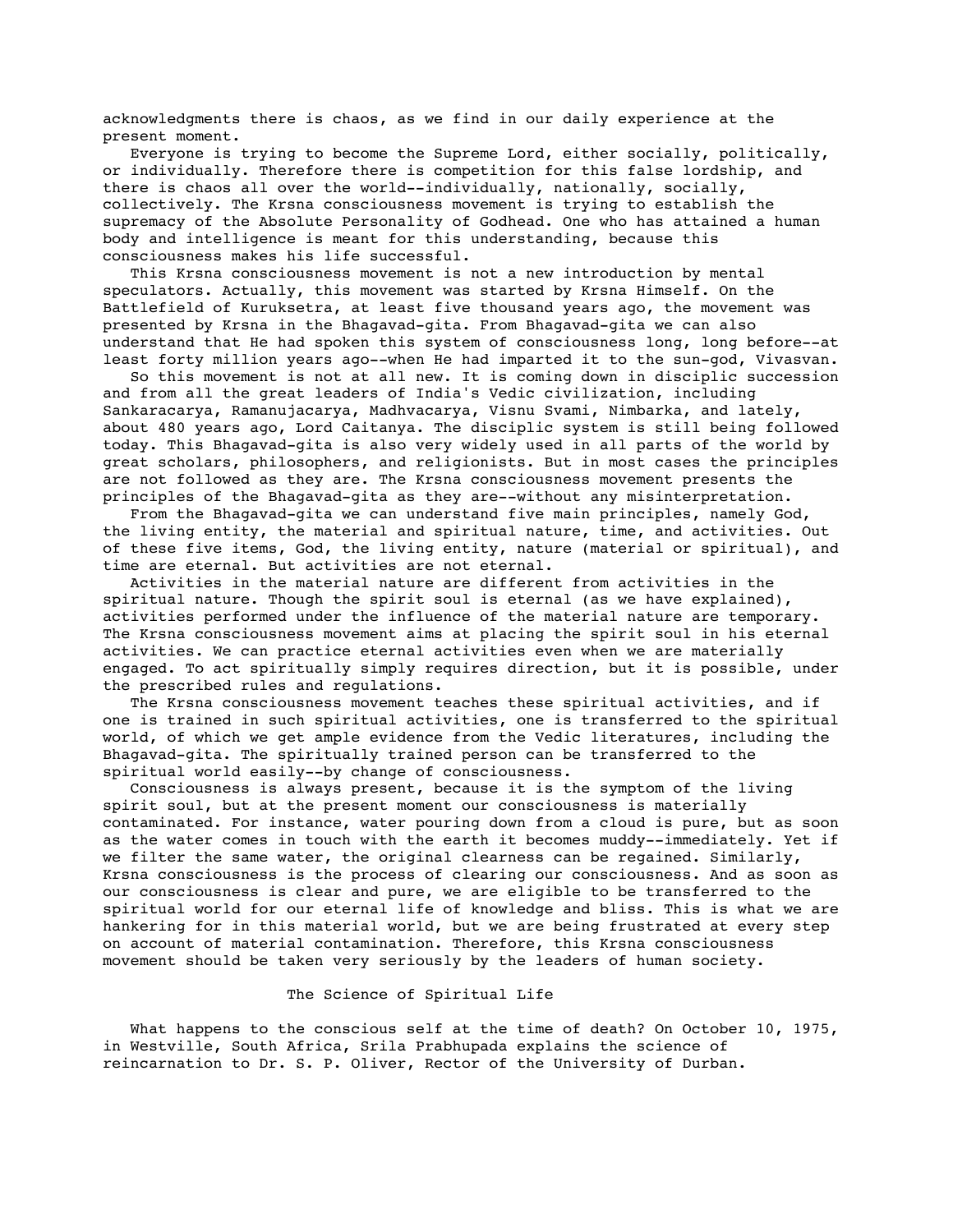Dr. Oliver: We are left in this twentieth century, this last part of the century, with a new global search for the truth about the spiritual. We, of course, in the Western world, are not familiar with the Bhagavad-gita. Our problem is basically, I think, the one that you raised in your lecture: How do we make the spiritual a scientific reality? And I think you were quite right. I think really few people get the point that you were trying to make--that this is a scientific matter.

Srila Prabhupada: That is the beginning of the Bhagavad-gita--scientifically presenting spiritual knowledge. Therefore I raised the question, What is transmigration of the soul? Nobody could reply properly. We are changing bodies. There are so many varieties of bodies, and we may enter into any one of them after death. This is the real problem of life. Prakrteh kriyamanani gunaih karmani sarvasah: Nature is working, providing us with material bodies. This body is a machine. This machine, just like a car, has been offered to us by material nature, by the order of God, Krsna. So the real purpose of life is to stop this perpetual transmigration from one body to another, one body to another, and revive our original, spiritual position, so that we can live an eternal, blissful life of knowledge. That is the aim of life. Dr. Oliver: The conception of transmigration is not, of course, in the Christian religion.

Srila Prabhupada: It's not a question of religion. Religion is a kind of faith that develops according to time and circumstances. The reality is that we are spirit souls. By the laws of material nature, we are carried from one body to another. Sometimes we are happy, sometimes distressed; sometimes in the heavenly planets, sometimes in lower planets. And human life is meant for stopping this process of transmigration and reviving our original consciousness. We have to go back home, back to Godhead, and live eternally. This is the whole scheme of Vedic literature.

 The Bhagavad-gita gives the synopsis of how to act in this life. Therefore, through the teachings of the Bhagavad-gita we can begin to understand the constitutional position of the soul.

 First of all we have to understand what we are. Am I this body or something else? This is the first question. I was trying to answer this, but some people in my audience thought it was a kind of Hindu culture. It is not Hindu culture. It is a scientific conception. You are a child for some time. Then you become a boy. Then you become a young man, and then you become an old man. In this way you are always changing bodies. This is a fact. It is not a Hindu conception of religion. It applies to everyone.

> dehino 'smin yatha dehe kaumaram yauvanam jara tatha dehantara-praptir dhiras tatra na muhyati

[To a devotee:] Find this verse.

Devotee: [reads] "As the embodied soul continuously passes, in this body, from boyhood to youth to old age, the soul similarly passes into another body at death. A sober person is not bewildered by such a change." (Bhagavad-gita 2.13) Srila Prabhupada: In the Bhagavad-gita everything is explained very logically, very scientifically. It is not a sentimental explanation.

Dr. Oliver: The problem, as I see it, is how to get modern man to make an indepth study of what is contained or outlined in this book, especially when he's caught up in an educational system that denies a place for this very concept or even the philosophy of it. There is either complete neutrality or just a simple rejection of these truths.

Srila Prabhupada: They do not accept the soul?

Dr. Oliver: They accept the soul. I think so. But they do not care to analyze what it means.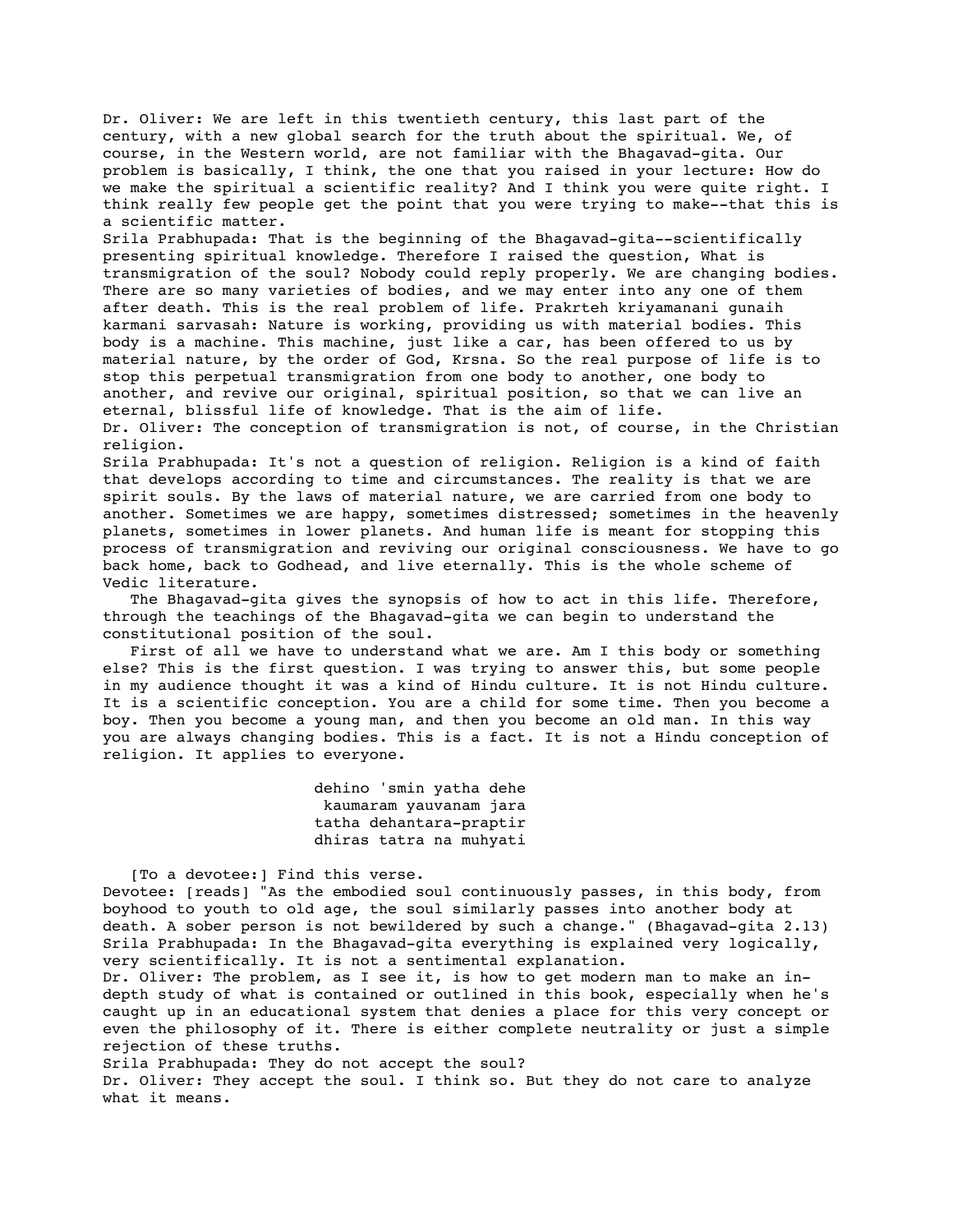Srila Prabhupada: Without analyzing this, what is their situation? First of all, they should analyze the distinction between a dead body and a living body. The body is always dead, just like a motorcar without a driver. The car is always a lump of matter. Similarly, this body, with or without the soul, is a lump of matter. Dr. Oliver: It isn't worth very much. I think around fifty-six cents. Srila Prabhupada: But if one cannot distinguish between the car and the driver of the car, then he is just like a child. A child thinks the car is running automatically. But that is his foolishness. There is a driver. The child may not know, but when he is grown-up and has been educated and still he does not know, then what is the meaning of his education? Dr. Oliver: In the Western world the whole range of education covers only primary, secondary, and tertiary education. There is no place for an in-depth study of the soul. Srila Prabhupada: I talked with one professor in Moscow. Maybe you know him-- Professor Kotovsky. He teaches at the Soviet Academy of Sciences. I had a talk with him for about an hour. He said, "After this body is annihilated, everything is finished." I was surprised that he told me this. He is known to be a very good scholar, yet still he does not know about the soul. Dr. Oliver: We have an Indology course here, given by a scholar from Vienna. But what he teaches, what kind of basic philosophy, I wouldn't know. There are about forty students. In essence they ought to start by making a detailed study of the Bhagavad-gita and use that as a basis for their whole philosophy. Srila Prabhupada: So why not appoint someone to teach Bhagavad-gita As It Is? That is essential. Dr. Oliver: Our university almost has an obligation to make a study of these points in depth. Srila Prabhupada: By thoroughly studying Bhagavad-gita, one begins his spiritual education. Dr. Oliver: Well, this is apparently what one needs. Our Hindu community here in South Africa seems to lack any fixed idea of what constitutes Hinduism. The young people especially are living in a complete vacuum. For various reasons, they do not want to accept religion, because this is what they see around them. They cannot identify with the Christian religion, the Islamic religion, or the Hindu religion. They are largely ignorant. Srila Prabhupada: They should be shown the right path. This is the original, authentic path. Dr. Oliver: There were not very many great scholars in South Africa amongst our Indian community. The Indian people came, by and large, as workers on the sugar plantations--field workers. A few were jewelers and tailors and so on. Then for the last hundred years there was a political struggle, resisting transportation back to India. They were fighting to make a living and to find their own place in this country. As I see it, they must give meaning to the essence of their own beliefs and faith. I've been telling them that we are privileged to have them here in this country, with their background, and that they mustn't cut themselves away from it and drift into a vacuum. But they don't know to whom they should turn. So basically, they and myself and others want to know how we get this spirit into our own hearts, and how does this then issue out into everyday living? Srila Prabhupada: That is all explained in the Bhagavad-gita: how to live peacefully in this world and how to go back home, back to Godhead. Dr. Oliver: But how does one get modern man to voluntarily make this experiment? The real tragedy is we have wandered so far away from the spirit that we do not know where to start. And we can't get a few dozen honest believers to sit down and try to find out how much God wants to give of His mind to our minds. Srila Prabhupada: God is giving Himself. We just have to accept Him. That requires a little advancement. Otherwise, everything is there. God says that the soul is eternal and the body is changing. It is a very simple example. A boy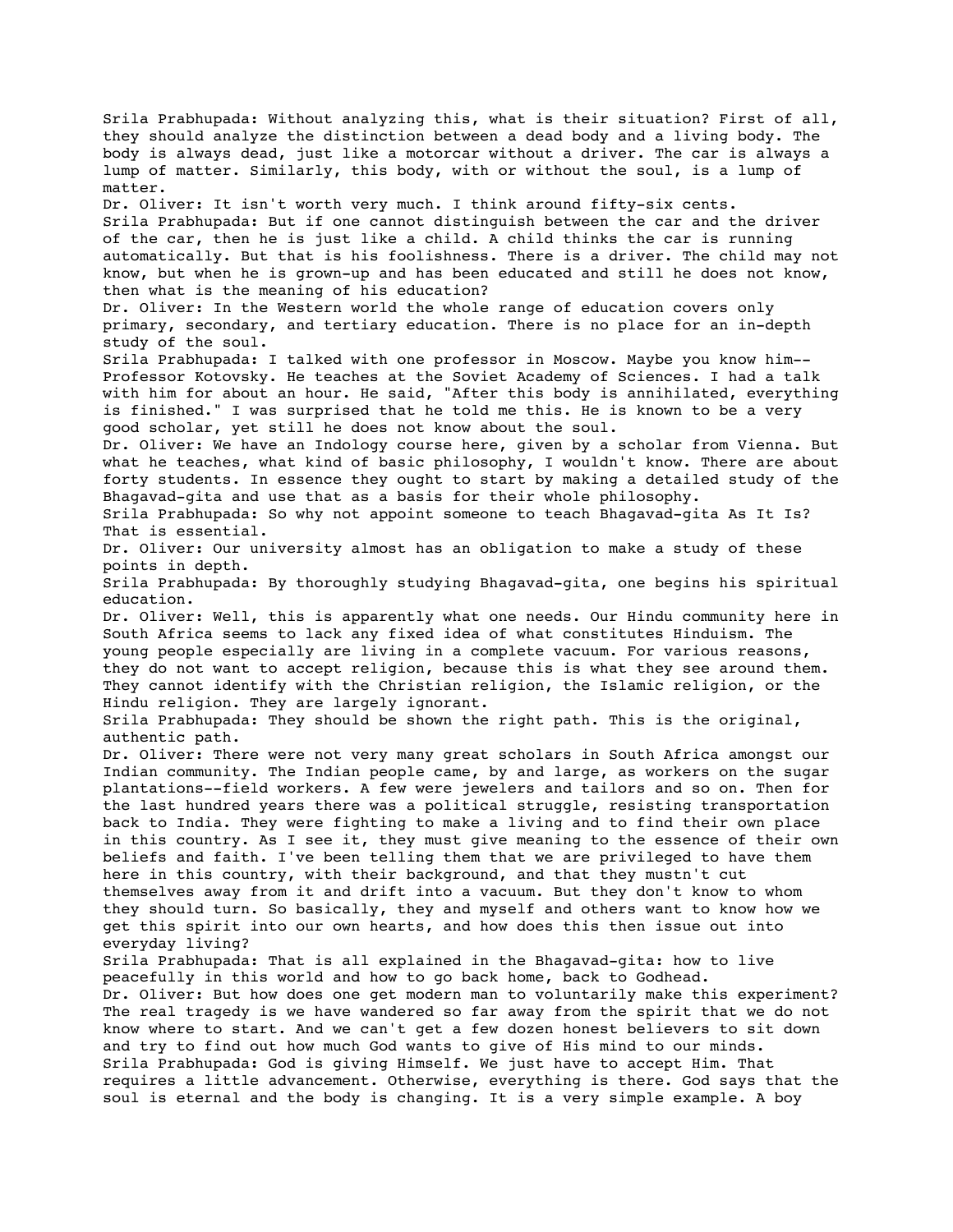becomes a young man, and a young man becomes an old man. There is no denying this fact. I can understand it, and you can understand it. It is very simple. I remember that as a boy I was jumping, and I cannot do that now because I have a different body. So I am conscious that I possessed a body like that. Now I do not possess it. The body is changing, but I am the same person eternally. It requires a little intelligence to see this, that's all. I am the owner of the body, and I am an eternal soul. The body is changing. Dr. Oliver: Now, having accepted that, a further problem then arises: What are the implications? Srila Prabhupada: Yes. If I understand that I am not this body, yet at the present moment I am engaged only to keep my body comfortable, without taking care of my self, that is wrong. For example, if I am cleansing this shirt and coat thrice daily, but I am hungry--that would be impractical. Similarly, this civilization is wrong in this basic way. If I take care of your shirt and coat, but I don't give you anything to eat, then how long will you be satisfied? That is my point. That is the basic mistake. Material civilization means taking care of the body and bodily comforts. But the owner of the body, the spirit soul, gets no care. Therefore everyone is restless. They are changing the "ism" from capitalism to communism, but they do not know what the mistake is. Dr. Oliver: There is very little difference. They are both material. Srila Prabhupada: The communists think that if we take control of the government, everything will be adjusted. But the mistake is there--both the communists and the capitalists are taking care of the external body, not the eternal identity, the soul. The soul must be peaceful. Then everything will be peaceful.

> bhoktaram yajna-tapasam sarva-loka-mahesvaram suhrdam sarva-bhutanam jnatva mam santim rcchati

 [To a devotee:] Read that verse. Devotee: "A person in full consciousness of Me, knowing Me to be the ultimate beneficiary of all sacrifices and austerities, the Supreme Lord of all planets and demigods, and the benefactor and well-wisher of all living entities, attains peace from the pangs of material miseries." (Bhagavad-gita 5.29) Srila Prabhupada: This means that one must know what God is. Because you are part and parcel of God, you already have a very intimate relationship with Him. Our business is knowing God. So at the present moment, there is no information. People have no complete idea. Dr. Oliver: Well, I believe that if a satellite in the sky can reveal what is happening from one pole to the other pole, then surely God can reveal His spirit and His mind to anyone who wants to obey Him, who wants to know Him, and who sincerely wants to follow Him. Srila Prabhupada: Yes, yes. So here in the Bhagavad-gita God is explaining Himself. We have to take it by logic and reason. Then it will be a clear understanding of God. Dr. Oliver: Yes, but how to get this across? Srila Prabhupada: The teaching is there. We have to understand it by authoritative discussion. Dr. Oliver: I think so. This is probably where one has to start. We have to sit down and discuss this, much the same as some professors would discuss any scientific experiment. Srila Prabhupada: The process for understanding is described here:

> tad viddhi pranipatena pariprasnena sevaya upadeksyanti te jnanam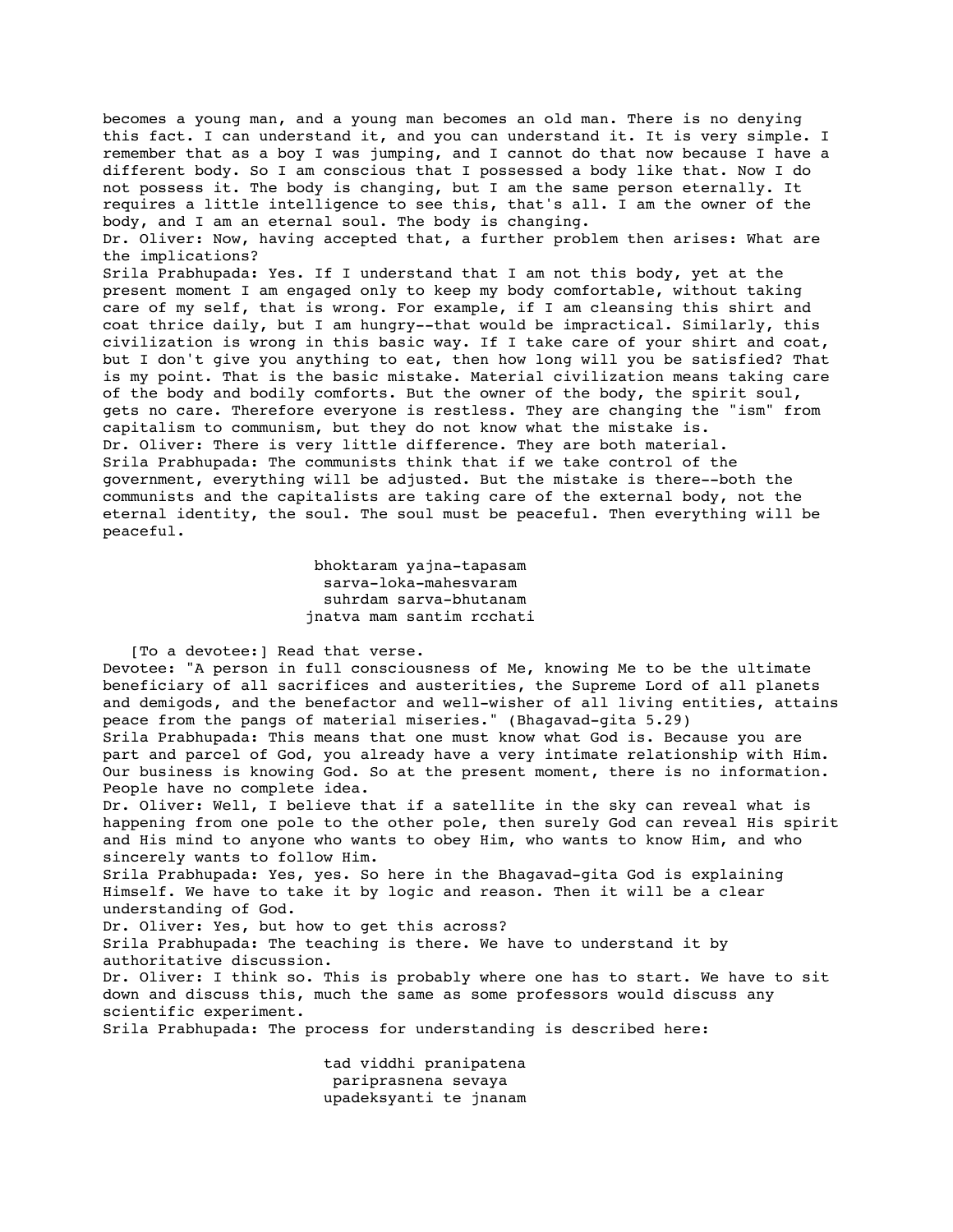[To a devotee:] Find out that verse.

Devotee: "Just try to learn the truth by approaching a spiritual master. Inquire from him submissively and render service unto him. The self-realized souls can impart knowledge unto you because they have seen the truth." (Bhagavad-gita 4.34)

Srila Prabhupada: Read the purport.

Devotee: "The path of spiritual realization is undoubtedly difficult. The Lord therefore advises us to approach a bona fide spiritual master in the line of disciplic succession from the Lord Himself. No one can be a bona fide spiritual master without following this principle of disciplic succession. The Lord is the original spiritual master, and a person in the disciplic succession can convey to his disciple the Lord's message as it is.

 "No one can be spiritually realized by manufacturing his own process, as is the fashion of the foolish pretenders. The Srimad-Bhagavatam (6.3.19) says, dharmam tu saksad bhagavat-pranitam: the path of religion is directly enunciated by the Lord. Therefore, mental speculation or dry arguments cannot help lead one to the right path. Nor by independent study of books of knowledge can one progress in spiritual life.

 "One has to approach a bona fide spiritual master to receive the knowledge. Such a spiritual master should be accepted in full surrender, and one should serve the spiritual master like a menial servant, without false prestige. Satisfaction of the self-realized spiritual master is the secret of advancement in spiritual life. Inquiries and submission constitute the proper combination for spiritual understanding. Unless there is submission and service, inquiries from the learned spiritual master will not be effective. One must be able to pass the test of the spiritual master, and when he sees the genuine desire of the disciple, he automatically blesses the disciple with genuine spiritual understanding.

 "In this verse, both blind following and absurd inquiries are condemned. Not only should one hear submissively from the spiritual master, but one must also get a clear understanding from him, in submission and service and inquiries. A bona fide spiritual master is by nature very kind toward the disciple. Therefore when the student is submissive and is always ready to render service, the reciprocation of knowledge and inquiries becomes perfect."

Srila Prabhupada: The practical example is here. These European and American boys are coming from well-to-do families. Why are they serving me? I am Indian, coming from a poor country. I cannot pay them. When I came to the West, I had no money. I brought only forty rupees. That was only an hour's expenditure in America. So their soul is to carry out my instruction. And therefore they are making progress. Pranipatena pariprasnena--they are asking questions. I am trying to reply to them, and they have all got full faith. They are serving like menial servants. This is the process.

 If the spiritual master is bona fide and the disciple is very sincere, then the knowledge will be there. This is the secret. Yasya deve para bhaktir yatha deve tatha gurau--Vedic knowledge is revealed unto those who have faith in both the Lord and the spiritual master. Therefore in Vedic society, the students are automatically sent to the gurukula [the place of the spiritual master], regardless of whether one is a king's son or from some other background. Even Krsna had to go to gurukula.

 There is a story that once Krsna went with a classmate to the forest to collect dry wood for His spiritual master. Suddenly there was a heavy rainstorm, and they could not get out of the forest. The whole night they remained in the forest with great difficulty. The next morning, the guru, their teacher, along with other students, came to the forest and found them. So even Krsna, whom we accept as the Supreme Lord, had to go to gurukula and serve the spiritual master as a menial servant.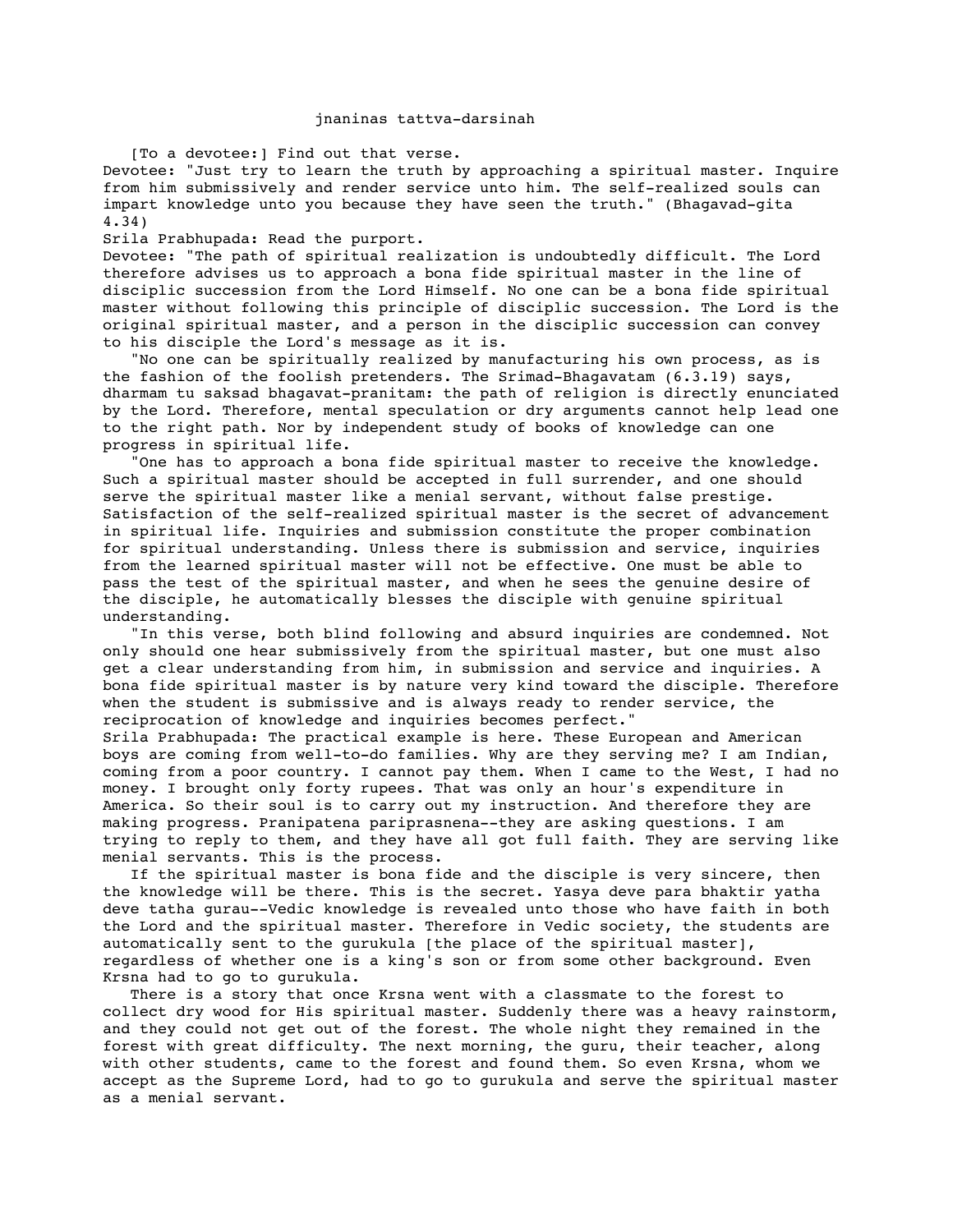So all of the students at the gurukula learn how to be very submissive and how to live only for the benefit of the guru. They are trained from the very beginning to be first-class submissive students. Then the guru, out of affection and with an open heart, teaches the boys all he knows. There is no question of money. It is all done on the basis of love and education. Dr. Oliver: I might have difficulty accepting parts of what you've indicated here, simply because I don't know. But basically I accept that God lives in us and that when we leave things to Him, He knows how to direct these things. The challenge is living life so that He will be satisfied. This is where the difficulty comes in: you need the inspiration to be disciplined. This will only become a reality in one's life if one practices it, and practices it with others who share this commitment. Srila Prabhupada: Therefore we have this International Society for Krishna Consciousness--showing how to live a life of dedication to God. That is required. Without practical life in God consciousness, it remains simply theoretical. That may help, but it takes longer. My students are being trained up in practical spiritual life, and they are established. Dr. Oliver: I want to thank you very much, and I pray that God will bless your visit to our country and our people here. Srila Prabhupada: Hare Krsna.

### Reincarnation Explained

 Remembrances of past lives can be fascinating, but the real goal of understanding reincarnation is to become free from the painful cycle of birth in death. In a lecture delivered in London in August of 1973, Srila Prabhupada warns, "This is not a very good business--to die and take birth again. We know that when we die we'll have to enter again into the womb of a mother--and nowadays mothers are killing the children within the womb."

> dehino 'smin yatha dehe kaumaram yauvanam jara tatha dehantara-praptir dhiras tatra na muhyati

 "As the embodied soul continuously passes, in this body, from boyhood to youth, and then to old age, the soul similarly passes into another body at death. A sober person is not bewildered by such a change." (Bhagavad-gita 2.13)

 Generally, people cannot understand this simple verse. Therefore, Krsna says, dhiras tatra na muhyati: "Only a sober man can understand." But what is the difficulty? How plainly Krsna has explained things! There are three stages of life. The first, kaumaram, lasts until one is fifteen years old. Then, from the sixteenth year, one begins youthful life, yauvanam. Then, after the fortieth or fiftieth year, one becomes an old man, jara. So those who are dhira--soberheaded, cool-headed--they can understand: "I have changed my body. I remember how I was playing and jumping when I was a boy. Then I became a young man, and I was enjoying my life with friends and family. Now I am an old man, and when this body dies I shall again enter a new body."

 In the previous verse Krsna said to Arjuna, "All of us--you, Me, and all the soldiers and kings who are present here--we existed in the past, we are existing now, and we shall continue to exist in the future." This is Krsna's statement. But rascals will say, "How was I existing in the past? I was born only in suchand-such a year. Before that I was not existing. At the present time I am existing. That's all right. But as soon as I die, I'll not exist." But Krsna says, "You, I, all of us--we were existing, we are still existing, and we shall continue to exist." Is that wrong? No, it is a fact. Before our birth we were existing, in a different body; and after our death we shall continue to exist, in a different body. This is to be understood.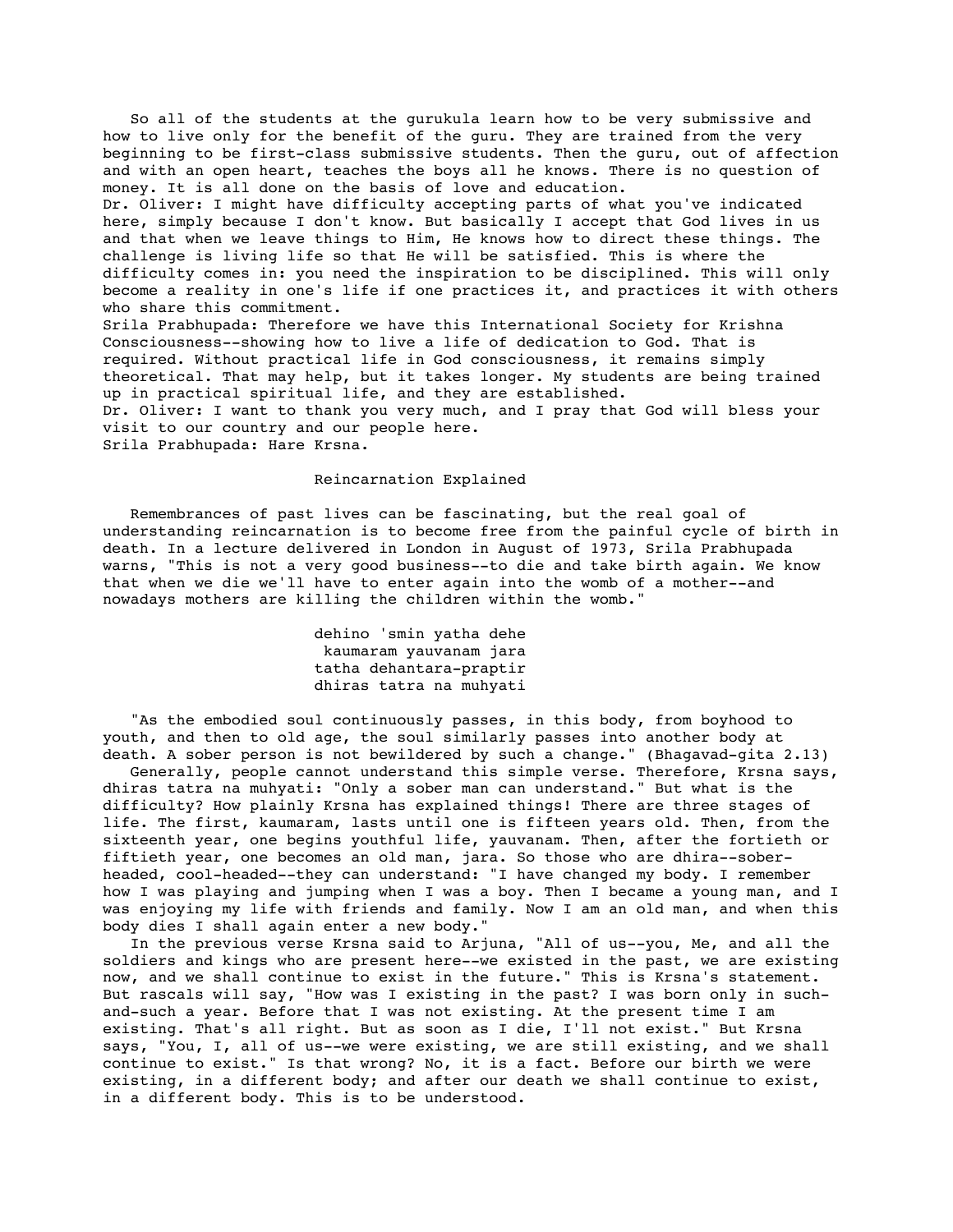For example, seventy years ago I was a boy, then I became a young man, and now I have become an old man. My body has changed, but I, the proprietor of the body, am existing unchanged. So where is the difficulty in understanding? Dehino 'smin yatha dehe. Dehinah means "the proprietor of the body," and dehe means "in the body." The body is changing, but the soul, the proprietor of the body, remains unchanged.

 Anyone can understand that his body has changed. So in the next life the body will also change. But we may not remember; that is another thing. In my last life, what was my body? I do not remember. So forgetfulness is our nature, but our forgetting something does not mean that it did not take place. No. In my childhood I did so many things I do not remember, but my father and mother remember. So, forgetting does not mean that things did not take place.

 Similarly, death simply means I have forgotten what I was in my past life. That is death. Otherwise I, as spirit soul, have no death. Suppose I change my clothes. In my boyhood I wore certain clothes, in my youth I wore different clothes. Now, in my old age, as a sannyasi [a renunciant], I am wearing different clothes. The clothes may change, but that does not mean that the owner of the clothes is dead and gone. No.

This is a simple explanation of transmigration of the soul.

 Also, all of us are individuals. There is no question of merging together. Every one of us is an individual. God is an individual, and we are also individuals. Nityo nityanam cetanas cetananam: "Of all the eternal, conscious, individual persons, one is supreme." The difference is that God never changes His body, but we change our bodies in the material world. When we go to the spiritual world, there is no more change of body. Just as Krsna has His sac-cidananda-vigraha, an eternal form of bliss and knowledge, so when you go back home, back to Godhead, you will also get a similar body. The difference is that even when Krsna comes to the material world, He does not change His body. Therefore one of His names is Acyuta, "He who never falls."

 Krsna never changes. He never falls down, because He is the controller of maya, the material energy. We are controlled by the material energy, and Krsna is the controller of the material energy. That is the difference between Krsna and us. And not only does He control the material energy, but He controls the spiritual energy also--all energies. Everything that we see, everything manifested--that is Krsna's energy. Just as heat and light are the energies of the sun, everything manifested is made up of the energies of Krsna.

 There are many energies, but they have been divided into three principal ones: the external energy, the internal energy, and the marginal energy. We living entities are the marginal energy. Marginal means that we may remain under the influence of the external energy or we may remain under the influence of the internal energy, as we like. The independence is there. After speaking Bhagavadgita Krsna says to Arjuna, yathecchasi tatha kuru: "Whatever you like, you can do." Krsna gives this independence to Arjuna. He does not force one to surrender. That is not good. Something forced will not stand. For example, we advise our students, "Rise early in the morning." This is our advice. We do not force anyone. Of course, we may force someone once or twice, but if he does not practice it, force will be useless.

 Similarly, Krsna does not force anyone to leave this material world. All conditioned souls are under the influence of the external, or material, energy. Krsna comes here to deliver us from the clutches of the material energy. Because we are part and parcel of Krsna, we are all directly Krsna's sons. And if a son is in difficulty, the father suffers also, indirectly. Suppose the son has become a madman--or, nowadays, a hippy. The father is very sorry: "Oh, my son is living like a wretch." So, the father is not happy. Similarly, the conditioned souls in this material world are suffering so much, living like wretches and rascals. So Krsna is not happy. Therefore He comes personally to teach us how to return to Him. (Yada yada hi dharmasya glanir bhavati. .. tad-atmanam srjamy aham.)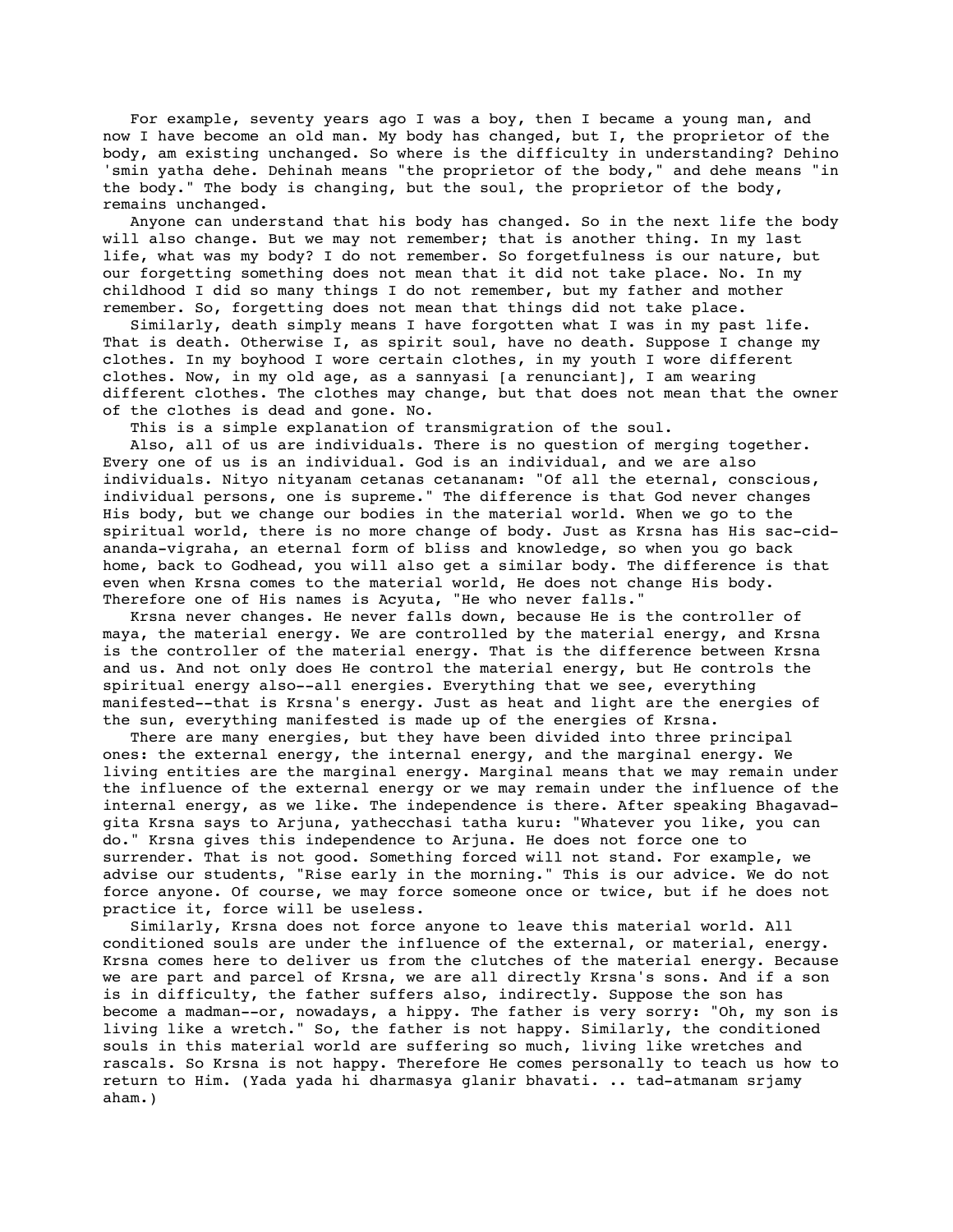When Krsna comes, He comes in His original form. But unfortunately we understand Krsna to be one of us. In one sense He is one of us, since He is the father and we are His sons. But He's the chief: nityo nityanam cetanas cetananam. He's more powerful than us. He's the most powerful, the supreme powerful. We have a little power, but Krsna has infinite power. That is the difference between Krsna and us. We cannot be equal to God. Nobody can be equal to Krsna or greater than Him. Everyone is under Krsna. Ekale isvara krsna, ara saba bhrtya: Everyone is the servant of Krsna; Krsna is the only master. Bhoktaram yajna-tapasam sarva-loka-mahesvaram: "I am the only enjoyer; I am the proprietor," Krsna says. And that is a fact.

 So, we are changing our body, but Krsna does not change His. We should understand this. The proof is that Krsna remembers past, present, and future. In the Fourth Chapter of Bhagavad-gita you'll find that Krsna says He spoke the philosophy of Bhagavad-gita to the sun-god some 120,000,000 years ago. How does Krsna remember? Because He does not change His body. We forget things because we are changing our body at every moment. That is a medical fact. The corpuscles of our blood are changing at every second. But the body is changing imperceptibly. That is why the father and mother of a growing child do not notice how his body is changing. A third person, if he comes after some time and sees that the child has grown, says, "Oh, the child has grown so big." But the father and mother have not noticed that he has grown so big, because they are always seeing him and the changes are taking place imperceptibly, at every moment. So our body is always changing, but I, the soul, the proprietor of the body, am not changing. This is to be understood.

 We are all individual souls, and we are eternal, but because our body is changing we are suffering birth, death, old age, and disease. The Krsna consciousness movement is meant to get us out of this changing condition. "Since I am eternal, how can I come to the permanent position?" That should be our question. Everyone wants to live eternally; nobody wants to die. If I come before you with a revolver and say, "I am going to kill you," you will immediately cry out, because you do not want to die. This is not a very good business--to die and take birth again. It is very troublesome. This we all know subconsciously. We know that when we die we'll have to enter again into the womb of a mother--and nowadays mothers are killing the children within the womb. Then again another mother... The process of accepting another body again and again is very long and very troublesome. In our subconscious we remember all this trouble, and therefore we do not want to die.

 So our question should be this: "I am eternal, so why have I been put into this temporary life?" This is an intelligent question. And this is our real problem. But rascals set aside this real problem. They are thinking of how to eat, how to sleep, how to have sex, how to defend. Even if you eat nicely and sleep nicely, ultimately you have to die. The problem of death is there. But they don't care about this real problem. They are very much alert to solve the temporary problems, which are not actually problems at all. The birds and beasts also eat, sleep, have sexual intercourse, and defend themselves. They know how to do all these things, even without the human beings' education and so-called civilization. So these things are not our real problems. The real problem is that we do not want to die but death takes place. This is our real problem.

 But the rascals do not know it. They are always busy with temporary problems. For example, suppose there is severe cold. This is a problem. We have to search out a nice coat or a fireplace, and if these are not available we are in distress. So severe cold is a problem. But it is a temporary problem. Severe cold, winter, has come, and it will go. It is not a permanent problem. My permanent problem is that because of ignorance I am taking birth, I am accepting disease, I am accepting old age, and I am accepting death. These are my real problems. Therefore Krsna says, janma-mrtyu-jara-vyadhi-duhkha-dosanudarsanam: Those who are actually in knowledge see these four problems--birth, death, old age, and disease.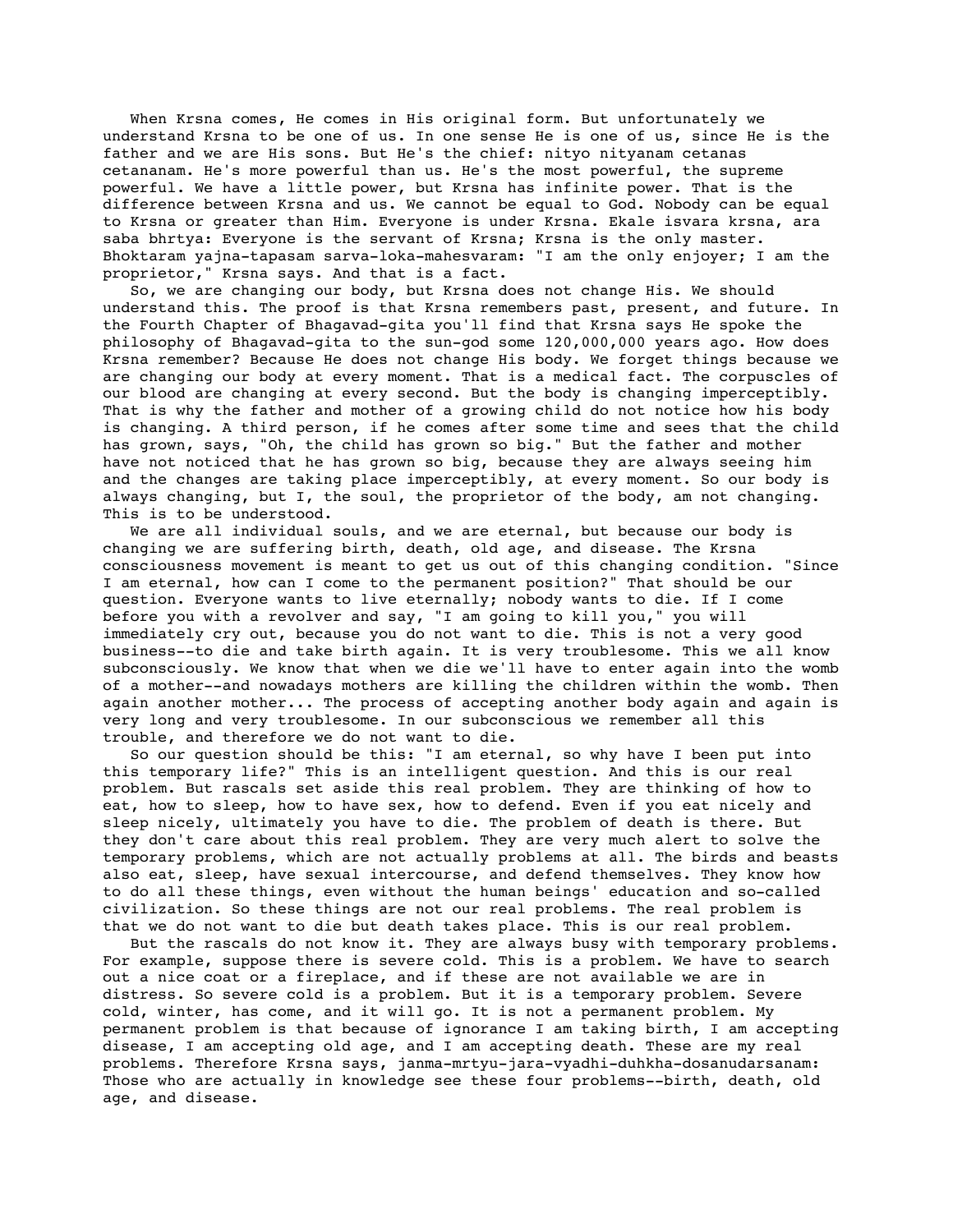Now, Krsna says, dhiras tatra na muhyati: "A sober man is not perplexed at the time of death." If you prepare yourself for death, why should you be perplexed? For example, if in your childhood and boyhood you prepare yourself nicely, if you become educated, then you will get a nice job, a nice situation, and be happy. Similarly, if you prepare yourself in this life for going back home, back to Godhead, then where is your perplexity at the time of death? There is no perplexity. You'll know, "I am going to Krsna. I am going back home, back to Godhead. Now I'll not have to change material bodies; I'll have my spiritual body. Now I shall play with Krsna and dance with Krsna and eat with Krsna." This is Krsna consciousness--to prepare yourself for the next life.

 Sometimes a dying man cries out, because according to karma those who are very, very sinful see horrible scenes at the time of death. The sinful man knows he is going to accept some abominable type of body. But those who are pious, the devotees, die without any anxiety. Foolish people say, "You devotees are dying, and the nondevotees are also dying, so what is the difference?" There is a difference. A cat catches her kitten in its mouth, and it also catches the mouse in its mouth. Superficially we may see that the cat has caught both the mouse and the kitten in the same way. But there are differences of catching. The kitten is feeling pleasure: "Oh, my mother is carrying me." And the mouse is feeling death: "Oh, now I'm going to die." This is the difference. So, although both devotees and nondevotees die, there is a difference of feeling at the time of death--just like the kitten and the mouse. Don't think that both of them are dying in the same way. The bodily process may be the same, but the mental situation is different.

In Bhagavad-gita (4.11) Krsna says,

 janma karma ca me divyam evam yo vetti tattvatah tyaktva deham punar janma naiti mam eti so 'rjuna

 If you simply try to understand Krsna, you can go to Him at the time of death. Everything about Krsna is divine, transcendental. Krsna's activities, Krsna's appearance, Krsna's worship, Krsna's temple, Krsna's glories--everything is transcendental. So if one understands these things, or even tries to understand, then one becomes liberated from the process of birth and death. This is what Krsna says. So become very serious to understand Krsna, and remain in Krsna consciousness. Then these problems--birth, death, old age, and disease- will be solved automatically, very easily.

 A dhira, a sober man, will think, "I want to live eternally. Why does death take place? I want to live a very healthy life. Why does disease come? I don't want to become an old man. Why does old age come?" Janma-mrtyu-jara-vyadhi. These are real problems. One can solve these problems simply by taking to Krsna consciousness, simply by understanding Krsna. And for understanding Krsna, the Bhagavad-gita is there, very nicely explained. So make your life successful. Understand that you are not the body. You are embodied within the body, but you are not the body. For example, a bird may be within a cage, but the cage is not the bird. Foolish persons take care of the cage, not the bird, and the bird suffers starvation. So we are suffering spiritual starvation. Therefore nobody is happy in the material world. Spiritual starvation. That is why you see that in an opulent country like America--enough food, enough residences, enough material enjoyment--still they are becoming hippies. The young people are not satisfied, because of spiritual starvation. Materially you may be very opulent, but if you starve spiritually you cannot be happy.

 A spiritual rejuvenation is required. You must realize, aham brahmasmi: "I am not this body; I am brahman, spiritual soul." Then you'll be happy. Brahmabhutah prasannatma na socati na kanksati samah sarvesu bhutesu. Then there will be equality, fraternity, brotherhood. Otherwise it is all bogus--simply high-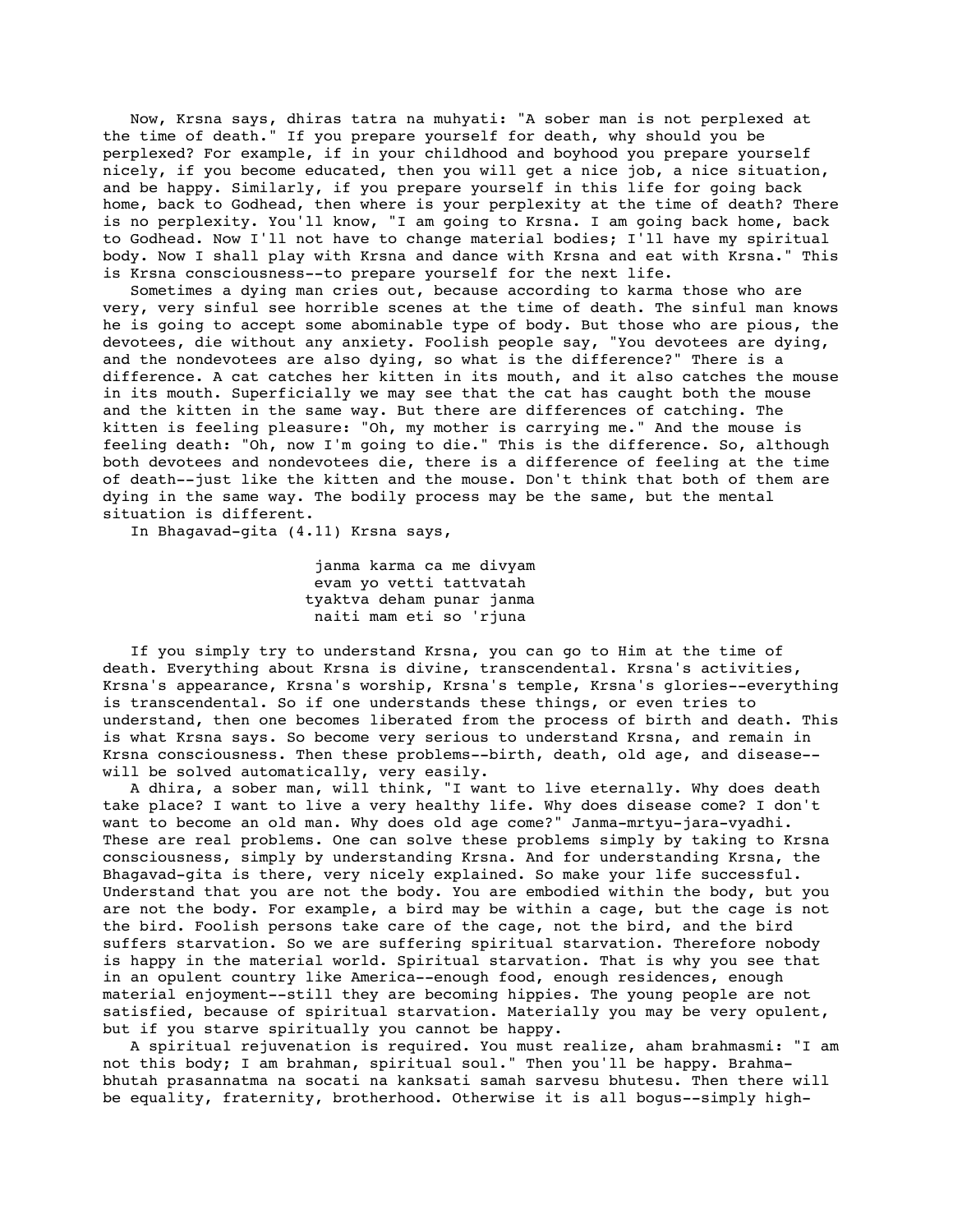sounding words. There cannot be equality, fraternity, and so on without Krsna consciousness. Come to the spiritual platform; then you will see everyone equally. Otherwise you will think, "I am a human being with hands and legs, and the cow has no hands and legs. So let me kill the cow and eat it." Why? What right do you have to kill an animal? You have no vision of equality, for want of Krsna consciousness. Therefore, in this material world, so-called education, culture, fraternity--all these are bogus. Krsna consciousness is the right subject matter to be studied. Then society will be happy. Otherwise not. Thank you very much.

## The Self and Its Bodies

 "You are suffering because in your past life you indulged in sense gratification and got a body according to karma, Srila Prabhupada tells listeners at a lecture delivered at the Hare Krsna center in Detroit, Michigan, in June 1976. He then goes on to explain the secret of how to become free from karma and enjoy perfect happiness.

> yathajnes tamasa yukta upaste vyaktam eva hi na veda purvam aparam nasta-janma-smrtis tatha

 "As a sleeping person acts according to the body manifested in his dreams and accepts it to be himself, so one identifies with his present body, which he acquired because of his past religious or irreligious actions, and is unable to know his past or future lives." (Srimad-Bhagavatam 6.1.49)

 Here is a very good example of the ignorance that covers the living entity in the material world. When we dream, we forget everything about ourselves--that we are Mr. Such-and-such, an inhabitant of such-and-such a place, with such-andsuch bank balance. Everything is forgotten. And when we awaken, we forget about the dream. But whether we are in the wakened state or the dreaming state, we are seeing our own activities. In the dream we are the seer, and in the so-called awake condition we are also the seer. So we, the spirit soul, who is experiencing, remain the same, but the circumstances change, and we forget.

 Similarly, we cannot remember what we were in our previous life. Nor do we know what we are going to become in our next life. But it is a fact that, as spirit souls, we are eternal. We existed in the past, we exist at the present time, and we shall continue to exist in the future. Krsna explains this in the Bhagavad-gita (2.12): "O Arjuna, you, I, and all these persons who have assembled on this battlefield have existed before, and we shall continue to exist in the future." This is the preliminary understanding in spiritual life- knowing "I am eternal."

 As spirit souls, we do not take birth, nor do we die (na jayate mriyate va kadacit). We are not finished with the destruction of the material body (na hanyate hanyamane sarire). The destruction of the body is going on already. Our childhood body is now destroyed; you cannot find that body. Our youthful body is also destroyed; we cannot find it anymore. And in the same way, our present body will also be destroyed, and we shall get another body (tatha dehantara-praptih).

When the soul transmigrates, the gross body is lost. The gross body is made of matter, and anything material will eventually be finished. That is the nature of matter. But the spirit soul is never finished.

 So we are changing bodies, one after another. Why are there different types of bodies? Because the living entity, the spirit soul, is contacting various modes of material nature. And according to what modes are influencing him, the living entity develops a gross body.

 So we have acquired our present body because of our past activities. Karmana daiva-netrena jantur dehopapattaye: One gets a particular type of body according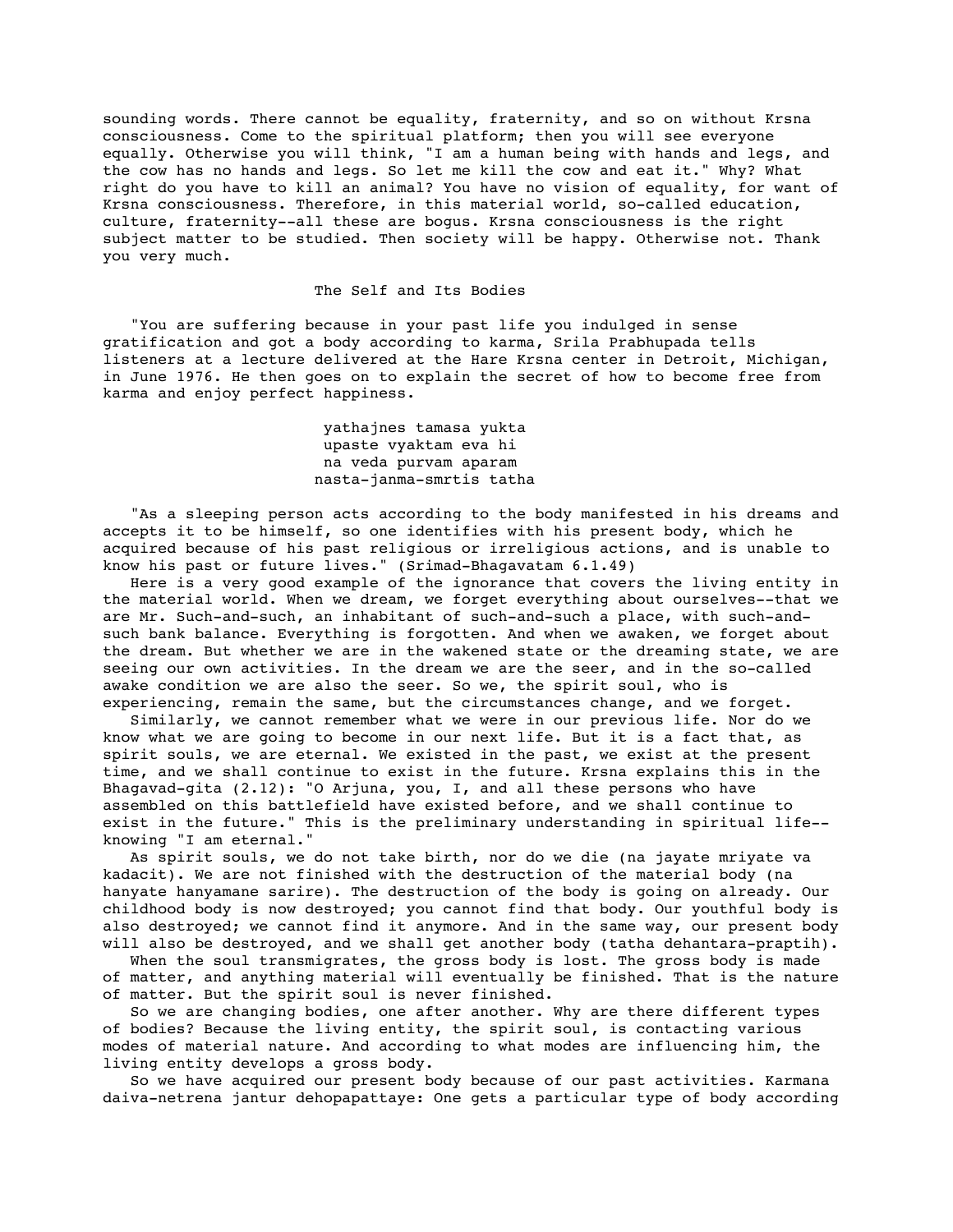to his past karma, or material activities. Nature acts automatically, according to our karma. Suppose you contract some disease. Nature will act: you will have to develop that disease and undergo some suffering. Similarly, when we come under the influence of the modes of material nature and perform karmic activities, we must transmigrate from body to body. Nature's law works so perfectly.

 Now, when we come to the civilized human life, we should ask, "Why am I suffering?" The problem is that because we are under the spell of maya, illusion, we take suffering to be enjoyment. Maya means "that which is not." We are thinking we are enjoying, but actually we are suffering. In this material body we have to suffer. We suffer on account of the body. Pinching cold, scorching heat--we feel these things on account of the body. Under certain circumstances we feel pleasure. But in the Bhagavad-gita (2.14) Krsna advises,

> matra-sparsas tu kaunteya sitosna-sukha-duhkha-dah agamapayino 'nityas tams titiksasva bharata

 "Material happiness and distress are caused by the body. They come and go just like seasonal changes. So do not be disturbed; try to tolerate them."

 As long as we are in this material world, happiness and distress will come and go. So we should not be disturbed by them. Our real business is trying for self-realization. That must go on; it must not stop. Self-realization is the goal of human life. Suffering and so-called happiness will go on as long as we have a material body, but we must come to the knowledge that "I am not the body; I am a spirit soul. I have gotten this body because of my past activities." That is knowledge.

 Now, a sensible man should consider, "Since I am a spirit soul and my body is simply a covering, is it not possible to end this process of transmigration from body to body?" This is human life--inquiring how to stop the contamination of the material body.

 Unfortunately, people in the modern so-called civilization do not ask this question. They are mad after gratifying the senses of the body, so they act irresponsibly. As explained in the Srimad-Bhagavatam (5.5.4),

> nunam pramattah kurute vikarma yad indriya-pritaya aprnoti na sadhu manye yata atmano 'yam asann api klesada asa dehah

 "People who act only for sense gratification are certainly mad, and they perform all kinds of abominable activities. In this way they insure their transmigration from body to body perpetually and thus experience all kinds of miseries."

 We do not understand that the body is always klesada--it always gives us pain. For the time being we may feel some pleasure, but actually the body is a reservoir of pain. Here is a good analogy in this connection: Formerly, when the government officers would want to punish a criminal, they would tie his hands, take him into the middle of a river, and push him down into the water. When he was almost drowned, they would draw him up from the water by his hair and give him a little rest. And then again they would push him down into the water. That was one system of punishment.

 Similarly, whatever little pleasure we are experiencing in this material world is exactly like the pleasure the criminal would feel when he was drawn up from the water. Severe suffering with a few moments of relief--this is what life in the material world is like.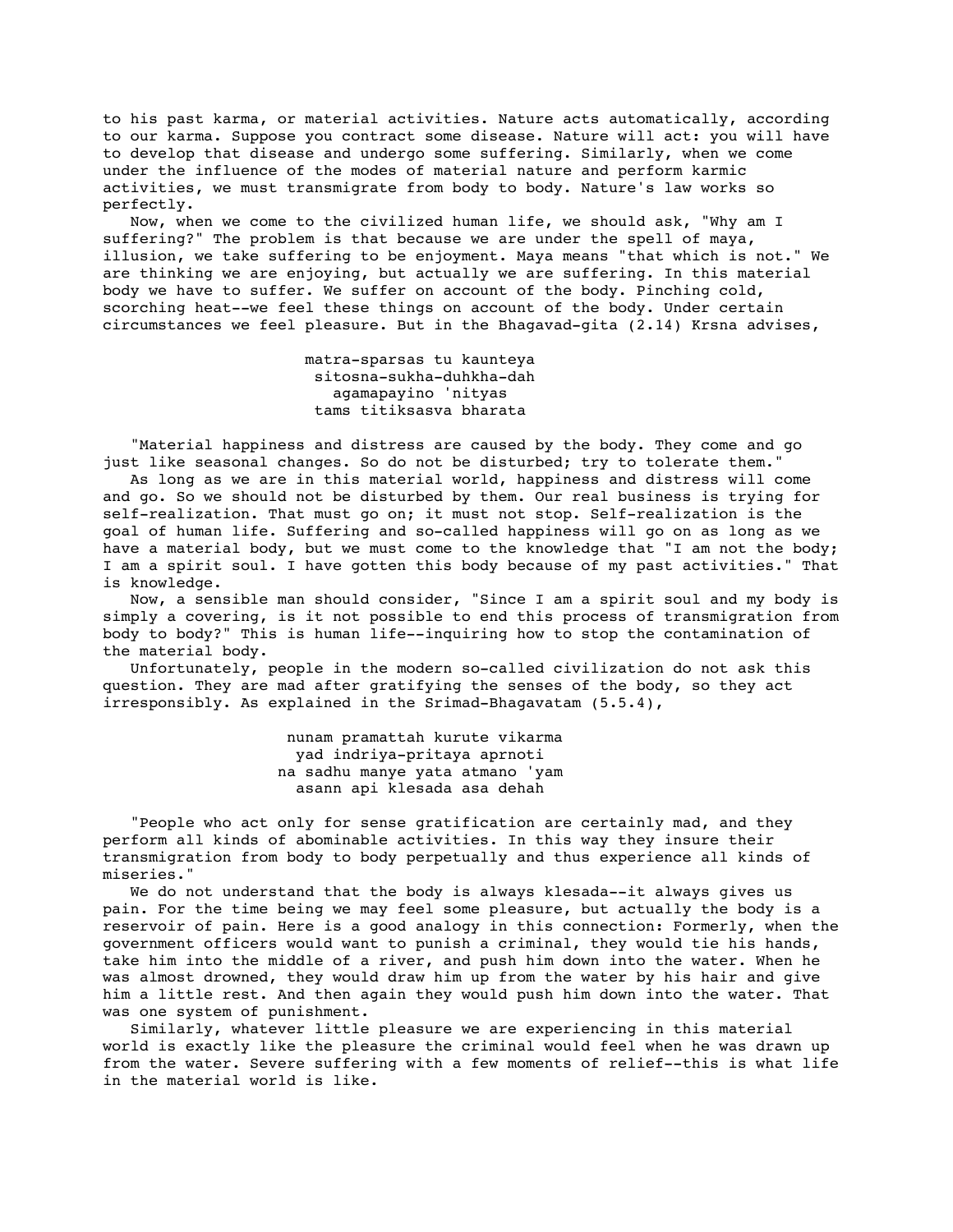That is why Sanatana Gosvami, who had been a wealthy minister in the Mohammedan government in India, presented himself to Sri Caitanya Mahaprabhu and asked, ke ami, kene amaya jare tapa-traya: "Who am I? And why am I suffering the threefold miseries?" This is intelligence. We are constantly undergoing some sort of distress, whether caused by the body and mind, inflicted by other living entities, or brought about by natural disturbances. We don't want all these miseries, but they are forced upon us. So when one accepts a spiritual master, the first question should be, "Why am I suffering?"

 But we have become so dull, like the animals, that we never ask this question. The animals are suffering (everyone knows this), but they cannot ask why. When an animal is being taken to the slaughterhouse, he cannot ask, "Why am I being taken by force to the slaughterhouse?" But if you take a human being to be killed, he'll make a great noise: "This man is taking me to be killed! Why am I being killed?" So one important distinction between human life and animal life is that only the human being can ask, "Why am I suffering?"

Whether you are President Nixon or a man in the street, you are suffering. That's a fact. You are suffering on account of your body, and you are doing something that will cause you to accept another material body. You are suffering because in your past life you indulged in sense gratification and got a body according to karma, and if you engage in sense gratification in this life and do not try to elevate yourself, you'll again get a body and suffer. By nature's way you'll get another body according to the mentality you have at the time of death. And as soon as you get another body, your suffering will begin again. Even in the womb of the mother you will suffer. To remain in that compact bag for so many months, hands and legs all tied up, unable to move--this is suffering. And nowadays there is also a risk of being killed in the womb. And when you come out, more suffering. So we should be intelligent enough to ask, "Why am I suffering? And how can I stop this suffering?" And until we ask "Why am I suffering?" our human life has not begun. We remain animals.

 Asking about the ultimate cause of our suffering is called brahma-jijnasa, inquiry into the Absolute Truth. As it is said in the beginning of the Vedantasutra, athato brahma-jijnasa: "Having gotten the human form of life, one should inquire into Brahman, the Absolute Truth." So we should take advantage of the human form of life. We should not live like animals, without any inquiry into the Absolute Truth, without trying to find out how to stop our miserable material life.

 Of course, we are actually trying to stop our own miseries, by working so hard in the struggle for existence. Why do we try to get money? Because we think, "If I get money, my distress will be mitigated." So the struggle for existence is going on, and everyone is trying to become happy by getting sense gratification. But sense gratification is not real happiness. Real happiness is spiritual happiness, which comes from serving Krsna. That is happiness. Material happiness is simply perverted happiness.

 Material happiness is like the mirage of water in the desert. In the desert there is no water, but when a thirsty animal sees the mirage of water in the desert, he runs after it--and dies. We know that there is no water in the desert--that the "water" is just a reflection of the sunshine--but animals do not know this. Similarly, human life means to give up looking for happiness through sense gratification, which is just like a mirage in the desert, and to try for spiritual happiness.

 We can awaken to this higher happiness simply by chanting the Hare Krsna maha-mantra: Hare Krsna, Hare Krsna, Krsna Krsna, Hare Hare. Hare Rama, Hare Rama, Rama Rama, Hare Hare. Chanting Hare Krsna is such a simple thing, yet it can relieve all our suffering in the material world.

 Our suffering is caused by the many dirty things within our heart. We are just like a criminal who has dirty things within his heart. He thinks, "If I get such-and-such thing, I'll be happy." And at the risk of his life he commits a crime. A burglar, a thief, knows that if he is captured by the police he'll be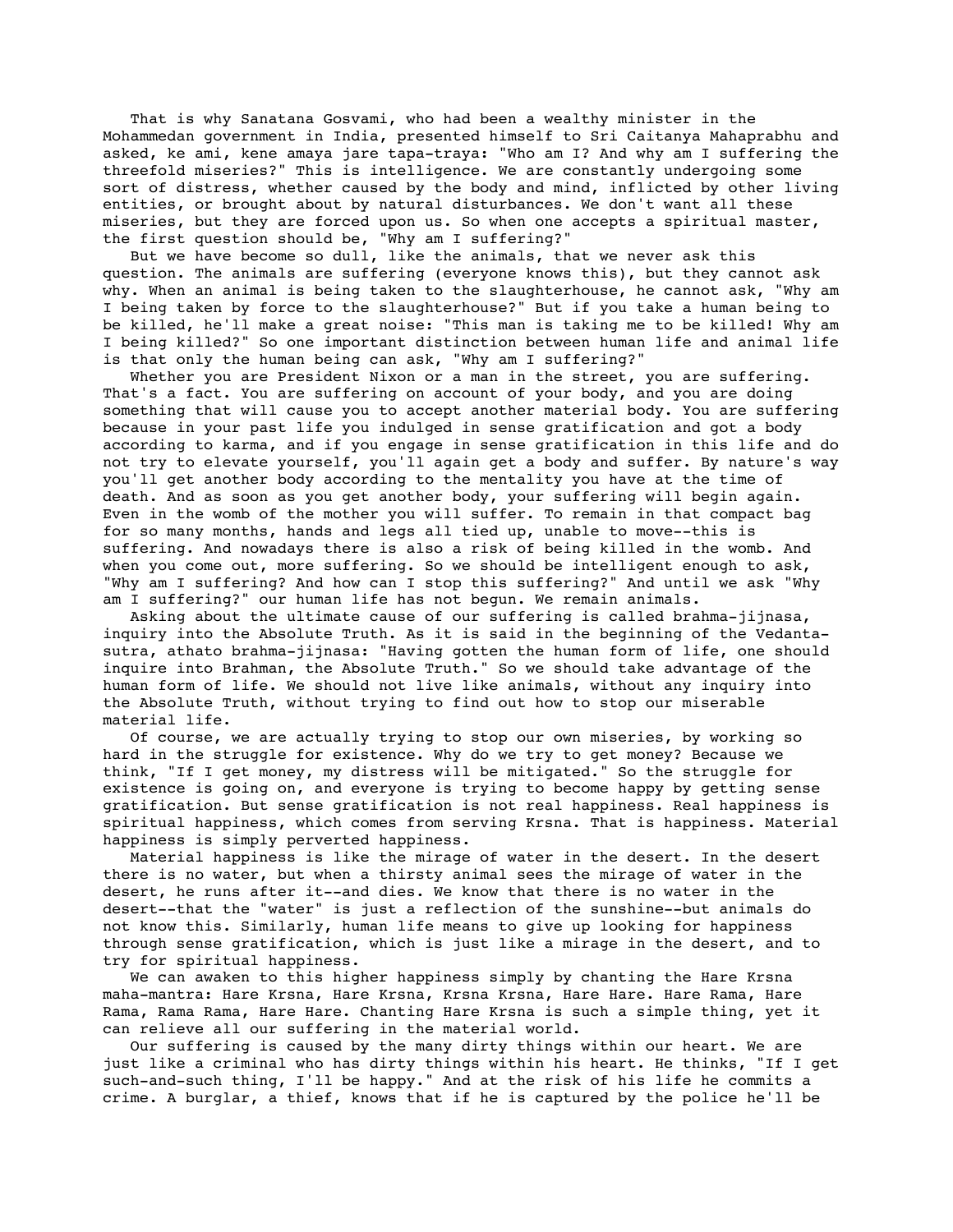punished, but still he goes and steals. Why? Nunam pramattah: He has become mad after sense gratification. That's all.

 So we have to purify our hearts of our dirty desires, which are forcing us to act for sense gratification and suffer. And in this age the purification is very, very easy: Just chant Hare Krsna. That's all. This is Caitanya Mahaprabhu's contribution. Ceto-darpana-marjanam bhava-maha-davagni-nirvapanam. If you chant the Hare Krsna mantra, you will be relieved of the suffering caused by transmigrating perpetually from body to body. Chanting is such a simple thing. There is no question of caste, creed, nationality, color, social position. No. By the grace of God, everyone has a tongue and ears. So everyone can chant Hare Krsna, Hare Krsna, Krsna Krsna, Hare Hare. Hare Rama, Hare Rama, Rama Rama, Hare Hare. Just chant Hare Krsna and be happy.

Thank you very much.

# Superconsciousness

Everyone Can See God The Vedic literature is unique among all the world's scriptures because it details a practical process by which anyone can purify his or her consciousness and see God face to face. In this lecture, delivered in Los Angeles on August 15, 1972, Srila Prabhupada explains, "One must actually be very eager to see God.... One must be very serious and think, 'Yes, I have been informed about God. So if there is a God, I must see Him.'"

> tac chraddadhana munayo jnana-vairagya-yuktaya pasyanty atmani catmanam bhaktya sruta-grhitaya

 "The seriously inquisitive student or sage, well equipped with knowledge and detachment, realizes the Absolute Truth by rendering devotional service in terms of what he has heard from the Vedic literature, Vedanta-sruti." (Srimad-Bhagavatam 1.2.12)

 People sometimes ask, "Have you seen God?" or "Can you show me God?" Sometimes we meet these questions. So the answer is "Yes, I am seeing God. You can also see God; everyone can see God. But you must have the qualification." Suppose something is wrong with a motorcar; it is not running. Everyone is seeing it, but a mechanic sees it differently. He's qualified to see it with greater understanding. So he replaces some missing part, and immediately the car runs. But although for seeing a machine we require so much qualification, we want to see God without any qualification. Just see the folly! People are such rascals, they are such fools, that they want to see God with their imagined qualifications.

 Krsna says in the Bhagavad-gita, naham prakasah sarvasya yogamaya-samavrtah: "I am not exposed to everyone. My energy, yogamaya, is covering Me from their vision." So how can you see God? But this rascaldom is going on--this "Can you show me God?" "Have you seen God?" God has become just like a plaything, so that cheaters advertise some ordinary man by saying, "Here is God. Here is an incarnation of God."Na mam duskrtino mudhah prapadyante naradhamah. Sinful rascals, fools, the lowest of mankind--they inquire like that: "Can you show me God?" What qualification have you acquired by which you can see God? Here is the qualification: tac chraddadhana munayah. One must first of all be faithful (sraddadhana). One must actually be very much eager to see God. Not that one takes it as a frivolous thing--"Can you show me God?"--or as some magic. They think God is magic. No. One must be very serious and think, "Yes, I have been informed about God. So if there is a God, I must see Him."

There is a story in this connection. It is very instructive, so try to hear. One professional reciter was publicly reciting the Srimad-Bhagavatam, and he was describing that Krsna is very highly decorated with all kinds of jewels when He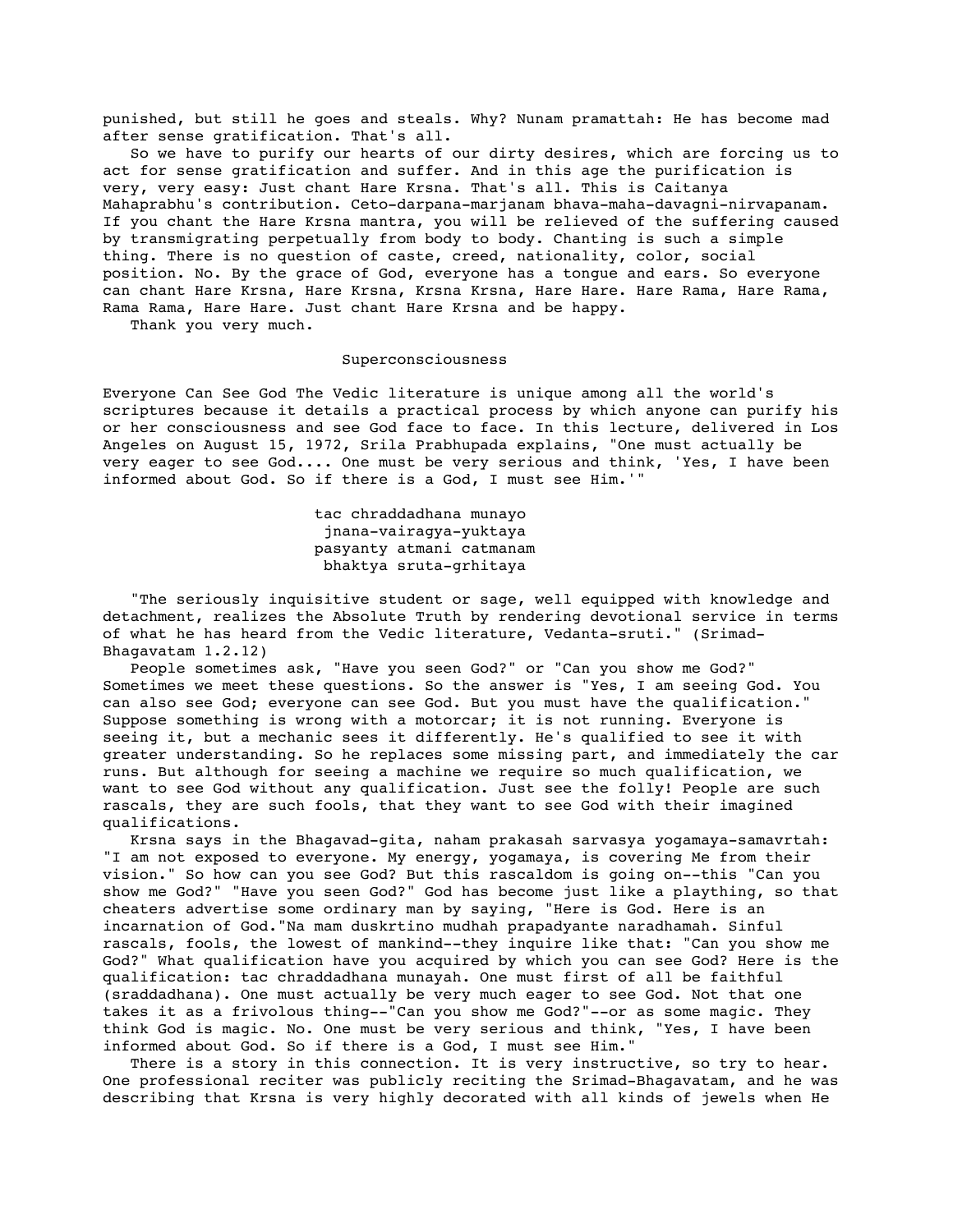goes to tend the cows in the forest. So, there was a thief in that meeting, and he thought, "Why not go to Vrndavana and plunder this boy? He's in the forest with so many valuable jewels. I can go there and catch the child and take all the jewels." This was his intention. So he was serious. "I must find that boy," he thought. "Then in one night I shall become a millionaire."

 The thief's qualification was his feeling: "I must see Krsna! I must see Krsna!" That anxiety, that eagerness, made it possible for him to actually see Krsna in Vrndavana. He saw Krsna in just the same way as the Bhagavatam reader had described. Then the thief said, "Oh, You are such a nice boy, Krsna." He began to flatter Him; he thought that by flattering Him he would easily take all the jewels. Then he proposed his real business: "May I take some of these ornaments? You are so rich."

 "No, no, no," said Krsna. "My mother will be angry! I cannot give them away." Krsna was playing just like a child.

 So the thief became more and more eager for Krsna to give Him the jewels, but by Krsna's association he was becoming purified. Then at last Krsna said, "All right, you can take them." Then the thief became a devotee immediately, because by Krsna's association he had been completely purified. So somehow or other you should come in contact with Krsna. Then you'll be purified.

 The gopis are another example of great eagerness to see Krsna. The gopis came to Krsna, being captivated by His beautiful features. They were young girls, and Krsna was so beautiful. Actually they were lusty when they came to Krsna, but Krsna is so pure that they became first-class devotees. There is no comparison to the gopis' devotion, because they loved Krsna with heart and soul. That is the qualification. They loved Krsna so much that they didn't care for family or reputation when they went out in the dead of night. Krsna's flute was sounding, and they were all fleeing their homes. Their fathers, their brothers, their husbands all said, "Where are you going? Where are you going in this dead of night?" But the gopis didn't care. They neglected their children, their family, everything. Their only thought was, "We must go to Krsna."

 This eagerness is required. We must be very, very eager to see Krsna. Many gopis who were forcibly stopped from going to Krsna lost their lives because of their great feelings of separation. So this eagerness is wanted; then you can see God. Whether you are lusty or a thief or a murderer or whatever it may be- somehow or other you must develop this eagerness, this desire: "I must see Krsna." Then Krsna will be seen.

 The first thing Krsna is looking for is how eager you are to see Him. Krsna will respond. If you are actually eager to see Krsna--whether you are lusty, or you want to steal His ornaments, or some way or other you have become attracted to Krsna--then it is sure your efforts will be successful.

 But you must desire Krsna only. In this connection, Rupa Gosvami has written a verse:

 smeram bhangi-traya-paricitam saci-vistirna-drstim vamsi-nyastadhara-kisalayam ujjvalam candrakena govindakhyam hari-tanum itah kesi-tirthopakanthe ma preksisthas tava yadi sakhe bandhu-sange 'sti rangah

The idea is that one gopi is advising another gopi, "My dear friend, there is one boy--His name is Govinda. He is standing on the bank of the Yamuna near the Kesi-ghata, and He is playing on His flute. He is so beautiful, especially during this full-moon night. If you have any intentions to enjoy in this material world with your children, husband, or other family members, then please do not go there." Bhangi-traya: Krsna always stands in a three-curved way with His flute. That is Krsna's tri-bhanga form, bending in three places. So the one gopi says to the other, "If you think that you'll enjoy your life more in this material world, then do not go to see Krsna. Do not go there." The idea is that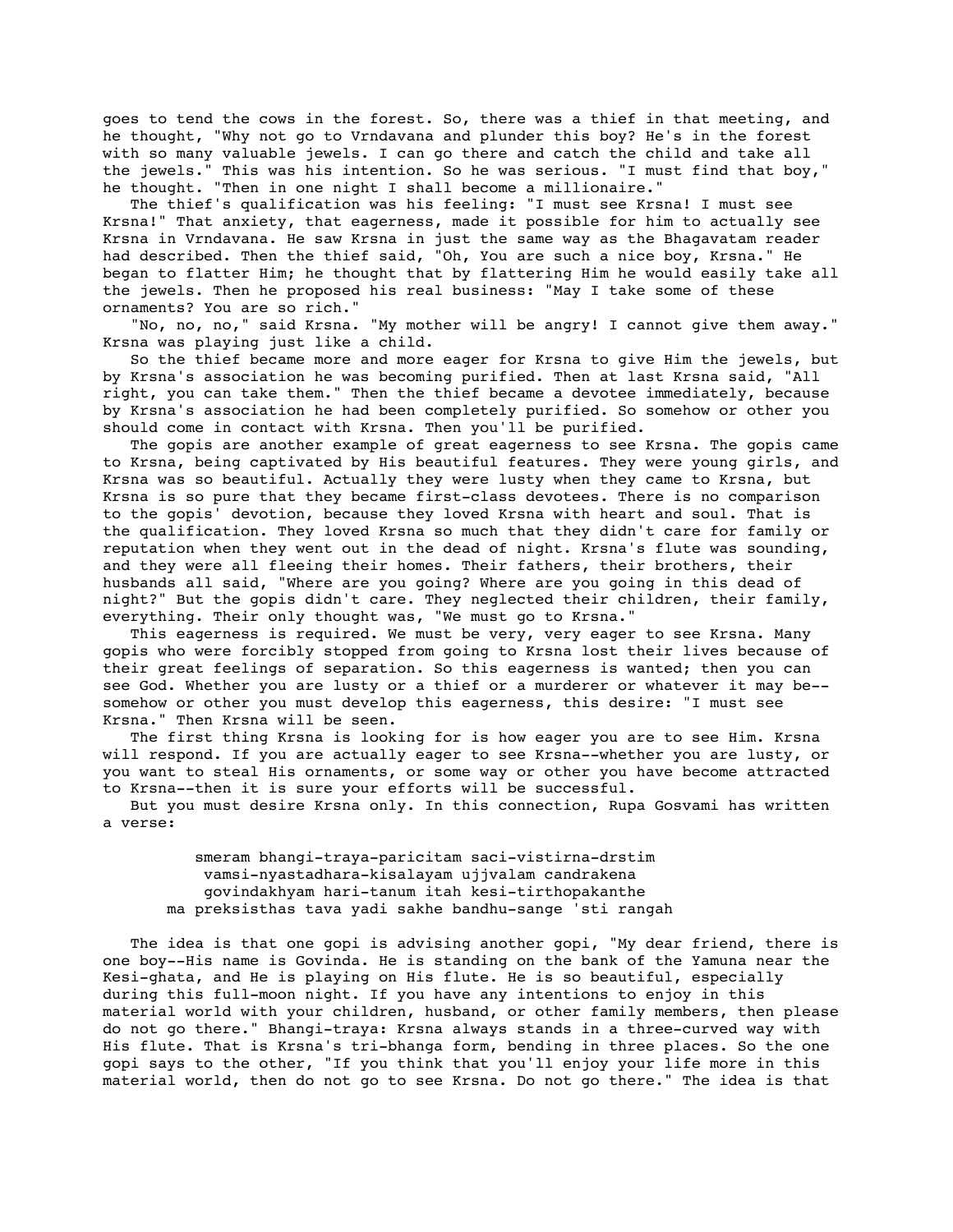if you once see Krsna, then you'll forget all this nonsensical materialistic enjoyment. That is seeing Krsna.

When Dhruva Maharaja saw Krsna, he said, svamin krtartho 'smi varam na yace: "My dear Lord, I don't want anything else." Dhruva Maharaja went to see Krsna to get the kingdom of his father, and when he saw Krsna, Krsna offered, "Now, whatever benediction you want, you take." Dhruva said, "My dear Lord, I no longer have any desire." That is seeing Krsna.

 So, if you're eager to see Krsna, regardless of whatever motive you have, somehow or other, due to your eagerness, you'll see Krsna. That is the only qualification.

 In another verse, Rupa Gosvami says, krsna-bhakti-rasa-bhavita matih kriyatam yadi kuto 'pi labhyate. (I have translated the words Krsna consciousness from krsna-bhakti-rasa-bhavita.) So here Rupa Gosvami advises, "If Krsna consciousness is available, please purchase it immediately. Don't delay. It is a very nice thing."

 Yes, Krsna consciousness is available. You can purchase it from this Krsna consciousness movement. But what is the price? It is such a nice thing, but you have to pay the price. What is that? Tatra laulyam api mulyam ekalam: Simply your eagerness. That is the price. You have to pay this price. Then you get Krsna, immediately. Krsna is not poor, and the Krsna-seller--the Krsna devotee- he's also not poor. He can distribute Krsna free. And he's doing that. You simply have to purchase Him by your eagerness.

 Someone may say, "Oh, eagerness? I have eagerness." Ah-h-h... but it is not so easy. Janma-koti-sukrtair na labhyate: This eagerness cannot be achieved even by executing pious activities for millions of births. If you simply go on performing pious activities, still this eagerness is not available.

 So, this eagerness is a very important thing, but it can be awakened only by the association of devotees. Therefore we are giving everyone a chance to invoke that eagerness; then you'll see God, face to face.

 This life is meant for seeing Krsna. It is not meant for becoming dogs and hogs. Unfortunately, the whole modern civilization is training people to become dogs and hogs. It is only this institution--this Krsna consciousness movement- that is teaching people how to see Krsna. It is so important.Tac chraddadhana munayo jnana-vairagya-yuktaya. By eagerness, you'll automatically be enriched with knowledge and detachment. Knowledge does not mean "Now we have discovered this atomic bomb." That is not knowledge. What knowledge is that? People are already dying, and you have discovered something that will accelerate death. But we are giving knowledge to stop death. That is Krsna consciousness; that is knowledge. Jnana-vairagya-yuktaya. And as soon as you get this knowledge, automatically you become detached from all this nonsensical materialistic happiness.

Thank you very much.

#### Beyond Religion

 In June 1976 Srila Prabhupada fields questions sent to him from the editors of Bhavan's Journal, one of Bombay's leading cultural and religious periodicals.

Devotee: Here is the first question: "It is said that the greatest strength of Hinduism is its catholicity, or breadth of outlook, but that this is also its greatest weakness in that there are very few religious observances that are obligatory for all, as in other religions. Is it necessary and possible to outline certain basic minimum observances for all Hindus?"

Srila Prabhupada: As far as Vedic religion is concerned, it is not for the Hindus; it is for all living entities. That is the first thing to be understood. Vedic religion is called sanatana-dharma, "the eternal occupation of the living entity." The living entity is sanatana [eternal], God is sanatana, and there is sanatana-dharma. Sanatana-dharma is meant for all living entities, not just the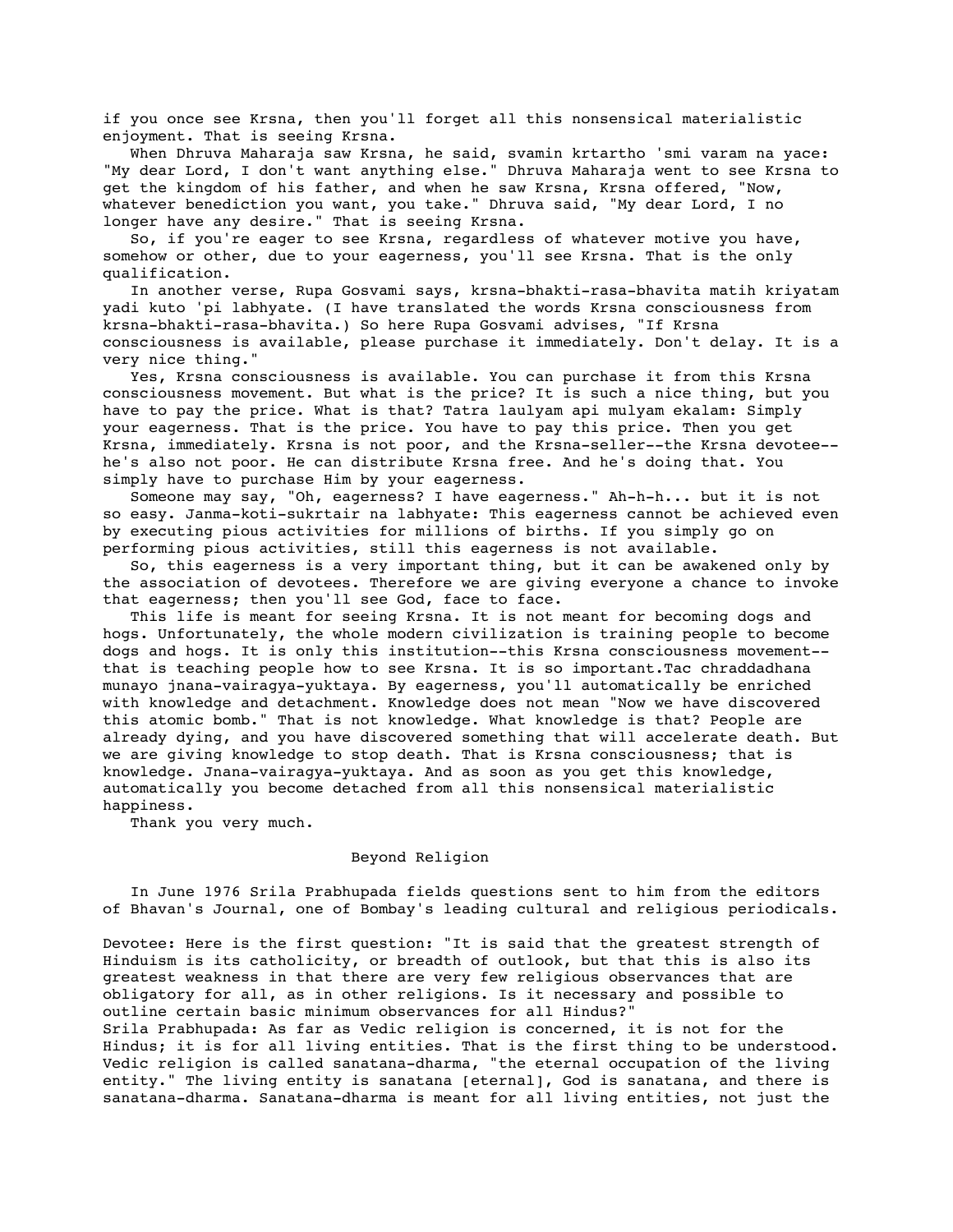so-called Hindus. Hinduism, this "ism," that "ism"--these are all misconception. Historically, sanatana-dharma was followed regularly in India, and Indians were called "Hindus" by the Muslims. The Muslims saw that the Indians lived on the other side of the River Sind, and the Muslims pronounced Sind as Hind. Therefore they called India "Hindustan" and the people who lived there "Hindus." But the word Hindu has no reference in the Vedic literature, nor does so-called Hindu dharma. Now that sanatana-dharma, or Vedic dharma, is being distorted, not being obeyed, not being carried out properly, it has come to be known as Hinduism. But that is a freak understanding; that is not a real understanding. We have to study sanatana-dharma as it is described in the Bhagavad-gita and other Vedic literatures; then we'll understand what Vedic religion is. [To a devotee:] Read from the Eleventh Chapter of Bhagavad-gita, eighteenth verse.Devotee [reads]:

> tvam aksaram paramam veditavyam tvam asya visvasya param nidhanam tvam avyayah sasvata-dharma-gopta sanatanas tvam puruso mato me

 "O Lord Krsna, You are the supreme primal objective. You are the ultimate resting place of all this universe. You are inexhaustible, and You are the oldest. You are the maintainer of the eternal religion, the Personality of Godhead. This is my opinion." Srila Prabhupada: This understanding is wanted. Krsna is eternal, we are eternal, and the place where we can live and exchange our feelings with Krsna- that is eternal. And the system that teaches this eternal process of reciprocation--that is sanatana-dharma, which is meant for everyone. Devotee: So what would be the daily prescribed religious observances followed by one who is aspiring for this sanatana-dharma? What would he do? The complaint is that within Hinduism--or, let's say, sanatana-dharma--there is such a breadth, there is so much variegatedness in different types-- Srila Prabhupada: Why do you go to variegatedness? Why don't you take the real purpose of religion from Krsna? Krsna says (Bhagavad-gita 18.66), sarva-dharman parityajya mam ekam saranam vraja: "Give up all other so-called dharmas and just surrender to Me." Why don't you take that? Why are you taking up variegated practices under the name of so-called Hinduism? Why don't you take the advice of the sanatana, Krsna? You refuse to accept sanatana-dharma--what the sanatana, God, says--but you say, "How can we avoid so many varieties and come to the right point?" Why accept varieties? Take to this one consciousness: sarvadharman parityajya mam ekam saranam vraja. Why don't you do that? Devotee: How can people do this practically, on a daily basis? Srila Prabhupada: How are we doing it? Is what we are doing not practical? People will manufacture their own impractical way of religion, but they won't take our practical system. What is that? Man-mana bhava mad-bhakto mad-yaji mam namaskuru: Simply think of Krsna, become His devotee, worship Him, and offer obeisances to Him. Where is the difficulty? Where is the impracticality? Krsna says, "This is your duty. If you do this you will come to Me without any doubt." Why don't you do that? Why remain Hindu? Why remain Muslim? Why remain Christian? Give up all this nonsense. Just surrender to Krsna and understand, "I am a devotee of Krsna, a servant of Krsna." Then everything will immediately be resolved. Devotee: But the Hindus would say, "There are so many other aspects to Hindu

dharma."

Srila Prabhupada: Real dharma is defined in Srimad-Bhagavatam: dharmam tu saksad bhagavat-pranitam. "What God says--that is dharma." Now, God says, "Give up all other dharmas and just surrender unto Me." So take that dharma. Why do you want to remain a Hindu? And besides, what Hindu does not accept the authority of Krsna? Even today, if any Hindu says, "I don't care for Krsna and Bhagavadgita," he will immediately be rejected as a madman. Why don't you take Krsna's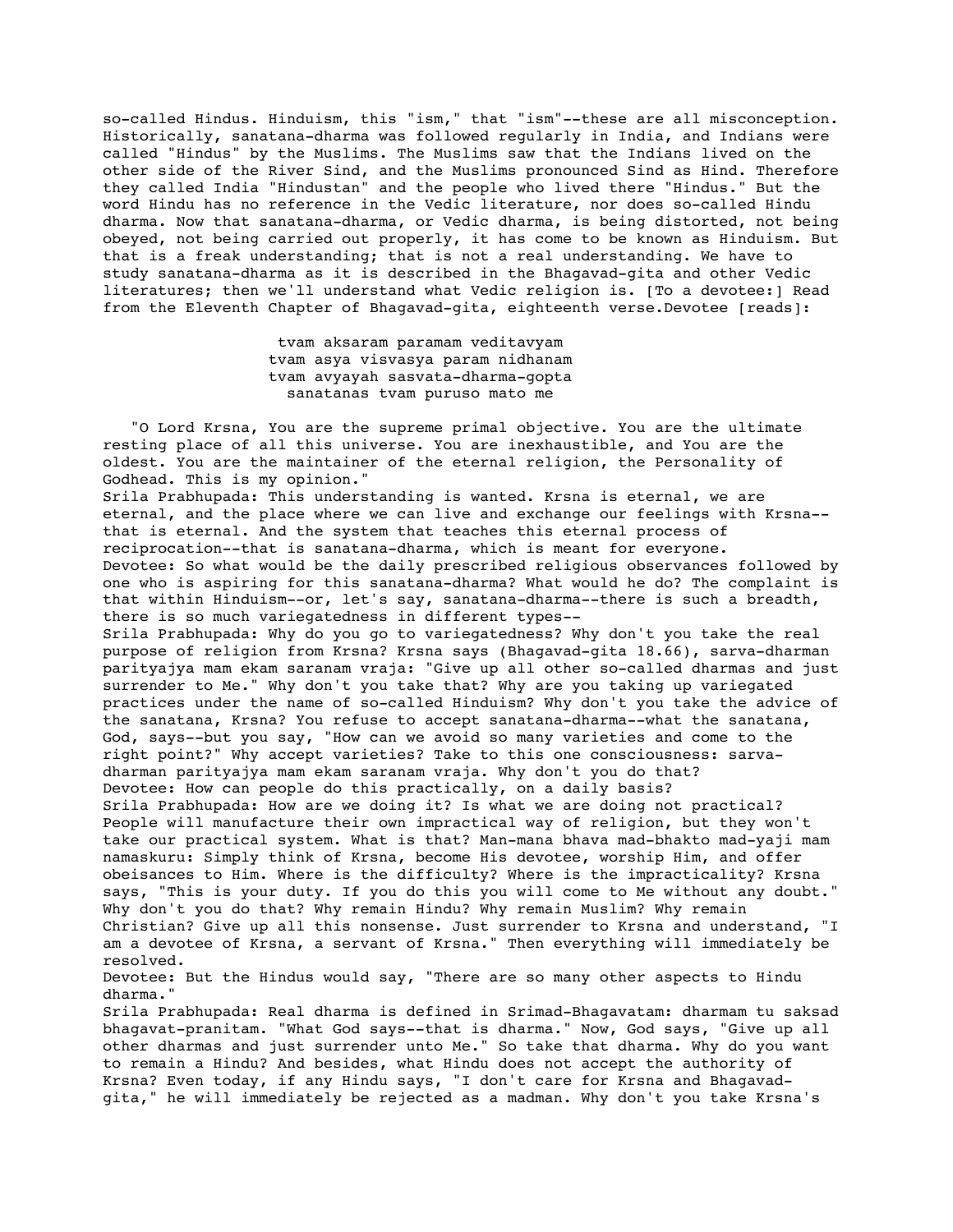instruction? Why go elsewhere? Your trouble is that you do not know what religion is, and you do not know what sanatana-dharma is. In our Krsna consciousness society there are many who were formerly so-called Hindus, socalled Muslims, and so-called Christians, but now they don't care for "Hindu" or "Muslim" or "Christian." They care only for Krsna. That's all. If you follow a false religious system, you suffer; but if you follow a real religious system, you'll be happy.

 Unfortunately, the Indian people gave up the real religious system--sanatanadharma, or varnasrama-dharma--and accepted a hodgepodge thing called "Hinduism." Therefore there is trouble. Vedic religion means varnasrama-dharma, the division of society into four social classes and four spiritual orders of life. The four social classes are the brahmanas [priests and intellectuals], the ksatriyas [political leaders and military men], the vaisyas [merchants and farmers], and the sudras [manual laborers]. The four spiritual orders are the brahmacaris [celibate students], the grhasthas [householders], the vanaprasthas [retired persons], and the sannyasis [renunciants]. When all these classes and orders work harmoniously to satisfy the Lord, that is real religion, or dharma. Devotee: The next question is this: "In the Kali-yuga, the present age of quarrel, bhakti [devotional service to God] has been described as the most suitable path for God realization. Yet how is it that Vedantic teachings, which stress jnana [knowledge, or intellectual speculation], are emphasized by noted savants?"

Srila Prabhupada: The so-called Vedantists are cheaters; they do not know what vedanta is. But people want to be cheated, and the cheaters are taking advantage of them. The word veda means "knowledge," and anta means "end." So the meaning of vedanta is "the ultimate knowledge," and the Vedanta-sutra teaches this. (A sutra is an aphorism: in a few words, a big philosophy is given.) The first aphorism in the Vedanta-sutra is athato brahma-jijnasa: "Now, in the human form of life, one should inquire about Brahman, the Absolute Truth." So the study of the Vedanta-sutra begins when one is inquisitive about the Absolute Truth. And what is that Absolute Truth? That is answered in a nutshell in the second aphorism. Janmady asya yatah: "Brahman is the origin of everything." So Brahman is God, the origin of everything. And all veda, or knowledge, culminates in Him. This is confirmed by Krsna in Bhagavad-gita (15.15): vedais ca sarvair aham eva vedyah. "The purpose of all the Vedas, all books of knowledge, is to search out Me."

 So the whole Vedanta-sutra is a description of the Supreme Personality of Godhead. But because in this Kali-yuga people will not be able to study Vedantasutra nicely on account of a lack of education, Srila Vyasadeva personally wrote a commentary on the Vedanta-sutra. That commentary is Srimad-Bhagavatam (bhasyam brahma-sutranam). Srimad-Bhagavatam is the real commentary on the Vedanta-sutra, written by the same author, Vyasadeva, under the instruction of Narada, his spiritual master. Srimad-Bhagavatam begins with the same aphorism as the Vedanta-sutra, janmady asya yatah, and then continues, anvayad itaratas carthesv abhijnah svarat.

 So, actually, in the Srimad-Bhagavatam the Vedanta-sutra is explained by the author of the Vedanta-sutra. But some rascals, without understanding the Vedanta-sutra, without reading the natural commentary on the Vedanta-sutra, are posing themselves as Vedantists and misguiding people. And because people are not educated, they're accepting these rascals as Vedantists. Actually, the socalled Vedantists are bluffers; they are not Vedantists. They do not know anything of the vedanta. The Vedanta-sutra is explained in Srimad-Bhagavatam, and if we take Srimad-Bhagavatam as the real explanation of the Vedanta-sutra we can understand what vedanta is. But if we take shelter of the bluffers, then we will not learn vedanta. People do not know anything, so they can be bluffed and cheated by anyone. But now they should learn from the Krsna consciousness movement what vedanta is and what the explanation of vedanta is. Then they will be benefited.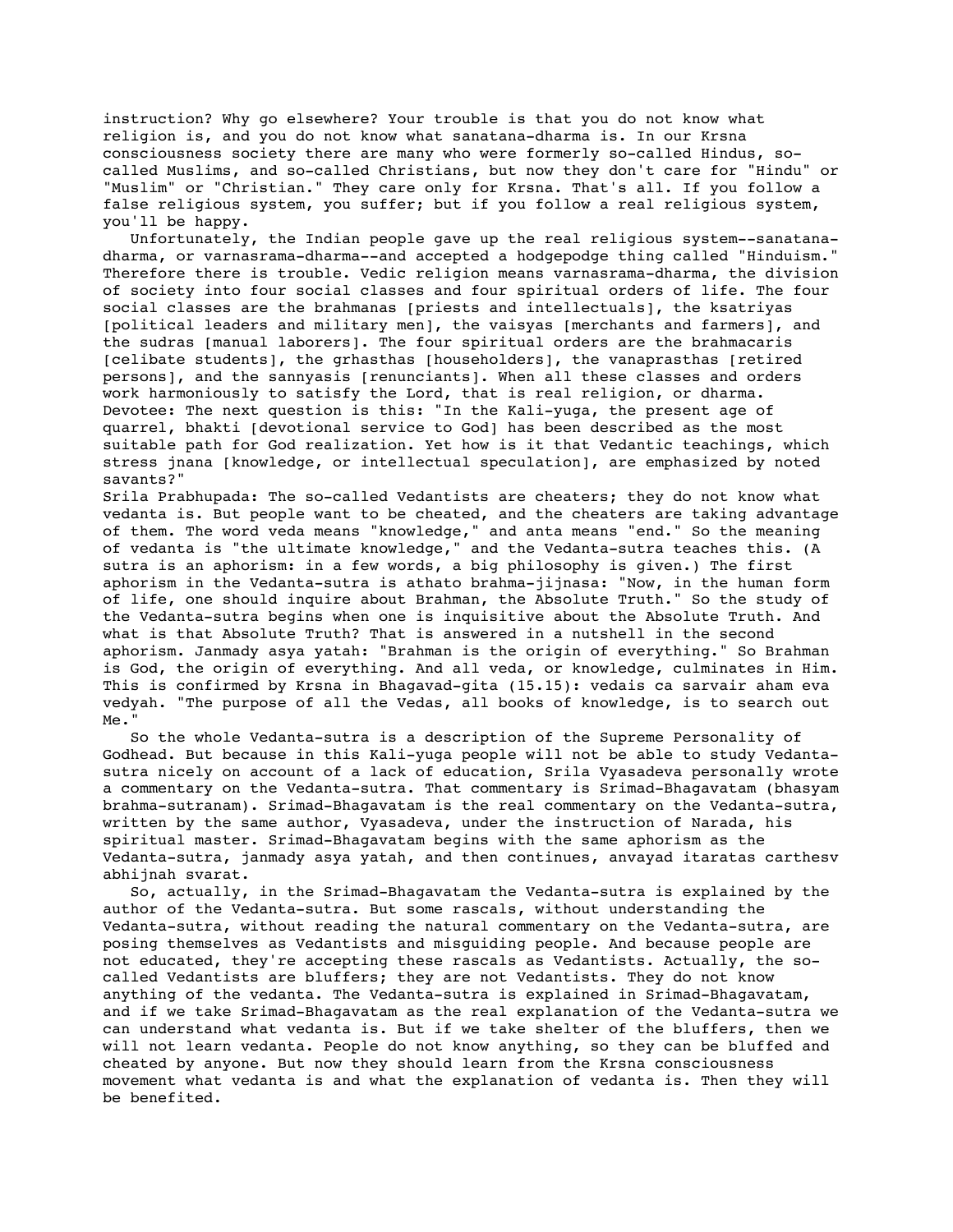Devotee: Generally, those who follow the impersonalistic commentary on the Vedanta-sutra are concerned with liberation from the miseries of the material world. Does Srimad-Bhagavatam also describe liberation? Srila Prabhupada: Yes. Since Srimad-Bhagavatam is the real commentary on the Vedanta-sutra, we find this verse describing liberation in this age:

> kaler dosa-nidhe rajann asti hy eko mahan gunah kirtanad eva krsnasya mukta-sangah param vrajet

 In this Kali-yuga, which is an ocean full of faults, there is one benediction. What is that? One can become liberated simply by chanting the Hare Krsna mantra. This is real vedanta, and actually it is happening. Devotee: Are you saying that the conclusion of the Vedanta-sutra and the conclusion of Srimad-Bhagavatam are one and the same--bhakti? Srila Prabhupada: Yes.

Devotee: But how does bhakti tie in to the conclusion of Vedantic knowledge or wisdom? Here it says that bhakti is the most suitable and easiest path of God realization, but it also says that the Vedantic teachings stress jnana, or knowledge. Is that a fact?

Srila Prabhupada: What is jnana? That is explained by Lord Krsna in Bhagavadgita (7.19): bahunam janmanam ante jnanavan mam prapadyate. "After many, many births, he who is actually in knowledge surrenders unto Me." So unless one surrenders to Krsna, there is no jnana. This impersonalistic "jnana" is all nonsense. The impersonalists are passing themselves off as jnanis, but they have no knowledge at all. Vedanta means "the ultimate knowledge." So the subject matter of ultimate knowledge is Krsna, God. If one does not know who God is, who Krsna is, then where is one's knowledge? But if a rascal claims, "I am a man of knowledge," then what can be done?

 In the same verse we just mentioned, Krsna concludes, vasudevah sarvam iti sa mahatma su-durlabhah: "When one understands that Vasudeva, Krsna, is everything, one is in knowledge." Before that, there is no knowledge. It is simply misunderstanding. Brahmeti paramatmeti bhagavan iti sabdyate. One may begin by searching out impersonal Brahman by the speculative method, and then one may progress to realization of Paramatma, the localized aspect of the Supreme. That is the secondary stage of realization. But the final stage is understanding the Supreme Personality of Godhead, Krsna. So if you do not understand Krsna, where is your knowledge? Halfway knowledge is no knowledge. We want complete knowledge, and that complete knowledge is possible by the grace of Krsna, through Bhagavad-gita.

Devotee: Can I ask the next question, Srila Prabhupada? "Is a guru essential for one to enter the spiritual path and attain the goal? And how does one recognize one's guru?"

Srila Prabhupada: Yes, a guru is necessary. That is explained in the Bhagavadgita. When Krsna and Arjuna were talking as friends, there was no conclusion. Therefore Arjuna decided to accept Krsna as his guru. [To a devotee:] find out this verse: karpanya-dosopahata-svabhavah... Devotee [reads]:

> karpanya-dosopahata-svabhavah prcchami tvam dharma-sammudha-cetah yac chreyah syan niscitam bruhi tan me sisyas te 'ham sadhi mam tvam prapannam

 "Now I am confused about my duty and have lost all composure because of miserly weakness. In this condition I am asking You to tell me clearly what is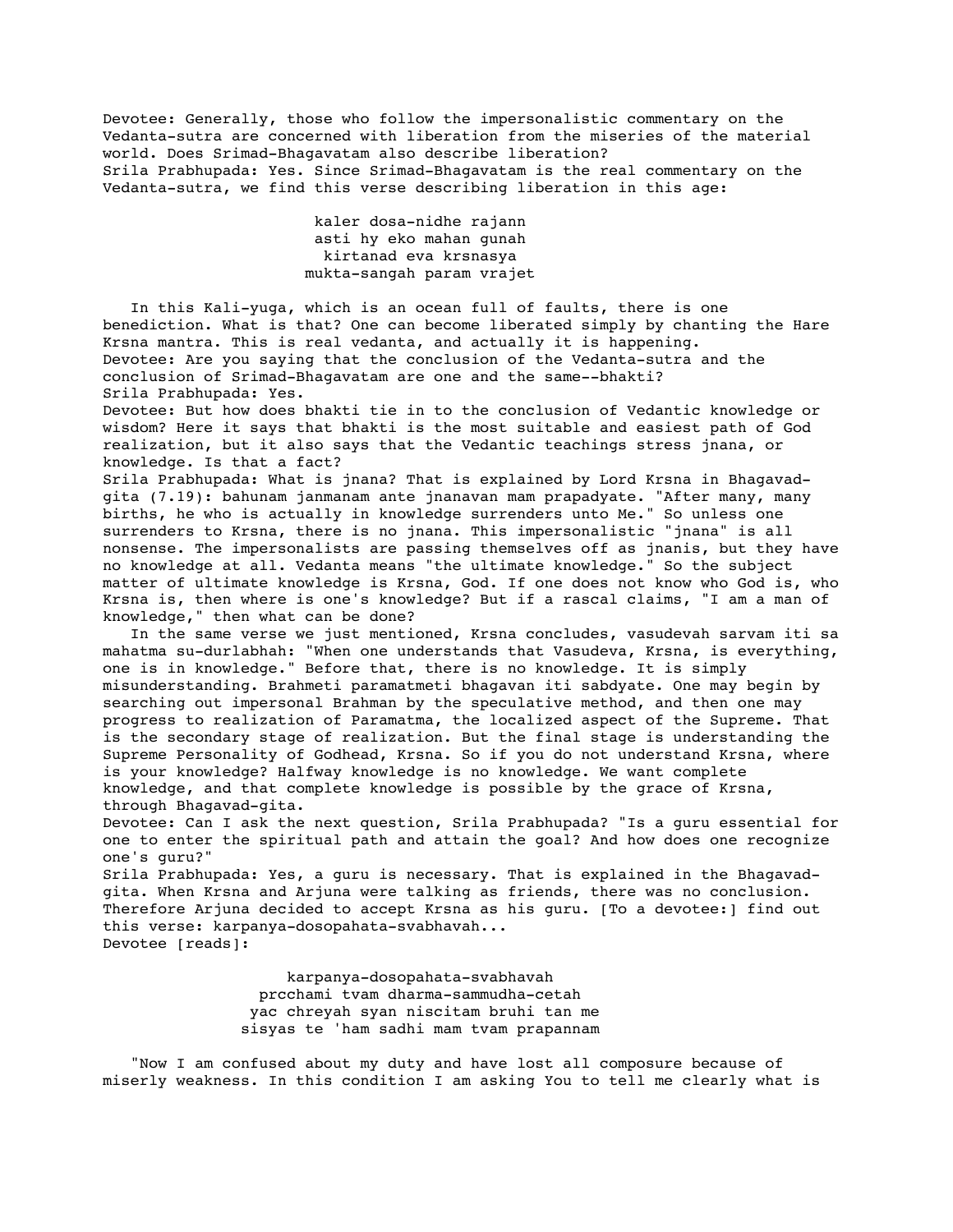best for me. Now I am Your disciple, and a soul surrendered unto You. Please instruct me." (Bhagavad-gita 2.7)

Srila Prabhupada: Not only Arjuna but everyone is perplexed about his duty. Nobody can decide for himself. When a physician is seriously sick, he does not prescribe his own treatment. He knows his brain is not in order, so he calls for another physician. Similarly, when we are perplexed, bewildered, when we cannot reach any solution--at that time the right person to search out is the guru. It is essential; you cannot avoid it.

 So, in our present state of existence we are all perplexed. And under the circumstances, a guru is required to give us real direction. Arjuna represents the perplexed materialistic person who surrenders to a guru. And to set the example Arjuna decided on Krsna as his guru. He did not go to anyone else. So the real guru is Krsna. Krsna is guru not only for Arjuna but for everyone. If we take instruction from Krsna and abide by that instruction, our life is successful. The mission of the Krsna consciousness movement is to get everyone to accept Krsna as guru. That is our mission. We don't say, "I am Krsna." We never say that. We simply ask people, "Please abide by the orders of Krsna." Devotee: Some of these so-called gurus will say some things that Krsna says, but they'll give other instructions also. What is the position of such persons? Srila Prabhupada: They are most dangerous. Most dangerous. They are opportunists. According to the customer, they give some teachings so he will be pleased. Such a person is not a guru; he's a servant. He wants to serve his socalled disciples so that they may be satisfied and pay him something. A real guru is not a servant of his disciples; he is their master. If one becomes a servant, if he wants to please the disciples by flattering them to get their money, then he is not a guru. A guru should also be a servant, yes--but a servant of the Supreme. The literal meaning of the word guru is "heavy"--heavy with knowledge and authority, because his knowledge and authority come from Krsna. You cannot utilize the guru for satisfying your whims.

 Krsna says, sarva-dharman parityajya mam ekam saranam vraja: "Abandon all varieties of religion and just surrender unto Me." And we say the same thing: "Surrender to Krsna. Give up all other ideas of so-called dharma, or religiosity." We don't say, "I am the authority." No. We say, "Krsna is the authority, and you should try to understand Krsna." This is the Krsna consciousness movement.

# The Unseen Controller

 "Even the most complicated computers need trained men to handle them. Similarly, we should know that this great machine, which is known as the cosmic manifestation, is manipulated by a supreme spirit. That is Krsna." In an excerpt from his book Krsna Consciousness: The Matchless Gift,--Srila Prabhupada offers intriguing insights into how God creates and controls the universe.

 The purpose of this Hare Krsna movement is to bring man back to his original consciousness, which is Krsna consciousness, clear consciousness. When water falls from the clouds, it is un-contaminated, like distilled water, but as soon as it touches the ground it becomes muddy and discolored. Similarly, we are originally pure spirit soul, part and parcel of Krsna, and therefore our original, constitutional position is as pure as God's. In Bhagavad-gita (15.7) Sri Krsna says:

> mamaivamso jiva-loke jiva-bhutah sanatanah manah sasthanindriyani prakrti-sthani karsati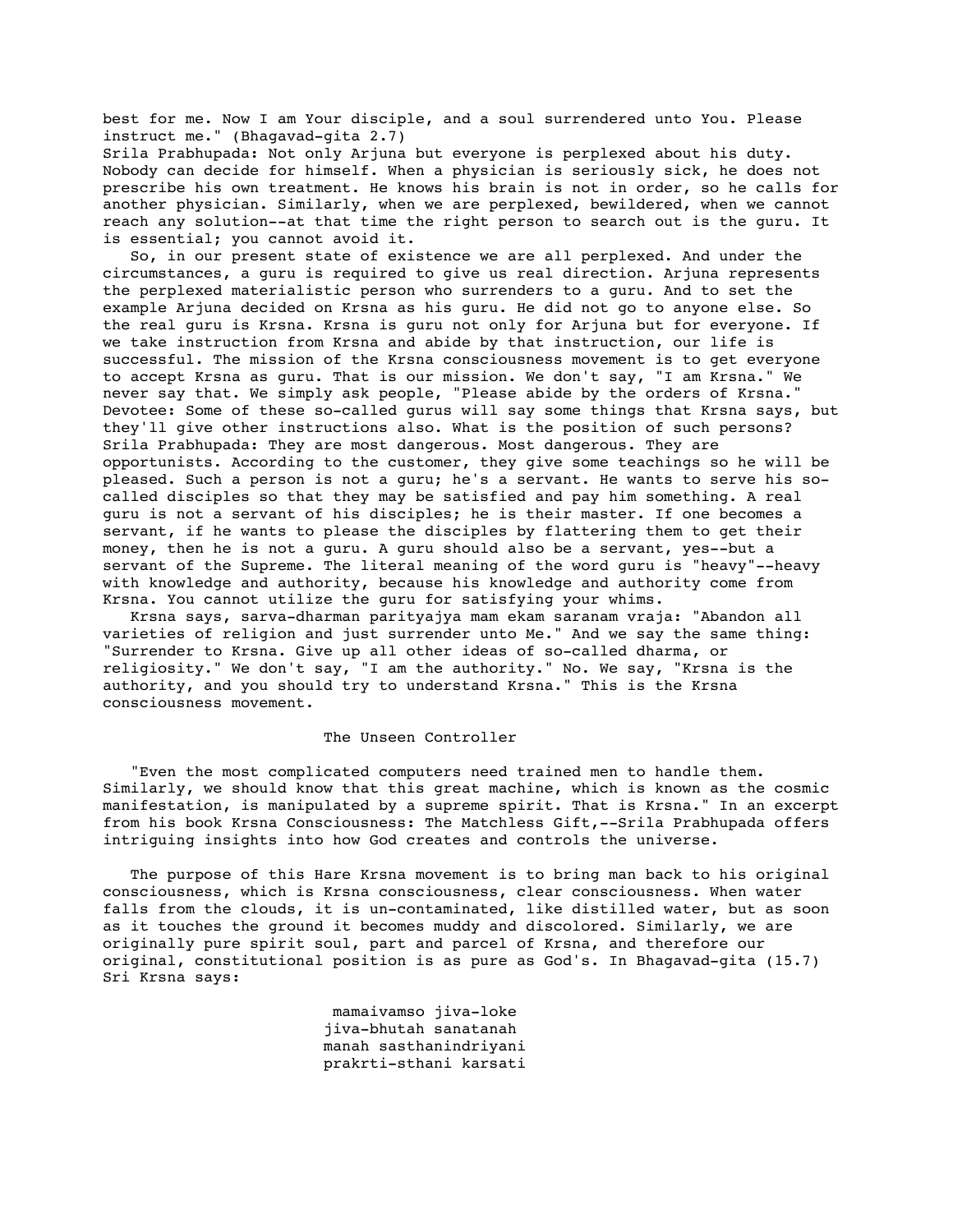"The living entities in this conditioned world are My eternal fragmental parts. Due to conditioned life, they are struggling very hard with the six senses, which include the mind."

 Thus all living entities are part and parcel of Krsna. It should always be remembered that when we speak of Krsna we are speaking of God, because the name Krsna denotes the all-attractive Supreme Personality of Godhead. As a fragment of gold is qualitatively the same as a gold reservoir, so the minute particles of Krsna's body are therefore qualitatively as good as Krsna. The chemical composition of God's body and the eternal spiritual body of the living entity is the same--spiritual. Thus originally, in our uncontaminated condition, we possessed a form as good as God's, but just as rain falls to the ground, so we come in contact with this material world, which is manipulated by the external energy, or material nature.

 When we speak of external energy or material nature, the questions may be raised, "Whose energy? Whose nature?" Material energy or nature is not active independently. Such a concept is foolish. In the Bhagavad-gita it is clearly stated that material nature does not work independently. When a foolish man sees a machine he may think that it is working automatically, but actually it is not- -there is a driver, someone in control, although we sometimes cannot see the controller behind the machine due to our defective vision. There are many electronic mechanisms which work very wonderfully, but behind these intricate systems is a scientist who pushes the button. This is very simple to understand: since a machine is matter, it cannot work on its own accord but must work under spiritual direction. A tape recorder works, but it works according to the plans and under the direction of a living entity, a human being. The machine is complete, but unless it is manipulated by a spirit soul, it cannot work. Similarly, we should understand that this cosmic manifestation which we call nature is a great machine, and that behind this machine there is God, Krsna. This is also affirmed in Bhagavad-gita, where Krsna says,

> mayadhyaksena prakrtih suyate sa-caracaram hetunanena kaunteya jagad viparivartate

 "This material nature, which is one of My energies, is working under My direction, O son of Kunti, producing all the moving and nonmoving beings. Under its rule this manifestation is created and annihilated again and again." (Bhagavad-gita 9.10)

 So Krsna says that material nature is acting under His direction. Thus behind everything there is a supreme controller. Modern civilization does not understand this due to lack of knowledge. It is the purpose of this Society for Krishna Consciousness, therefore, to enlighten all people who have been maddened by the influence of the three modes of material nature. In other words, our aim is to awaken mankind to its normal condition.

 There are many universities, especially in the United States, and many departments of knowledge, but they are not discussing these points. Where is the department for this knowledge that we find given by Sri Krsna in the Bhagavadgita? When I spoke before some students and faculty members at the Massachusetts Institute of Technology, the first question I raised was: "Where is the technological department which is investigating the difference between a dead man and a living man?" When a man dies, something is lost. Where is the technology to replace it? Why don't scientists try to solve this problem? Because this is a very difficult subject matter, they set it aside and busily engage in the technology of eating, sleeping, mating, and defending. However, the Vedic literatures inform us that this is animal technology. Animals are also trying their best to eat well, to have an enjoyable sex life, to sleep peacefully, and to defend themselves. What, then, is the difference between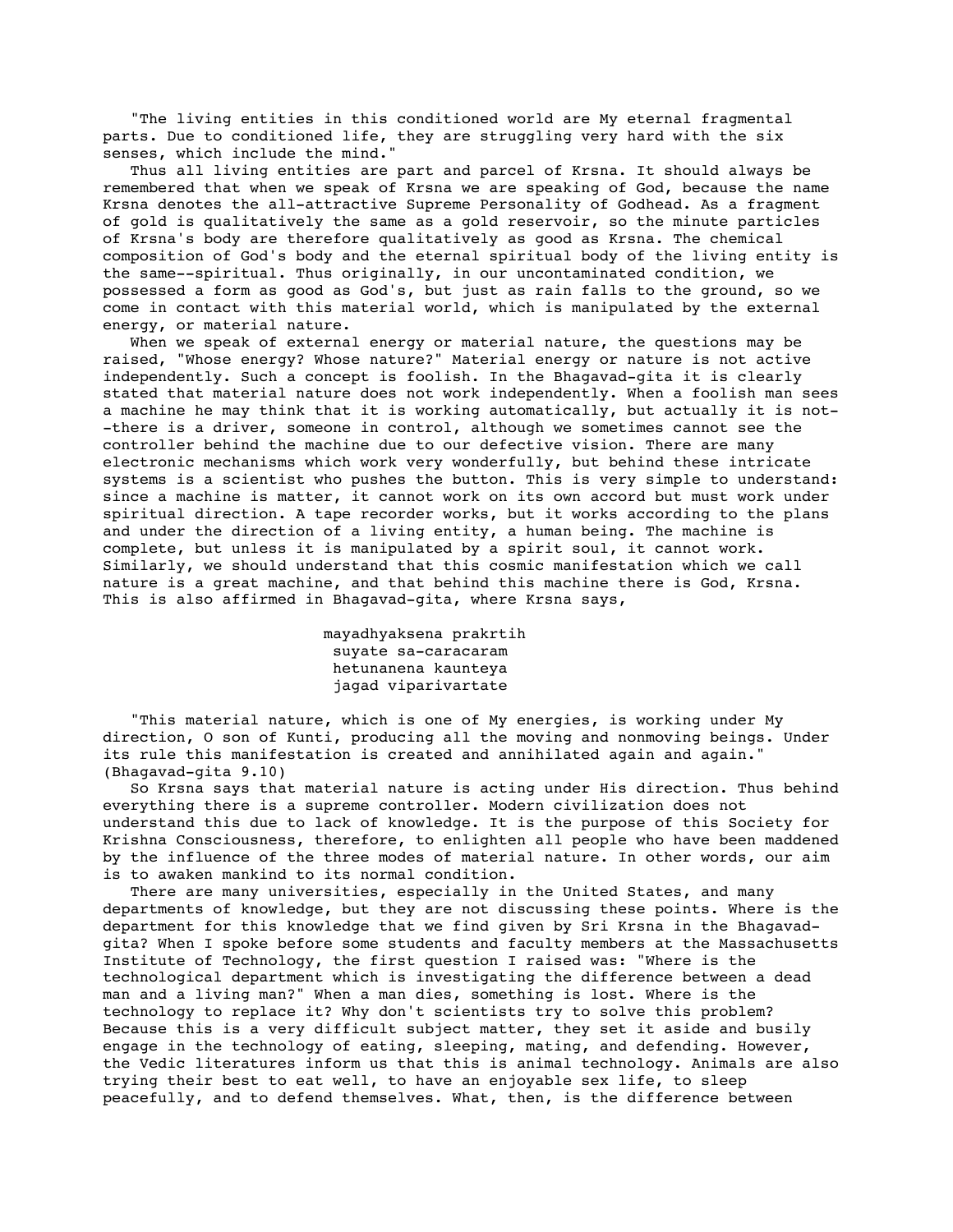man's knowledge and the animals' knowledge? The fact is that man's knowledge should be developed to explore that difference between a living body and a dead body.

 That spiritual knowledge was imparted by Krsna to Arjuna in the beginning of the Bhagavad-gita. Being a friend of Krsna's, Arjuna was a very intelligent man, but his knowledge, as all men's, was limited. Krsna spoke, however, of subject matters which were beyond Arjuna's finite knowledge. These subjects are called adhoksaja because our direct perception, by which we acquire material knowledge, fails to approach them. For example, we have many powerful microscopes to see what we cannot see with our limited vision, but there is no microscope that can show us the soul within the body. Nevertheless, the soul is there.

 The Bhagavad-gita informs us that in this body there is a proprietor--the spirit soul. I am the proprietor of my body, and other souls are the proprietors of their bodies. I say "my hand," but not "I hand." Since it is "my hand," I am different from the hand, being its owner. Similarly, we speak of "my eye," "my leg," "my" this, "my" that. In the midst of all these objects which belong to me, where am I? The search for the answer to this question is the process of meditation. In real meditation, we ask, "Where am I? What am I?" We cannot find the answers to these questions by any material effort, and because of this all the universities are setting these questions aside. They say, "It is too difficult a subject." Or they brush it aside: "It is irrelevant."

 Thus engineers direct their attention to creating and attempting to perfect the horseless carriage and the wingless bird. Formerly, horses were drawing carriages, and there was no air pollution, but now there are cars and airplanes, and the scientists are very proud. "We have invented horseless carriages and wingless birds," they boast. Although they invent imitation wings for the airplane, they cannot invent a soulless body. When they are able to do this, they will deserve credit. But such an attempt would necessarily be frustrated, for we know that there is no machine that can work without a spirit soul behind it. Even the most complicated computers need trained men to handle them. Similarly, we should know that this great machine known as the cosmic manifestation is manipulated by a supreme spirit. That is Krsna.

 Scientists are searching for the ultimate cause or the ultimate controller of this material universe and are postulating different theories and proposals, but the real means for knowledge is very easy and perfect: we need only hear from the perfect person, Krsna. By accepting the knowledge imparted in Bhagavad-gita, anyone can immediately know that this great cosmic machine, of which the earth is a part, is working so wonderfully because there is a driver behind it--Krsna.

 Our process of knowledge is very easy. Krsna's instruction, Bhagavad-gita, is the principal book of knowledge given by the adi-purusa Himself, the Supreme Primeval Person, the Supreme Personality of Godhead. He is indeed the perfect person. It may be argued that although we have accepted Him as a perfect person, there are many others who do not. But one should not think that this acceptance is whimsical: He is accepted as the perfect person on the evidence of many authorities. We do not accept Krsna as perfect simply on the basis of our whims or sentiments. No--Krsna is accepted as God by many Vedic authorities like Vyasadeva, the author of all Vedic literatures. The treasure house of knowledge is contained in the Vedas, and their author, Vyasadeva, accepts Krsna as the Supreme Personality of Godhead, and Vyasadeva's spiritual master, Narada, also accepts Krsna as such. Narada's spiritual master, Brahma, accepts Krsna not only as the Supreme Person but the supreme controller as well--isvarah paramah krsnah: "The supreme controller is Krsna."

 There is no one in the creation who can claim that he is not controlled. Everyone, regardless of how important or powerful, has a controller over his head. Krsna, however, has no controller; therefore He is God. He is the controller of everyone, but there is no one superior to Him, no one to control Him; nor is there anyone equal to Him, no one to share His platform of absolute control. This may sound very strange, for there are many so-called Gods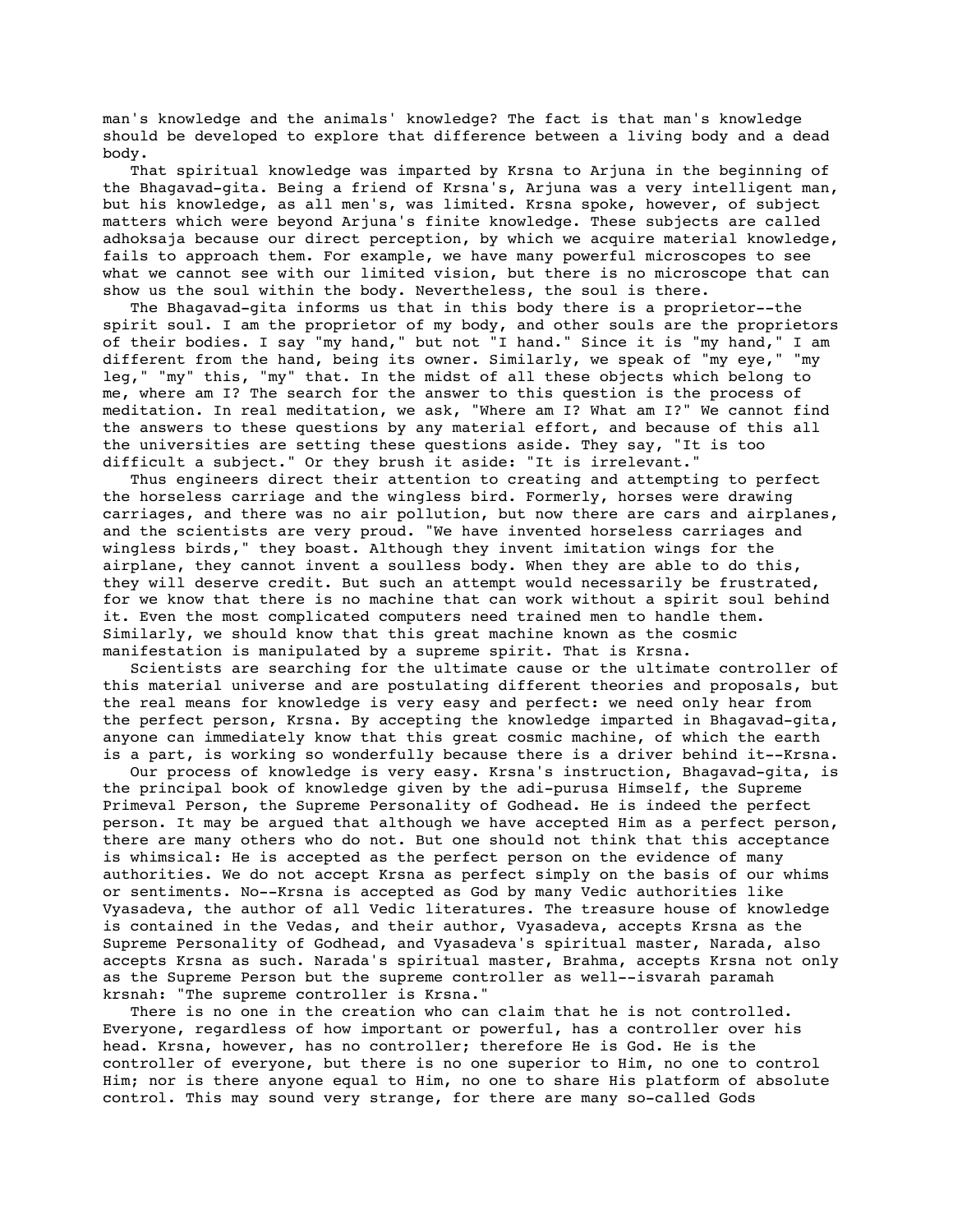nowadays. Indeed, Gods have become very cheap, being especially imported from India. People in other countries are fortunate that Gods are not manufactured there, but in India Gods are manufactured practically every day. We often hear that God is coming to Los Angeles or New York and that people are gathering to receive Him, etc. But Krsna is not the type of God who is created in a mystic factory. No. He was not made God: He is God.

 We should know, then, on the basis of authority, that behind this gigantic material nature, the cosmic manifestation, there is God--Krsna--and that He is accepted by all Vedic authorities. Acceptance of authority is not new for us; everyone accepts authority--in some form or another. For education we go to a teacher or to a school or simply learn from our father and mother. They are all authorities, and our nature is to learn from them. In our childhood we asked, "Father, what is this?" and Father would say, "This is a pen," "These are spectacles," or "This is a table." In this way, from the very beginning of life a child learns from his father and mother. A good father and mother never cheat when their son inquires from them; they give exact and correct information. Similarly, if we get spiritual information from an authority, and if the authority is not a cheater, then our knowledge is perfect. However, if we attempt to reach conclusions by dint of our own speculative powers, we are subject to fall into error. The process of induction, by which one reasons from particular facts or individual cases and arrives at a general conclusion, is never a perfect process. Because we are limited and our experience is limited, the inductive process of acquiring knowledge will always remain imperfect.

 But if we receive information from the perfect source, Krsna, and if we repeat that information, then what we are speaking can also be accepted as perfect and authoritative. This process of parampara, or disciplic succession, means hearing from Krsna, or from authorities who have accepted Krsna, and repeating exactly what they have said. In Bhagavad-gita Krsna recommends this process of knowledge: evam parampara-praptam imam rajarsayo viduh. "This supreme science was thus received through the chain of disciplic succession, and the saintly kings understood it in that way." (Bhagavad-gita 4.2)

 Formerly, knowledge was passed down by great saintly kings, who were the authorities. In previous ages, however, these kings were rsis--great learned scholars and devotees--and because they were not ordinary men, the government which they headed worked very nicely. There are many instances in Vedic civilization of kings who attained perfection as devotees of God. For example, Dhruva Maharaja went to the forest to search out God, and by practice of severe penance and austerity he found God within six months.

 The Krsna consciousness process is also based on austerity, but it is not very difficult. There are restrictions governing eating and sex life (only prasadam, food first offered to Krsna, is taken, and sex is restricted to married life), and there are other regulations which facilitate and foster spiritual realization. It is not possible in these days to imitate Dhruva Maharaja, but by following certain basic Vedic principles, we can make advancement in spiritual consciousness, Krsna consciousness. As we advance, we become perfect in knowledge. What is the use of becoming a scientist or a philosopher if we cannot say what our next life will be? A realized student of Krsna consciousness can very easily say what his next life is, what God is, what the living entity is, and what his relationship with God is. His knowledge is perfect because it is coming from perfect books of knowledge, such as the Bhagavad-gita and the Srimad-Bhagavatam.

 This, then, is the process of Krsna consciousness. It is very easy, and anyone can adopt it and make his life perfect. If someone says, "I'm not educated at all, and I cannot read books," he is still not disqualified. He can still perfect his life by simply chanting the maha-mantra: Hare Krsna, Hare Krsna, Krsna Krsna, Hare Hare. Hare Rama, Hare Rama, Rama Rama, Hare Hare. Krsna has given us a tongue and two ears, and we may be surprised to know that Krsna is realized through the ears and tongue, not through the eyes. By hearing His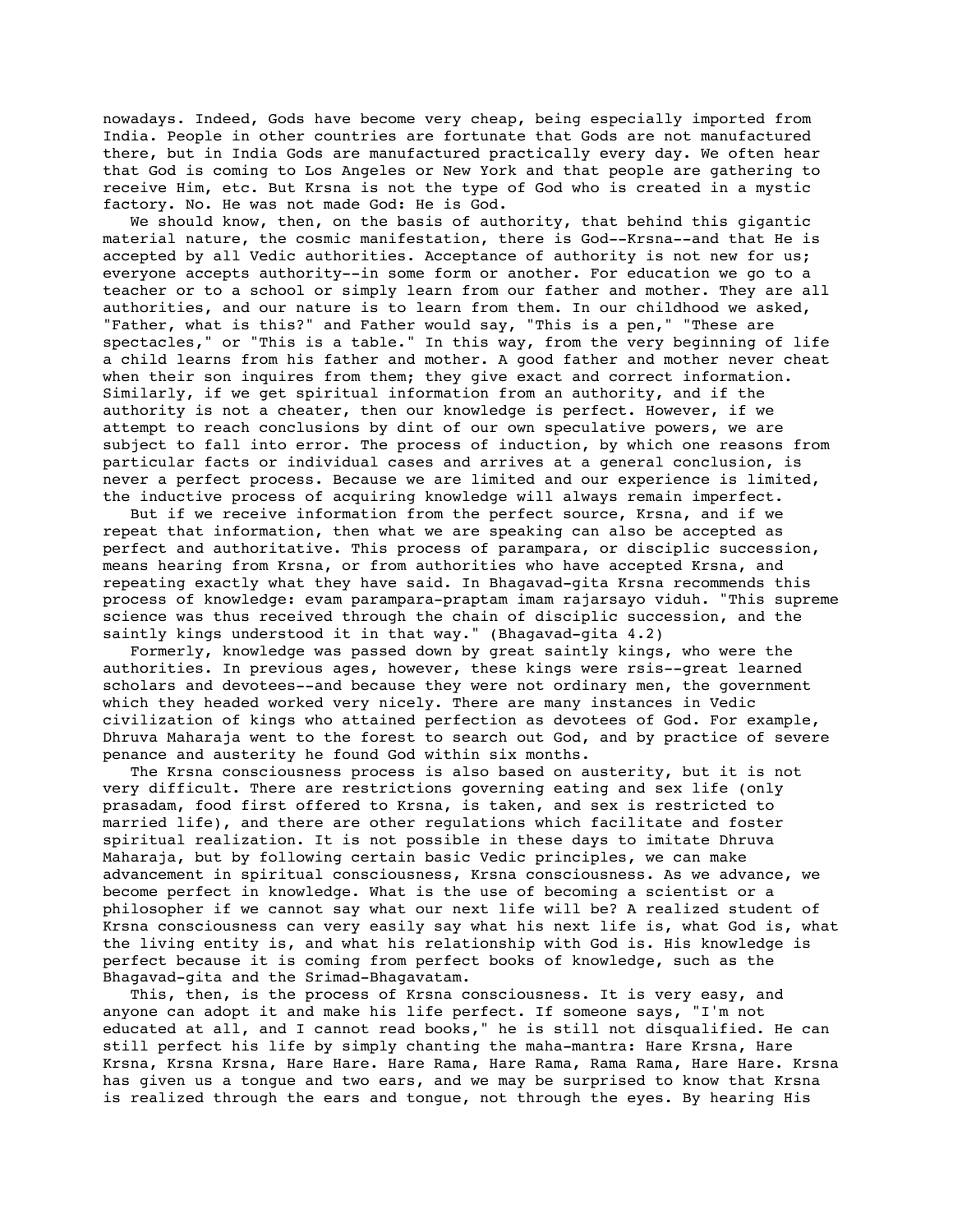message, we learn to control the tongue, and after the tongue is controlled, the other senses follow. Of all the senses, the tongue is the most voracious and difficult to control, but it can be controlled simply by chanting Hare Krsna and tasting krsna-prasadam, food offered to Krsna.

 We cannot understand Krsna by sensual perception or by speculation. It is not possible, for Krsna is so great that He is beyond our sensual range. But He can be understood by surrender. Krsna therefore recommends this process:

> sarva-dharman parityajya mam ekam saranam vraja aham tvam sarva-papebhyo moksayisyami ma sucah

 "Give up all varieties of religiousness and just surrender unto Me; and in return I shall protect you from all sinful reactions. Therefore you have nothing to fear." (Bhagavad-gita 18.66)

 Unfortunately, our disease is that we are rebellious--we automatically resist authority. Yet although we say that we don't want authority, nature is so strong that it forces authority upon us. We are forced to accept the authority of nature. What can be more pathetic than a man who claims to answer to no authority but who follows his senses blindly wherever they lead him? Our false claim to independence is simply foolishness. We are all under authority, yet we say that we don't want authority. This is called maya, illusion. We do, however, have a certain independence--we can choose to be under the authority of our senses or the authority of Krsna. The best and ultimate authority is Krsna, for He is our eternal well-wisher, and He always speaks for our benefit. Since we have to accept some authority, why not accept His? Simply by hearing of His glories from the Bhagavad-gita and the Srimad-Bhagavatam and by chanting His names--Hare Krsna--we can swiftly perfect our lives.

Who Is Krsna?

 August 1973, at Bhaktivedanta Manor, in the countryside near London. Several thousand guests (including the Indian High Commissioner) listen to Srila Prabhupada speak about the confidential identity of the Supreme Personality of Godhead, who is revealed in India's timeless Vedic scriptures to be not an old man with a long white beard but a sublimely attractive and eternal youth.

 Your Excellency the High Commissioner, ladies and gentlemen, I thank you very much for your coming here and participating in this ceremony--Janmastami, the advent of Lord Krsna. In the Bhagavad-gita (4.9) Krsna says,

> janma karma ca me divyam evam yo vetti tattvatah tyaktva deham punar janma naiti mam eti so 'rjuna

 "One who knows the transcendental nature of My appearance and activities does not, upon leaving the body, take his birth again in this material world, but attains My eternal abode, O Arjuna."

 It is a fact that we can stop our repeated births and deaths and achieve the state of immortality. But the modern civilization--our great philosophers, great politicians, and great scientists--they have no idea that it is possible to attain the stage of amrtatvam, immortality. We are all amrta, deathless, immortal. In the Bhagavad-gita (2.20) it is said, na jayate mriyate va kadacit: We living entities--we never die and never take birth. Ajo nityah sasvato 'yam purano na hanyate hanyamane sarire. Every one of us--we are primeval and eternal, without beginning and without end. And after the annihilation of this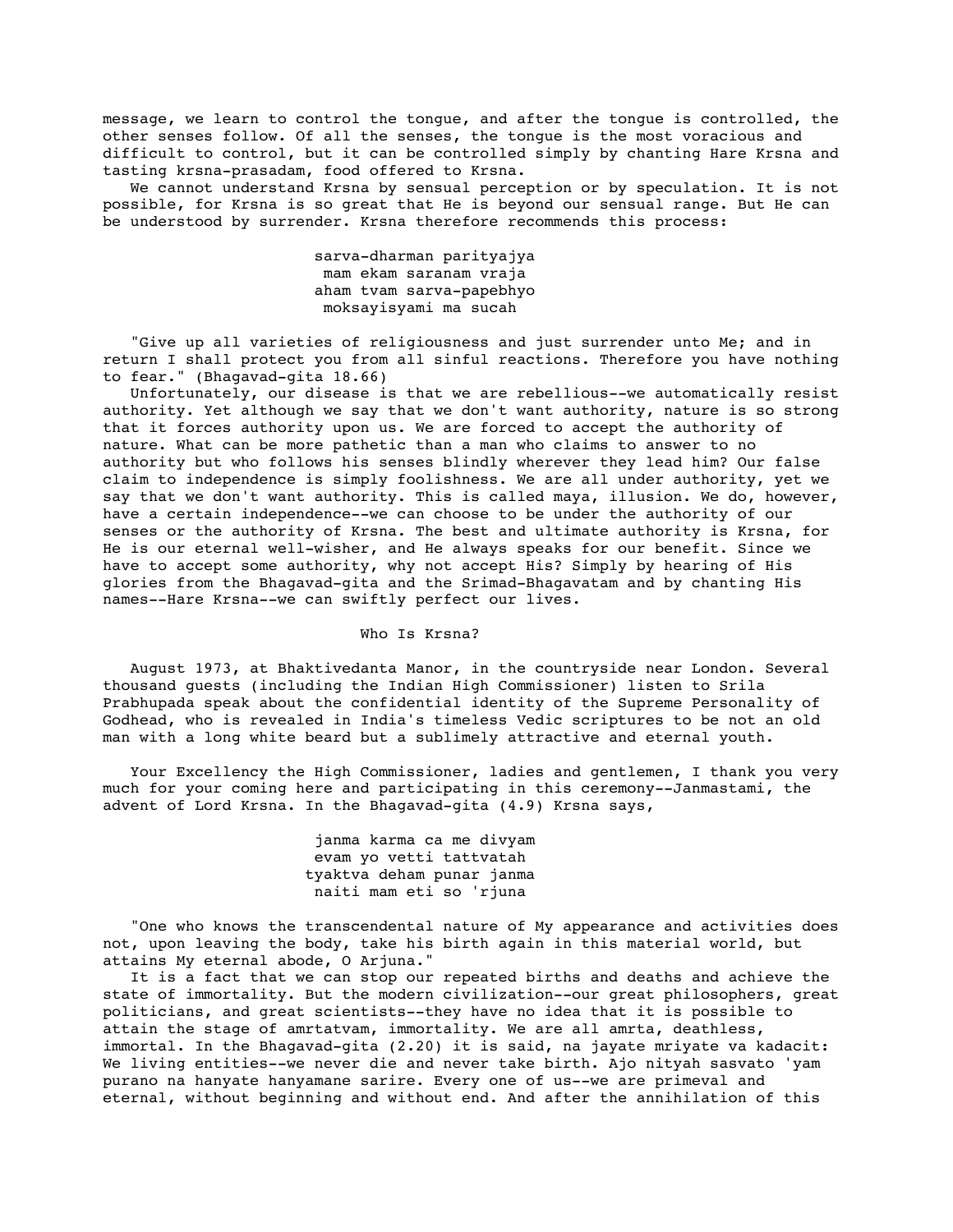body, we do not die. But when the body is finished, we will have to accept another body:

> dehino 'smin yatha dehe kaumaram yauvanam jara tatha dehantara-praptir dhiras tatra na muhyati

 "As the embodied soul continuously passes, in this body, from boyhood to youth to old age, the soul similarly passes into another body at death. A sober person is not bewildered by such a change." (Bhagavad-gita 2.13)

 At the present moment, all over the world people are lacking knowledge of this simple thing: that all of us living entities are part and parcel of Lord Krsna--that like Krsna, we are eternal, we are blissful, and we are cognizant. Krsna is described in the Vedic literatures:

> isvarah paramah krsnah sac-cid-ananda-vigrahah anadir adir govindah sarva-karana-karanam

 "Krsna, who is known as Govinda, is the Supreme Personality of Godhead. He has an eternal, blissful, spiritual body. He is the origin of all, but He has no origin, for He is the prime cause of all causes." (Brahma-samhita 5.1)

When I say Krsna, that means "God." It is sometimes said, "God has no name." That's a fact. But God's name is given by His activities. For instance, Krsna accepted sonship to Maharaja Nanda and Yasodamayi and also to Vasudeva and Devaki. Of course, no one is actually the father or mother of Krsna, because Krsna is the original father of everyone. But when Krsna comes here, when He makes His advent, He accepts certain exalted devotees as His father, as His mother.

 Still, Krsna is adi-purusam, the original person. Then must Krsna be very old? No. Nava-yauvanam ca: Always a fresh youth. That is Krsna. When Krsna was on the Battlefield of Kuruksetra, He was just like a boy of twenty years or, at most, twenty-four years. But at that time He had great-grandchildren. So Krsna is always a youth. These are the statements of the Vedic literatures.

 But if we simply read the Vedic literatures as a formality, it will be very difficult to understand what Krsna is--although all the Vedas are meant for understanding Krsna. In the Bhagavad-gita (15.15) Krsna says, vedais ca sarvair aham eva vedyah: "By all the Vedas it is I who am to be known." What is the use of studying the Vedas if you do not understand Krsna? The ultimate goal of education is to understand the Supreme Lord, the supreme father, the supreme cause. As it is said in the Vedanta-sutra, athato brahma-jijnasa: "Now--in the human form of life--is the time to discuss the Supreme Absolute Truth, Brahman."

 And what is this Brahman? Janmady asya yatah. Brahman is the one from whom everything emanates. So science and philosophy mean finding out the ultimate cause of everything. And this we are getting from the Vedic literature--that Krsna is sarva-karana-karanam, the cause of all causes.

Just try to understand. For instance, I am caused by my father; my father is caused by his father; he is caused by his father, who is caused by his father... In this way, if you go on searching, then you'll ultimately come to someone who is the cause that has no cause. Anadir adir govindah: The cause that has no cause is Govinda--Krsna. I may be the cause of my son, but at the same time I am the result of another cause (my father). But the Vedic literatures say that Krsna is the original person; He has no cause. That is Krsna.

 Therefore Krsna says, "Just try to learn about the transcendental nature of My advent and activities." The advent of Krsna--it is a very important thing. We should try to understand Krsna, why He makes His advent, why He comes down to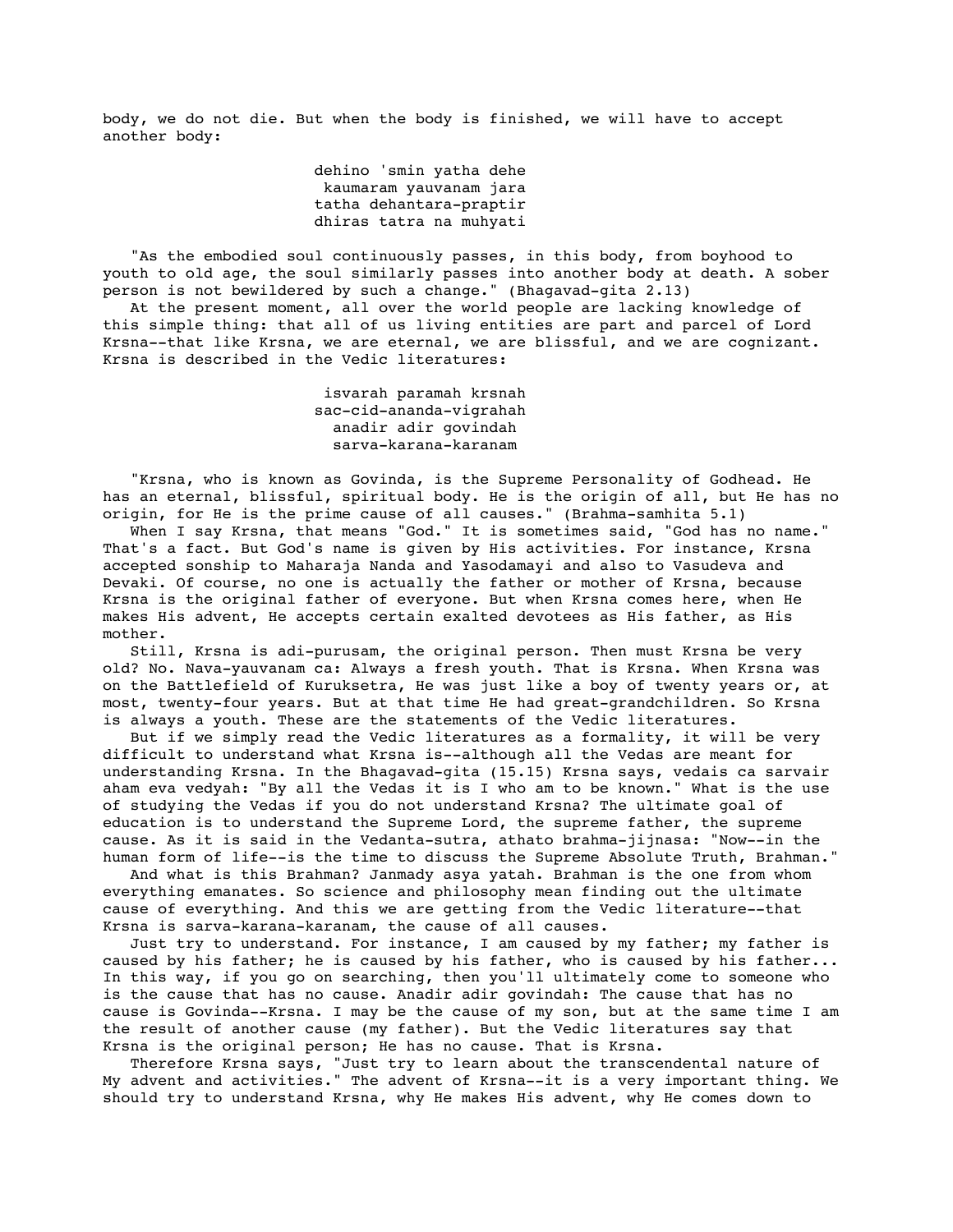this material world, what His business is, what His activities are. If we simply try to understand Krsna, then what will be the result? The result will be tyaktva deham punar janma naiti mam eti so 'rjuna: we will get immortality.

The aim of life is amrtatvaya kalpate, to achieve immortality. So today, on the advent of Krsna, we shall try to understand the philosophy of Krsna.

 His Excellency was speaking of peace. The peace formula is there in the Bhagavad-gita--spoken by Krsna. What is that?

> bhoktaram yajna-tapasam sarva-loka-mahesvaram suhrdam sarva-bhutanam jnatva mam santim rcchati

 "A person in full consciousness of Me, knowing Me to be the ultimate beneficiary of all sacrifices and austerities, the Supreme Lord of all planets and demigods, and the benefactor and well-wisher of all living entities, attains peace from the pangs of material miseries." (Bhagavad-gita 5.29) The politicians and diplomats are trying to establish peace in the world. We have the United Nations and many other organizations. They are working to establish real peace and tranquillity, to eliminate misunderstanding between man and man and nation and nation. But that is not happening. The defect is that the root is wrong. Everyone is thinking, "It is my country," "It is my family," "It is my society," "It is my property." This "my" is illusion. In the Vedic literatures it is said, janasya moho 'yam aham mameti: This "I-and-my" philosophy is maya--illusion.

 So if you want to get out of this maya, this illusion, then you have to accept Krsna's formula. Mam eva ye prapadyante mayam etam taranti te: Whoever surrenders to Krsna can easily cross beyond all illusion. Everything is there in the Bhagavad-gita, for our guidance. If we accept the philosophy of the Bhagavad-gita--as it is--everything is there. Peace is there, prosperity is there.

 Unfortunately, we do not accept it, or we misinterpret it. This is our misfortune. In the Bhagavad-gita (9.34) Krsna says, man-mana bhava mad-bhakto mad-yaji mam namaskuru: "Always think of Me, become My devotee, worship Me, and offer obeisances unto Me." Is it a very difficult task? Here is Krsna's Deity. If you think of this Deity, is it very difficult? You come into the temple, and just as a devotee would do, you offer your respect to the Deity. As far as possible, try to worship the Deity.

 Krsna does not want your property. Krsna is open to the poorest man for being worshiped. What is He asking? He says, patram puspam phalam toyam yo me bhaktya prayacchati: "With devotion, if a person offers Me a little leaf, a little fruit, a little water, I accept it." (Bhagavad-gita 9.26) Krsna is not hungry, but Krsna wants to make you a devotee. That is the main point. Yo me bhaktya prayacchati: "Offer something to Me--with devotion." That is the main principle. Offer Krsna some little thing. Krsna is not hungry; Krsna is providing food for everyone. But Krsna wants your love, your devotion. Therefore He is begging a little water or fruit or a flower. In this way, man-mana bhava mad-bhakta: you can think of Krsna and become His devotee.

 There is no difficulty in understanding Krsna and accepting Krsna consciousness. But we'll not do it--that is our disease. Otherwise, it is not difficult at all. And as soon as we become a devotee of Krsna, we understand the whole universal situation. Our bhagavata philosophy, our God conscious philosophy, is also a kind of spiritual communism, because we regard Krsna as the supreme father and all living entities as sons of Krsna. And Krsna says, sarva-loka-mahesvaram: He is the proprietor of all planets. Therefore whatever there is, either in the sky or in the water or on the land, it is all Krsna's property. And because we are all sons of Krsna, every one of us has the right to use our father's property. But we should not encroach upon others. This is the formula for peace. Isavasyam idam sarvam... ma grdhah kasya svid dhanam: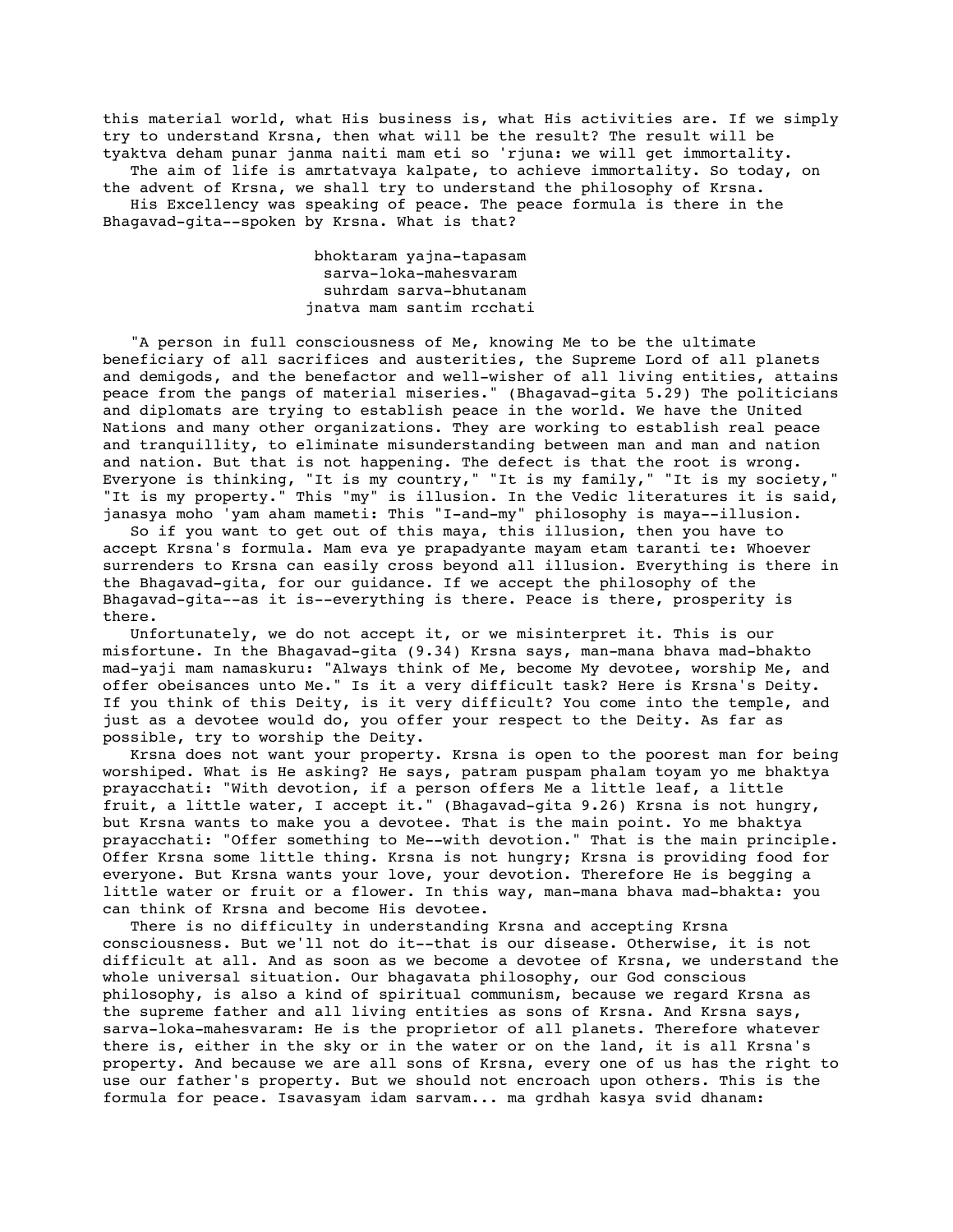"Everything belongs to God, and since you are sons of God, you have the right to use your father's property. But do not take more than you need. This is punishable." (Isopanisad 1) If anyone takes more than he needs, then he's a thief. Yajnarthat karmano 'nyatra loko 'yam karma-bandhanah (Bhagavad-gita 3.9): Whatever we do, we should do it for the satisfaction of Krsna. We should act for Krsna; we should do everything for Krsna.

That is what we are teaching here. In this temple we are all residing happily--Americans, Indians, Englishmen, Canadians, Africans--people from all different parts of the world. You know that. It is like that not only in this temple, but wherever people are Krsna conscious, throughout the world. Krsna makes His advent to teach this lesson.

When we forget this philosophy--that Krsna is the supreme father, Krsna is the supreme proprietor, Krsna is the supreme enjoyer, and Krsna is the supreme friend of everyone--when we forget this, then we come into this material world and struggle for existence, fight with one another. This is material life.

 Nor can we get any relief through our politicians, diplomats, philosophers. They have tried so much, but actually nothing they have tried has become fruitful. Take the United Nations. It was organized after the second great war, and they wanted, "We shall now settle everything peacefully." But there is no such thing. The fighting is going on, between Pakistan and India or between Vietnam and America or this and that. Mundane politics and diplomacy and philosophy--this is not the process. The process is Krsna consciousness. Everyone has to understand this point, that we are not proprietors. The actual proprietor is Krsna. That's a fact. Take America, for example. Say two hundred years ago, the European immigrants were not the proprietors. Somebody else was the proprietor, and before that somebody else was the proprietor, or it was vacant land. But the actual proprietor is Krsna. Artificially we are claiming, "It is my property." This is called maya, illusion. So Krsna makes His advent to give us this lesson. Krsna says, yada yada hi dharmasya glanir bhavati bharata: "My dear Arjuna, I come when there are discrepancies in the process of religious life." (Bhagavad-gita 4.7)

 And what is real dharma, real religious life? The simple definition of dharma is dharmam tu saksad bhagavat-pranitam: "Real religious life is that which is enunciated directly by the Supreme Personality of Godhead." (Srimad-Bhagavatam 6.3.19) For instance, what do you mean by "civil law"? Civil law means the word given by the state. You cannot make civil law at home. That is not possible. Whatever the government gives you--"You should act like this"--that is law. Similarly dharma, religious life, means the direction given by God. That is dharma. Simple definition. If you create some dharma or I create some dharma or another man creates another dharma, these are not dharma.

 Therefore Krsna ends the Bhagavad-gita by saying, sarva-dharman parityajya mam ekam saranam vraja: "Just give up all your concocted ideas about dharma and surrender to Me." (Bhagavad-gita 18.66) This is dharma--surrender to Krsna. Any other "dharma" is not dharma. Otherwise why does Krsna ask, sarva-dharman parityajya--"Give it all up"? He has already said, "In every age I make My advent to establish the principles of religion." And at last He says that we should give up all the so-called religious principles that we have manufactured. All these man-made principles are not actually religious principles. Real dharma, real religious life, means what is given by God. But we have no understanding of what God is and what His word is. That is modern civilization's defect.

 But the order is there, God is there--it is simply that we won't accept. So where is the possibility of peace? Everything is there, ready-made. But we won't accept. So what is the remedy for our disease? We are searching after peace, but we won't accept the very thing that will actually give us peace. This is our disease. Therefore, this Krsna consciousness movement is trying to awaken the dormant Krsna consciousness in everyone's heart. Just consider: four or five years ago, these Europeans and Americans had never even heard of Krsna--so how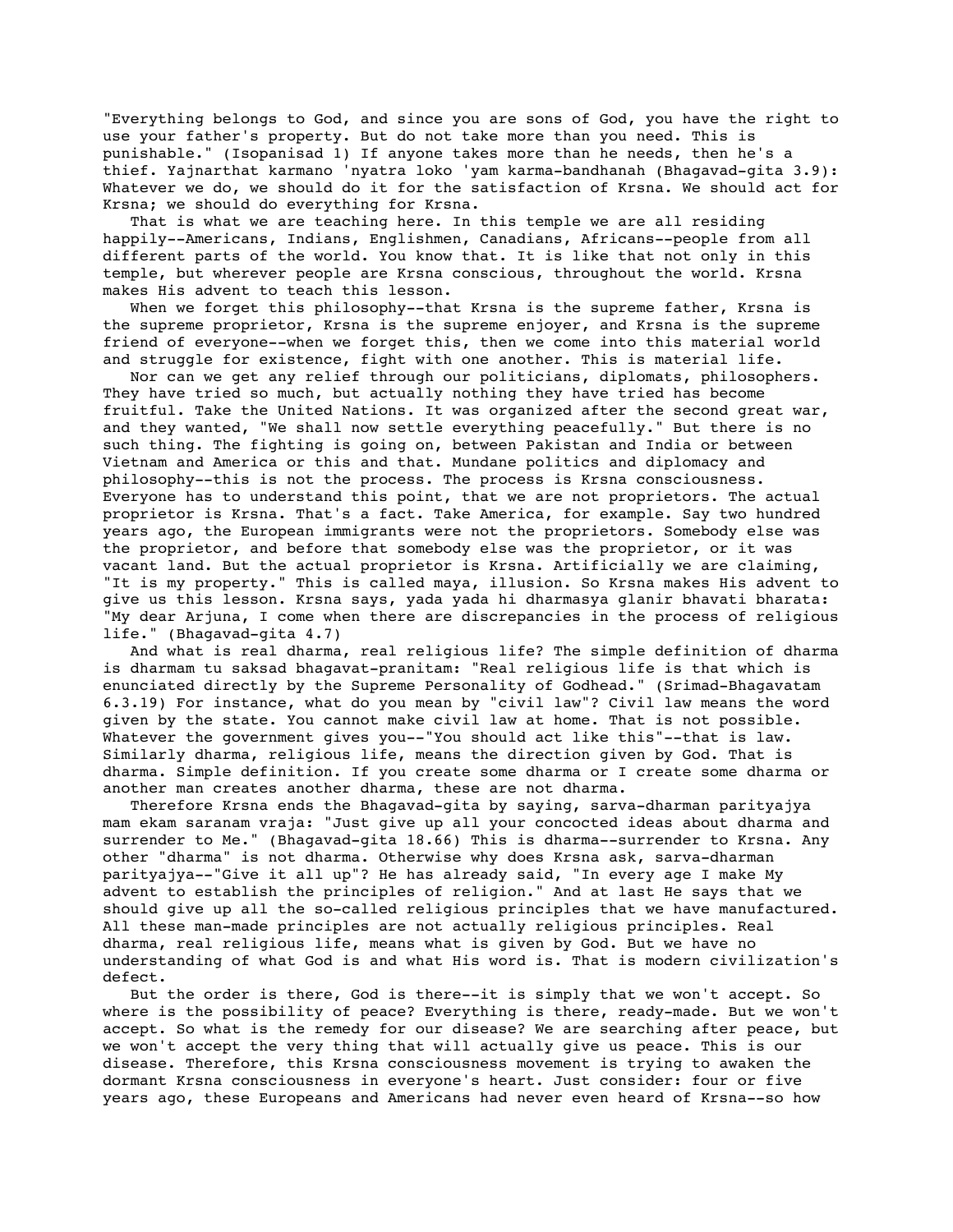are they now taking Krsna consciousness so seriously? Krsna consciousness is already there in everyone's heart. It simply has to be awakened. And this awakening process is described in the Caitanya-caritamrta (Madhya 22.107):

> nitya siddha krsna-prema 'sadhya' kabhu naya sravanadi-suddha-citte karaye udaya

 Love for Krsna, devotion for Krsna, is within everyone's heart, but we have forgotten. So this Krsna consciousness movement is simply meant for awakening that dormant love, by giving everyone the chance to hear about Krsna. This is the process.

 For instance, when you are sleeping, I have to call you loudly. "Mr. Suchand-such! Such-and-such! Get up! You have to tend to this business." No other senses will act when you are sleeping. But the ear will act. Therefore in this age, when people are so fallen that they will not listen to anything, if we chant this Hare Krsna maha-mantra they'll be awakened to Krsna consciousness. This is practical. So if we are actually anxious for peace and tranquillity in society, then we must be very serious about understanding Krsna. That is my request. Don't take the Krsna consciousness movement lightly.

 This movement can solve all the problems of life, all the problems in the world. Social, political, philosophical, religious, economic--everything can be solved by Krsna consciousness. Therefore, we request those who are leaders--like His Excellency, who is present here--to try to understand this Krsna consciousness movement. It is very scientific and authorized. It is not a mental concoction or a sentimental movement. It is a most scientific movement. So we are inviting all leaders from all countries to try to understand. If you are sober, if you are actually reasonable, you'll understand that this Krsna consciousness movement is the most sublime movement for the welfare of the whole human society.

 Anyone may come--we are prepared to discuss this subject matter. The ultimate goal of human life is to achieve immortality. Tyaktva deham punar janma naiti. This is our mission, but we have forgotten this. We are simply leading the life of cats and dogs, without any knowledge that we can achieve that perfection of life where there will be no more birth, no more death. We do not even understand that there is the possibility of amrtatvam, immortality. But it is totally possible. Nobody wants to die. Nobody wants to become an old man. Nobody wants to become diseased. This is our natural inclination. Why? Because originally, in our spiritual form, there is no birth, no death, no old age, no disease. So after moving through the evolutionary process, up through the aquatics, plants, trees, birds, when at last we come to this human form of body--then we should know what the goal of life is. The goal of life is amrtatvam, to become immortal.

 Immortal you can become, simply by becoming Krsna conscious. Krsna says it. It is a fact. We simply have to understand. Janma karma ca me divyam evam yo vetti tattvatah. If you try to understand Krsna in truth, then tyaktva deham punar janma naiti: After giving up this body, you won't have to accept any more material bodies. And as soon as you don't accept any more material bodies, that means you have become immortal. The thing is, by nature we are immortal. And Krsna comes here to teach us this lesson:

> mamaivamso jiva-loke jiva-bhutah sanatanah manah-sasthanindriyani prakrti-sthani karsati

 "You are immortal by nature. As spirit soul, you are part and parcel of Me. I am immortal, and so you are also immortal. Unnecessarily, you are trying to be happy in this material world." (Bhagavad-gita 15.7)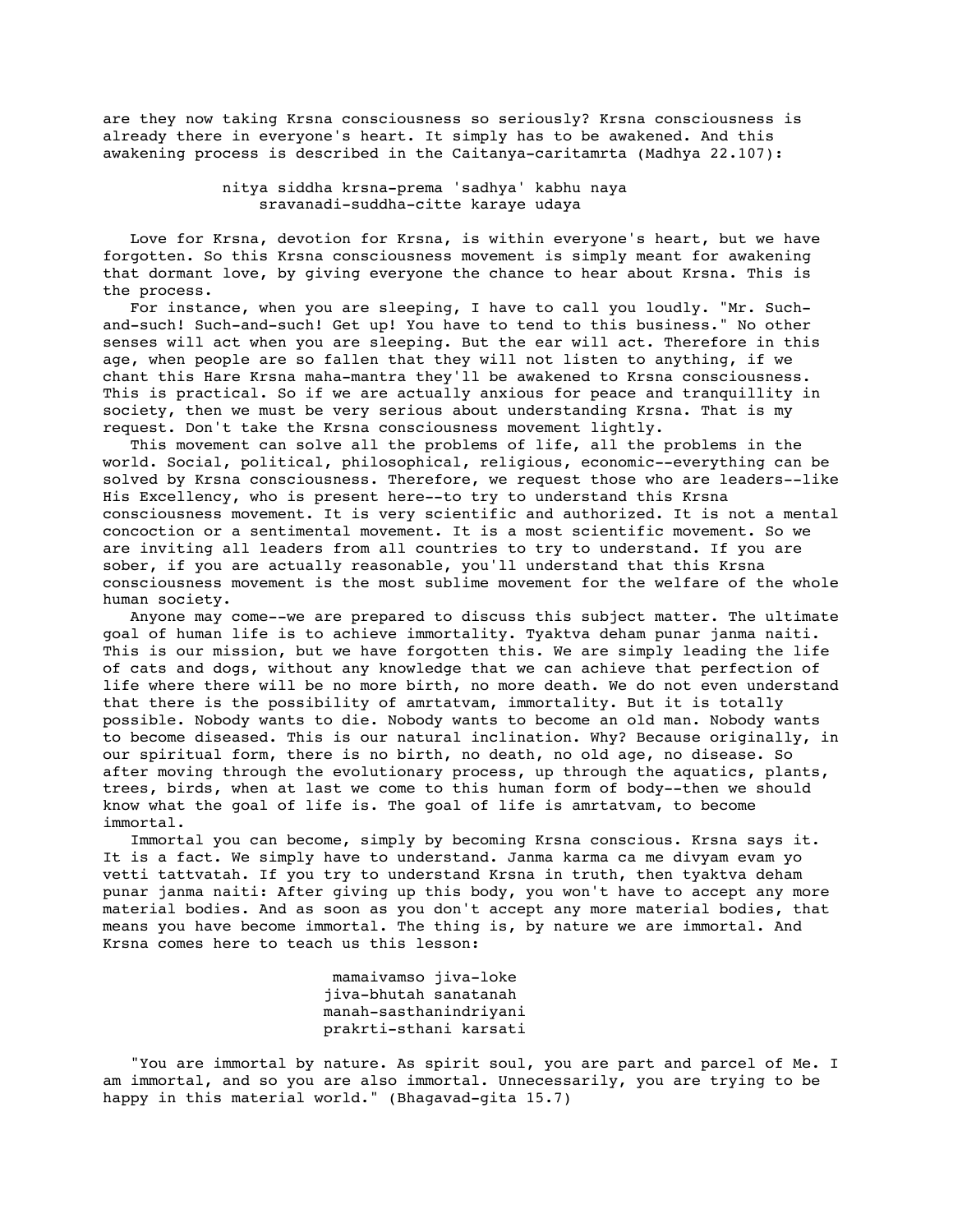You have already tried and tried to find happiness in sensuous life, through so many bodies--as cats, as dogs, as demigods, as trees, as plants, as insects. So now that you have a human body, with its higher intelligence, don't be captivated by sensuous life. Just try to understand Krsna. That is the verdict of the Vedic literatures. Nayam deho deha-bhajam nrloke kastan kaman arhate vidbhujam ye (Srimad-Bhagavatam 5.5.1): To work very hard like dogs and hogs for sense gratification is not the proper ambition of human life; human life is meant for a little austerity. Tapo divyam putraka yena sattvam suddhyet: We have to purify our existence; that is the mission of human life. Why should we purify our existence? Brahma-saukhyam tv anantam: Because then we will get spiritual realization, the unlimited, endless pleasure and happiness. That is real pleasure, real happiness:

> ramante yogino 'nante satyananda-cid-atmani iti rama-padenasau param brahmabhidhiyate

 "The mystics derive unlimited transcendental pleasures from the Absolute Truth, and therefore the Supreme Absolute Truth, the Personality of Godhead, is also known as Rama." [Padma Purana]

 All the great saintly persons of India have cultivated this spiritual knowledge so nicely and fully. Formerly, people used to go to India to find out about spiritual life. Even Jesus Christ went there. And yet we are not taking advantage of it. It is not that these literatures and directions are meant only for the Indians or for the Hindus or for the brahmanas. No. They are meant for everyone, because Krsna claims, aham bija-pradah pita: "I am everyone's father." Therefore, He is very anxious to make us peaceful and happy. Just as an ordinary father wants to see that his son is well situated and happy, similarly Krsna wants to see every one of us well situated and happy. Therefore He comes sometimes. This is the purpose of Krsna's advent. Thank you very much.

# The Supreme Artist

 In February 1973, Srila Prabhupada was invited to speak at an art gallery in Auckland, New Zealand. There he invited his listeners to contemplate the works of the supreme artist--Lord Krsna. "The rose is created out of the energies of the Supreme Lord, but these energies are so subtle and so artistic that a nice flower can bloom overnight. So, Krsna is the greatest artist."

 Ladies and gentlemen, I thank you very much for coming here and giving us a chance to speak about the supreme artist. The Vedas describe how great an artist Krsna is: na tasya karyam karanam ca vidyate na tat samas cabhyadhikas ca drsyate. Nobody can be found who is greater than the Supreme Personality of Godhead or equal to Him, and although He is the greatest artist, He doesn't have to do anything personally.

 In this world everyone of us knows somebody lesser than us, somebody equal to us, and somebody greater than us. That is our experience. However great you may be, you will find somebody equal to you and somebody greater than you. But as far as the Supreme Personality of Godhead is concerned, great sages have concluded by research and experiment that nobody is equal to Him or greater than Him.

 God is so great that He has nothing to do, no duties He must perform (na tasya karyam karanam ca vidyate). Why? Parasya saktir vividhaiva sruyate: His energies are multifarious, and they are working automatically, according to His desire (svabhaviki jnana-bala-kriya ca). Suppose you are an artist. To paint a picture of a very nice rose, you have to take your brush, mix your colors on the palate, and tax your brain to make the picture beautiful. But in a garden you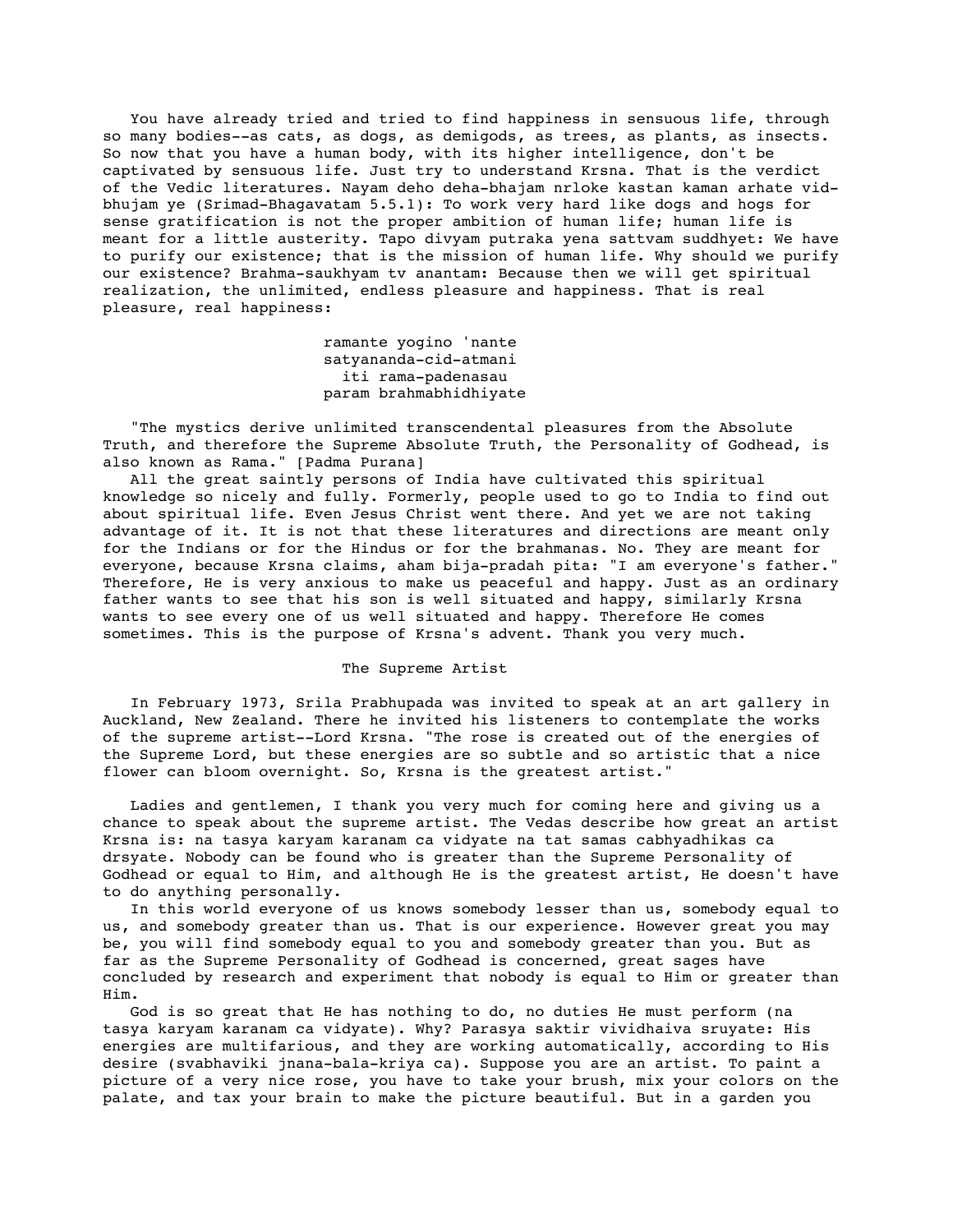can see not only one rose but many thousands of roses blooming. They have been very artistically "painted" by nature.

 But we should go deeper into the matter. What is nature? Nature is a working instrument, that's all--an energy. Without some energy working, how could the rose bloom so beautifully from the bud? There must be some energy working, and that energy is Krsna's energy. But it acts so subtly and swiftly that we cannot understand how it is working.

 The material energies seem to be working automatically, but actually there is a brain behind them. When you paint a picture, everyone can see that you are working. Similarly, the "painting" of the actual rose is also worked out by several energies. Don't think that the rose has been created automatically. No. Nothing is created automatically. The rose is created out of the energies of the Supreme Lord, but these energies are so subtle and so artistic that a nice flower can bloom overnight.

 So, Krsna is the greatest artist. Nowadays, in the electronic age, a scientist just pushes a button and his machine works so perfectly. Or an airplane pilot simply pushes a button and a huge machine just like a small city flies in the sky. So if it is possible for ordinary men of this world to work so wonderfully simply by pushing some buttons, how much greater must be God's ability to work. How much more fertile His brain must be than ordinary artists' or scientists' brains. Simply by His desire--"Let there be creation!"- everything is immediately manifest. So Krsna is the greatest artist.

 There is no limit to Krsna's artistic ability, because Krsna is the seed of all creation (bijam mam sarva-bhutanam). You have all seen a banyan tree. It grows from a small seed. This small seed has so much potency that if you sow it in a fertile place and water it, one day it will become a big banyan tree. Now, what are the potencies, what are the artistic and scientific arrangements, within that small seed that allow it to grow into a big banyan tree? Also, on that banyan tree there are many thousands of fruits, and within each fruit there are thousands of seeds, and each seed contains the potency of another tree. So where is the scientist who can create in that way? Where is the artist within this material world who can create a work of art as pleasing as a banyan tree? These inquiries should be made.

 The first aphorism of the Vedanta-sutra is athato brahma-jijnasa: "In the human form of life one should inquire about the Absolute Truth." So one should carefully study these questions. You cannot manufacture a machine that automatically grows into a big banyan tree. So don't you think there must be a big artistic brain, a great scientific brain, behind nature? If you simply say, "Nature is working," that is not a sufficient explanation.

 The second aphorism of the Vedanta-sutra is janmady asya yatah: "The Absolute Truth is He from whom everything is generated." We have to expand our vision from the small things to the great things. Now we become amazed when we see a small sputnik flying in the sky. It is flying toward the moon, and we are giving all credit to the scientists, and the scientists are challenging, "What is God? Science is everything."

 But if you are intelligent you will compare the sputnik to the millions and trillions of planets and stars. Just on this tiny earth planet there are so many oceans, so many mountains, so many skyscrapers. But if you go above this planet a few million miles, it will look just like a small spot. You will see it as just a spot in the sky. And there are millions of planets floating in the sky like swabs of cotton. So if we give so much credit to the scientists who have manufactured a sputnik, how much more credit we should give to the person who has manufactured this universal arrangement. This is Krsna consciousness- appreciating the greatest artist, the greatest scientist.

 We may appreciate so many artists, but unless we appreciate the greatest artist, Krsna, our life is wasted. We find that appreciation in the Brahmasamhita, the prayers of Lord Brahma, the creator of this universe. In appreciation of Govinda, Krsna, he sings,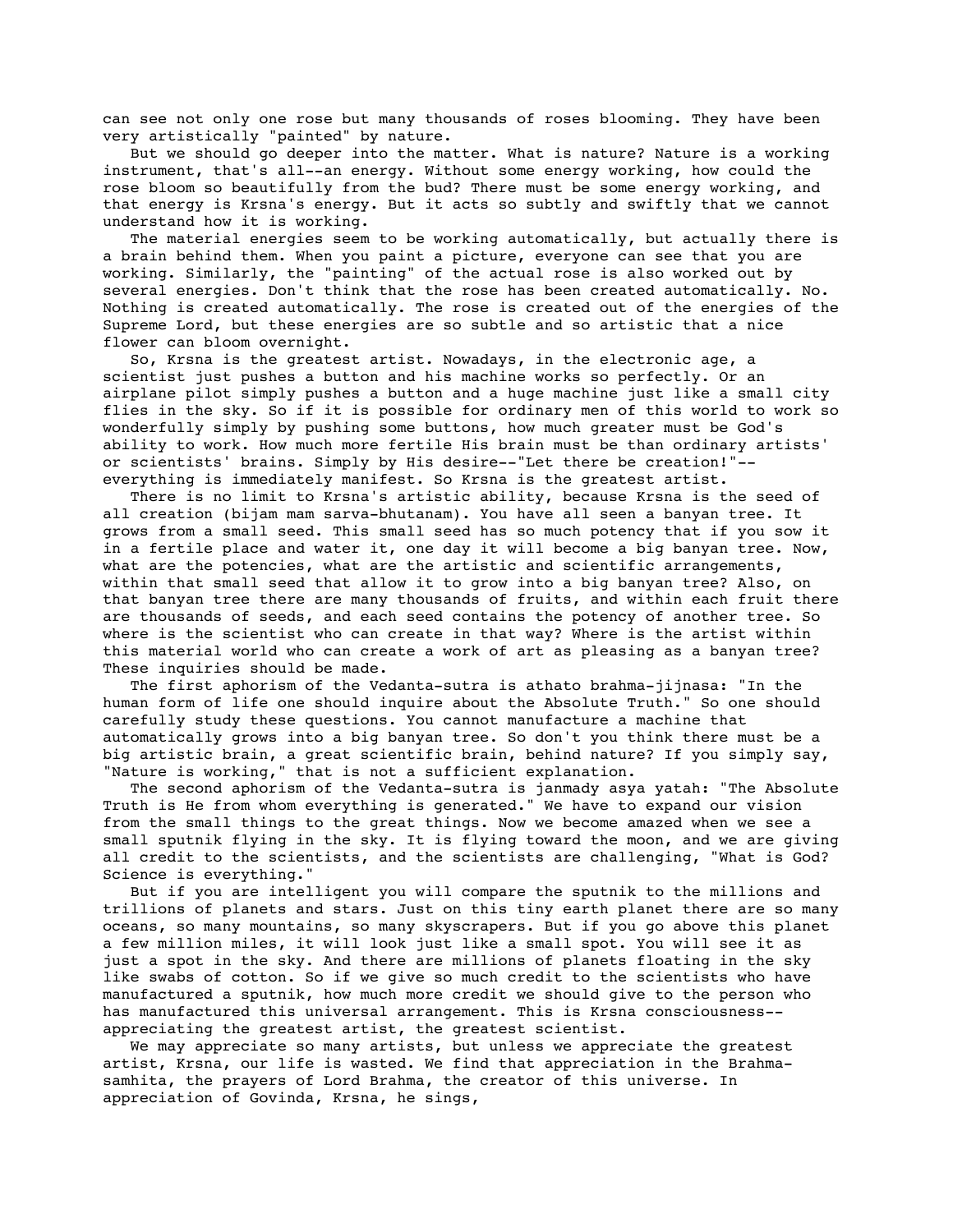yasya prabha prabhavato jagad-anda-koti kotisv asesa-vasudhadi-vibhuti-bhinnam tad brahma niskalam anantam asesa-bhutam govindam adi-purusam tam aham bhajami

 Now we are trying to understand the planetary system by our scientific method. But we have not been able to finish studying even the nearest planet, the moon, what to speak of the millions and billions of other planets. But from the Brahma-samhita we get this knowledge: yasya prabha prabhavato jagad-andakoti-kotisu. By the glaring effulgence emanating from Krsna's body, innumerable universes are created. We cannot study even one universe, but from the Brahmasamhita we get information that there are innumerable universes and that in each and every universe there are innumerable planets (jagad-anda-koti-kotisu). (Jagad-anda means "universes," and koti-kotisu means "in innumerable.") So there are innumerable universes with innumerable suns, innumerable moons, and innumerable planets.

 All of this is made possible by Krsna's bodily effulgence, which is called the brahmajyoti. The jnanis, those who are trying to approach the Absolute Truth by mental speculation, by dint of their tiny brain power, can at most approach this brahmajyoti. But that brahmajyoti is only the illumination of Krsna's body. The best analogy is the sunshine. The sunshine is coming from the sun globe. The sun is localized, and the effulgence of the sun, the sunshine, is distributed all over the universe. Just as the moon reflects the sunshine, the sun also reflects the brahmajyoti. And the brahmajyoti is the bodily effulgence of Krsna.

 So the greatest art is to understand Krsna. That is the greatest art. If we actually want to be an artist, we should try to understand, or try to be intimately associated with, the greatest artist, Krsna. For this purpose we have established the International Society for Krishna Consciousness. The members of this society are trained to see in everything the display of Krsna's artistic sense. That is Krsna consciousness--to see the artistic hand of Krsna everywhere.

 In the Bhagavad-gita (10.8) Krsna says, aham sarvasya prabhavo mattah sarvam pravartate: "Whatever you see is an emanation from Me. Everything is created out of My energy." One should understand this fact--that Krsna is the origin of everything. Lord Brahma confirms this in his Brahma-samhita (5.1): isvarah paramah krsnah. "Krsna is the supreme controller." Here in this material world we have experience of many controllers. Every one of us is a controller. You are a controller; I am a controller. But above you there is another controller, and above him there is another controller, and so on. You may go on searching out controller after controller, and when you come to the supreme controller--He who is not controlled by anyone but who controls everyone else--that is Krsna. This is our definition of God: the supreme controller.

 Nowadays it has become a cheap business to see many "Gods." But you can test someone to see if he is God. If he is controlled by somebody else, he is not God. Only if he is the supreme controller should you accept him as God. That is the simple test for God.

 Now, another quality of God is that He is full of pleasure (anandamayo 'bhyasat). By nature the Supreme Absolute Person is anandamaya, full of pleasure. Suppose you are an artist. You engage in artistic work just to get some pleasure. By painting a picture you enjoy some rasa, some pleasurable mellow. Otherwise, why would you work so hard? There must be some pleasure in painting.

 So, Krsna is raso vai sah, the reservoir of all pleasurable mellows. He is sac-cid-ananda-vigrahah, full of eternity, knowledge, and pleasure. (Ananda means "pleasure.") His pleasure potency is Srimati Radharani. You have seen pictures of Radha and Krsna. So, Radharani is the manifestation of Krsna's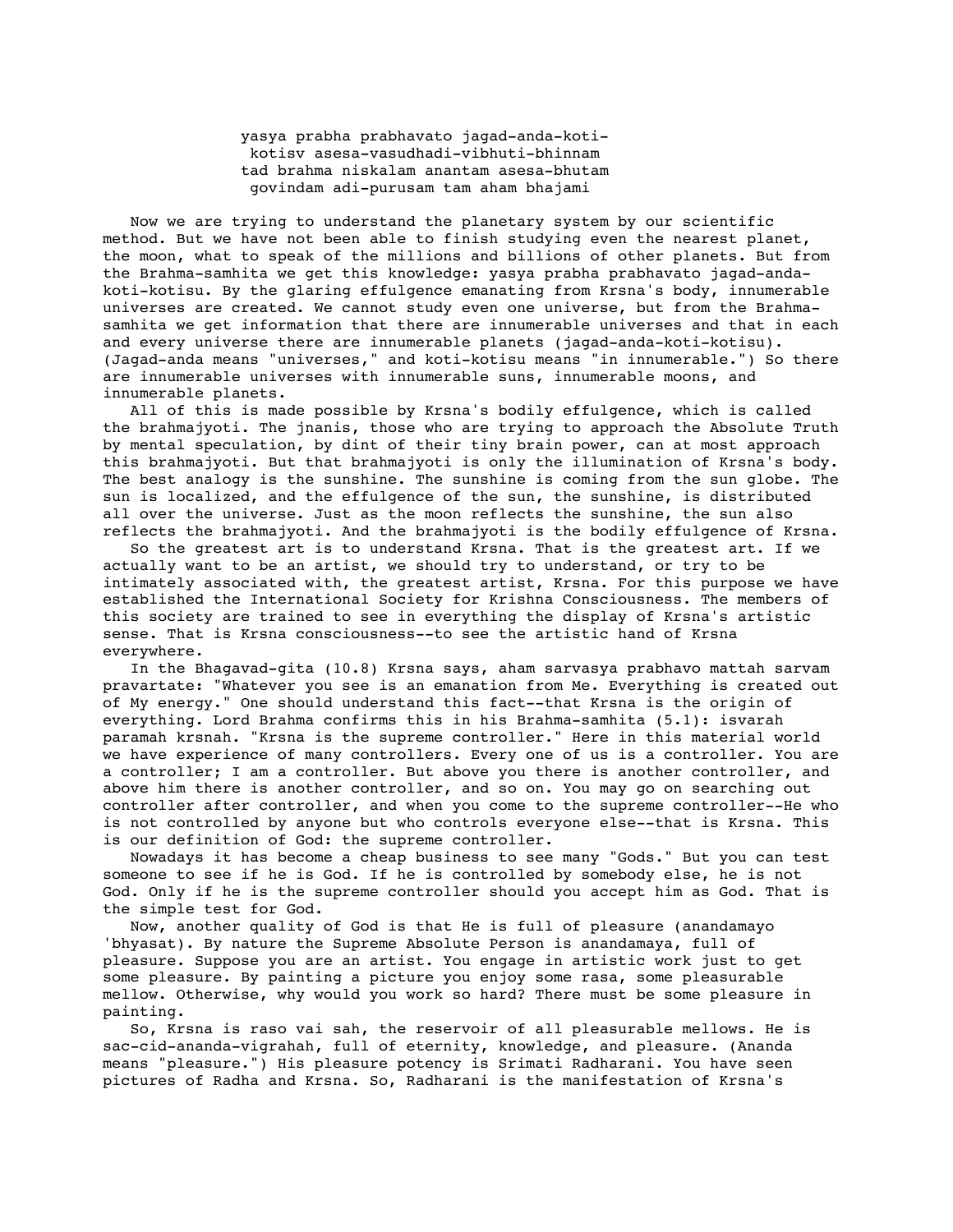pleasure potency. As I have already explained, Krsna has innumerable energies, and one of these is His pleasure potency, Radharani.

 So those who have developed love of God are enjoying transcendental pleasure at every moment by seeing the artistic work of Krsna everywhere. That is the position of a devotee. Therefore we request everyone to become a devotee, to become Krsna conscious, so that you will see the artistic work of Krsna everywhere.

 Seeing Krsna everywhere is not difficult. For example, suppose you are thirsty and you drink some water. When you drink you feel so much pleasure. And Krsna is the reservoir of all pleasure (raso vai sah). So, that pleasure you feel by drinking water--that is Krsna. Krsna states this in Bhagavad-gita (7.8): raso 'ham apsu kaunteya. "I am the taste of water." For an ordinary person, who cannot fully appreciate Krsna, Krsna is giving the instruction that He is the taste of the water that quenches your thirst. If you simply try to understand that this taste is Krsna, or God, you become God conscious.

 So it is not very difficult to become Krsna conscious. You simply require a little training. And if you read Bhagavad-gita As It Is--understanding it the way it is stated by Krsna Himself, without any rascaldom or false interpretation--you will become Krsna conscious. And if you become Krsna conscious, your life is successful. You will return to Krsna (tyaktva deham punar janma naiti mam eti).

 There is no loss in becoming Krsna conscious, but the gain is very great. Therefore we request all of you to try to become Krsna conscious. Read Bhagavadgita As It Is; you will find all the information you need to become Krsna conscious. Or, if you don't want to read Bhagavad-gita, please chant Hare Krsna, Hare Krsna, Krsna Krsna, Hare Hare. Hare Rama, Hare Rama, Rama Rama, Hare Hare. You will still become Krsna conscious.

Thank you very much.

#### Absolute Love

 "Everyone is frustrated--husbands, wives, boys, girls. Everywhere there is frustration, because our loving propensity is not being utilized properly." In this lecture given in Seattle, Washington, in October of 1968, Srila Prabhupada reveals how we can achieve complete satisfaction by directing our love toward the Supreme Person.

> om ajnana-timirandhasya jnananjana-salakaya caksur unmilitam yena tasmai sri-gurave namah

 "I offer my respectful obeisances unto my spiritual master, who has opened my eyes, which were blinded by the darkness of ignorance, with the torchlight of knowledge."

 Everyone in this material world is born into ignorance, or darkness. Actually, the nature of this material world is that it is dark. It may be lighted with sunlight, moonlight, fire, or electricity, but its nature is dark. That is a scientific fact. So everyone born in this material world--from Brahma, the chief personality in the topmost planet of this universe, down to the ant- is born into the darkness of ignorance.

 Now, the Vedic injunction is, tamasi ma jyotir gamah: "Don't remain in darkness; come to the light." And for this, a spiritual master is needed. It is the duty of the spiritual master to open the eyes of the person in darkness with the torch of knowledge, and one should offer one's respectful obeisances unto such a spiritual master.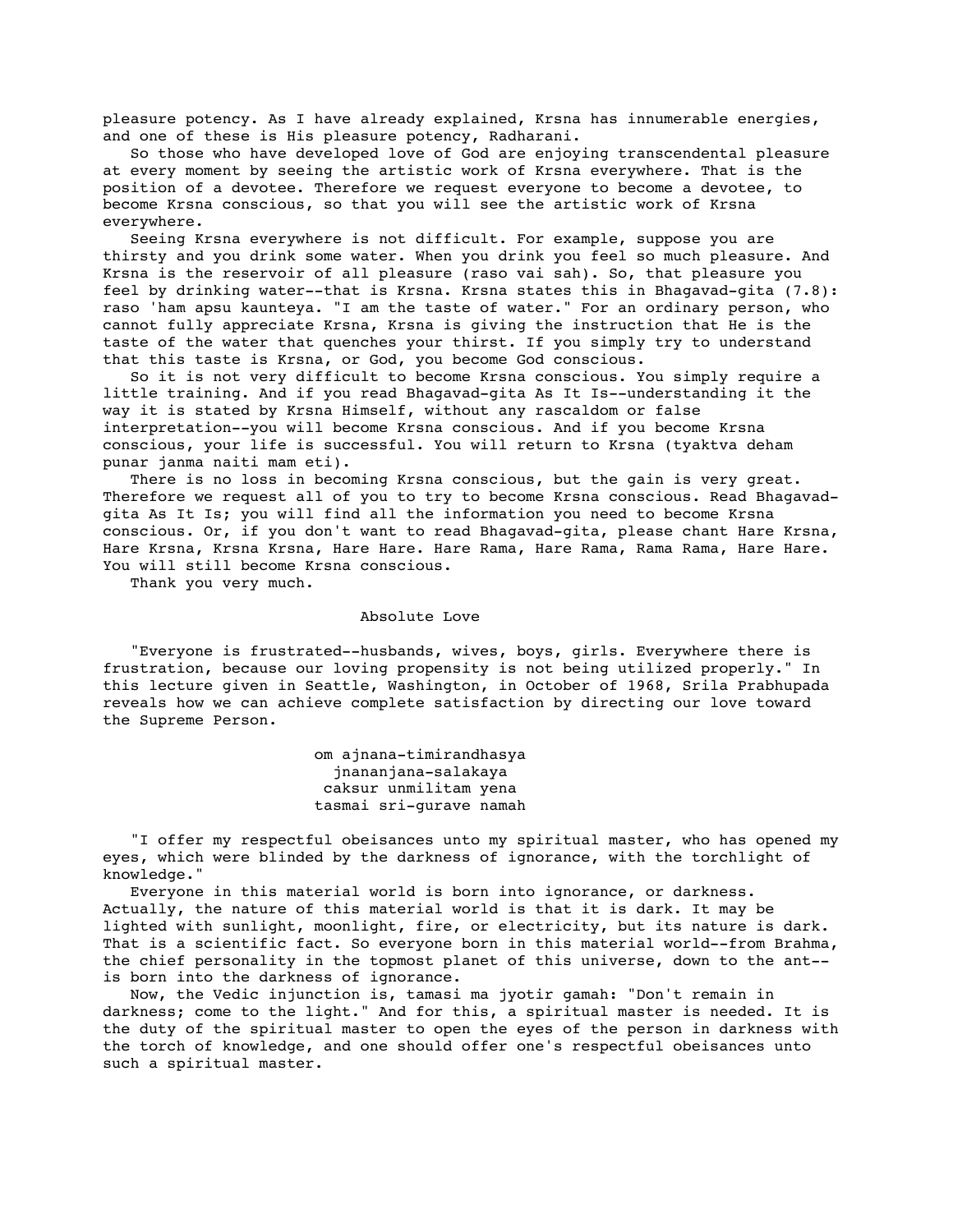"**The Journey of Self-Discovery,**" talks, conversations and interviews with His Divine Grace A.C. Bhaktivedanta Swami Prabhupada.

COPYRIGHT NOTICE: This is an evaluation copy of the printed version of this book, and is NOT FOR RESALE. This evaluation copy is intended for personal noncommercial use only, under the "fair use" guidelines established by international copyright laws. You may use this electronic file to evaluate the printed version of this book, for your own private use, or for short excerpts used in academic works, research, student papers, presentations, and the like. You can distribute this evaluation copy to others over the Internet, so long as you keep this copyright information intact. You may not reproduce more than ten percent (10%) of this book in any media without the express written permission from the copyright holders. Reference any excerpts in the following way: "Excerpted from "The Journey of Self-Discovery" by the Bhaktivedanta Book Trust International, www.Krishna.com."

This book and electronic file is Copyright 1990-2003 Bhaktivedanta Book Trust International, 3764 Watseka Avenue, Los Angeles, CA 90034, USA. All rights reserved. For any questions, comments, correspondence, or to evaluate dozens of other books in this collection, visit the website of the publishers, www.Krishna.com.

 People should not be kept in darkness; they should be brought into the light. Therefore, in every human society there is a religious institution of some sort. What is the purpose of Hinduism, Mohammedanism, Christianity, or Buddhism? The purpose is to bring people to the light. That is the purpose of religion.

 And what is that light? That light is the Supreme Personality of Godhead. The Srimad-Bhagavatam states, dharmam tu saksad bhagavat-pranitam: "The codes of religion are directly given by the Supreme Personality of Godhead." In the state there are laws that you must follow. The head of the state gives some laws, and if you are a good citizen you obey those laws, and live peacefully. These laws may be different according to time, circumstances, or people--the state laws of India may not agree cent percent with the laws of the United States--but in every state there are laws that you must obey. One has to abide by the law. Otherwise one is considered the lowest in society, a criminal, and is subject to punishment. That is the general principle.

 Similarly, religion means to obey the laws of God. That's all. And if a human being does not obey the laws of God, he is no better than an animal. All scriptures, all religious principles, are meant to elevate man from the animal platform to the human platform. Therefore, a person without religious principles, without God consciousness, is no better than an animal. That is the verdict of the Vedic literature:

> ahara-nidra-bhaya-maithunam ca samanyam etat pasubhir naranam dharmo hi tesam adhiko viseso dharmena hinah pasubhih samanah

 Eating, sleeping, sex, and defense--these four principles are common to both human beings and animals. The distinction between human life and animal life is that a man can search after God but an animal cannot. That is the difference. Therefore a man without that urge for searching after God is no better than an animal.

 Unfortunately, at the present moment in every state and every society people are trying to forget God. Some people publicly say there is no God; others say that if there is a God, He is dead; and so on. They have built such a so-called advanced civilization, with so many skyscraper buildings, but they are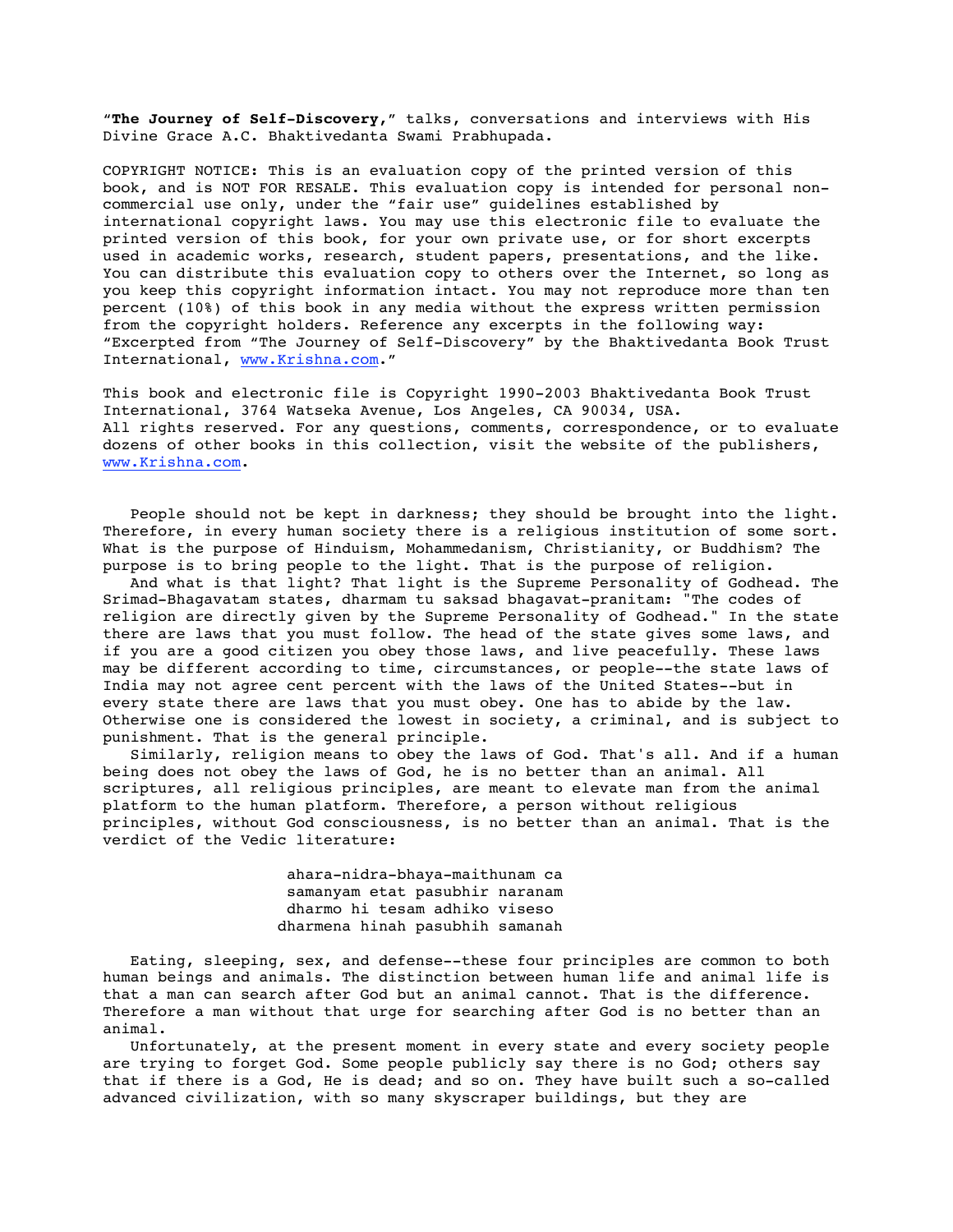forgetting that all of their advancement is dependent on God, on Krsna. This is a very precarious condition for the human society. There is a very nice story that describes what happens to a society that forgets the Supreme Personality of Godhead. Once a rat was being troubled by a cat. So the rat went to a saintly person who had mystic powers and said, "My dear sir, I am very much troubled." "What is the difficulty?" The rat said, "A cat always chases me, so I have no peace of mind." "Then what do you want?" "Please make me into a cat." "All right, become a cat." After a few days, the cat came to the saintly person and said, "My dear sir, again I am in trouble." "What is that trouble?" "The dogs are chasing me." "Then what do you want?" "Make me a dog." "All right, become a dog." Then after a few days the dog came and said, "Sir, again I am in trouble." "What is the trouble?" "The foxes are chasing me." "Then what do you want?" "To become a fox." "All right, become a fox." Then the fox came and said, "Oh, tigers are chasing me." "Then what do you want?" "I want to become a tiger." "All right, become a tiger." Now the tiger began to stare at the saintly person. "I shall eat you," the tiger said. "Oh, you shall eat me? I have made you a tiger, and you want to eat me!" "Yes, I am a tiger, and now I shall eat you." Then the saintly person cursed him: "Again become a rat!" And the tiger became a rat. So, our human civilization is like this. The other day I was reading the World Almanac. It said that within the next hundred years people will be living underground--like rats. Scientific advancement has created the atomic bomb to

like rats. From tiger to rat. That is going to happen; it is nature's law. If you defy the laws of your state, you will be put into difficulty. Similarly, if you continue to defy the authority of the Supreme Lord, you will suffer. Again you will become rats. As soon as the atomic bombs explode, all civilization on the surface of the globe will be finished. You may not like to think about these things--you may regard them as very unpalatable--but these are the facts.Satyam grhyat priyam grhyan ma priyah satyam apriyam. It is a social convention that if you want to speak the truth you should speak it very palatably. But we are not meant for social convention. We are preachers, servants of God, and we must speak the real truth, whether you like it or not.

kill men, and when it will be used people will have to go underground and become

 A godless civilization cannot be happy. That is a fact. So we have started the Krsna consciousness movement to awaken this godless civilization. Just try to love God; this is our simple request. You have love within you--you want to love somebody. A young boy tries to love a young girl; a young girl tries to love a young boy. This is natural, because the loving propensity is within everybody. But we have created circumstances in which our love is being frustrated. Everyone is frustrated--husbands, wives, boys, girls. Everywhere there is frustration, because our loving propensity is not being utilized properly. Why? Because we have forgotten to love the Supreme Person. That is our disease.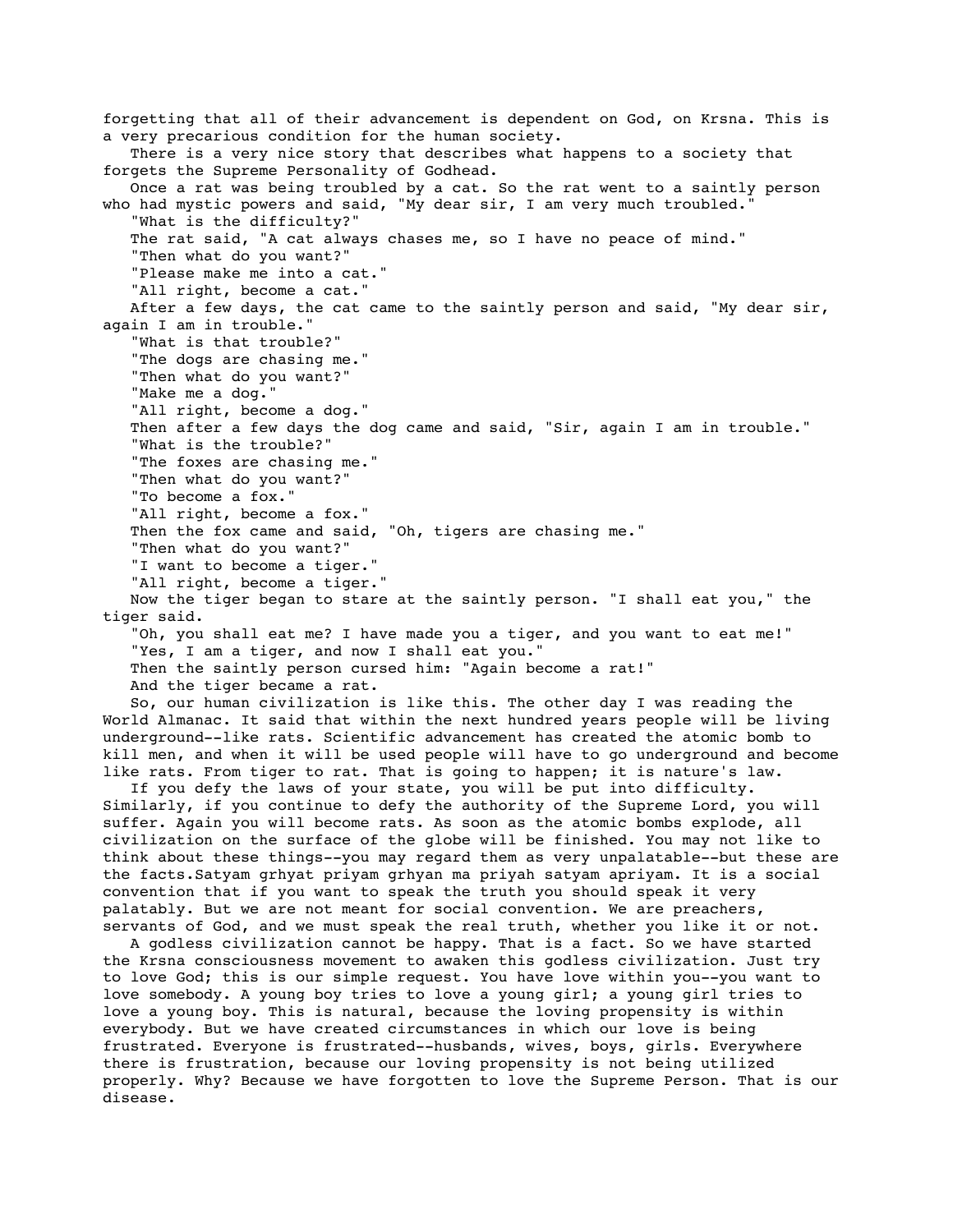So the purpose of religion is to train people how to love God. That is the purpose of all religion. Whether your religion is Christianity or Hinduism or Mohammedanism, the purpose of your religion is to train you how to love God, because that is your constitutional position.

 In the Srimad-Bhagavatam (1.2.6) it is said, sa vai pumsam paro dharmo yato bhaktir adhoksaje. Now, in English dictionaries this word dharma is generally translated as "religion," a kind of faith, but the actual meaning of dharma is "essential characteristic." For example, sugar's dharma, or essential characteristic, is sweetness. If you are given some white powder and you find that it is not sweet, you will at once say,"Oh, this is not sugar; it is something else." So sweetness is the dharma of sugar. Similarly, a salty taste is the dharma of salt, and pungency is the dharma of chili.

 Now, what is your essential characteristic? You are a living entity, and you have to understand your essential characteristic. That characteristic is your dharma, or religion--not the Christian religion, the Hindu religion, this religion, that religion. Your eternal, essential characteristic--that is your religion.

 And what is that characteristic? Your essential characteristic is that you want to love somebody, and therefore you want to serve him. That is your essential characteristic. You love your family, you love your society, you love your community, you love your country. And because you love them, you want to serve them. That tendency to engage in loving service is your essential characteristic, your dharma. Whether you are a Christian, a Mohammedan, or a Hindu, this characteristic will remain. Suppose today you are a Christian. Tomorrow you may become a Hindu, but your serving mood, that loving spirit, will stay with you. Therefore, the tendency to love and serve others is your dharma, or your religion. This is the universal form of religion.

 Now, you have to apply your loving service in such a way that you will be completely satisfied. Because your loving spirit is now misplaced, you are not happy. You are frustrated and confused. The Srimad-Bhagavatam tells us how to apply our spirit of loving devotion perfectly:

> sa vai pumsam paro dharmo yato bhaktir adhoksaje ahaituky apratihata yayatma suprasidati

 That religion is first class which trains you to love God. And by this religion you will become completely satisfied.

 If you develop your love of God to the fullest extent, you will become a perfect person. You will feel perfection within yourself. You are hankering after satisfaction, full satisfaction, but that full satisfaction can be obtained only when you love God. Loving God is the natural function of every living entity. It doesn't matter whether you are a Christian or a Hindu or a Muhammadan. Just try to develop your love of God. Then your religion is very nice. Otherwise it is simply a waste of time (srama eva hi kevalam). If after executing rituals in a particular type of religion throughout your whole life you have no love for God, then you have simply wasted your time.

 The Krsna consciousness movement is the postgraduate movement of all kinds of religion. We are inviting all Christians, Muslims, and Hindus--everyone--to please come associate with us and try to love God. And the method is very simple: Just chant His holy names--Hare Krsna, Hare Krsna, Krsna Krsna, Hare Hare. Hare Rama, Hare Rama, Rama Rama, Hare Hare.

 All my students are Americans, and they have come from either Christian or Jewish families. None of them have come from Hindu families. So the process I have given them--the process of chanting the Hare Krsna mantra--is universal. It is not Hindu or Indian.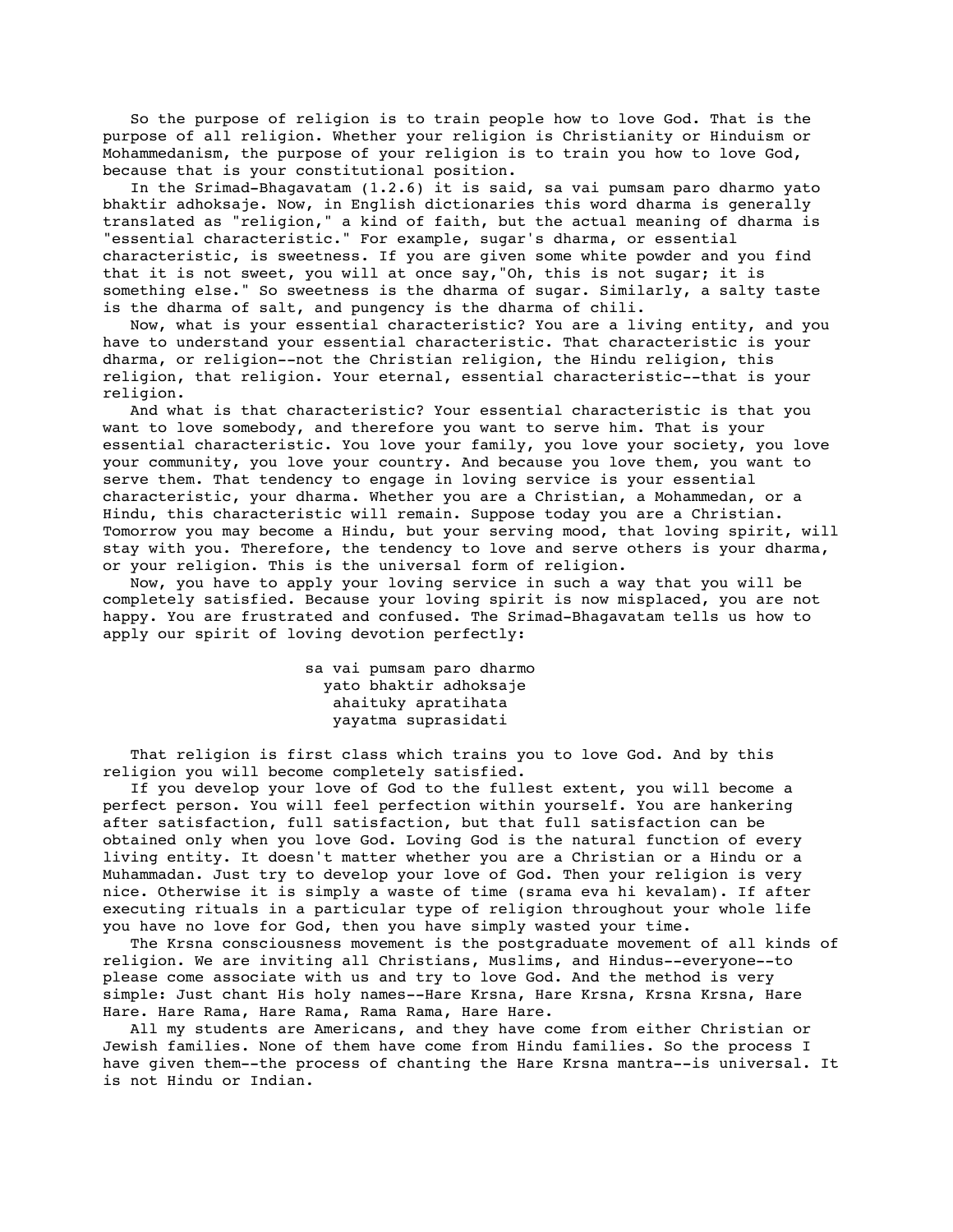The Sanskrit word mantra is a combination of two syllables, man and tra. Man means "mind," and tra means "deliverance." Therefore a mantra is that which delivers you from mental concoction, from hovering on the mental plane. So if you chant this mantra--Hare Krsna, Hare Krsna, Krsna Krsna, Hare Hare. Hare Rama, Hare Rama, Rama Rama, Hare Hare--very soon you'll find that you are coming from the darkness to the light.

 I do not wish to take much of your time, but I simply want to impress upon you the importance of chanting Hare Krsna. Try an experiment: Chant Hare Krsna for one week, and see how much spiritual progress you make. We don't charge anything, so there is no loss. But there is great profit; that is guaranteed. Therefore please chant Hare Krsna, Hare Krsna, Krsna Krsna, Hare Hare. Hare Rama, Hare Rama, Rama Rama, Hare Hare.

Thank you very much.

# Entering the Spiritual World

 "Everything in the spiritual world is substantial and original. This material world is only an imitation.... It is just like a cinematographic picture, in which we see only the shadow of the real thing." In this lecture, delivered in October 1966 in New York City, Srila Prabhupada gives an amazing glimpse into the nature of the spiritual world and some positive instructions on how to arrive there at the end of life's perilous journey.

> paras tasmat tu bhavo 'nyo 'vyakto 'vyaktat sanatanah yah sa sarvesu bhutesu nasyatsu na vinasyati

 "Yet there is another unmanifest nature, which is eternal and is transcendental to this manifested and unmanifested matter. It is supreme and is never annihilated. When all in this world is annihilated, that part remains as it is." (Bhagavad-gita 8.20)

 We cannot calculate the length and breadth of even this universe, yet there are millions and millions of universes like this one within the material sky. And above this material sky there is another sky, which is called the spiritual sky. In that sky all the planets are eternal, and life is eternal, also. We cannot know these things by our material calculations, so we must take this information from the Bhagavad-gita.

 This material manifestation is only one fourth of the whole manifestation, both spiritual and material. In other words, three fourths of the total manifestation is beyond the covered, material sky. The material covering is millions and millions of miles thick, and only after penetrating it can one enter the open, spiritual sky. Here Krsna uses the words bhavah anyah, which mean "another nature." In other words, there is another, spiritual nature besides the material one we ordinarily experience.

 But even now we are experiencing the spiritual as well as the material nature. How is that? Because we ourselves are a combination of matter and spirit. We are spirit, and only as long as we are within the material body does it move. As soon as we are out of the body, it is as good as stone. So, since we can all personally perceive that there is spirit as well as matter, we should also know that there is a spiritual world as well.

 In the Seventh Chapter of Bhagavad-gita Krsna discusses the spiritual and material natures. The spiritual nature is superior, and the material nature is inferior. In this material world the material and spiritual natures are mixed, but if we go beyond this material nature altogether--if we go to the spiritual world--we will find only the superior, spiritual nature. This is the information we get in the Eighth Chapter.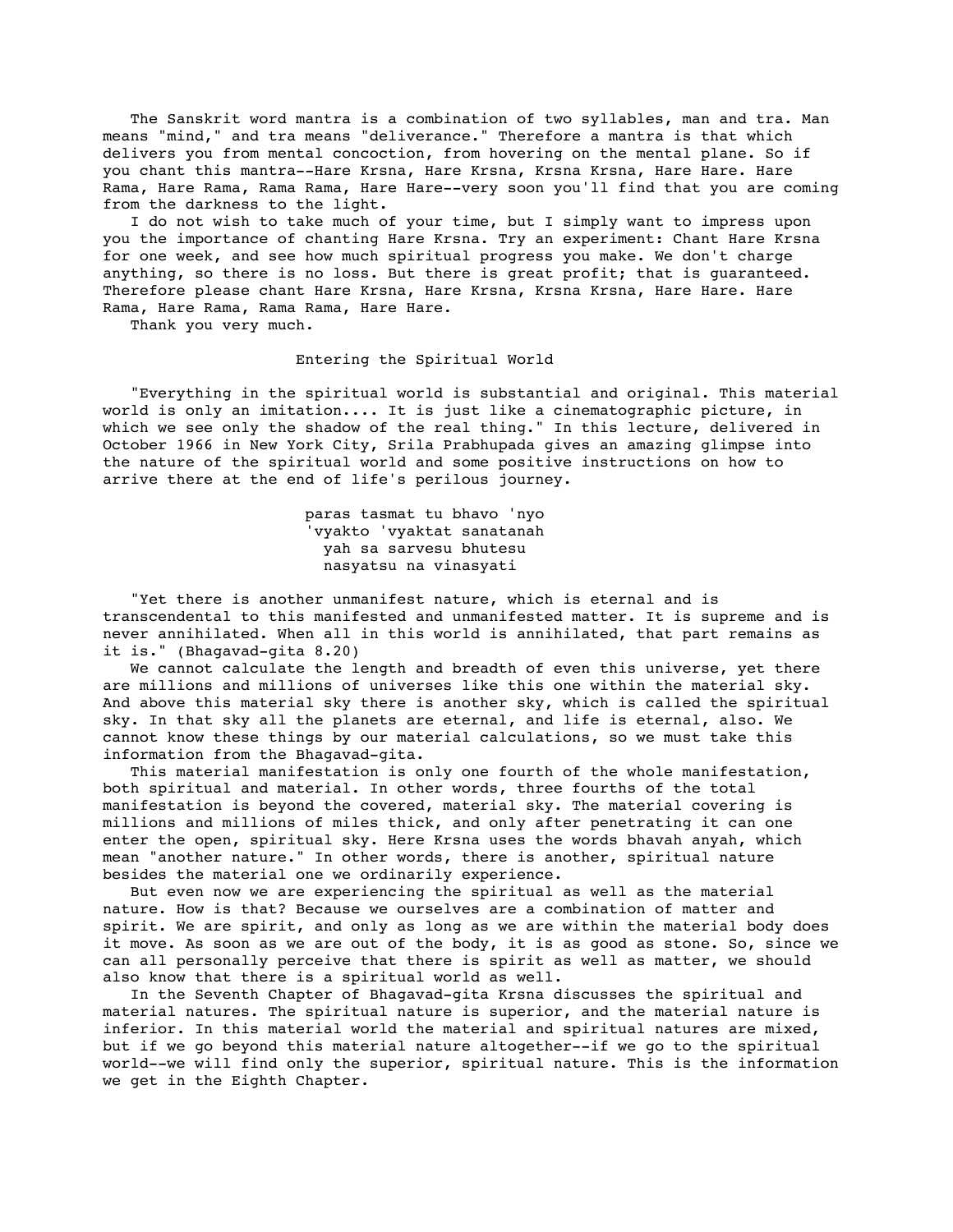It is not possible to understand these things by experimental knowledge. The scientists can see millions and millions of stars through their telescopes, but they cannot approach them. Their means are insufficient. What to speak of other planets, they cannot approach even the moon planet, which is the nearest. Therefore, we should try to realize how incapable we are of understanding God and God's kingdom by experimental knowledge. And since getting understanding this way is not possible, it is foolishness to try. Rather, we have to understand God by hearing Bhagavad-gita. There is no other way. No one can understand who his father is by experimental knowledge. One has to simply believe his mother when she says, "Here is your father." Similarly, one has to believe Bhagavad-gita; then one can get all the information.

 Nonetheless, while there is no possibility of experimental knowledge about God, if one becomes advanced in Krsna consciousness he will realize God directly. For example, through realization I am firmly convinced of whatever I am saying here about Krsna. I am not speaking blindly. Similarly, anyone can realize God. Svayam eva sphuraty adah: Direct knowledge of God will be revealed to anyone who sticks to the process of Krsna consciousness. Such a person will actually understand, "Yes, there is a spiritual kingdom, where God resides, and I have to go there. I must prepare to go there." Before going to another country, one may hear so much about it, but when he actually goes there he understands everything directly. Similarly, if one takes up the process of Krsna consciousness, one day he'll understand God and the kingdom of God directly, and the whole problem of his life will be solved.

 Here Krsna uses the word sanatanah to describe that spiritual kingdom. The material nature has a beginning and an end, but the spiritual nature has no beginning and no end. How is that? We can understand by a simple example: Sometimes, when there is a snowfall, we see that the whole sky is covered by a cloud. But actually that cloud is covering only an insignificant part of the whole sky. Because we are very minute, however, when a cloud covers a few hundred miles of the sky, to us the sky looks completely covered. Similarly, this entire material manifestation (called the mahat-tattva) is like a cloud covering an insignificant portion of the spiritual sky. And just as when the cloud clears we can see the bright, sunlit sky, so when we get clear of this covering of matter we can see the original, spiritual sky.

 Furthermore, just as a cloud has a beginning and an end, the material nature also has a beginning and an end, and our material body also has a beginning and an end. Our body simply exists for some time. It takes birth, grows, stays for some time, gives off some by-products, dwindles, and then vanishes. These are the six transformations of the body. Similarly, every material manifestation undergoes these six transformations. Thus at the end this whole material world will be vanquished.

 But Krsna assures us, paras tasmat tu bhavo 'nyo 'vyakto 'vyaktat sanatanah: "Beyond this destructible, cloudlike material nature, there is another, superior nature, which is eternal. It has no beginning and no end." Then He says, yah sa sarvesu bhutesu nasyatsu na vinasyati: "When this material manifestation is annihilated, that superior nature will remain." When a cloud in the sky is annihilated, the sky remains. Similarly, when the cloudlike material manifestation is annihilated, the spiritual sky remains. This is called avyakto 'vyaktat.

 There are many volumes of Vedic literature containing information about the material sky and the spiritual sky. In the Second Canto of Srimad-Bhagavatam we find a description of the spiritual sky: what its nature is, what kind of people live there, what their features are--everything. We even get information that in the spiritual sky there are spiritual airplanes. The living entities there are all liberated, and when they fly in their airplanes they look as beautiful as lightning.

 So, everything in the spiritual world is substantial and original. This material world is only an imitation. Whatever we see in this material world is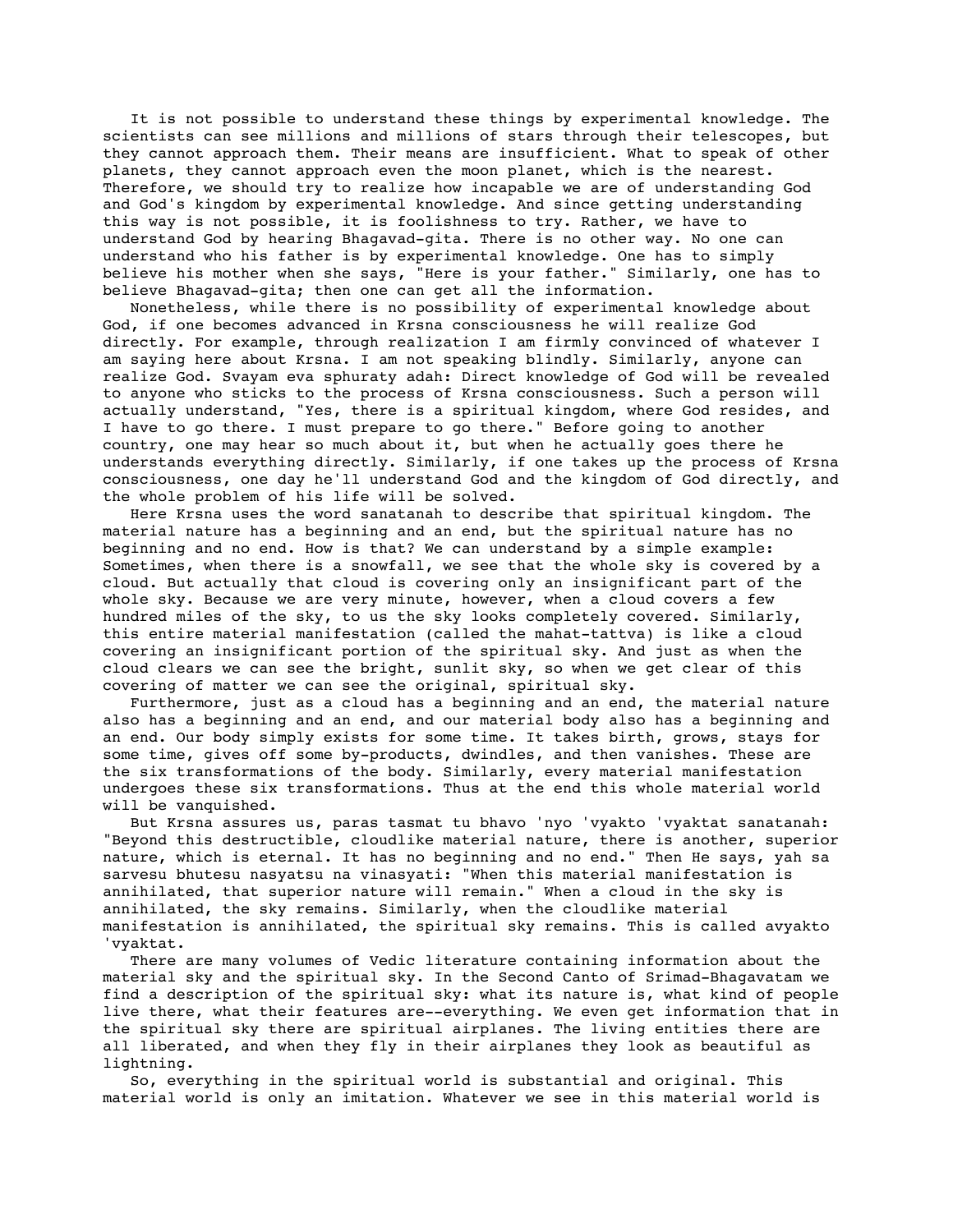all imitation, shadow. It is just like a cinematographic picture, in which we see only the shadow of the real thing.

 In Srimad-Bhagavatam (1.1.1) it is said, yatra tri-sargo 'mrsa: "This material world is illusory." We have all seen a pretty mannequin of a girl in a shopkeeper's showcase. Every sane man knows that it is an imitation. But the socalled beautiful things in this material world are just like the beautiful "girl" in the shopkeeper's window. Indeed, whatever beautiful thing we see here in this material world is simply an imitation of the real beauty in the spiritual world. As Sridhara Svami says, yat satyataya mithya sargo 'pi satyavat pratiyate: "The spiritual world is real, and the unreal, material manifestation only appears real." Something is real only if it will exist eternally. Reality cannot be vanquished. Similarly, real pleasure must be eternal. Since material pleasure is temporary, it is not actual, and those who seek real pleasure don't take part in this shadow pleasure. They strive for the real, eternal pleasure of Krsna consciousness.

 Here Krsna says, yah sa sarvesu bhutesu nasyatsu na vinasyati: "When everything in the material world is annihilated, that spiritual nature will remain eternally." The aim of human life is to reach that spiritual sky. But people do not know the reality of the spiritual sky. The Bhagavatam says, na te viduh svartha-gatim hi visnum: "People do not know their self-interest. They do not know that human life is meant for understanding spiritual reality and preparing ourselves for being transferred to that reality. It is not meant for remaining here in the material world." The whole of Vedic literature instructs us like this. Tamasi ma jyotir gamah: "Don't remain in the darkness; go to the light." This material world is darkness. We are artificially illuminating it with electric lights and fires and so many other things, but its nature is dark. The spiritual world, however, is not dark; it is full of light. Just as on the sun planet there is no possibility of darkness, so there is no possibility of darkness in the spiritual nature, because every planet there is selfilluminated.

 It is clearly stated in Bhagavad-gita that the supreme destination, from which there is no return, is the abode of Krsna, the Supreme Person. The Brahmasamhita describes this supreme abode as ananda-cinmaya-rasa, a place where everything is full of spiritual bliss. Whatever variegatedness is manifest there is all of the quality of spiritual bliss--nothing there is material. That spiritual variegatedness is the spiritual expansion of the Supreme Godhead Himself, for the manifestation there is totally of the spiritual energy.

 Although the Lord is always in His supreme abode, He is nonetheless allpervading by His material energy. So by His spiritual and material energies, He is present everywhere--in both the material and the spiritual universes. In Bhagavad-gita, the words yasyantah-sthani bhutani indicate that everything is sustained by Him, whether it be spiritual or material energy.

 It is clearly stated in Bhagavad-gita that only by bhakti, or devotional service, can one enter into the Vaikuntha (spiritual) planetary system. In all the Vaikunthas there is only one Supreme Godhead, Krsna, who has expanded Himself into millions and millions of plenary portions. These plenary expansions are four-armed, and They preside over innumerable spiritual planets. They are known by a variety of names: Purusottama, Trivikrama, Kesava, Madhava, Aniruddha, Hrsikesa, Sankarsana, Pradyumna, Sridhara, Vasudeva, Damodara, Janardana, Narayana, Vamana, Padmanabha, and so on. These plenary expansions are like the leaves of a tree, the main trunk of the tree being like Krsna. Krsna, dwelling in Goloka Vrndavana, His supreme abode, systematically and flawlessly conducts all affairs of both universes (material and spiritual) by the power of His all-pervasiveness.

 Now, if we are at all interested in reaching Krsna's supreme abode, then we must practice bhakti-yoga. The word bhakti means "devotional service," or, in other words, submission to the Supreme Lord. Krsna clearly says, purusah sa parah partha bhaktya labhyas tv ananyaya. The words tv ananyaya here mean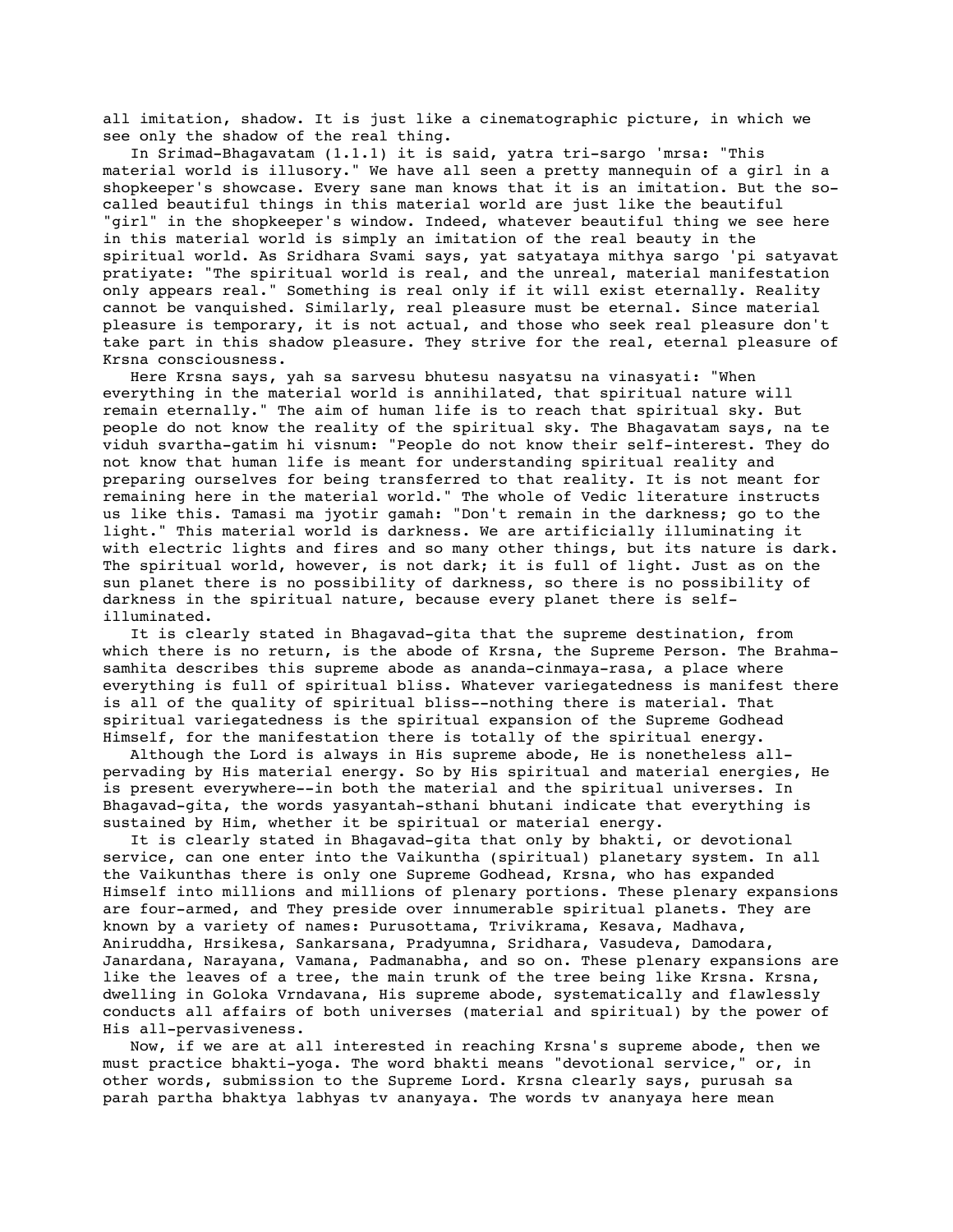"without any other engagement." So, to reach the spiritual abode of the Lord, we must engage in pure devotional service to Krsna.

 One definition of bhakti is given in the authoritative book Naradapancaratra:

> sarvopadhi-vinirmuktam tat-paratvena nirmalam hrsikena hrsikesa sevanam bhaktir ucyate

 "Bhakti, or devotional service, means engaging all our senses in the service of the Lord, the Supreme Personality of Godhead, who is the master of all the senses. When the spirit soul renders service unto the Supreme, there are two side effects. First, he is freed from all material designations, and second, his senses are purified simply by being employed in the service of the Lord."

 Now we are encumbered by so many bodily designations. "Indian," "American," "African," "European"--these are all bodily designations. Our bodies are not we ourselves, yet we identify with these designations. Suppose one has received a university degree and identifies himself as an M.A. or a B.A. or a Ph.D. He is not that degree, but he has identified with that designation. So, bhakti means to free oneself from these designations (sarvopadhi-vinirmuktam). Upadhi means "designation." If someone gets the title "Sir," he becomes very happy: "Oh, I have this 'Sir' title." He forgets that this title is only his designation--that it will exist only as long as he has his body. But the body is sure to be vanquished, along with all its designations. When one gets another body, he gets other designations. Suppose in the present lifetime one is an American. The next body he gets may be Chinese. Therefore, since we are always changing our bodily designations, we should stop identifying them as our self. When one is determined to free himself of all these nonsensical designations, then he can attain bhakti.

 In the above verse from the Narada-pancaratra, the word nirmalam means "completely pure." What is that purity? One should be convinced, "I am spirit (aham brahmasmi). I am not this material body, which is simply my covering. I am an eternal servant of Krsna; that is my real identity." One who is freed from false designations and fixed in his real constitutional position always renders service to Krsna with his senses (hrsikena hrsikesa-sevanam bhaktir ucyate). The word hrsika means "the senses." Now our senses are designated, but when our senses are free from designations, and when with that freedom and in that purity we serve Krsna--that is devotional service.

 Srila Rupa Gosvami explains pure devotional service in this verse from Bhakti-rasamrta-sindhu (1.1.11):

> anyabhilasita-sunyam jnana-karmady-anavrtam anukulyena krsnanu silanam bhaktir uttama

 "When first-class devotional service develops, one must be devoid of all material desires, of knowledge tainted by monistic philosophy, and of fruitive action. A pure devotee must constantly serve Krsna favorably, as Krsna desires." We have to serve Krsna favorably, not unfavorably. Also, we should be free from material desires (anyabhilasita-sunyam). Usually one wants to serve God for some material purpose. Of course, that is also good. If someone goes to God for some material gain, he's far greater than the person who never goes to God. That is admitted in Bhagavad-gita (7.16):

> catur-vidha bhajante mam janah sukrtino 'rjuna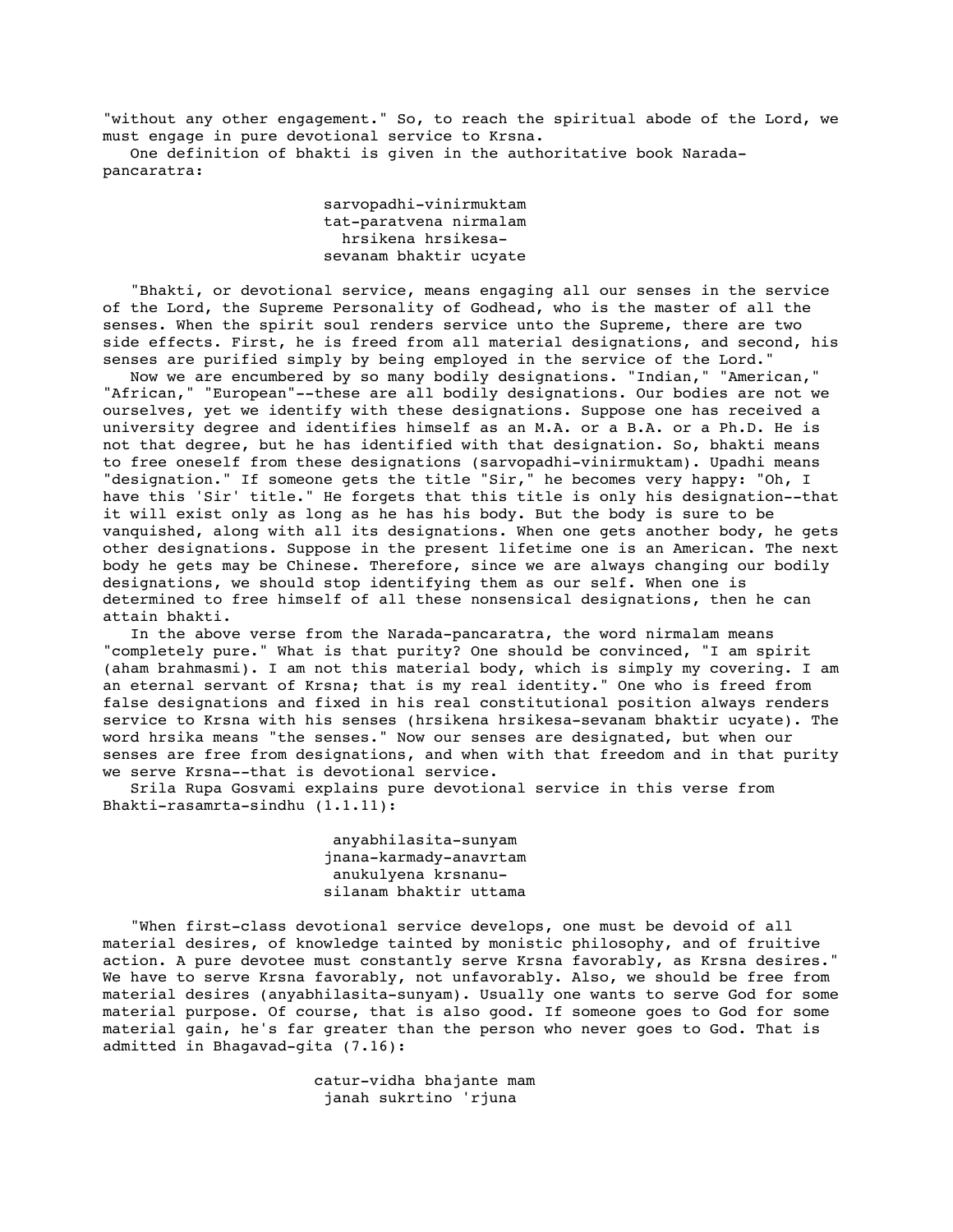arto jijnasur artharthi jnani ca bharatarsabha

 "O best among the Bharatas [Arjuna], four kinds of pious men begin to render devotional service unto Me--the distressed, the desirer of wealth, the inquisitive, and he who is searching for knowledge of the Absolute." But it is best that we not go to God with some desire for material benefit. We should be free of this impurity (anyabhilasita-sunyam).

 The next words Rupa Gosvami uses to describe pure bhakti are jnana-karmadyanavrtam. The word jnana refers to the effort to understand Krsna by mental speculation. Of course, we should try to understand Krsna, but we should always remember that He is unlimited and that we can never fully understand Him. It is not possible for us to do this. Therefore, we have to accept whatever is presented to us in the revealed scriptures. The Bhagavad-gita, for example, is presented by Krsna for our understanding. We should try to understand Him simply by hearing from books like Bhagavad-gita and Srimad-Bhagavatam. The word karma means "work with some fruitive result." If we want to practice pure bhakti, we should work in Krsna consciousness selflessly--not just to get some profit out of it.

 Next Srila Rupa Gosvami says that pure bhakti must be anukulyena, or favorable. We must culture Krsna consciousness favorably. We should find out what will please Krsna, and we should do that. How can we know what will please Krsna? By hearing Bhagavad-gita and taking the right interpretation from the right person. Then we'll know what Krsna wants, and we can act accordingly. At that time we will be elevated to first-class devotional service.

 So, bhakti-yoga is a great science, and there is immense literature to help us understand it. We should utilize our time to understand this science and thus prepare ourselves to receive the supreme benefit at the time of our death--to attain to the spiritual planets, where the Supreme Personality of Godhead resides.

 There are millions of planets and stars within this universe, yet this entire universe is only a small particle within the total creation. There are many universes like ours, and, as mentioned before, the spiritual sky is three times as large as the total material creation. In other words, three fourths of the total manifestation is in the spiritual sky.

 We get information from Bhagavad-gita that on every spiritual planet in the spiritual sky there is an expansion of Krsna. They are all purusa, or persons; they are not impersonal. In Bhagavad-gita Krsna says, purusah sa parah partha bhaktya labhyas tv ananyaya: One can approach the Supreme Person only by devotional service--not by challenge, not by philosophical speculation, and not by exercising in this yoga or that yoga. No. It is clearly stated that one can approach Krsna only by surrender and devotional service. It is not stated that one can reach Him by philosophical speculation or mental concoction or some physical exercise. One can reach Krsna only by practicing devotion, without deviating to fruitive activities, philosophical speculation, or physical exercise. Only by unalloyed devotional service, without any admixture, can we reach the spiritual world.

 Now, Bhagavad-gita further says, yasyantah-sthani bhutani yena sarvam idam tatam. Krsna is such a great person that although situated in His own abode, He is still all-pervading, and everything is within Him. How can this be? The sun is located in one place, but the sun rays are distributed all over the universe. Similarly, although God is situated in His own abode in the spiritual sky, His energy is distributed everywhere. Also, He's not different from His energy, just as the sun and the sunshine are not different, in the sense that they are composed of the same illuminating substance. So, Krsna distributes Himself everywhere by His energies, and when we become advanced in devotional service we can see Him everywhere, just as one can light a lamp anywhere by plugging it into the electric circuit.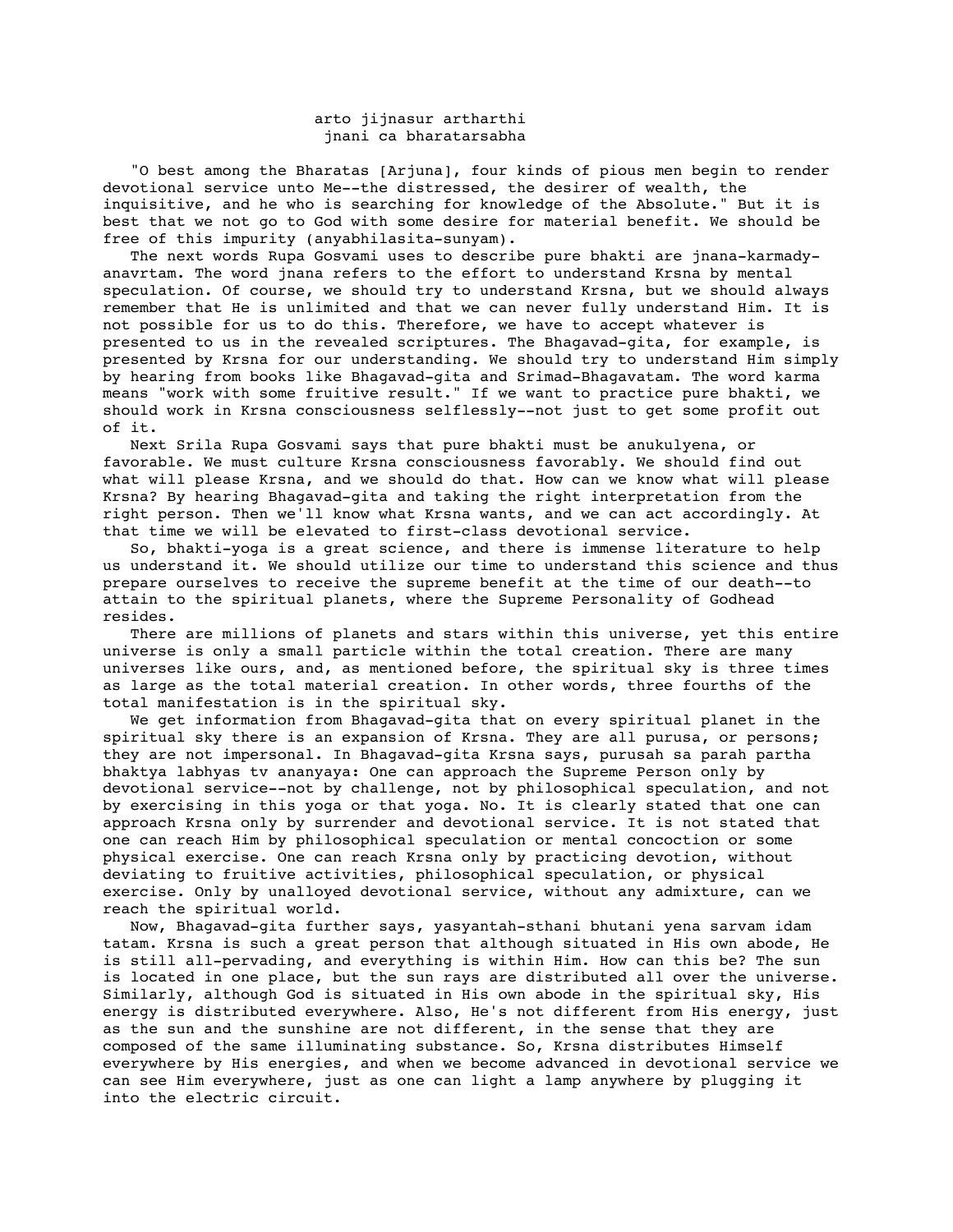In his Brahma-samhita, Lord Brahma describes the qualifications we require to see God: premanjana-cchurita-bhakti-vilocanena santah sadaiva hrdayesu vilokayanti. Those who have developed love of God can constantly see God before them, twenty-four hours a day. The word sadaiva means "constantly, twenty-four hours a day." If one is actually God-realized, he doesn't say, "Oh, I saw God yesterday night, but now He's not visible." No, He's always visible, because He's everywhere.

 Therefore, the conclusion is that we can see Krsna everywhere, but we have to develop the eyes to see Him. We can do that by the process of Krsna consciousness. When we see Krsna, and when we approach Him in His spiritual abode, our life will be successful, our aims will be fulfilled, and we'll be happy and prosperous eternally.

### The Pleasure Principle

### Pleasing the Perfect Master

 During a lecture given in September 1968 in Seattle, Washington, Srila Prabhupada says, "Can anybody in this meeting say that he's not the servant of anybody or anything? No, because our constitutional position is to serve." Then he proposes an idea new to most of his listeners: "If you agree to serve Krsna, gradually you will realize that Krsna is also serving you." Srila Prabhupada goes on to explain how by pleasing Krsna the soul can enjoy unlimited happiness.

 In this material world, everyone is trying to search out happiness and get relief from misery. There are three kinds of miseries caused by our material condition: adhyatmika, adhibhautika, and adhidaivika. Adhyatmika miseries are those caused by the body and mind themselves. For example, when there is some dis-arrangement of the different functions of metabolism within the body, we get a fever or some pain. Another kind of adhyatmika misery is caused by the mind. Suppose I lose someone who is dear to me. Then my mind will be disturbed. This is also suffering. So diseases of the body or mental disturbances are adhyatmika miseries.

 Then there are adhibhautika miseries, sufferings caused by other living entities. For example, human beings are sending millions of poor animals to the slaughterhouse daily. The animals cannot express themselves, but they are undergoing great suffering. And we also suffer miseries caused by other living entities.

 Finally, there are adhidaivika miseries, those caused by higher authorities such as the demigods. There may be famine, earthquake, flood, pestilence--so many things. These are adhidaivika sufferings.

 So we are always suffering one or more of these miseries. This material nature is constituted in such a way that we have to suffer; it is God's law. And we are trying to relieve the suffering by patchwork remedies. Everyone is trying to get relief from suffering; that is a fact. The whole struggle for existence is aimed at getting out of suffering.

 There are various kinds of remedies that we use to try to relieve our suffering. One remedy is offered by the modern scientists, one by the philosophers, another by the atheists, another by the theists, another by the fruitive workers. There are so many ideas. But according to the philosophy of Krsna consciousness, you can get free of all your sufferings if you simply change your consciousness to Krsna consciousness. That's all.

 All our sufferings are due to ignorance. We have forgotten that we are eternal servants of Krsna. There is a nice Bengali verse that explains this point:

> krsna-bahirmukha haiya bhoga-vancha kare nikata-stha maya tare japatiya dhare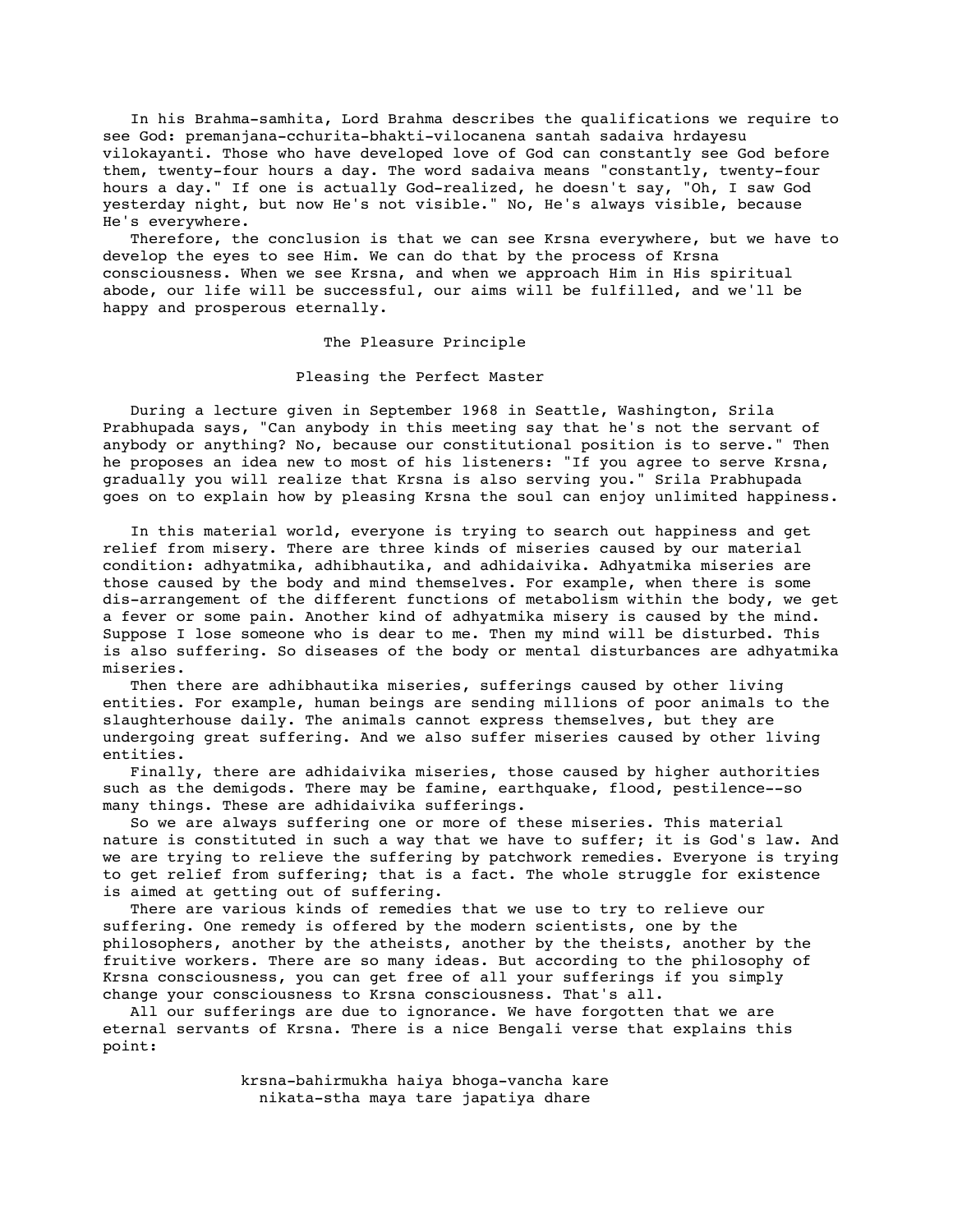As soon as our original Krsna consciousness becomes polluted with the consciousness of material enjoyment--the idea that I want to lord it over the resources of matter--our troubles begin. Immediately we fall into maya, illusion. Everyone in the material world is thinking, "I can enjoy this world to my best capacity." From the tiny ant up to the highest living creature, Brahma, everyone is trying to become a lord. In your country many politicians are canvassing to become the president. Why? They want to become some kind of lord. This is illusion.

 In the Krsna consciousness movement our mentality is just the opposite. We are trying to become the servant of the servant of the servant of the servant of Krsna (gopi-bhartuh pada-kamalayor dasa-dasanudasah). Instead of wanting to become a lord, we want to become the servant of Krsna.

 Now, people may say this is a slave mentality: "Why should I become a slave? I shall become the master." But they do not know that this consciousness--"I shall become the master"--is the cause of all their suffering. This has to be understood. In the name of becoming master of this material world, we have become the servants of our senses.

 We cannot avoid serving. Every one of us sitting in this meeting is a servant. These boys and girls who have taken to Krsna consciousness have agreed to become servants of Krsna. So their problem is solved. But others are thinking, "Why should I become a servant of God? I shall become the master." Actually, no one can become the master. And if someone tries to become the master, he simply becomes the servant of his senses. That's all. He becomes the servant of his lust, the servant of his avarice, the servant of his anger--the servant of so many things.

 In a higher stage, one becomes the servant of humanity, the servant of society, the servant of his country. But the actual purpose is to become the master. That is the disease. The candidates for the presidency are presenting their different manifestos: "I shall serve the country very nicely. Please give me your vote." But their real idea is somehow or other to become the master of the country. This is illusion.

 So, we should understand this important point of philosophy: Constitutionally we are servants. Nobody can say, "I am free; I am the master." If someone thinks like that, he's in illusion. Can anybody in this meeting say that he's not the servant of anybody or anything? No, because our constitutional position is to serve.

 We may serve Krsna, or we may serve our senses. But the difficulty is that by serving our senses we simply increase our misery. For the time being you may satisfy yourself by taking some intoxicant. And under the spell of the intoxicant you may think that you are nobody's servant, that you are free. But this idea is artificial. As soon as the hallucination is gone, again you see that you are a servant.

 So we are being forced to serve, but we don't wish to serve. What is the adjustment? Krsna consciousness. If you become the servant of Krsna, your aspiration to become the master is immediately achieved. For example, here we see a picture of Krsna and Arjuna. [Srila Prabhupada points to a painting of Krsna and Arjuna on the Battlefield of Kuruksetra.] Krsna is the Supreme Lord; Arjuna is a human being. But Arjuna loves Krsna as a friend, and in response to Arjuna's friendly love Krsna has become his chariot driver, his servant. Similarly, if we become reinstated in our transcendental loving relationship with Krsna, our aspiration for mastership will be fulfilled. If you agree to serve Krsna, gradually you will see that Krsna is also serving you. This is a question of realization.

 So, if we want to get free of the service of this material world, the service of our senses, then we must direct our service toward Krsna. This is Krsna consciousness.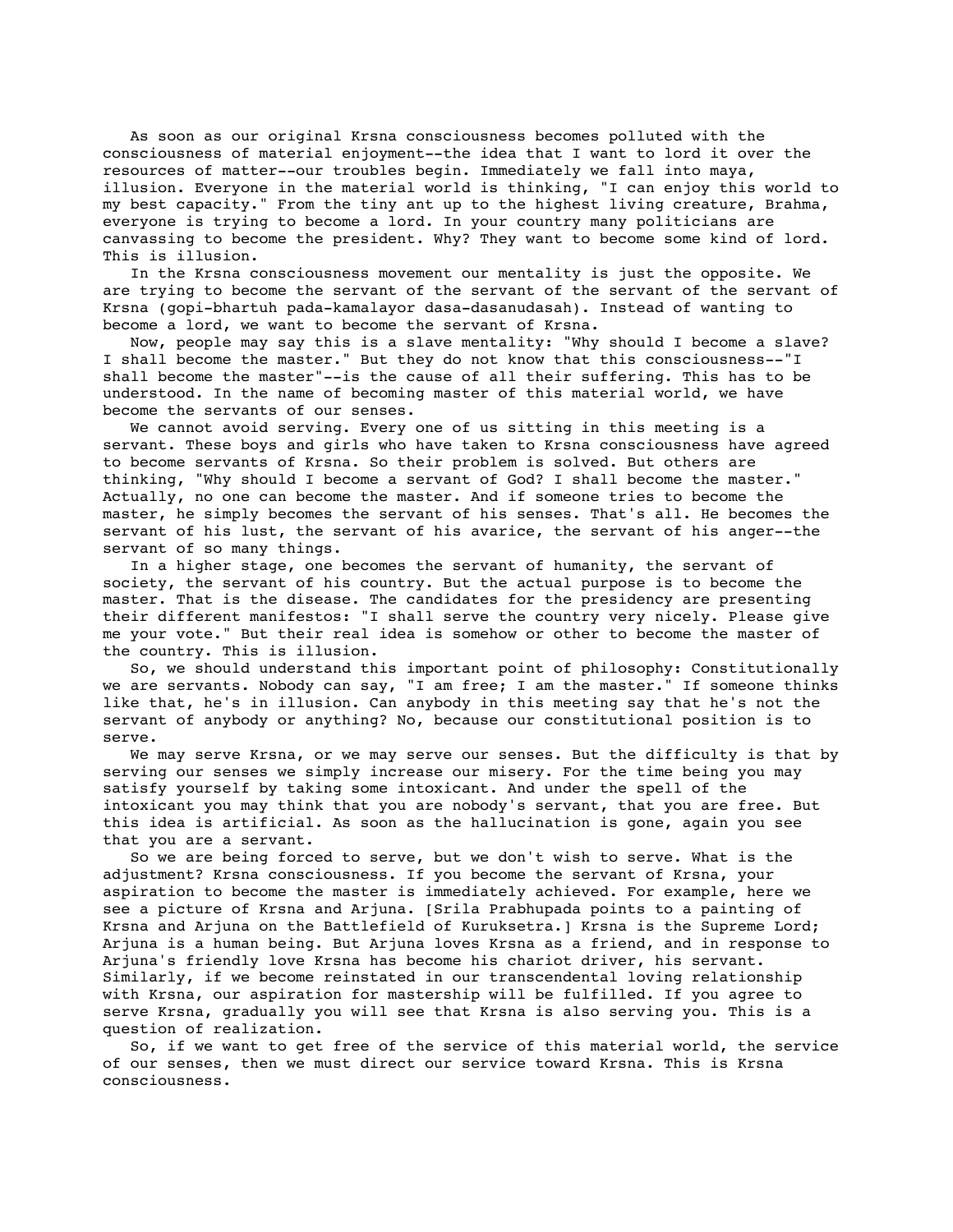Srila Rupa Gosvami quotes a nice verse in his Bhakti-rasamrta-sindhu concerning the service of the senses: kamadinam kati na katidha palita durnidesa. Here a devotee is saying to Krsna that he has served his senses for a very long time (kamadinam kati na katidha). Kama means "lust." He says, "By the dictation of my lust I have done what I should not have done." When someone is a slave, he's forced to do things he does not wish to do. He's forced. So, here the devotee is admitting that under the dictation of his lust he has done sinful things.

 Then someone may say to the devotee: "All right, you have served your senses. But now you are done serving them. Now everything is all right." But the difficulty is this: tesam jata mayi na karuna na trapa nopasantih. The devotee says, "I have served my senses so much, but I find they are not satisfied. That is my difficulty. My senses are not satisfied, nor am I satisfied, nor are my senses kind enough to give me relief, to give me pension from their service. That is my position. I had hoped that by serving my senses for many years they would have been satisfied. But no, they're not. They are still dictating to me."

 Here I may disclose something one of my students told me: In old age his mother is going to marry. And somebody else complained that his grandmother has also married. Just see: Fifty years old, seventy-five years old, and the senses are still so strong that they're dictating, "Yes, you must marry." Try to understand how strong the senses are. It is not simply young men who are servants of their senses. One may be seventy-five years old, eighty years old, or even at the point of death--still one is the servant of the senses. The senses are never satisfied.

 So this is the material situation. We are servants of our senses, but by serving our senses we are not satisfied, nor are our senses satisfied, nor are they merciful to us. There is chaos!

 The best thing, therefore, is to become a servant of Krsna. In Bhagavad-gita (18.66) Krsna says,

> sarva-dharman parityajya mam ekam saranam vraja aham tvam sarva-papebhyo moksayisyami ma sucah

 You have served your senses in so many lives, life after life, in 8,400,000 species. The birds are serving their senses, the beasts are serving their senses, the human beings, the demigods--everyone within this material world is after sense gratification. "So," Krsna says, "just surrender unto Me. Just agree to serve Me, and I will take charge of you. You will be free from the dictation of your senses."

 Because of the dictation of the senses, we are committing sinful activities life after life. Therefore we are in different grades of bodies. Don't think that every one of you is of the same standard. No. According to one's activities, one gets a certain type of body. And these different types of bodies afford one different grades of sense gratification. There is sense gratification in the hog's life also, but it is of a very low grade. The hog is so sensual that it does not hesitate to have sex with its mother, its sister, or its daughter. Even in human society there are people who don't care whether they have sex with their mother or sister. The senses are so strong.

 So, we should try to understand that serving the dictations of our senses is the cause of all our misery. The threefold miseries that we are suffering--the miseries we are trying to get free of--are due to this dictation of the senses. But if we become attracted to serving Krsna, we will no longer be forced to follow the dictation of our senses. One name for Krsna is Madana-mohana, "He who conquers Cupid, or lust." If you transfer your love from your senses to Krsna, you will be free from all misery. Immediately.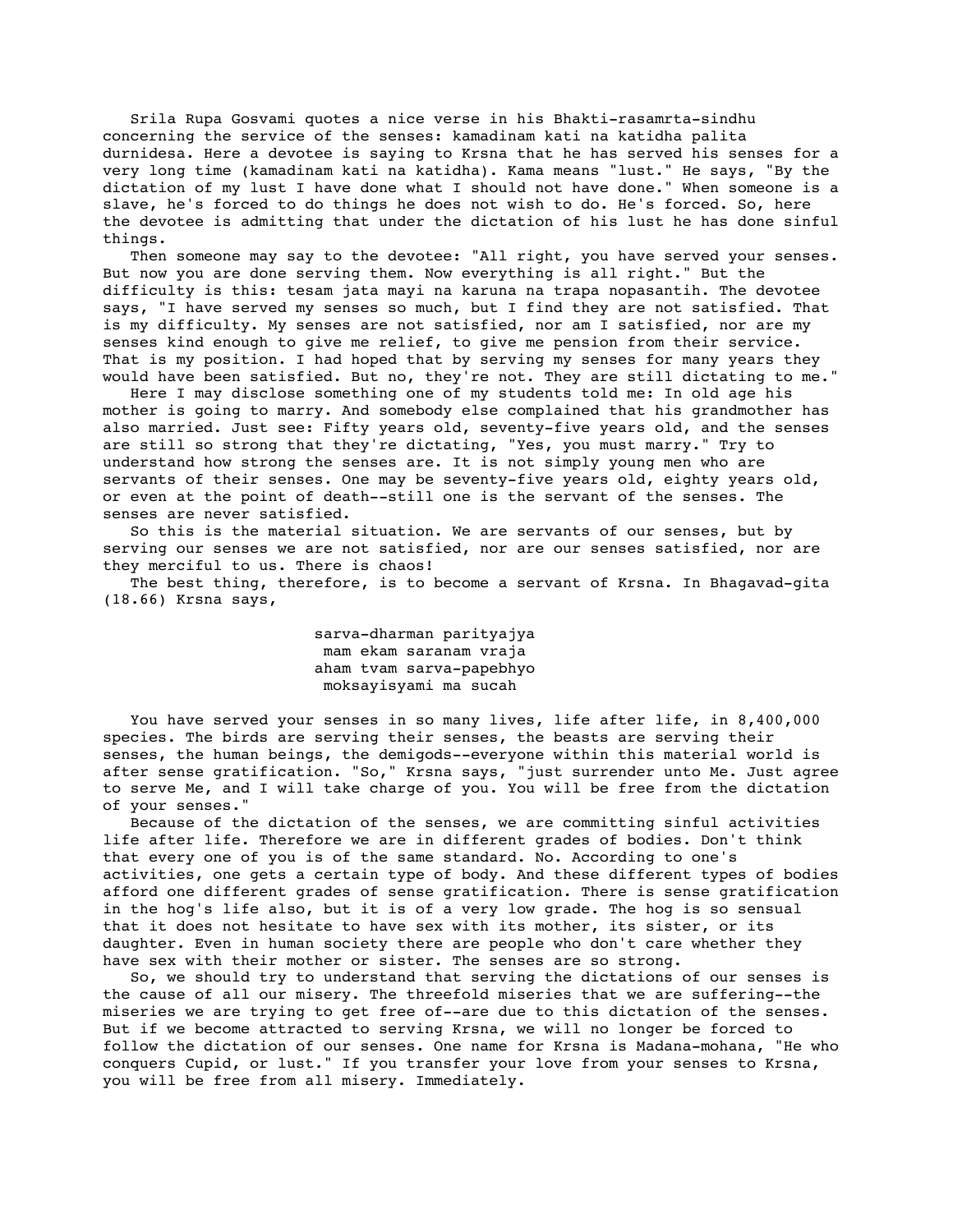So this endeavor to be the master--"I am the monarch of all I survey"--should be given up. Every one of us is constitutionally a servant. Now we are serving our senses, but we should direct this service to Krsna. And when you serve Krsna, gradually Krsna reveals Himself to you as you become sincere. Then the reciprocation of service between Krsna and you will be so nice. You can love Him as a friend or as a master or as a lover--there are so many ways to love Krsna.

 So, you should try to love Krsna, and you will see how much you are satisfied. There is no other way to become fully satisfied. Earning great amounts of money will never give you satisfaction. I once knew a gentleman in Calcutta who was earning six thousand dollars a month. He committed suicide. Why? That money could not give him satisfaction. He was trying to have something else.

 So my humble request to you all is that you try to understand this sublime benediction of life, Krsna consciousness. Simply by chanting Hare Krsna you will gradually develop a transcendental loving attitude for Krsna, and as soon as you begin to love Krsna, all your troubles will be eradicated and you will feel complete satisfaction.

 Thank you very much. Are there any questions? Question: When we engage the material energy in the service of Krsna, what happens to it? Does it become spiritualized?

Srila Prabhupada: When a copper wire is in touch with electricity, it is no longer copper; it is electricity. Similarly, when you apply your energy to the service of Krsna, it is no longer material energy; it is spiritual energy. So as soon as you engage yourself in the service of Krsna, you become free from the dictates of the material energy. Krsna states that in the Bhagavad-gita (14.26):

> mam ca yo 'vyabhicarena bhakti-yogena sevate sa gunan samatityaitan brahma-bhuyaya kalpate

 "Anyone who seriously engages in My service immediately becomes transcendental to the material qualities and comes to the platform of Brahman, or spirit."

 So, when you apply your energy in the service of Krsna, do not think that it remains material. Everything used in Krsna's service is spiritual. For example, each day we distribute fruit prasadam [fruit that has been offered to Krsna]. Now, one may ask, "Why is this fruit different from ordinary fruit? It has been purchased at the market like any other fruit. We also eat fruit at home. What is the difference?" No. Because we offer the fruit to Krsna, it immediately becomes spiritual. The result? Just go on eating krsna-prasadam, and you will see how you are making progress in Krsna consciousness.

 Here is another example. If you drink a large quantity of milk, there may be some disorder in your bowels. If you go to a physician (at least, if you go to an Ayur-vedic physician), he'll offer you a medical preparation made with yogurt. And that yogurt with a little medicine in it will cure you. Now, yogurt is nothing but milk transformed. So, your disease was caused by milk, and it is also cured by milk. How is that? Because you are taking the medicine under the direction of a qualified physician. Similarly, if you engage the material energy in the service of Krsna under the direction of a bona fide spiritual master, that same material energy which has been the cause of your bondage will bring you to the transcendental stage beyond all misery.

Question: How can you make everything so simple to understand? Srila Prabhupada: Because the whole philosophy is so simple. God is great. You are not great. Don't claim that you are God. Don't claim that there is no God. God is infinite, and you are infinitesimal. Then what is your position? You have to serve God, Krsna. This is simple truth. The rebellious attitude against God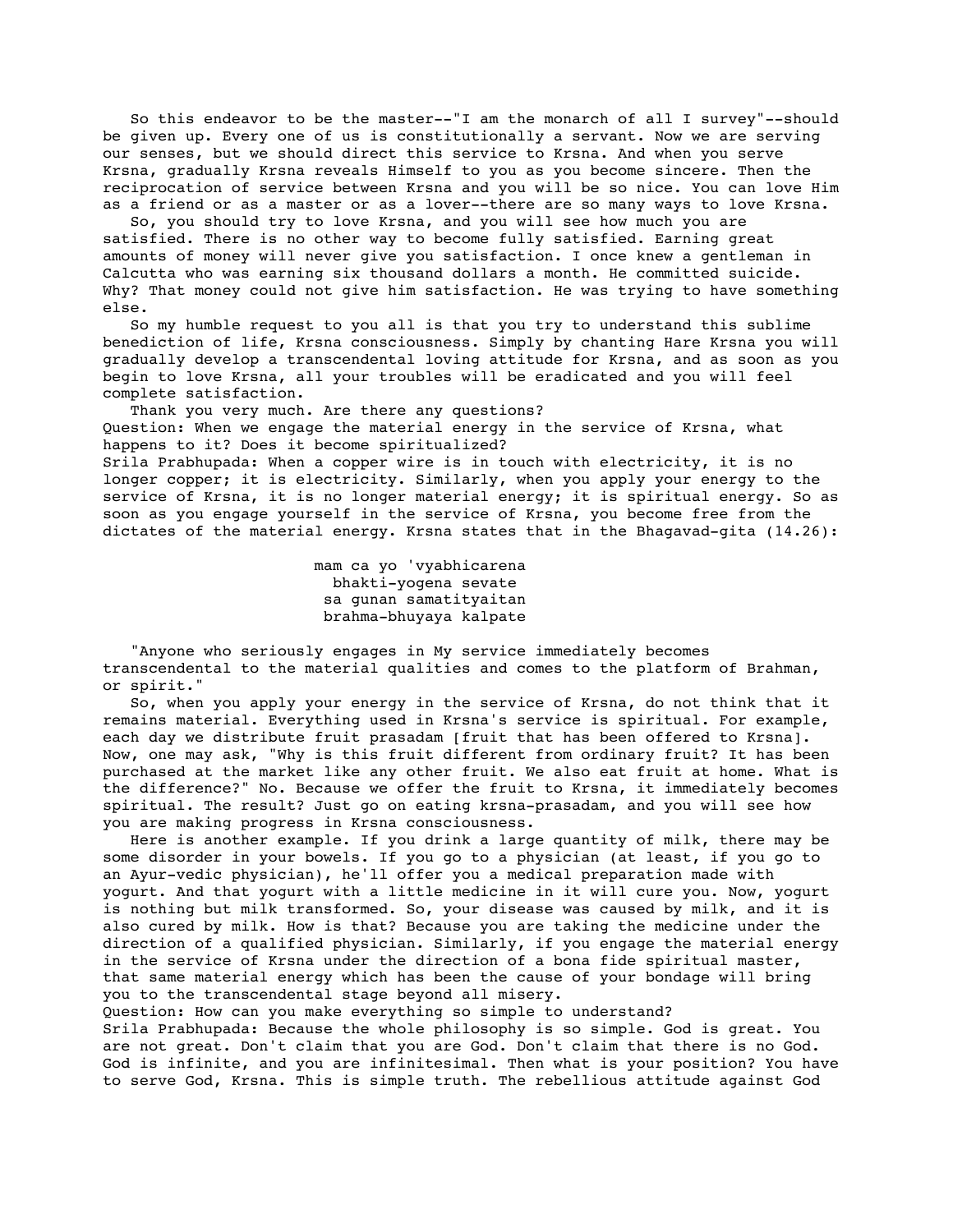is maya, illusion. Anyone who is declaring that he is God, that you are God, that there is no God, that God is dead--he is under the spell of maya.

When a man is haunted by a ghost, he speaks all kinds of nonsense. Similarly, when a person is haunted by maya, he says, "God is dead. I am God. Why are you searching for God? There are so many Gods loitering in the street." People who speak like this are all ghostly haunted, deranged.

 So you have to cure them by vibrating the transcendental sound of the Hare Krsna mantra. This is the cure. Simply let them hear, and gradually they will be cured. When a man is sleeping very soundly, you can cry out beside his ear and he'll awaken. So the Hare Krsna mantra can awaken the sleeping human society. The Vedas say, uttisthata jagrata prapya varan nibodhata: "O human being, please get up! Don't sleep any more. You have the opportunity of a human body. Utilize it. Get yourself out of the clutches of maya." This is the declaration of the Vedas. So continue to chant Hare Krsna. Awaken your countrymen from illusion, and help them get relief from their miseries.

#### Liberation to a Higher Pleasure

 "Everyone is inviting, 'Come on, enjoy sex.' But no matter how hard you try to enjoy sex, you cannot be satisfied. That is certain. Unless you come to the spiritual platform of enjoyment, you will never be satisfied." In this explanation of a Bengali song written several centuries ago by a great Krsnaconscious spiritual master, Srila Prabhupada proposes that there is a pleasure higher than sex and tells us how to begin experiencing it.

 Narottama dasa Thakura, who has written this song, is a famous acarya [spiritual master], and his compositions are accepted as Vedic truth. In this song he represents himself as a common man, as one of us. He laments, appealing to Hari, Lord Krsna, hari hari biphale janama gonainu: "My dear Lord, I have uselessly spoiled my life, because I have not worshiped You."

 People do not know that they are spoiling their life. They are thinking, "I've got a very nice apartment, a very nice car, a very nice wife, a very nice income, a very nice social position." All these material attractions make us forget the purpose of our life--to worship Krsna.

 In one verse [5.5.8], the Srimad-Bhagavatam summarizes the material attractions:

> pumsah striya mithuni-bhavam etam tayor mitho hrdaya-granthim ahuh ato grha-ksetra-sutapta-vittair janasya moho 'yam aham mameti

 The basic principle of material attraction is sex: pumsah striya mithunibhavam etam. A man hankers after a woman, and a woman hankers after a man. And when they actually engage in sex, they become very much attracted to each other: tayor mitho hrdaya-granthim ahuh. Hrdaya means "heart," and granthim means "hard knot." So when a man and a woman engage in sex, the hard knot in the heart is tied. "I cannot leave you," he says. "You are my life and soul." And she says, "I cannot leave you. You are my life and soul."

For a few days. Then divorce.

 But the beginning is sex. The basic principle of material attraction is sex. We have organized sex life in many social conventions. Marriage is a social convention that gives sex a nice finishing touch, that's all. Sometimes it is said that marriage is legalized prostitution. But for keeping up social relations one has to accept some regulative principles, some restrictions on sense gratification. Therefore civilized human beings recognize that there is a difference between sex in marriage and sex outside of marriage, which is just like sex between animals.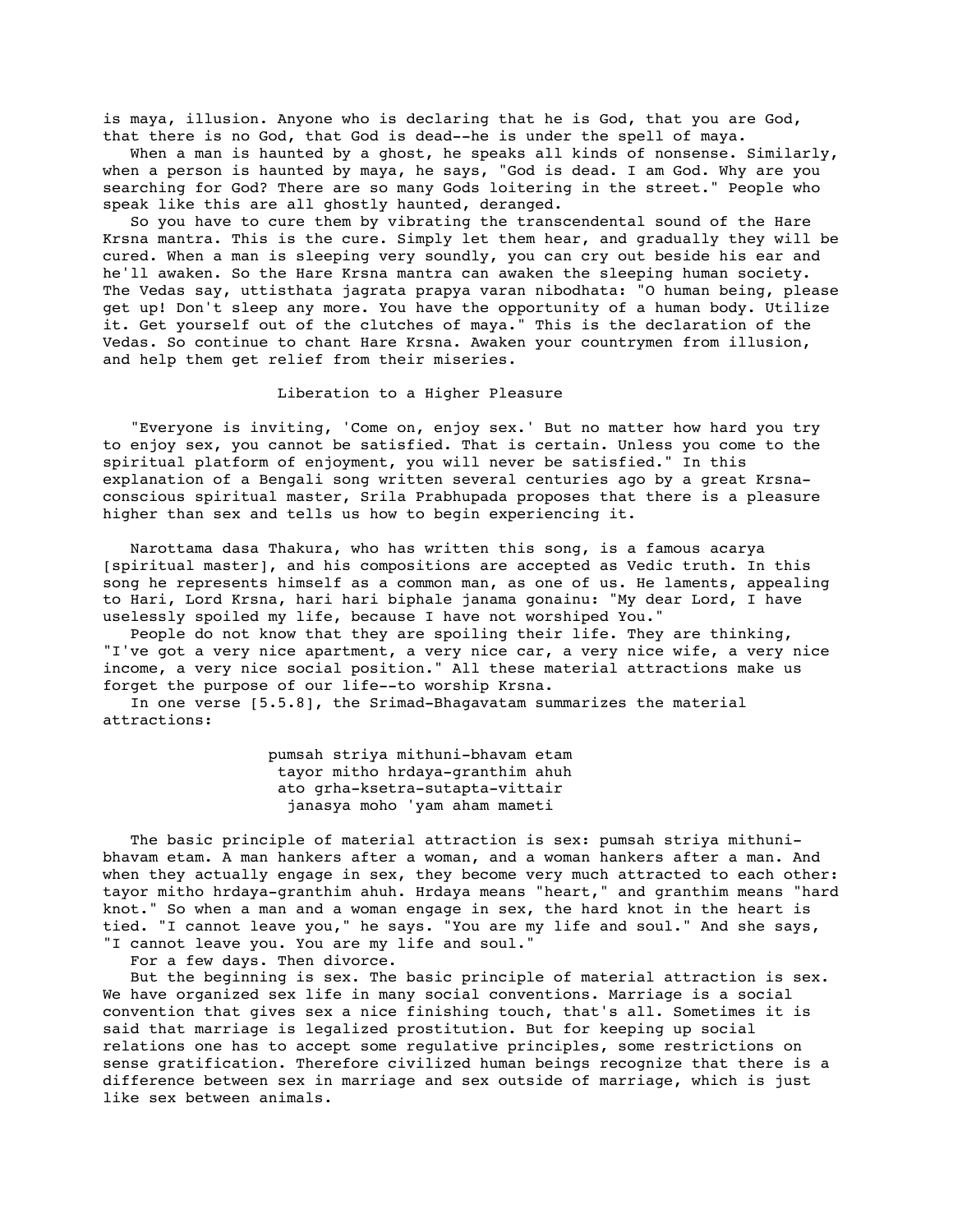In any case, when two people unite some way or other, their next demand is a nice apartment (grha) and some land (ksetra). Then children (suta). When you have an apartment and a wife, the next requirement is to have children, because without children no home life is pleasant. Putra-hinam grham sunyam: "Home life without children is just like a desert." Children are the real pleasure of home life. Finally there is the circle of relatives, or society (apta). And all these paraphernalia have to be maintained with money (vittaih). So money is required.

 In this way one becomes entangled in the material world and covered by illusion. Why illusion? Why are such important things--wife, children, money- illusion? Because although at the present moment you may think everything is all right--you have a nice arrangement of home life, apartment, wife, children, society, and position--as soon as your body is finished everything is finished. You're forced to leave everything and move on to your next platform. And you do not know what your next platform will be. Your next body may be that of a human being or a cat or a dog or a demigod or anything. You do not know. But whatever it is, as soon as you leave your present body you will forget everything. There will be no remembrance of who you were, who your wife was, what your home was like, how big your bank balance was, and so on. Everything will be finished.

 Everything will be finished in a flash, just like a bubble bursting in the ocean. The thrashing of the waves in the ocean generates millions and billions of bubbles, but the next moment they are all finished. Finished.

 In this way material life is going on. The living entity travels through many species of life, many planets, until he comes to the human form of life. Human life is an opportunity to understand how we are transmigrating from one place to another, from one life to another, and simply wasting our time, not understanding what our constitutional position is and why we are suffering so much distress.

 These things are to be understood in this human form of life. But instead of inquiring about our real position, we are simply engaged with mithuni-bhavam and grha-ksetra-sutapta-vittaih--sex, wife, home, property, children, society, money, and position. We are captivated with these things, and we are spoiling our life.

 So Narottama dasa Thakura, representing us, is lamenting, "My dear Lord, I have spoiled my life." Why? Manusya-janama paiya radha-krsna na bhajiya: "This human form of life is meant for understanding Radha-Krsna [the Lord and His energy] and worshiping Radha-Krsna. But instead of making contact with Radha-Krsna, I am simply spoiling my life in sense gratification."

 Then his lament goes on. Golokera prema-dhana hari-nama-sankirtana rati na janmilo kene tay: "Alas, why have I no attraction for chanting Hare Krsna?" The chanting of the Hare Krsna mantra is a transcendental vibration; it is not a material thing. It is imported from the transcendental abode of Krsna. From there the transcendental sound of Hare Krsna has come. This sound is like the sunshine coming from the sun. Although you cannot go to the sun--it is far, far beyond your reach--you can understand that the sunshine is coming from the sun globe. There is no doubt about it. Similarly, the vibration of the Hare Krsna mantra is coming from Krsna's planet, Goloka (golokera prema-dhana). And this chanting produces love of Krsna. (Prema-dhana means "the treasure of love for Krsna.")

 Narottama dasa Thakura laments, hari-nama-sankirtana rati na janmilo kene tay: "Alas, why do I have no attachment for the chanting of Hare Krsna?" Why should one be attached to this chanting? That is explained in the next line. Samsara-bisanale diba-nisi hiya jale juraite: "Chanting Hare Krsna is the only remedy to relieve the heart from the burning poison of sense gratification." Hiya means "heart." Our heart is always burning. Why? Because it is in touch with the sense-gratificatory process. No sense-gratificatory process can give me satisfaction, even though I try this way and that way, this way and that way. People are trying sense gratification in so many ways, and now they have come to the last point: the naked dance and... what is that short skirt?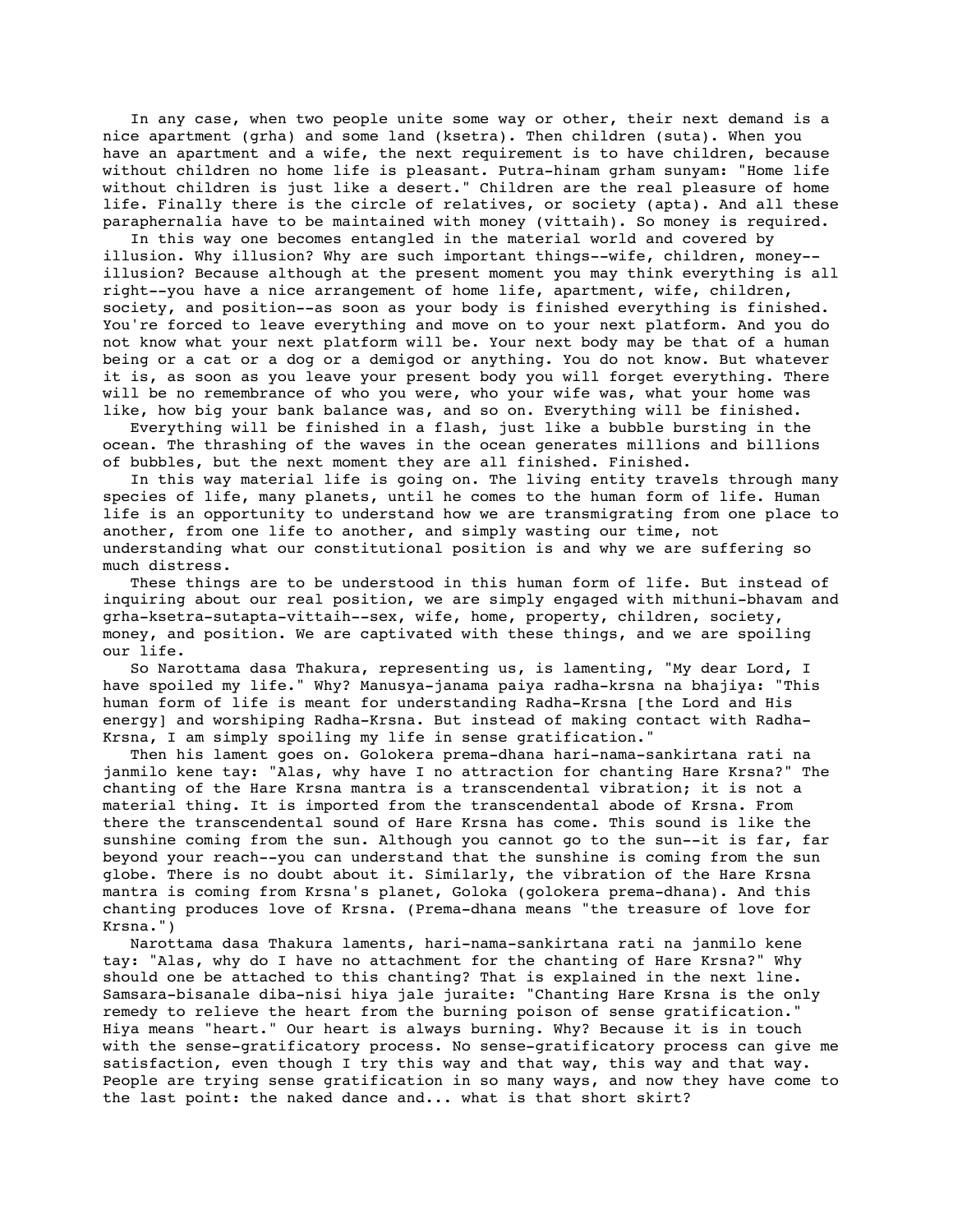#### Devotee: Miniskirt.

Srila Prabhupada: Miniskirt, yes. [Laughs.] So, because in the material world the basic principle is sex, everyone is inviting, "Yes, come on, enjoy sex. Come on, enjoy sex." But no matter how you try to enjoy sex, you cannot be satisfied. That is certain, because sense gratification is not your real platform of enjoyment. You are a spirit soul, and unless you come to the spiritual platform you will never be satisfied by any sense gratification. You'll simply go on hankering after pleasure, but you will find no satisfaction.

 Therefore, Narottama dasa Thakura says we are suffering in samsara-bisanale. Samsara indicates our material demands for eating, sleeping, mating, and defending. These are just like fiery poison. Then he says, "My heart is burning from this poison, but I have not searched out the means of relief: the chanting of Hare Krsna. I have no attachment for this chanting, and therefore I have spoiled my life."

 Then he says, vrajendra-nandana jei saci-suta hoilo sei. The chanting of Hare Krsna was introduced by Lord Krsna Himself, Vrajendra-nandana, in the form of Lord Caitanya, Saci-suta. Krsna took the part of the son of Maharaja Nanda, the king of Vrndavana. Therefore Krsna is called Vrajendra-nandana. And Lord Caitanya took the role of the son of mother Saci; so He is known as Saci-suta. The Supreme Lord takes pleasure when He is addressed with His devotee's name, with His energy's name. (His devotees are also His energy.) Although He has no father--He is the father of everyone--He accepts some devotee as His father when He appears on earth. When a pure devotee wants Krsna as his son, Krsna accepts the devotee as His parent.

 So Narottama dasa Thakura says that Vrajendra-nandana (Krsna) has now appeared as Saci-suta (Lord Caitanya), and Balarama (Krsna's brother) has become Nitai. And what is Their business? Dina-hina-jata chilo hari-name uddharilo: saving all kinds of wretched, sinful conditioned souls by teaching them the chanting of Hare Krsna. In this age, Kali-yuga, you cannot find a pious man or a saintly person. Everyone is addicted to sinful activities. But simply by distributing the chanting of Hare Krsna, Lord Caitanya saved everyone, however fallen he might have been. "Come on!" He said. "Chant Hare Krsna and be delivered."

 What is the evidence that Lord Caitanya saved even the most fallen? Tara saksi jagai madhai. Jagai and Madhai were two brothers who engaged in all kinds of sinful affairs. They were born into a very high brahmana family, but by bad association they became sinful. Similarly, in the present age, although the people of the West are descending from Aryan families, very nice families, by association they have become fallen. Their environment is full of illicit sex, intoxication, meat-eating, and gambling. So Jagai and Madhai are specimens of the modern population, and Lord Caitanya delivered them simply by inducing them to chant the Hare Krsna mantra.

 So chanting Hare Krsna will actually deliver all fallen souls, without doubt. This is not bogus propaganda. Whatever his past life, anyone who takes to this chanting process will become saintly. He will become a pure, Krsna conscious person.

 Chanting Hare Krsna will purify our heart, our burning heart. Then we will understand, "I am an eternal servant of the Supreme Lord, Krsna." Ordinarily we can come to this understanding only after many, many births, as Krsna confirms in the Bhagavad-gita (7.19). Bahunam janmanam ante jnanavan mam prapadyate: "After many, many births, when a person becomes a man of wisdom, he surrenders unto Me." Why? Vasudevah sarvam iti: Because he knows that Vasudeva, Krsna, is everything. But that kind of great soul is very rare (sa mahatma su-durlabhah).

 But Lord Caitanya has made it easy to become such a great soul. How? Simply by chanting Hare Krsna. Therefore at the end of his song Narottama dasa Thakura says, ha ha prabhu nanda-suta vrsabhanu-suta-juta koruna karoho ei-baro: "My dear Lord Krsna, You are now present before me with Your internal potency, Your pleasure potency, Radharani. Please be merciful to me. Don't neglect me because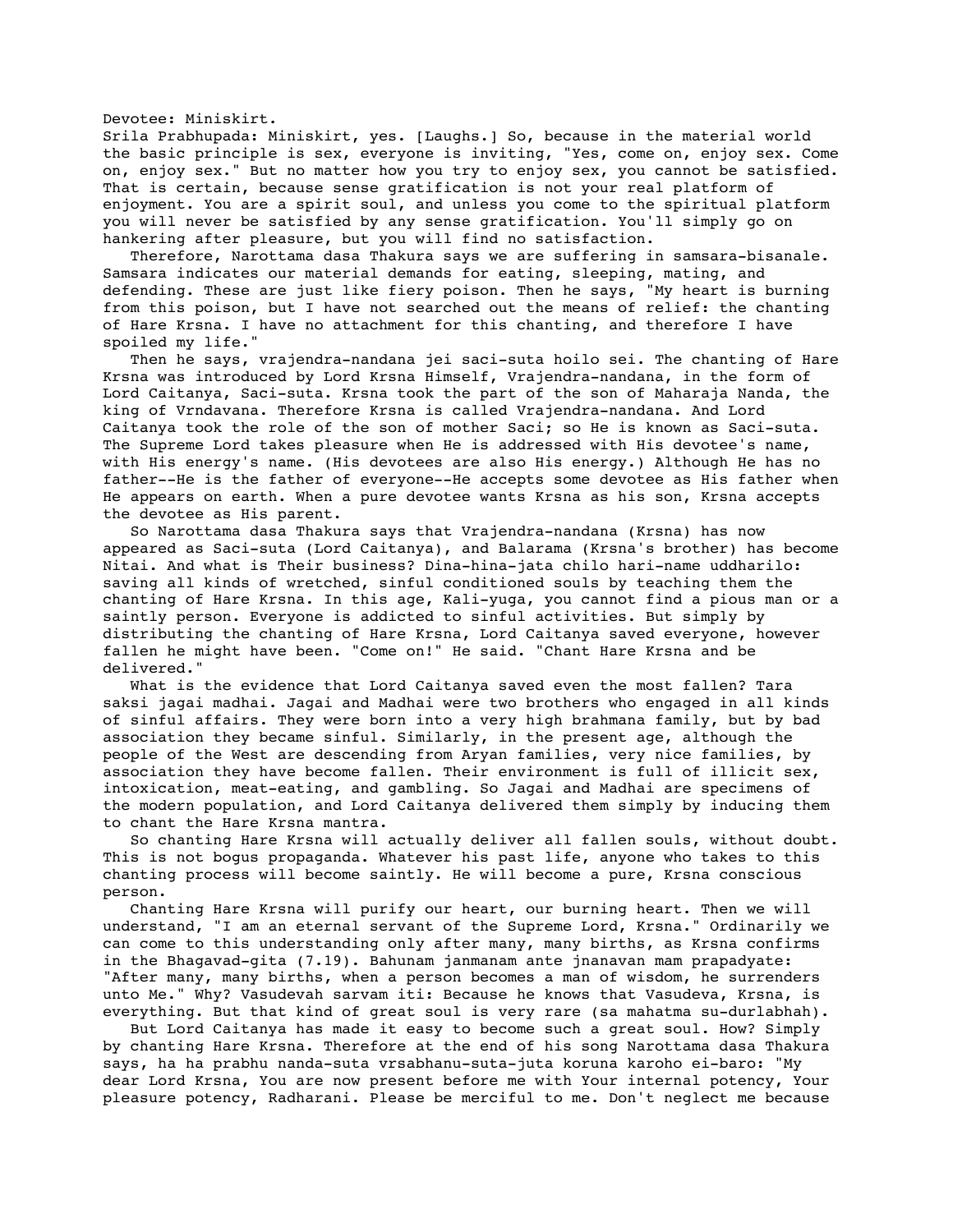I am so sinful. My past life is so black, but don't neglect me. Please accept me. Don't kick me away. I surrender unto You."

 So, all of us should follow in the footsteps of Narottama dasa Thakura. The purificatory process is chanting Hare Krsna. And as soon as our heart is purified, we will become completely convinced that Krsna is the Supreme Lord and that we are His eternal servants. We have forgotten this. We are serving, but instead of serving the Lord we are serving our senses. We have never become the master. We are not the masters of our senses; we are the servants of our senses. That is our position.

 So why not become the servant of the Supreme Lord instead of remaining the servant of your senses? Actually, you can become the master of your senses only when you become the servant of Krsna. Otherwise, it is not possible. Either godasa or gosvami: that is your choice. A person who is the servant of his senses is called godasa, and a person who is the master of his senses is called gosvami. He controls his senses. When his tongue wants to eat something that is not offered to Krsna, he thinks, "O tongue, you cannot taste this thing. It is not krsna-prasadam [food offered to Krsna]." In this way one becomes a gosvami, a master of his senses.

 When a person does not allow his senses to do anything for sense gratification but acts only for the service of Krsna, that is called devotional service. Hrsikena hrsikesa-sevanam bhaktir ucyate: Devotional service means to engage your senses in satisfying the master of the senses. The supreme master of the senses is Krsna. Now we are trying to use our senses for our personal service. This is called maya, illusion. But when we engage the same senses in the service of Krsna, that is perfection. We don't stop the activities of the senses, but we purify the senses by engaging them in the service of the Lord. This is Krsna consciousness.

Devotee: Srila Prabhupada, how is it that Lord Jesus is called the son of God? If Krsna is usually the son, how is Jesus--

Srila Prabhupada: Not "usually." Krsna is the supreme father, but He becomes His devotee's son out of His love. Being a son is not Krsna's constitutional position; being the father is His constitutional position (aham bija-pradah pita). But sometimes He voluntarily becomes a son to taste His devotee's fatherly or motherly love for Him.

When a pure devotee prays, "My dear Lord, I want You for my son," Krsna accepts his prayer. Vasudeva and Devaki became Krsna's parents in this way. In a previous life they underwent severe austerities. They were married, but they had no sex. They were determined that unless they could get the Lord as their son they would not have a child. So they performed severe austerities for many thousands of years. Then the Lord appeared to them and asked, "What do you want?"

"Sir, we want a son like You."

Thank you very much. Any questions?

"How can you get a son like Me? I'll become your son!"

 So Krsna, the Lord, is the father of everyone, but He voluntarily becomes the son of His devotee. Otherwise, His position is always the supreme father. Devotee: Srila Prabhupada, I read in the Srimad-Bhagavatam that when one becomes a liberated soul he attains perfect freedom and that sometimes his freedom is on the same level as Krsna's or even more than Krsna's. Can you explain this? Srila Prabhupada: Yes. Take Vasudeva, for example. He's more than Krsna. Or mother Yasoda. You have seen the picture of Yasoda binding Krsna? Devotee: Krsna looks like a little baby?

Srila Prabhupada: Yes. The Supreme Personality of Godhead is feared by everyone, but He becomes fearful of mother Yasoda: "My dear mother, kindly do not bind Me. I shall obey your orders."

 So mother Yasoda has become more than God, more than Krsna. The mayavadi [impersonalistic] philosophers want to become one with the Lord, but our philosophy is to become more than Krsna. Why one with Krsna? More than Krsna.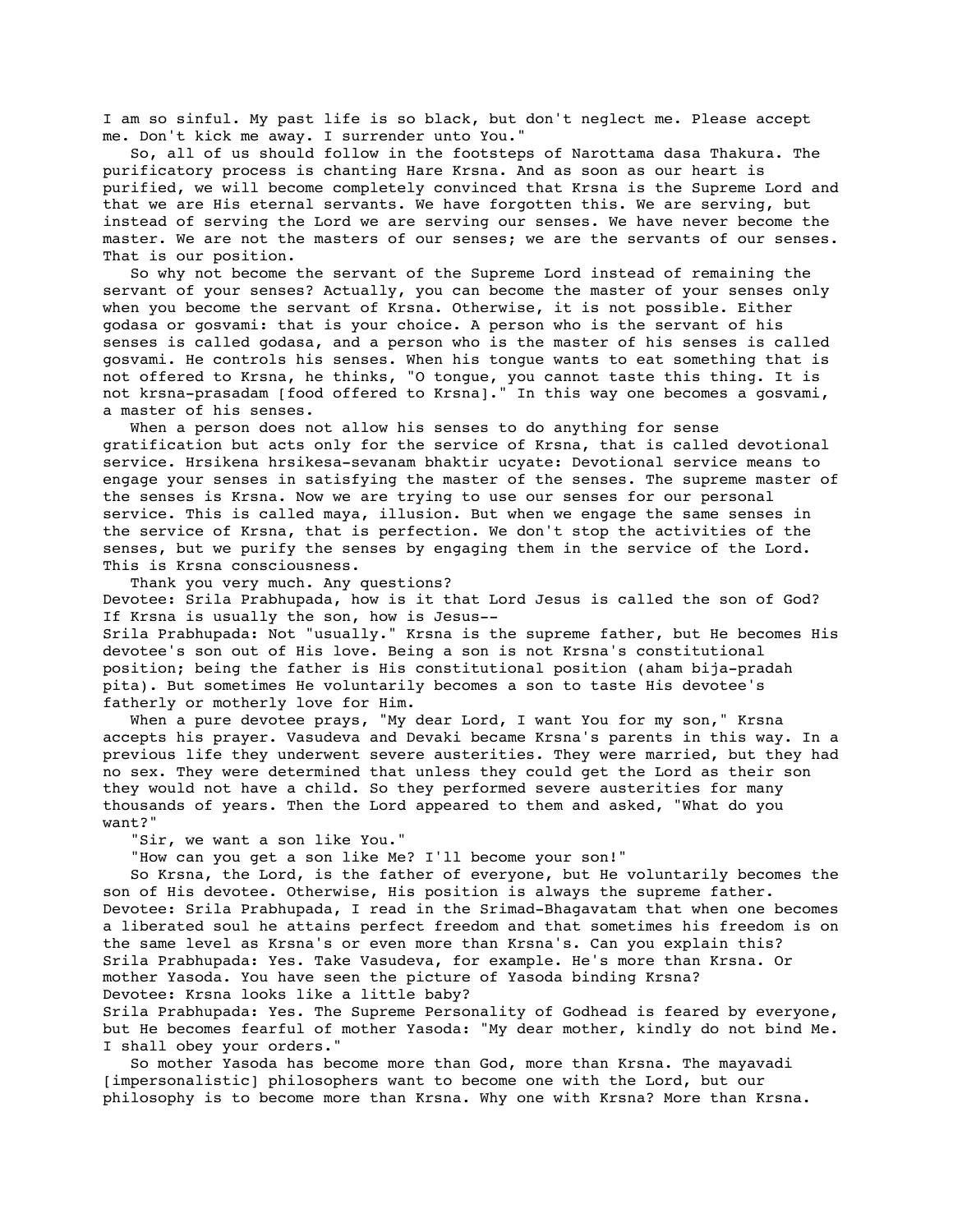And, actually, Krsna does make His devotee more than Himself. Another example is Arjuna. Krsna took the part of his chariot driver. Krsna was actually the hero of the Battle of Kuruksetra, but He gave that position to His devotee: "Arjuna, you become the hero. I shall be your charioteer."

 Krsna is just like a father who wants to see his son become more than himself. If the father has an M.A., he wants to see his son get a Ph.D. Then the father is satisfied. He'll not tolerate an outsider's becoming more than him, but he's glad if his son becomes more than him. Similarly, Krsna, the Supreme Lord, wants to see His devotee become more than Himself. That is His pleasure.

#### Krsna, Enchanter of the Soul

 "A man is attracted by a woman, a woman is attracted by a man, and when they are united in sex, their attachment for this material world increases more and more.... But our business is not to be attracted by the glimmer of this material world; our business is to be attracted by Krsna. And when we become attracted by the beauty of Krsna, we will lose our attraction for the false beauty of this material world."

 In this material world everyone is attracted by sex. This is a fact. As the Srimad-Bhagavatam says, yan maithunadi-grhamedhi-sukham hi tuccham: "The happiness--the so-called happiness--of household life begins from maithuna, or sexual intercourse."

 Generally, a man marries to satisfy sex desire. Then he begets children. Then, when the children are grown up, the daughter marries a boy and the son marries a girl for the same purpose: sex. Then, grandchildren.

 In this way, material happiness expands as sry-aisvarya-prajepsavah. Sri means "beauty," aisvarya means "wealth," and praja means "children." People think they are successful if they have a beautiful wife, a good bank balance, and good sons, daughters, daughters-in-law, and so on. If one's family consists of beautiful women and riches and many children, one is supposed to be a most successful man.

 What is this success? The sastra [scripture] says this success is simply an expansion of sexual intercourse. That's all. We may polish it in different ways, but this same sex happiness is also there in the hogs. The hogs eat the whole day, here and there--"Where is stool? Where is stool?"--and then have sex without any discrimination. The hog does not discriminate whether he has sex with his mother, sister, or daughter.

 So, the sastra says we are encaged in this material world only for sex. In other words, we are victims of Cupid. Cupid, or Madana, is the god of sex. Unless one is induced by Madana, one cannot be engladdened in sex life. And one of Krsna's names is Madana-mohana, "He who vanquishes Cupid." In other words, one who is attracted to Krsna will forget the pleasure derived from sex. This is the test of advancement in Krsna consciousness.

 Another meaning of madana is "to intoxicate or madden." Everyone is maddened by the force of sex desire. The Srimad-Bhagavatam says, pumsah striya mithunibhavam etam tayor mitho hrdaya-granthim ahuh: "The whole material world is going on because of the attraction between male and female." A man is attracted by a woman, a woman is attracted by a man, and when they are united in sex their attachment for this material world increases more and more. After marriage, the man and woman seek a nice home and a job or some land for farming, because they have to earn money to get food and other things. Then come suta (children), apta (friends and relatives), and vittaih (wealth). In this way the attraction for the material world becomes tighter and tighter. And it all begins with our attraction for madana, the pleasure of sex.

 But our business is not to be attracted by the glimmer of this material world; our business is to be attracted by Krsna. And when we become attracted by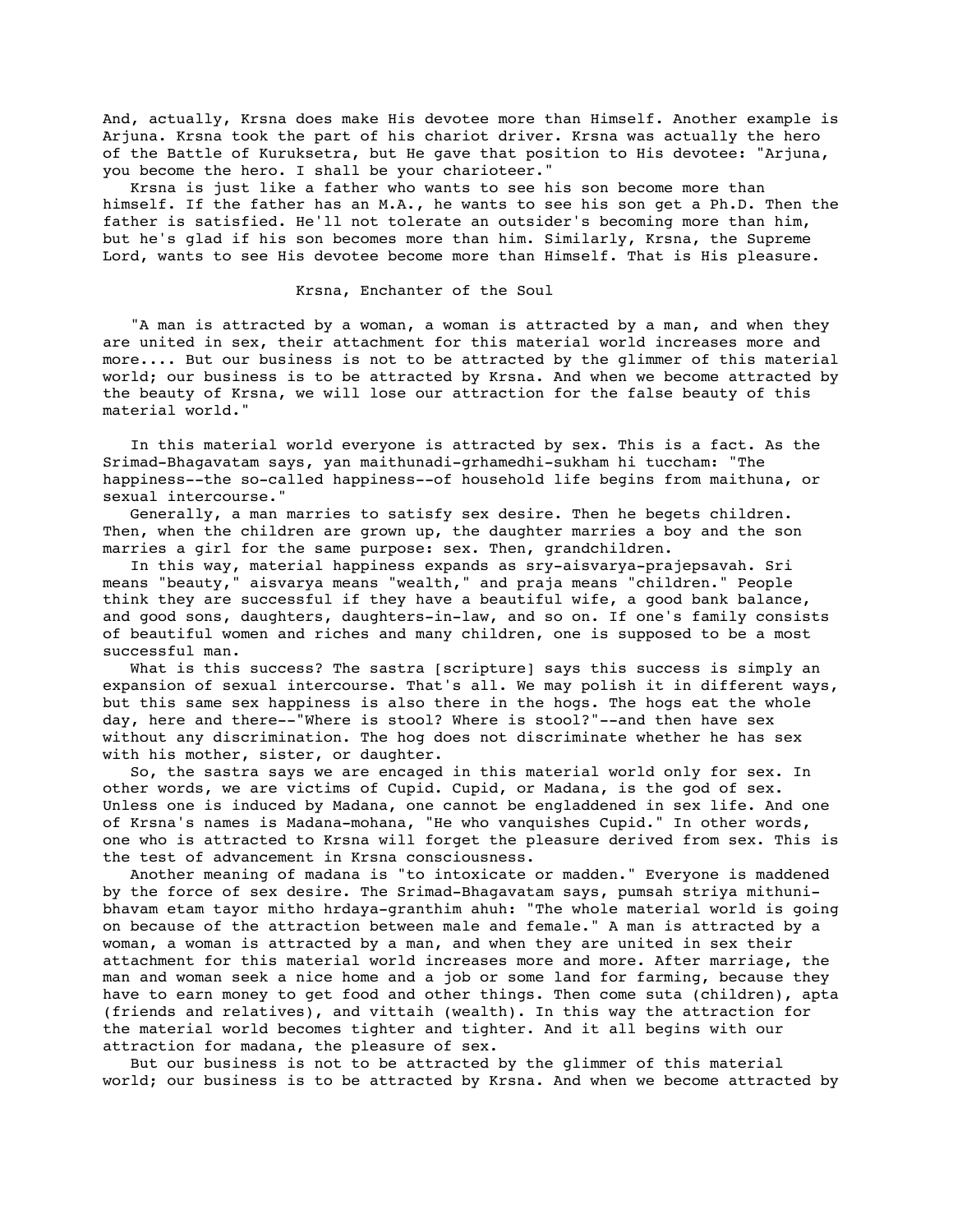the beauty of Krsna, we will lose our attraction for the false beauty of this material world. As Sri Yamunacarya says,

> yad-avadhi mama cetah krsna-padaravinde nava-nava-rasa-dhamany udyatam rantum asit tad-avadhi bata nari-sangame smaryamane bhavati mukha-vikarah susthu nisthivanam ca

 "Since I have been attracted by the beauty of Krsna and have begun to serve His lotus feet, I am getting newer and newer pleasure, and as soon as I think of sexual intercourse my mouth immediately turns aside and I spit."

 So, Krsna is Madana-mohana, the conqueror of Madana, or Cupid. Madana is attracting everyone, but when one is attracted by Krsna, Madana is defeated. And as soon as Madana is defeated, we conquer this material world. Otherwise, it is very difficult. As Krsna says in the Bhagavad-gita (7.14),

> daivi hy esa gunamayi mama maya duratyaya mam eva ye prapadyante mayam etam taranti te

 This material world is very difficult to overcome, but if one surrenders unto Krsna and catches His lotus feet very strongly--"Krsna, save me!"--Krsna promises, "Yes, I'll save you. Don't worry, I shall save you." Kaunteya pratijanihi na me bhaktah pranasyati: "My dear Arjuna, you can declare to the world that I will protect My devotee who has no other desire but to serve Me."

 Unfortunately, people do not know that our only business is to take shelter of the lotus feet of Krsna. We have no other business. Any other business we may do simply entangles us in this material world. The aim of human life is to get out of the clutches of the material world. But, as the Bhagavatam says, na te viduh svartha-gatim hi visnum: "People do not know that their ultimate goal in life is to realize Visnu, or Krsna."

 So, it is very difficult to turn people to Krsna consciousness in this age. Still, Caitanya Mahaprabhu has ordered us to distribute this knowledge all over the world. So let us try. Even if the people do not take our instruction, that is no disqualification for us. Our only qualification is simply to try our best. Maya [illusion] is very strong. Therefore to take the living entities out of the clutches of maya is not a very easy thing. My Guru Maharaja had so many temples all over India, and sometimes he would say, "If by selling all these temples I could turn one man to Krsna consciousness, my mission would be successful." He used to say that.

 Our purpose is not to construct big, big buildings, although that is sometimes required for spreading Krsna consciousness and for giving shelter to people. But our main business is to turn the faces of the bewildered conditioned souls toward Krsna. That is our main purpose. Therefore Bhaktivinoda Thakura and other Vaisnavas have warned us to be careful about constructing too many big temples, because our attention may be diverted toward material things. In other words, we may become forgetful of Krsna.

 Of course, ultimately nothing is material. Thinking something is material is simply an illusion. Actually, there is nothing but spirit. How can there be anything material? The Supreme Lord is the Supreme Spirit, and since everything is coming from Him, what we call the material energy is also coming from Him and is thus ultimately spiritual.

 But the difficulty is that in this material world, Krsna's inferior energy, there is the possibility of forgetting Krsna. People are engaged in so many activities--we can see this very clearly in the Western countries--and they are inventing so many modern facilities, but the result is that they are forgetting Krsna. That is material--this forgetfulness of Krsna.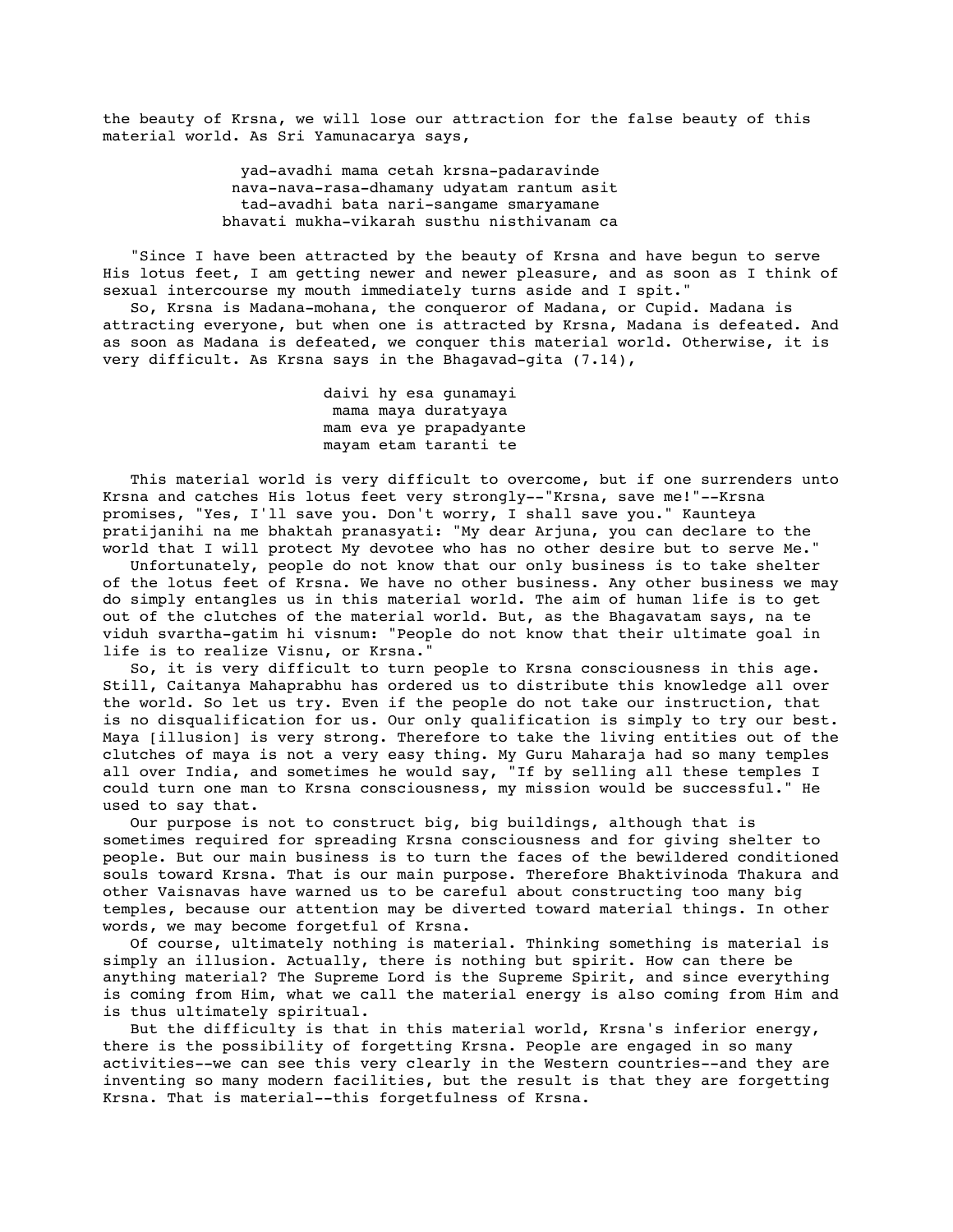Actually, there is nothing except Krsna and His energies. As Narada Muni says, idam hi visvam bhagavan ivetarah: "This world is Krsna, Bhagavan." But to those in ignorance it appears different from Bhagavan. For a maha-bhagavata, a pure devotee, there is no conception of material and spiritual, because he sees Krsna everywhere. As soon as he sees anything we call material, he sees it as a transformation of Krsna's energy (parinama-vada). Lord Caitanya gave the following example:

> sthavara-jangama dekhe, na dekhe tara murti sarvatra haya nija ista-deva-sphurti

 A pure devotee may see a tree, but he forgets the tree and sees the energy of Krsna. And as soon as he sees the energy of Krsna, he sees Krsna. Therefore, instead of seeing the tree he sees Krsna.

 Another example is the sun and the sunshine. As soon as you see the sunshine, you can immediately think of the sun. Is that not so? In the morning, as soon as you see the sunshine shining in your window, you can immediately remember the sun. You are confident the sun is there, because you know that without the sun there cannot be any sunshine. Similarly, whenever we see something, we should immediately think of Krsna with reference to that particular thing, because that thing is a manifestation of Krsna's energy. And because the energy is not different from the energetic, those who have understood Krsna along with His energies do not see anything except Krsna. Therefore for them there is no material world. To a perfect devotee, everything is spiritual (sarvam khalv idam brahma).

 So, we have to train our eyes to see Krsna everywhere. And this training is devotional service to Krsna, which is a process of purification:

> sarvopadhi-vinirmuktam tat-paratvena nirmalam hrsikena hrsikesa sevanam bhaktir ucyate

 As soon as we are in Krsna consciousness, we give up our false designations, and our seeing, touching, smelling, and so on become nirmala, or purified, by being engaged in the service of Krsna. Then we can immediately see Krsna everywhere. As long as our eyes are not purified we cannot see Krsna, but as soon as they are purified by the process of devotional service, we will see nothing but Krsna.

 So, Cupid is one of the agents of the illusory, material energy, but if we are perfectly in Krsna consciousness, Cupid cannot pierce our heart with his arrows. It is not possible. A good example is Haridasa Thakura. When Haridasa Thakura was a young man, a nicely dressed young prostitute came to him in the middle of the night and revealed her desire to unite with him. Haridasa Thakura said, "Yes, please sit down. I shall fulfill your desire, but just let me finish my chanting of Hare Krsna." Just see! It's the dead of night, and in front of Haridasa Thakura is a beautiful young girl proposing to have sex with him. But still he's steady, chanting Hare Krsna, Hare Krsna, Krsna Krsna, Hare Hare. Hare Rama, Hare Rama, Rama Rama, Hare Hare. But he never finished his chanting, so her plan was unsuccessful.

 So, Cupid cannot pierce our heart when we are fully absorbed in Krsna consciousness. There may be thousands of beautiful women before a devotee, but they cannot disturb him. He sees them as energies of Krsna. He thinks, "They are Krsna's; they are meant for His enjoyment."

 A devotee's duty is to try to engage all beautiful women in the service of Krsna, not to try to enjoy them. A devotee is not pierced by the arrows of Cupid, because he sees everything in relationship with Krsna. That is real renunciation. He does not accept anything for his own sense gratification but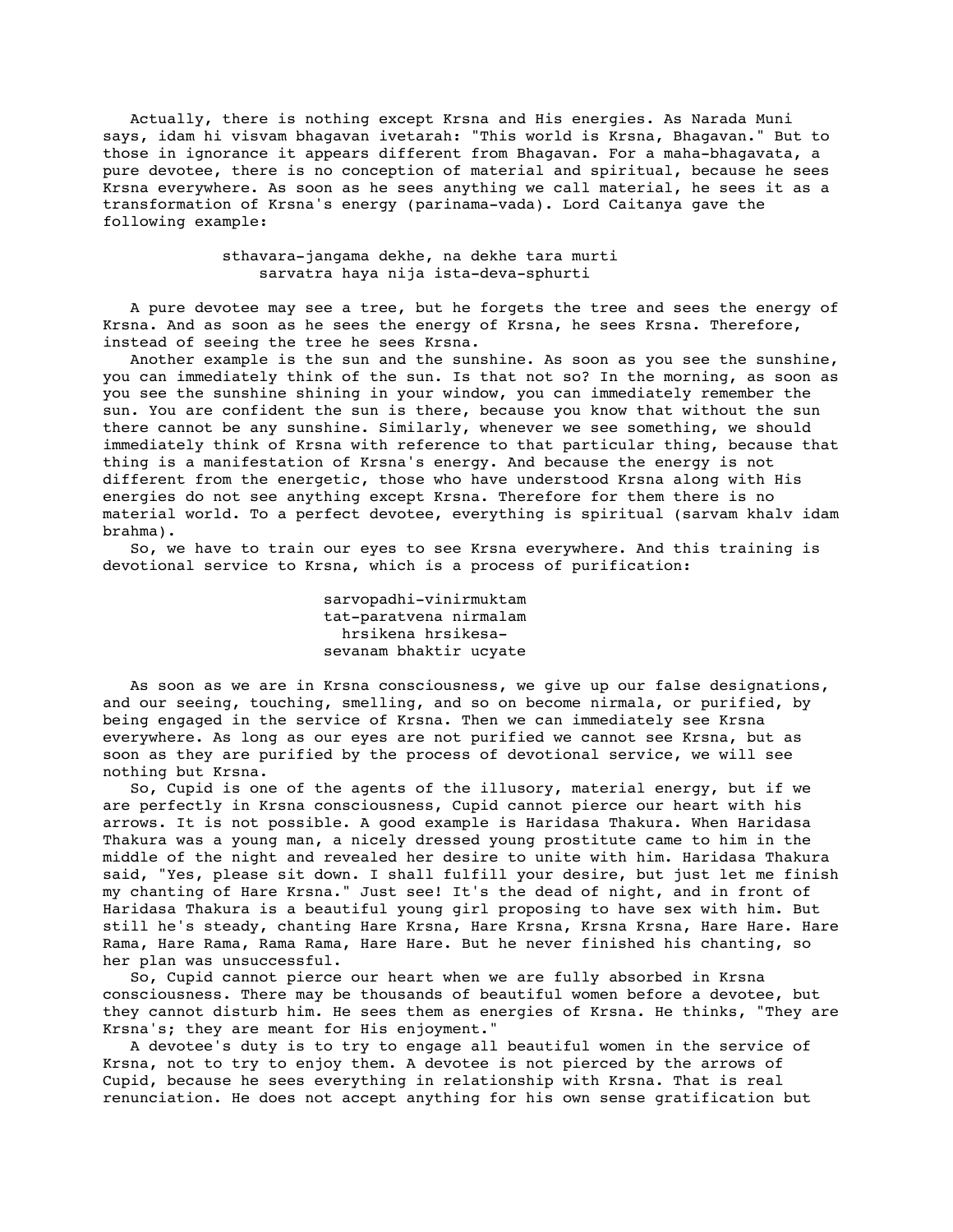engages everything and everyone in the service of Krsna. This is the process of Krsna consciousness.

Thank you very much.

#### The Spiritual Master

#### Show-bottle Spiritualists Exposed

 Los Angeles, December 30, 1968: A CBS television news reporter asks for Srila Prabhupada's comments on the many newly-arisen "gurus" of the late '60's who were promising--among other things--power, influence, stress control, and salvation. This no-holds-barred interview exposes many current "religious" philosophies and practices. Srila Prabhupada declares, "The man who says he's God--he's rascal number one."

Journalist: I think an awful lot of our readers, and an awful lot of people in the United States, are terribly confused with the many people who claim to be gurus and gods and who pop up in this country, one after the other after the other, and they say that-- Srila Prabhupada: I can declare that they are all nonsense. Journalist: I wonder if you could elaborate on that a little bit. Srila Prabhupada: I can say, furthermore, they're all rascals. Journalist: For example, the famous one who sells meditation mantras? Srila Prabhupada: He is rascal number one. I say it publicly. Journalist: Could you explain, give me a little background on that, and why, because our readers-- Srila Prabhupada: From his behavior I can understand he is rascal number one. I do not want to know about him, but what he has done makes it obvious. But the wonderful thing is that people in the Western countries are supposed to be so advanced--how are they befooled by these rascals? Journalist: Well, I think that people are looking for something, and he comes along-- Srila Prabhupada: Yes, but they want something very cheap--that is their fault. Now, for our disciples, we don't give anything cheap. Our first condition is character--moral character. You see? Unless one is strictly following moral principles, we don't initiate him, we don't allow him in this institution. And this so-called guru has been telling people, "Just do whatever you like. You simply pay me thirty-five dollars, and I'll give you a mantra." You see? So people want to be cheated, and so many cheaters come. People do not wish to undergo any discipline. They have got money, so they think, "We shall pay, and immediately we'll get whatever we want." Journalist: Instant heaven. Srila Prabhupada: Yes. That is their foolishness. Journalist: Let me ask you--I have my opinion, but let me ask you--why do you feel that the younger people today are turning more and more toward the Easternoriented religions? Srila Prabhupada: Because your materialistic way of life no longer satisfies them. In America, especially, you have got enough for enjoyment. You have got enough food, enough women, enough wine, enough houses--enough of everything. But still you have confusion and dissatisfaction--more in your country than in India, which is said to be poverty-stricken. But you'll find in India that although they are poverty-stricken, they are continuing their old spiritual culture. So the people are not as disturbed. This shows that material advancement alone cannot give one satisfaction. If they really want satisfaction, people must take to spiritual life. That will make them happy. All these people--they are in darkness. There is no hope. They do not know where they are going; they have no aim. But when you are spiritually situated, you know what you are doing and where you are going. Everything is clear.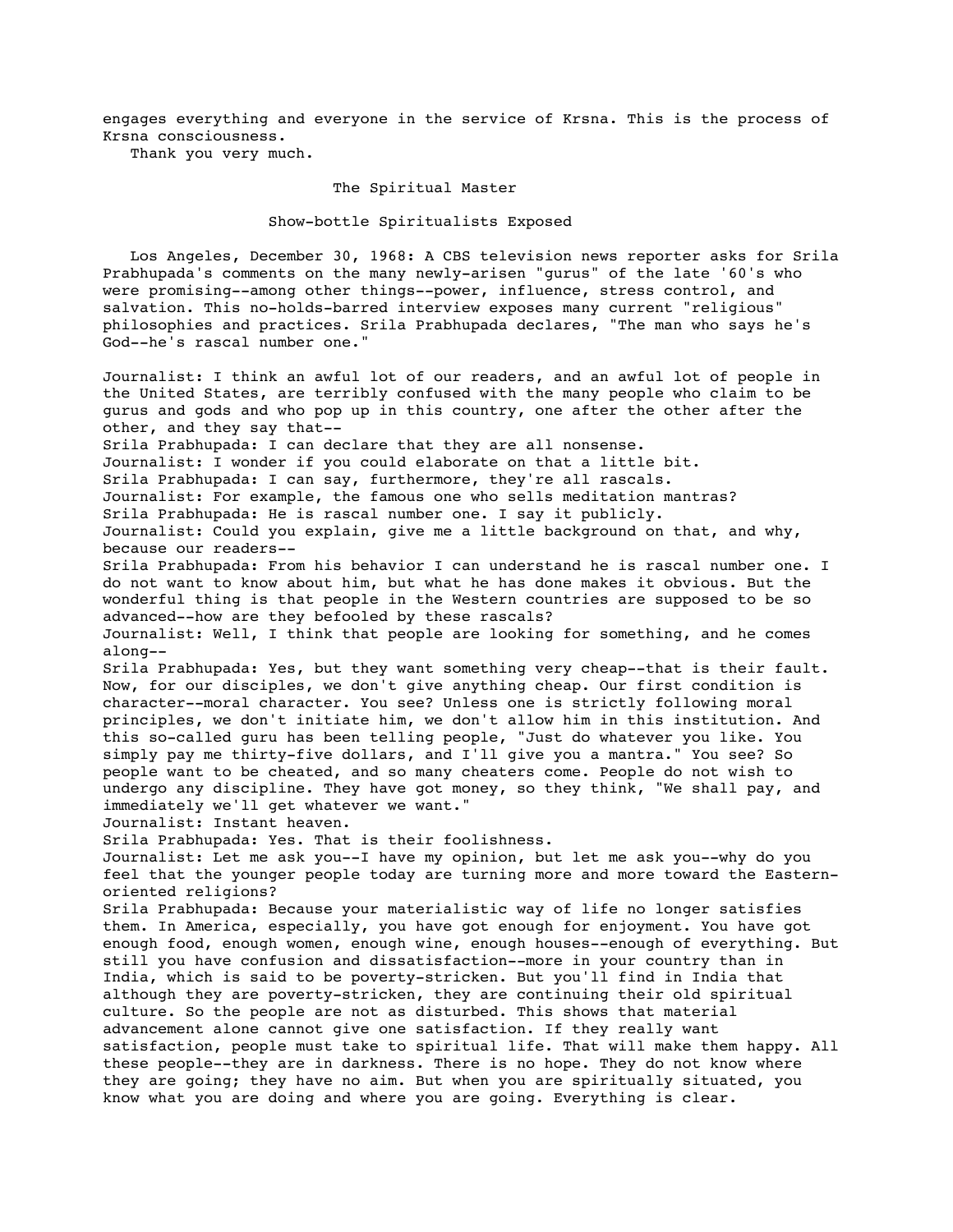Journalist: In other words, you feel that the Western-oriented church--whether it be a synagogue or a church or whatever--has failed to present spiritual life. Would you say that their message is not relevant? Or is it that they have failed to present their message properly?

Srila Prabhupada: Take the Bible. It was spoken long, long ago to primitive people who were living in the desert. These people were not very advanced. So at that time, in the Old Testament, it was sufficient to say, "There is a God, and God created the world." That is a fact. But now people are scientifically advanced, and they want to know in detail how the creation has taken place. You see? Unfortunately, that detailed, scientific explanation is not there in the Bible. And the church can't give any more than that. Therefore people are not satisfied. Simply officially going to the church and offering prayers does not appeal to them.

 Besides that, the so-called religious leaders are not following even the most basic religious principles. For instance, in the Old Testament there are the Ten Commandments, and one commandment is "Thou shalt not kill." But killing is very prominent in the Christian world. The religious leaders are sanctioning slaughterhouses, and they have manufactured a theory that animals have no soul. "Give the dog a bad name and hang it."

 So when we ask, "Why are you committing this sinful act of killing?" the priests refuse to discuss the matter. Everyone is silent. That means they are deliberately disobeying the Ten Commandments. So where are the religious principles? It is plainly stated, "Thou shalt not kill." Why are they killing? How do you answer?

Journalist: Are you asking me?

Srila Prabhupada: Yes.

Journalist: Well, "Thou shalt not kill" is obviously an ethic... and it's timeless, and it's valid. But man is not really interested-- Srila Prabhupada: Yes, that's right. They are not really interested in religion. It is simply show-bottle. If you do not follow the regulative principles, then where is your religion?

Journalist: I'm not arguing with you. I couldn't agree with you more. I'm in total agreement. It doesn't make any sense. "Thou shalt not kill." "Thou shalt worship no other gods before Me." "Thou shalt not covet thy neighbor's goods." "Thou shalt honor thy father and thy mother."... Those are beautiful-- Srila Prabhupada: "Thou shalt not covet thy neighbor's wife"--but who is following this?

Journalist: Very few.

Srila Prabhupada: So how can they say they're religious? And without religion, human society is animal society.

Journalist: All right, but let me ask you this. How does your interpretation differ from the basic Judeo-Christian ethic of the Ten Commandments? Srila Prabhupada: There is no difference. But as I have told you, none of them are strictly following the Ten Commandments. So I simply say, "Please follow God's commandments." That is my message.

Journalist: In other words, you're asking them to obey those principles. Srila Prabhupada: Yes. I don't say that Christians should become Hindu. I simply say, "Please obey your commandments." I'll make you a better Christian. That is my mission. I don't say, "God is not in your tradition--God is only here in ours." I simply say, "Obey God." I don't say, "You have to accept that God's name is Krsna and no other." No. I say, "Please obey God. Please try to love God."

Journalist: Let me put it this way. If your mission and the mission of the Western Judeo-Christian ethic are the same, again let me ask, Why is it that the younger people, or people in general, are disenchanted, are trying to go toward the Eastern-oriented religions? Why are they going toward the Eastern if both are the same?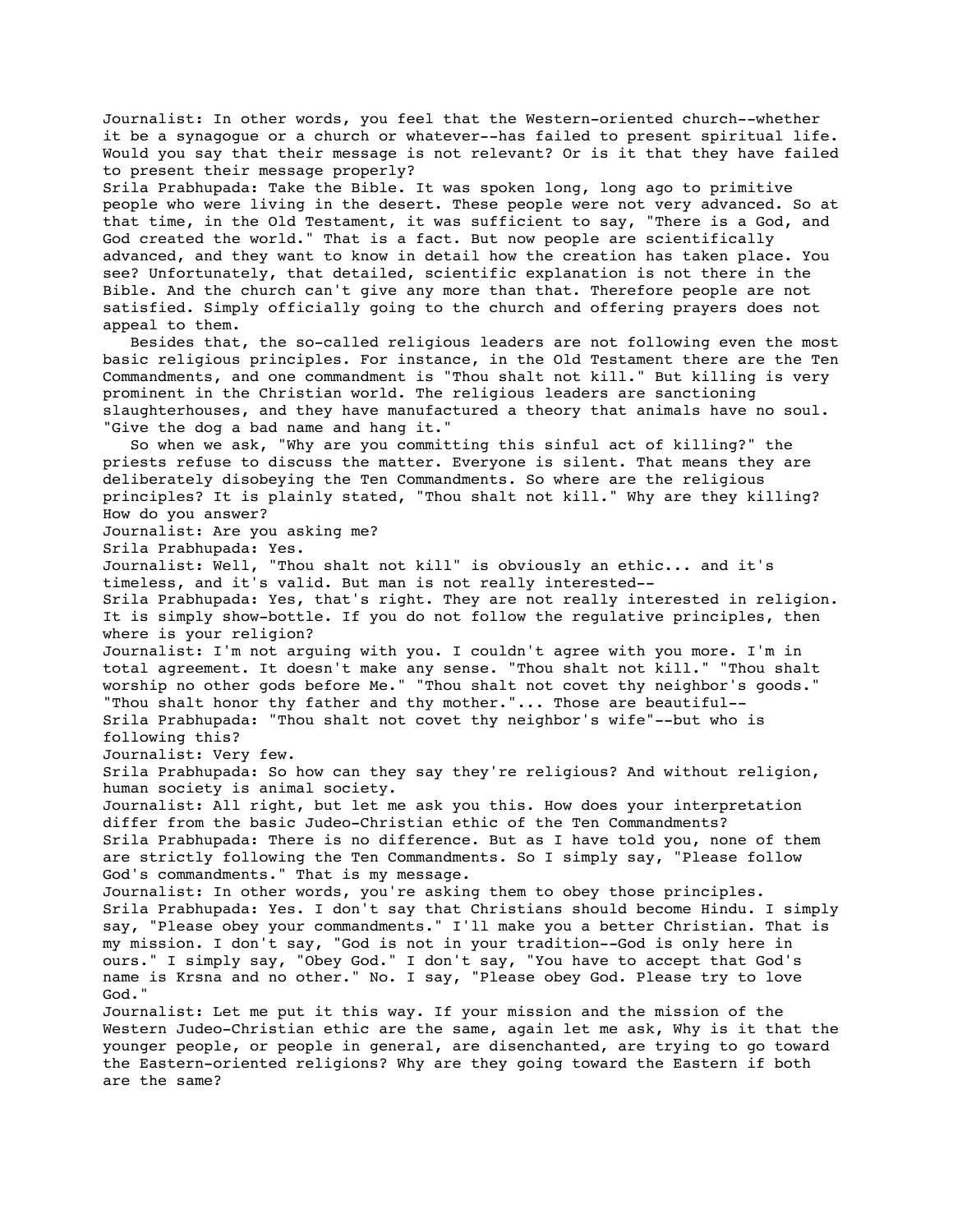Srila Prabhupada: Because Judaism and Christianity are not teaching them practically. I am teaching them practically. Journalist: In other words, you're teaching them what you feel is a practical, everyday method for attaining this fulfillment of man's spirit. Srila Prabhupada: Love of Godhead is being taught both in the Bible and in the Bhagavad-gita. But today's religionists are not actually teaching how to love God. I am teaching people how to love God--that is the difference. Therefore, young people are attracted. Journalist: All right. So the end is the same, but it's the method of getting there that's different? Srila Prabhupada: No--the end is the same and the method is also the same. But these so-called religious leaders are not teaching people to follow the method. I am teaching them practically how to follow it. Journalist: Let me ask you something that we've run into a great deal just recently. The biggest problem holding men and women back from love of God and following the Ten Commandments is the problem--how should I put it?--well, the sexual problem. Now, I'm stating something that's obvious. We've all gone through this. Srila Prabhupada: Yes, everyone. Journalist: And there is nothing in Western culture or religion that teaches or helps a young person to cope with this difficult problem. I went through it. We all have. Now do you, in your message, give the young people something to hang on to? And if so, what? Srila Prabhupada: I ask my disciples to get married. I don't allow this nonsense of boys living with girlfriends. No. "You must get yourself married and live like a gentleman." Journalist: Well, let me get a little more basic. How about when one is fourteen, fifteen, sixteen years old? Srila Prabhupada: One thing is that we teach our boys how to become brahmacari- how to live the life of celibacy, how to control their senses. In Vedic culture, marriage generally doesn't take place until the boy is about twenty-four or twenty-five and the girl is about sixteen or seventeen. And because they are experiencing the spiritual pleasure of Krsna consciousness, they are not simply interested in sex life. So we don't say, "Don't mix with women," "Stop sex life." But we regulate everything under the higher principle of Krsna consciousness. In this way everything goes nicely. Journalist: So your disciples don't just bite their tongue or their lip and say, "I won't touch her (or him)." There is a substitute? Srila Prabhupada: Yes, a higher taste. That is Krsna consciousness. And it is working: I'm already teaching Western men and women how to control their sexual impulse. My disciples that you see here are all Americans. They are not imported from India. Journalist: One thing I want to know is what you think about people like this famous mantra-selling guru, who turned me off and so many other people. My daughter was very involved in that kind of thing for awhile. She's terribly disillusioned. Srila Prabhupada: The psychology is that the Western people, especially youngsters, are hankering after spiritual life. Now, if somebody comes to me and says, "Svamiji, initiate me," I immediately say, "You have to follow these four principles--no meat-eating, no gambling, no intoxication, and no illicit sex." Many go away. But this mantra seller--he does not put any restrictions. That's just like a physician who says, "You can do whatever you like; you simply take my medicine and you'll be cured." That physician will be very popular. Journalist: Yes. He'll kill a lot of people, but he'll be very well liked. Srila Prabhupada: Yes. [Laughs.] And a real physician says, "You cannot do this. You cannot do that. You cannot eat this." This is a botheration for people. They want something very cheap. Therefore the cheaters come and cheat them. They take the opportunity--because people want to be cheated.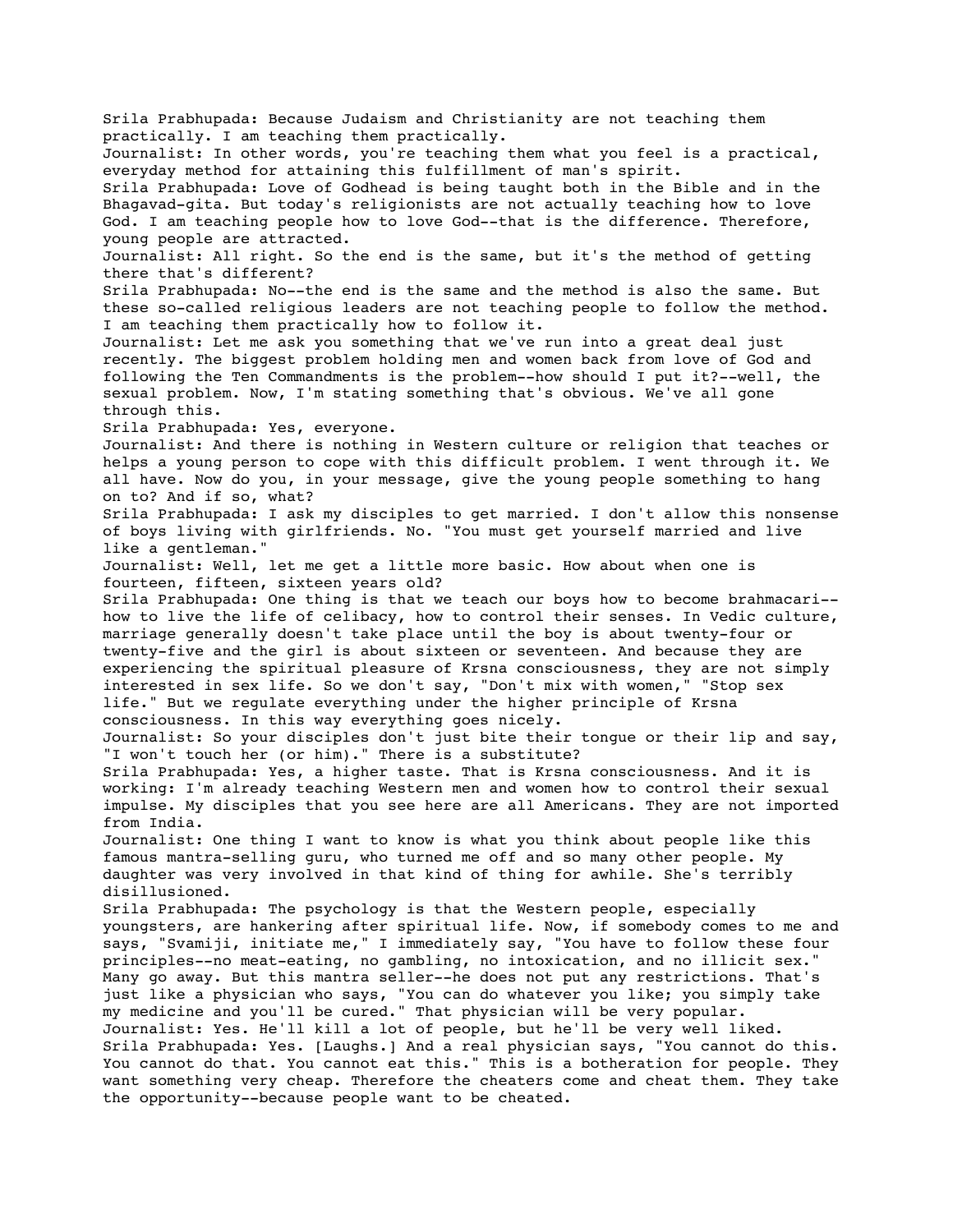"Oh, let us take advantage!" You see? So the rascals advise people, "You are God--everyone is God. You just have to realize yourself--you have simply forgotten. You take this mantra, and you'll become God. You'll become powerful. There is no need to control the senses. You can drink. You can have unrestricted sex life and whatever you like."

 People like this. "Oh, simply by fifteen minutes' meditation I shall become God, and I have to pay only thirty-five dollars." Many millions of people will be ready to do it. For Americans, thirty-five dollars is not very much. But multiplied by a million, it becomes thirty-five million dollars. [Laughs.]

We cannot bluff like that. We say that if you actually want spiritual life, you have to follow the restrictions. The commandment is, "You shall not kill." So I shall not say, "Yes, you can kill--the animal has no feeling, the animal has no soul." We cannot bluff in this way, you see.

Journalist: This kind of thing has disenchanted an awful lot of young people. Srila Prabhupada: So please try to help us. This movement is very nice. It will help your country. It will help the whole human society. It is a genuine movement. We are not bluffing or cheating. It is authorized. Journalist: Authorized by whom?

Srila Prabhupada: Authorized by Krsna, God. In India this Krsna consciousness philosophy has millions and millions of followers--eighty percent of the population. If you ask any Indian he will be able to tell you so many things about Krsna consciousness.

Journalist: Do you really think, from a very practical standpoint, that your movement has a chance to make it here in America?

Srila Prabhupada: From what I've seen it has a great chance. We don't say, "Give up your religion and come to us." We say, "At least follow your own principles. And then if you want to, study with us." Sometimes it happens that although students have received their M.A. degree, they go to foreign universities to study more. Why does it happen? They want more enlightenment. Similarly, any religious scripture you may follow will give you enlightenment. But if you find more in this Krsna consciousness movement, then why should you not accept it? If you are serious about God, why should you say, "Oh, I am Christian," "I am Jewish," "I cannot attend your meeting"? Why should you say, "Oh, I cannot allow you to speak in my church"? If I am speaking about God, what objection can you have?

Journalist: Well, I couldn't agree with you more.

Srila Prabhupada: I am prepared to talk with any God conscious man. Let us chalk out a program so that people may be benefited. But they want to go on in their stereotyped way. If we see that by following a particular type of religious principle one is developing love of God, that is first-class religion. But if one is merely developing his love for mammon, then what kind of religion is that?

Journalist: Right you are.

Srila Prabhupada: That is our test--you have to develop love for God. We don't say that you must follow Christianity or Mohammedanism or Judaism or Hinduism. We simply look to see whether you are developing your love of Godhead. But they say, "Who is God? I am God." You see? Everyone is taught nowadays that everyone is God.

Journalist: Have you seen pictures of a smiling man with a mustache and a pushed-in nose? Before he died, he said he was God.

Srila Prabhupada: He was God? He was another rascal. Just see--this is going on. He was making propaganda that he was God. That means that people do not know what God is. Suppose I come to you and say that I am the President of the United States. Will you accept me?

Journalist: [Laughs.] No, I don't think I would.

Srila Prabhupada: These rascals! The people are accepting them as God because they do not know what God is--that is the problem.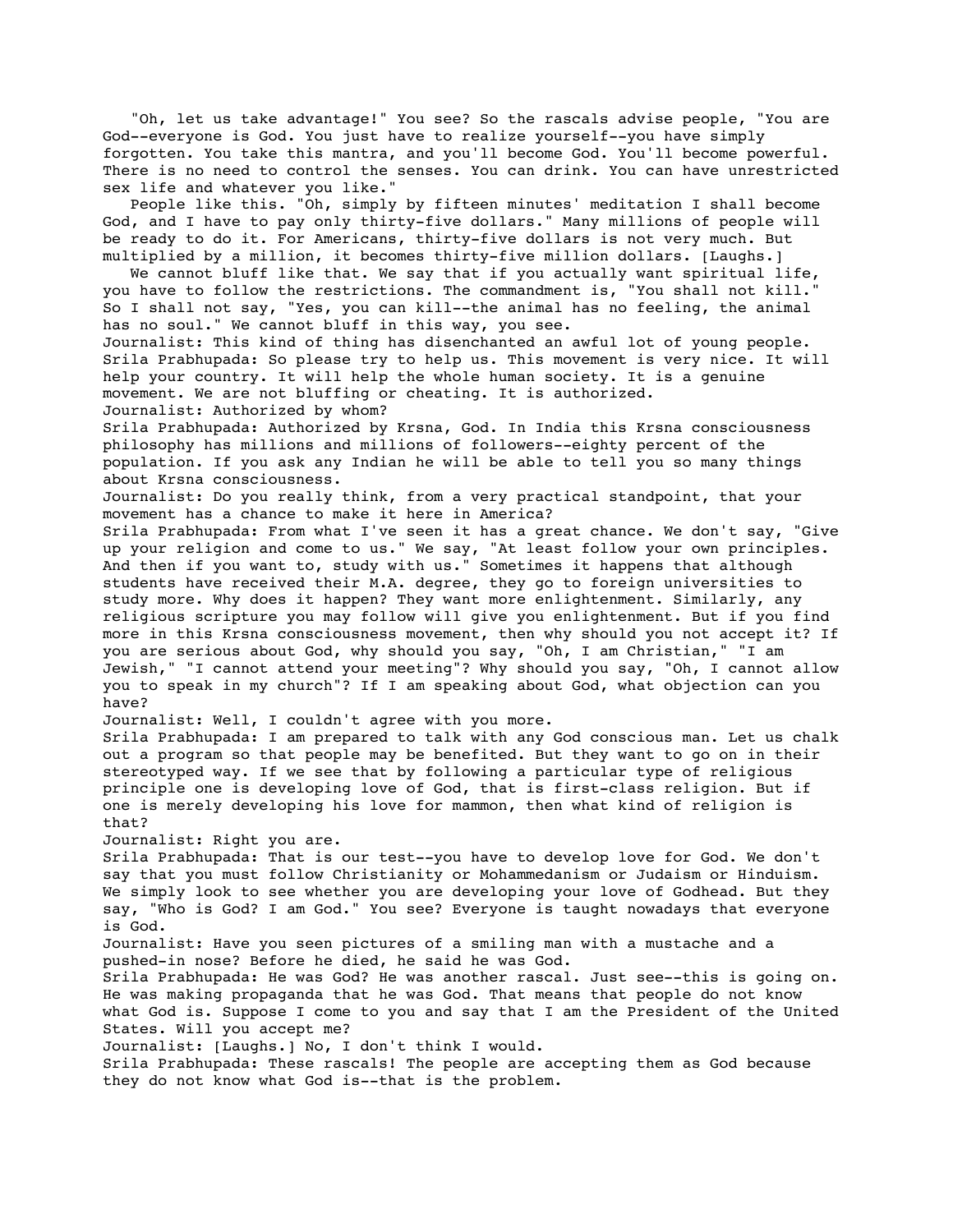Journalist: It's just absolutely absurd that somebody comes along and tells you he's God.

Srila Prabhupada: But whoever accepts him as God is just as much a rascal. The man who says he's God--he's rascal number one. He's a cheater. And the man who is cheated--he's also a rascal. He does not know what God is. He thinks that God is so cheap that you can find Him in the marketplace.

Journalist: Of course, the Western concept is that man is created in the image of God. Consequently, God must look somewhat like man.

Srila Prabhupada: You have got so many scientists. So just find out what the actual image of God is, what His form is really like. Where is that department? You have got so many departments--research department, technology department. But where is that department that researches what God is? Is there any such department of knowledge?

Journalist: There's no God department working tonight--I'll tell you that right now.

Srila Prabhupada: That is the difficulty. But the Krsna consciousness movement is the department of how to know God. If you study with us, then you'll not accept any rascal as God. You'll accept only God as God. We are teaching about another nature, beyond this material nature. This material nature is coming into existence and again dissolving, but God and His spiritual nature are eternal. We living entities are also eternal--without any end or any beginning. This Krsna consciousness movement is teaching how we can transfer ourselves to that eternal, spiritual nature where God is residing.

Journalist: That's man's quest.

Srila Prabhupada: Yes, that is the quest. Everyone is trying to be happy, because that is the living entity's prerogative. He is meant by nature to be happy, but he does not know where he can be happy. He is trying to be happy in a place where there are four miserable conditions--namely birth, old age, disease, and death. The scientists are trying to be happy and make other people happy. But what scientist has stopped old age, disease, death, and rebirth? Has any scientist succeeded?

Journalist: I don't think so.

Srila Prabhupada: So what is this? Why do they not consider, "We have made so much improvement, but what improvement have we made in these four areas?" They have not made any. And still they are very much proud of their advancement in education and technology. But the four primary miseries remain as they are. You see?

 The scientists may have made advancements in medicine, but is there any remedy that can allow us to claim, "Now there is no more disease"? Is there any such remedy? No. So then what is the scientists' advancement? Rather, disease is increasing in so many new forms.

 They have invented nuclear weapons. What good is that? Simply for killing. Have they invented something so that no more men will die? That would be to their credit. But people are dying at every moment, and the scientists have simply invented something to accelerate their death. That's all. Is that to their credit? So there is still no solution to death.

 And they are trying to stop overpopulation. But where is their solution? Every minute the population is increasing by one hundred persons. These are the statistics.

 So there is no solution for birth. There is no solution for death. There is no solution for disease. And there is no solution for old age. Even a great scientist like Professor Einstein had to undergo old age and death. Why could he not stop old age? Everyone is trying to remain youthful, but what is the process? The scientists do not care to solve this problem--because it is beyond their means.

 They are giving some kind of bluff, that's all. But Krsna consciousness is the solution, and the whole thing is described in Bhagavad-gita. Let them try to understand it. At least let them make an experiment.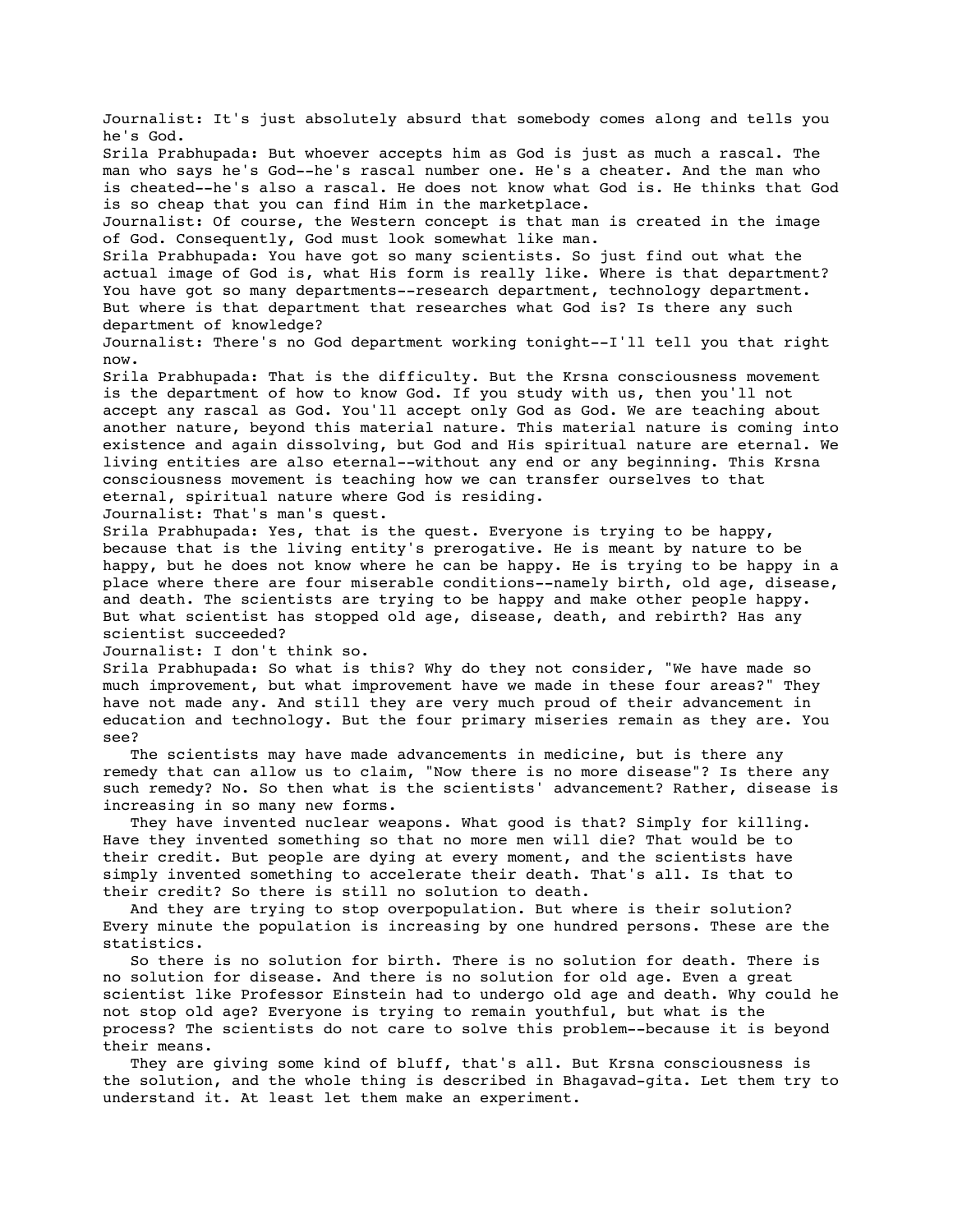# The Bona Fide Spiritual Master

 "The spiritual master will never say, 'I am God.'... The spiritual master will say, 'I am a servant of God.'" Addressing the student body of Stockholm University in September 1973, Srila Prabhupada delineates the eight principal features that, according to Vedic teachings, characterize a genuine spiritual master and thus enable us to distinguish the saint from the charlatan.

 In order to enter into spiritual life, two things are required. As enunciated by Sri Caitanya Mahaprabhu, one needs the mercy of the Supreme Lord and the mercy of the spiritual master:

> brahmanda bhramite kona bhagyavan jiva guru-krsna-prasade paya bhakti-lata-bija

 The living entities are wandering throughout the universe changing bodies, transmigrating from one body to another, from one place to another, and from one planet to another. Brahmanda bhramite: they are rotating within this material universe. This science is unknown to the modern educators--how the spirit soul is transmigrating from one body to another, and how he is being transferred from one planet to another. But we have explained this in our book Easy Journey to Other Planets.

 In fact, the guru can help you transmigrate from this planet directly to the spiritual sky, Vaikunthaloka, where there are innumerable spiritual planets. The topmost planet in the spiritual sky is Krsna's planet, called Goloka Vrndavana. The Krsna consciousness movement is trying to give information of how one can be transferred directly to the Goloka Vrndavana planet, Krsnaloka. That is our mission.

 What is the difference between this material world and the spiritual world? The difference is that in the material world you have to change your body, although you are eternal. Ajo nityah sasvato 'yam purano na hanyate hanyamane sarire. You are not destroyed after the annihilation of your material body, but you transmigrate to another body, which may be one of 8,400,000 forms. Jalaja nava-laksani. There are 900,000 forms in the water, 2,000,000 forms of trees and plants, 1,100,000 forms of insects, 1,000,000 forms of birds, and 3,000,000 forms of beasts. Then you come to this human form of life. Now it is your choice whether to be transferred again, by the cycle of transmigration, from one body to another in the lower species of life, or whether to be transferred to the spiritual sky--to the highest spiritual planet, known as Goloka Vrndavana. That is your choice. You have been given the chance of this human form of body to make your choice. In the lower species you are completely under the control of material nature, but when the material nature gives you a chance to get this human form of body, you can choose whatever you like.

That is confirmed in the Bhagavad-gita (9.25):

 yanti deva-vrata devan pitrn yanti-pitr-vratah bhutani yanti bhutejya yanti mad-yajino 'pi mam

 Those who are trying to be elevated to the higher planets--deva-loka, or the planets of the demigods, where the standard of living and the life span are very great--may worship the demigods. Or if you want you may be transferred to the Pitrloka, to the planets of the ghosts, or to the planet where Krsna lives (yanti mad-yajino 'pi mam). This all depends on your activities. But samsara- rotating, wandering within this material world from one body to another or from one planet to another--is not advised. Material existence is called samsara.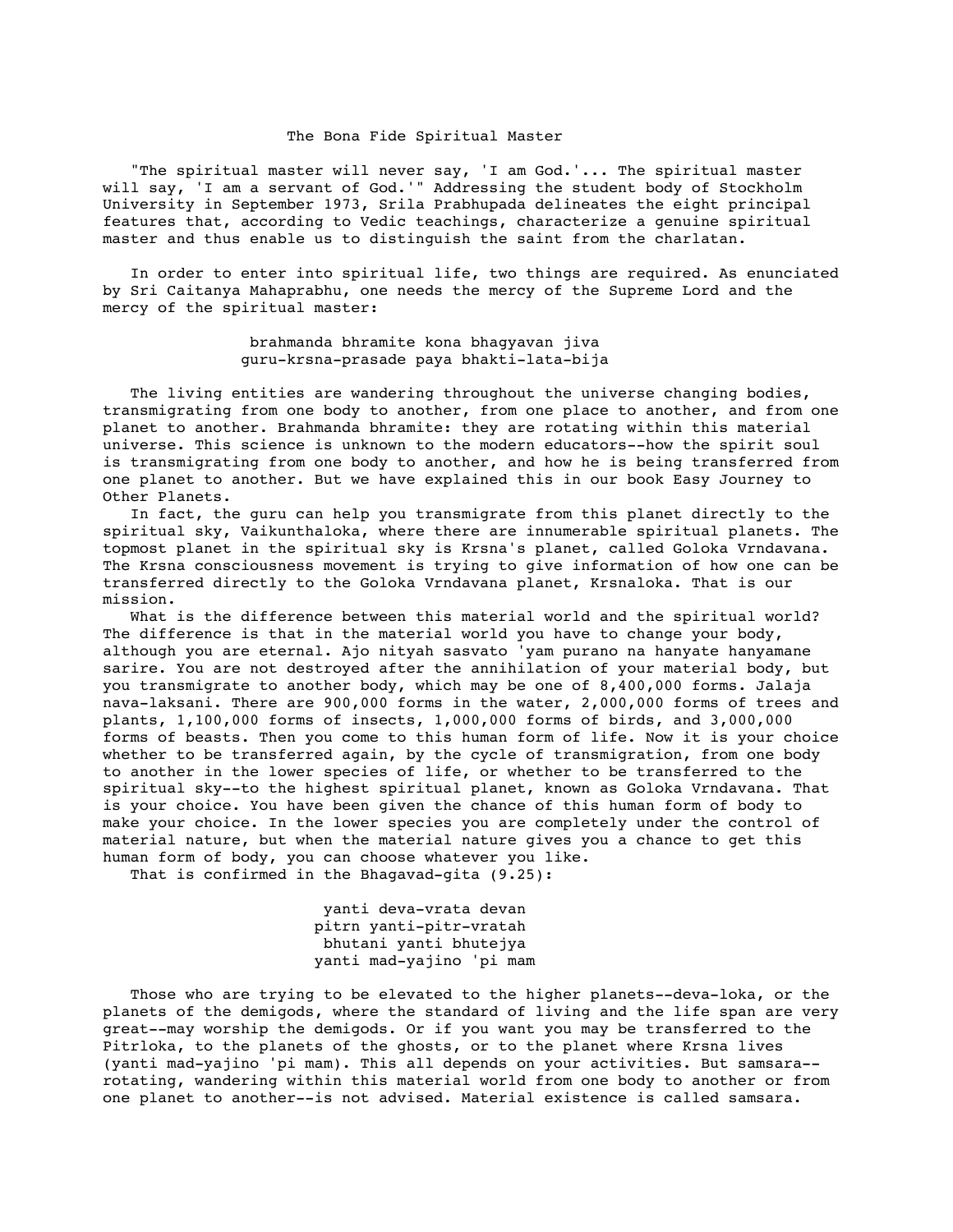Bhutva bhutva praliyate: You take your birth in some form of body, you live for some time, then you have to give up this body. Then you have to accept another body, again live for some time, then give up that body, and then again accept another body. This is called samsara.

 The material world is compared to davanala, a forest fire. As we have experienced, no one goes to the forest to set a fire, but still it takes place. Similarly, no one within this material world wants to be unhappy. Everyone is trying to be very happy, but one is forced to accept unhappiness. In this material world, from time immemorial to the present moment, there have been occasional wars, world wars, even though people have devised various means to stop wars. When I was a young man there was the League of Nations. In 1920, after the First World War, different nations formed the League of Nations, just to arrange for peaceful living among themselves. No one wanted war, but again there was a forest fire--the Second World War. Now they have devised the United Nations, but war is still going on--the Vietnam War, the Pakistan War, and many others. So you may try your best to live very peacefully, but nature will not allow you. There must be war. And this warlike feeling is always going on, not only between nation and nation, but also between man and man, neighbor and neighbor--even between husband and wife and father and son. This warlike feeling is going on. This is called davanala, a forest fire. No one goes to the forest to set fire, but automatically, by the friction of dried bamboo, sparks arise, and the forest catches fire. Similarly, although we do not want unhappiness, by our dealings we create enemies, and there is fighting and war. This is called samsara-davanala.

 This forest fire of material existence goes on perpetually, and the authorized person who can deliver you from this fire is called guru, the spiritual master.

 How does he deliver you? What is his means? Consider the same example. When there is a fire in the forest, you cannot send a fire brigade or go there yourself with bucketfuls of water to extinguish it. That is not possible. Then how will it be extinguished? You need water to extinguish fire, but where will the water come from--from your bucket or your fire brigade? No, it must come from the sky. Only when there are torrents of rain from the sky will the blazing forest fire be extinguished. These rains from the sky do not depend on your scientific propaganda or manipulation. They depend on the mercy of the Supreme Lord. So the spiritual master is compared to a cloud. Just as there are torrents of rain from a cloud, so the spiritual master brings mercy from the Supreme Personality of Godhead. A cloud takes water from the sea. It doesn't have its own water but takes water from the sea. Similarly, the spiritual master brings mercy from the Supreme Personality of Godhead. Just see the comparison. He has no mercy of his own, but he carries the mercy of the Supreme Personality of Godhead. That is the qualification of the spiritual master.

 The spiritual master will never say, "I am God--I can give you mercy." No. That is not a spiritual master; that is a boqus pretender. The spiritual master will say, "I am a servant of God; I have brought His mercy. Please take it and be satisfied." This is the spiritual master's business. He is just like a mailman. When a mailman delivers you some large amount of money, it is not his own money. The money is sent by someone else, but he honestly delivers it--"Sir, here is your money. Take it." So you become very much satisfied with him, although it is not his money he is giving you. When you are in need and you get money from your father or someone else--brought by the mailman--you feel very much satisfaction.

 Similarly, we are all suffering in this blazing fire of material existence. But the spiritual master brings the message from the Supreme Lord and delivers it to you, and if you kindly accept it, then you'll be satisfied. This is the business of the spiritual master.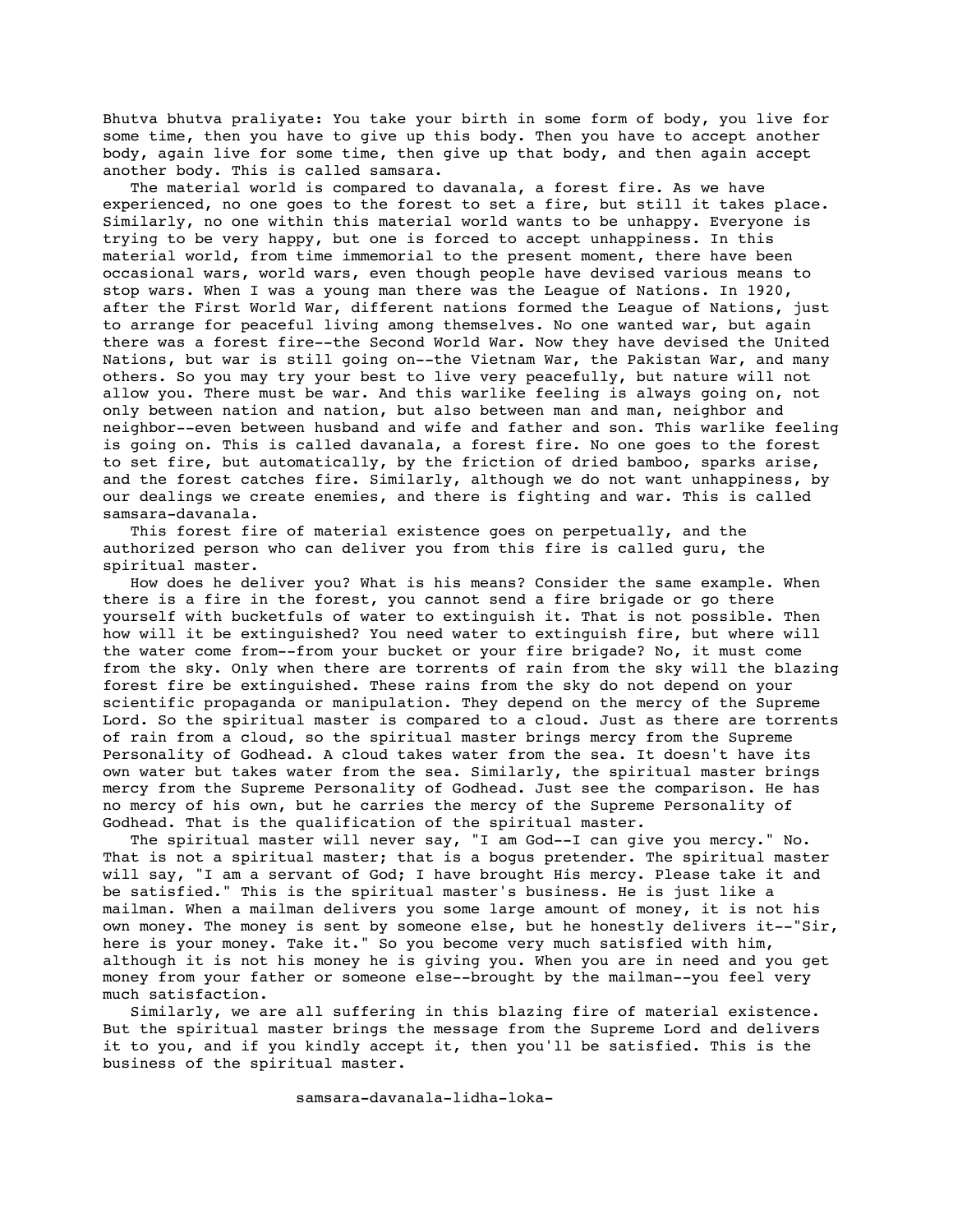tranaya karunya-ghanaghanatvam praptasya kalyana-gunarnavasya vande guroh sri-caranaravindam

Thus the spiritual master is offered obeisances: "Sir, you have brought mercy from the Supreme Lord; therefore, we are much obliged to you. You have come to deliver us, so we offer our respectful obeisances." That is the meaning of this verse: The first qualification of the spiritual master, or guru, is that he brings you the message to stop the blazing fire in your heart. This is the test.

 Everyone has a blazing fire within his heart--a blazing fire of anxiety. That is the nature of material existence. Always, everyone has anxiety; no one is free from it. Even a small bird has anxiety. If you give the small bird some grains to eat, he'll eat them, but he won't eat very peacefully. He'll look this way and that way--"Is somebody coming to kill me?" This is material existence. Everyone, even a president like Mr. Nixon, is full of anxieties, what to speak of others. Even Gandhi, in our country--he was full of anxiety. All politicians are full of anxiety. They may hold a very exalted post, but still the material disease--anxiety--is there.

 So if you want to be anxiety-less, then you must take shelter of the guru, the spiritual master. And the test of the guru is that by following his instructions you'll be free from anxiety. This is the test. Don't try to find a cheap guru or a fashionable guru. Just as you sometimes keep a dog as a fashion, if you want to keep a guru as a fashion--"I have a guru"--that will not help. You must accept a guru who can extinguish the blazing fire of anxiety within your heart. That is the first test of the guru.

 The second test is, mahaprabhoh kirtana-nrtya-gita vaditra-madyan-manaso rasena. The second symptom of the guru is that he is always engaged in chanting, glorifying Lord Caitanya Mahaprabhu--that is his business. Mahaprabhoh kirtananrtya-gita. The spiritual master is chanting the holy name of the Lord and dancing, because that is the remedy for all calamities within this material world.

"**The Journey of Self-Discovery,**" talks, conversations and interviews with His Divine Grace A.C. Bhaktivedanta Swami Prabhupada.

COPYRIGHT NOTICE: This is an evaluation copy of the printed version of this book, and is NOT FOR RESALE. This evaluation copy is intended for personal noncommercial use only, under the "fair use" guidelines established by international copyright laws. You may use this electronic file to evaluate the printed version of this book, for your own private use, or for short excerpts used in academic works, research, student papers, presentations, and the like. You can distribute this evaluation copy to others over the Internet, so long as you keep this copyright information intact. You may not reproduce more than ten percent (10%) of this book in any media without the express written permission from the copyright holders. Reference any excerpts in the following way: "Excerpted from "The Journey of Self-Discovery" by the Bhaktivedanta Book Trust International, www.Krishna.com."

This book and electronic file is Copyright 1990-2003 Bhaktivedanta Book Trust International, 3764 Watseka Avenue, Los Angeles, CA 90034, USA. All rights reserved. For any questions, comments, correspondence, or to evaluate dozens of other books in this collection, visit the website of the publishers, www.Krishna.com.

 At the present moment, no one can meditate. The so-called meditation now popular in the West is humbug. It is very difficult to meditate in this disturbing age of Kali [the age of quarrel and hypocrisy]. Therefore sastra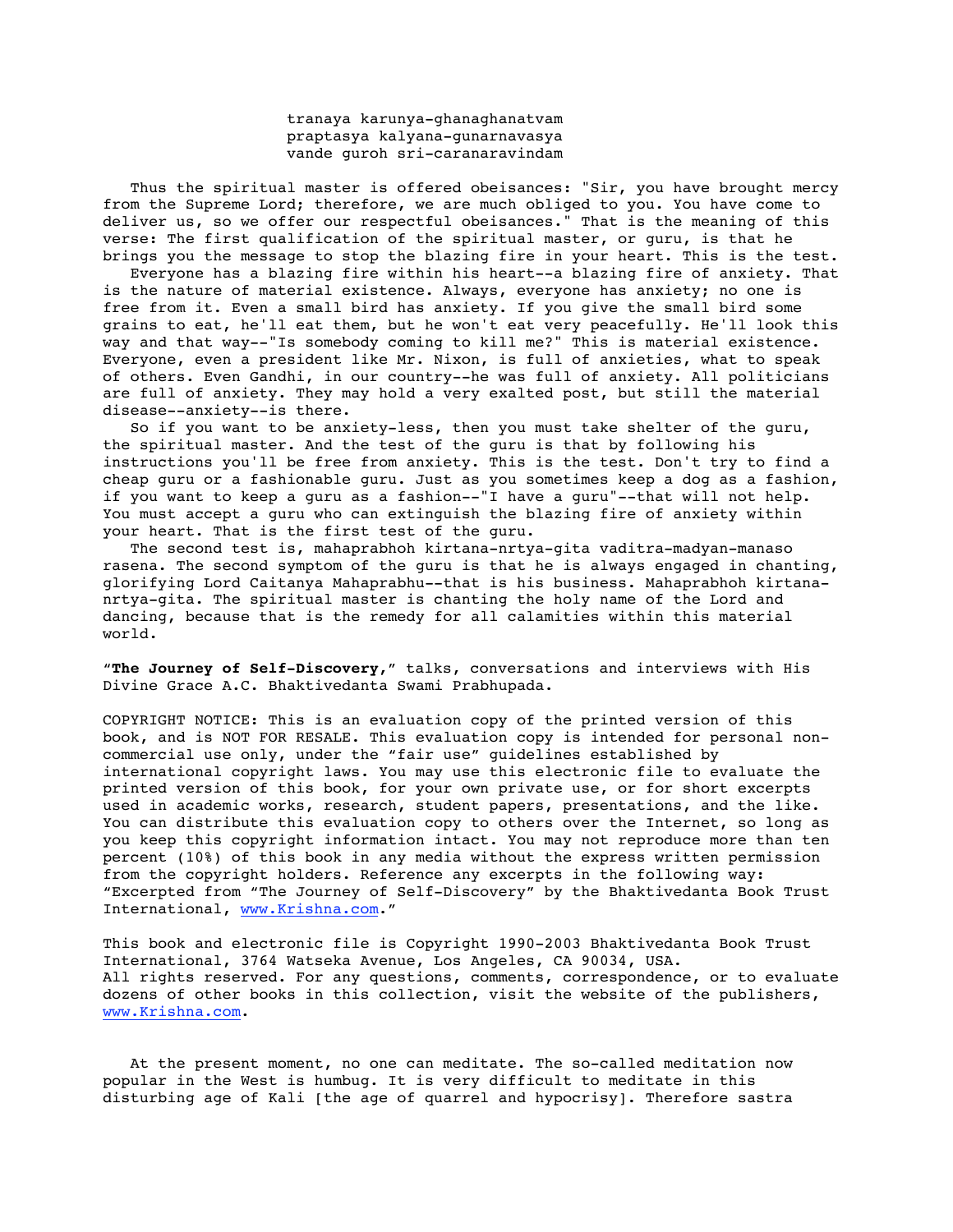[scripture] says, krte yad dhyayato visnum. In the Satya-yuga [the age of truth], when people used to live for one hundred thousands years, Valmiki Muni attained perfection by meditating for sixty thousand years. But now we have no guarantee that we are going to live for sixty years or even sixty hours. So meditation is not possible in this age. In the next age [the Treta-yuga], people performed rituals, as they are described in the Vedic sastra. Tretayam yajato makhaih. Makhaih means performing big, big sacrifices. That requires huge amounts of money. In the present age people are very poor, so they cannot perform these sacrifices. Dvapare paricaryayam--in the Dvapara-yuga [the age just prior to the present age] it was possible to worship the Deity opulently in the temple, but nowadays, in the Kali-yuga, that is also an impossible task. Therefore, the general recommendation is kalau tad dhari-kirtanat: in this age of Kali one can attain all perfection simply by chanting the holy name of the Lord. The Krsna consciousness movement is meant to spread such chanting. Sri Caitanya Mahaprabhu inaugurated this movement of chanting and dancing. It has been going on for the last five hundred years. In India it is very popular, but in the Western countries we have just introduced it five or six years ago. Now people are taking to it, and they are feeling happy. This is the only process for this age.

 Therefore, the guru is always engaged in chanting. Mahaprabhoh kirtana-nrtyagita--chanting and dancing. Unless he performs it himself, how can he teach his disciples? So his first symptom is that he will give you such instructions that immediately you will feel relief from all anxiety, and his second symptom is that he is always personally engaged in chanting the holy name of the Lord and dancing. Mahaprabhoh kirtana-nrtya-gita vaditra-madyan-manaso rasena--the spiritual master enjoys transcendental bliss within his mind by chanting and dancing. Unless you become blissful, you cannot dance. You cannot dance artificially. When devotees dance, it is not artificial. They feel some transcendental bliss, and therefore they dance. It is not that they are dancing dogs. No. Their dancing is performed from the spiritual platform. Romancakampasru-taranga-bhajah. There are sometimes transformations of the body with spiritual symptoms--sometimes crying, sometimes the hairs standing on end. There are so many symptoms. These are natural. These symptoms are not to be imitated, but when one is spiritually advanced, they are visible.

The third symptom of the guru is:

 sri-vigraharadhana-nitya-nana srngara-tan-mandira-marjanadau yuktasya bhaktams ca niyunjato 'pi vande guroh sri-caranaravindam

 The spiritual master's duty is to engage the disciples in worshiping the Deity, sri-vigraha. In all of our one hundred centers, we engage in Deity worship. Here in Stockholm this worship has not yet been fully established, but we worship the pictures of Lord Caitanya and the guru. In other centers, such as the ones in England and America, there is Deity worship. Sri-vigraharadhananitya-nana srngara-tan-mandira-marjanadau: Deity worship means to dress the Deity very nicely, to cleanse the temple very nicely, to offer nice foodstuffs to the Deity, and to accept the remnants of the Deity's foodstuffs for our eating. This is the method of Deity worship. Deity worship is done by the guru himself, and he also engages his disciples in that worship. This is the third symptom.

The fourth symptom is:

 catur-vidha-sri-bhagavat-prasada svadv-anna-trptan hari-bhakta-sanghan krtvaiva trptim bhajatah sadaiva vande guroh sri-caranaravindam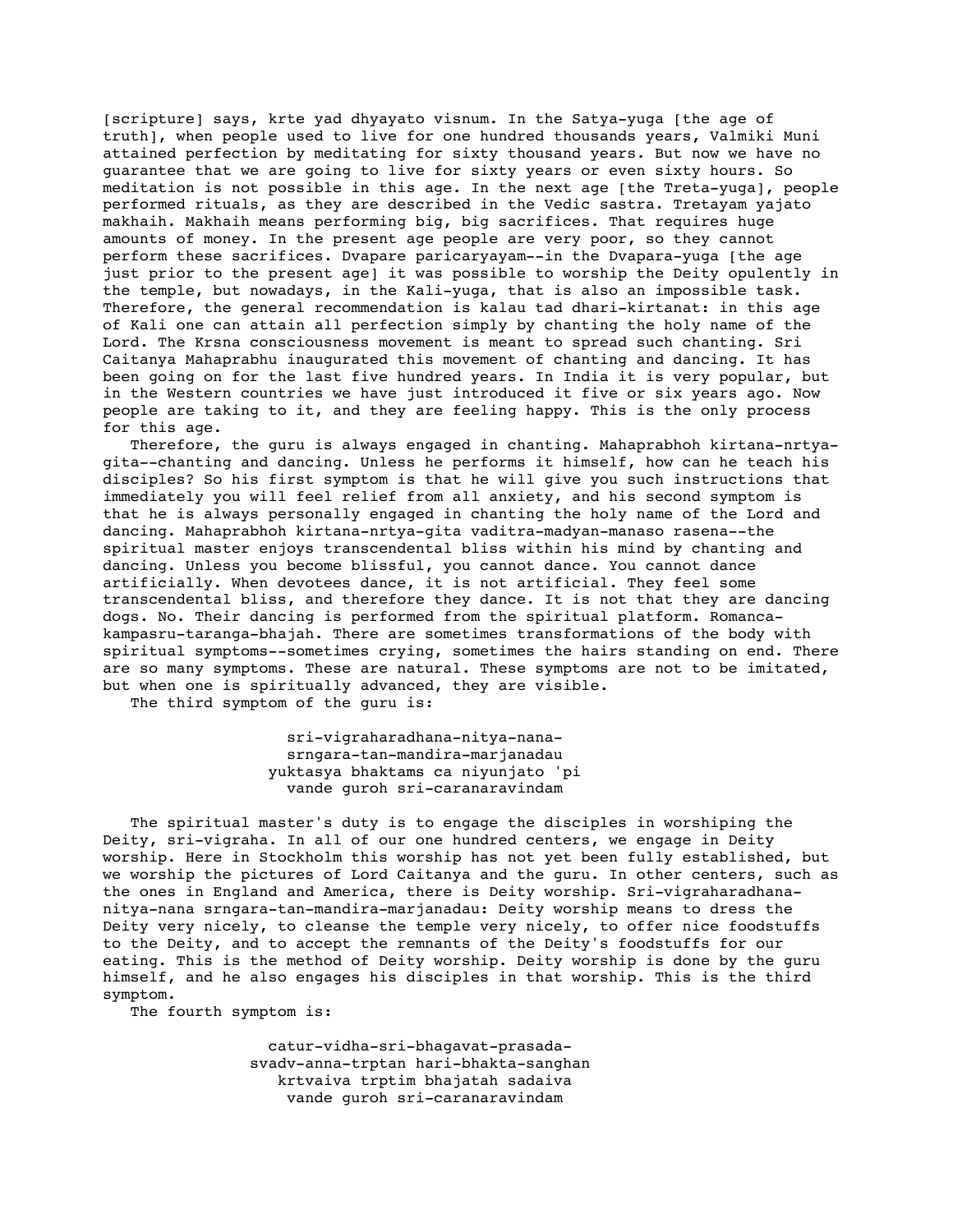The spiritual master encourages distribution of prasadam (remnants of Krsna's food) to the public. Ours is not a dry philosophy--simply talk and go away. No. We distribute prasadam, very sumptuous prasadam. In every temple, we offer prasadam to anyone who comes. In each and every temple we already have from fifty to two hundred devotees, and outsiders also come and take prasadam. So prasadam distribution is another symptom of the genuine spiritual master.

 If you eat bhagavat-prasadam, then gradually you become spiritualized; it has this potency. Therefore it is said that realization of God begins with the tongue. Sevonmukhe hi jihvadau: If you engage your tongue in the service of the Lord, then you realize God. So what is that engagement of the tongue? You chant the holy name of the Lord, and you take this prasadam, remnants of food offered to the Lord. Then you become self-realized, God-realized--by these two methods. You don't have to be very highly educated or be a philosopher, a scientist, or a rich man to realize God. If you just sincerely engage your tongue in the service of the Lord, you will realize Him. It is so simple. It is not very difficult. Therefore the quru, the spiritual master, introduces this prasadam program. Svadv-anna-trptan hari-bhakta-sanghan. Hari-bhakta-sanghan means "in the association of devotees." You cannot do it outside. Krtvaiva trptim bhajatah sadaiva: When the guru is fully satisfied that prasadam distribution is going on, he is very much pleased, and he engages himself in the devotional service of the Lord by chanting and dancing. This is the fourth symptom.

The fifth symptom is:

 sri-radhika-madhavayor apara madhurya-lila-guna-rupa-namnam pratiksanasvadana-lolupasya vande guroh sri-caranaravindam

 The spiritual master is always thinking of the pastimes of Krsna with His consort--Srimati Radharani--and the gopis. Sometimes he is thinking about Krsna's pastimes with the cowherd boys. This means that he is always thinking of Krsna engaged in some kind of pastime. Pratiksanasvadana-lolupasya. Pratiksana means he is thinking that way twenty-four hours a day. That is Krsna consciousness. One must be engaged twenty-four hours a day in thinking of Krsna. You have to make yourself a program like this. We, at least, have made such a program--all the boys and girls in the Krsna consciousness movement are engaged twenty-four hours daily--not just officially, not that once a week they meditate or go to some temple. No, they engage twenty-four hours a day.

The next symptom is:

 nikunja-yuno rati-keli-siddhyai ya yalibhir yuktir apeksaniya tatrati-daksyad ati-vallabhasya vande guroh sri-caranaravindam

 The spiritual master's ultimate goal is that he wants to be transferred to the planet of Krsna, where he can associate with the gopis to help them serve Krsna. Some spiritual masters are thinking of becoming assistants to the gopis, some are thinking of becoming assistants to the cowherd boys, some are thinking of becoming assistants to Nanda and Mother Yasoda, and some are thinking of becoming God's servants. Some are thinking of becoming flower trees, fruit trees, calves, or cows in Vrndavana. There are five kinds of mellows: santa [veneration], dasya [servitorship], sakhya [friendship], vatsalya [parenthood], and madhurya [conjugal love]. Everything is there in the spiritual world. Cintamani-prakara-sadmasu. In the spiritual sky, even the land is spiritual. The trees are spiritual, the fruit is spiritual, the flowers are spiritual, the water is spiritual, the servants are spiritual, the friends are spiritual, the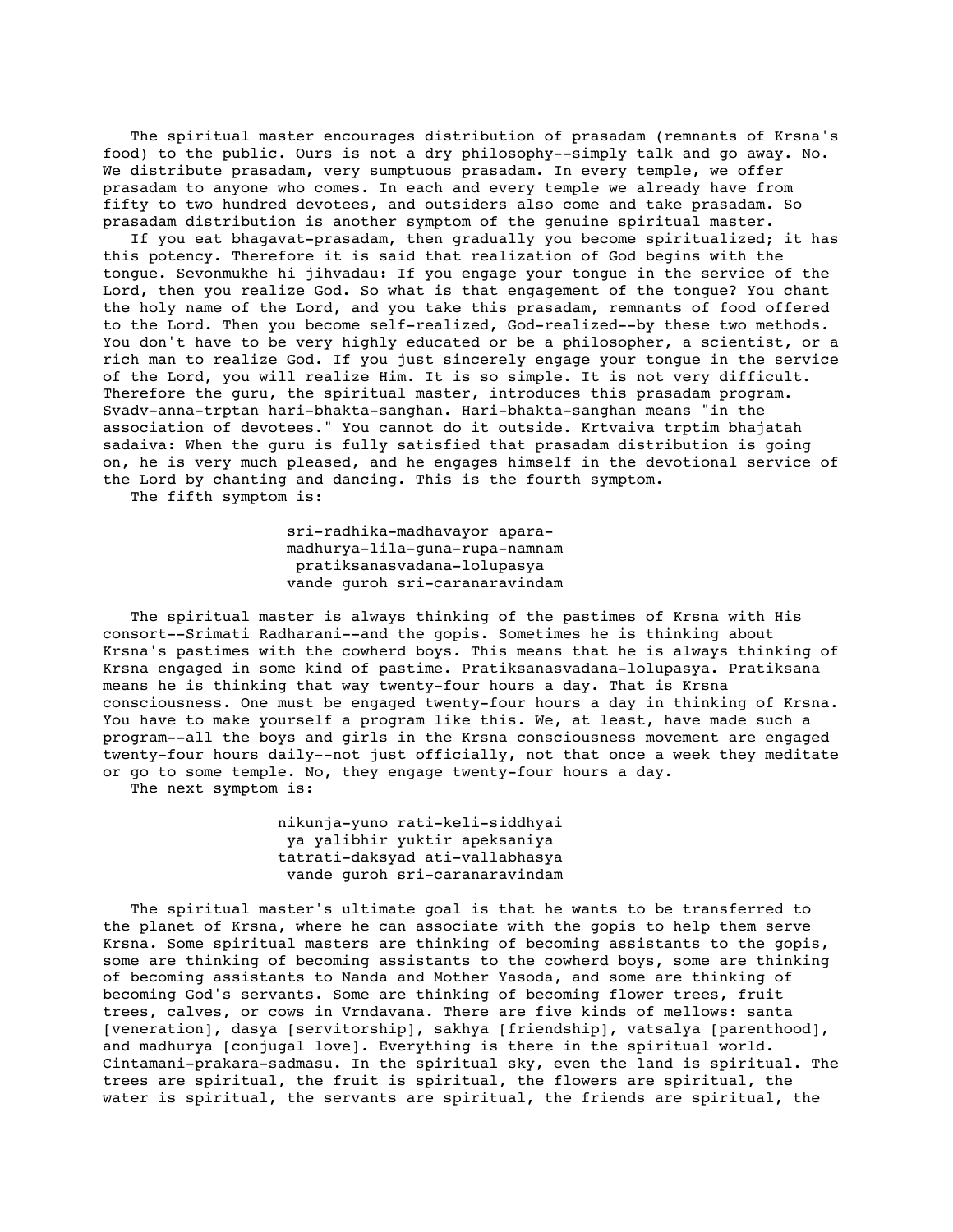mothers are spiritual, the fathers are spiritual, the Lord is spiritual, and His associates are spiritual. It is all absolute, although there are varieties.

 In the material world these spiritual varieties are merely reflected, just like trees on a riverbank. A tree is reflected in the water, but reflected how? Upside down. Similarly, this material world is a reflection of the spiritual world, but a perverted reflection. In the spiritual world there is love between Radha and Krsna. Krsna is always young--nava-yauvana. And Radharani is always young, because She is Krsna's pleasure potency. Sri-radhika-madhavayor apara. Jaya radha-madhava. We worship not Krsna alone but Krsna with His eternal consort, Srimati Radharani. There is eternal love between Radharani and Krsna. Therefore the Vedanta-sutra says, janmady asya yatah: The Absolute Truth is that from which everything emanates. In this world we find love between mother and son, love between wife and husband, love between master and servant, between friend and friend, between the master and the dog or the cat or the cow. But these are only reflections of the spiritual world. Krsna is also the good lover of the animals, the calves and cows. Just as here we love dogs and cats, there Krsna loves cows and calves. You have seen this in pictures of Krsna. So the propensity to love even an animal is there in the spiritual world. Otherwise, how can it be reflected? This world is simply a reflection. If in the reality there is nothing like that, how can it be reflected here? So everything is there in the spiritual world. But to understand that original propensity to love, you have to practice Krsna consciousness.

 Here in this world we are experiencing frustration. Here we love--a man loves a woman, or a woman loves a man--but there is frustration. After some time they are divorced, because their love is a perverted reflection. There is no real love in this world. It is simply lust. Real love is in the spiritual world, between Radha and Krsna. Real love is there between Krsna and the gopis. Real love is there in the friendship between Krsna and His cowherd boys. Real love is there between Krsna and the cows and calves. Real love is there between Krsna and the trees, flowers, and water. In the spiritual world, everything is love. But within this material world, we are satisfied merely by the reflection of the things in the spiritual world. So, now that we have this opportunity of human life, let us understand Krsna. That is Krsna consciousness--let us understand Krsna. And as the Bhagavad-gita (4.9) says, janma karma ca me divyam evam yo vetti tattvatah--you should understand Krsna in truth, not superficially. Learn the science of Krsna. This is the instruction--you should simply try to love Krsna. The process is that you worship the Deity, you take prasadam, you chant Krsna's holy names, and you follow the instruction of the spiritual master. In this way you'll learn how to understand Krsna, and then your life will be successful. This is our Krsna consciousness movement. Thank you very much.

#### Yoga and Meditation

# Meditation Through Transcendental Sound

 Lecturing at Boston's Northeastern University in the summer of 1969, Srila Prabhupada introduces a meditation system renowned for its extraordinary power and the fact that it can be easily practiced almost anywhere and at any time. "If you take up this simple process," he says, "chanting Hare Krsna, Hare Krsna, Krsna Krsna, Hare Hare. Hare Rama, Hare Rama, Rama Rama Hare Hare, you are immediately elevated to the transcendental platform." He adds, "No other meditation is possible while you are walking on the street."

 My dear boys and girls, I thank you very much for attending this meeting. We are spreading this Krsna consciousness movement because there is a great need of this consciousness throughout the world. And the process is very easy--that is the advantage.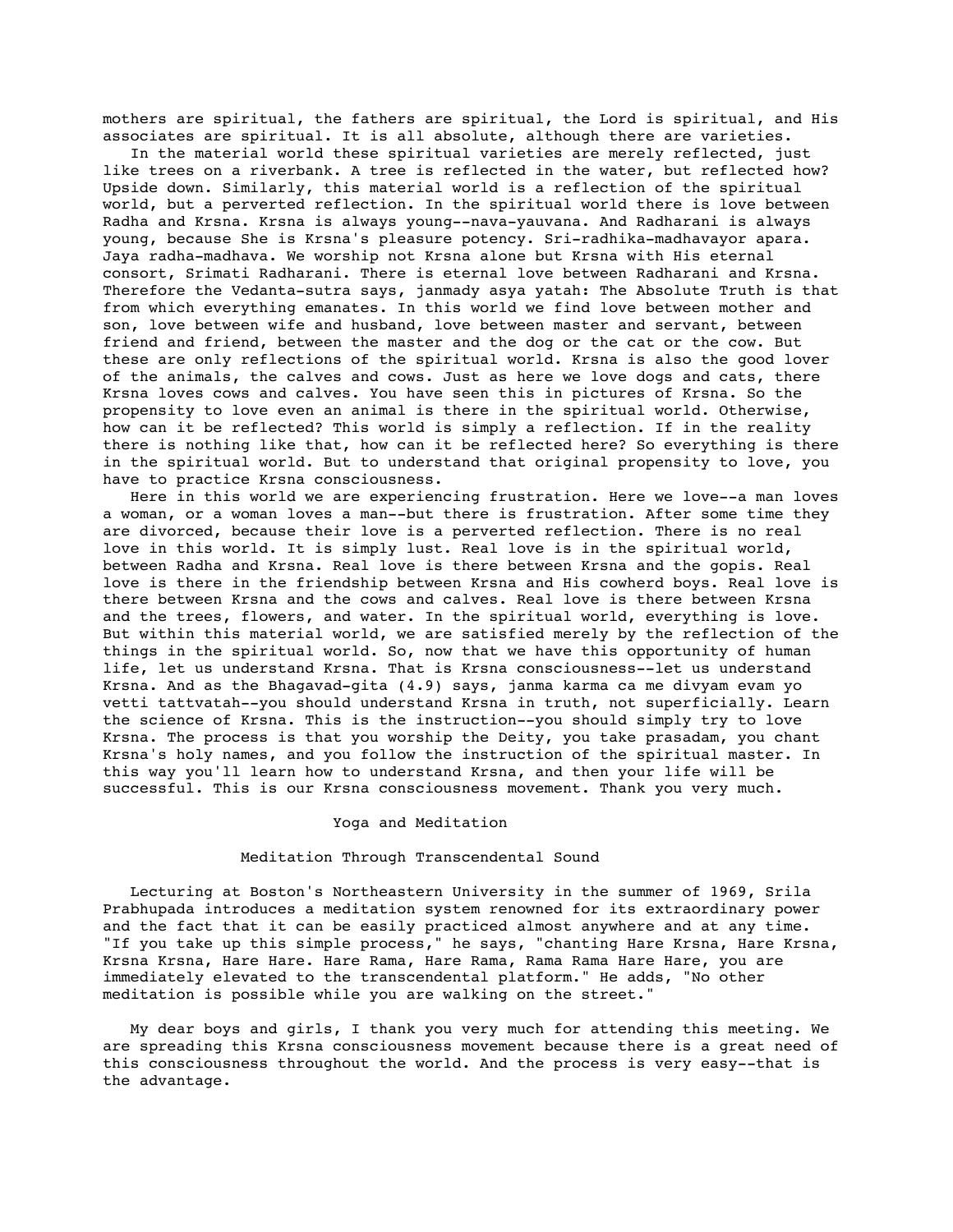First of all, we must try to understand what the transcendental platform is. As far as our present condition is concerned, we are on various platforms. So we have to first of all stand on the transcendental platform; then there can be a question of transcendental meditation.

 In the Third Chapter of Bhagavad-gita, you'll find an explanation of the various statuses of conditioned life. The first is the bodily conception of life (indriyani parany ahuh). Everyone in this material world is under this bodily concept of life. Someone is thinking, "I am Indian." You are thinking, "I am American." Somebody's thinking, "I am Russian." Somebody's thinking he is something else. So everyone is thinking, "I am the body."

 This bodily standard of conditioned life is called the sensual platform, because as long as we have a bodily conception of life we think happiness means sense gratification. That's all. This bodily concept of life is very prominent at the present moment--not only at the present moment, but since the creation of this material world. That is the disease: "I am the body."Srimad-Bhagavatam says, yasyatma-buddhih kunape tri-dhatuke: Thinking we are the body means we have a concept of ourself as a bag of skin and bones. The body is a bag of skin, bones, blood, urine, stool, and so many other nice things. So when we think, "I am the body," we are actually thinking, "I am a bag of bones and skin and stool and urine. That is my beauty; that is my everything." So this bodily concept of life is not very intelligent, and improvement of the body is not a right calculation of self-realization.

 Those who are too engrossed with the bodily concept of life are recommended to practice the dhyana-yoga system, the yoga of meditation. That is mentioned in the Srimad-Bhagavad-gita. In the Sixth Chapter, verses 13 and 14, Krsna explains, "One should hold one's body, neck, and head erect in a straight line and stare steadily at the tip of the nose. Thus, with an unagitated, subdued mind, devoid of fear, completely free from sex life, one should meditate upon Me and make Me the ultimate goal of life."

 Earlier Lord Krsna gives preliminary instructions on how one should practice this transcendental meditation. One has to restrict sense gratification, especially sex. One has to select a very solitary place, a sacred place, and sit down alone. This meditation process is not practiced in a place like this, a big city, where many people are gathered. One must go to a solitary place and practice alone. And then you have to carefully select your sitting place, you have to sit in a certain way... There are so many things. Of course, those things cannot be explained within a few minutes. If you are very much interested, you'll find a full description in Bhagavad-gita, in the chapter called "Dhyana-yoga."

 So from the bodily concept of life one has to transcend, to the spiritual platform. That is the goal of any genuine process of self-realization. I began by saying that at first we are all thinking we are the body. Indriyani parany ahuh. Then, one who has transcended the bodily concept of life comes to the platform of mind. Indriyebhyah param manah. The word manah means "mind." Practically the whole population of the world is under the bodily concept of life, but above them are some people who are under the mental concept of life. They are thinking they are the mind. And a few people are on the intellectual platform: manasas tu para buddhih. Buddhih means "intelligence." And when you transcend the intellectual platform also, then you come to the spiritual platform. That is the first realization required.

 Before you practice transcendental meditation, you have to reach the transcendental platform. That transcendental platform is called brahma-bhutah. Perhaps you have heard this word--Brahman. The transcendentalist thinks, "Aham brahmasmi: I am not the body; I am not the mind; I am not the intelligence; I am spirit soul." This is the transcendental platform.

 We are talking of transcendental meditation. So, by transcending the bodily concept of life, transcending the mental concept of life, and transcending the intellectual concept of life, you come to the real, spiritual platform, which is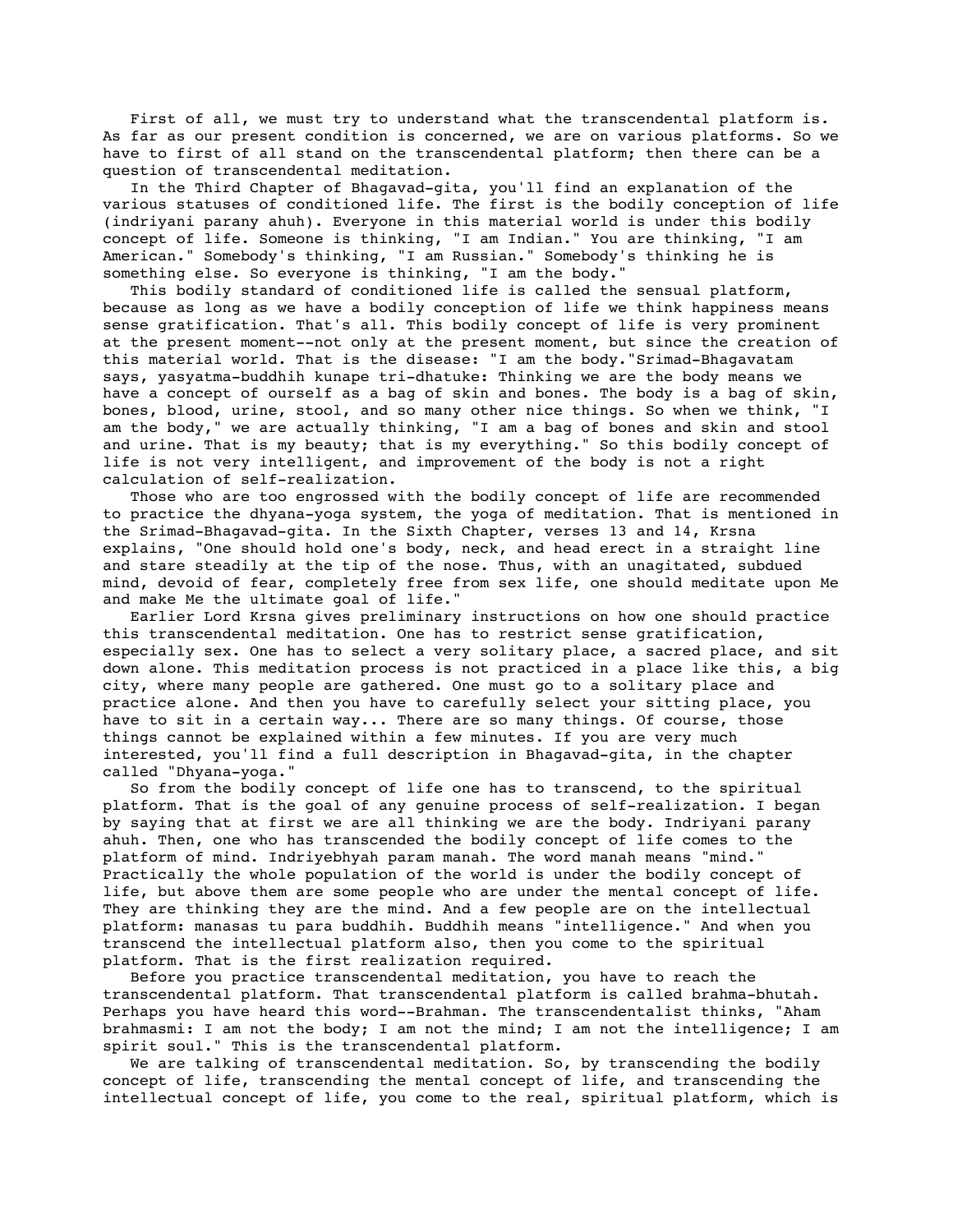called the brahma-bhutah stage. You cannot simply say some words--"Now I have realized Brahman." There are symptoms. Everything has symptoms, and how you can know if someone has realized transcendence, Brahman, is explained in Bhagavadgita (18.54): brahma-bhutah prasannatma. When one is on the transcendental platform, the brahma-bhutah stage, his symptom is that he's always joyful. There is no moroseness.

 And what does joyful mean? That is also explained: na socati na kanksati. Someone on the transcendental platform does not hanker after anything, nor does he lament. On the material platform we have two symptoms: hankering and lamenting. The things we do not possess we hanker after, and the things we have lost we lament for. These are the symptoms of the bodily concept of life.

 The whole material world is hankering after sex. That is the basic principle of hankering. Pumsah striya mithuni-bhavam etam. Mithuni-bhavam means sex. Whether you look at the human society or the animal society or the bird society or the insect society, everywhere you will find that sex is very prominent. That is the materialistic way of life. A boy is hankering after a girl, a girl is hankering after a boy; a man is hankering after a woman, a woman is hankering after a man. This is going on.

 And as soon as the man and woman unite, the hard knot in the heart is tied. Tayor mitho hrdaya-granthim ahuh. They think, "I am matter, this body. This body belongs to me. This woman or man belongs to me. This country belongs to me. This world belongs to me." That is the hard knot. Instead of transcending the bodily concept of life, they become still more implicated. The situation becomes very difficult. Therefore Krsna recommends in Bhagavad-gita that if you are at all interested in practicing yoga and meditation, in trying to rise to the transcendental platform, you must cease from sex.

 But in the present age that is not possible. So in our method, Krsna consciousness, we don't say, "Stop sex." We say, "Don't have illicit sex." Of course, what to speak of transcendental life, giving up illicit sex is a requirement of civilized life. In every civilized society there is a system of marriage, and if there is sex outside of marriage, that is called illicit sex. That is never allowed for people in any civilized society, what to speak of those trying for transcendental life. Transcendental life must be purified of all mental and bodily concepts of self.

 But in this age of Kali, where everyone is disturbed, always full of anxieties, and where life is very short, people are generally not interested in any transcendental subject matter. They are interested only in the bodily concept of life. When one is always disturbed by so many anxieties, how can he ascend to the platform of transcendental realization? It is very difficult in this age. It was difficult even five thousand years ago, when Arjuna took instruction on meditation from Krsna in Bhagavad-gita. Arjuna was a royal prince; he was very much advanced in so many ways. Yet on the Battlefield of Kuruksetra he said, "My dear Krsna, it is not possible for me to practice this transcendental meditation, this dhyana-yoga process. I am a family man; I have come here to fight for my political interest. How can I practice this system, in which I have to go to a solitary place, I have to sit down, I have to cease from sex? It is not possible." Arjuna was so much more qualified than we are, yet he refused to practice this meditation process.

 So, reaching the transcendental platform by the hatha-yoga or dhyana-yoga system is not at all possible in this age. And if somebody is trying to practice such so-called meditation, he is not actually practicing transcendental meditation. You cannot perform this transcendental meditation in the city. It is not possible. That is very clearly stated in Bhagavad-gita. But you are living in the city, you are living with your family, you are living with your friends. It is not possible for you to go to the forest and find a secluded place. But Krsna says you must do this to practice transcendental meditation.

 So here, in this age, if you want to rise to the transcendental platform, then you must follow the recommendations of the Vedic literature: kalau tad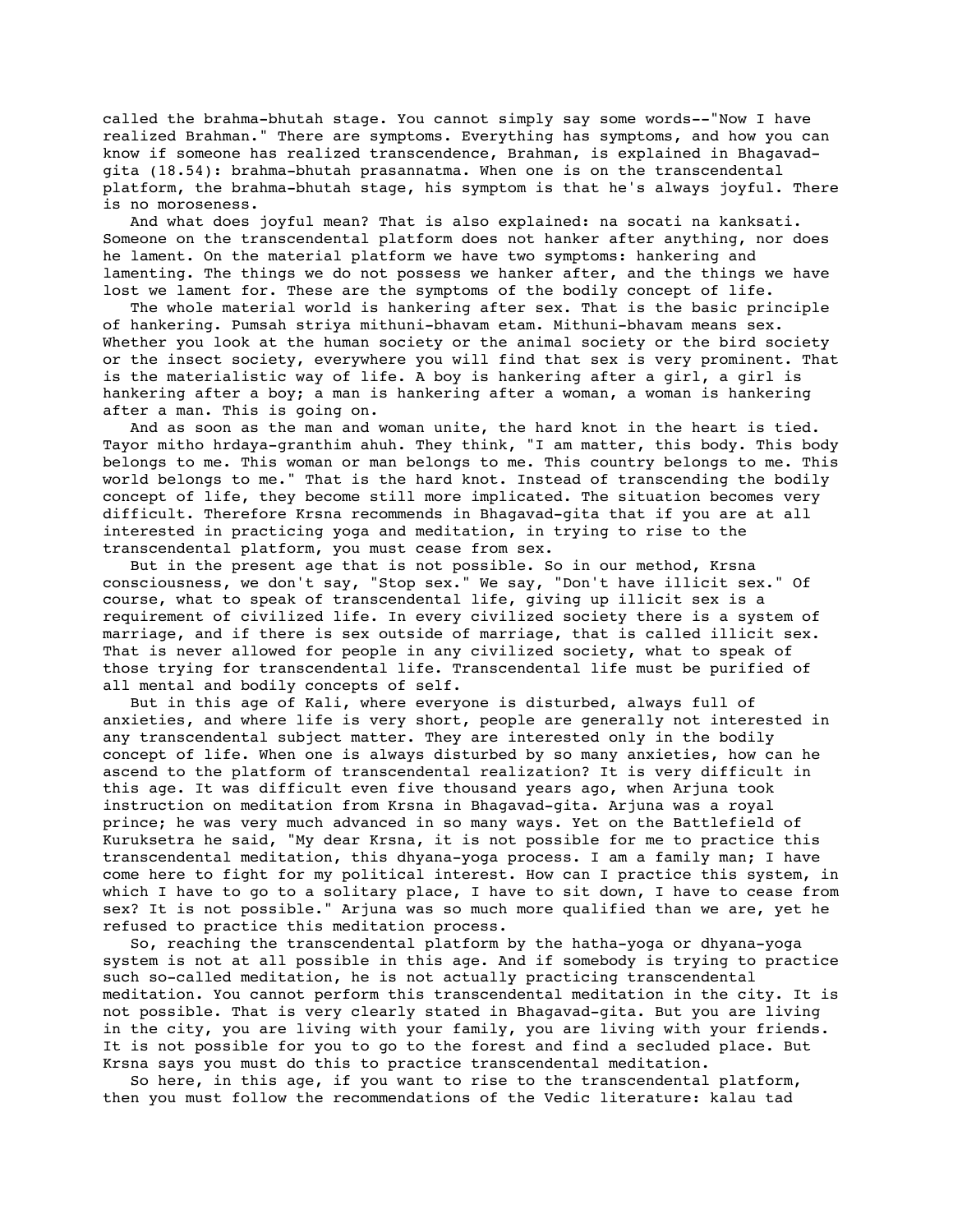dhari-kirtanat. In this age, simply by chanting the holy name of God one can reach all perfection. We are not introducing this chanting system by our mental concoction, to make things very easy. No, Lord Caitanya Mahaprabhu introduced this process of transcendental meditation five hundred years ago. Also, the Vedic literature recommends it, and it is practical. You have seen that my disciples, these boys and girls, immediately experience a transcendental feeling as soon as they begin chanting Hare Krsna. If you practice, you will also see how you are rising to the transcendental platform. So chanting Hare Krsna, Hare Krsna, Krsna Krsna, Hare Hare. Hare Rama, Hare Rama, Rama Rama, Hare Hare is the easiest process of transcendental meditation.

 This transcendental sound vibration will immediately carry you to the transcendental platform, especially if you try to hear so that your mind is absorbed in the sound. This Hare Krsna sound vibration is nondifferent from Krsna, because Krsna is absolute. Since God is absolute, there is no difference between God's name and God Himself. In the material world there is a difference between water and the word water, between a flower and the word flower. But in the spiritual world, in the absolute world, there is no such difference. Therefore, as soon as you vibrate Hare Krsna, Hare Krsna, you immediately associate with the Supreme Lord and His energy.

 The word Hare indicates the energy of the Supreme Lord. Everything is being done by the energy of the Supreme Lord. Parasya brahmanah saktih. Just as the planets are a creation of the energy of the sun, so the whole material and spiritual manifestation is a creation of the energy of the Supreme Lord. So when we chant Hare Krsna we are praying to the energy of the Supreme Lord and to the Supreme Lord Himself: "Please pick me up. Please pick me up. I am in the bodily concept of life. I am in this material existence. I am suffering. Please pick me up to the spiritual platform, so that I will be happy."

 You haven't got to change your situation. If you are a student, remain a student. If you are a businessman, remain a businessman. Woman, man, black, white--anyone can chant Hare Krsna. It is a simple process, and there is no charge. We are not saying, "Give me so many dollars, and I shall give you this Hare Krsna mantra." No, we are distributing it publicly. You simply have to catch it up and try it. You'll very quickly come to the transcendental platform. When you hear the chanting, that is transcendental meditation.

 This process is recommended in all the scriptures of the Vedic literature, it was taught by Lord Caitanya and followed by His disciplic succession for the last five hundred years, and people are achieving good results from it today, not only in India but here also. If you try to understand what this Krsna consciousness movement is, you'll understand how transcendental meditation is possible. We are not sentimentalists; we have many books: Bhagavad-gita As It Is, Srimad-Bhagavatam, Teachings of Lord Caitanya, Isopanisad. And we have our magazine, Back to Godhead. It is not that we are sentimentalists. We are backed up by high philosophical thought. But if you take up this simple process- chanting Hare Krsna, Hare Krsna, Krsna Krsna, Hare Hare. Hare Rama, Hare Rama, Rama Rama, Hare Hare--you are immediately elevated to the transcendental platform, even without reading so much philosophical literature. This Hare Krsna mantra is Lord Caitanya Mahaprabhu's gift to the conditioned souls of the present age, in accordance with the Vedic sanction.

 So our request is that you give it a try. Simply chant, at home or anywhere. There is no restriction: "You have to chant this Hare Krsna mantra in such-andsuch a place, in such-and-such a condition." No. Niyamitah smarane na kalah. There is no restriction of time, circumstances, or atmosphere. Anywhere, at any time, you can meditate by chanting Hare Krsna. No other meditation is possible while you are walking on the street, but this meditation is possible. You are working with your hands? You can chant Hare Krsna. It is so nice.Krsna is the perfect name for God. The Sanskrit word krsna means "all-attractive." And rama means "the supreme pleasure." So if God is not all-attractive and full of supreme pleasure, then what is the meaning of God? God must be the source of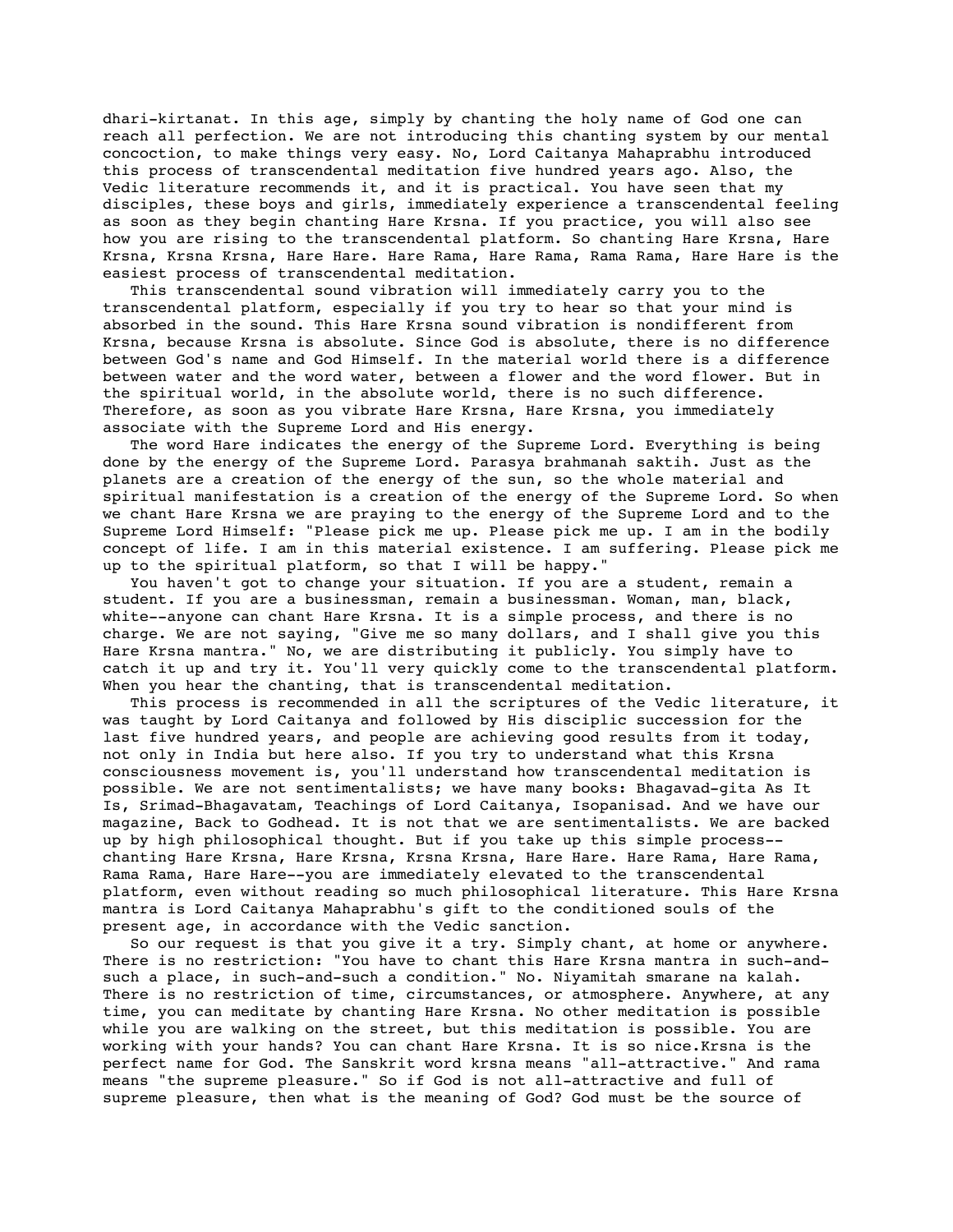supreme pleasure; otherwise how could you be satisfied with Him? Your heart is hankering after so many pleasures. If God cannot satisfy you with all pleasures, then how can He be God? And He must also be all-attractive. If God is not attractive to every person, how can He be God? But Krsna actually is allattractive.

 So the Hare Krsna mantra is not sectarian. Because we are chanting these three names--Hare, Krsna, and Rama--someone may think, "These are Hindu names. Why should we chant these Hindu names?" There are some sectarian people who may think like that. But Lord Caitanya says, "It doesn't matter. If you have some other bona fide name of God, you can chant that. But chant God's name." That is the instruction of this Krsna consciousness movement. So do not think that this movement is trying to convert you from Christian to Hindu. Remain a Christian, a Jew, a Muslim. It doesn't matter. But if you really want to perfect your life, then try to develop your dormant love for God. That is the perfection of life.Sa vai pumsam paro dharmo yato bhaktir adhoksaje. You may profess any religion, but to test whether your religion is perfect or whether you are perfect, you have to see whether you have developed your love for God. Now we are distributing our love among so many things. But when all this love is concentrated simply on God, that is the perfection of love. Our love is there, but because we have forgotten our relationship with God, we are directing our love toward dogs. That is our disease. We have to transfer our love from so many dogs to God. That is the perfection of life.

 So we are not teaching any particular type of religion. We are simply teaching that you should learn to love God. And this is possible by chanting the Hare Krsna mantra.

## The Way of Yoga

 We generally regard yoga merely as a form of physical exercise. But in the following lecture, delivered in February 1969 in Los Angeles, Srila Prabhupada reveals the inner meaning and nature of yoga as taught and practiced in India for centuries. He explains how expert yogis can--by practicing austerities- travel to any planet in the universe. But, he concludes, at the time of death the most successful yogis transfer themselves to "the spiritual world and enter into the Krsnaloka, or the Krsna planet, and enjoy with Krsna."

> sarva-dvarani samyamya mano hrdi nirudhya ca murdhny adhayatmanah pranam asthito yoga-dharanam

 "The yogic situation is that of detachment from all sensual engagements. Closing all the doors of the senses and fixing the mind on the heart and the life air at the top of the head, one establishes himself in yoga." (Bhagavadgita 8.12)

There are different kinds of transcendentalists, or yogis: the jnana-yogi, the dhyana-yogi, and the bhakti-yogi. All of them are eligible to be transferred to the spiritual world, because the yoga system is meant for reestablishing our link with the Supreme Lord.

 Actually, we are eternally connected with the Supreme Lord, but somehow or other we are now entangled in material contamination. So the process is that we have to go back again. That linking process is called yoga.

 The actual meaning of the word yoga is "plus." Now, at the present moment, we are minus God, minus the Supreme. But when we make ourselves plus, or connected with God, then our human form of life is perfect.

 By the time death comes, we must reach that stage of perfection. As long as we are alive, we have to practice how to approach that point of perfection. And at the time of death, when we give up this material body, that perfection must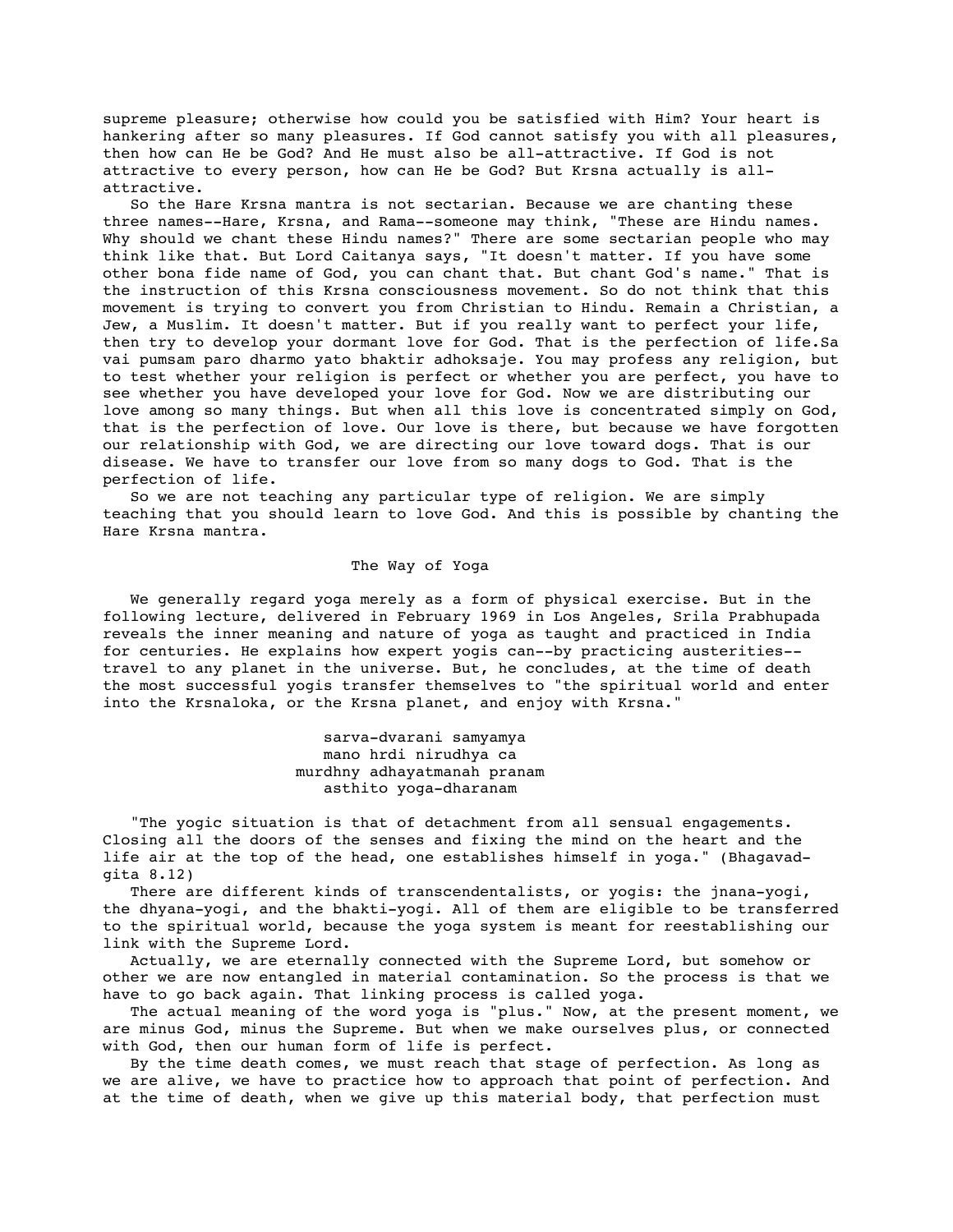be realized. Prayana-kale manasacalena. Prayana-kale means "at the time of death." For instance, a student may prepare two years, three years, or four years in his college education, and the final test is his examination. If he passes the examination, then he gets his degree. Similarly, if we prepare for the examination of death and we pass the examination, then we are transferred to the spiritual world. All that we have learned in this life is examined at the time of death.

 So here in the Bhagavad-gita, Lord Krsna is describing what we should do at the point of death, when we are giving up this present body.

 For the dhyana-yogis the prescription is: sarva-dvarani samyamya mano hrdi nirudhya ca. In the technical language of the yoga system, this process is called pratyahara. Pratyahara means "just the opposite." For example, suppose my eyes are engaged in seeing worldly beauty. So I would have to refrain from enjoying that external beauty and instead engage in meditation to see the beauty within. That is called pratyahara. Similarly, I would have to hear omkara--the sound representation of the Lord--from within. And in the same way, all the senses must be withdrawn from their external activities and engaged in meditation on God. That is the perfection of dhyana-yoga: to concentrate the mind on Visnu, or God. The mind is very agitating. So it has to be fixed on the heart: mano hrdi nirudhya. Then we have to transfer the life air to the top of the head: murdhny adhayatmanah pranam asthito yoga-dharanam. That is the perfection of yoga.

 A perfect dhyana-yogi can choose his own destination after death. There are innumerable material planets, and beyond the material planets is the spiritual world. Yogis have information about all the different planets. Where did they get this information? From the Vedic scriptures. For instance, before I came to your country, I got the description of your country from books. Similarly, we can get the descriptions of higher planets and the spiritual world from the Srimad-Bhagavatam.

 The yogi knows everything, and he can transfer himself to any planet he likes. He does not require the help of any spaceship. The scientists have been trying to reach other planets for so many years with their spaceships, and they will go on trying for one hundred or one thousand years. But they'll never be successful. Rest assured. This is not the process to reach another planet. Maybe, by scientific progress, one man or two men can succeed, but that is not the general process. The general process is that if you want to transfer yourself to any better planet, then you have to practice this dhyana-yoga system--or the jnana system. But not the bhakti system.

 The bhakti system is not meant for attaining any material planet. Those who render devotional service to Krsna, the Supreme Lord, are not interested in any planet of this material world. Why? Because they know that regardless of what planet you elevate yourself to, the four principles of material existence will still be there. What are those principles? Birth, death, disease, and old age. You will find these on any planet you go to. On some higher planets your duration of life may be very, very much longer than on this earth, but still, death is there. Material life means birth, death, disease, and old age. And spiritual life means relief from these botherations. No more birth, no more death, no more ignorance, and no more misery. So those who are intelligent do not try to elevate themselves to any planet of this material world.

 Now the scientists are trying to reach the moon planet, but it is very difficult for them to gain entrance, because they do not have a suitable body. But if we enter into the higher planets by this yoga system, then we will get a body suitable for those planets. For every planet there is a suitable body. Otherwise, you cannot enter. For example, although we cannot live in the water with this body, we can live in the water with oxygen tanks--for fifteen or sixteen hours. But the fish, the aquatic animals, have a suitable body--they are living their whole life underwater. And of course, if you take the fish out of the water and put them on the land, they'll die instantly. So you see, even on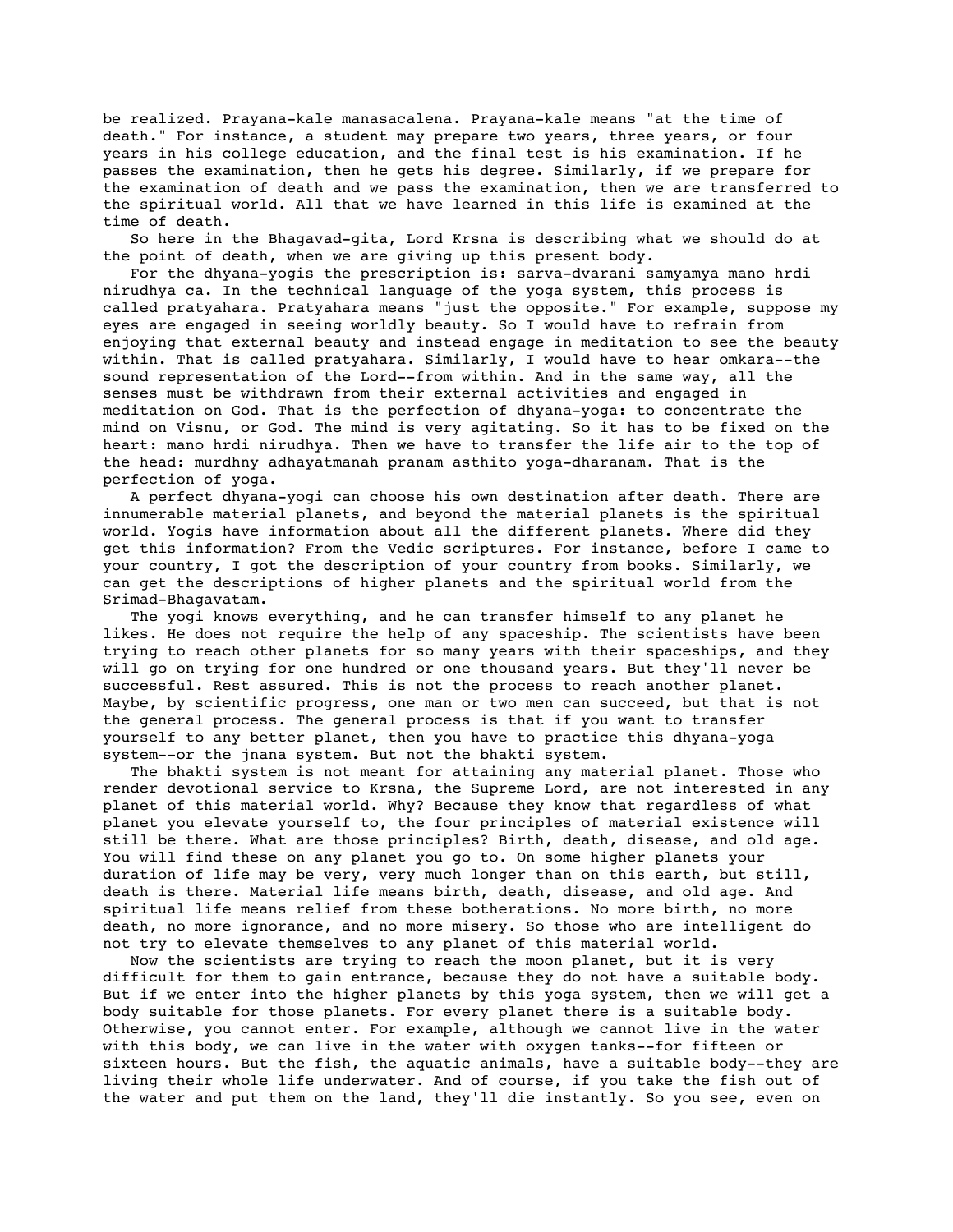this planet you have to have a suitable kind of body to live in a particular place. Similarly, if you want to enter into another planet, you have to prepare yourself by getting a particular type of body.

 In the higher planets, our year is equal to one day and night, and you live for ten thousand of such years. That is the description in the Vedic literature. So you get a very long duration of life undoubtedly. But then there is death. After ten thousand years, or twenty thousand years, or millions of years--it doesn't matter. It is all counted, and death is there. But you, the spirit soul, are not subject to death--that is the beginning of Bhagavad-gita. Na hanyate hanyamane sarire: you are an eternal spirit soul.

 Why should you subject yourself to this birth and death? To ask this question is a sign of real intelligence. Those persons who are in Krsna consciousness are very intelligent. They aren't interested in promotion to any planet where there is death, regardless of how long you live. They want a spiritual body, just like God's. God's body is sac-cid-ananda-vigraha: isvarah paramah krsnah sac-cidananda-vigrahah. Sat means "eternal," cit means "full of knowledge," and ananda means "full of pleasure." If we leave this body and transfer ourselves to the spiritual world--to live with Krsna Himself--then we get a body similar to His: sac-cid-ananda--eternal, full of knowledge, and full of bliss. Those who are trying to be Krsna conscious have a different aim of life than those who are trying to promote themselves to any of the better planets in this material world.

 You are a very minute, spiritual particle within this body, and you are being sustained in the prana-vayu, or life airs. The dhyana-yoga system--the sat-cakra system--aims to get the soul from its position in the heart to the topmost part of the head. And the perfection is when you can place yourself at the top of the head and, by rupturing this topmost part of the head, transfer yourself into the higher planets, as you like. A dhyana-yogi can transfer into any planet- wherever he likes.

 So if you like--just like you are inquisitive about the moon planet--become a yogi and go there. A yogi thinks, "Oh, let me see what the moon planet is like. Then I shall transfer myself to higher planets." It is the same with ordinary travelers. They come to New York, then go to California, then go to Canada. Similarly, you can transfer yourself to so many planets by this yoga system. But anywhere you go, the same systems--visa system and customs system--are there. So a Krsna conscious person is not interested in these temporary planets. Life there may be of a long duration, but he is not interested.

For the yogi there is a process of giving up this body:

 om ity ekaksaram brahma vyaharan mam anusmaran yah prayati tyajan deham sa yati paramam gatim

At the time of death--"Om. .. " He can pronounce om, the omkara. Omkara is the concise form of transcendental sound vibration. Om ity ekaksaram brahma vyaharan: If he can vibrate this sound, omkara, and at the same time remember Krsna, or Visnu (mam anusmaran), he can enter into the spiritual kingdom.

 The whole yoga system is meant for concentrating the mind on Visnu. But the impersonalists imagine that this omkara is the form of Visnu, or the Lord. Those who are personalists do not imagine. They see the actual form of the Supreme Lord. Anyway, whether you concentrate your mind by imagining or you see factually, you have to fix your mind on the Visnu form. Here mam means "unto the Supreme Lord, Visnu." Yah prayati tyajan deham: Anyone who quits his body remembering Visnu--sa yati paramam gatim--he enters into the spiritual kingdom.

 Those who are actual yogis do not desire to enter any other planet in the material world, because they know that life there is temporary. That is intelligence. Those who are satisfied with temporary happiness, temporary life,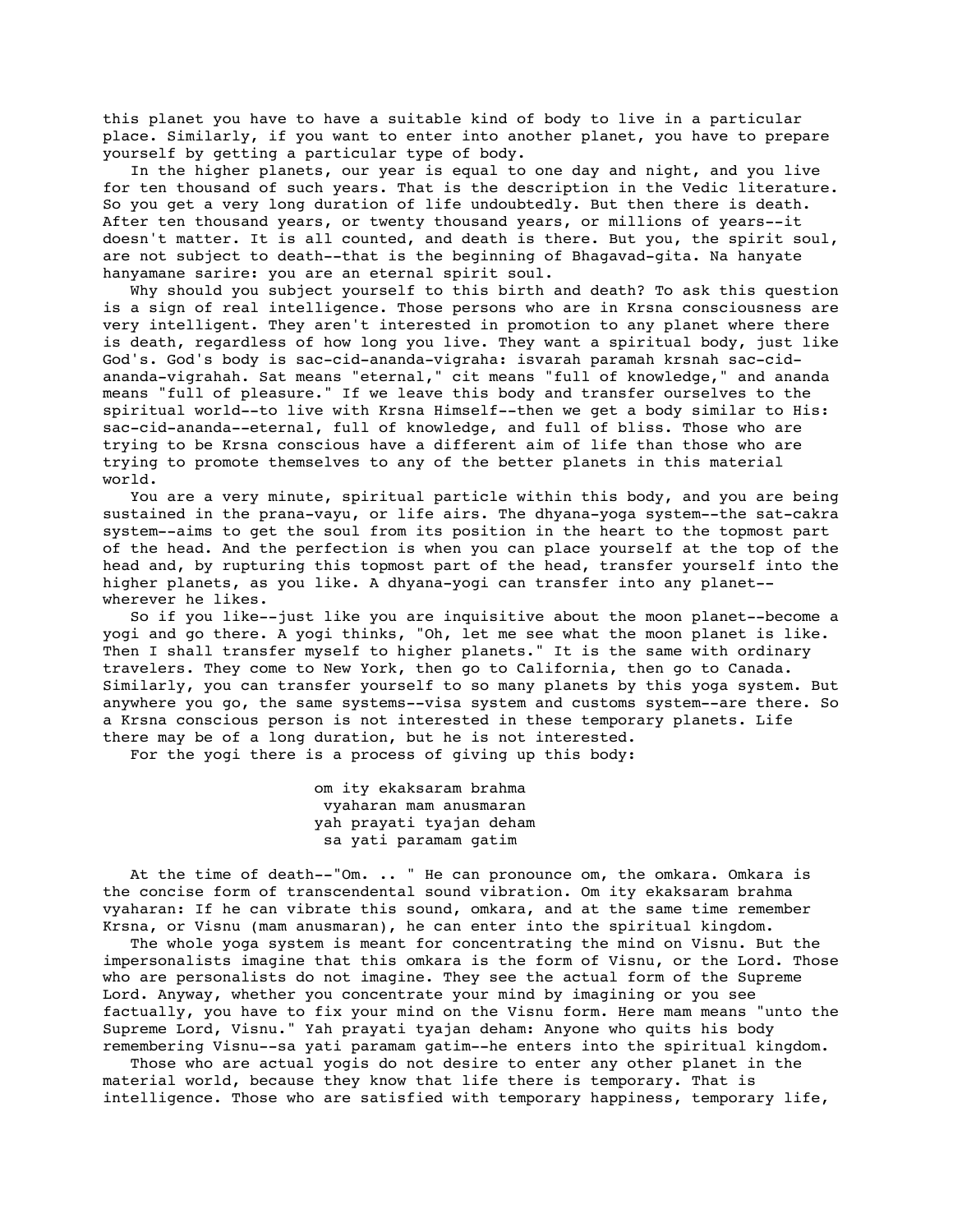and temporary facilities are not intelligent, according to the Bhagavad-gita: antavat tu phalam tesam tad bhavaty alpa-medhasam. I am permanent. I am eternal. Who wants nonpermanent existence? Nobody wants it.

 Suppose you are living in an apartment and the landlord asks you to vacate. You are sorry. But you'll not be sorry if you go to a better apartment. So this is our nature: Wherever we live, because we are permanent, we want a permanent residence. That is our inclination. We don't wish to die. Why? Because we are permanent. We don't want to be diseased. These are all artificial, external things--disease, death, birth, miseries. They are external things.

 Just like sometimes you are attacked with fever. You are not meant for suffering from fever, but sometimes it comes upon you. So you have to take precautions to get out of it. Similarly, these four kinds of external afflictions--birth, death, disease, and old age--are due to this material body. If we can get out of this material body, we can get out of these afflictions.

 So for the yogi who is an impersonalist, the recommended process is vibrating this transcendental sound, om, while leaving this body. Anyone who is able to quit this material body while uttering the transcendental sound om, with full consciousness of the Supreme Lord, is sure to be transferred to the spiritual world.

 But those who are not personalists cannot enter into the spiritual planets. They remain outside. Just like the sunshine and the sun planet. The sunshine is not different from the sun disk. But still, the sunshine is not the sun disk. Similarly, those impersonalists who are transferred to the spiritual world remain in the effulgence of the Supreme Lord, which is called the brahmajyoti. Those who are not personalists are placed into the brahmajyoti as one of the minute particles.

 We are minute particles, spiritual sparks, and the brahmajyoti is full of such spiritual sparks. So you become one of the spiritual sparks. That is, you merge into the spiritual existence. You keep your individuality, but because you don't want any personal form, you are held there in the impersonal brahmajyoti. Just as the sunshine is small molecules, shining molecules--those who are scientists know--similarly, we are tiny particles, smaller than an atom. Our magnitude is one ten-thousandth of the tip of a hair. So that small particle remains in the brahmajyoti.

 The difficulty is that, as a living entity, I want enjoyment. Because I am not only simply existing. I have got bliss. I am composed of three spiritual qualities: sac-cid-ananda. I am eternal, and I am full of knowledge, and I am full of bliss. Those who enter into the impersonal effulgence of the Supreme Lord can remain eternally with full knowledge that they are now merged with Brahman, or the brahmajyoti. But they cannot have eternal bliss, because that part is wanting.

 If you are confined in a room alone, you may read a book or think some thought, but still you cannot remain alone all the time, for all the years of your life. That is not possible. You'll find some association, some recreation. That is our nature. Similarly, if we merge into the impersonal effulgence of the Supreme Lord, then there is a chance of falling down again to this material world. That is stated in the Srimad-Bhagavatam (10.2.32):

> ye 'nye 'ravindaksa vimukta-maninas tvayy asta-bhavad avisuddha-buddhayah aruhya krcchrena param padam tatah patanty adho 'nadrta-yusmad-anghrayah

 It's just like the astronauts who go higher and still higher--twenty-five thousand or thirty thousand or a hundred thousand miles up. But they have to come to rest on some planet. So coming to rest is required. In the impersonal form the resting place is uncertain. Therefore the Bhagavatam says, aruhya krcchrena param padam tatah. Even after so much endeavor, if the impersonalist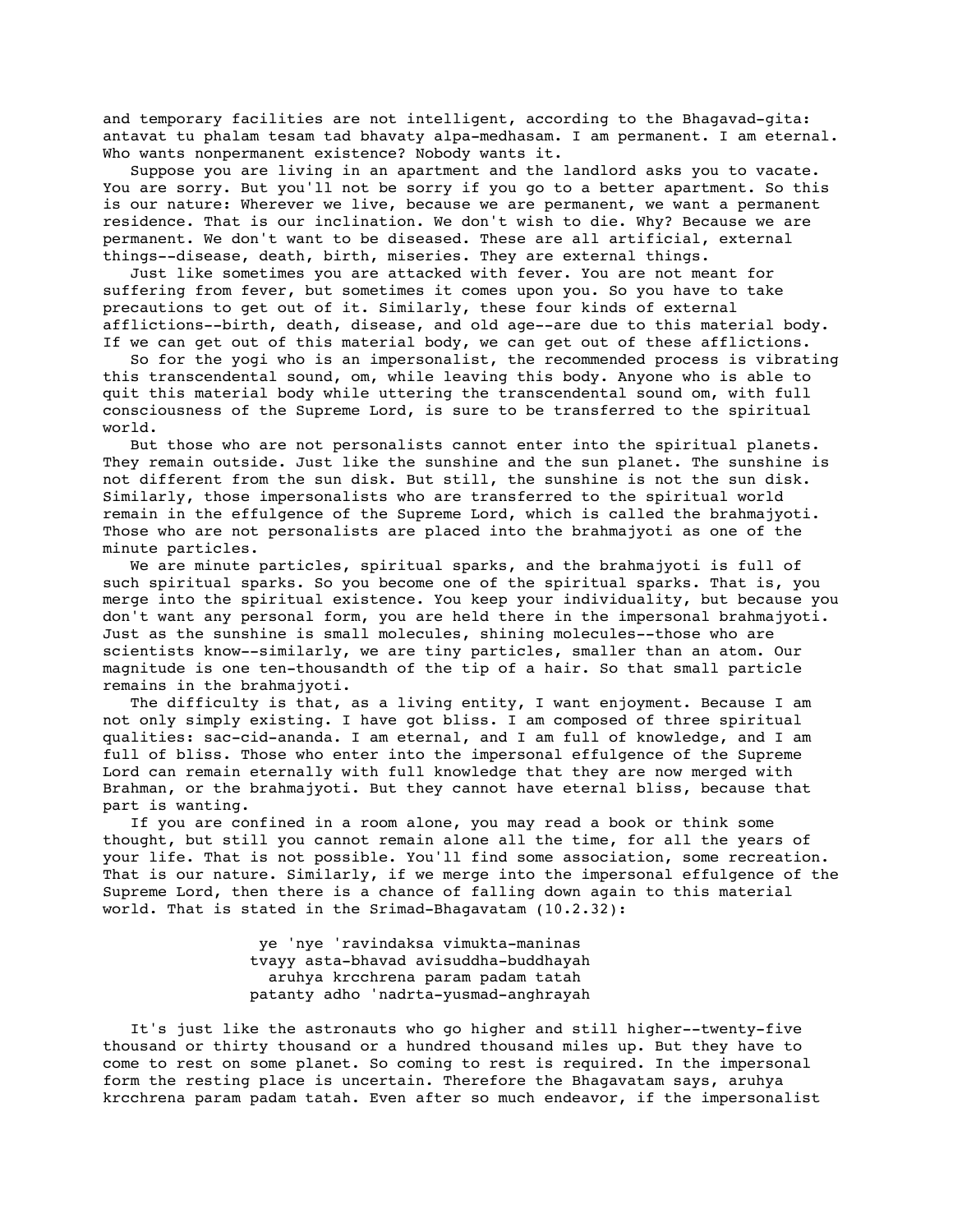gets into the spiritual world and remains in that impersonal form, the risk is patanty adhah, that he will come down into material existence again. Why? Anadrta-yusmad-anghrayah: Because he has neglected to serve the Supreme Lord with love and devotion.

 So, as long as we are here we have to practice loving Krsna, the Supreme Lord. Then we can enter the spiritual planets. This is the training. If you are not trained in that way, then by impersonal endeavor you can enter into the spiritual kingdom, but there is the risk of falling down again--because that loneliness will create some disturbance, and you'll try to have association. And because you have no association with the Supreme Lord, you'll have to come back and associate with this material world.

 So better that we know the nature of our constitutional position. Our constitutional position is that we want eternity, we want complete knowledge, and we want pleasure also. If we are kept alone, we cannot have pleasure. We'll feel uncomfortable, and for want of pleasure we'll accept any kind of material pleasure. That is the risk. But in Krsna consciousness, we'll have full pleasure. The highest pleasure of this material world is sex life, and that is also perverted--so diseased. So even in the spiritual world there is sex pleasure in Krsna. But we should not think that this is something like sex life in the material world. No. But, janmady asya yatah: unless that sex life is there, it cannot be reflected here. It is simply a perverted reflection. The actual life is there, in Krsna. Krsna is full of pleasure.

 So the best thing is to train ourselves in Krsna consciousness. Then at the time of death it will be possible to transfer ourselves to the spiritual world and enter into Krsnaloka, Krsna's own planet, and enjoy with Him.

> cintamani-prakara-sadmasu kalpa-vrksa laksavrtesu surabhir abhipalayantam laksmi-sahasra-sata-sambhrama-sevyamanam govindam adi-purusam tam aham bhajami

 These are the descriptions of Krsnaloka. Cintamani-prakara-sadmasu: The houses are made of touchstone. Perhaps you know touchstone. If a small particle of it is touched to an iron beam, the iron will at once become gold. Of course, none of you have seen this touchstone, but there is such a thing. So all the buildings there are touchstone. Cintamani-prakara-sadmasu. Kalpa-vrksa: The trees are desire trees. Whatever you like, you can get. Here, from mango trees you get only mangoes, and from apple trees you get apples. But there, from any tree, anything you like you can have. These are some of the descriptions of Krsnaloka.

 So the best thing is not to try elevating ourselves to another material planet, because on any material planet you enter, you find the same principles of miserable life. We are accustomed to them. We have been acclimated to birth and death. We don't care. The modern scientists are very proud of their advancement, but they have no solution to any of these unpleasant things. They cannot make anything that will check death or disease or old age. That is not possible. You can manufacture something that will accelerate death, but you cannot manufacture anything that will stop death. That is not in your power.

 So, those who are very intelligent are concerned about finding a permanent solution to these four problems--janma-mrtyu-jara-vyadhi: birth, death, old age, and disease. They are concerned about attaining their spiritual life, full of bliss and full of knowledge. And that is possible when you enter into the spiritual planets. As Krsna states in Bhagavad-gita (8.14):

> ananya-cetah satatam yo mam smarati nityasah tasyaham sulabhah partha nitya-yuktasya yoginah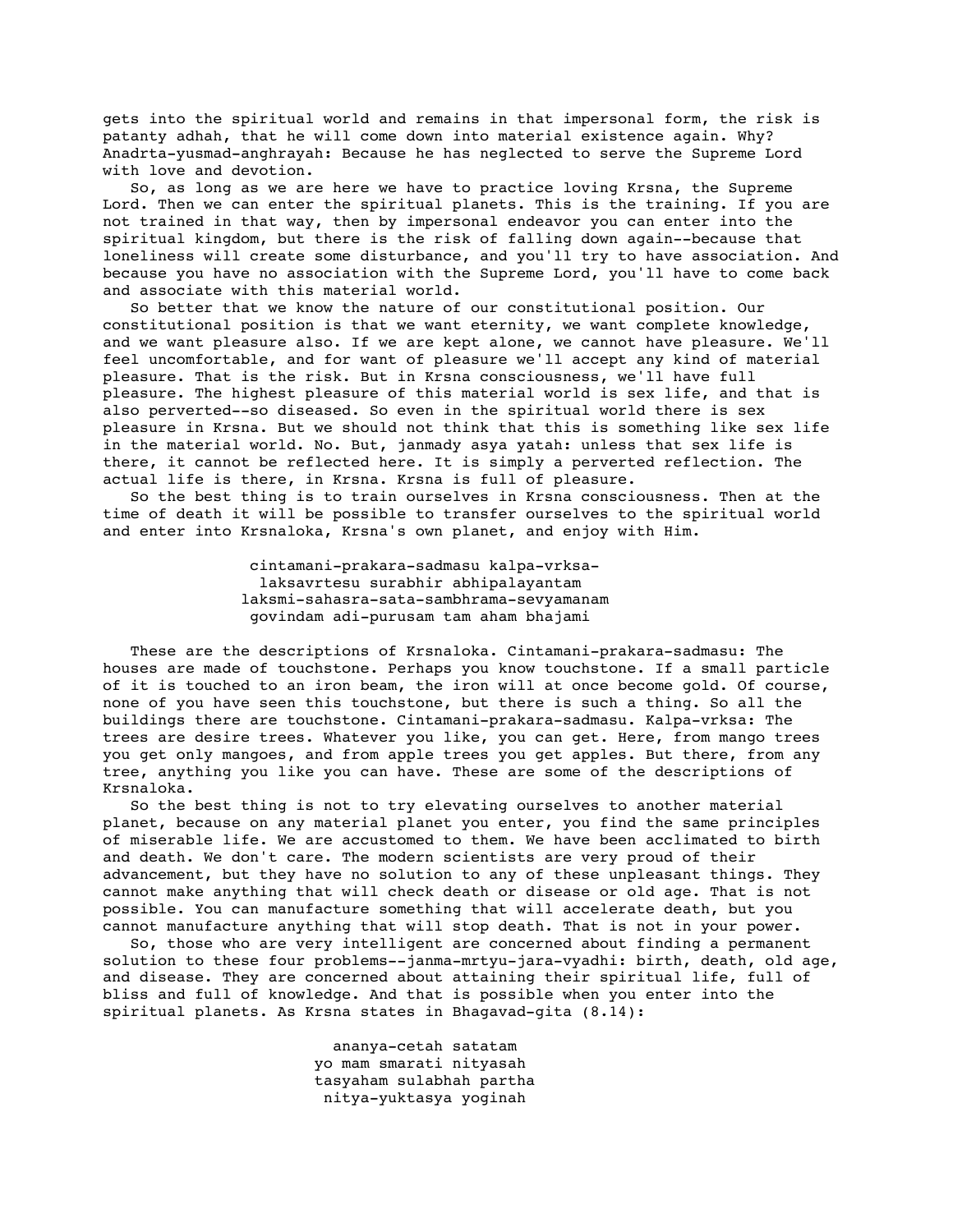Nitya-yuktah means "continuously in trance." This is the highest yogi: one who is continuously thinking of Krsna, who is always engaged in Krsna consciousness. Such a perfect yogi does not divert his attention to this sort of process or that sort of yoga system or the jnana or dhyana systems. Simply one system: Krsna consciousness. Ananya-cetah: without any deviation. He's not disturbed by anything. He simply thinks of Krsna. Ananya-cetah satatam. Satatam means "everywhere and at all times."

 For example, my residence is at Vrndavana. That is the place of Krsna, where Krsna advented Himself. So now I am in America, in your country. But that does not mean I'm out of Vrndavana, because if I think of Krsna always, it is as good as being in Vrndavana. I am in New York, in this apartment, but my consciousness is there in Vrndavana. Krsna consciousness means you already live with Krsna in His spiritual planet. You simply have to wait to give up this body.

 So this is the process of Krsna consciousness: ananya-cetah satatam yo mam smarati nityasah. Smarati means "remembering"; nityasah, "continuously." Krsna declares that He becomes easily available to someone who is always remembering Him. The highest, most valuable thing becomes very inexpensive for one who takes up this process of Krsna consciousness. Tasyaham sulabhah partha nitya-yuktasya yoginah: "Because he's continuously engaged in such a process of yoga, bhaktiyoga--oh, I am very cheap. I am easily available."

Why should you try for any hard process? Simply chant Hare Krsna, Hare Krsna, Krsna Krsna, Hare Hare. Hare Rama, Hare Rama, Rama Rama, Hare Hare. And you can chant twenty-four hours a day. There are no rules or regulations. Either in the street or in the subway, at your home or in your office--there is no tax, no expense. Why don't you do it?

Thank you very much.

#### Making Friends with the Mind

 Is the mind the ultimate reservoir of human resources? Or is there a greater source of knowledge beyond our minds? In the following lecture, recorded in February 1969 in Los Angeles, Srila Prabhupada explains why the mind must be brought under the control of spiritual energy. His theme is based on the following famous verse from India's most widely read and respected scripture, the Bhagavad-gita:

> bandhur atmatmanas tasya yenatmaivatmana jitah anatmanas tu satrutve vartetatmaiva satru-vat

 "For one who has conquered the mind, the mind is the best of friends, but for one who has failed to do so, the mind will be the greatest enemy." (Bhagavadgita 6.6)

 The whole purpose of the yoga system is to make the mind our friend. The mind in material contact is our enemy, just like the mind of a person in a drunken condition. In Caitanya-caritamrta (Madhya 20.117) it is said, krsna bhuli' se jiva anadi-bahirmukha ataeva maya tare deya samsara-duhkha: "Forgetting Krsna, the living entity has been attracted by the Lord's external feature from time immemorial. Therefore, the illusory energy [maya] gives him all kinds of misery in his material existence." I am a spiritual soul, part and parcel of the Supreme Lord, but as soon as my mind is contaminated I rebel, because I have a little independence. "Why shall I serve Krsna, or God? I am God." When this idea is dictated from the mind, my whole situation turns. I come under a false impression, an illusion, and my whole life is spoiled. So, we are trying to conquer so many things--empires and so on--but if we fail to conquer our minds,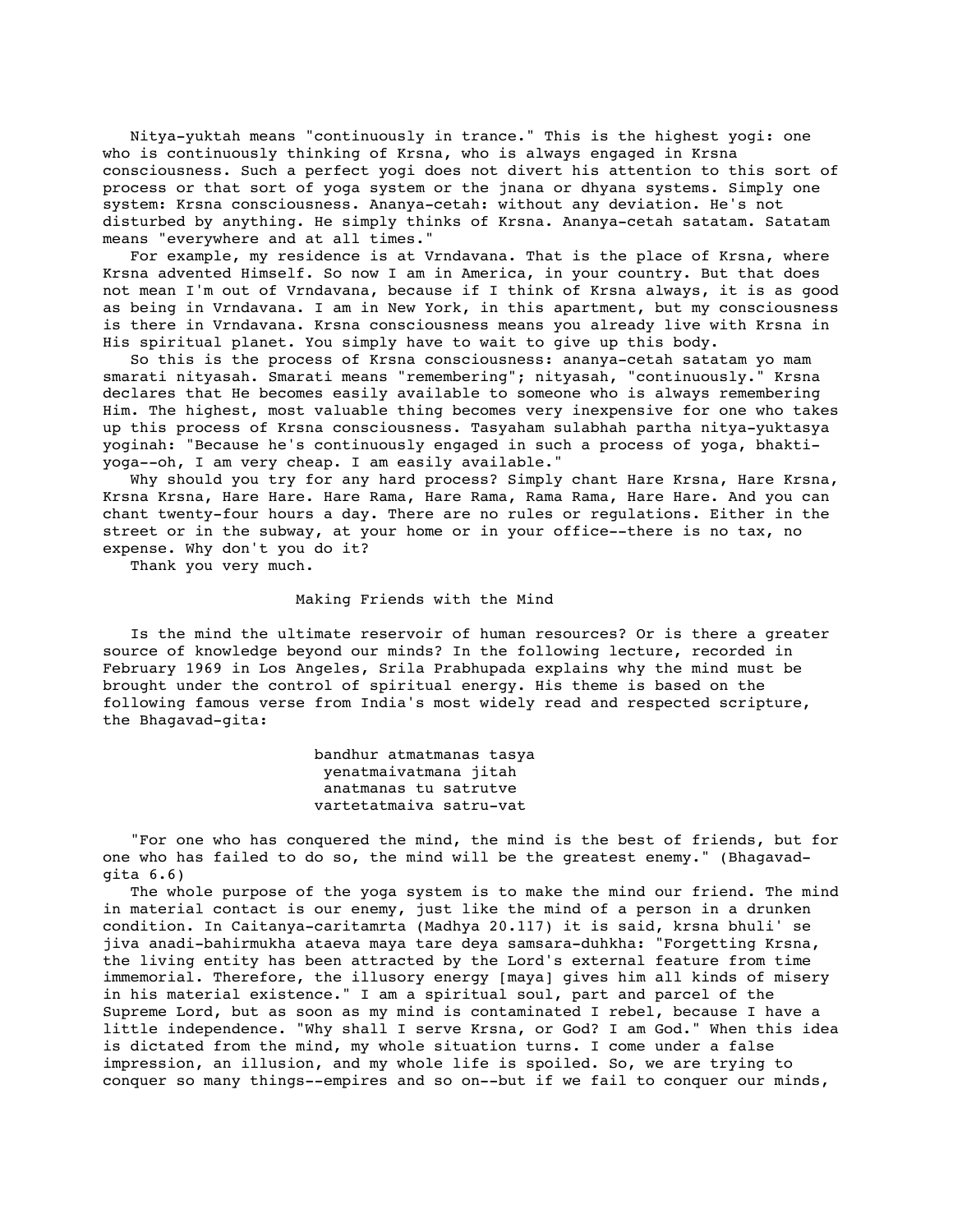then even if we conquer an empire we are failures. Our very mind will be our greatest enemy.

 The purpose of practicing eightfold yoga is to control the mind in order to make it a friend in discharging the human mission. Unless the mind is controlled, the practice of yoga is simply a waste of time; it is simply for show. One who cannot control his mind lives always with the greatest enemy, and thus his life and its mission are spoiled. The constitutional position of the living entity is to carry out the order of the superior. As long as one's mind remains an unconquered enemy, one has to serve the dictations of lust, anger, avarice, illusion, and so on. But when the mind is conquered, one voluntarily agrees to abide by the dictation of the Personality of Godhead, who is situated within the heart of everyone as the Supersoul (Paramatma). Real yoga practice entails meeting the Paramatma within the heart and then following His dictation. For one who takes to Krsna consciousness directly, perfect surrender to the dictation of the Lord follows automatically.

> jitatmanah prasantasya paramatma samahitah sitosna-sukha-duhkhesu tatha manapamanayoh

 "For one who has conquered the mind, the Supersoul is already reached, for he has attained tranquillity. To such a man happiness and distress, heat and cold, honor and dishonor are all the same." (Bhagavad-gita 6.7)

 Actually, every living entity is intended to abide by the dictation of the Supreme Personality of Godhead, who is seated in everyone's heart as Paramatma. When the mind is misled by the external energy, one becomes entangled in material activities. Therefore, as soon as one's mind is controlled through one of the yoga systems, one is to be considered as having already reached the destination. One has to abide by superior dictation. When one's mind is fixed on the superior nature, one has no alternative but to follow the dictation of the Supreme from within. The mind must admit some superior dictation and follow it. The effect of controlling the mind is that one automatically follows the dictation of the Paramatma, or Supersoul. Because this transcendental position is at once achieved by one who is in Krsna consciousness, the devotee of the Lord is unaffected by the dualities of material existence--distress and happiness, cold and heat, and so on. This state is practical samadhi, or absorption in the Supreme.

> jnana-vijnana-trptatma kuta-stho vijitendriyah yukta ity ucyate yogi sama-lostrasma-kancanah

 "A person is said to be established in self-realization and is called a yogi, or mystic, when he is fully satisfied by virtue of acquired knowledge and realization. Such a person is situated in transcendence and is self-controlled. He sees everything--whether it be pebbles, stones, or gold--as the same." (Bhagavad-gita 6.8)

 Book knowledge without realization of the Supreme Truth is useless. In the Padma Purana this is stated as follows:

> atah sri-krsna-namadi na bhaved grahyam indriyaih sevonmukhe hi jihvadau svayam eva sphuraty adah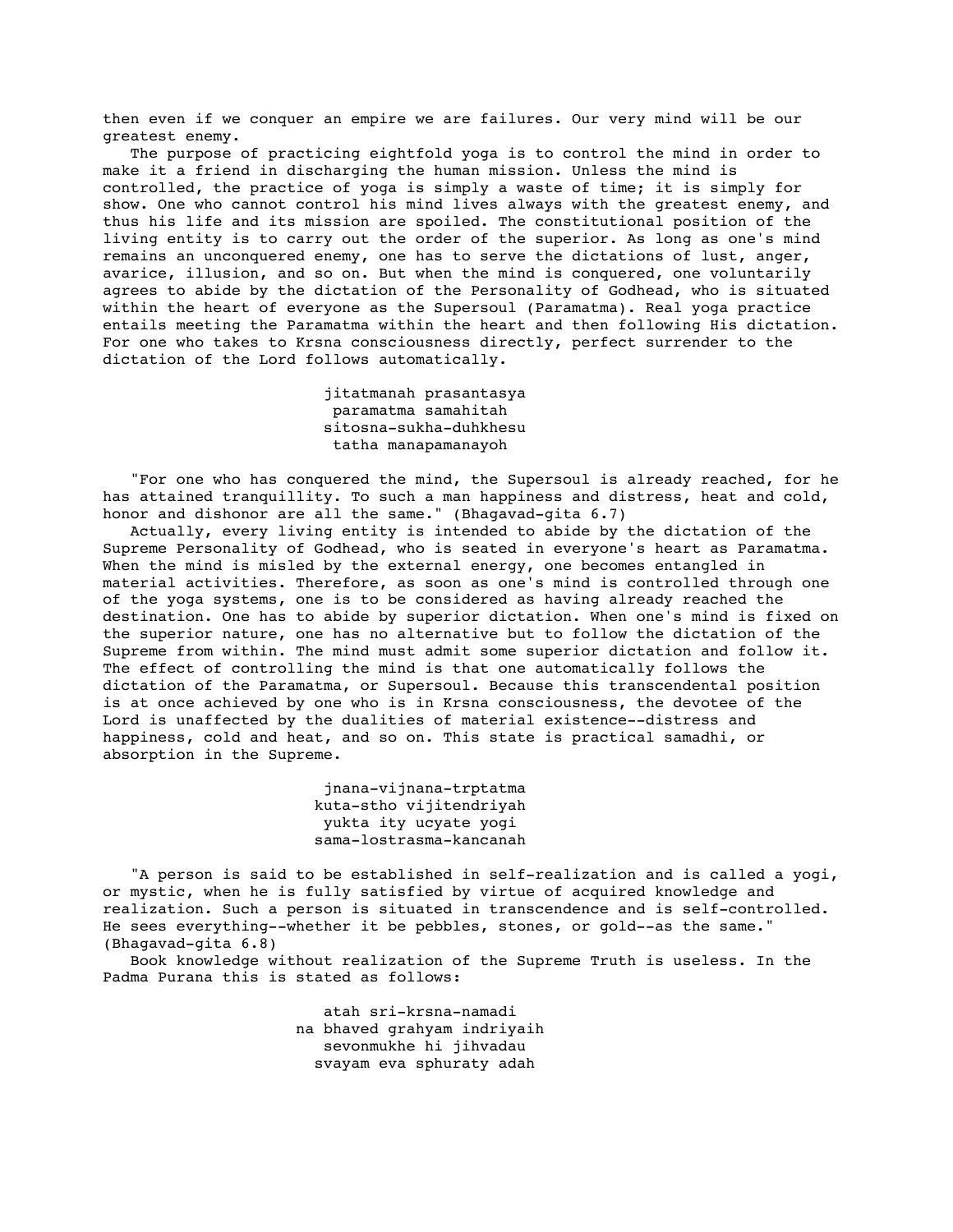"No one can understand the transcendental nature of the name, form, qualities, and pastimes of Sri Krsna through his materially contaminated senses. Only when one becomes spiritually saturated by transcendental service to the Lord are the transcendental name, form, quality, and pastimes of the Lord revealed to him."

 This is very important. Now, we accept Krsna as the Supreme Lord. And why do we accept that Krsna is the Supreme Lord? Because it is stated in the Vedic literature. The Brahma-samhita, for example, says, isvarah paramah krsnah saccid-ananda-vigrahah: "The supreme controller is Krsna, who has an eternal, blissful, spiritual body." Those who are in the modes of passion and ignorance simply imagine the form of God. And when they are confused, they say, "Oh, there is no personal God. The Absolute is impersonal or void." This is frustration.

 Actually, God has a form. Why not? The Vedanta-sutra says, janmady asya yatah: "The Supreme Absolute Truth is that from whom or from which everything emanates." Now, we have forms. And not only we but all the different kinds of living entities have forms. Wherefrom have they come? Wherefrom have these forms originated? These are very commonsense questions. If God is not a person, then how have His sons become persons? If my father is not a person, how have I become a person? If my father has no form, wherefrom did I get my form? Nonetheless, when people are frustrated, when they see that their bodily forms are troublesome, they develop an opposite conception of form, and they imagine that God must be formless. But the Brahma-samhita says no. God has a form, but His form is eternal, full of knowledge and bliss (isvarah paramah krsnah saccid-ananda-vigrahah). Sat means "eternity," cit means "knowledge," and ananda means "pleasure." So God has a form, but His form is full of pleasure, full of knowledge, and eternal.

 Now, let's compare our body to God's. Our body is neither eternal nor full of pleasure nor full of knowledge. So our form is clearly different from God's. But as soon as we think of form, we think the form must be like ours. Therefore we think that since God must be the opposite of us, He must have no form. This is speculation, however, not knowledge. As it is said in the Padma Purana, atah sri-krsna-namadi na bhaved grahyam indriyaih: "One cannot understand the form, name, quality, or paraphernalia of God with one's material senses." Our senses are imperfect, so how can we see the Supreme Person? It is not possible.

 Then how is it possible to see Him? Sevonmukhe hi jihvadau: If we train our senses, if we purify our senses, those purified senses will help us see God. It is just as if we had cataracts on our eyes. Because our eyes are suffering from cataracts, we cannot see. But this does not mean that there is nothing to be seen--only that we cannot see. Similarly, now we cannot conceive of the form of God, but if our cataracts are removed, we can see Him. The Brahma-samhita says, premanjana-cchurita-bhakti-vilocanena santah sadaiva hrdayesu vilokayanti: "The devotees whose eyes are anointed with the love-of-God ointment see God, Krsna, within their hearts twenty-four hours a day." So, we require to purify our senses. Then we'll be able to understand what the form of God is, what the name of God is, what the qualities of God are, what the abode of God is, and what the paraphernalia of God are, and we'll be able to see God in everything.

 The Vedic literature is full of references to God's form. For example, it is said that God has no hands or legs but that He can accept anything you offer: apani-pado javano grhita. Also, it is said that God has no eyes or ears but that He can see everything and hear everything. So, these are apparent contradictions, because whenever we think of someone seeing, we think he must have eyes like ours. This is our material conception. Factually, however, God does have eyes, but His eyes are different from ours. He can see even in the darkness, but we cannot. God can hear, also. God is in His kingdom, which is millions and millions of miles away, but if we are whispering something- conspiracy--He can hear it, because He is sitting within us.

 So, we cannot avoid God's seeing or God's hearing or God's touching. In the Bhagavad-gita (9.26) Lord Krsna says,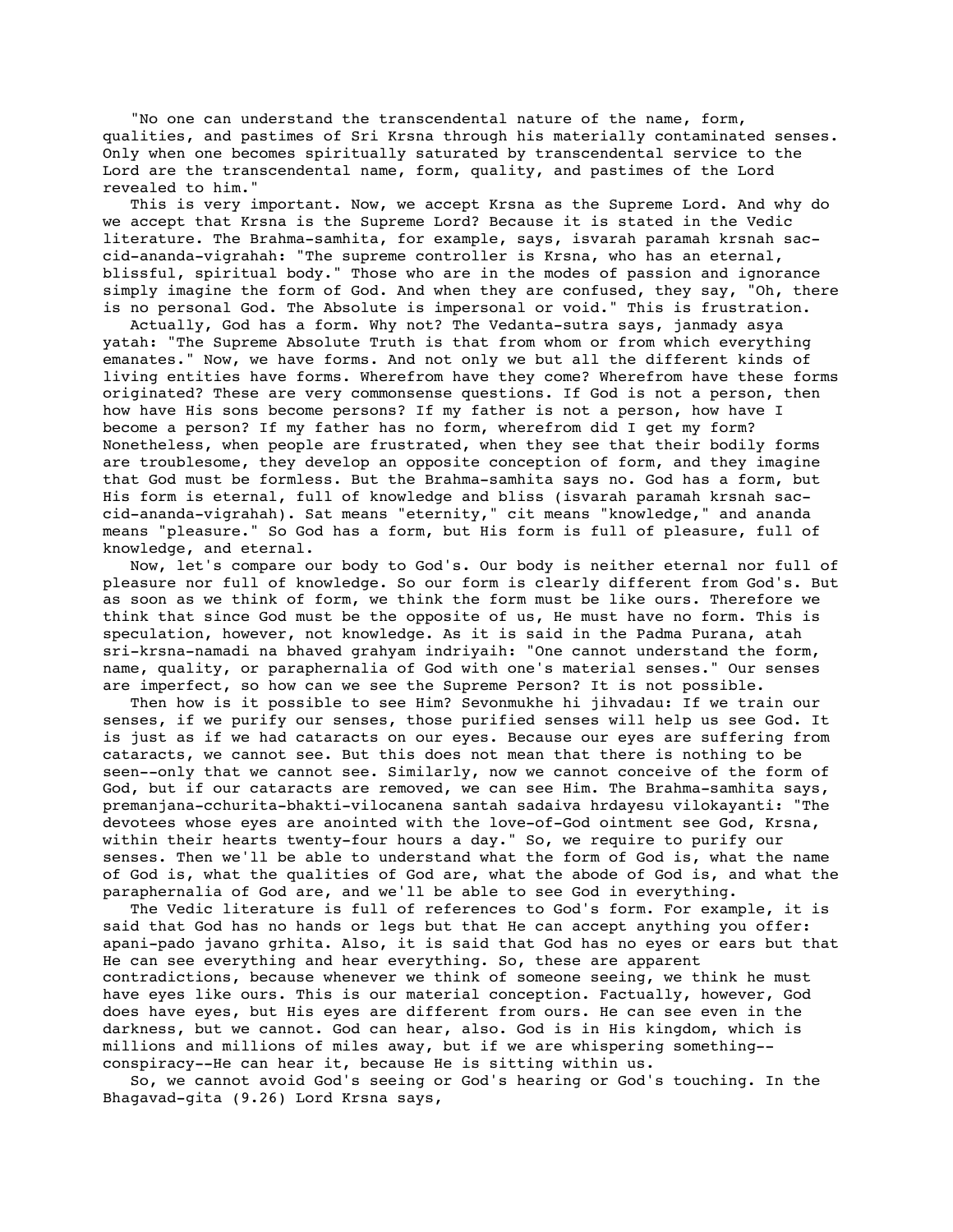patram puspam phalam toyam yo me bhaktya prayacchati tad aham bhakty-upahrtam asnami prayatatmanah

 "If somebody offers Me flowers, fruits, vegetables, or milk with devotional love, I accept and eat it." Now, how is He eating? We cannot see Him eat, but He is eating. We experience this daily: When we offer Krsna food according to the ritualistic process, we see that the taste of the food changes immediately. This is practical. So God eats, but because He is full in Himself, He does not eat like us. If someone offers me a plate of food, I may finish it, but God is not hungry, so when He eats He leaves the things as they are. Purnasya purnam adaya purnam evavasisyate: God is so full that He can eat all the food that we offer and still it remains as it is. He can eat with His eyes. This is stated in the Brahma-samhita: angani yasya sakalendriya-vrttimanti. "Every limb of the body of God has all the potencies of the other limbs." For example, we can see with our eyes, but we cannot eat with our eyes. But if God simply sees the food we have offered, that is His eating.

 Of course, these things cannot be understood by us at the present moment. Therefore, the Padma Purana says that only when one becomes spiritually saturated by transcendental service to the Lord are the transcendental name, form, qualities, and pastimes of the Lord revealed to him. We cannot understand God by our own endeavor, but God can reveal Himself to us. Trying to see God by our own efforts is just like trying to see the sun when it is dark outside. If we say, "Oh, I have a very strong flashlight, and I shall search out the sun," we will not be able to see it. But in the morning, when the sun rises out of its own will, we can see it. Similarly, we cannot see God by our own endeavor, because our senses are all imperfect. We have to purify our senses and wait for the time when God will be pleased to reveal Himself before us. This is the process of Krsna consciousness. We cannot challenge, "Oh, my dear God, my dear Krsna, You must come before me. I shall see You." No, God is not our ordersupplier, our servant. When He is pleased with us, we'll see Him.

 So, our yoga process tries to please God so that He will reveal Himself to us. That is the real yoga process. Without this process, people are accepting so many nonsensical "Gods." Because people cannot see God, anybody who says "I am God" is accepted. No one knows who God is. Somebody may say, "I am searching after truth," but he must know what truth is. Otherwise, how will he search out truth? Suppose I want to purchase gold. I must know what gold is, or at least have some experience of it. Otherwise, people will cheat me. So, people are being cheated--accepting so many rascals as God--because they do not know what God is. Anyone can come and say, "I am God," and some rascal will accept him as God. The man who says "I am God" is a rascal, and the man who accepts him as God is also a rascal. God cannot be known like this. One has to qualify himself to see God, to understand God. That is Krsna consciousness. Sevonmukhe hi jihvadau svayam eva sphuraty adah: If we engage ourselves in the service of the Lord, then we'll become qualified to see God. Otherwise, it is not possible.

 Now, this Bhagavad-gita is the science of Krsna consciousness. No one can become Krsna conscious simply by mundane scholarship. Simply because one has some titles--M.A., B.A., Ph.D.--that does not mean he'll understand the Bhagavad-gita. This is a transcendental science, and one requires different senses to understand it. So one has to purify his senses by rendering service to the Lord. Otherwise, even if one is a great scholar--a doctor or a Ph.D.--he will make mistakes in trying to find out what Krsna is. He will not understand- it is not possible. This is why Krsna appears in the material world as He is. Although He is unborn (ajo 'pi sann avyayatma), He comes to make us know who God is. But since He is not personally present now, to know Him one must be fortunate enough to associate with a person who is in pure Krsna consciousness.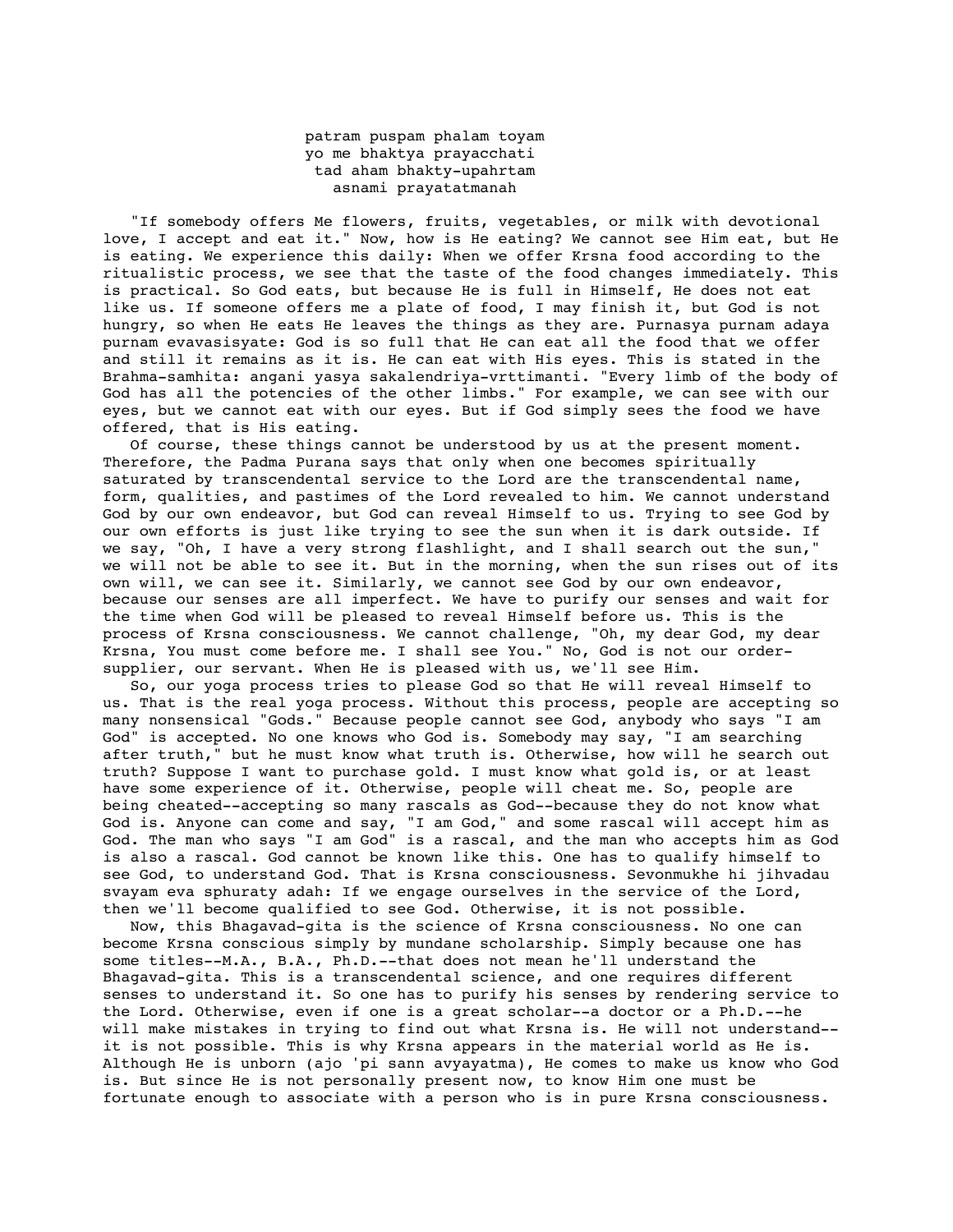A Krsna conscious person has realized knowledge, by the grace of Krsna, because He is satisfied with pure devotional service. So we have to acquire the grace of Krsna. Then we can understand Krsna, then we can see Krsna, then we can talk with Krsna--then we can do everything.

 Krsna is a person. He is the supreme person. That is the Vedic injunction: nityo nityanam cetanas cetananam--"We are all eternal persons, and God is the supreme eternal person." Now we are meeting birth and death because we are encaged within this body. But actually, being eternal spirit souls, we have no birth and death at all. According to our work, according to our desire, we are transmigrating from one kind of body to another, another, and another. Yet actually, we have no birth and death. As explained in the Bhagavad-gita (2.20), na jayate mriyate va: "The living entity never takes birth, nor does he ever die." Similarly, God is also eternal. Nityo nityanam cetanas cetananam: "God is the supreme living entity among all living entities, and He is the supreme eternal person among eternal persons." So, by practicing Krsna consciousness, by purifying our senses, we can reestablish our eternal relationship with the supreme eternal person, the complete eternal person. Then we will see God.

 Through realized knowledge one becomes perfect. Through transcendental knowledge one can remain steady in his convictions, but with mere academic knowledge one can be easily deluded and confused by apparent contradictions. It is the realized soul who is actually self-controlled, because he is surrendered to Krsna. And he is transcendental, because he has nothing to do with mundane scholarship. For him, mundane scholarship and mental speculation (which may be as good as gold to others) are of no greater value than pebbles or stones.

 Even if one is illiterate, even if he does not know the ABC's, he can realize God--provided he engages himself in submissive transcendental loving service to God. On the other hand, although one is a very learned scholar, he may not be able to realize God. God is not subject to any material condition, because He is the supreme spirit. Similarly, the process of realizing God is also not subject to any material condition. It is not true that because one is a poor man he cannot realize God, or that because one is a very rich man he shall realize God. No. God is beyond our material conditions (apratihata). In the Srimad-Bhagavatam (1.2.6) it is said, sa vai pumsam paro dharmo yato bhaktir adhoksaje: "That religion is first class which helps one advance his devotional service and love of God."

 The Bhagavatam does not mention that the Hindu religion is first class or the Christian religion is first class or the Mohammedan religion is first class or some other religion is first class. The Bhagavatam says that that religion is first class which helps one advance his devotional service and love of God. That's all. This is the definition of a first-class religion. We do not analyze that one religion is first class or that another religion is last class. Of course, there are three qualities in the material world (goodness, passion, and ignorance), and religious conceptions are created according to these qualities. But the purpose of religion is to understand God and to learn how to love God. Any religious system, if it teaches one how to love God, is first class. Otherwise, it is useless. One may prosecute his religious principles very rigidly and very nicely, but if his love of God is nil, if his love of matter is simply enhanced, then his religion is no religion.

 In the same verse, the Bhagavatam says that real religion must be ahaituki and apratihata: without selfish motivation and without any impediment. If we can practice such a system of religious principles, then we'll find that we are happy in all respects. Otherwise there is no possibility of happiness. Sa vai pumsam paro dharmo yato bhaktir adhoksaje. One of God's names is Adhoksaja. Adhoksaja means "one who conquers all materialistic attempts to be seen." Aksaja means "direct perception by experimental knowledge," and adhah means "unreachable." We cannot understand God by experimental knowledge. No. We have to learn of Him in a different way--by submissive aural reception of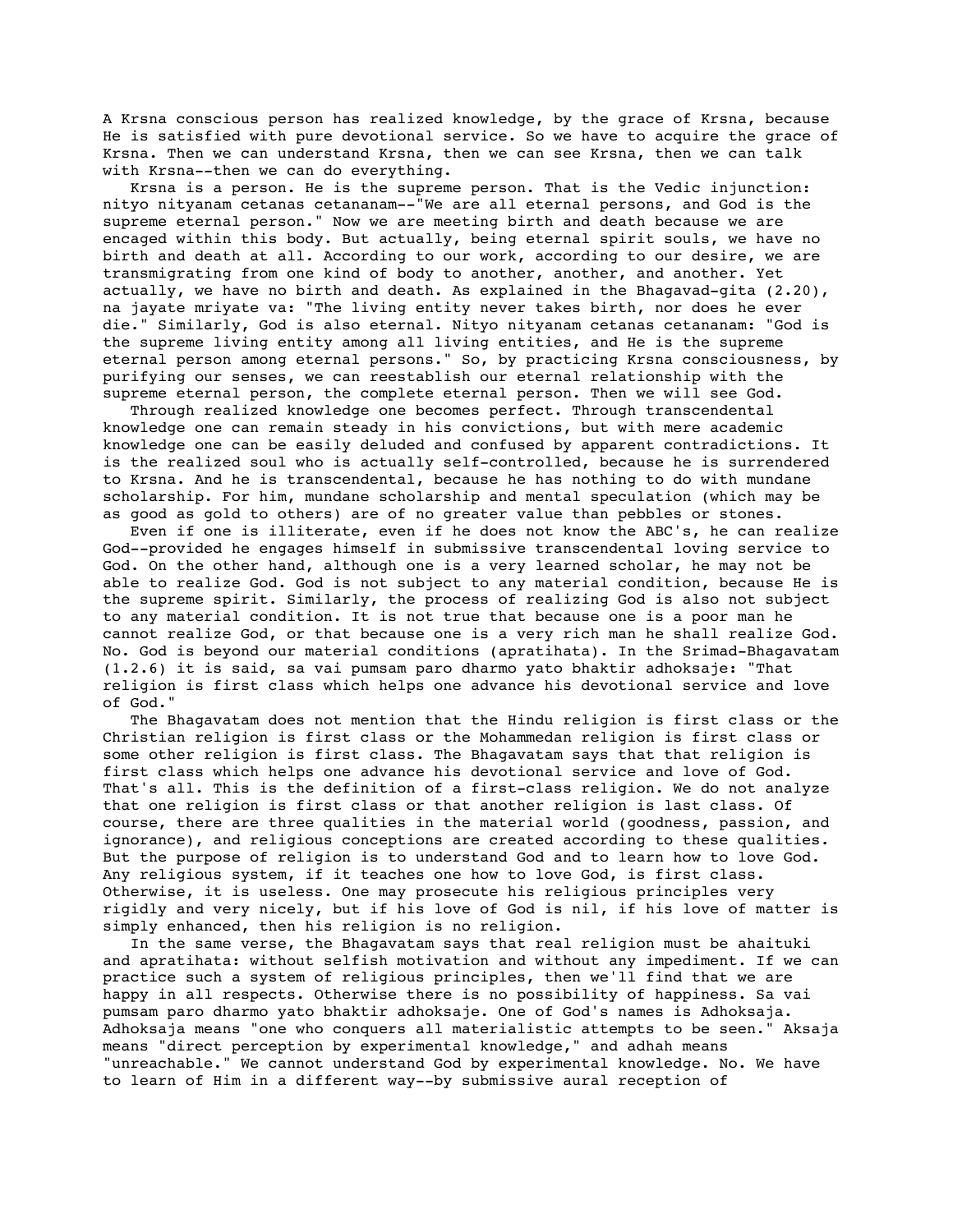transcendental sound and by the rendering of transcendental loving service. Then we can understand God.

 So, a religious principle is perfect if it teaches us how to develop our love for the Godhead. But our love must be without selfish motive. If I say, "I love God because He supplies me very nice things for my sense gratification," that is not love. Real love is without any selfish motive (ahaituki). We must simply think, "God is great; God is my father. It is my duty to love Him." That's all. No exchange--"Oh, God gives me my daily bread; therefore I love God." No. God gives daily bread even to the animals--the cats and dogs. God is the father of everyone, and He supplies food to everyone. So, appreciating God because He gives me bread--that is not love. Love without motive. I must think, "Even if God does not supply me daily bread, I'll love Him." This is real love. As Caitanya Mahaprabhu says, aslisya va pada-ratam pinastu mam adarsanan marmahatam karotu va: "O Lord, You may embrace me, or You may trample me down with Your feet. Or You may never come before me, so that I become brokenhearted without seeing You. Still, I love You." This is pure love of God. When we come to this stage of loving God, then we'll find ourselves full of pleasure. Just as God is full of pleasure, we'll also be full of pleasure. This is perfection.

## The Ultimate Yoga

 In this 1969 discourse, Srila Prabhupada focuses on the perfected stage of yoga practice. According to ancient Vedic teachings, the yoga system--beginning with hatha-yoga, pranayama (physical exercises and breath control) and karmayoga--culminates in bhakti-yoga, the yoga of devotion to the Personality of Godhead. "If one is fortunate enough to come to the point of bhakti-yoga, it is to be understood that one has surpassed all other yogas," says Srila Prabhupada. "And the test of one's mastery of bhakti-yoga is based on how much one is developing one's love for God."

> yoginam api sarvesam mad-gatenantaratmana sraddhavan bhajate yo mam sa me yuktatamo matah

"And of all yogis, the one with great faith who always abides in Me, thinks of Me within himself, and renders transcendental loving service to Me--he is the most intimately united with Me in yoga and is the highest of all. That is My opinion." (Bhagavad-gita 6.47)

 Here it is clearly stated that out of all the different kinds of yogis--the astanga-yogi, the hatha-yogi, the jnana-yogi, the karma-yogi, and the bhaktiyogi--the bhakti-yogi is on the highest plat-form of yoga. Krsna directly says, "Of all yogis, the one with great faith who always abides in Me... is the most intimately united with Me in yoga and is the highest of all." Since Krsna is speaking, the words in Me mean "in Krsna." In other words, if one wants to become a perfect yogi on the highest platform, one should keep oneself in Krsna consciousness.

 In this regard, the word bhajate in this verse is significant. Bhajate has its root in the verb bhaj, which is used to indicate devotional service. The English word worship cannot be used in the same sense as bhaja. To worship means "to adore" or "to show respect and honor to a worthy one." But service with love and faith is especially meant for the Supreme Personality of Godhead. One can avoid worshiping a respectable man or a demigod and be called merely discourteous, but one cannot avoid serving the Supreme Lord without being thoroughly condemned.

 So, worship is very different from devotional service. Worship involves some selfish motive. We may worship some very big businessman because we know that if we please him, he may give us some business and we'll derive some profit. The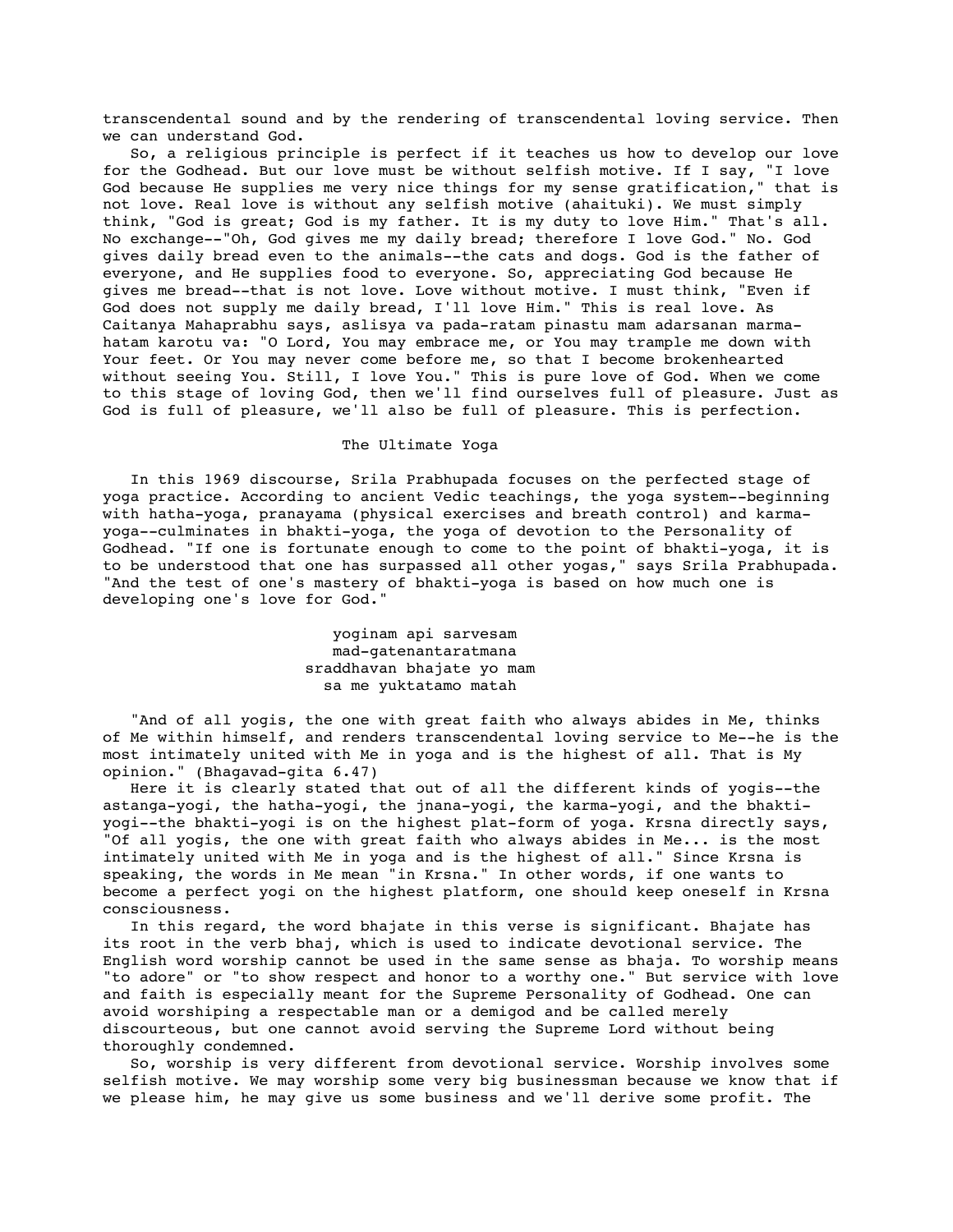worship of the demigods is like that. People often worship one of the demigods for some particular purpose, but this is condemned in Bhagavad-gita (7.20): kamais tais tair hrta-jnanah prapadyante 'nya-devatah--"Those who have lost their sense and are bewildered by lust worship demigods with a selfish motive."

 Thus when we speak of worship, there is a selfish motive, but when we speak of devotional service, there is no motive except the desire to please the beloved. Devotional service is based on love. For example, when a mother renders service to her child, there is no personal motive: she serves only out of love. Everyone else may neglect the child, but the mother cannot, because she loves him. Similarly, when there is a question of service to God, there should be no question of a personal motive. That is perfect Krsna consciousness, and that is recommended in Srimad-Bhagavatam (1.2.6) in the description of the first-class system of religious principles: sa vai pumsam paro dharmo yato bhaktir adhoksaje--"The first-class system of religious principles is that which enables one to develop one's God consciousness, or love of God." If one can develop one's love for God, one may follow any religious principle--it doesn't matter. But the test is how much one is developing one's love for God.

 But if one has some personal motive and thinks, "By practicing this system of religion, my material necessities will be fulfilled," that is not first-class religion. That is third-class religion. First-class religion is that by which one can develop one's love of God, and that love must be without any personal motive and without any impediment (ahaituky apratihata). That is first-class religion, as recommended here by Krsna in this final verse of the Sixth Chapter of Bhagavad-gita.

 Krsna consciousness is the perfection of yoga, but even if one looks at it from a religious viewpoint it is first class--because it is performed with no personal motive. My disciples are not serving Krsna so that He will supply them with this or that. There may be this or that, but that doesn't matter. Of course, there is no scarcity; devotees get everything they need. We shouldn't think that by becoming Krsna conscious one becomes poor. No. If Krsna is there, everything is there, because Krsna is everything. But we shouldn't make any business with Krsna: "Krsna, give me this, give me that." Krsna knows what we require better than we do, just as a father knows the necessities of his child. Why should we ask? Since God is all-powerful, He knows our wants and He knows our necessities. This is confirmed in the Vedas: eko bahunam yo vidadhati kaman- -"God is supplying all the necessities of the innumerable living entities."

 We should simply try to love God, without demanding anything. Our needs will be supplied. Even the cats and dogs are getting their necessities. They don't go to church and ask God for anything, but they are getting their necessities. So why should a devotee not get his necessities? If the cats and dogs can get their necessities of life without demanding anything from God, why should we demand from God, "Give me this, give me that"? No. We should simply try to love Him and serve Him. That will fulfill everything, and that is the highest platform of yoga.

 Service to God is natural; since I am part and parcel of God, my natural duty is to serve Him. The example of the finger and the body is appropriate. The finger is part and parcel of the body. And what is the duty of the finger? To serve the whole body, that's all. If you are feeling some itch, immediately your finger is working. If you want to see, your eyes immediately work. If you want to go somewhere, your legs immediately take you there. So, the bodily parts and limbs are helping the whole body.

 Similarly, we are all part and parcel of God, and we are all meant simply for rendering service to Him. When the limbs of the body serve the whole body, the energy automatically comes to the limbs. Similarly, when we serve Krsna, we get all our necessities automatically. Yatha taror mula-nisecanena. If one pours water on the root of a tree, the energy is immediately supplied to the leaves, the twigs, the branches, and so on. Similarly, simply by serving Krsna, or God,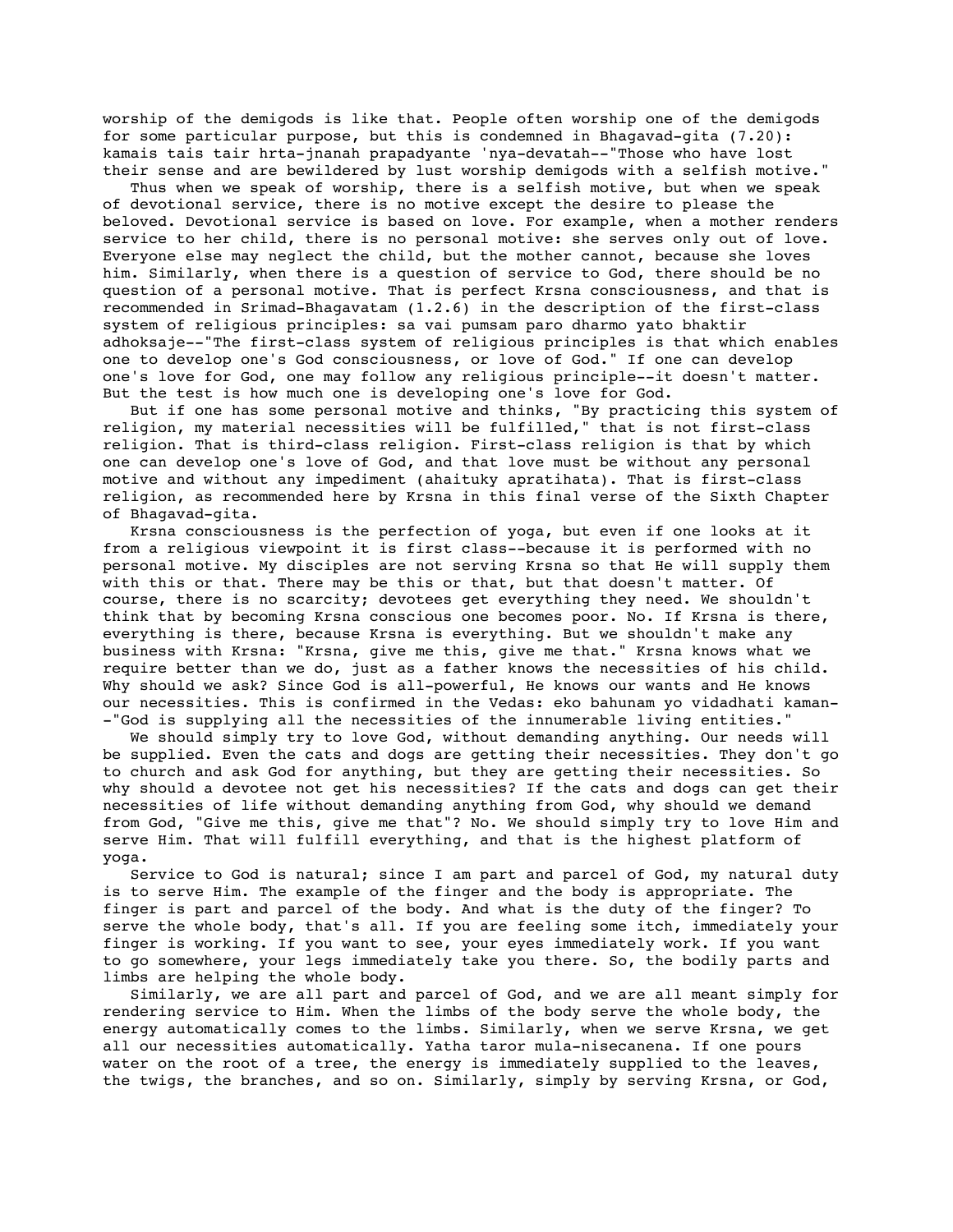we serve all other parts of creation. There is no question of serving each living entity separately.

 Another point is that by serving God, we will automatically have sympathy for all living beings--not only for human beings, but even for animals. Therefore God consciousness, Krsna consciousness, is the perfection of religion. Without Krsna consciousness our sympathy for other living entities is very limited, but with Krsna consciousness our sympathy for other living entities is full.

 Every living entity is part and parcel of the Supreme Lord, and thus every living entity is intended to serve the Supreme Lord by his own constitution. Failing to do this, he falls down. Srimad-Bhagavatam (11.5.3) confirms this as follows:

> ya esam purusam saksad atma-prabhavam isvaram na bhajanty avajananti sthanad bhrastah patanty adhah

 "Anyone who neglects his duty and does not render service unto the primeval Lord, who is the source of all living entities, will certainly fall down from his constitutional position."

 How do we fall down from our constitutional position? Once again, the example of the finger and the body is appropriate. If one's finger becomes diseased and cannot render service to the whole body, it simply gives one pain. Similarly, any person who is not rendering service to the Supreme Lord is simply disturbing Him, giving Him pain and trouble. Therefore, such a person has to suffer, just like a man who is not abiding by the laws of the state. Such a criminal simply gives pain to the government, and he's liable to be punished. He may think, "I'm a very good man," but because he's violating the laws of the state, he's simply torturing the government. This is easy to understand.

 So, any living entity who is not serving Krsna is causing Him a kind of pain. And that is sinful--to make Krsna feel pain. Just as the government collects all the painful citizens and keeps them in the prison house--"You criminals must live here so you can't disturb people in the open state"--so God puts all the criminals who have violated His laws, who have simply given Him pain, into this material world. Sthanad bhrastah patanty adhah: They fall down from their constitutional position in the spiritual world. Again we may cite the example of the finger. If your finger is extremely painful, the doctor may advise, "Mr. Soand-so, your finger has to be amputated. Otherwise, it will pollute your whole body." Sthanad bhrastah patanty adhah: The finger then falls down from its constitutional position as part of the body.

 Having rebelled against the principles of God consciousness, we have all fallen down to this material world. If we want to revive our original position, we must again establish ourselves in the service attitude. That is the perfect cure. Otherwise, we shall suffer pain, and God will be suffering pain on account of us. We are just like bad sons of God. If a son is not good, he suffers, and the father suffers along with the son. Similarly, when we are suffering, God is also suffering. Therefore, the best thing is to revive our original Krsna consciousness and engage in the service of the Lord.

The word avajananti used in the verse cited from Srimad-Bhagavatam is also

used by Krsna in Bhagavad-gita (9.11):

 avajananti mam mudha manusim tanum asritam param bhavam ajananto mama bhuta-mahesvaram

 "Fools deride Me when I descend in the human form. They do not know My transcendental nature and My supreme dominion over all that be." Only the fools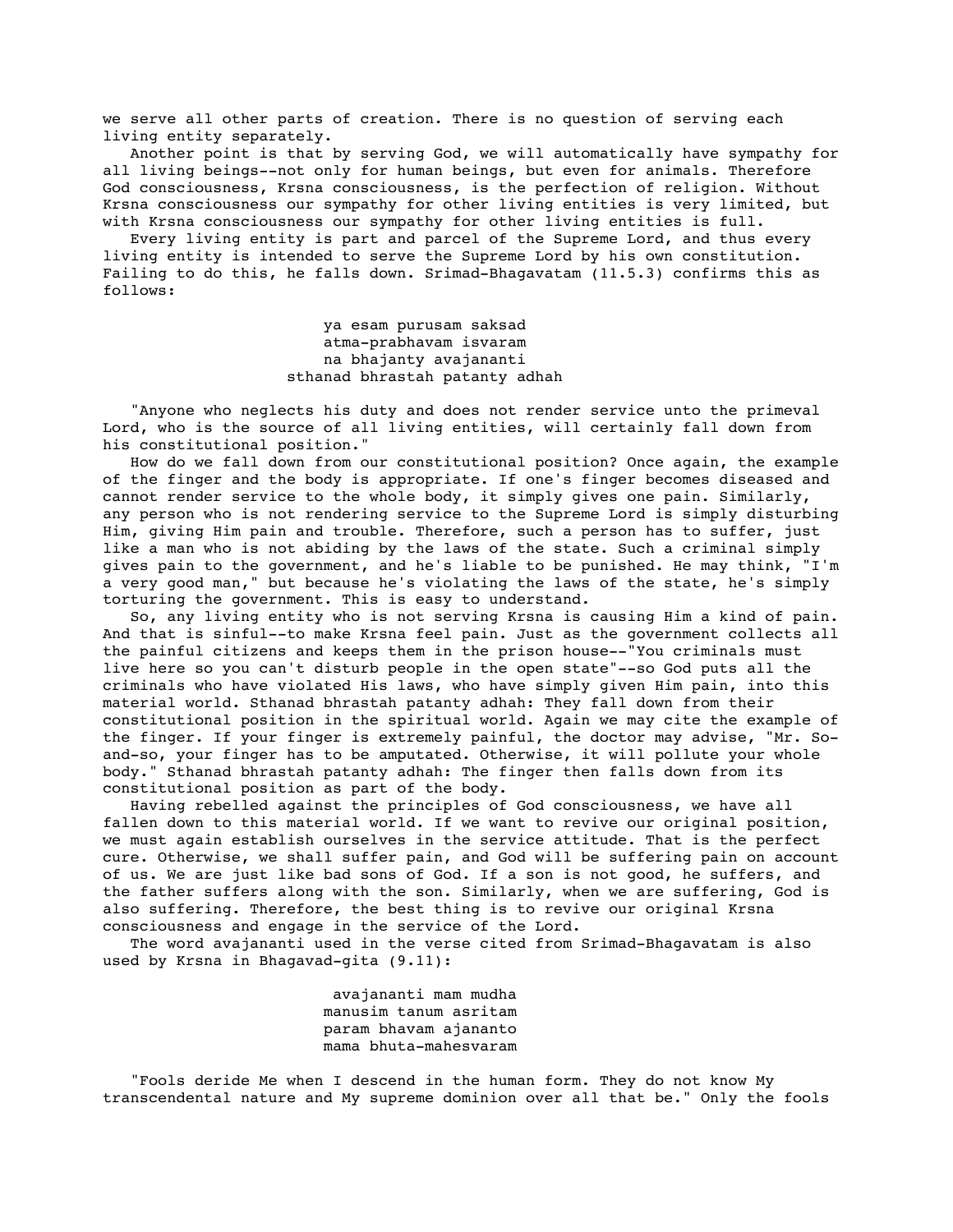and rascals deride the Supreme Personality of Godhead, Lord Krsna. The word mudha means "fool" or "rascal." Only a rascal does not care for Krsna. Not knowing that he will suffer for this attitude, he dares neglect Him. Without knowing the supreme position of the Lord, the rascals worship some cheap "God." God has become so cheap that many people say, "I am God, you are God." But what is the meaning of the word God? If everyone is God, then what is the meaning of God?

 So, the word avajananti is very appropriate. Avajananti means "neglectful," and it perfectly describes the person who says, "What is God? I am God. Why should I serve God?" This is avajananti--neglecting God's real position. A criminal may have the same attitude toward the government: "Oh, what is the government? I can do whatever I like. I don't care for the government." This is avajananti. But even if we say, "I don't care for the government," the police department is there. It will give us pain; it will punish us. Similarly, even if we don't care for God, the material nature will punish us with birth, old age, disease, and death. To get out of this suffering, we must practice yoga.

 The culmination of all kinds of yoga practice lies in bhakti-yoga. All other yogas are but means to come to the point of bhakti-yoga. Yoga actually means bhakti-yoga; all other yogas are progressions toward this destination. From the beginning of karma-yoga to the end of bhakti-yoga is a long way to selfrealization. Karma-yoga, executed without fruitive desires, is the beginning of this path. (Fruitive activities, or karma, include sinful activities also. Karma-yoga, however, does not include sinful activities but only good, pious activities, or prescribed activities. This is karma-yoga.) Then, when karma-yoga increases in knowledge and renunciation, the stage is called jnana-yoga. When jnana-yoga increases in meditation on the Supersoul by various physical processes, and when the mind is on Him, one has reached the stage called astanga-yoga. And when one surpasses astanga-yoga and comes to the point of serving the Supreme Personality of Godhead, Krsna, one has reached bhakti-yoga, the culmination.

 Factually, bhakti-yoga is the ultimate goal, but to analyze bhakti-yoga minutely one has to understand these other, minor yogas. The yogi who is progressive is therefore on the true path of eternal auspiciousness, whereas one who sticks to a particular point and does not make further progress is called by that particular name: karma-yogi, jnana-yogi, or astanga-yogi. But if one is fortunate enough to come to the point of bhakti-yoga, it is to be understood that one has surpassed all the other yogas. Therefore, to become Krsna conscious is the highest stage of yoga, just as, when we speak of the Himalayas, we refer to the world's highest mountains, of which the highest peak, Mount Everest, is considered the culmination.

 If someone practicing jnana-yoga thinks that he is finished, that is wrong. He has to make further progress. For example, suppose you want to go to the highest floor of a building--say, the hundredth floor--by walking up a staircase. You will pass the thirtieth floor, the fiftieth floor, the eightieth floor, and so on. But suppose when you come to the fiftieth or eightieth floor you think, "I have reached my goal." Then you are unsuccessful. To reach your destination you have to go to the hundredth floor. Similarly, all the processes of yoga are connected, like a staircase, but we shouldn't be satisfied to stop on the fiftieth floor or the eightieth floor. We should go to the highest platform, the hundredth floor--pure Krsna consciousness.

 Now, if somebody who wants to reach the hundredth floor is given a chance to use the elevator, within a minute he will be able to come to the top. Of course, he may still say, "Why should I take advantage of this elevator? I shall go step by step." He can do this, but there is a chance he will not reach the top floor. Similarly, if one takes help from the "elevator" of bhakti-yoga, within a short time he can reach the "hundredth floor"--the perfection of yoga, Krsna consciousness.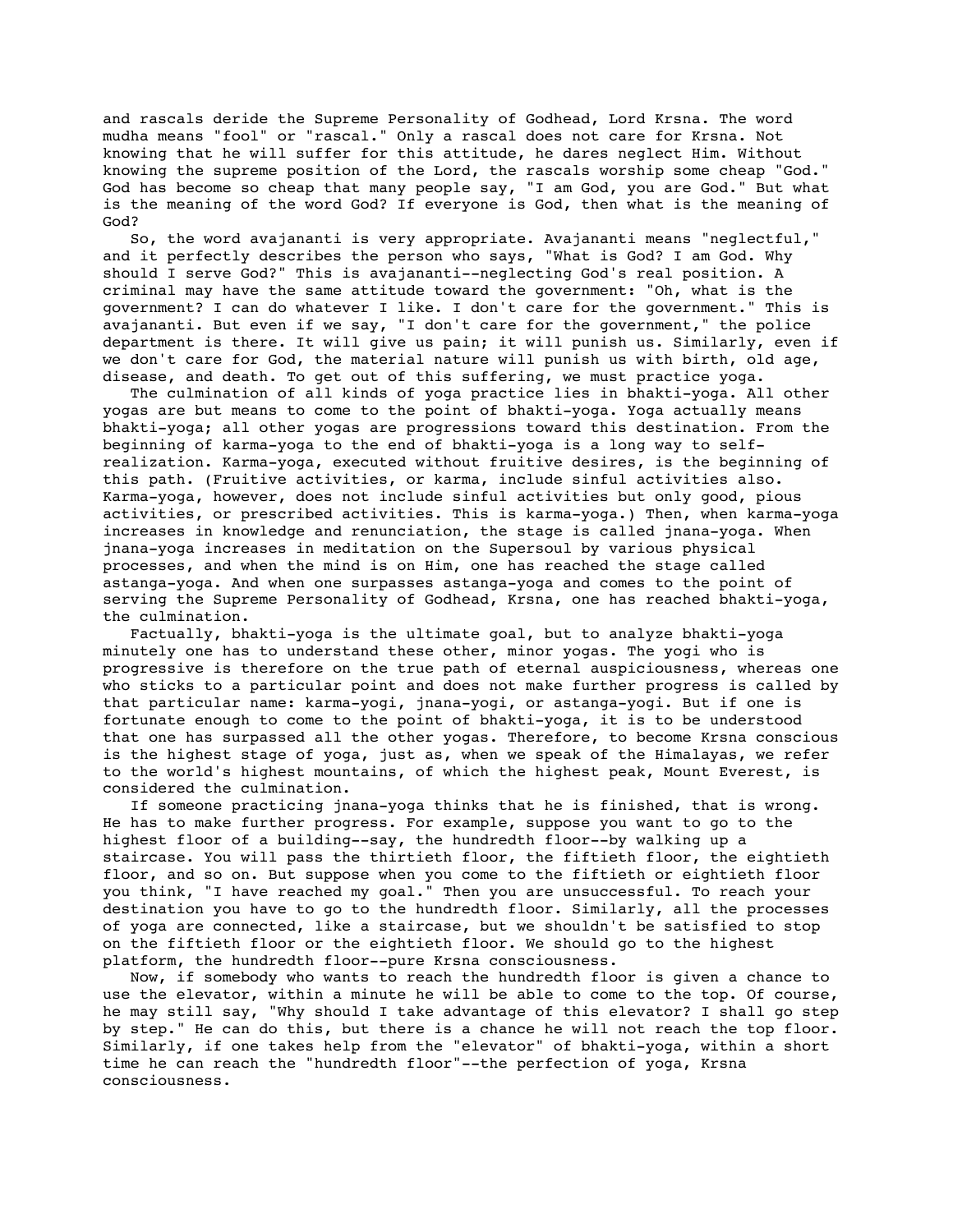Krsna consciousness is the direct process. You may go step by step, following all the other yoga systems, or you may take directly to Krsna consciousness. Lord Caitanya has recommended that in this age, since people are very shortlived, disturbed, and full of anxiety, they should take up the direct process. And by His grace, by His causeless mercy, He has given us the chanting of the Hare Krsna mantra, which lifts us immediately to the platform of bhakti-yoga. It is immediate; we don't have to wait. That is the special gift of Lord Caitanya. Therefore Srila Rupa Gosvami prayed, namo maha-vadanyaya krsna-prema-pradaya te: "O Lord Caitanya, You are the most munificent incarnation because You are directly giving love of Krsna." Ordinarily, to attain love of Krsna one has to pass through so many steps and stages of yoga, but Lord Caitanya gave it directly. Therefore He is the most munificent incarnation. This is the position of Lord Caitanya.

 The only way to know God in truth is through bhakti-yoga. In Bhagavad-gita (18.55) Krsna confirms this. Bhaktya mam abhijanati yavan yas casmi tattvatah: "Only by devotional service can one understand the Supreme Personality of Godhead as He is." The Vedas confirm that only through bhakti, or devotional service, can one attain the highest perfectional stage. If one practices other yoga systems, there must be a mixture of bhakti if one is to make any progress. But because people don't have sufficient time to execute all the practices of any other yoga system, the direct process of bhakti-yoga, unadulterated devotion, is recommended for this age. Therefore, it is by great fortune that one comes to Krsna consciousness, the path of bhakti-yoga, and becomes well situated according to the Vedic directions.

 The ideal yogi concentrates his attention on Krsna, who is as beautifully colored as a cloud, whose lotuslike face is as effulgent as the sun, whose dress is brilliant with jewels, and whose body is flower-garlanded. Illuminating all sides is His gorgeous luster, which is called the brahmajyoti. He incarnates in different forms, such as Rama, Varaha, and Krsna, the Supreme Personality of Godhead. He descends as a human being--as the son of mother Yasoda--and He is known as Krsna, Govinda, and Vasudeva. He is the perfect child, husband, friend, and master, and He is full with all opulences and transcendental qualities. One who remains fully conscious of these features of the Lord is the highest yogi. This stage of perfection in yoga can be attained only by bhakti-yoga, as confirmed in all Vedic literature.

# Material Problems, Spiritual Solutions

#### Focus for Global Unity

 December 1969: Speaking in Boston before the International Student Society, Srila Prabhupada provides a practical, simple, yet profound solution for world peace and harmony. Noting the increasing number of flags at the United Nations building in New York, he states that inter-nationalism is failing because "your international feeling and my inter-national feeling are overlapping and conflicting. We have to find the proper center for our loving feelings.... That center is Krsna."

 Thank you very much for participating with us in this Krsna consciousness movement. I understand that this society is known as the International Student Society. There are many other international societies, such as the United Nations. So the idea of an international society is very nice, but we must try to understand what the central idea of an international society should be.

 If you throw a stone into the middle of a pool of water, a circle will expand to the limit of the bank. Similarly, radio waves expand in a circle, and when you capture the waves with your radio you can hear the message. In the same way, our loving feeling can also expand.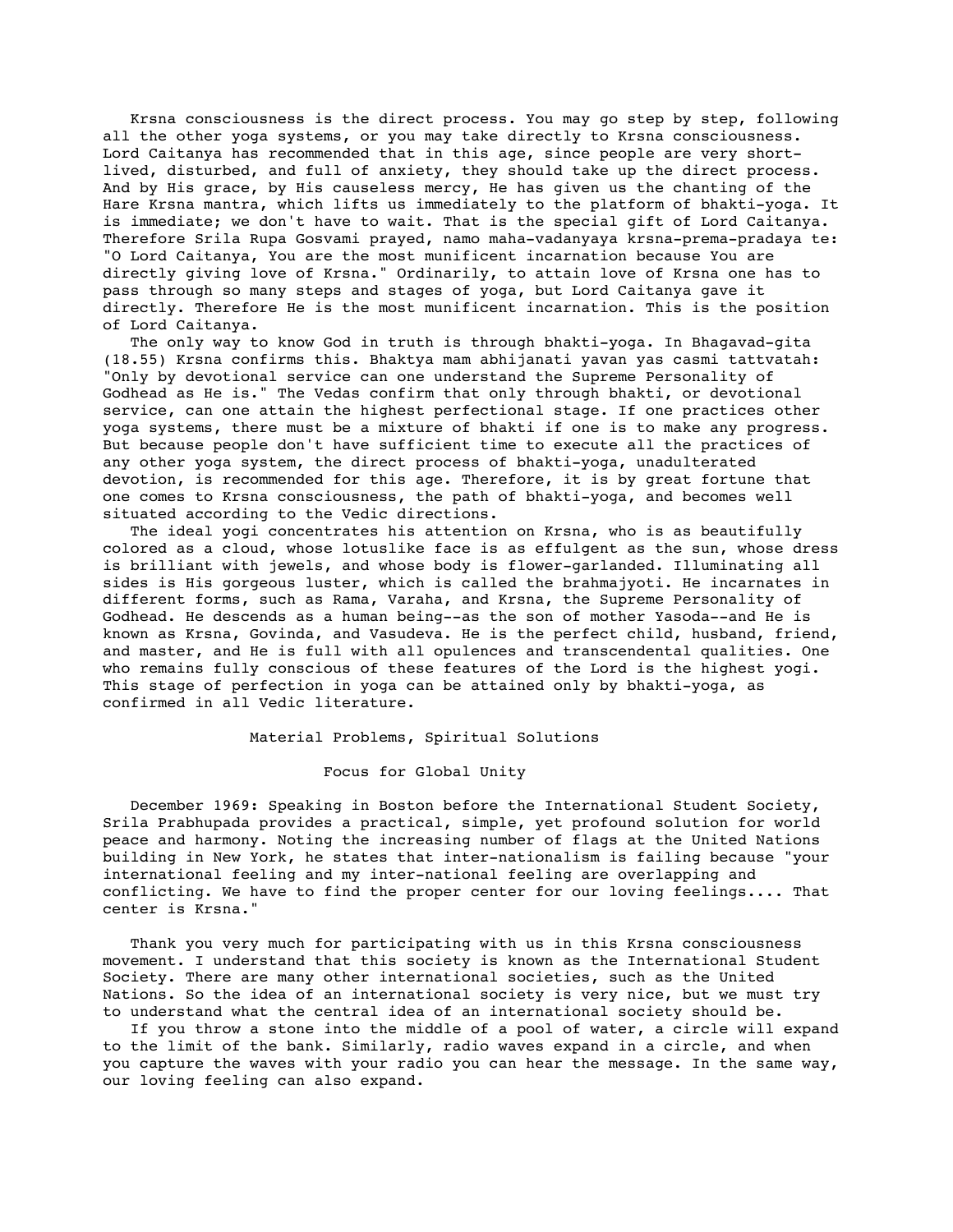At the beginning of our life, we simply want to eat. Whatever a small child grabs, he wants to eat. He has only personal interest. Then, when the child grows a little, he tries to participate with his brothers and sisters: "All right. You also take a little." This is an increase in the feeling of fellowship. Then, as he grows up, he begins to feel some love for his parents, then for his community, then for his country, and at last for all nations. But unless the center is right, that expansion of feeling--even if it is national or international--is not perfect.

 For example, the meaning of the word national is "one who has taken birth in a particular country." You feel for other Americans because they are born in this country. You may even sacrifice your life for your countrymen. But there is a defect: If the definition of national is "one who is born in a particular country," then why are the animals born in America not considered Americans? The problem is that we are not expanding our feelings beyond the human society. Because we don't think animals are our countrymen, we send them to the slaughterhouse.

 So the center of our national feeling or our international feeling is not fixed on the proper object. If the center is right, then you can draw any number of circles around that center and they'll never overlap. They'll simply keep growing, growing, growing. They'll not intersect with one another if the center is all right. Unfortunately, although everyone is feeling nationally or internationally, the center is missing. Therefore your inter-national feeling and my international feeling, your national feeling and my national feeling, are overlapping and conflicting. So we have to find the proper center for our loving feelings. Then you can expand your circle of feelings and it will not overlap or conflict with others'.

That center is Krsna.

 Our society, the International Society for Krishna Consciousness, is teaching the people of all countries that the center of their affection should be Krsna. In other words, we are teaching people to be mahatmas. You may have heard this word mahatma before. It is a Sanskrit word that is applied to a person whose mind is expanded, whose circle of feelings is very much expanded. This is a mahatma. Maha means "big" or "great," and atma means "soul." So he who has expanded his soul very wide is called a mahatma.

 The Bhagavad-gita (7.19) gives a description of the person who has expanded his feelings very wide:

> bahunam janmanam ante jnanavan mam prapadyate vasudevah sarvam iti sa mahatma su-durlabhah

 The first idea in this verse is that one can become a mahatma only after many, many births (bahunam janmanam ante). The soul is transmigrating through many bodies, one after another. There are 8,400,000 different species of life, and we evolve through them until at last we come to the human form of life. Only then can we become a mahatma. This is why Krsna says bahunam janmanam ante: "After many, many births one may become a mahatma."

 In the Srimad-Bhagavatam there is a similar verse. Labdhva su-durlabham idam bahu-sambhavante: "After many, many births you have achieved a human body, which is very difficult to get." This human form of life is not cheap. The bodies of cats and dogs and other animals are cheap, but this human form is not. After being born in at least 8,000,000 different species, we get this human form. So the Bhagavatam and the Bhagavad-gita say the same thing. All Vedic literatures corroborate one another, and the person who can understand them doesn't find any contradiction.

 So the human form of life is obtained after many, many births in other-thanhuman forms of life. But even in this human form of life, many, many births are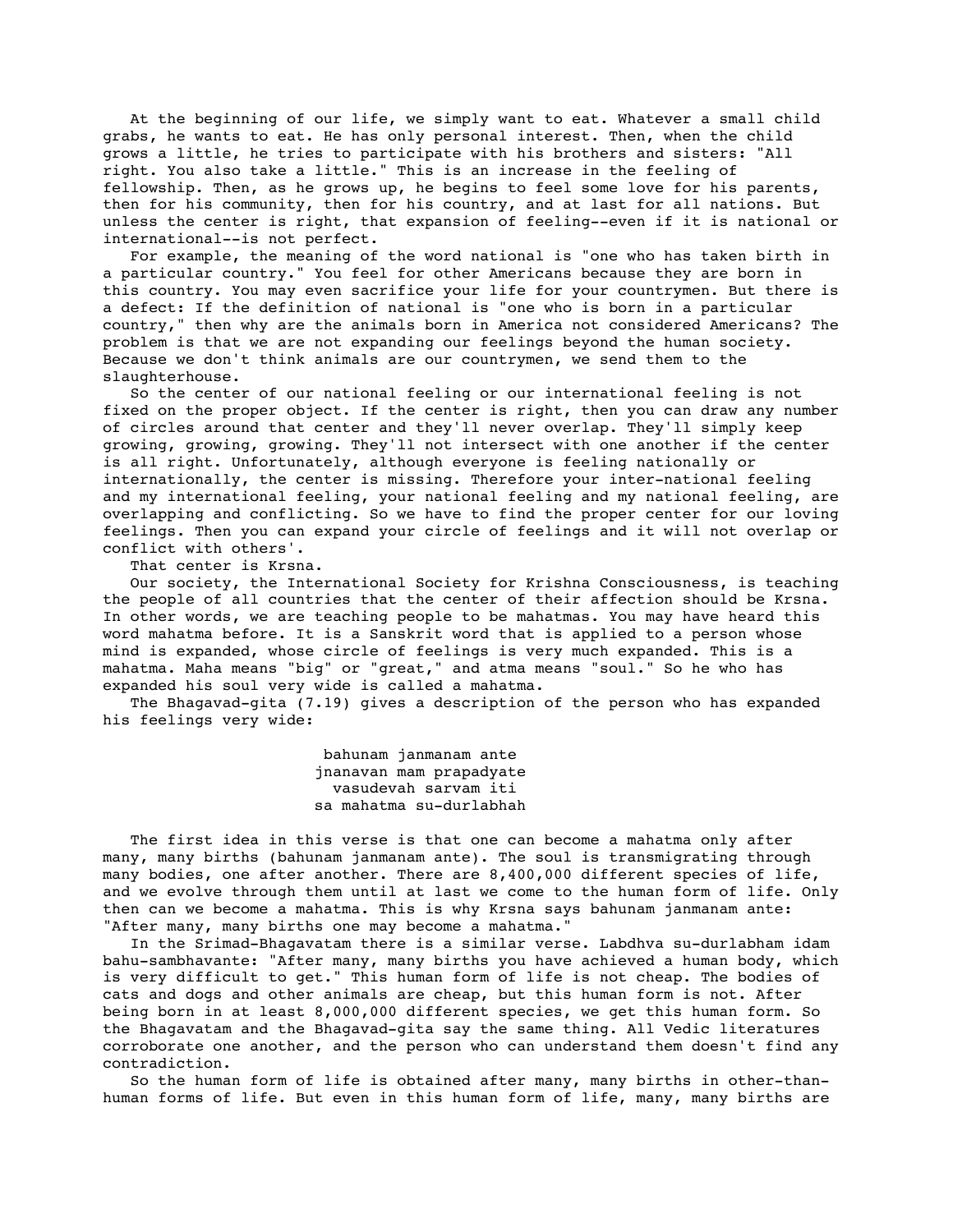required for one who is cultivating knowledge of the central point of existence. If one is actually cultivating spiritual knowledge--not in one life but in many, many lives--one eventually comes to the highest platform of knowledge and is called jnanavan, "the possessor of true knowledge." Then, Krsna says, mam prapadyate: "He surrenders unto Me, Krsna, or God." (When I say "Krsna" I mean the Supreme Lord, the all-attractive Supreme Personality of Godhead.)

 Now, why does a man in knowledge surrender to Krsna? Vasudevah sarvam iti: Because he knows that Vasudeva, Krsna, is everything--that He is the central point of all loving feelings. Then, sa mahatma su-durlabhah. Here the word mahatma is used. After cultivating knowledge for many, many births, a person who expands his consciousness up to the point of loving God--he is a mahatma, a great soul. God is great, and His devotee is also great. But, Krsna says, sa mahatma su-durlabhah: That sort of great soul is very rarely to be seen. This is the description of a mahatma we get from the Bhagavad-gita.

 Now we have expanded our feelings of love to various objects. We may love our country, we may love our community, we may love our family, we may love our cats and dogs. In any case, we have love, and we expand it according to our knowledge. And when our knowledge is perfect, we come to the point of loving Krsna. That is perfection. Love of Krsna is the aim of all activities, the aim of life.

The Srimad-Bhagavatam (1.2.8) confirms that the goal of life is Krsna:

 dharmah svanusthitah pumsam visvaksena-kathasu yah notpadayed yadi ratim srama eva hi kevalam

 The first words in this verse are dharmah svanusthitah pumsam. This means that everyone is doing his duty according to his position. A householder has some duty, a sannyasi [renunciant] has some duty, a brahmacari [celibate student] has some duty. There are different types of duties according to different occupations or professions. But, the Bhagavatam says, if by performing your duties very nicely you still do not come to the understanding of Krsna, then whatever you have done is simply useless labor (srama eva hi kevalam). So if you want to come to the point of perfection, you should try to understand and love Krsna. Then your national or international feelings of love will actually expand to their limit.

 Now, suppose a man says, "Yes, I have expanded my feelings of love very widely." That is all right, but he must show the symptoms of how his feelings of love are expanded. As Krsna says in the Bhagavad-gita (5.18):

> vidya-vinaya-sampanne brahmane gavi hastini suni caiva svapake ca panditah sama-darsinah

 If one is actually a pandita, someone who is elevated to the stage of perfect wisdom, then he must see everyone on an equal platform (sama-darsinah). Because the vision of a pandita is no longer absorbed simply with the body, he sees a learned brahmana as a spirit soul, he sees a dog as a spirit soul, he sees an elephant as a spirit soul, and he also sees a lowborn man as a spirit soul. From the highborn brahmana down to the candala [outcaste], there are many social classes in human society, but if a man is really learned he sees everyone, every living entity, on the same level. That is the stage of true learning.

We are trying to expand our feeling socially, communally, nationally, internationally, or universally. That is our natural function--to expand our consciousness. But my point is that if we actually want to expand our consciousness to the utmost, we must find out the real center of existence. That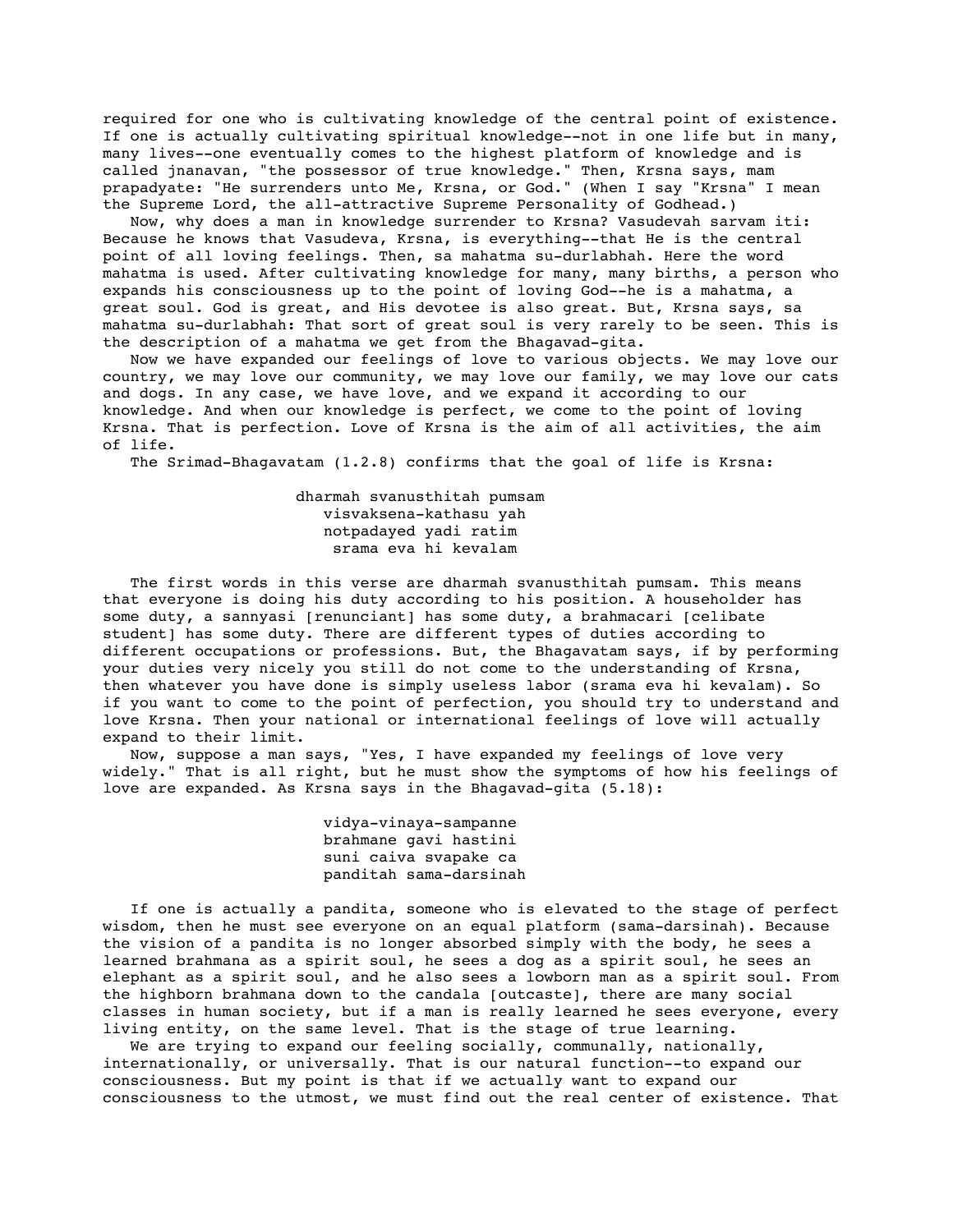center is Krsna, or God. How do we know Krsna is God? Krsna declares Himself to be God in the Bhagavad-gita. Please always remember that the Krsna consciousness movement is based on understanding Bhagavad-gita as it is. Whatever I am speaking is in the Bhagavad-gita. Unfortunately, the Bhagavad-gita has been misinterpreted by so many commentators that people have misunderstood it. Actually, the purport of the Bhagavad-gita is to develop Krsna consciousness, love of Krsna, and we are trying to teach that.

 In the Bhagavad-gita Krsna has given several descriptions of a mahatma. He says, mahatmanas tu mam partha daivim prakrtim asritah: "A mahatma, one who is actually wise and broad-minded, is under the shelter of My spiritual energy." He is no longer under the spell of the material energy.

 Whatever we see is made up of various energies of God. In the Upanisads it is said, parasya-saktir vividhaiva sruyate: "The Supreme Absolute Truth has many varieties of energies." And these energies are acting so nicely that it appears they are working automatically (svabhaviki jnana-bala-kriya ca). For example, we have all seen a blooming flower. We may think that it has automatically blossomed and become so beautiful. But no, the material energy of God is acting.

 Similarly, Krsna has a spiritual energy. And a mahatma, one who is broadminded, is under the protection of that spiritual energy; he is not under the spell of the material energy. These things are all explained in the Bhagavadgita. There are many verses in the Bhagavad-gita that describe how Krsna's energies are working, and our mission is to present Bhagavad-gita as it is, without any nonsensical commentary. There is no need of nonsensical commentary. Bhagavad-gita is as clear as the sunlight. Just as you don't require a lamp to see the sun, you don't require the commentary of an ignorant, common man to study the Bhagavad-gita. You should study the Bhagavad-gita as it is. Then you will get all spiritual knowledge. You will become wise and will under-stand Krsna. Then you will surrender to Him and become a mahatma.

 Now, what are the activities of a mahatma? A mahatma is under the protection of Krsna's spiritual energy, but what is the symptom of that protection? Krsna says, mam. .. bhajanty ananya-manasah: "A mahatma is always engaged in devotional service to Me." That is the main symptom of a mahatma: he is always serving Krsna. Does he engage in this devotional service blindly? No. Krsna says, jnatva bhutadim avyayam: "He knows perfectly that I am the source of everything."

 So Krsna explains everything in the Bhagavad-gita. And our purpose in the Krsna consciousness movement is to spread the knowledge contained in the Bhagavad-gita without adding any nonsensical commentary. Then the human society will profit from this knowledge. Now society is not in a sound condition, but if people understand the Bhagavad-gita, and if they actually broaden their outlook, all social, national, and international problems will be solved automatically. There will be no difficulty. But if we don't find out what the center of existence is, if we manufacture our own ways to expand our loving feelings, there will be only conflict--not only between individual persons but between the different nations of the world. The nations are trying to be united; in your country there is the United Nations. Unfortunately, instead of the nations becoming united, the flags are increasing. Similarly, India was once one country, Hindustan. Now there is also Pakistan. And some time in the future there will be Sikhistan and then some other "stan."

 Instead of becoming united we are becoming disunited, because we are missing the center. Therefore, my request, since you are all international students, is that you please try to find out the real center of your international movement. Real inter-national feeling will be possible when you understand that the center is Krsna. Then your international movement will be perfect.

In the Fourteenth Chapter of Bhagavad-gita (14.4), Lord Krsna says,

 sarva-yonisu kaunteya murtayah sambhavanti yah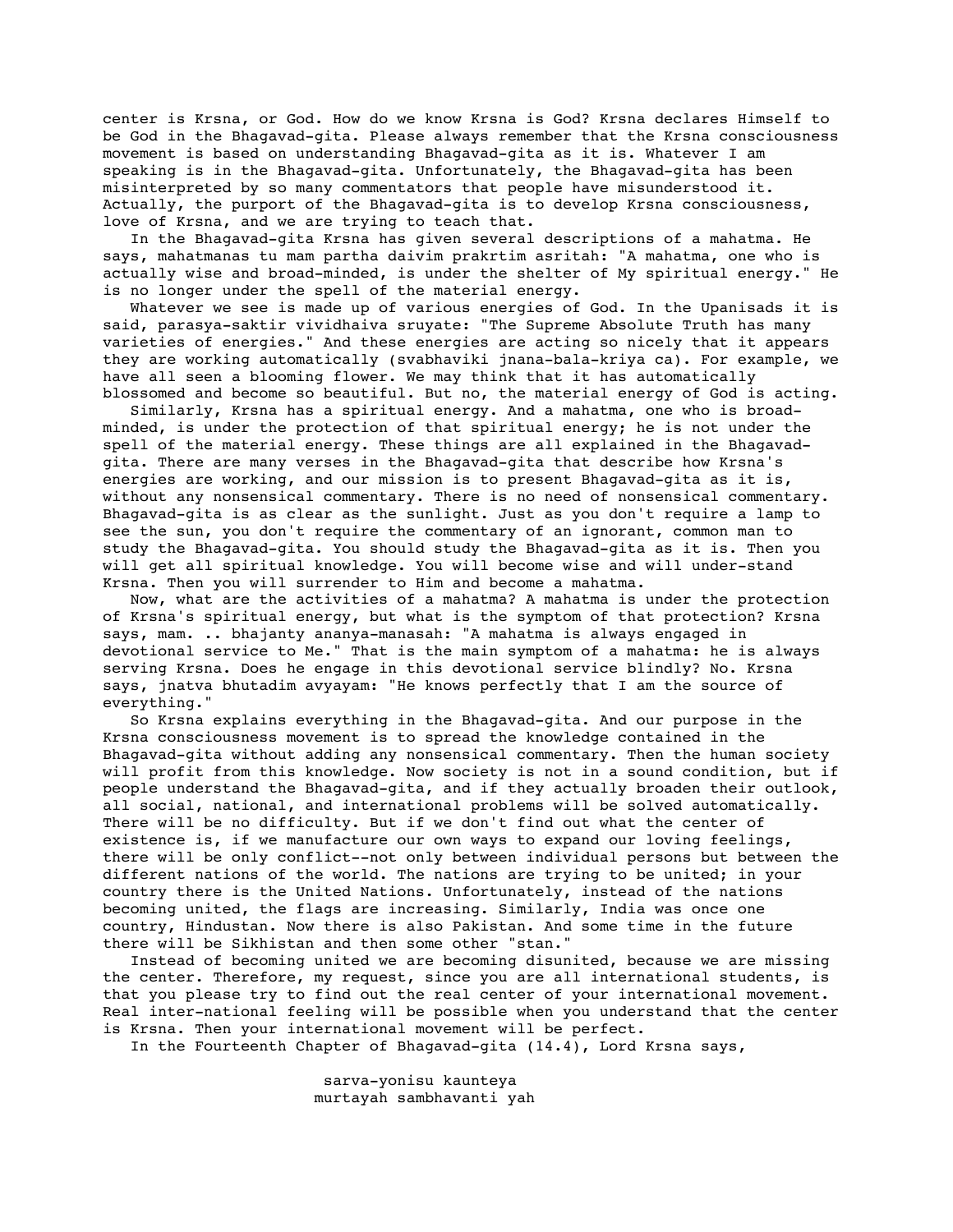tasam brahma mahad yonir aham bija-pradah pita

 Here Krsna says, "I am the father of all forms of life. The material nature is the mother, and I am the seed-giving father." Without a father and mother, nobody can be born. The father gives the seed, and the mother supplies the body. In this material world the mother of every one of us--from Lord Brahma down to the ant--is the material nature. Our body is matter; therefore it is a gift of the material nature, our mother. But I, the spirit soul, am part and parcel of the supreme father, Krsna. Krsna says, mamaivamso. .. jiva-bhutah: "All these living entities are part and parcel of Me."

 So if you want to broaden your feelings of fellowship to the utmost limit, please try to understand the Bhagavad-gita. You'll get enlightenment; you'll become a real mahatma. You will feel affection even for the cats and dogs and reptiles. In the Seventh Canto of the Srimad-Bhagavatam you'll find a statement by Narada Muni that if there is a snake in your house, you should give it something to eat. Just see how your feelings can expand! You'll care even for a snake, what to speak of other animals and human beings.

 So we cannot become enlightened unless we come to the point of understanding God, or Krsna. Therefore we are preaching Krsna consciousness all over the world. The Krsna consciousness movement is not new. As I told you, it is based on the principles of the Bhagavad-gita, and the Bhagavad-gita is an ancient scripture. From the historical point of view it is five thousand years old. And from a prehistorical point of view it is millions of years old. Krsna says in the Fourth Chapter, imam vivasvate yogam proktavan aham avyayam: "I first spoke this ancient science of yoga to the sun-god." That means Krsna first spoke the Bhagavad-gita some millions of years ago. But simply from a historical point of view, Bhagavad-gita has existed since the days of the Battle of Kuruksetra, which was fought five thousand years ago. So it is older than any other scripture in the world.

 Try to understand Bhagavad-gita as it is, without any unnecessary commentary. The words of the Bhagavad-gita are sufficient to give you enlightenment, but unfortunately people have taken advantage of the popularity of the Bhagavad-gita and have tried to express their own philosophy under the shelter of the Bhagavad-gita. That is useless. Try to understand the Bhagavad-gita as it is. Then you will get enlightenment; you will understand that Krsna is the center of all activities. And if you become Krsna conscious, everything will be perfect and all problems will be solved.

 Thank you very much. Are there any questions? Indian student: I don't know the exact Sanskrit from the Gita, but somewhere Krsna says, "All roads lead to Me. No matter what one does, no matter what one thinks, no matter what one is involved with, eventually he will evolve toward Me." So is enlightenment a natural evolution?

Srila Prabhupada: No, Krsna never says that whatever you do, whatever you think, you will naturally evolve toward Him. To become enlightened in Krsna consciousness is not natural for the conditioned soul. You require instruction from a spiritual master. Otherwise, why did Krsna instruct Arjuna? You have to get knowledge from a superior person and follow his instructions.

 Arjuna was perplexed. He could not understand whether he should fight or not. Similarly, everyone in the material world is perplexed. So we require guidance from Krsna or his bona fide representative. Then we can become enlightened.

 Evolution is natural up through the animal species. But when we come to the human form of life, we can use our own discretion. As you like, you make your choice of which path to follow. If you like Krsna, you can go to Krsna; if you like something else, you can go there. That depends on your discretion.

 Everyone has a little bit of independence. At the end of the Bhagavad-gita (18.66) Krsna says, sarva-dharman parityajya mam ekam saranam vraja: "Just give up everything and surrender unto Me." If this surrender is natural, why would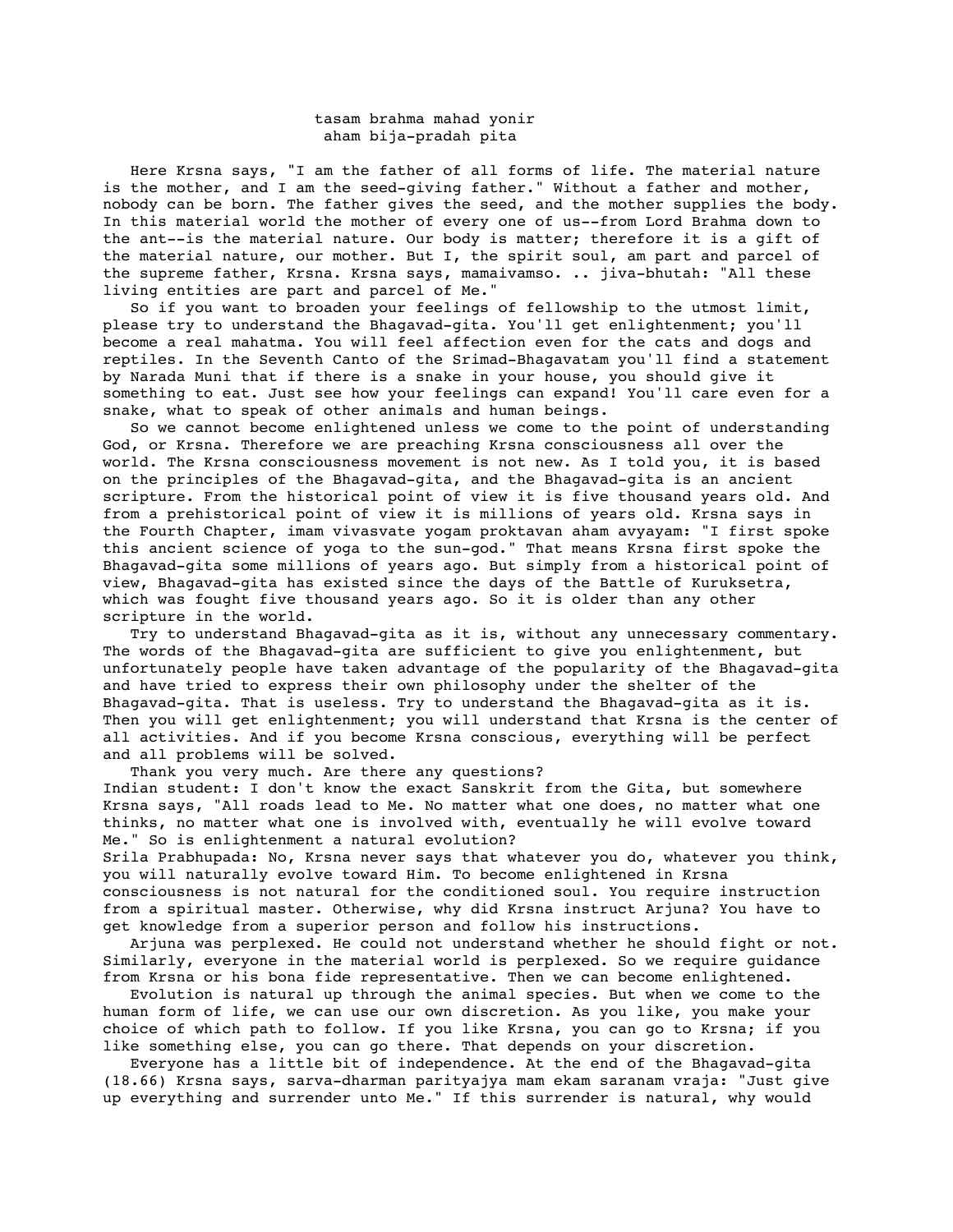Krsna say, "You should do this"? No. Surrendering to Krsna is not natural in our materially conditioned state. We have to learn it. Therefore we must hear from a bona fide spiritual master--Krsna or His authorized representative--and follow his instructions. This will bring us to the stage of full enlightenment in Krsna consciousness.

#### The Myth of Scarcity

 Contrary to popular belief, current statistics show that the earth produces enough food to easily support its entire population. Yet greed and exploitation force over twenty-five per cent of the world's people to be underfed and undernourished. Srila Prabhupada condemns unnecessary industrialization for contributing to the problem of hunger and for creating unemployment, pollution, and a host of other problems. In the following speech, recorded on May 2, 1973, in Los Angeles, he advocates a simpler, more natural, God-centered lifestyle.

> ime jana-padah svrddhah supakvausadhi-virudhah vanadri-nady-udanvanto hy edhante tava viksitaih

 [Queen Kunti said:] "All these cities and villages are flourishing in all respects because the herbs and grains are in abundance, the trees are full of fruits, the rivers are flowing, the hills are full of minerals, and the oceans are full of wealth. And this is all due to Your glancing over them." (Srimad-Bhagavatam 1.8.40)

 Human prosperity flourishes by natural gifts and not by gigantic industrial enterprises. The gigantic industrial enterprises are products of a godless civilization, and they cause the destruction of the noble aims of human life. The more we increase such troublesome industries to squeeze out the vital energy of the human being, the more there will be dissatisfaction of the people in general, although a select few can live lavishly by exploitation.

 The natural gifts such as grains and vegetables, fruits, rivers, the hills of jewels and minerals, and the seas full of pearls are supplied by the order of the Supreme, and as He desires, material nature produces them in abundance or restricts them at times. The natural law is that the human being may take advantage of these godly gifts of nature and thus satisfactorily flourish without being captivated by the exploitative motive of lording it over material nature.

 The more we attempt to exploit material nature according to our whims, the more we shall become entrapped by the reaction of such exploitative attempts. If we have sufficient grains, fruits, vegetables, and herbs, then what is the necessity of running a slaughterhouse and killing poor animals?

 A man need not kill an animal if he has sufficient grains and vegetables to eat. The flow of river waters fertilizes the fields, and there is more than what we need. Minerals are produced in the hills, and the jewels in the ocean. If the human civilization has sufficient grains, minerals, jewels, water, milk, etc., then why should we hanker after terrible industrial enterprises at the cost of the labor of some unfortunate men?

 But all these natural gifts are dependent on the mercy of the Lord. What we need, therefore, is to be obedient to the laws of the Lord and achieve the perfection of human life by devotional service. The indications by Kunti-devi are just to the point. She desires that God's mercy be bestowed upon her and her sons so that natural prosperity will be maintained by His grace.

 Kunti-devi mentions that the grains are abundant, the trees full of fruits, the rivers flowing nicely, the hills full of minerals, and the oceans full of wealth, but she never mentions that industry and slaughterhouses are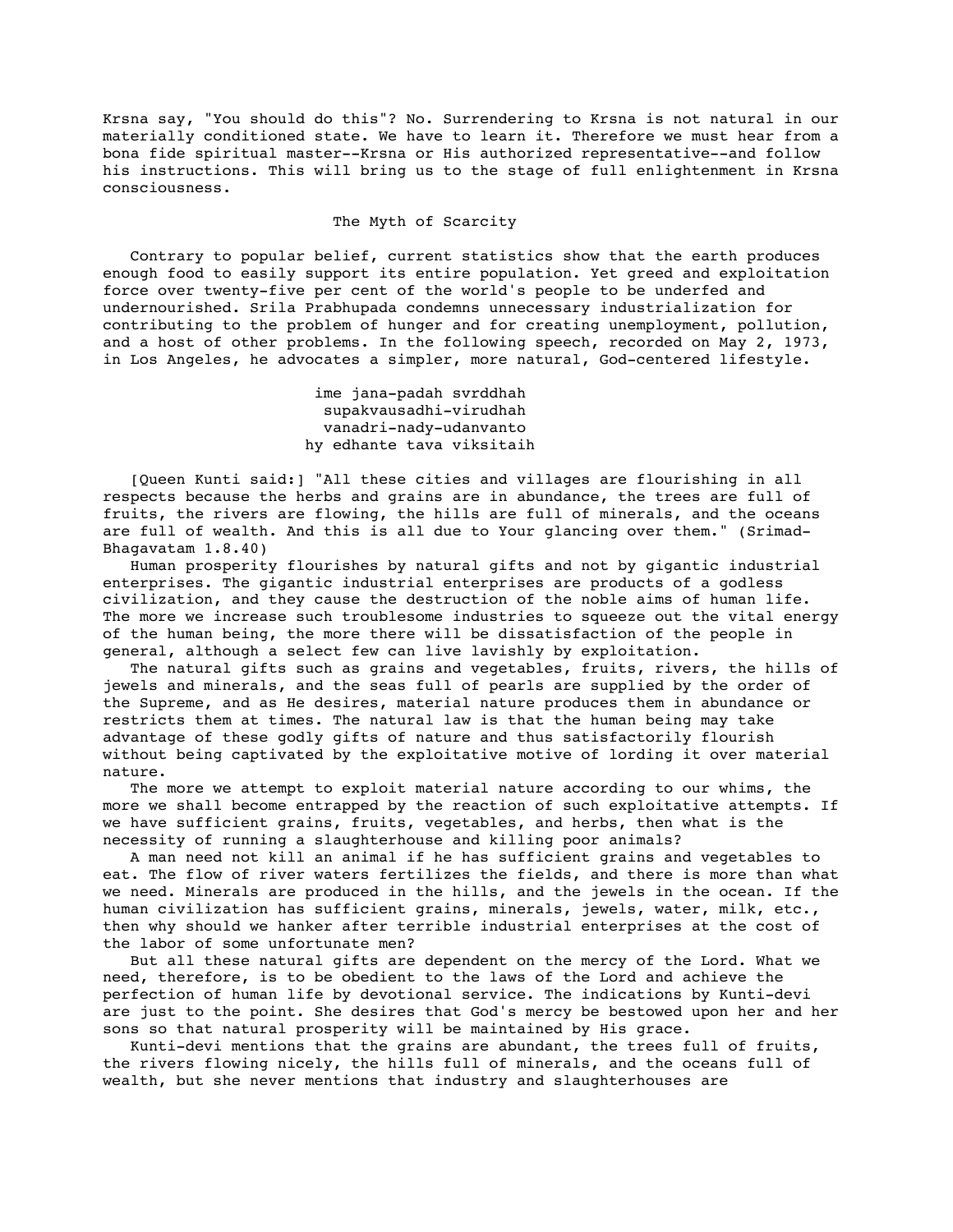flourishing, for such things are nonsense that men have developed to create problems.

 If we depend on God's creation, there will be no scarcity, but simply ananda, bliss. God's creation provides sufficient grains and grass, and while we eat the grains and fruits, the animals like the cows will eat the grass. The bulls will help us produce grains, and they will take only a little, being satisfied with what we throw away. If we take fruit and throw away the skin, the animal will be satisfied with the skin. In this way, with Krsna in the center, there can be full cooperation between the trees, animals, human beings, and all living entities. This is Vedic civilization, a civilization of Krsna consciousness.

 Kunti-devi prays to the Lord, "This prosperity is due to Your glance." When we sit in the temple of Krsna, Krsna glances over us, and everything is nice. When sincere souls try to become Krsna's devotees, Krsna very kindly comes before them in His full opulence and glances upon them, and they become happy and beautiful.

 Similarly, the whole material creation is due to Krsna's glance (sa aiksata). In the Vedas it is said that He glanced over matter, thus agitating it. A woman in touch with a man becomes agitated and becomes pregnant and then gives birth to children. The whole creation follows a similar process. Simply by Krsna's glance, matter becomes agitated and then becomes pregnant and gives birth to the living entities. It is simply by His glance that plants, trees, animals, and all other living beings come forth. How is this possible? None of us can say, "Simply by glancing over my wife, I can make her pregnant." But although this is impossible for us, it is not impossible for Krsna. The Brahma-samhita (5.32) says, angani yasya sakalendriya-vrttimanti: Every part of Krsna's body has all the capabilities of the other parts. With our eyes we can only see, but Krsna can make others pregnant merely by looking at them. There is no need of sex, for simply by glancing Krsna can create pregnancy.

 In Bhagavad-gita (9.10) Lord Krsna says, mayadhyaksena prakrtih suyate sacaracaram: "By My supervision, material nature gives birth to all moving and nonmoving beings." The word aksa means "eyes," so aksena indicates that all living entities take birth because of the Lord's glance. There are two kinds of living entities--the moving beings, like insects, animals, and human beings, and the nonmoving beings, like trees and plants. In Sanskrit these two kinds of living entities are called sthavara-jangama, and they both come forth from material nature.

 Of course, what comes from material nature is not the life, but the body. The living entities accept particular types of bodies from material nature, just as a child takes its body from its mother. For ten months the child's body develops from the blood and nutrients of the mother's body, but the child is a living entity, not matter. It is the living entity that has taken shelter in the womb of the mother, who then supplies the ingredients for that living entity's body. This is nature's way. The mother may not know how from her body another body has been created, but when the body of the child is fit, the child takes birth.

 It is not that the living entity takes birth. As stated in Bhagavad-gita (2.20), na jayate mriyate va: The living entity neither takes birth nor dies. That which does not take birth does not die; death is meant for that which has been created, and that which is not created has no death. The Gita says, na jayate mriyate va kadacit. The word kadacit means "at any time." At no time does the living entity actually take birth. Although we may see that a child is born, actually it is not born. Nityah sasvato 'yam puranah. The living entity is eternal (sasvata), always existing, and very, very old (purana). Na hanyate hanyamane sarire: Don't think that when the body is destroyed the living entity will be destroyed; no, the living entity will continue to exist.

 A scientist friend once asked me, "What is the proof of the soul's eternality?" Krsna says, na hanyate hanyamane sarire: "The soul is not killed when the body is killed." This statement in itself is proof. This type of proof is called sruti, the proof established by that which is heard through the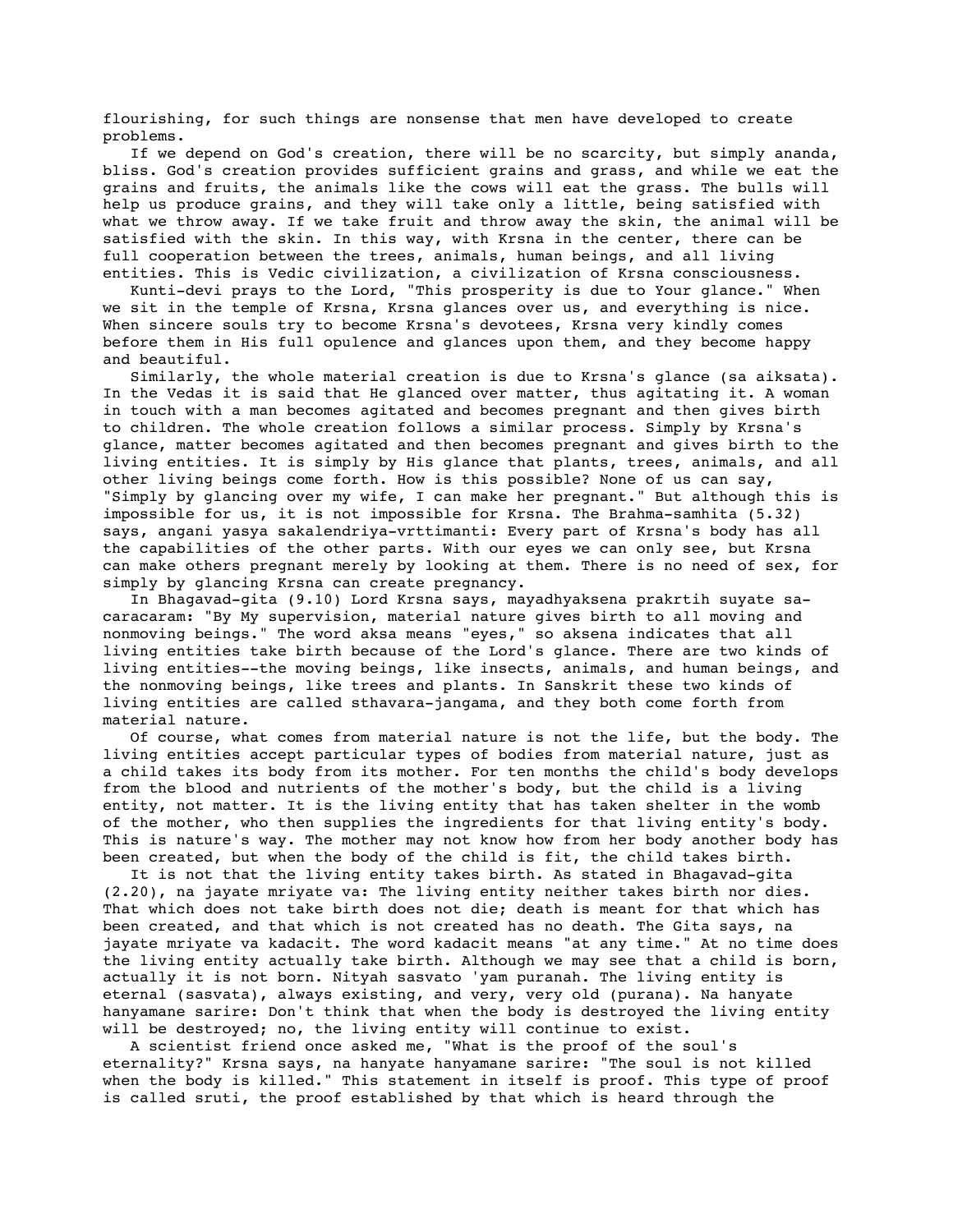disciplic succession from the Supreme. One form of proof is proof by logic (nyaya-prasthana). One can get knowledge by logic, arguments, and philosophical research. But another form of proof is sruti, proof established by hearing from authorities. A third form of proof is smrti, proof established by statements derived from the sruti. The Puranas are smrti, the Upanisads are sruti, and the Vedanta is nyaya. Of these three the sruti-prasthana, or the evidence from the sruti, is especially important.Pratyaksa, the process of receiving knowledge through direct perception, has no value, because our senses are all imperfect. For example, to us the sun looks like a small disk, but in fact it is many times larger than the earth. So what is the value of our direct perception through our eyes? We have so many senses through which we can experience knowledge--the eyes, the ears, the nose, and so on--but because these senses are imperfect, whatever knowledge we get by exercising these senses is also imperfect. Because scientists try to understand things by exercising their imperfect senses, their conclusions are always imperfect. Svarupa Damodara, a scientist among our disciples, inquired from a fellow scientist who says that life comes from matter, "If I give you the chemicals with which to produce life, will you be able to produce it?" The scientist replied, "That I do not know." This is imperfect knowledge. If you do not know, then your knowledge is imperfect. Why then have you become a teacher? That is cheating. Our contention is that to become perfect one must take lessons from the perfect teacher.

 Krsna is perfect, so we take knowledge from Him. Krsna says, na hanyate hanyamane sarire: "The soul does not die when the body dies." Therefore this understanding that the soul is eternal and the body is temporary is perfect.

 Kunti-devi says, ime jana-padah svrddhah supakvausadhi-virudhah: "The grains are abundant, the trees are full of fruits, the rivers are flowing, the hills are full of minerals, and the oceans are full of wealth." What more could one want? The oyster produces pearls, and formerly people decorated their bodies with pearls, valuable stones, silk, gold, and silver. But where are those things now? Now, with the advancement of civilization, there are so many beautiful girls who have no ornaments of gold, pearls, or jewels, but only plastic bangles. So what is the use of industry and slaughterhouses?

 By God's arrangement one can have enough food grains, enough milk, enough fruits and vegetables, and nice clear river water. But now I have seen, while traveling in Europe, that all the rivers there have become nasty. In Germany, in France, and also in Russia and America I have seen that the rivers are nasty. By nature's way the water in the ocean is kept clear like crystal, and the same water is transferred to the rivers, but without salt, so that one may take nice water from the river. This is nature's way, and nature's way means Krsna's way. So what is the use of constructing huge waterworks to supply water?

 Nature has already given us everything. If we want wealth we may collect pearls and become rich; there is no need to become rich by starting some huge factory to produce auto bodies. By such industrial enterprises we have simply created troubles. Otherwise, we need only depend on Krsna and Krsna's mercy, because by Krsna's glance (tava viksitaih), everything is set right. So if we simply plead for Krsna's glance, there will be no question of scarcity or need. Everything will be complete. The idea of the Krsna consciousness movement, therefore, is to depend on nature's gifts and the grace of Krsna.

 People say that the population is increasing, and therefore they are checking this by artificial means. Why? The birds and beasts are increasing their populations and have no contraceptives, but are they in need of food? Do we ever see birds or animals dying for want of food? Perhaps in the city, although not very often. But if we go to the jungle we shall see that all the elephants, lions, tigers, and other animals are very stout and strong. Who is supplying them with food? Some of them are vegetarians and some of them are nonvegetarians, but none of them are in want of food.

 Of course, by nature's way the tiger, being a nonvegetarian, does not get food every day. After all, who will face a tiger to become its food? Who will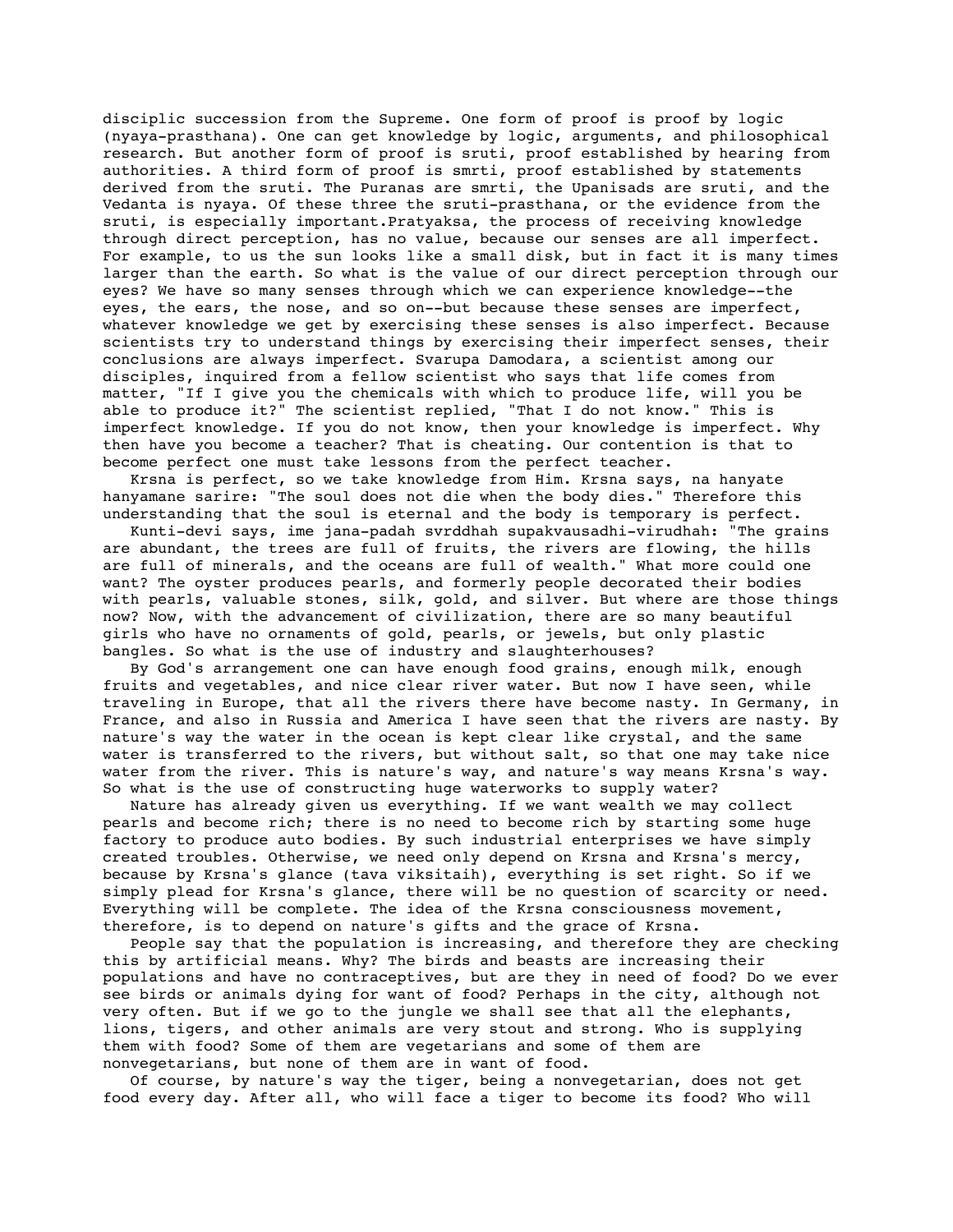say to the tiger, "Sir, I am an altruist and have come to you to give you food, so take my body"? No one. Therefore the tiger has difficulty finding food. And as soon as the tiger is out, there is an animal that follows it and makes a sound like "fayo, fayo," so that the other animals will know, "Now the tiger is out." So by nature's way the tiger has difficulty. But still Krsna supplies it food. After about a week, the tiger will get the chance to catch an animal, and because it does not get fresh food daily, it will keep the carcass in some bush and eat a little at a time. Since the tiger is very powerful, people want to become like a lion or a tiger. But that is not a very good proposition, because if one actually becomes like a tiger one won't get food daily, but will have to search for food with great labor. If one becomes a vegetarian, however, one will get food every day. The food for a vegetarian is available everywhere.

 Now in every city there are slaughterhouses, but does this mean that the slaughterhouses can supply enough so that one can live by eating only meat? No, there will not be an adequate supply. Even meat-eaters have to eat grains, fruits, and vegetables along with their slice of meat. Still, for that daily slice of meat they kill so many poor animals. How sinful this is! If people commit such sinful activities, how can they be happy? This killing should not be done, but because it is being done people are unhappy. However, if one becomes Krsna conscious and simply depends on Krsna's glance (tava viksitaih), Krsna will supply everything and there will be no question of scarcity.

 Sometimes there appears to be scarcity, and sometimes we find that grains and fruits are produced in such a huge quantity that people cannot finish eating them. So this is a question of Krsna's glance. If Krsna likes, He can produce a huge quantity of grains, fruits, and vegetables, but if Krsna desires to restrict the supply, what good will meat do? You may eat me, or I may eat you, but that will not solve the problem.

 For real peace and tranquillity and a sufficient supply of milk, water, and everything else we need, we simply have to depend on Krsna. This is what Bhaktivinoda Thakura teaches us when he says, marabi rakhabi--yo iccha tohara: "My dear Lord, I simply surrender unto You and depend on You. Now if You like You may kill me, or else You may give me protection." And Krsna says in reply, "Yes. Sarva-dharman parityajya mam ekam saranam vraja: Simply surrender exclusively unto Me." He does not say, "Yes, depend on Me, and also depend on your slaughterhouses and factories." No. He says, "Depend only on Me. Aham tvam sarva-papebhyo moksayisyami: I will rescue you from the results of your sinful activities."

 Because we have lived so many years without being Krsna conscious, we have lived only a sinful life, but Krsna assures us that as soon as one surrenders to Him, He immediately squares all accounts and puts an end to all one's sinful activities so that one may begin a new life. When we initiate disciples we therefore tell them, "Now the account is squared. Now don't commit sinful activities any more."

 One should not think that because the holy name of Krsna can nullify sinful activities, one may commit a little sinful activity and chant Hare Krsna to nullify it. That is the greatest offense (namno balad yasya hi papa-buddhih). The members of some religious orders go to church and confess their sins, but then they again commit the same sinful activities. What, then, is the value of their confession? One may confess, "My Lord, out of my ignorance I committed this sin." But one should not plan, "I shall commit sinful activities and then go to church and confess them, and then the sins will be nullified and I can begin a new chapter of sinful life." Similarly, one should not knowingly take advantage of the chanting of the Hare Krsna mantra to nullify sinful activities so that one may then begin sinful acts again. We should be very careful. Before taking initiation, one promises to have no illicit sex, no intoxicants, no gambling, and no meat-eating, and this vow one should strictly follow. Then one will be clean. If one keeps oneself clean in this way and always engages in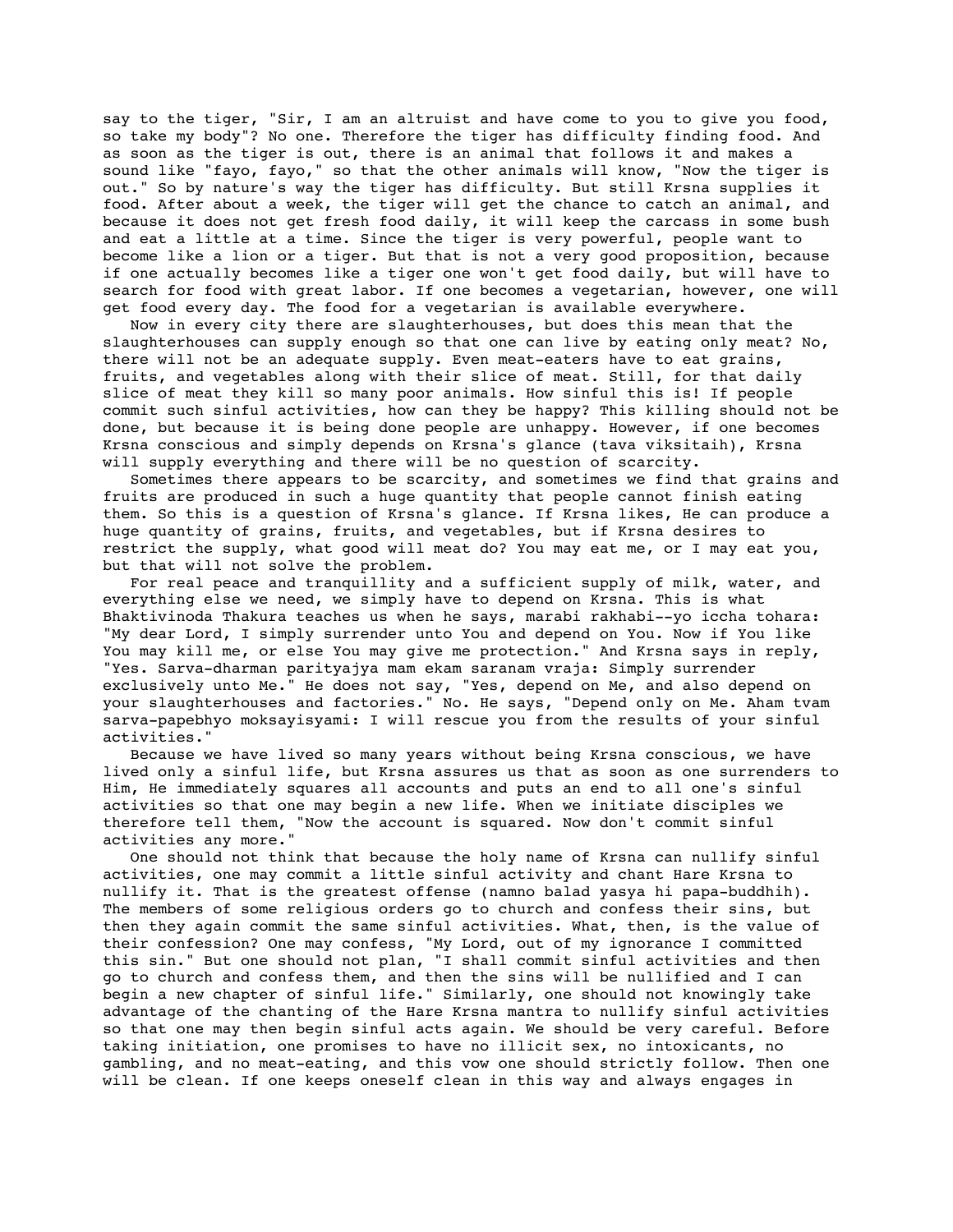devotional service, his life will be a success, and there will be no scarcity of anything he wants.

## Spiritual Advice to Businessmen

 On January 30, 1973, in Calcutta, Srila Prabhupada speaks to the Bharata Chamber of Commerce, a group of the region's leading businessmen. "We should not be satisfied with becoming a big businessman. We must know what our next life is.... If you cultivate this knowledge and at the same time go on doing your business, your life will be successful."

 Mr. President, ladies and gentlemen, I thank you very much for kindly inviting me. I'll serve you to the best of my ability.

 Today's subject is "Culture and Business." We understand business to mean "occupational duty." According to our Vedic culture, there are different types of business. As described in Bhagavad-gita (4.13), catur-varnyam maya srstam guna-karma-vibhagasah. The four divisions of the social system, based on people's qualities and types of work, are the brahmanas [intellectuals and teachers], the ksatriyas [military men and state leaders], the vaisyas [farmers and merchants], and the sudras [laborers]. Before doing business, one must know what kinds of work there are and who can do what kind of work. People have different capabilities, and there are different types of work, but now we have created a society where everyone takes up everyone else's business. That is not very scientific.

 Society has natural cultural divisions, just as there are natural divisions in the human body. The whole body is one unit, but it has different departments, also--for example, the head department, the arm department, the belly department, and the leg department. This is scientific. So in society the head department is represented by the brahmana, the arm department by the ksatriya, the belly department by the vaisya, and the leg department by the sudra. Business should be divided scientifically in this way.

 The head department is the most important department, because without the head the other departments--the arm, the belly, and the leg--cannot function. If the arm department is lacking, business can still go on. If the leg department is lacking, business can go on. But if the head department is not there--if your head is cut off from your body--then even though you have arms, legs, and a belly, they are all useless.

 The head is meant for culture. Without culture, every type of business creates confusion and chaos. And that is what we have at the present moment, because of jumbling of different types of business. So there must be one section of people, the head department, who give advice to the other departments. These advisors are the intelligent and qualified brahmanas.

> samo damas tapah saucam ksantir arjavam eva ca jnanam vijnanam astikyam brahma-karma svabhava-jam

 "Peacefulness, self-control, austerity, purity, tolerance, honesty, knowledge, wisdom, and religiousness--these are the natural qualities by which the brahmanas work." [Bhagavad-gita 18.42)

 The brahmanas, the head of the social body, are meant to guide society in culture. Culture means knowing the aim of life. Without understanding the aim of life, a man is a ship without a rudder. But at the present moment we are missing the goal of life because there is no head department in society. The whole human society is now lacking real brahmanas to give advice to the other departments.

 Arjuna is a good example of how a member of the ksatriya department should take advice. He was a military man; his business was to fight. In the Battle of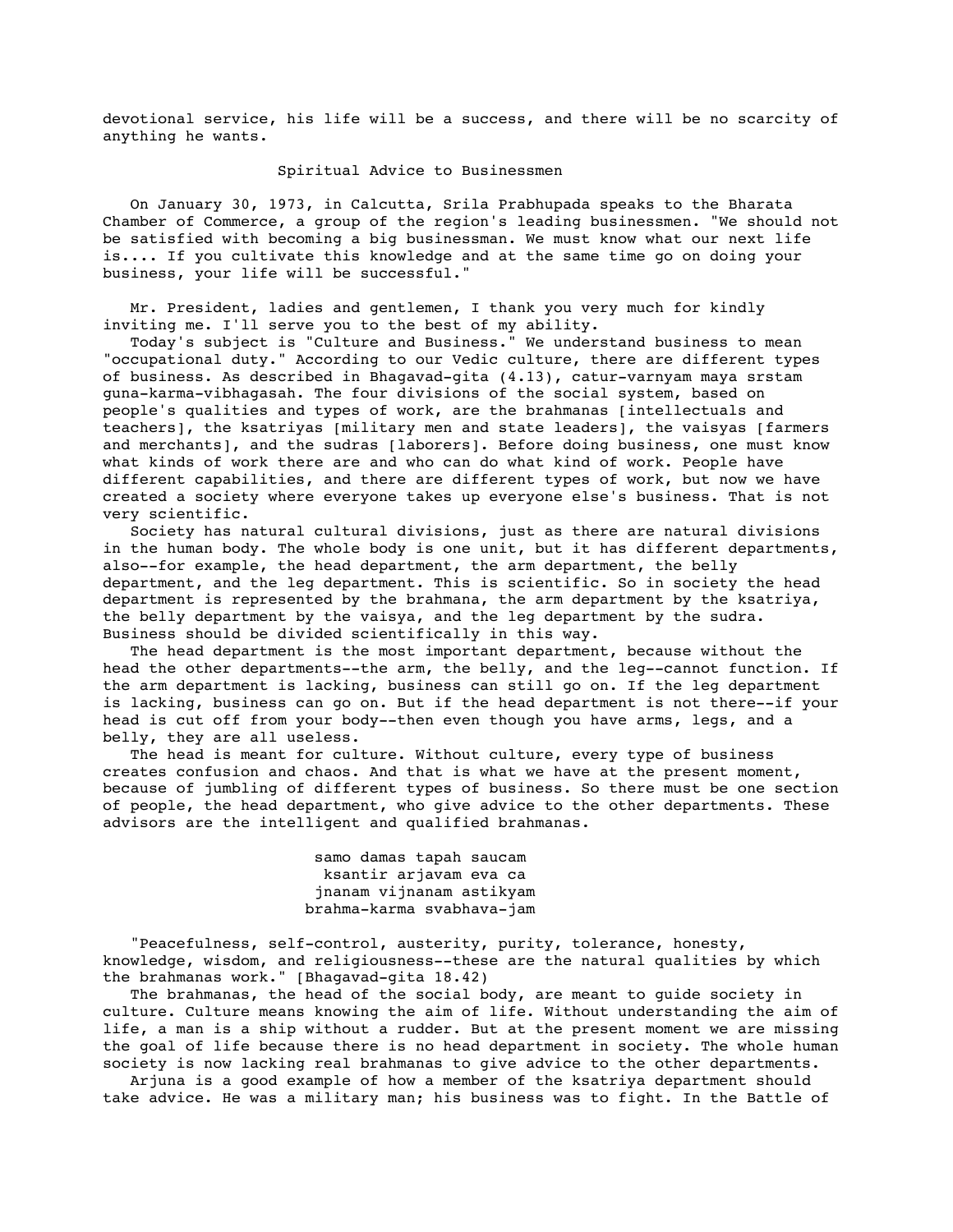Kuruksetra he engaged in his business, but at the same time he took the advice of the brahmanya-deva, Lord Krsna. As it is said,

> namo brahmanya-devaya go-brahmana-hitaya ca jagad-dhitaya krsnaya govindaya namo namah

 "Let me offer my respectful obeisances unto Lord Krsna, who is the worshipable Deity for all brahminical men, who is the well-wisher of cows and brahmanas, and who is always benefiting the whole world. I offer my repeated obeisances to the Personality of Godhead, known as Krsna and Govinda." (Visnu Purana 1.19.65)

 In this verse the first things taken into consideration are the cows and the brahmanas (go-brahmana). Why are they stressed? Because a society with no brahminical culture and no cow protection is not a human society but a chaotic, animalistic society. And any business you do in a chaotic condition will never be perfect. business can be done nicely only in a society following a proper cultural system.

 Instructions for a perfect cultural system are given in Srimad-Bhagavatam. At a meeting in the forest of Naimisaranya, where many learned scholars and brahmanas had assembled and Srila Suta Gosvami was giving instructions, he stressed the varnasrama social system (atah pumbhir dvija-srestha varnasramavibhagasah). The Vedic culture organizes society into four varnas [occupational divisions] and four asramas [spiritual stages of life]. As mentioned before, the varnas are the brahmana, ksatriya, vaisya, and sudra. The asramas are the brahmacari-asrama [celibate student life], grhastha-asrama [family life], vanaprastha-asrama [retired life], and sannyasa-asrama [renounced life]. Unless we take to this institution of varnasrama-dharma, the whole society will be chaotic.

 And the purpose of varnasrama-dharma is to satisfy the Supreme Lord. As stated in the Visnu Purana (3.8.9),

> varnasramacaravata purusena parah puman visnur aradhyate pantha nanyat tat-tosa-karanam

 According to this verse, one has to satisfy the Supreme Lord by properly performing one's prescribed duties according to the system of varna and asrama. In a state, you have to satisfy your government. If you don't, you are a bad citizen and cause chaos in society. Similarly, in the cosmic state--that is, in this material creation as a whole--if you do not satisfy the Supreme Lord, the proprietor of everything, then there will be a chaotic condition. Our Vedic culture teaches that whatever you do, you must satisfy the Supreme Lord. That is real culture.Sva-karmana tam abhyarcya siddhim vindati manavah. You may do any business--the brahmana's business, the ksatriya's business, the vaisya's business, or the sudra's business--but by your business you should satisfy the Supreme Personality of Godhead. You may be a merchant, a professional man, a legal advisor, a medical man--it doesn't matter. But if you want perfection in your business, then you must try to satisfy the Supreme Personality of Godhead. Otherwise you are simply wasting your time.

 In Bhagavad-gita (3.9), Lord Krsna says, yajnarthat karmanah. The word yajna refers to Visnu, or Krsna, the Supreme Lord. You have to work for Him. Otherwise you become bound by the reactions of your activities (anyatra loko 'yam karmabandhanah). And as long as you are in the bondage of karma, you have to transmigrate from one body to another.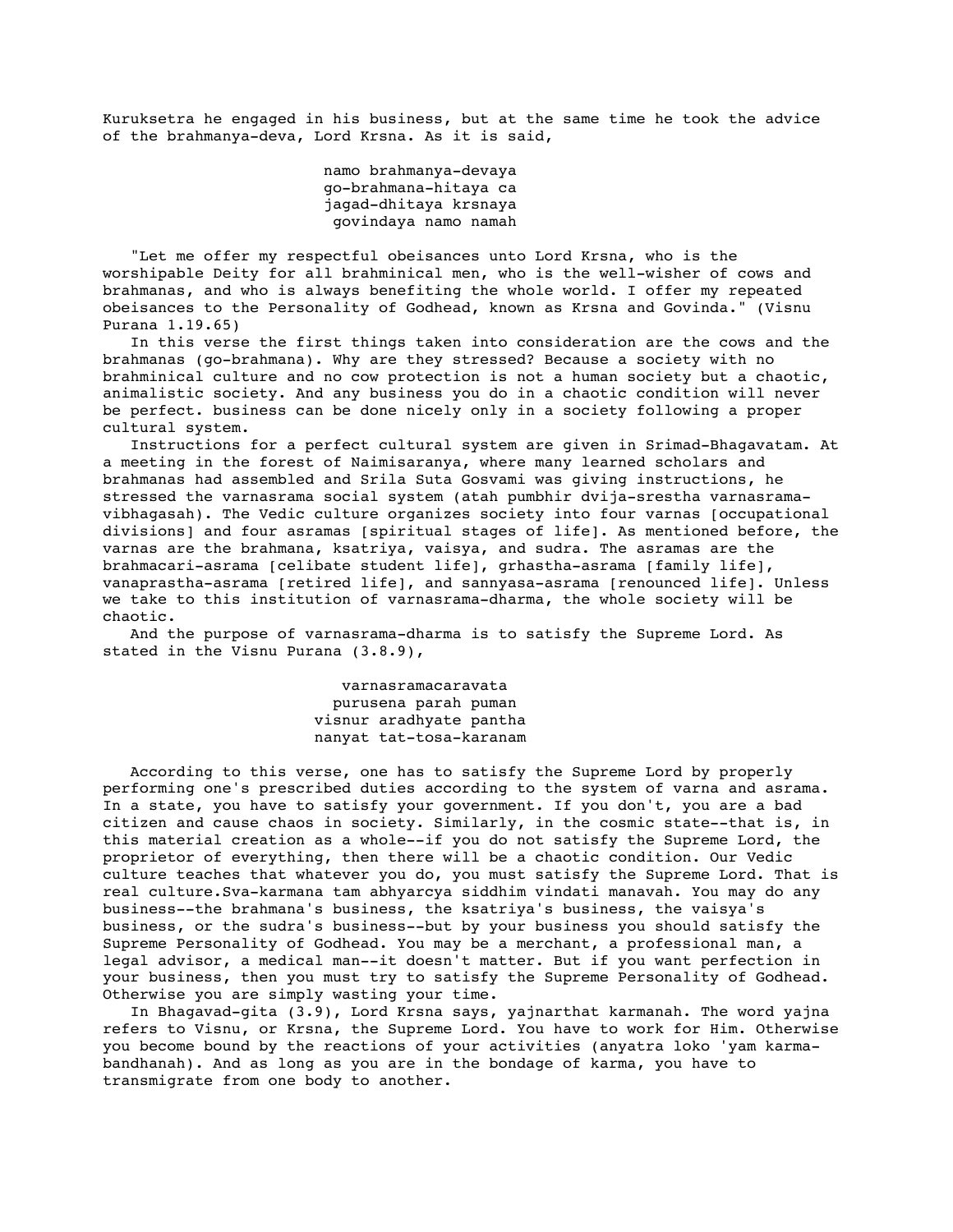Unfortunately, at the present moment people do not know that there is a soul and that the soul transmigrates from one body to another. As stated in Bhagavadgita (2.13), tatha dehantara-praptih: "When the body dies, the soul transmigrates to another body." I've talked with big, big scientists and professors who do not know that there is life after death. They do not know. But according to our Vedic information, there is life after death. And we can experience transmigration of the soul in this present life. It is a very common thing: A baby soon gets the body of a boy, the boy then gets the body of a young man, and the young man gets the body of an old man. Similarly, the old man, after the annihilation of his body, will get another body. It is quite natural and logical.

 Actually, we have two bodies, the gross body and the subtle body. The gross body is made up of our senses and the bodily elements--bones, blood, and so on. When we change our body at death, the present gross body is destroyed, but the subtle body, made of mind, intelligence, and ego, is not. The subtle body carries us to our next gross body.

 It is just like what happens when we sleep. At night we forget about the gross body, and the subtle body alone works. As we dream we are taken away from our home, from our bed, to some other place, and we completely forget the gross body. When our sleep is over we forget about the dream and become attached again to the gross body. This is going on in our daily experience.

 So we are the observer, sometimes of the gross body and sometimes of the subtle body. Both bodies are changing, but we are the unchanging observer, the soul within the bodies. Therefore, our inquiry should be, "What is my position? At night I forget my gross body, and during the daytime I forget my subtle body. Then what is my real body?" These are the questions we should ask.

 So you may do your business, as Arjuna did his business. He was a fighter, a ksatriya, but he did not forget his culture, hearing Gita from the master. But if you simply do business and do not cultivate your spiritual life, then your business is a useless waste of time (srama eva hi kevalam).

 Our Krsna consciousness movement is being spread so that you do not forget your cultural life. We do not say that you stop your business and become a sannyasi like me and give up everything. We do not say that. Nor did Krsna say that. Krsna never said, "Arjuna, give up your fighting business." No, He said, "Arjuna, you are a ksatriya. You are declining to fight, saying, 'Oh, it is very abominable.' You should not say that. You must fight." That was Krsna's instruction.

 Similarly, we Krsna conscious people are also advising everyone, "Don't give up your business. Go on with your business, but simply hear about Krsna." Caitanya Mahaprabhu also said this, quoting from Srimad-Bhagavatam: sthane sthitah sruti-gatam tanu-van-manobhih. Caitanya Mahaprabhu never said, "Give up your position." Giving up one's position is not very difficult. But to cultivate spiritual knowledge while one stays in his position--that is required. Among the animals there is no cultivation of spiritual life. That is not possible; the animals cannot cultivate this knowledge. Therefore, if human beings do not cultivate spiritual knowledge, they're exactly like animals (dharmena hinah pasubhih samanah).

 So we should be very conscious about our eternal existence. We, the spirit soul within the body, are eternal (na hanyate hanyamane sarire). We are not going to die after the annihilation of our body. This is the cultivation of knowledge, or brahma-jijnasa, which means inquiry about one's self. Caitanya Mahaprabhu's first disciple, Sanatana Gosvami, was formerly finance minister in the government of Nawab Hussein Shah. Then he retired and approached Caitanya Mahaprabhu and humbly said, "My dear Lord, people call me pandita." (Because he was a brahmana by caste, naturally he was called pandita, meaning "a learned person.") "But I am such a pandita," he said, "that I do not even know who or what I am."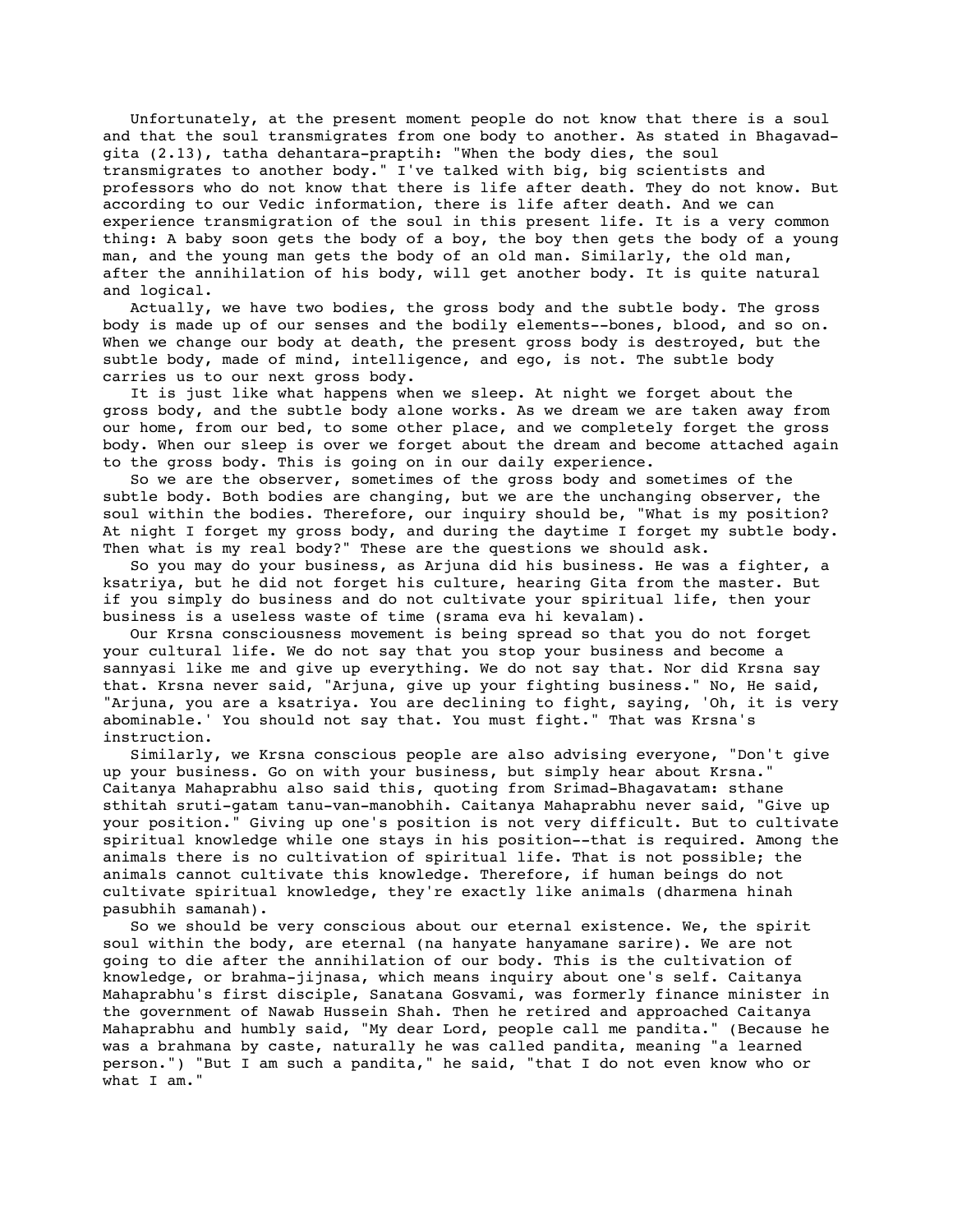This is the position of everyone. You may be a businessman or you may be in another profession, but if you do not know what you are, wherefrom you have come, why you are under the tribulations of the laws of material nature, and where you are going in your next life--if you do not know these things, then whatever you are doing is useless. As stated in Srimad-Bhagavatam  $(1.2.8)$ ,

> dharmah svanusthitah pumsam visvaksena-kathasu yah notpadayed yadi ratim srama eva hi kevalam

 "The occupational activities a man performs according to his own position are only so much useless labor if they do not provoke attraction for the message of the Personality of Godhead." Therefore our request to everyone is that while you engage in your business, in whatever position Krsna has posted you, do your duty nicely, but do not forget to cultivate Krsna knowledge.

 Krsna knowledge means God consciousness. We must know that we are part and parcel of God (mamaivamso jiva-loke jiva-bhutah sanatanah). We are eternally part and parcel of Krsna, or God, but we are now struggling with the mind and senses (manah sasthanindriyani prakrti-sthani karsati). Why this struggle for existence? We must inquire about our eternal life beyond this temporary life. Suppose in this temporary life I become a big businessman for, say, twenty years or fifty years or at the utmost one hundred years. There is no guarantee that in my next life I'm going to be a big businessman. No. There is no such guarantee. But this we do not care about. We are taking care of our present small span of life, but we are not taking care of our eternal life. That is our mistake.

 In this life I may be a very great businessman, but in my next life, by my karma, I may become something else. There are 8,400,000 forms of life. Jalaja nava-laksani sthavara laksa-vimsatih: There are 900,000 forms of life in the water, and 2,000,000 forms of trees and other plants. Then, krmayo rudrasankhyakah paksinam dasa-laksanam: There are 1,100,000 species of insects and reptiles, and 1,000,000 species of birds. Finally, trimsal-laksani pasavah catur-laksani manusah: There are 3,000,000 varieties of beasts and 400,000 human species. So we must pass through 8,000,000 different forms of life before we come to the human form of life.

Therefore Prahlada Maharaja says,

 kaumara acaret prajno dharman bhagavatan iha durlabham manusam janma tad apy adhruvam arthadam

 "One who is sufficiently intelligent should use the human form of body from the very beginning of life--in other words, from the tender age of childhood--to practice the activities of devotional service. The human body is most rarely achieved, and although temporary like other bodies, it is meaningful because in human life one can perform devotional service. Even a slight amount of sincere devotional service can give one complete perfection." (Bhag. 7.6.1) This human birth is very rare. We should not be satisfied simply with becoming a big businessman. We must know what our next life is, what we are going to be.

 There are different kinds of men. Some are called karmis, some are called jnanis, some are called yogis, and some are called bhaktas. The karmis are after material happiness. They want the best material comforts in this life, and they want to be elevated to the heavenly planets after death. The jnanis also want happiness, but being fed up with the materialistic way of life, they want to merge into the existence of Brahman, the Absolute. The yogis want mystic power. And the bhaktas, the devotees, simply want the service of the Lord. But unless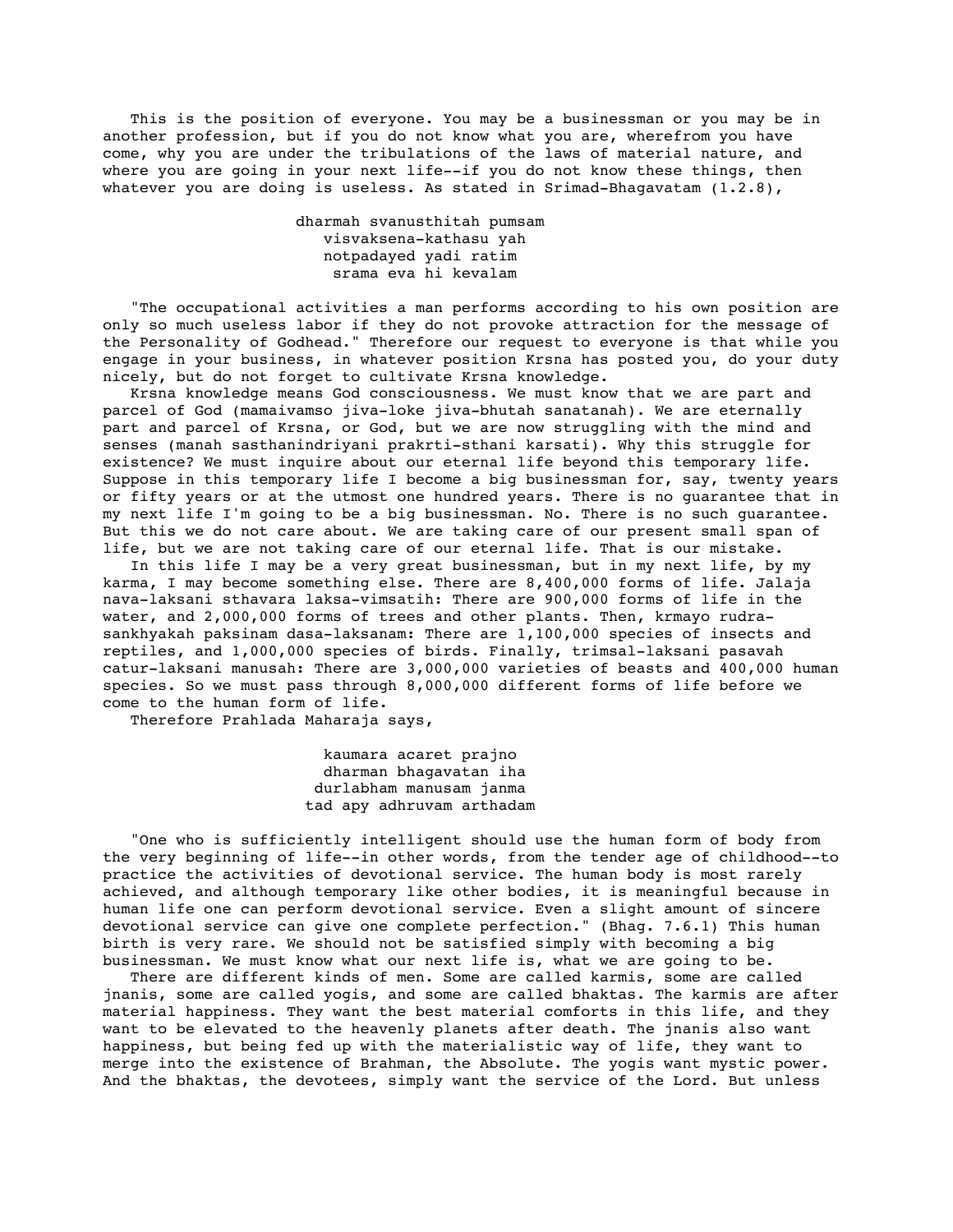one understands who the Lord is, how can one render service to Him? So cultivating knowledge of God is the highest culture.

 There are different kinds of culture: the culture of the karmis, the culture of the jnanis, the culture of the yogis, and the culture of the bhaktas. Actually, all of these people are called yogis if they are doing their duty sincerely. Then they are known as karma-yogis, jnana-yogis, dhyana-yogis, and bhakti-yogis. But in Bhagavad-gita (6.47) Krsna says,

> yoginam api sarvesam mad-gatenantaratmana sraddhavan bhajate yo mam sa me yuktatamo matah

 Who is the first-class yogi? Krsna answers, "He who is always thinking of Me." This means the Krsna conscious person is the best yogi. As already mentioned, there are different kinds of yogis (the karma-yogi, the jnana-yogi, the dhyana-yogi, and the bhakti-yogi), but the best yogi is he who always thinks of Krsna within himself with faith and love. One who is rendering service to the Lord--he is the first-class yogi.

 So we request everyone to try to know what he is, what Krsna is, what his relationship with Krsna is, what his real life is, and what the goal of his life is. Unless we cultivate all this knowledge, we are simply wasting our time, wasting our valuable human form of life. Although everyone will die--that's a fact--one who dies after knowing these things is benefited. His life is successful.

 The cat will die, the dog will die--everyone will die. But one who dies knowing Krsna--oh, that is a successful death. As Krsna says in Bhagavad-gita  $(4.9)$ ,

> janma karma ca me divyam evam yo vetti tattvatah tyaktva deham punar janma naiti mam eti so 'rjuna

 "One who knows in truth the transcendental nature of My appearance and activities does not, upon leaving the body, take his birth again in this material world, but attains My eternal abode, O Arjuna."

 So wherever we go all over the world, our only request is, "Please try to understand Krsna. Then your life is successful." It doesn't matter what your business is. You have to do something to live. Krsna says, sarira-yatrapi ca te na prasiddhyed akarmanah: If you stop working, your life will be hampered. One has to do something for his livelihood, but at the same time he has to cultivate knowledge for the perfection of his life. The perfection of life is simple: try to understand Krsna. This is what we are pre-scribing all over the world. It is not very difficult. If you read Bhagavad-gita As It Is, you will come to understand Krsna. Krsna explains everything.

 For the neophytes, Krsna says, raso 'ham apsu kaunteya prabhasmi sasisuryayoh: "My dear Kaunteya, I am the taste of water, and I am the light of the sun and the moon." There is no need to say, "I cannot see God." Here is God: the taste of water is God. Everyone drinks water, and when one tastes it he is perceiving God. Then why do you say, "I cannot see God"? Think as God directs, and then gradually you'll see Him. Simply remember this one instruction from Bhagavad-gita--raso 'ham apsu kaunteya prabhasmi sasi-suryayoh: "I am the taste of water; I am the shining illumination of the sun and moon." Who has not seen the sunlight? Who has not seen the moonlight? Who has not tasted water? Then why do you say, "I have not seen God"? If you simply practice this bhakti-yoga, as soon as you taste water and feel satisfied you will think, "Oh, here is Krsna." Immediately you will remember Krsna. As soon as you see the sunshine, you will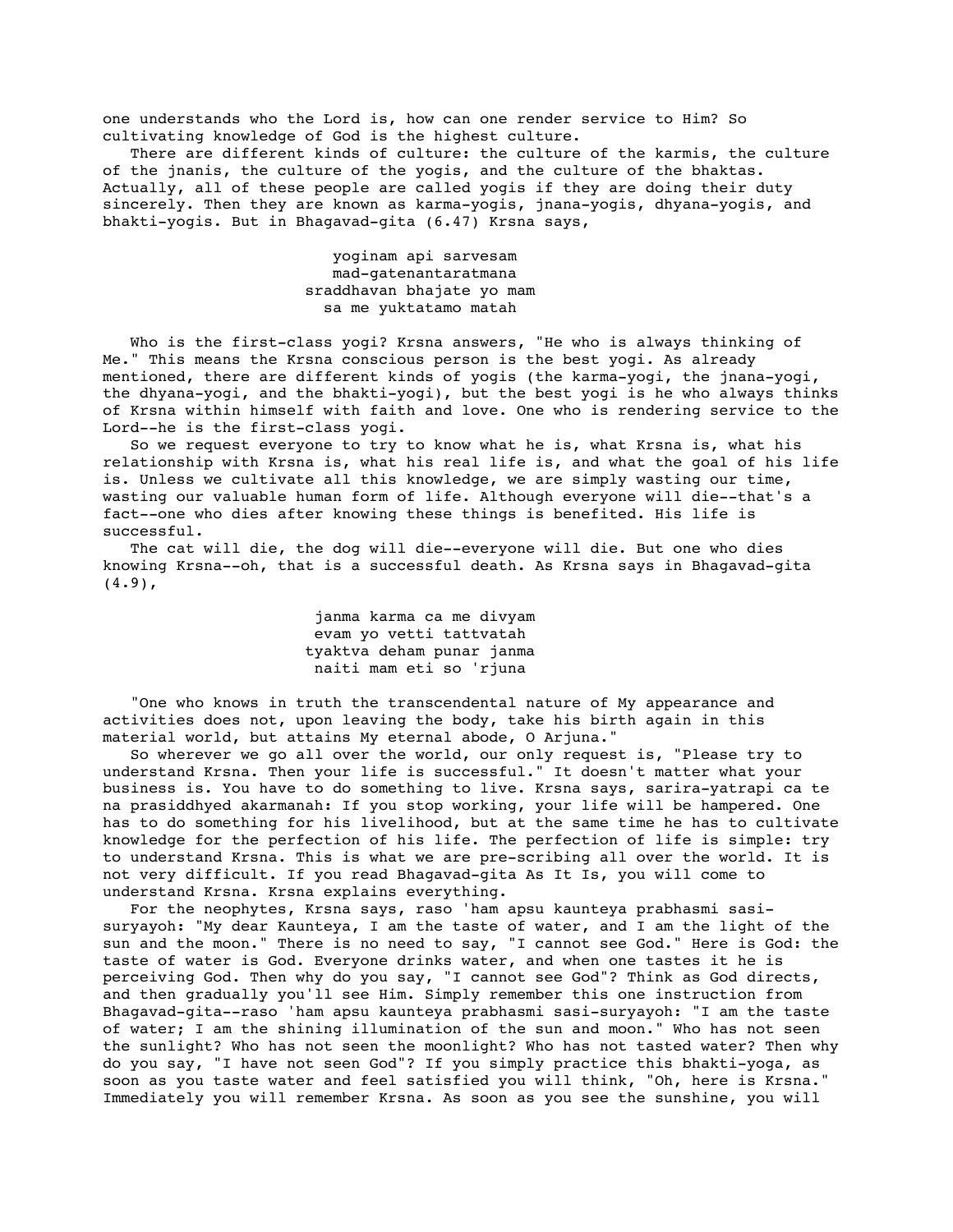remember, "Oh, here is Krsna." As soon as you see the moonshine, you will remember, "Oh, here is Krsna." And sabdah khe: As soon as you hear some sound in the sky, you will remember, "Here is Krsna."

 In this way, you will remember Krsna at every step of your life. And if you remember Krsna at every step of life, you become the topmost yogi. And above all, if you practice the chanting of Hare Krsna, Hare Krsna, Krsna Krsna, Hare Hare. Hare Rama, Hare Rama, Rama Rama, Hare Hare, you will easily remember Krsna. There is no tax. There is no loss to your business. If you chant the Hare Krsna mantra, if you remember Krsna while drinking water, what is your loss? Why don't you try it? This is the real culture of knowledge. If you cultivate this knowledge and at the same time go on doing your business, your life will be successful. Thank you very much.

## Ancient Prophecies Fulfilled

 A little-known fact is that a book written over five thousand years ago-- Srimad-Bhagavatam--predicted many current trends and events with amazing accuracy. Srila Prabhupada quotes profusely from this Sanskrit text in a lecture given at the Los Angeles Hare Krsna temple during the summer of 1974. About present day society, the Srimad-Bhagavatam's twelfth canto prophesies: "Religious principles will be determined by a show of strength [and] measured by a person's reputation for material accomplishments." And: "Those without money will be unable to get justice, and anyone who can cleverly juggle words will be considered a scholar."

> tatas canudinam dharmah satyam saucam ksama daya kalena balina rajan nanksyaty ayur balam smrtih

 "My dear King, with each day religion, truthfulness, cleanliness, forgiveness, mercy, duration of life, bodily strength, and memory will all decrease more and more by the mighty force of time." (Srimad-Bhagavatam 12.2.1)

This description of the Kali-yuga [the present age of quarrel and hypocrisy] is given in the Twelfth Canto of Srimad-Bhagavatam. Srimad-Bhagavatam was written five thousand years ago, when the Kali-yuga was about to begin, and many things that would happen in the future are spoken of there. Therefore we accept Srimad-Bhagavatam as sastra [revealed scripture]. The compiler of sastra (the sastra-kara) must be a liberated person so that he can describe past, present, and future.

 In Srimad-Bhagavatam you will find many things which are foretold. There is mention of Lord Buddha's appearance and Lord Kalki's appearance. (Lord Kalki will appear at the end of the Kali-yuga.) There is also mention of Lord Caitanya's appearance. Although the Bhagavatam was written five thousand years ago, the writer knew past, present, and future (tri-kala-jna), and thus he could predict all these events with perfect accuracy.

 So here Sukadeva Gosvami is describing the chief symptoms of this age. He says, tatas canudinam: With the progress of this age [Kali-yuga], dharma, religious principles; satyam, truthfulness; saucam, cleanliness; ksama, forgiveness; daya, mercifulness; ayuh, duration of life; balam, bodily strength; smrti, memory--these eight things will gradually decrease to nil or almost nil.

 Of course, there are other yugas besides Kali-yuga. During the Satya-yuga, which lasted eighteen hundred thousand years, human beings lived for one hundred thousand years. The duration of the next age, the Treta-yuga, was twelve hundred thousand years, and the people of that age used to live for ten thousand years. In other words, the duration of life was ten times reduced. In the next age, Dvapara-yuga, the life span was again ten times reduced--people used to live for one thousand years--and the duration of the Dvapara Age was eight hundred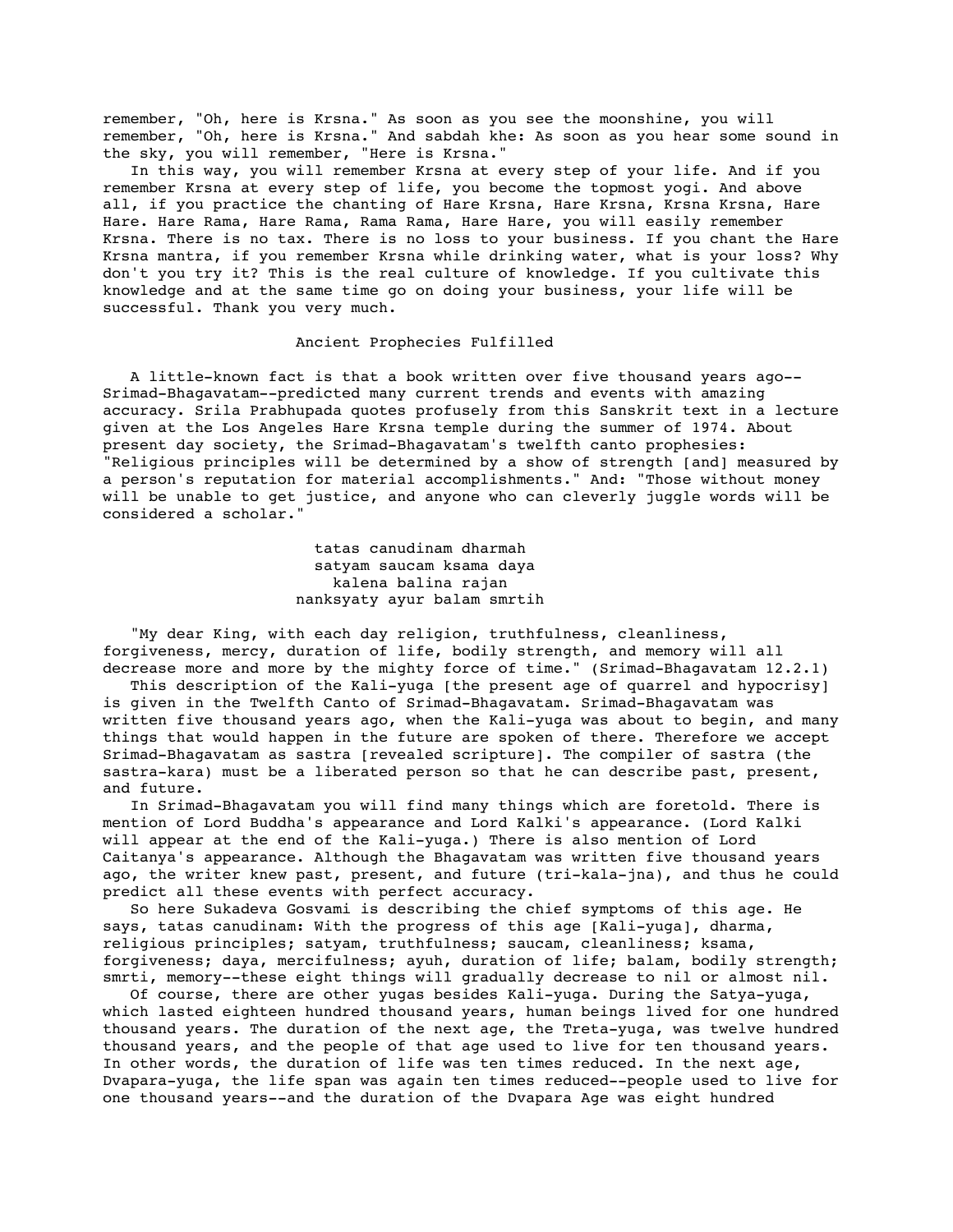thousand years. Then, in the next age, this Kali-yuga, we can live up to one hundred years at the utmost. We are not living one hundred years, but still, the limit is one hundred years. So just see: from one hundred years the average duration of life has decreased to about seventy years. And it will eventually decrease to the point where if a man lives for twenty to thirty years, he will be considered a very old man.

 Another symptom of the Kali-yuga predicted in the Srimad-Bhagavatam is the decrease in memory (smrti). We see nowadays that people do not have very sharp memories--they forget easily. They may hear something daily, yet still they forget it. Similarly, bodily strength (balam) is decreasing. You can all understand this, because you know that your father or grandfather was physically stonger than you are. So, bodily strength is decreasing, memory is decreasing, and the duration of life is decreasing--and all of this is predicted in Srimad-Bhagavatam.

 Another symptom of Kali-yuga is the decrease in religion. There is practically no question of religion in this age--it has almost decreased to nil. No one is interested in religion. The churches and temples are being closed, locked up. The building we are sitting in was once a church, but it was sold because no one was coming. Similarly, we are purchasing a very big church in Australia, and in London I have seen many hundreds of vacant churches--no one is going there. And not only churches: in India also, except for a few important temples, the ordinary, small temples are being closed. They have become the habitation of the dogs. So dharma, religion, is decreasing.

 Truthfulness, cleanliness, and forgiveness are also decreasing. Formerly, if someone did something wrong, the other party would forgive him. For example, Arjuna was tortured by his enemies, yet still, on the Battlefield of Kuruksetra he said, "Krsna, let me leave. I don't want to kill them." This is forgiveness. But now, even for a small insult people will kill. This is going on. Also, there is now no mercifulness (daya). Even if you see someone being killed in front of you, you will not take interest. These things are happening already. So, religion, truthfulness, cleanliness, forgiveness, mercifulness, duration of life, bodily strength, and memory--these eight things will decrease, decrease, decrease, decrease. When you see these symptoms, you should know the age of Kali is making progress.

 Another symptom is vittam eva kalau nrnam janmacara-gunodayah: "In Kali-yuga, a man's qualities and social position will be calculated according to the extent of his wealth." (Srimad-Bhagavatam 12.2.2) Formerly a man's position was calculated according to his spiritual understanding. For example, a brahmana was honored because he knew brahma--he was aware of the Supreme Spirit. But now in Kali-yuga there are actually no brahmanas, because people are taking the title of brahmana simply by janma, or birthright. Previously there was also birthright, but one was actually known according to his behavior. If a man was born in a brahmana family or a ksatriya [administrative or military] family, he had to behave like a brahmana or ksatriya. And it was the king's duty to see that no one was falsely representing himself. In other words, respectability was awarded according to culture and education. But nowadays, vittam eva kalau nrnam: if you get money somehow or other, then everything is available. You may be a third-class or a fourth-class or a tenth-class man, but if you get money somehow or other, then you are very much respected. There is no question of your culture or education or knowledge. This is Kali-yuga.

 Another symptom of Kali-yuga: dharma-nyaya-vyavasthayam karanam balam eva hi. "Religious principles and justice will be determined by a show of strength." (Srimad-Bhagavatam 12.2.2) If you have some influence, then everything will be decided in your favor. You may be the most irreligious person, but if you can bribe a priest he will certify that you are religious. So character will be decided by money, not by actual qualification. Next is dam-patye 'bhirucir hetur mayaiva vyavaharike: "Marriages will be arranged according to temporary affection, and to be a successful businessman, one will have to cheat." (Srimad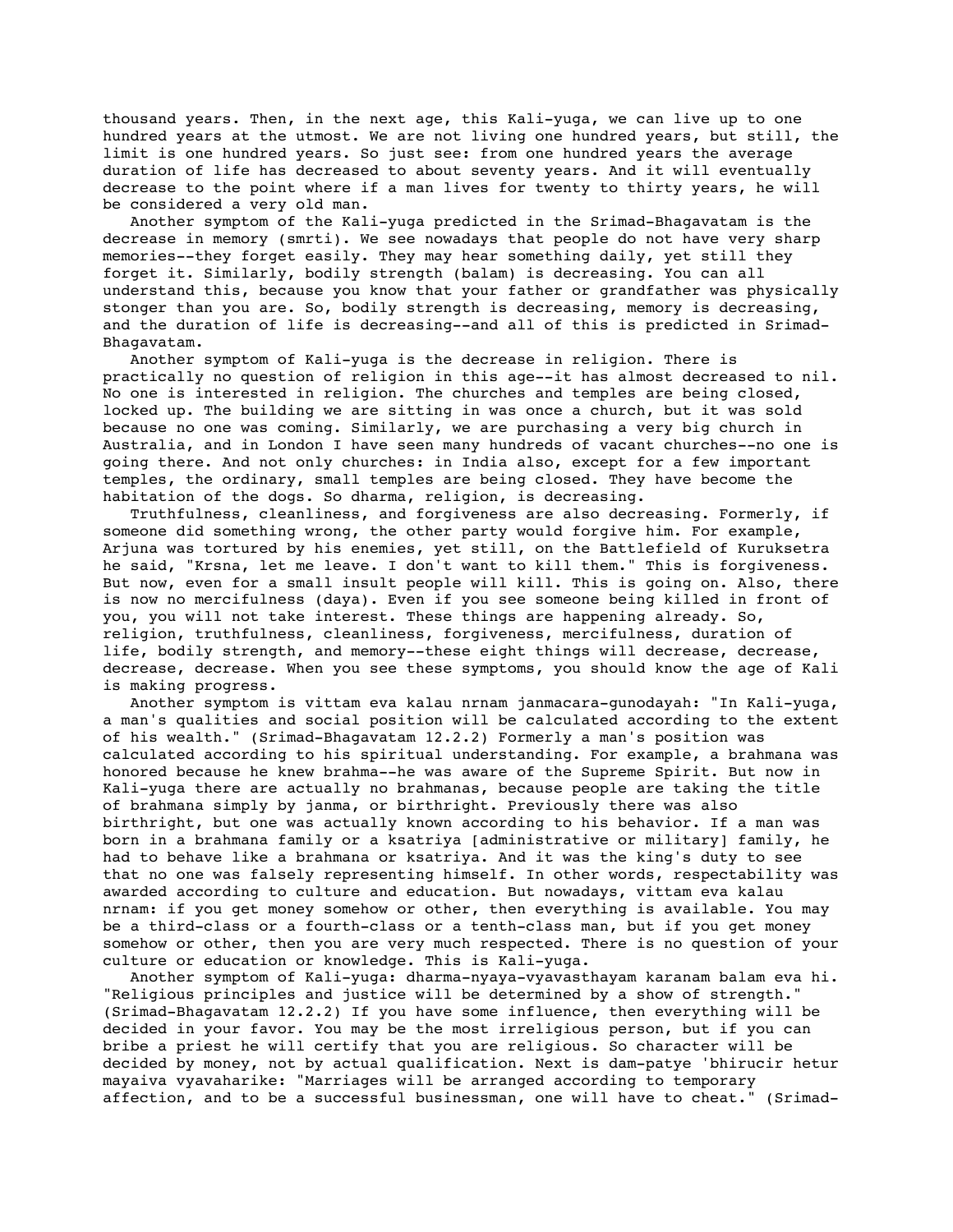Bhagavatam 12.2.3) The relationship between husband and wife will depend on abhiruci, their liking each other. If a girl likes a boy and a boy likes a girl, then they think, "All right, now let the marriage take place." No one ever knows what the future of the girl and boy will be. Therefore everyone becomes unhappy. Six months after marriage--divorce. This is because the marriage took place simply on the basis of superficial liking, not deep understanding.

 Formerly, at least in India during my time, marriages did not take place because the boy and girl liked each other. No. Marriages were decided by the parents. I married when I was a student, but I did not know who my wife would be; my parents arranged everything. Another example is Dr. Rajendra Prasada, the first president of India. In his biography he wrote that he married at the age of eight. Similarly, my father-in-law married when he was eleven years old, and my mother-in-law when she was seven. So the point is that formerly, in India, marriage took place only after an astrological calculation of past, present, and future had determined whether the couple would be happy in their life together. When marriage is thus sanctified, the man and the woman live peacefully and practice spiritual culture. Each one helps the other, so they live very happily and become advanced in spiritual life. And at last they go back home, back to Godhead. That is the system. Not that a grown-up girl and a grown-up boy mix together, and if he likes her and she likes him they get married, and then he leaves or she leaves... This kind of marriage was not sanctioned. But of this Kali-yuga it is said, dam-patye 'bhirucih: Marriage will take place simply because of mutual liking, that's all. Liking one moment means disliking the next moment. That is a fact. So a marriage based on mutual liking has no value.

 The next symptoms of this age are stritve pumstve ca hi ratir vipratve sutram eva hi: "A husband and wife will stay together only as long as there is sex attraction, and brahmanas [saintly intellectuals] will be known only by their wearing a sacred thread." (Srimad-Bhagavatam 12.2.3) Brahmanas are offered a sacred thread. So now people are thinking, "Now I have a sacred thread, so I have become a brahmana. I may act like a candala [dog-eater], but it doesn't matter." This is going on. One doesn't understand that as a brahmana he has so much responsibility. Simply because he has the two-cent sacred thread, he thinks he has become a brahmana. And stritve pumstve ca hi ratih: A husband and wife will remain together because they like each other, but as soon as there will be some sex difficulty, their affection will slacken.

 Another symptom of Kali-yuga is avrttya nyaya-daurbalyam panditye capalam vacah: "Those without money will be unable to get justice, and anyone who can cleverly juggle words will be considered a scholar." (Srimad-Bhagavatam 12.2.4) If you have no money, then you will never get justice in court. This is Kaliyuga. Nowadays even the high-court judges are taking bribes to give you a favorable judgment. But if you have no money, then don't go to court. And panditye capalam vacah. If a man can talk expertly--it doesn't matter what he says, and nobody has to understand it--then he is a pandita. He is a learned scholar. [Imitating gibberish:] "Aban gulakslena bugavad tugalad kulela gundulas, by the latricism of wife... " Like this, if you go on speaking, no one will understand you. [Laughter.] Yet people will say, "Ah, see how learned he is." [Laughter.] This is actually happening. There are so many rascals writing books, but if you ask one of them to explain what he has understood, he'll say, "Oh, it is inexplicable." These things are going on.

Next Srimad-Bhagavatam says,

 anadhyataivasadhutve sadhutve dambha eva tu svikara eva codvahe snanam eva prasadhanam

 "Poverty will be looked on as dishonorable, while a hypocrite who can put on a show will be thought pious. Marriage will be based on arbitrary agreement, and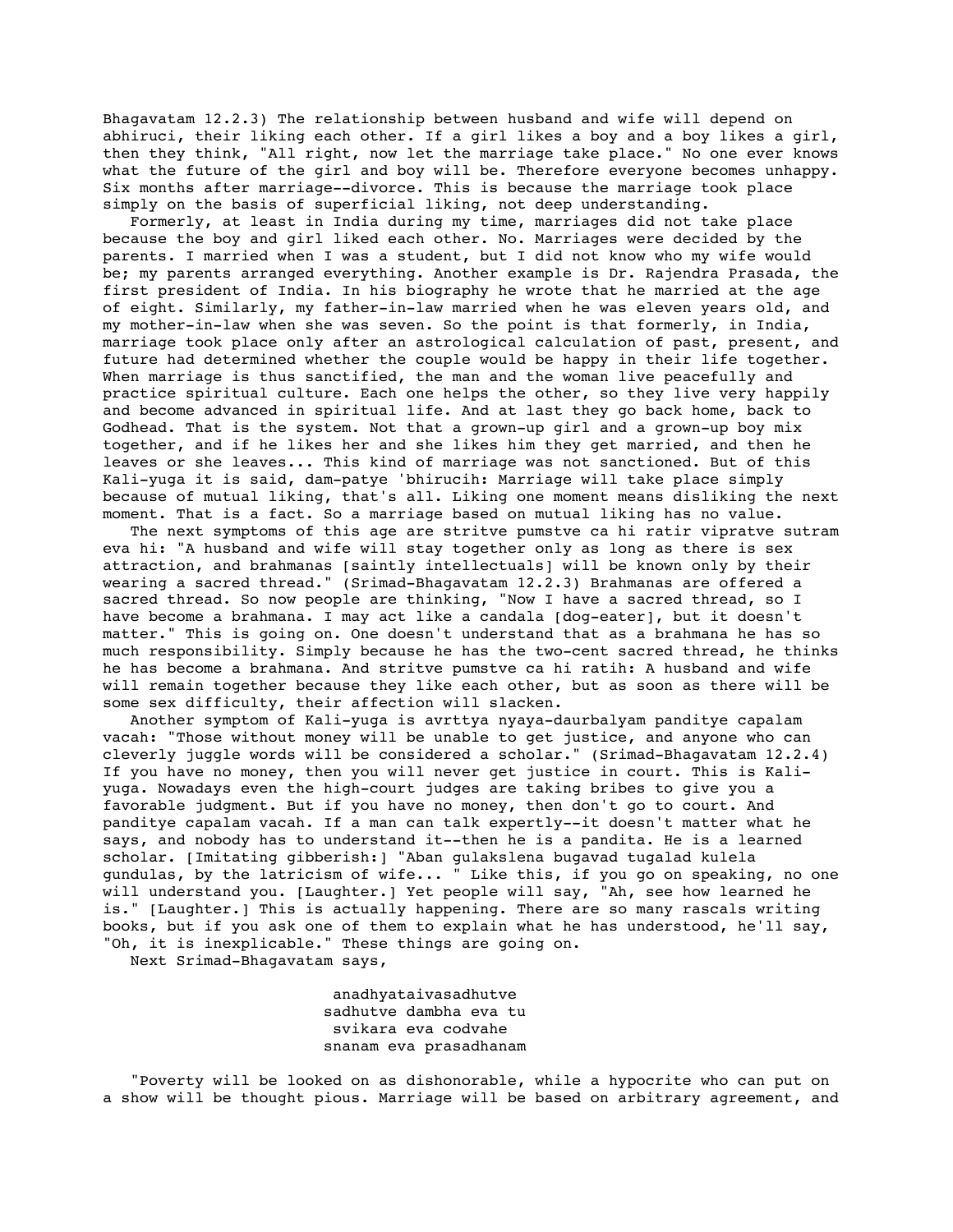simply taking a bath will be considered proper cleansing and decoration of the body." [Srimad-Bhagavatam 12.2.5)

 First, anadhyata: If you are a poor man, then you are dishonorable. People will think that a man is not honorable because he does not know how to earn money by hook or crook. And svikara eva codvahe: Marriages will take place by agreement. This is being experienced in your country, and in my country also. The government appoints a marriage magistrate, and any boy and girl who want to can simply go to him and get married. Maybe there is some fee. "Yes, we agree to marry," they say, and he certifies that they are married. Formerly, the father and mother used to select the bride and bridegroom by consulting an astrologer who could see the future. Nowadays marriage is taking place according to svikara, agreement.

 Another symptom is dure vary-ayanam tirtham lavanyam kesa-dharanam: "Just going to some faraway river will be considered a proper pilgrimage, and a man will think he is beautiful if he has long hair." (Srimad-Bhagavatam 12.2.6) Just see how perfectly Srimad-Bhagavatam predicts the future! "In Kali-yuga a man will think he has become very beautiful by keeping long hair." You have very good experience of this in your country. Who could have known that people would be interested in keeping long hair? Yet that is stated in the Bhagavatam: kesadharanam. Kesa means "long hair" and dharanam means "keeping." Another symptom is dure vary-ayanam tirtham: People will think that a place of pilgrimage must be far away. For example, the Ganges flows through Calcutta, but no one cares to take a bath in the Calcutta Ganges; they'd rather go to Hardwar. It is the same Ganges. The Ganges is coming from Hardwar down to the Bay of Bengal. But people would rather suffer so much hardship to go to Hardwar and take a bath there, because that has become a tirtha, a place of pilgrimage. Every religion has a tirtha. The Muslims have Mecca and Medina, and the Christians have Golgotha. Similarly, the Hindus also think they must travel very far to find a tirtha. But actually, tirthi-kurvanti tirthani: a tirtha is a place where there are saintly persons. That is a tirtha. Not that one goes ten thousand miles and simply takes a dip in the water and then comes back.

The next symptoms are:

 udaram-bharata svarthah satyatve dharstyam eva hi daksyam kutumba-bharanam yaso-'rthe dharma-sevanam

 "The purpose of life will consist simply of filling one's stomach, and audacity will become equivalent to conclusive truth. If a man can even maintain his own family members, he will be honored as very expert, and religiosity will be measured by a person's reputation for material accomplishments." (Srimad-Bhagavatam 12.2.6) So, if somehow one can eat very sumptuously, then he will think all his interests are fulfilled. People will be very hungry, with nothing to eat, and therefore if they can eat very sumptuously on one day, that will be the fulfillment of all their desires. The next symptom is satyatve dharstyam eva hi: Anyone who is expert at word jugglery will be considered very truthful. Another symptom, daksyam kutumba-bharanam: One shall be considered very expert if he can maintain his family--his wife and children. In other words, this will become very difficult. In fact, it has already become difficult. To maintain a wife and two children is now a great burden. Therefore no one wants to marry.

 The next verse describes what will happen when all the people have been thus infected by the poison of Kali-yuga.

> evam prajabhir dustabhir akirne ksiti-mandale brahma-vit-ksatra-sudranam yo bali bhavita nrpah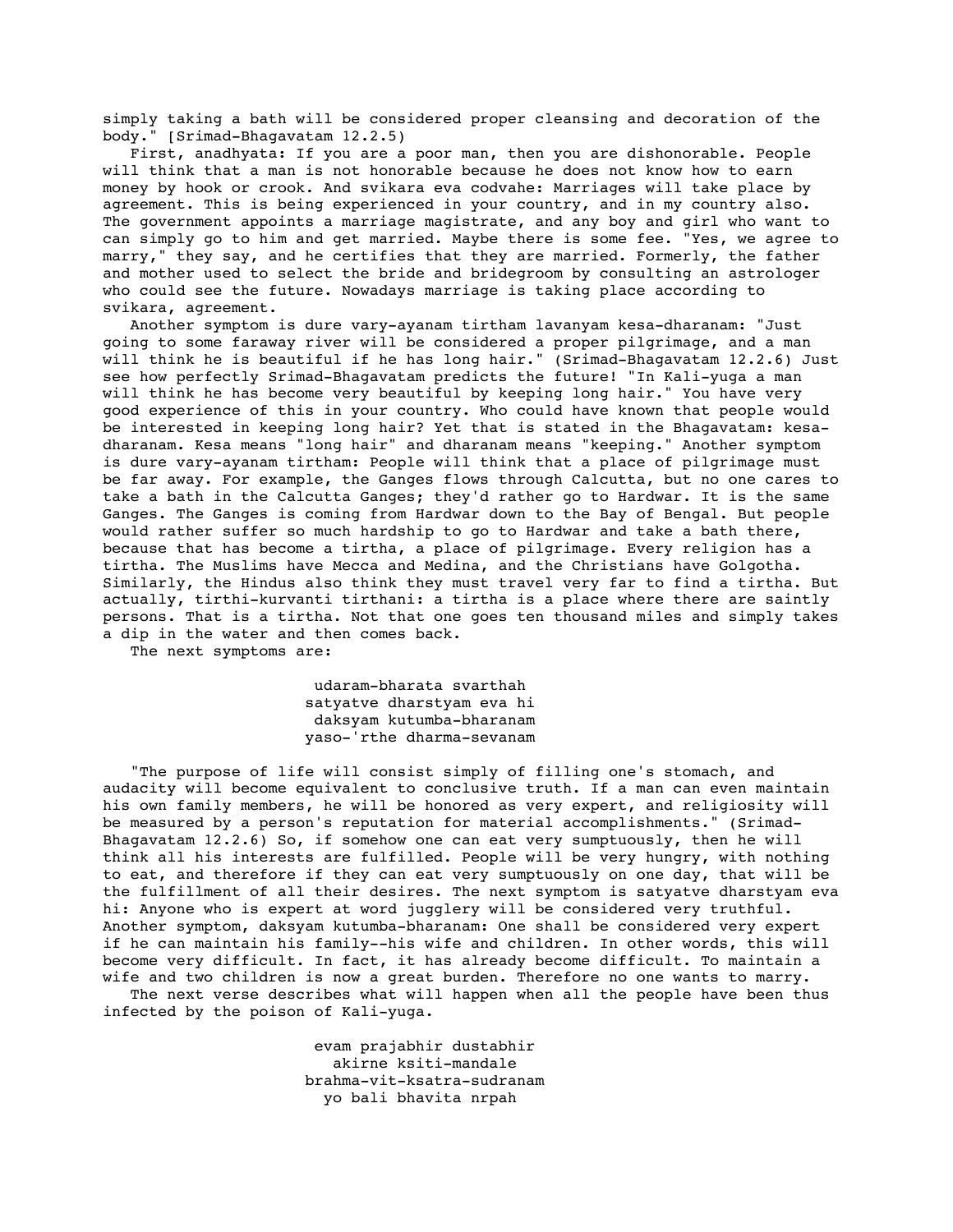It won't matter whether one is a brahmana [a learned and pure intellectual] or a ksatriya [an administrator or soldier] or a vaisya [a merchant or farmer] or a sudra [a laborer] or a candala [a dog-eater]. If one is powerful in getting votes, he will occupy the presidential or royal post. Formerly the system was that only a ksatriya could occupy the royal throne, not a brahmana, vaisya, or sudra. But now, in the Kali-yuga, there is no such thing as a ksatriya or a brahmana. Now we have democracy. Anyone who can get your votes by hook or crook can occupy the post of leader. He may be rascal number one, but he will be given the supreme, exalted presidential post. The Bhagavatam describes these leaders in the next verse:

## praja hi lubdhai rajanyair nirghrnair dasyu-dharmabhih acchinna-dara-dravina yasyanti giri-kananam

 "The citizens will be so oppressed by merciless rogues in the guise of rulers that they will give up their spouses and property and flee to the hills and forests." (Srimad-Bhagavatam 12.2.8) So, the men who acquire a government post by vote are mostly lubdhai rajanyaih, greedy government men. Nirghrnair dasyu: Their business is plundering the public. And we actually see that every year the government men are exacting heavy taxes, and whatever money is received they divide among themselves, while the citizens' condition remains the same. Every government is doing that. Gradually, all people will feel so much harassed that acchinna-dara-dravinah: They will want to give up their family life (their wife and their money) and go to the forest. This we have also seen.

 So, kaler dosa-nidhe rajan: The faults of this age are just like an ocean. If you were put into the Pacific Ocean, you would not know how to save your life. Even if you were a very expert swimmer, it would not be possible for you to cross the Pacific Ocean. Similarly, the Kali-yuga is described in the Bhagavatam as an ocean of faults. It is infected with so many anomalies that there seems to be no way out. But there is one medicine: kirtanad eva krsnasya mukta-sangah param vrajet. The Bhagavatam explains that if you chant the name of Krsna--the Hare Krsna mantra--you will be relieved from the infection of this Kali-yuga.

Thank you very much.

"**The Journey of Self-Discovery,**" talks, conversations and interviews with His Divine Grace A.C. Bhaktivedanta Swami Prabhupada.

COPYRIGHT NOTICE: This is an evaluation copy of the printed version of this book, and is NOT FOR RESALE. This evaluation copy is intended for personal noncommercial use only, under the "fair use" guidelines established by international copyright laws. You may use this electronic file to evaluate the printed version of this book, for your own private use, or for short excerpts used in academic works, research, student papers, presentations, and the like. You can distribute this evaluation copy to others over the Internet, so long as you keep this copyright information intact. You may not reproduce more than ten percent (10%) of this book in any media without the express written permission from the copyright holders. Reference any excerpts in the following way: "Excerpted from "The Journey of Self-Discovery" by the Bhaktivedanta Book Trust International, www.Krishna.com."

This book and electronic file is Copyright 1990-2003 Bhaktivedanta Book Trust International, 3764 Watseka Avenue, Los Angeles, CA 90034, USA. All rights reserved. For any questions, comments, correspondence, or to evaluate dozens of other books in this collection, visit the website of the publishers, www.Krishna.com.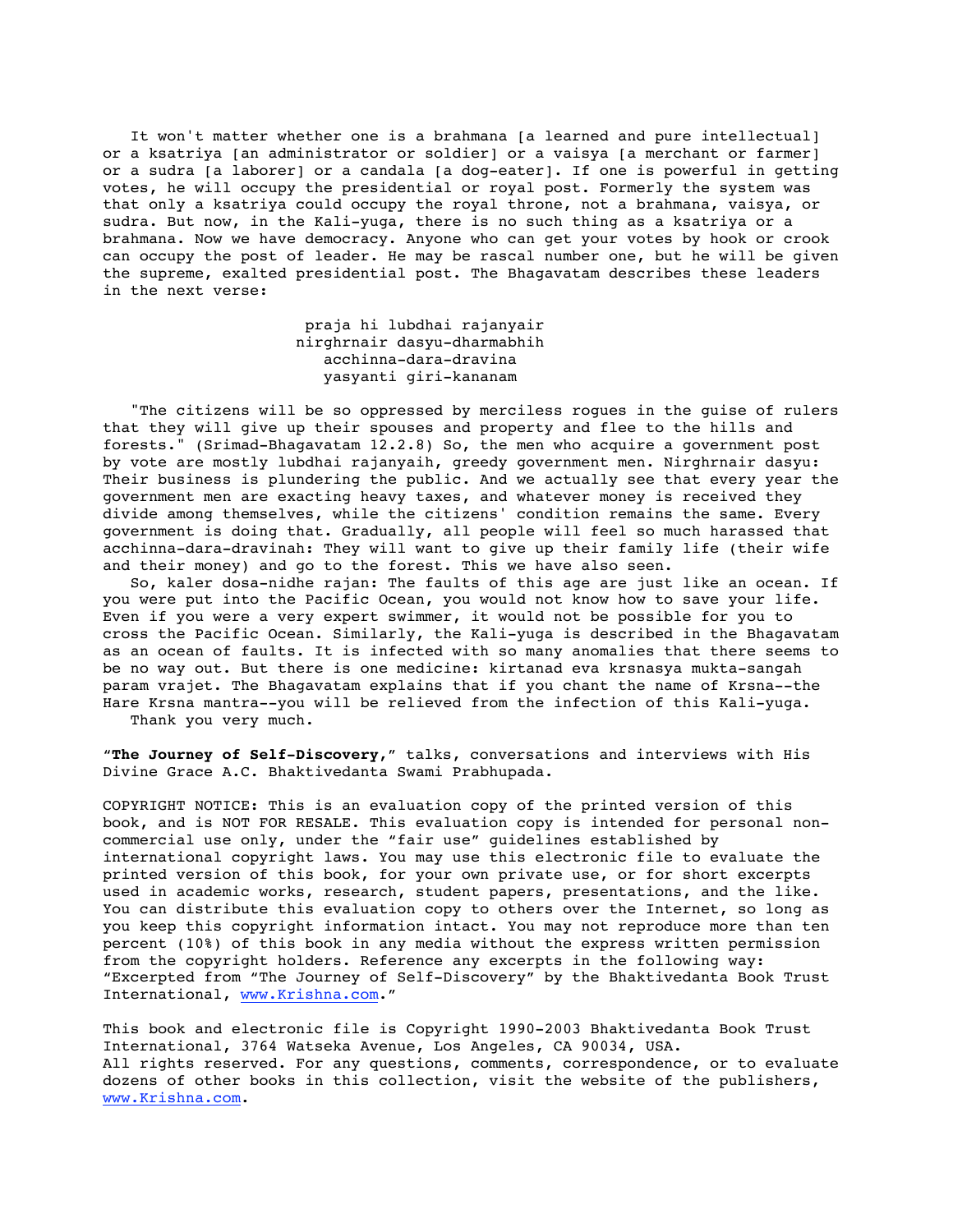#### Slaughterhouse Civilization

 In June of 1974, at the Hare Krsna movement's rural community near Valencey, France, Srila Prabhupada talks to a group of intimate disciples. He points out that modern civilization's hunger for meat and its extensive system of vicious and barbaric slaughtering facilities bring karmic re-actions in the form of world wars, which Srila Prabhupada refers to as "slaughterhouses for humankind."

Yogesvara dasa: The other day, Srila Prabhupada, you were saying that in India, at least until recently, it was forbidden to eat cows--that those who ate meat would eat only lower animals like dogs and goats.

Srila Prabhupada: Yes. For meat-eaters, that is what the Vedic culture recommends: "Eat dogs." As in Korea they are eating dogs, so you also can eat dogs. But don't eat cows until after they have died a natural death. We don't say, "Don't eat." You are so very fond of eating cows. All right, you can eat them, because after their death we have to give them to somebody, some living entity. Generally, cow carcasses are given to the vultures. But then, why only to the vultures? Why not to the modern "civilized" people, who are as good as vultures? [Laughter.]

 These so-called civilized people--what is the difference between these rascals and vultures? The vultures also enjoy killing and then eating the dead body. "Make it dead and then enjoy"--people have become vultures. And their civilization is a vulture civilization. Animal-eaters--they're like jackals, vultures, dogs. Flesh is not proper food for human beings. Here in the Vedic culture is civilized food, human food: milk, fruit, vegetables, nuts, grains. Let them learn it. Uncivilized rogues, vultures, raksasas [demons]--and they're leaders.

 Therefore I say that today the leaders are all fourth-class men. And that is why the whole world is in a chaotic condition. We require learned spiritual teachers--first-class men--to lead. My disciples are training to become firstclass men. If people will take our advice, then everything will be all right. What is the use of fourth-class men leading a confused and chaotic society?

 If I speak so frankly, people will be very angry. But basically, their leaders are all fourth class. First-class men are great devotees of the Lord, who can guide the administrators and the citizens through their words and practical example. Second-class men are administrative, military men, who look after the smooth running of the government and the safety of the citizens. And third-class men are farmers, who grow crops and protect the cows. But today who is protecting the cows? That is the third-class men's business. So therefore everyone is fourth class or lower. Sva-vid-varahostra-kharaih samstutah purusah pasuh (Srimad-Bhagavatam 2.3.19): People are living just like animals--without regulative, spiritual principles--and from among themselves they are electing the biggest animals. Anyone can do whatever he likes, whatever he thinks--no regulative principles.

 But human life is meant for regulative principles. We are insisting that our students follow regulative principles--no meat-eating, no illicit sex, no intoxication, no gambling--just to make them real human beings. Without regulative principles it is animal life. Animal life.

 In the human form of life, after passing through millions of lives in the plant and animal species, the spirit soul gets the chance to take up the yoga system--and yoga means strict regulative principles. Indriya-samyamah- controlling the senses. That is the real yoga system. But today most people, though they may say they are practicing yoga, are misusing it. Just like the animals, they cannot control their senses. As human beings, they have higher intelligence; they should learn how to control the senses. This is human life.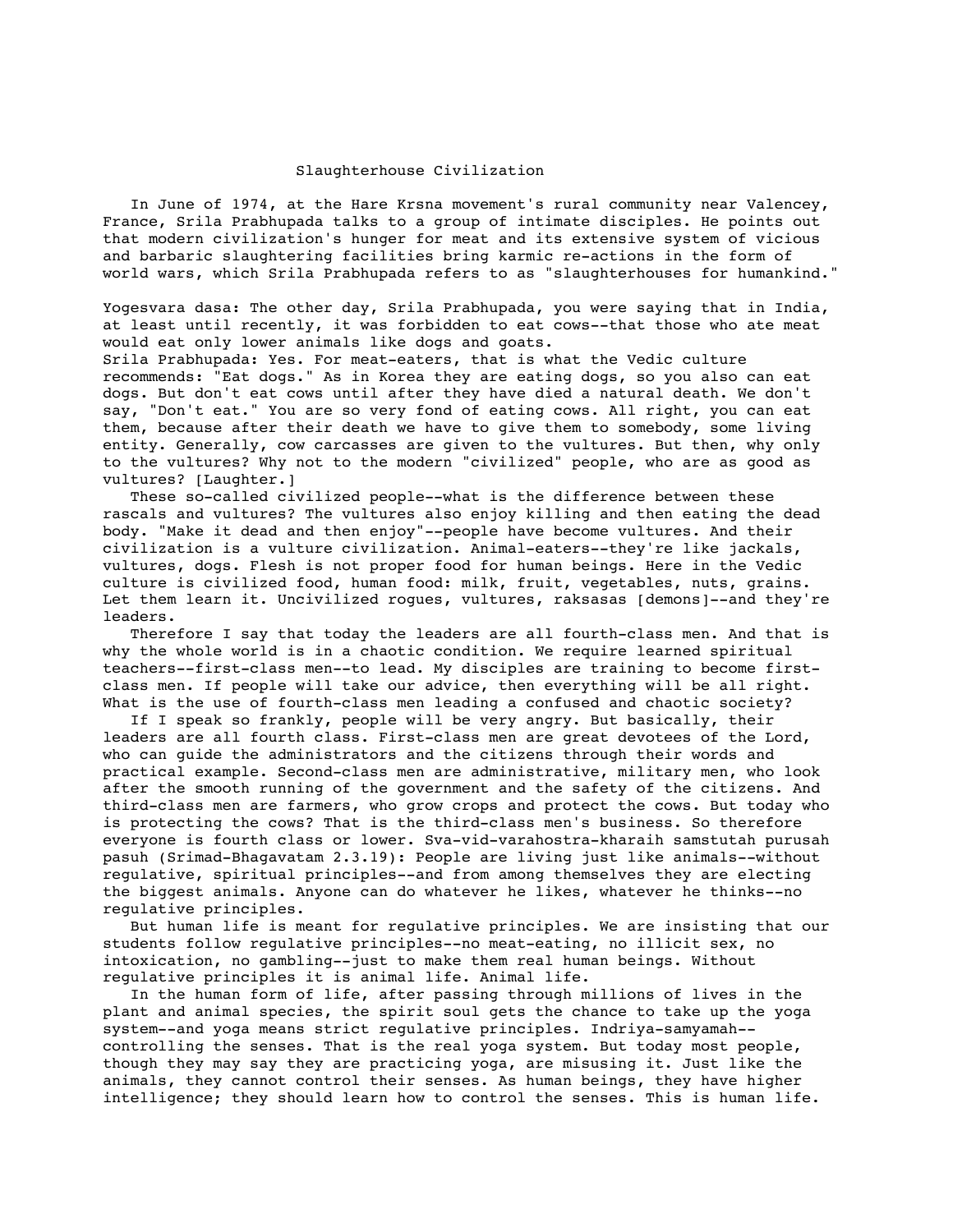Na yat-karna-pathopetah: One who has not heard the message of Krsna, the Supreme Personality of Godhead--even for a moment--he's an animal. The general mass of people, unless they are trained systematically for a higher standard of life in spiritual values, are no better than animals. They are on the level of dogs, hogs, camels, and asses.

 Modern university education practically prepares one to acquire a doggish mentality for accepting the service of a greater master. Like the dogs, after finishing their so-called education the so-called educated persons move from door to door with applications for some service. We have this experience in India. There are so many educated men who are unemployed--because they have been educated as dogs. They must find a master; otherwise they have no power to work independently. Just like a dog--unless he finds a master, he is a street dog, loitering in the street.

Bhagavan dasa Gosvami: So many Ph.D.'s are graduating from school now that there are not enough jobs for them. So they have to take jobs as truck drivers or taxi drivers.

Yogesvara dasa: They're supposed to be the educated class too--brahmanas. Srila Prabhupada: No, they are not brahmanas. Those who give education in exchange for money--they are not brahmanas. For instance, we are lecturing, educating people. We don't say, "Give us a salary." We simply ask them, "Please come." That is why we are cooking food and holding so many free festivals. "We'll give you food. We'll give you a comfortable seat. Please come and hear about self-realization and God consciousness." We are not asking money--"First of all pay the fee; then you can come and learn Bhagavad-gita." We never say that. But these so-called teachers who first of all bargain for a salary--"What salary will you give me?"--that is a dog's concern. That is not a brahmana's concern. A brahmana will never ask about a salary. A brahmana is eager to see that people are educated. "Take free education and be educated; be a human being"--this is a brahmana's concern: You see? I came here not to ask for any money but to give instruction.

Bhagavan dasa Gosvami: Today the priests are afraid to speak too strongly--or else they'll be fired and get no salary. And the politicians--they're also afraid to say what they really believe. They're afraid that they'll be voted out or get no more money to support themselves.

Srila Prabhupada: The priests are after money. They are not first class; they are low-class men. This is the reason that Christianity has fallen down. The priests cannot speak straightforwardly. There is a straightforward commandment-- "Thou shalt not kill." But because people are already killing, the priests are afraid to present the commandment straightforwardly. Now they are even granting man-to-man marriage, what to speak of other things. The priests are sermonizing on this idea of man-to-man marriage. Just see how degraded they have become! Previously was there any conception like this, at least outside America? Nobody thought that a man could be married to another man. What is this? And the priests are supporting it. Do you know that? So what is their standard? Jyotirmayi-devi dasi: That priest who visited was telling you that he was asking all his parishioners to follow God's law. So you asked him if he was going to get them to follow the fifth commandment, the law against killing--including animal-killing and especially cow-killing.

Srila Prabhupada: Yes, this is our proposal: "Why should you kill the cow? Let the cow be protected." You can take the cow's milk and use this milk for making so many nutritious, delicious preparations. Aside from that, as far as meateating is concerned, every cow will die--so you just wait a while, and there will be so many dead cows. Then you can take all the dead cows and eat. So how is this a bad proposal? If you say, "You are restraining us from meat-eating"- no, we don't restrain you. We simply ask you, "Don't kill. When the cow is dead, you can eat it."

Yogesvara dasa: You've pointed out that the cow is just like a mother. Srila Prabhupada: Yes. She gives us her milk.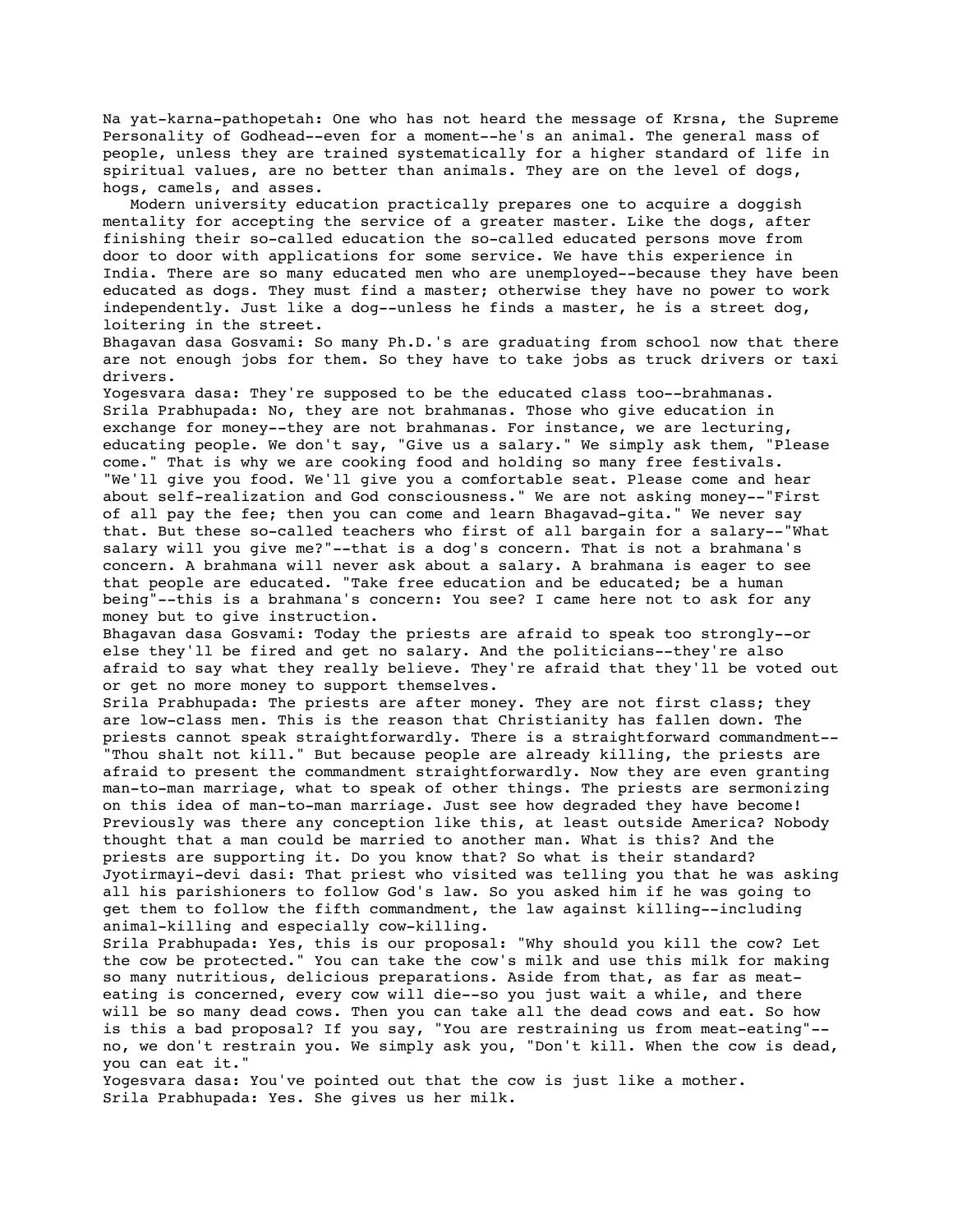Yogesvara dasa: But in the West now, when their parents grow old the people generally send them away to old age homes. So if people have no compassion even toward their own parents, how can we educate them to protect the cow? Srila Prabhupada: They don't have to protect the cow. We shall protect the cow. Simply we ask them, "Don't purchase meat from the slaughterhouse. We shall supply you the cow after her death." Where is the difficulty? Satsvarupa dasa Gosvami: Not enough meat fast enough--they're eating so much meat.

Srila Prabhupada: "Not enough"? By killing the cows, how will you get any more meat? The total number of cows will remain the same. Simply wait for their natural death. That is the only restriction. You have got a limited number of cows. Either you wait for their death or you kill them at once--the number of cows is the same. So we simply ask you, "Don't kill them. Wait for their natural death and then take the meat." What is the difficulty? And we simply ask you, "As long as they're alive, let us take the cow's milk and prepare delicious foods for the whole human society."

Yogesvara dasa: If people don't kill the cows they will have even more meat, because that way the cows will have more time to reproduce more cows. If they don't kill the cows right away, there will be even more cows.

Srila Prabhupada: More cows, yes. They'll have more cows. We simply request, "Don't kill. Don't maintain slaughterhouses." That is very sinful. It brings down very severe karmic reactions upon society. Stop these slaughterhouses. We don't say, "Stop eating meat." You can eat meat, but don't take it from the slaughterhouse, by killing. Simply wait, and you'll get the carcasses.

After all, how long will the cows live? Their maximum age is twenty years, and there are many cows who live only eighteen, sixteen, or ten years. So wait that much time; then regularly get dead cows and eat. What is the difficulty?

 For the first few years you may not get quite as much as now. During that time you can eat some dogs and cats. [Laughter.] Yes. In Korea they eat dogs. What is the difference between here and Korea? You can also eat dogs for the time being. Or hogs. Eat hogs. We don't prohibit the killing of these less important animals. We neither sanction nor prohibit. But especially we request cow protection, because it is ordered by Lord Krsna. Go-raksya: "Protect the cows." That is our duty.

 And economically, also, it is very useful. Krsna has not recommended this for nothing; it is not like that. Krsna's order has meaning. The cows on our Hare Krsna farms are giving more milk than other cows--because they are confident, "We will not be killed here." It is not like these rascals, these so-called Christians, say: "They have no soul; they have no intelligence." They have intelligence. In other places they do not give so much milk. But on our farms they are very jolly. As soon as the devotees call, they'll come. Yes--just like friends. And they are confident, "We'll not be killed." So they are jubilant, and they are giving much milk. Yes.

 In Europe and America the cows are very good, but the cow-killing system is also very good. So you stop this. You simply request them, "You'll get the cow's flesh. As soon as she is dead, we shall supply you free of charge. You haven't got to pay so much money. You can get the flesh free and eat it then. Why are you killing? Stop these slaughterhouses." What is wrong with this proposal?

 We don't want to stop trade or the production of grains and vegetables and fruit. But we want to stop these killing houses. It is very, very sinful. That is why all over the world they have so many wars. Every ten or fifteen years there is a big war--a wholesale slaughterhouse for humankind. But these rascals- -they do not see it, that by the law of karma, every action must have its reaction.

 You are killing innocent cows and other animals--nature will take revenge. Just wait. As soon as the time is right, nature will gather all these rascals and slaughter them. Finished. They'll fight amongst themselves--Protestants and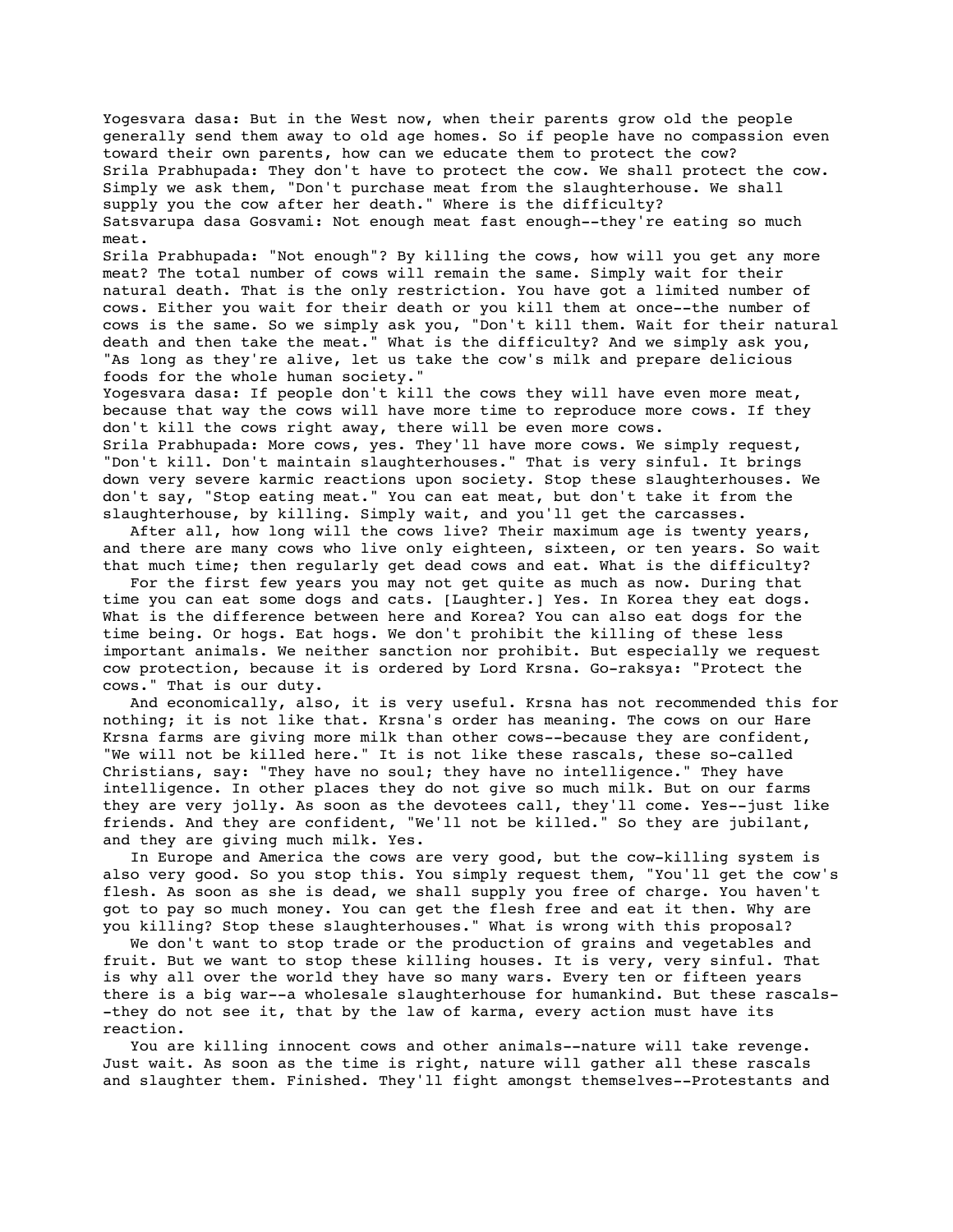Catholics, Russia and America, this one and that one. It is going on. Why? That is nature's law. Tit for tat. "You have killed. Now you kill yourselves."

 They are sending animals to the slaughterhouse, and now they'll create their own slaughterhouse. [Imitating gunfire:] Tung! Tung! Kill! Kill! You see? Just take Belfast, for example. The Roman Catholics are killing the Protestants, and the Protestants are killing the Catholics. This is nature's law. It's not necessary that you be sent to the ordinary slaughterhouse. You'll make a slaughterhouse at home. You'll kill your own child--abortion. This is nature's law. Who are these children being killed? They are these meat-eaters. They enjoyed themselves when so many animals were killed, and now they're being killed by their mothers. People do not know how nature is working. If you kill, you must be killed. If you kill the cow, who is your mother, then in some future lifetime your mother will kill you. Yes. The mother becomes the child, and the child becomes the mother.Mam sa khadatiti mamsah. The Sanskrit word is mamsa. Mam means "me," and sa means "he." I am killing this animal; I am eating him. And in my next lifetime he'll kill me and eat me. When the animal is sacrificed, this mantra is recited into the ear of the animal--"You are giving your life, so in your next life you will get the opportunity of becoming a human being. And I who am now killing you will become an animal, and you will kill me." So after understanding this mantra, who will be ready to kill an animal? Bhagavan dasa Gosvami: Many people today are discussing this topic of reincarnation, but they don't understand the significance of the effects-- Srila Prabhupada: How will they understand? All dull-headed fools and rascals, dressed like gentlemen. That's all. Tavac ca sobhate murkho yavat kincin na bhasate. A rascal, a fool, is prestigious as long as he does not speak. As soon as he speaks, his nature will be revealed--what he really is. Therefore that priest who came did not stay long. He did not want to expose himself. Bhagavan dasa Gosvami: Less intelligent.

Srila Prabhupada: Now, we must take to agricultural work--produce food and give protection to the cows. And if we produce a surplus, we can trade. It is a simple thing that we must do. Our people should live peacefully in farming villages, produce grain and fruit and vegetables, protect the cows, and work hard. And if there is a surplus, we can start restaurants. Krsna conscious people will never be losers by following the instructions of Krsna. They will live comfortably, without any material want, and tyaktva deham punar janma naiti (Bhagavad-gita 4.9): After leaving this body they will go directly to God. This is our way of life.

 So open restaurants in any part of any city and make nice kacauris, srikhanda, puris, halava, and so many other delicacies. And people will purchase them. They will come and sit down. I have given the format: "Every preparation is ready--you can sit down. This is our standard charge for a meal. Now, as much as you like you take. You can take one helping or two, three, four--as much as you like. But don't waste. Don't waste." Suppose one man eats a single savory and another man eats four savories. That does not mean we shall charge more. Same charge. Same charge. "You can sit down, eat to your heart's content, and be satisfied." Let everyone be satisfied. "We will supply. Simply don't waste." This is our program. Not that each time--just as the hotel does--each time a plate is brought, immediately a bill. No. "You can sit down and eat to your satisfaction. The charge stays the same."

Bhagavan dasa Gosvami: I think people will leave the restaurant with their pockets full of savories. [Laughter.]

Srila Prabhupada: That we shall not allow.

Bhagavan dasa Gosvami: You were telling us one time that in India, if a person has a mango orchard and you're hungry you can come in and eat, but you cannot take any away with you.

Srila Prabhupada: Yes. If you have a garden and somebody says, "I want to eat some fruit," you'll say, "Yes, come on. Take as much fruit as you like." But he should not gather up more than he can eat and take it away. Any number of men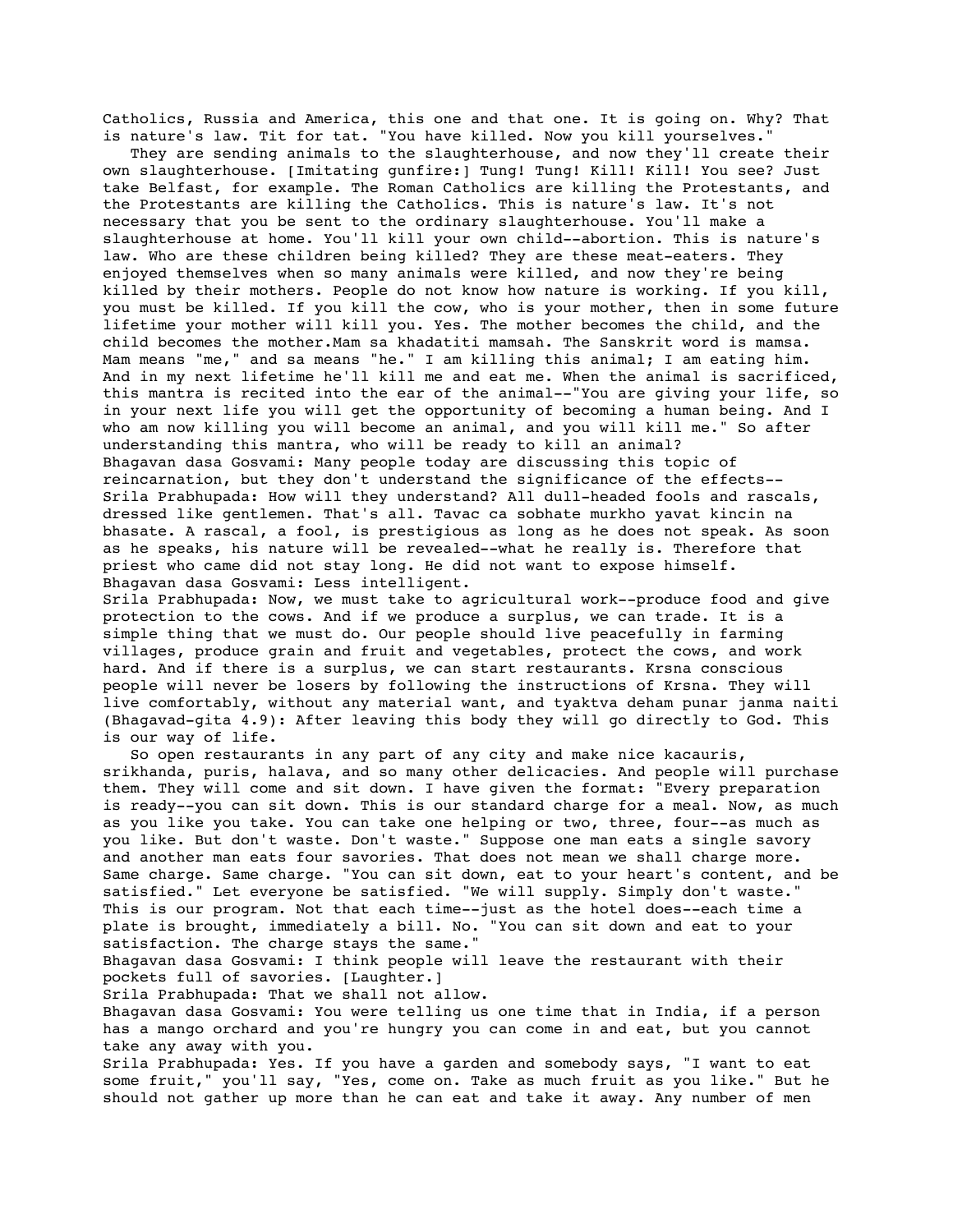can come and eat to their satisfaction. The farmers do not even prohibit the monkeys--"All right, let them come in. After all, it is God's property." This is the Krsna conscious system: If an animal, say a monkey, comes to your garden to eat, don't prohibit him. He is also part and parcel of Krsna. If you prohibit him, where will he eat?

 I have another story; this one was told by my father. My father's elder brother was running a cloth shop. Before closing the shop my uncle would put out a basin filled with rice. Of course, as in any village, there were rats. But the rats would take the rice and not cut even a single cloth. Cloth is very costly. If even one cloth had been cut by a rat, then it would have been a great loss. So with a few pennies' worth of rice, he saved many dollars' worth of cloth. This Krsna culture is practical. "They are also part and parcel of God. Give them food. They'll not create any disturbance. Give them food."

 Everyone has an obligation to feed whoever is hungry--even if it is a tiger. Once a certain spiritual teacher was living in the jungle. His disciples knew, "The tigers will never come and disturb us, because our teacher keeps some milk a little distance from the asrama, and the tigers come and drink and go away."

 The teacher would call, "You! Tiger! You can come and take your milk here!" [Laughter.] And they would come and take the milk and go away. And they would never attack any members of the asrama. The teacher would say, "They are my men- -don't harm them."

 I remember seeing at the World's Fair that a man had trained a lion. And the man was playing with that lion just like one plays with a dog. These animals can understand, "This man loves me. He gives me food; he is my friend." They also appreciate.

 When Haridasa Thakura was living in a cave and chanting Hare Krsna, a big snake who also lived there decided to go away. The snake knew--"He's a saintly person. He should not be disturbed. Let me go away." And from Bhagavad-gita we understand, isvarah sarva-bhutanam hrd-dese--Krsna is in every-one's heart, and He is dictating. So Krsna can dictate peace and harmony to the animals, to the serpent, to everyone. [Srila Prabhupada pauses reflectively.]

 The Vedic culture offers so many nice, delicious foods, and mostly they are made with milk products. But these so-called civilized people--they do not know. They kill the cows and throw the milk away to the hogs, and they are proud of their civilization--like jackals and vultures. Actually, this Krsna consciousness movement will transform the uncivilized people and bring the whole world to real civilization.

## A Formula for Peace

 This article by Srila Prabhupada was first published in 1956 in New Delhi, India, in Back to Godhead, the magazine he founded in 1944. Appealing to to his Indian readers to "employ everything in transcendental service for the interest of the Lord," he concludes that "this alone can bring the desired peace."

 In the revealed scriptures the Supreme Lord is described as sac-cid-anandavigraha. Sat means "eternal," cit means "fully cognizant," ananda means "joyful," and vigraha means "a specific personality." Therefore the Lord, or the Supreme Godhead, who is one without a second, is an eternal, joyful personality with a full sense of His own identity. That is a concise description of the Supreme Lord, and no one is equal to or greater than Him.

 The living entities, or jivas, are minute samples of the Supreme Lord, and therefore we find in their activities the desire for eternal existence, the desire for knowledge of everything, and an urge for seeking happiness in diverse ways. These three qualities of the living being are minutely visible in human society, but they are increased and enjoyed one hundred times more by the beings who reside in the upper planets, which are called Bhurloka, Svarloka, Janaloka, Tapoloka, Maharloka, Brahmaloka, and so forth.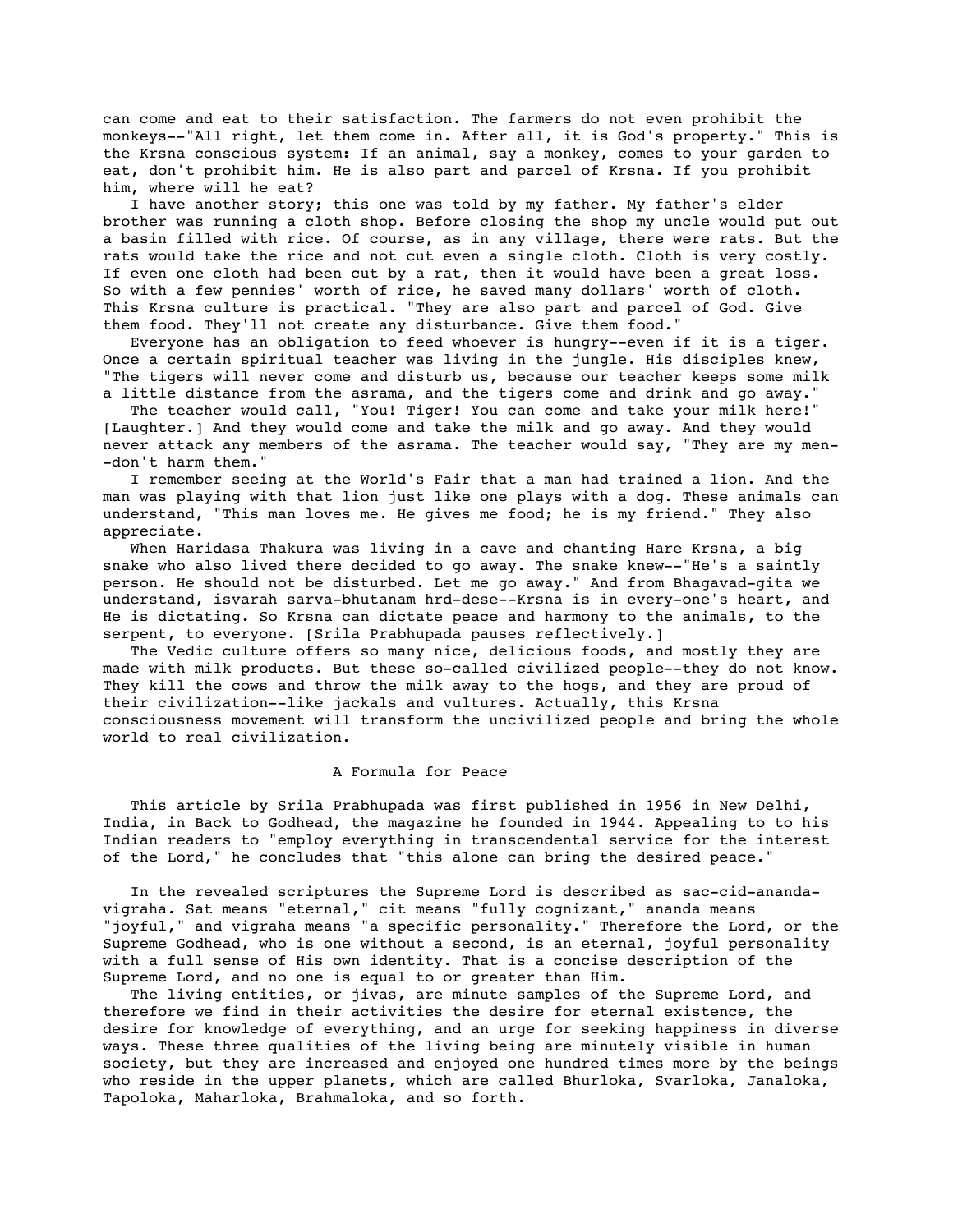But even the standard of enjoyment on the highest planet in the material world, which is thousands and thousands of times superior to what we enjoy on this earth, is also described as insignificant in comparison to the spiritual bliss enjoyed in the company of the Supreme Lord. His loving service in different mellows (relationships) makes even the enjoyment of merging with the impersonal spiritual effulgence as insignificant as a drop of water compared with the ocean.

 Every living being is ambitious to have the topmost level of enjoyment in the material world, and yet one is always unhappy here. This unhappiness is present on all the above-mentioned planets, in spite of a long life span and high standards of comfort.

 That is the law of material nature. One can increase the duration of life and standard of comfort to the highest capacity, and yet by the law of material nature one will be unhappy. The reason is that the quality of happiness suitable for our constitution is different from the happiness derived from material activities. The living entity is a minute particle of sac-cid-ananda-vigraha, and therefore he necessarily has a propensity for joyfulness that is spiritual in quality. But he is vainly trying to derive his spiritual joyfulness from the foreign atmosphere of the material nature.

 A fish that is taken out of the water cannot be happy by any arrangement for happiness on the land--it must have an aquatic habitation. In the same way, the minute sac-cid-ananda living entity cannot be really happy through any amount of material planning conceived by his illusioned brain. Therefore, the living entity must be given a different type of happiness, a transcendental happiness, which is called spiritual bliss. Our ambitions should be aimed at enjoying spiritual bliss and not material happiness.

 The ambition for spiritual bliss is good, but the method of attaining this standard is not merely to negate material happiness. Theoretical negation of material activities, as propounded by Sripada Sankaracarya, may be relevant for an insignificant section of men, but the devotional activities propounded by Sri Caitanya Mahaprabhu are the best and surest way of attaining spiritual bliss. In fact, they change the very face of material nature.

 Hankering after material happiness is called lust, and in the long run lustful activities are sure to meet with frustration. The body of a venomous snake is very cool. But if a man wants to enjoy the coolness of the snake's body and therefore garlands himself with the snake, then surely he will be killed by the snake's bite. The material senses are like snakes, and indulging in socalled material happiness surely kills one's spiritual self-awareness. Therefore a sane man should be ambitious to find the real source of happiness.

 Once, a foolish man who had no experience of the taste of sugarcane was told by a friend to taste its sweetness. When the man inquired about sugarcane's appearance, the friend imperfectly informed him that sugarcane resembles a bamboo stick. The foolish man thus began trying to extract sugarcane juice from a bamboo stick, but naturally he was baffled in his attempt.

 That is the position of the illusioned living being in his search for eternal happiness within the material world, which is not only full of miseries but also transient and flickering. In the Bhagavad-gita, the material world is described as full of miseries. The ambition for happiness is good, but the attempt to derive it from inert matter by so-called scientific arrangements is an illusion. Befooled persons cannot understand this. The Gita (16.13) describes how a person driven by the lust for material happiness thinks, "So much wealth do I have today, and I will gain more according to my schemes. So much is mine now, and it will increase in the future."

 The atheistic, or godless, civilization is a huge affair of sense gratification, and everyone is now mad after money to keep up an empty show. Everyone is seeking money because that is the medium of exchange for sensegratificatory objects. To expect peace in such an atmosphere of gold-rush pandemonium is a utopian dream. As long as there is even a slight tinge of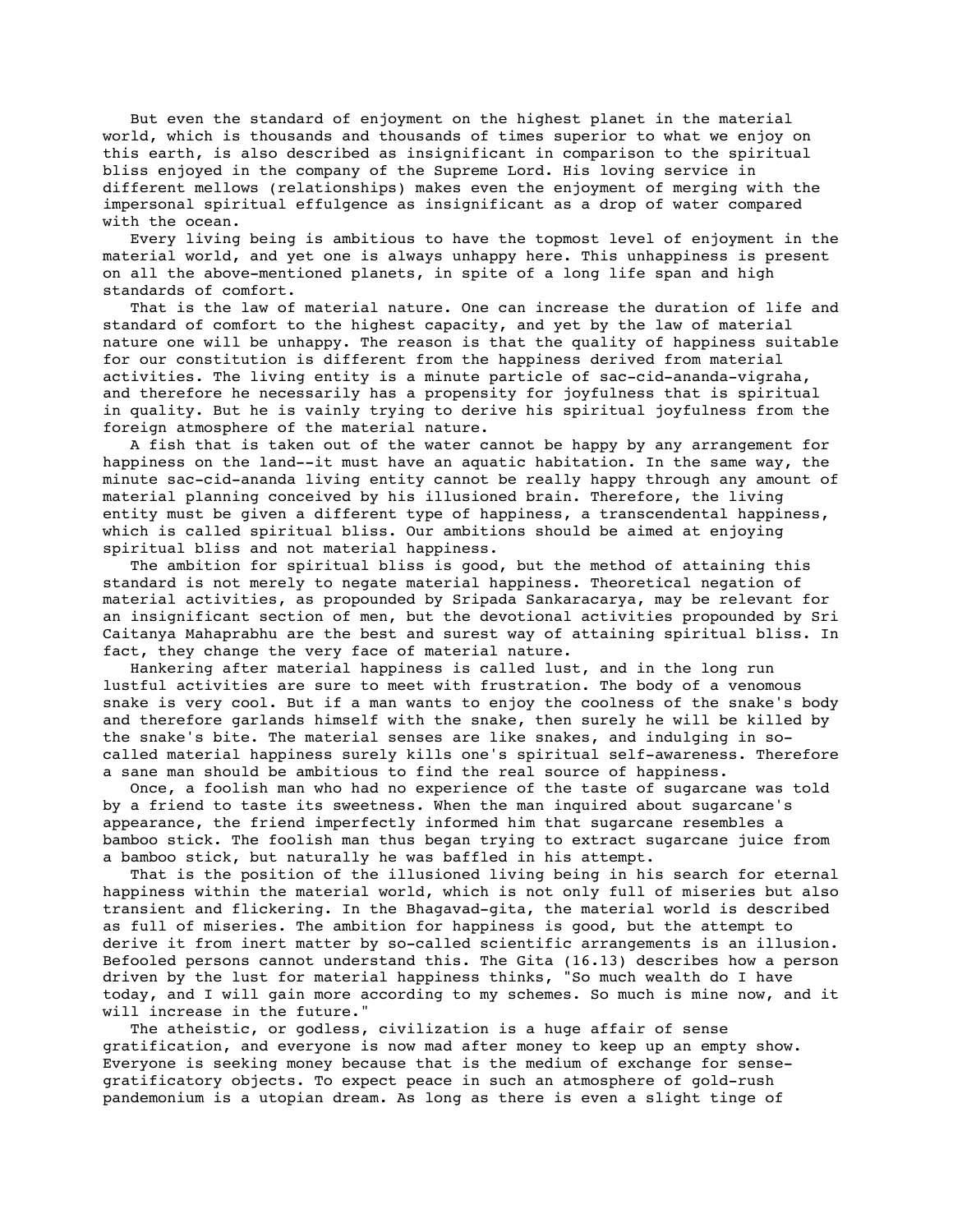madness for sense gratification, peace will remain far, far away. The reason is that by nature everyone is an eternal servitor of the Supreme Lord, and therefore we cannot enjoy anything for our personal interest. We have to employ everything in transcendental service for the interest of the Lord. This alone can bring about the desired peace. A part of the body cannot make itself satisfied; it can only serve the whole body and derive satisfaction from that service. But now everyone is busy in self-interested business, and no one is prepared to serve the Lord. That is the basic cause of material existence.

 From the highest executive administrator down to the lowest sweeper in the street, everyone is working with the thought of unlawful accumulation of wealth. But to work merely for one's self-interest is unlawful and destructive. Even the cultivation of spiritual realization merely for one's self-interest is unlawful and destructive.

 As a result of all the unlawful money-making, there is no scarcity of money in the world. But there is a scarcity of peace. Since the whole of our human energy has been diverted to this money-making, the money-making capacity of the total population has certainly increased. But the result is that such an unrestricted and unlawful inflation of money has created a bad economy and has enabled us to manufacture huge, costly weapons that threaten to destroy the very result of such money-making.

 Instead of enjoying peace, the leaders of big money-making countries are now making big plans how they can save themselves from the modern destructive weapons, and yet a huge sum of money is being thrown into the sea for experiments with such dreadful weapons. Such experiments are being carried out not only at huge monetary costs, but also at the cost of many poor lives, thereby binding such nations to the laws of karma. That is the illusion of material nature. As a result of the impulse for sense gratification, money is earned by spoiled energy, and it is then spent for the destruction of the human race. The energy of the human race is thus spoiled by the law of nature because that energy is diverted from the service of the Lord, who is actually the owner of all energies.

 Wealth derives from mother Laksmi, or the goddess of fortune. As the Vedic literatures explain, the goddess of fortune is meant to serve Lord Narayana, the source of all the naras, or living beings. The naras are also meant to serve Narayana, the Supreme Lord, under the guidance of the goddess of fortune. The living being cannot enjoy the goddess of fortune without serving Narayana, or Krsna, and therefore whoever desires to enjoy her wrongly will be punished by the laws of nature, and the money itself will become the cause of destruction instead of being the cause of peace and prosperity.

 Such unlawfully accumulated money is now being snatched away from the miserly citizens by various methods of state taxation for the various national and international war funds, which spend the money in a wasteful manner. The citizen is no longer satisfied with just enough money to maintain his family nicely and cultivate spiritual knowledge, both of which are essential in human life. He now wants money unlimitedly for satisfying insatiable desires, and in proportion to his unlawful desires his accumulated money is now being taken away by the agents of the illusory nature in the shape of medical practitioners, lawyers, tax collectors, societies, institutions, and so-called religionists, as well as by famines, earthquakes, and many other such calamities.

 One miser who, under the dictation of the illusory nature, hesitated to purchase a copy of Back to Godhead spent twenty-five hundred dollars for a week's supply of medicine and then died. A similar thing happened when a man who refused to spend a cent for the service of the Lord wasted thirty-five hundred dollars in a legal suit between the members of his household. That is the law of nature. If money is not devoted to the service of the Lord, by the law of nature it must be spent as spoiled energy in the fight against legal problems, diseases, and so on. Foolish people have no eyes to see such facts, so necessarily the laws of the Supreme Lord befool them.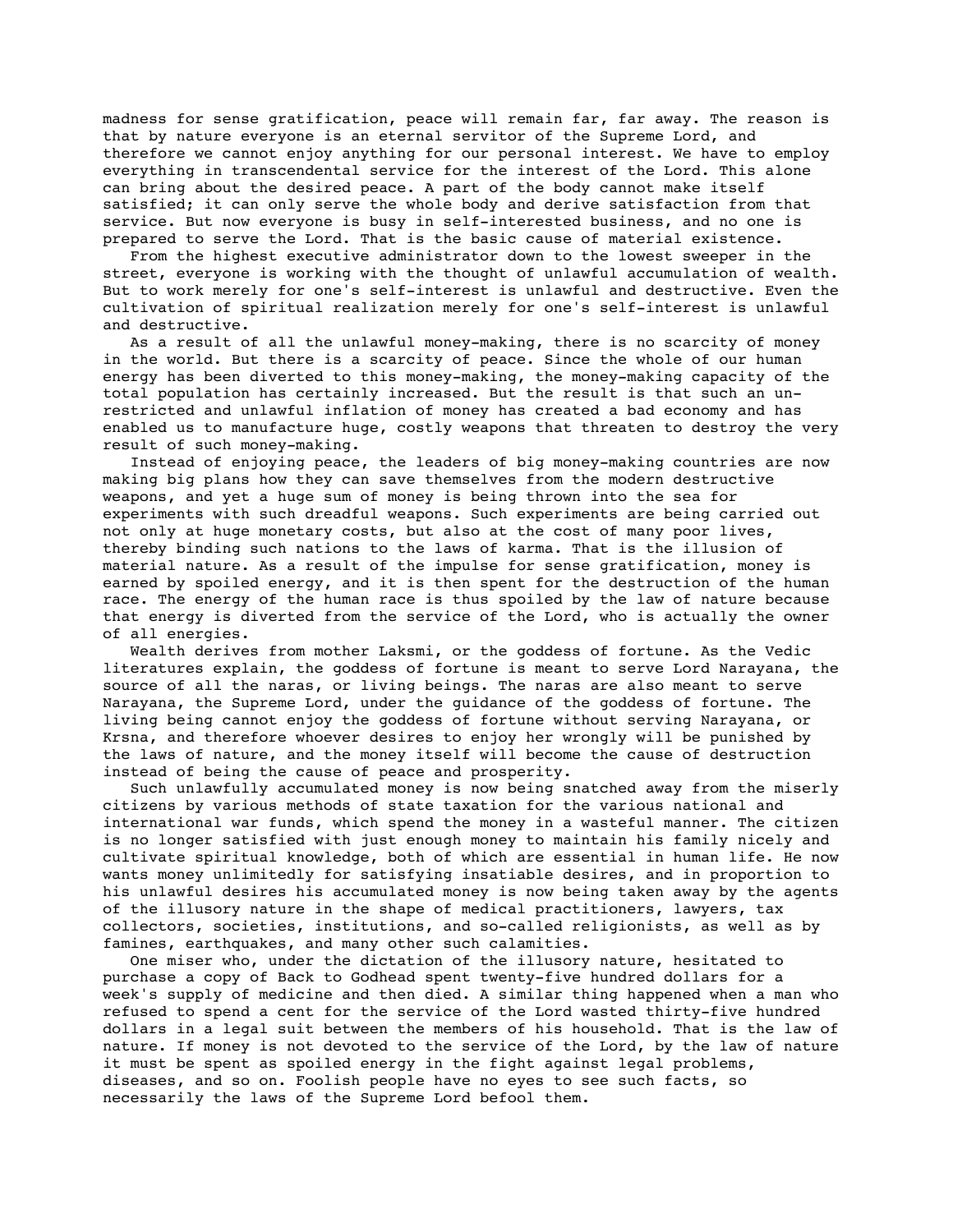The laws of nature do not allow us to accept more money than is required for proper maintenance. There is ample arrangement by the law of nature to provide every living being with his due share of food and shelter, but the insatiable lust of the human being has disturbed the whole arrangement of the almighty father of all species of life.

 By the arrangement of the Supreme Lord, there is an ocean of salt, because salt is necessary for the living being. In the same manner, God has arranged for sufficient air and light, which are also essential for the living being. One can collect any amount of salt from the storehouse, but one cannot take more salt than he needs. If he takes more salt he spoils the broth, and if he takes less salt his eatables become tasteless. On the other hand, if he takes only what he absolutely requires, the food is tasty, and he is healthy. So ambition for wealth, for more than we need, is harmful, just as eating more salt than we absolutely need is harmful. That is the law of nature.

#### Perspectives on Science and Philosophy

## Plato: Goodness and Government

 In 1972 and 1973, Srila Prabhupada held a series of philosophical discussions with his personal secretary, Syamasundara, while traveling around the world. These sessions were recorded and published to provide an understanding of Western philosophy, psychology, and science from the viewpoint of the timeless teachings of India's Vedic literature. In the following conversation, the striking similarities between Plato's ideal state and that outlined in the Bhagavad-gita prompt one to ask, "Could Plato have gotten his ideas from India's ancient Vedas?"

Syamasundara: Plato believed society can enjoy prosperity and harmony only if it places people in working categories or classes according to their natural abilities. He thought people should find out their natural abilities and use those abilities to their fullest capacity--as administrators, as military men, or as craftsmen. Most important, the head of state should not be an average or mediocre man. Instead, society should be led by a very wise and good man--a "philosopher king"--or a group of very wise and good men. Srila Prabhupada: This idea appears to be taken from the Bhagavad-gita, where Krsna says that the ideal society has four divisions: brahmanas [intellectuals], ksatriyas [warriors and administrators], vaisyas [merchants and farmers], and sudras [laborers]. These divisions come about by the influence of the modes of nature. Everyone, both in human society and in animal society, is influenced by the modes of material nature [sattva-guna, rajo-guna, and tamo-guna, or goodness, passion, and ignorance]. By scientifically classifying men according to these qualities, society can become perfect. But if we place a man in the mode of ignorance in a philosopher's post, or put a philosopher to work as an ordinary laborer, havoc will result.

 In the Bhagavad-gita Krsna says that the brahmanas--the most intelligent men, who are interested in transcendental knowledge and philosophy--should be given the topmost posts, and under their instructions the ksatriyas [administrators] should work. The administrators should see that there is law and order and that everyone is doing his duty. The next section is the productive class, the vaisyas, who engage in agriculture and cow protection. And finally there are the sudras, common laborers who help the other sections. This is Vedic civilization- -people living simply, on agriculture and cow protection. If you have enough milk, grains, fruits, and vegetables, you can live very nicely.

 The Srimad-Bhagavatam compares the four divisions of society to the different parts of the body--the head, the arms, the belly, and the legs. Just as all parts of the body cooperate to keep the body fit, in the ideal state all sections of society cooperate under the leadership of the brahmanas.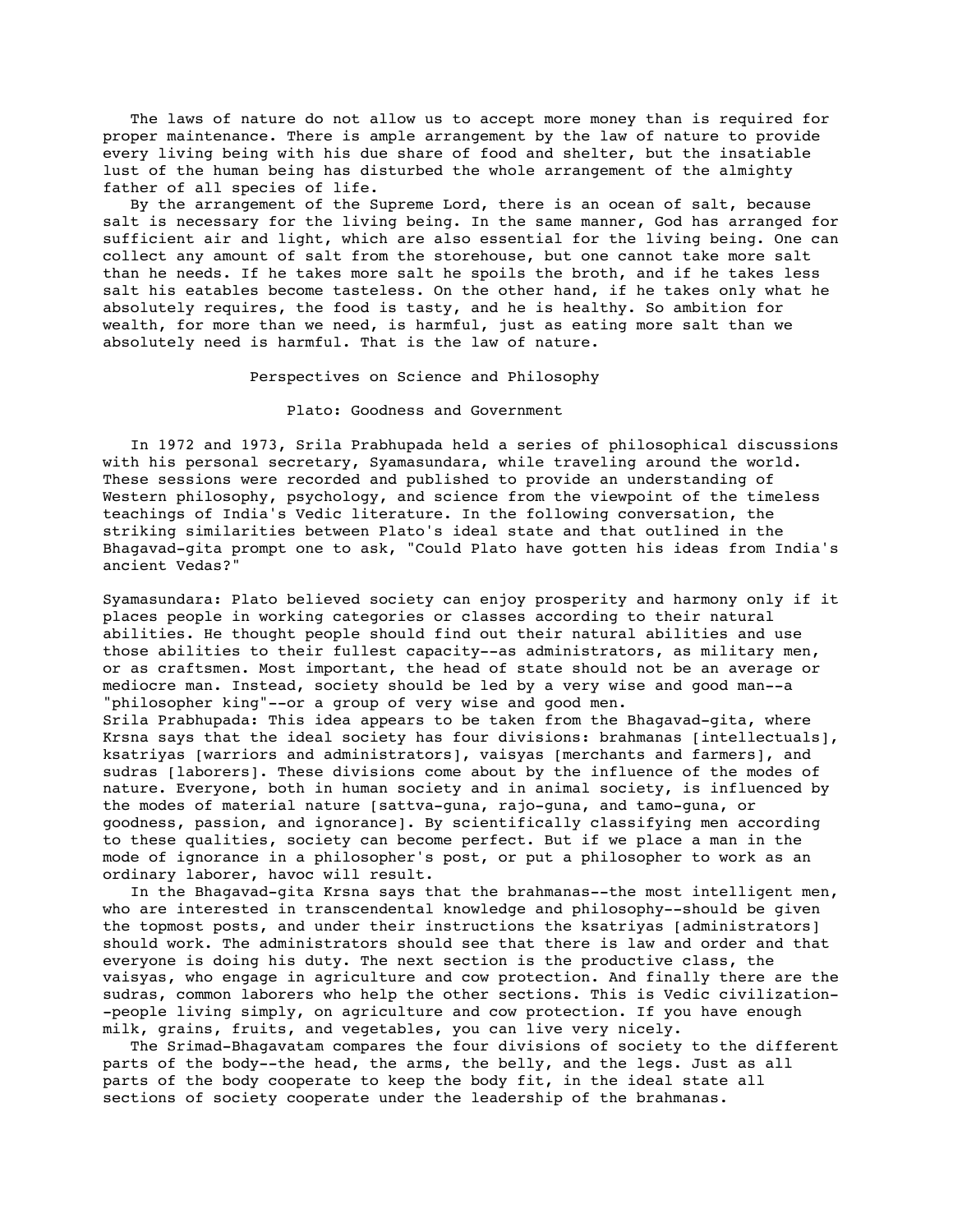Comparatively, the head is the most important part of the body, for it gives directions to the other parts of the body. Similarly, the ideal state functions under the directions of the brahmanas, who are not personally interested in political affairs or administration because they have a higher duty. At present this Krsna consciousness movement is training brahmanas. If the administrators take our advice and conduct the state in a Krsna conscious way, there will be an ideal society throughout the world.

Syamasundara: How does modern society differ from the Vedic ideal? Srila Prabhupada: Now there is large-scale industrialization, which means exploitation of one man by another. Such industry was unknown in Vedic civilization--it was unnecessary. In addition, modern civilization has taken to slaughtering and eating animals, which is barbarous. It is not even human.

 In Vedic civilization, when a person was unfit to rule he was deposed. For instance, King Vena proved to be an unfit king. He was simply interested in hunting. Of course, ksatriyas are allowed to hunt, but not whimsically. They are not allowed to kill many birds and beasts unnecessarily, as King Vena was doing and as people do today. At that time the intelligent brahmanas objected and immediately killed him with a curse. Formerly, the brahmanas had so much power that they could kill simply by cursing; weapons were unnecessary.

 At present, however--because the head of the social body is missing--it is a dead body. The head is very important, and our Krsna consciousness movement is attempting to create some brahmanas who will form the head of society. Then the administrators will be able to rule very nicely under the instructions of the philosophers and theologians--that is, under the instructions of God-conscious people. A God conscious brahmana would never advise opening slaughterhouses. But now, the many rascals heading the government allow animal slaughter. When Maharaja Pariksit saw a degraded man trying to kill a cow, he immediately drew his sword and said, "Who are you? Why are you trying to kill this cow?" He was a real king. Nowadays, unqualified men have taken the presidential post. And although they may pose themselves as very religious, they are simply rascals. Why? Because under their noses thousands of cows are being killed, while they collect a good salary. Any leader who is at all religious should resign his post in protest if cow slaughter goes on under his rule. Since people do not know that these administrators are rascals, they are suffering. And the people are also rascals because they are voting for these bigger rascals. It is Plato's view that the government should be ideal, and this is the ideal: The saintly philosophers should be at the head of the state; according to their advice the politicians should rule; under the protection of the politicians, the productive class should provide the necessities of life; and the laborer class should help. This is the scientific division of society that Krsna advocates in the Bhagavadgita (4.13): catur-varnyam maya srstam guna-karma-vibhagasah. "According to the three modes of material nature and the work ascribed to them, the four divisions of human society were created by Me."

Syamasundara: Plato also observed social divisions. However, he advocated three divisions. One class consisted of the guardians, men of wisdom who governed society. Another class consisted of the warriors, who were courageous and who protected the rest of society. And the third class consisted of the artisans, who performed their services obediently and worked only to satisfy their appetites.

Srila Prabhupada: Yes, human society does have this threefold division, also. The first-class man is in the mode of goodness, the second-class man is in the mode of passion, and the third-class man is in the mode of ignorance. Syamasundara: Plato's understanding of the social order was based on his observation that man has a threefold division of intelligence, courage, and appetite. He said that the soul has these three qualities.

Srila Prabhupada: That is a mistake. The soul does not have any material qualities. The soul is pure, but because of his contact with the different qualities of material nature, he is "dressed" in various bodies. This Krsna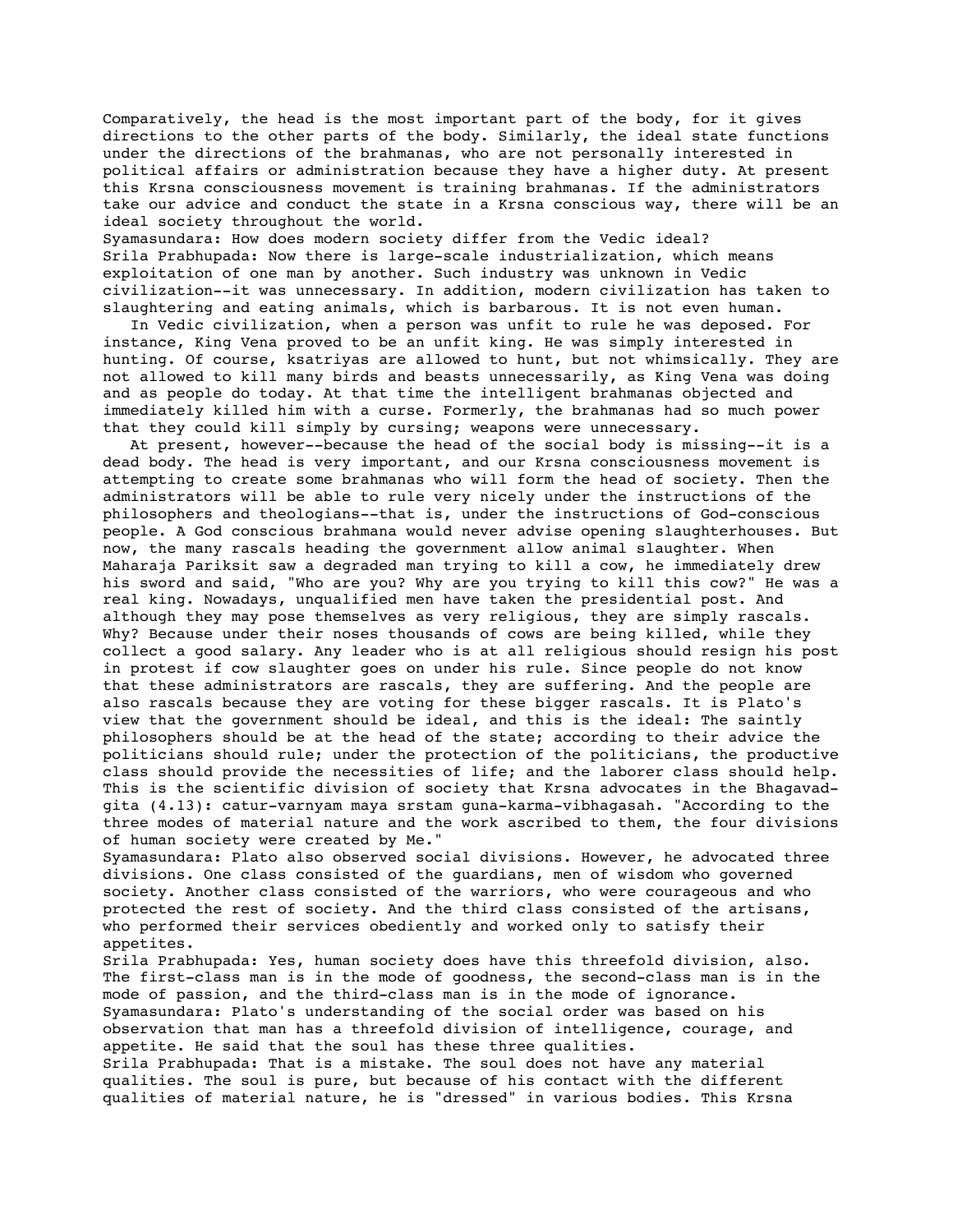consciousness movement aims at removing this material dress. Our first instruction is "You are not this body." It appears that in his practical understanding Plato identified the soul with the bodily dress, and that does not show very good intelligence.

Syamasundara: Plato believed that man's position is marginal--between matter and spirit--and therefore he also stressed the development of the body. He thought that everyone should be educated from an early age, and that part of that education should be gymnastics--to keep the body fit.

Srila Prabhupada: This means that in practice Plato very strongly identified the self as the body. What was Plato's idea of education?

Syamasundara: To awaken the student to his natural position--whatever his natural abilities or talents are.

Srila Prabhupada: And what is that natural position?

Syamasundara: The position of moral goodness. In other words, Plato thought everyone should be educated to work in whatever way is best suited to awaken his natural moral goodness.

Srila Prabhupada: But moral goodness is not enough, because simple morality will not satisfy the soul. One has to go above morality--to Krsna consciousness. Of course, in this material world morality is taken as the highest principle, but there is another platform, which is called the transcendental (vasudeva) platform. Man's highest perfection is on that platform, and this is confirmed in Srimad-Bhagavatam. However, because Western philosophers have no information of the vasudeva platform, they consider the material mode of goodness to be the highest perfection and the end of morality. But in this world even moral goodness is infected by the lower modes of ignorance and passion. You cannot find pure goodness (suddha-sattva) in this material world, for pure goodness is the transcendental platform. To come to the platform of pure goodness, which is the ideal, one has to undergo austerities (tapasa brahmacaryena samena ca damena ca). One has to practice celibacy and control the mind and senses. If he has money, he should distribute it in charity. Also, one should always be very clean. In this way one can rise to the platform of pure goodness.

 There is another process for coming to the platform of pure goodness--and that is Krsna consciousness. If one becomes Krsna conscious, all the good qualities automatically develop in him. Automatically he leads a life of celibacy, controls his mind and senses, and has a charitable disposition. In this age of Kali, people cannot possibly be trained to engage in austerity. Formerly, a brahmacari [celibate student] would undergo austere training. Even though he might be from a royal or learned family, a brahmacari would humble himself and serve the spiritual master as a menial servant. He would immediately do whatever the spiritual master ordered. The brahmacari would beg alms from door to door and bring them to the spiritual master, claiming nothing for himself. Whatever he earned he would give to the spiritual master, because the spiritual master would not spoil the money by spending it for sense gratification--he would use it for Krsna. This is austerity. The brahmacari would also observe celibacy, and because he followed the directions of the spiritual master, his mind and senses were controlled.

 Today, however, this austerity is very difficult to follow, so Sri Caitanya Mahaprabhu has given the process of taking to Krsna consciousness directly. In this case, one need simply chant Hare Krsna, Hare Krsna, Krsna Krsna, Hare Hare. Hare Rama, Hare Rama, Rama Rama, Hare Hare and follow the regulative principles given by the spiritual master. Then one immediately rises to the platform of pure goodness.

Syamasundara: Plato thought the state should train citizens to be virtuous. His system of education went like this: For the first three years of life, the child should play and strengthen his body. From three to six, the child should learn religious stories. From seven to ten, he should learn gymnastics; from ten to thirteen, reading and writing; from fourteen to sixteen, poetry and music; from sixteen to eighteen, mathematics. And from eighteen to twenty, he should undergo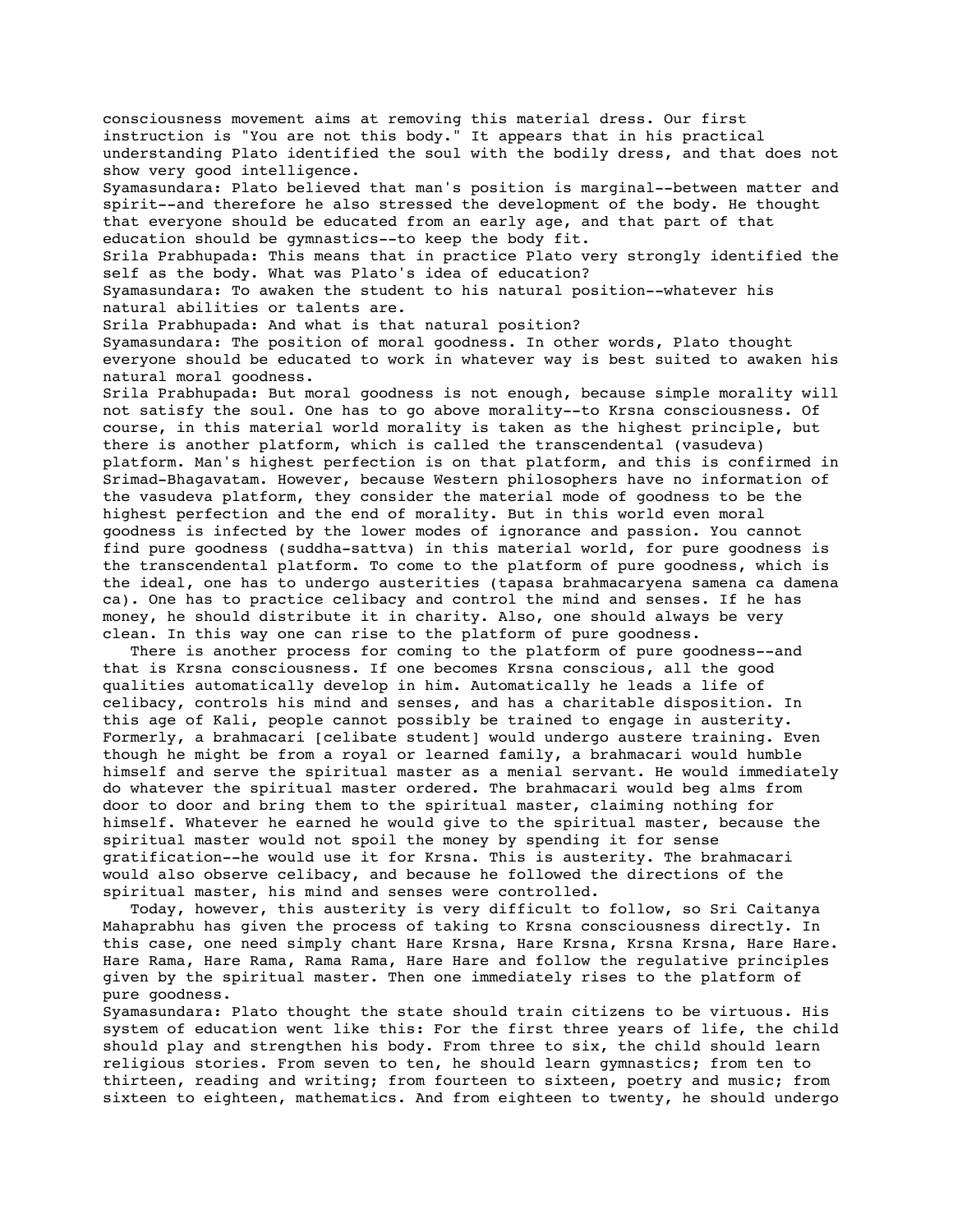military drill. From twenty to thirty-five, those who are scientific and philosophical should remain in school and continue learning, and the warriors should engage in military exercises. Srila Prabhupada: Is this educational program for all men, or are there different types of education for different men? Syamasundara: No, this is for everyone. Srila Prabhupada: This is not very good. If a boy is intelligent and inclined to philosophy and theology, why should he be forced to undergo military training? Syamasundara: Well, Plato said that everyone should undergo two years of military drill. Srila Prabhupada: But why should someone waste two years? No one should waste even two days. This is nonsense--imperfect ideas. Syamasundara: Plato said this type of education reveals what category a person belongs to. He did have the right idea that one belongs to a particular class according to his qualification. Srila Prabhupada: Yes, that we also say, but we disagree that everyone should go through the same training. The spiritual master should judge the tendency or disposition of the student at the start of his education. He should be able to see whether a boy is fit for military training, administration, or philosophy, and then he should fully train the boy according to his particular tendency. If one is naturally inclined to philosophical study, why should he waste his time in the military? And if one is naturally inclined to military training, why should he waste his time with other things? Arjuna belonged to a ksatriya [warrior] family. He and his brothers were never trained as philosophers. Dronacarya was their master and teacher, and although he was a brahmana, he taught them Dhanur Veda [military science], not brahma-vidya. Brahma-vidya is theistic philosophy. No one should be trained in everything; that is a waste of time. If one is inclined toward production, business, or agriculture, he should be trained in those fields. If one is philosophical, he should be trained as a philosopher. If one is militaristic, he should be trained as a warrior. And if one has ordinary ability, he should remain a sudra, or laborer. This is stated by Narada Muni in Srimad-Bhagavatam: yasya yal-laksanam proktam. The four classes of society are recognized by their symptoms and qualifications. Narada Muni also says that one should be selected for training according to his qualifications. Even if one is born in a brahmana family, he should be considered a sudra if his qualifications are those of a sudra. And if one is born in a sudra family, he should be taken as a brahmana if his symptoms are brahminical. The spiritual master should be expert enough to recognize the tendencies of the student and immediately train him in that line. This is perfect education. Syamasundara: Plato believed that the student's natural tendency wouldn't come out unless he practiced everything. Srila Prabhupada: No, that is wrong--because the soul is continuous, and therefore everyone has some tendency from his previous birth. I think Plato didn't realize this continuity of the soul from body to body. According to the Vedic culture, immediately after a boy's birth astrologers should calculate what category he belongs to. Astrology can help if there is a first-class astrologer. Such an astrologer can tell what line a boy is coming from and how he should be trained. Plato's method of education was imperfect because it was based on

speculation.

Syamasundara: Plato observed that a particular combination of the three modes of nature is acting in each individual.

Srila Prabhupada: Then why did he say that everyone should be trained in the same way?

Syamasundara: Because he claimed that the person's natural abilities will not manifest unless he is given a chance to try everything. He saw that some people listen primarily to their intelligence, and he said they are governed by the head. He saw that some people have an aggressive disposition, and he said such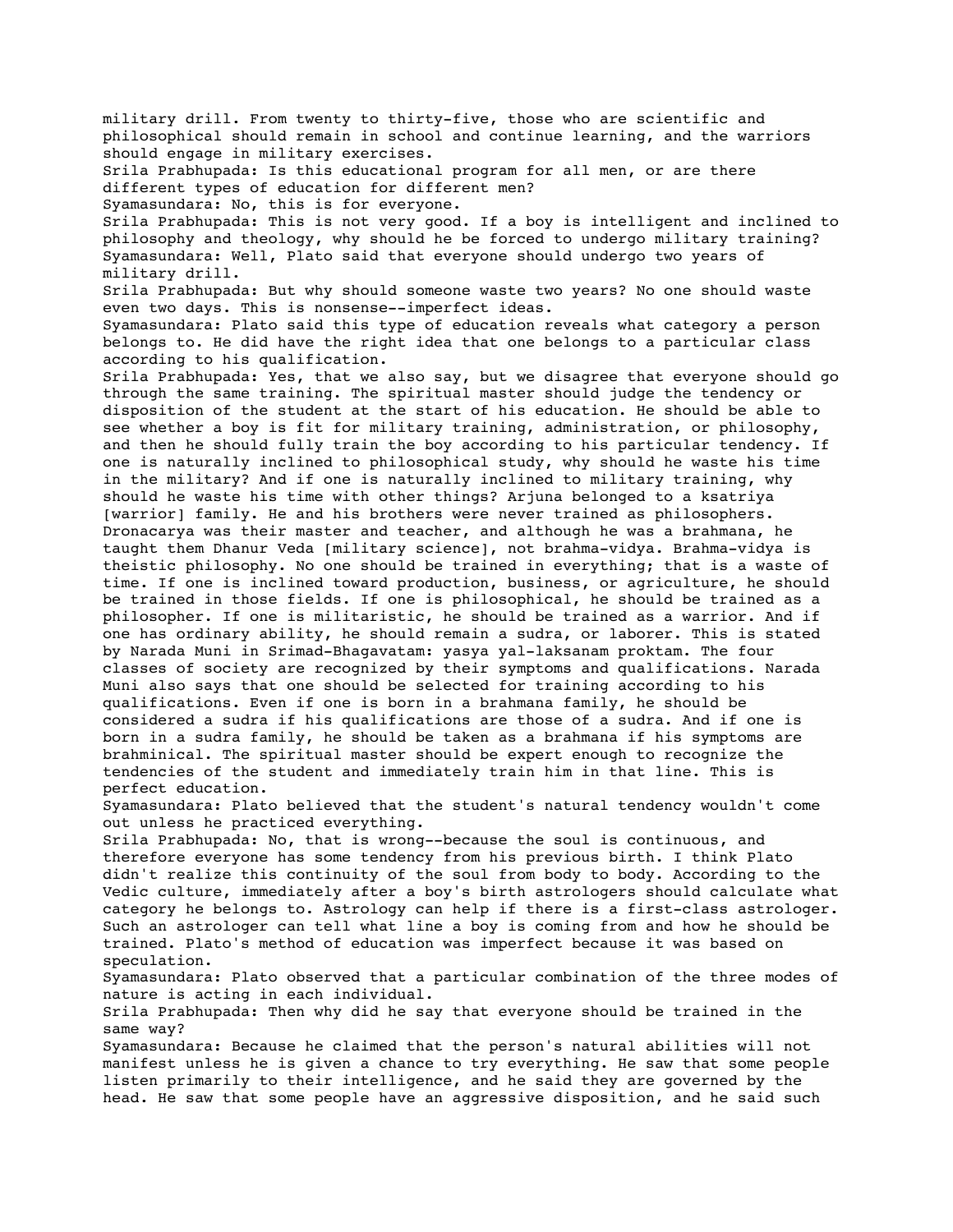courageous types are governed by the heart--by passion. And he saw that some people, who are inferior, simply want to feed their appetites. He said these people are animalistic, and he believed they are governed by the liver. Srila Prabhupada: That is not a perfect description. Everyone has a liver, a heart, and all the bodily limbs. Whether one is in the mode of goodness, passion, or ignorance depends on one's training and on the qualities he acquired during his previous life. According to the Vedic process, at birth one is immediately given a classification. Psychological and physical symptoms are considered, and generally it is ascertained from birth that a child has a particular tendency. However, this tendency may change according to circumstances, and if one does not fulfill his assigned role, he can be transferred to another class. One may have had brahminical training in a previous life, and he may exhibit brahminical symptoms in this life, but one should not think that because he has taken birth in a brahmana family he is automatically a brahmana. A person may be born in a brahmana family and be a sudra. It is a question not of birth but of qualification. Syamasundara: Plato also believed that one must qualify for his post. His system of government was very democratic. He thought everyone should be given a chance to occupy the different posts. Srila Prabhupada: Actually, we are the most democratic because we are giving everyone a chance to become a first-class brahmana. The Krsna consciousness movement is giving even the lowest member of society a chance to become a brahmana by becoming Krsna conscious. Candalo 'pi dvija-srestho hari-bhaktiparayanah: Although one may be born in a family of candalas [dog-eaters], as soon as he becomes God conscious, Krsna conscious, he can be elevated to the highest position. Krsna says that everyone can go back home, back to Godhead. Samo 'ham sarva-bhutesu: "I am equal to everyone. Everyone can come to Me. There is no hindrance." Syamasundara: What is the purpose of the social orders and the state government? Srila Prabhupada: The ultimate purpose is to make everyone Krsna conscious. That is the perfection of life, and the entire social structure should be molded with this aim in view. Of course, not everyone can become fully Krsna conscious in one lifetime, just as not all students in a university can attain the Ph.D. degree in one attempt. But the idea of perfection is to pass the Ph.D. examination, and therefore the Ph.D. courses should be maintained. Similarly, an institution like this Krsna consciousness movement should be maintained so that at least some people can attain and everyone can approach the ultimate goal-- Krsna consciousness. Syamasundara: So the goal of the state government is to help everyone become Krsna conscious? Srila Prabhupada: Yes, Krsna consciousness is the highest goal. Therefore, everyone should help this movement and take advantage of it. Regardless of his work, everyone can come to the temple. The instructions are for everyone, and prasadam is distributed to everyone. Therefore, there is no difficulty. Everyone can contribute to this Krsna consciousness movement. The brahmanas can

contribute their intelligence; the ksatriyas their charity; the vaisyas their grain, milk, fruits, and flowers; and the sudras their bodily service. By such joint effort, everyone can reach the same goal--Krsna consciousness, the perfection of life.

# Shortcomings of Marxism

 In the following dialogue, Srila Prabhupada focuses on Marx's frustrated attempt to eradicate greed from human nature and society at large. "A classless society is possible only when Krsna is in the center," says Srila Prabhupada. "The real change occurs when we say, 'Nothing belongs to me, everything belongs to God.'... So Krsna consciousness is the final revolution."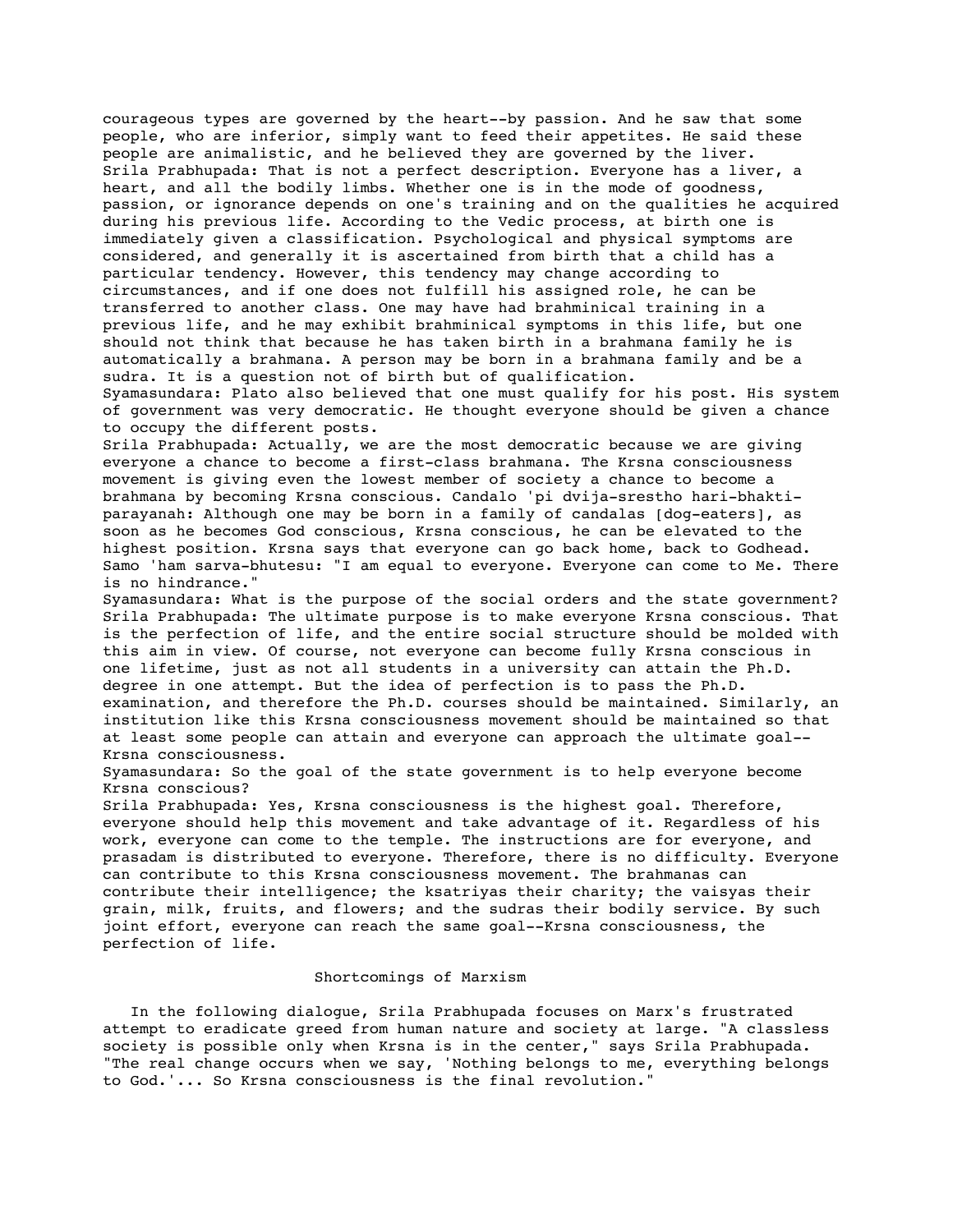Syamasundara: Karl Marx contended that philosophers have only interpreted the world; the point is to change it. His philosophy is often called "dialectical materialism" because it comes from the dialectic of George Hegel--thesis, antithesis, and synthesis. When applied to society, his philosophy is known as communism. His idea is that for many generations, the bourgeoisie [the property owners] have competed with the proletariat [the working class], and that this conflict will terminate in the communist society. In other words, the workers will overthrow the capitalistic class and establish a so-called dictatorship of the proletariat, which will finally become a classless society. Srila Prabhupada: But how is a classless society possible? Men naturally fall into different classes. Your nature is different from mine, so how can we artificially be brought to the same level? Syamasundara: His idea is that human nature, or ideas, are molded by the means of production. Therefore everyone can be trained to participate in the classless society. Srila Prabhupada: Then training is required? Syamasundara: Yes. Srila Prabhupada: And what will be the center of training for this classless society? What will be the motto? Syamasundara: The motto is "From each according to his ability, to each according to his need." The idea is that everyone would contribute something, and everyone would get what he needed. Srila Prabhupada: But everyone's contribution is different. A scientific man contributes something, and a philosopher contributes something else. The cow contributes milk, and the dog contributes service as a watchdog. Even the trees, the birds, the beasts--everyone is contributing something. So, by nature a reciprocal arrangement is already there among social classes. How can there be a classless society? Syamasundara: Well, Marx's idea is that the means of production will be owned in common. No one would have an advantage over anyone else, and thus one person could not exploit another. Marx is thinking in terms of profit. Srila Prabhupada: First we must know what profit actually is. For example, the American hippies already had "profit." They were from the best homes, their fathers were rich--they had everything. Yet they were not satisfied; they rejected it. No, this idea of a classless society based on profit-sharing is imperfect. Besides, the communists have not created a classless society. We have seen in Moscow how a poor woman will wash the streets while her boss sits comfortably in his car. So where is the classless society? As long as society is maintained, there must be some higher and lower classification. But if the central point of society is one, then whether one works in a lower or a higher position, he doesn't care. For example, our body has different parts--the head, the legs, the hands--but everything works for the stomach. Syamasundara: Actually, the Russians supposedly have the same idea: they claim the common worker is just as glorious as the top scientist or manager. Srila Prabhupada: But in Moscow we have seen that not everyone is satisfied. One boy who came to us was very unhappy because in Russia young boys are not allowed to go out at night. Syamasundara: The Russian authorities would say that he has an improper understanding of Marxist philosophy. Srila Prabhupada: That "improper understanding" is inevitable. They will never be able to create a classless society because, as I have already explained, everyone's mentality is different. Syamasundara: Marx says that if everyone is engaged according to his abilities in a certain type of production, and everyone works for the central interest, then everyone's ideas will become uniform. Srila Prabhupada: Therefore we must find out the real central interest. In our International Society for Krishna Consciousness, everyone has a central interest in Krsna. Therefore one person is speaking, another person is typing, another is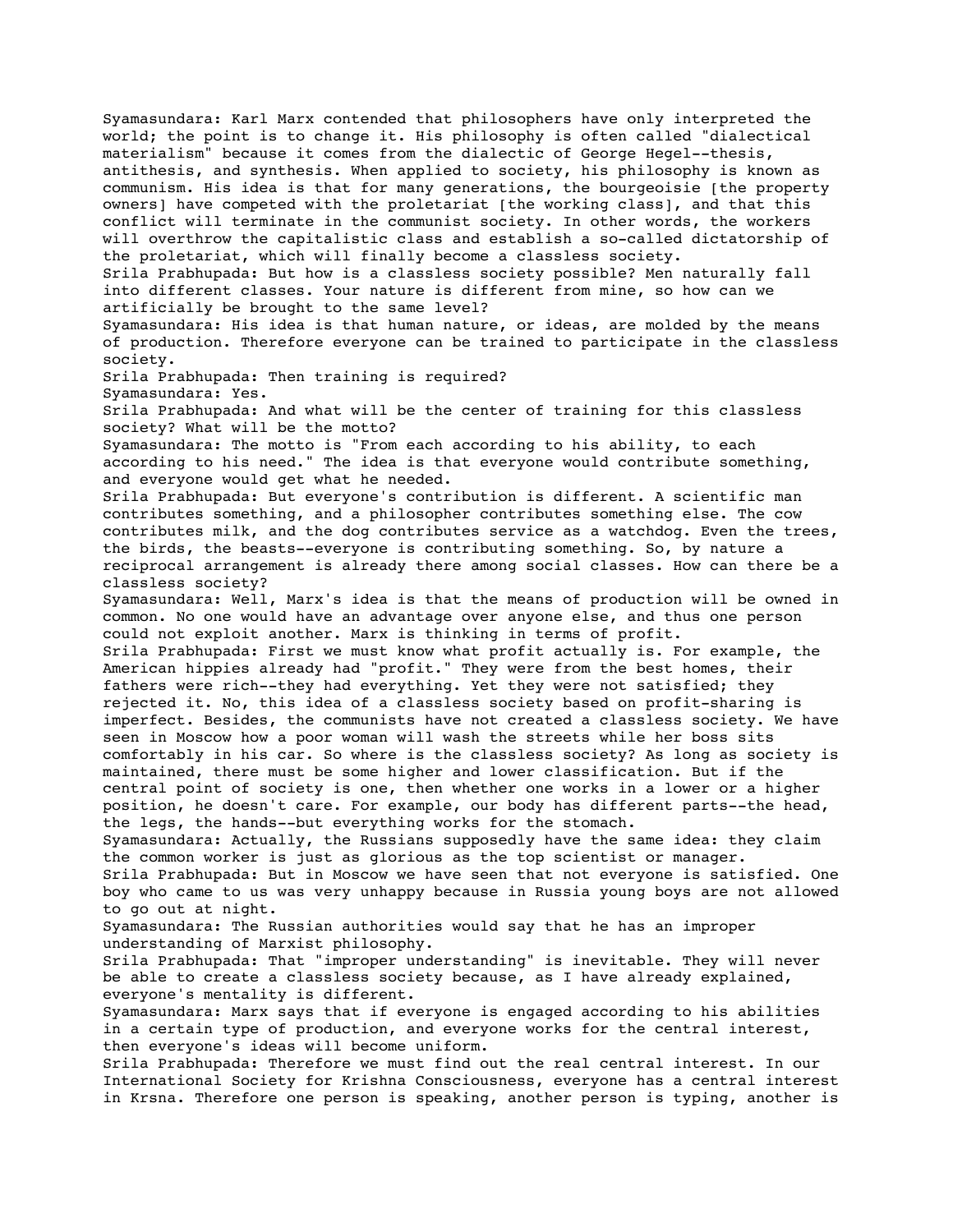going to the press or washing the dishes, and no one is grudging, because they are all convinced they are serving Krsna. Syamasundara: Marx's idea is that the center is the state. Srila Prabhupada: But the state cannot be perfect. If the Russian state is perfect, then why was Khrushchev driven from power? He was elected premier. Why was he driven from power? Syamasundara: Because he was not fulfilling the aims of the people. Srila Prabhupada: Well, then, what is the guarantee the next premier will do that? There is no guarantee. The same thing will happen again and again. Because the center, Khrushchev, was imperfect, people begrudged their labor. The same thing is going on in non-communist countries as well. The government is changed, the prime minister is deposed, the president is impeached. So what is the real difference between Russian communism and other political systems? What is happening in other countries is also happening in Russia, only they call it by a different name. When we talked with Professor Kotovsky of Moscow University, we told him he had to surrender: either he must surrender to Krsna or to Lenin, but he must surrender. He was taken aback at this. Syamasundara: From studying history, Marx concluded that the characteristics of culture, the social structure, and even the thoughts of the people are determined by the means of economic production. Srila Prabhupada: How does he account for all the social disruption in countries like America, which is so advanced in economic production? Syamasundara: He says that capitalism is a decadent form of economic production because it relies on the exploitation of one class by another. Srila Prabhupada: But there is exploitation in the communist countries also. Khrushchev was driven out of power because he was exploiting his position. He was giving big government posts to his son and son-in-law. Syamasundara: He was deviating from the doctrine. Srila Prabhupada: But since any leader can deviate, how will perfection come? First the person in the center must be perfect, then his dictations will be correct. Otherwise, if the leaders are all imperfect men, what is the use of changing this or that? The corruption will continue. Syamasundara: Presumably the perfect leader would be the one who practiced Marx's philosophy without deviation. Srila Prabhupada: But Marx's philosophy is also imperfect! His proposal for a classless society is unworkable. There must be one class of men to administer the government and one class of men to sweep the streets. How can there be a classless society? Why should a sweeper be satisfied seeing someone else in the administrative post? He will think, "He is forcing me to work as a sweeper in the street while he sits comfortably in a chair." In our Inter-national Society, I am also holding the superior post: I am sitting in a chair, and you are offering me garlands and the best food. Why? Because you see a perfect man whom you can follow. That mentality must be there. Everyone in the society must be able to say, "Yes, here is a perfect man. Let him sit in a chair, and let us all bow down and work like menials." Where is that perfect man in the communist countries? Syamasundara: The Russians claim that Lenin is a perfect man. Srila Prabhupada: Lenin? But no one is following Lenin. Lenin's only perfection was that he overthrew the czar's government. What other perfection has he shown? The people are not happy simply reading Lenin's books. I studied the people in Moscow. They are unhappy. The government cannot force them to be happy artificially. Unless there is a perfect, ideal man in the center, there cannot possibly be a classless society. Syamasundara: Perhaps they see the workers and the managers in the same way that we do--in the absolute sense. Since everyone is serving the state, the sweeper is as good as the administrator.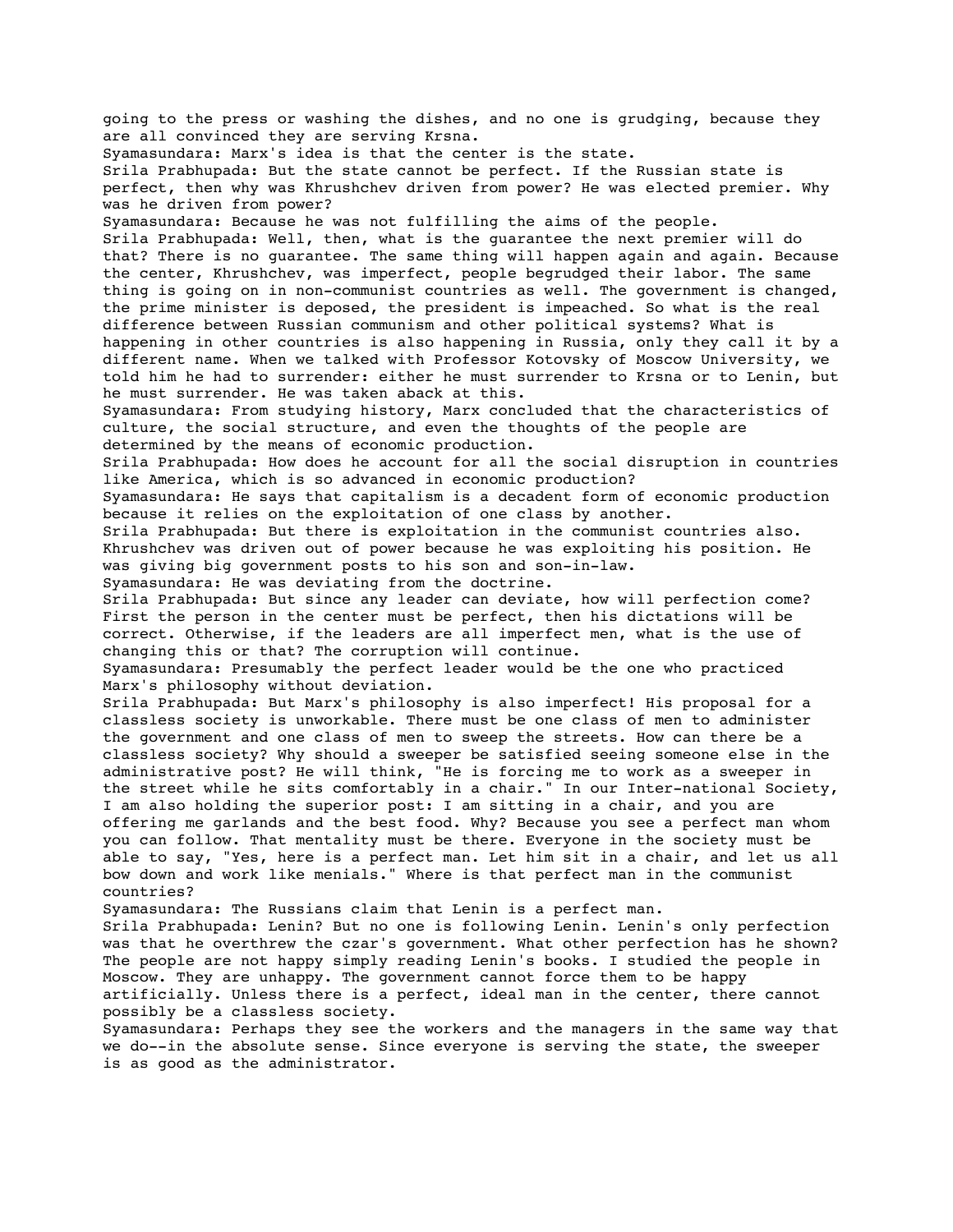Srila Prabhupada: But unless the state gives perfect satisfaction to the people, there will always be distinctions between higher and lower classes. In the Russian state, that sense of perfection in the center is lacking. Syamasundara: Their goal is the production of material goods for the enhancement of human well-being.

Srila Prabhupada: That is useless! Economic production in America has no comparison in the world, yet still people are dissatisfied. The young men are confused. It is nonsensical to think that simply by increasing production everyone will become satisfied. No one will be satisfied. Man is not meant simply for eating. He has mental necessities, intellectual necessities, spiritual necessities. In India many people sit alone silently in the jungle and practice yoga. They do not require anything. How will increased production satisfy them? If someone were to say to them, "If you give up this yoga practice, I will give you two hundred bags of rice," they would laugh at the proposal. It is animalistic to think that simply by increasing production everyone will become satisfied. Real happiness does not depend on either production or starvation, but upon peace of mind. For example, if a child is crying but the mother does not know why, the child will not stop simply by giving him some milk. Sometimes this actually happens: the mother cannot understand why her child is crying, and though she is giving him her breast, he continues to cry. Similarly, dissatisfaction in human society is not caused solely by low economic production. That is nonsense. There are many causes of dissatisfaction. The practical example is America, where there is sufficient production of everything, yet the young men are becoming hippies. They are dissatisfied, confused. No, simply by increasing economic production people will not become satisfied. Marx's knowledge is insufficient. Perhaps because he came from a country where people were starving, he had that idea. Syamasundara: Yes, now we've seen that production of material goods alone will not make people happy.

Srila Prabhupada: Because they do not know that real happiness comes from spiritual understanding. That understanding is given in the Bhagavad-gita: God is the supreme enjoyer, and He is the proprietor of everything. We are not actually enjoyers; we are all workers. These two things must be there: an enjoyer and a worker. For example, in our body the stomach is the enjoyer and all other parts of the body are workers. So this system is natural: there must always be someone who is the enjoyer and someone who is the worker. It is present in the capitalist system also. In Russia there is always conflict between the managers and the workers. The workers say, "If this is a classless society, why is that man sitting comfortably and ordering us to work?" The Russians have not been able to avoid this dilemma, and it cannot be avoided. There must be one class of men who are the directors or enjoyers and another class of men who are the workers. Therefore the only way to have a truly classless society is to find that method by which both the managers and the workers will feel equal happiness. For example, if the stomach is hungry and the eyes see some food, immediately the brain will say, "O legs, please go there!" and "Hand, pick it up," and "Now please put it into the mouth." Immediately the food goes into the stomach, and as soon as the stomach is satisfied, the eyes are satisfied, the legs are satisfied, and the hand is satisfied. Syamasundara: But Marx would use this as a perfect example of communism. Srila Prabhupada: But he has neglected to find out the real stomach. Syamasundara: His is the material stomach.

Srila Prabhupada: But the material stomach is always hungry again; it can never be satisfied. In the Krsna consciousness movement we have the substance for feeding our brains, our minds, and our souls. Yasya prasadad bhagavat-prasadah. If the spiritual master is satisfied, then Krsna is satisfied, and if Krsna is satisfied, then everyone is satisfied. Therefore you are all trying to satisfy your spiritual master. Similarly, if the communist countries can come up with a dictator who, if satisfied, automatically gives satisfaction to all the people,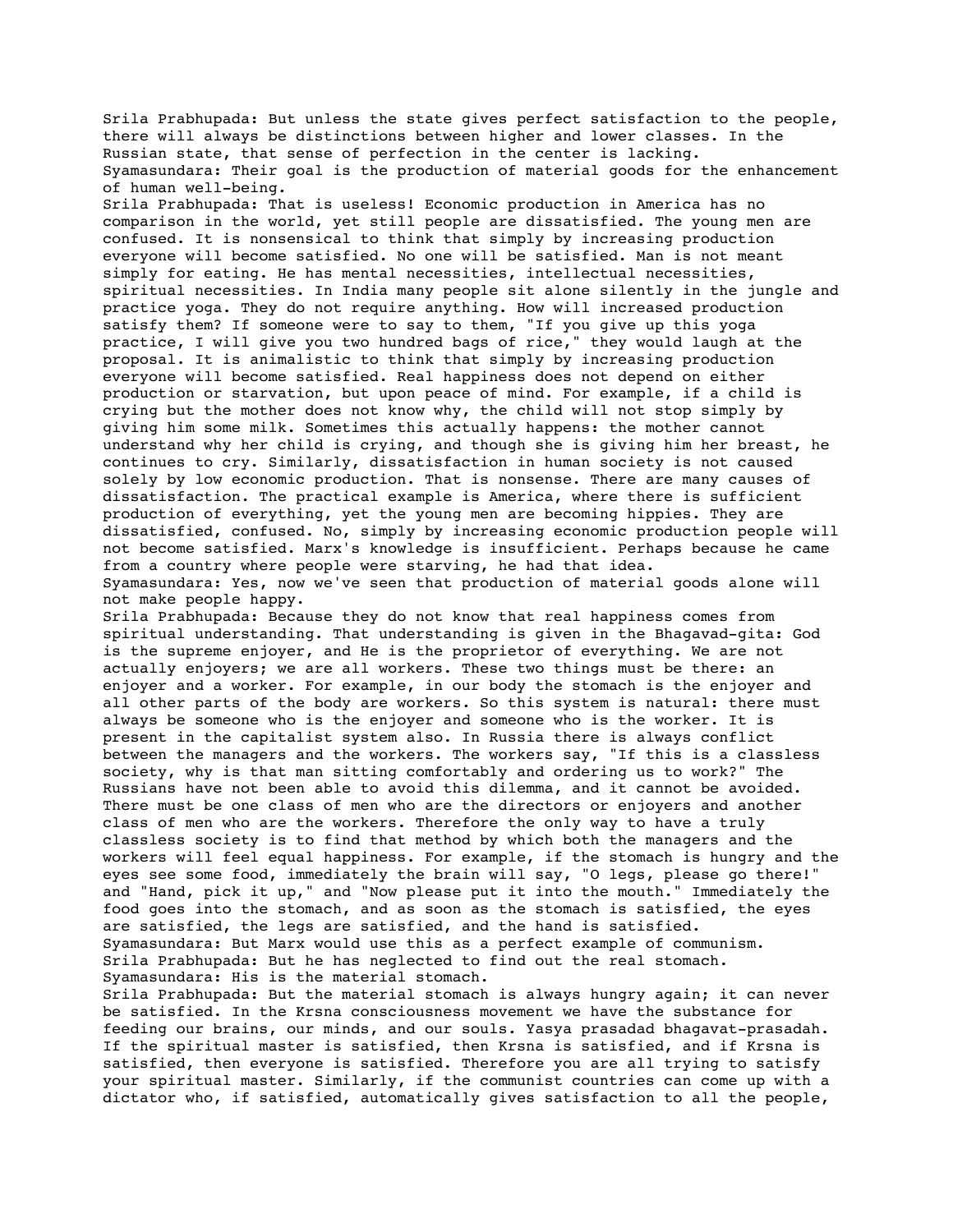then we will accept such a classless society. But this is impossible. A classless society is only possible when Krsna is in the center. For the satisfaction of Krsna, the intellectual can work in his own way, the administrator can work in his way, the merchant can work in his way, and the laborer can work in his way. This is truly a classless society. Syamasundara: How is this different from the communist country, where all sorts of men contribute for the same central purpose, which is the state? Srila Prabhupada: The difference is that if the state is not perfect, no one will willingly contribute to it. They may be forced to contribute, but they will not voluntarily contribute unless there is a perfect state in the center. For example, the hands, legs, and brain are working in perfect harmony for the satisfaction of the stomach. Why? Because they know without a doubt that by satisfying the stomach they will all share the energy and also be satisfied. Therefore, unless the people have this kind of perfect faith in the leader of the country, there is no possibility of a classless society. Syamasundara: The communists theorize that if the worker contributes to the central fund, he will get satisfaction in return. Srila Prabhupada: Yes, but if he sees imperfection in the center, he will not work enthusiastically because he will have no faith that he will get full satisfaction. That perfection of the state will never be there, and therefore the workers will always remain dissatisfied. Syamasundara: The propagandists play upon this dissatisfaction and tell the people that foreigners are causing it. Srila Prabhupada: But if the people were truly satisfied, they could not be influenced by outsiders. If you are satisfied that your spiritual master is perfect--that he is guiding you nicely--will you be influenced by outsiders? Syamasundara: No. Srila Prabhupada: Because the communist state will never be perfect, there is no possibility of a classless society. Syamasundara: Marx examines history and sees that in Greek times, in Roman times, and in the Middle Ages slaves were always required for production. Srila Prabhupada: The Russians are also creating slaves--the working class. Joseph Stalin stayed in power simply by killing all his enemies. He killed so many men that he is recorded in history as the greatest criminal. He was certainly imperfect, yet he held the position of dictator, and the people were forced to obey him. Syamasundara: His followers have denounced him. Srila Prabhupada: That's all well and good, but his followers should also be denounced. The point is that in any society there must be a leader, there must be directors, and there must be workers, but everyone should be so satisfied that they forget the difference. Syamasundara: No envy. Srila Prabhupada: Ah, no envy. But that perfection is not possible in the material world. Therefore Marx's theories are useless. Syamasundara: But on the other hand, the capitalists also make slaves of their workers. Srila Prabhupada: Wherever there is materialistic activity, there must be imperfection. But if they make Krsna the center, then all problems will be resolved. Syamasundara: Are you saying that any system of organizing the means of production is bound to be full of exploitation? Srila Prabhupada: Yes, certainly, certainly! The materialistic mentality means exploitation. Syamasundara: Then what is the solution? Srila Prabhupada: Krsna consciousness! Syamasundara: How is that? Srila Prabhupada: Just make Krsna the center and work for Him. Then everyone will be satisfied. As it is stated in the Srimad-Bhagavatam  $(4.31.14)$ :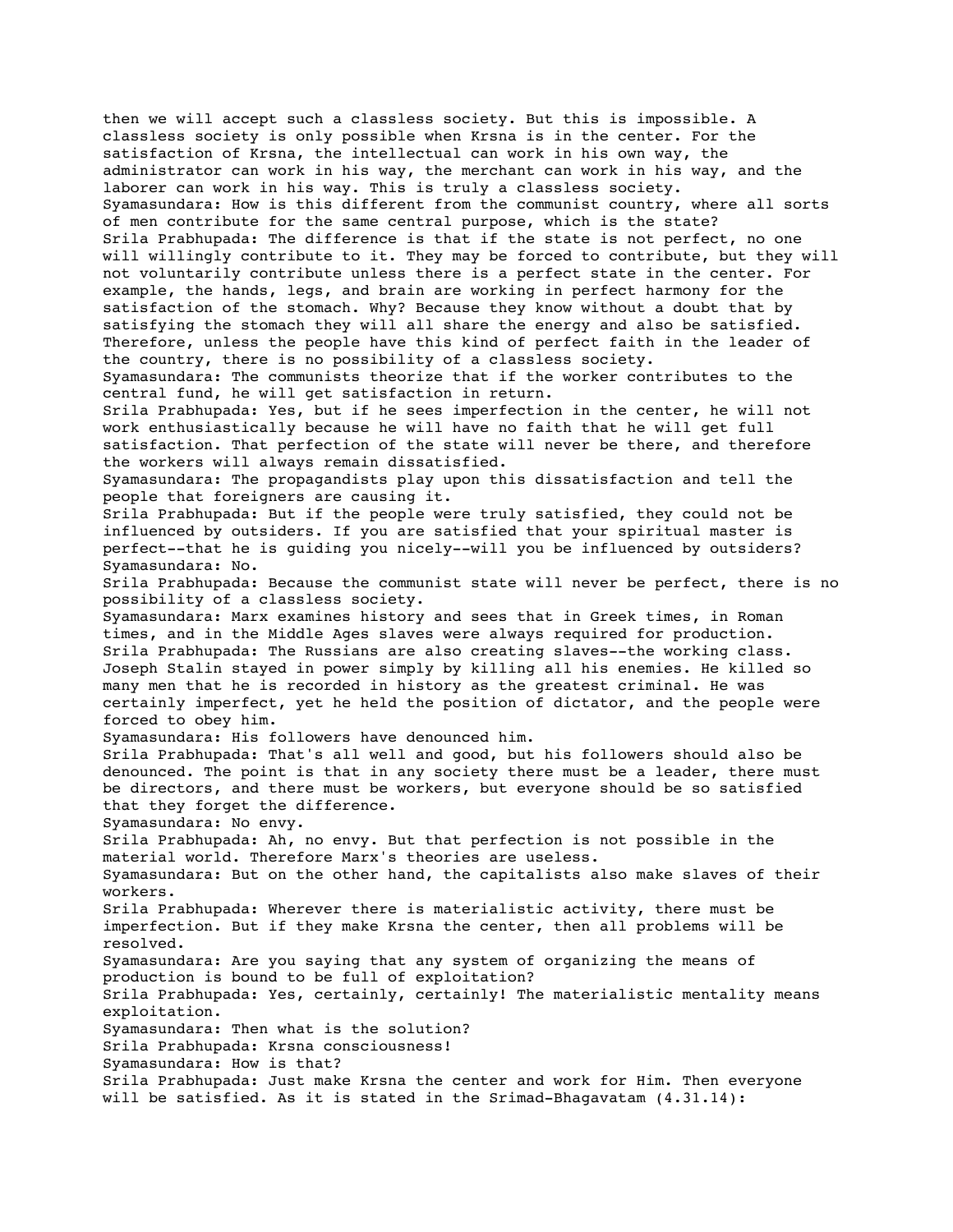yatha taror mula-nisecanena trpyanti tat-skandha-bhujopasakhah pranopaharac ca yathendriyanam tathaiva sarvarhanam acyutejya

 If you simply pour water on the root of a tree, all the branches, twigs, leaves, and flowers will be nourished. Similarly, everyone can be satisfied simply by acyutejya. Acyuta means Krsna, and ijya means worship. So this is the formula for a classless society: Make Krsna [God] the center and do everything for Him. There are no classes in our International Society for Krishna Consciousness. Now you are writing philosophy, but if I want you to wash dishes, you will do so immediately because you know that whatever you do, you are working for Krsna and for your spiritual master. In the material world different kinds of work have different values, but in Krsna consciousness everything is done on the absolute platform. Whether you wash dishes or write books or worship the Deity, the value is the same because you are serving Krsna. That is a classless society. Actually, the perfect classless society is Vrndavana. In Vrndavana, some are cowherd boys, some are cows, some are trees, some are fathers, some are mothers, but the center is Krsna, and everyone is satisfied simply by loving Him. When all people become Krsna conscious and understand how to love Him, then there will be a classless society. Otherwise it is not possible.

Syamasundara: Marx's definition of communism is "The common or public ownership of the means of production, and the abolition of private property." In our International Society for Krishna Consciousness, don't we have the same idea? We also say, "Nothing is mine." We have also abolished private property. Srila Prabhupada: While the communist says, "Nothing is mine," he thinks everything belongs to the state. The state, however, is simply an extended "mine." For example, if I am the head of a family, I might say, "I do not want anything for myself, but I want many things for my children." Mahatma Gandhi, who sacrificed so much to drive the English out of India, was at the same time thinking, "I am a very good man; I am doing national work." Therefore, this socalled nationalism or so-called communism is simply extended selfishness. The quality remains the same. The real change occurs when we say, "Nothing belongs to me; everything belongs to God, Krsna, and therefore I should use everything in His service." That is factual.

Syamasundara: Marx says that the capitalists are parasites living at the cost of the workers.

Srila Prabhupada: But the communists are also living at the cost of the workers: the managers are drawing big salaries, and the common workers are dissatisfied. Indeed, their godless society is becoming more and more troublesome. Unless everyone accepts God as the only enjoyer and himself simply as His servant, there will always be conflict. In the broad sense, there is no difference between the communists and the capitalists because God is not accepted as the supreme enjoyer and proprietor in either system. Actually, no property belongs to either the communists or the capitalists. Everything belongs to God. Syamasundara: Marx condemns the capitalists for making a profit. He says that profit-making is exploitation and that the capitalists are unnecessary for the production of commodities.

Srila Prabhupada: Profit-making may be wrong, but that exploitative tendency is always there, whether it is a communist or a capitalist system. In Bengal it is said that during the winter season the bugs cannot come out because of the severe cold. So they become dried up, being unable to suck any blood. But as soon as the summer season comes, the bugs get the opportunity to come out, so they immediately bite someone and suck his blood to their full satisfaction. Our mentality in this material world is the same: to exploit others and become wealthy. Whether you are a communist in the winter season or a capitalist in the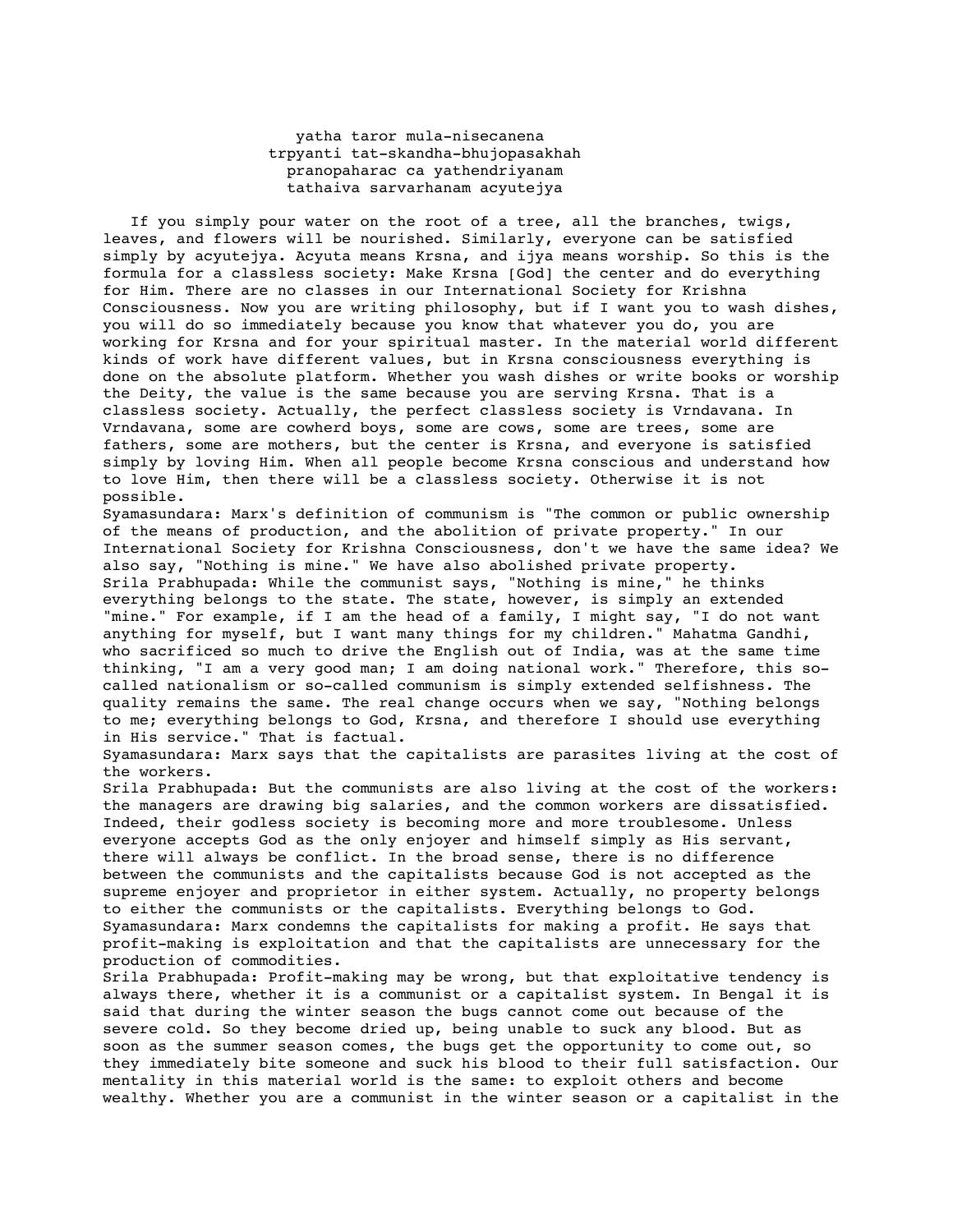summer season, your tendency is to exploit others. Unless there is a change of heart, this exploitation will go on.

 I once knew a mill worker who acquired some money. Then he became the proprietor of the mill and took advantage of his good fortune to become a capitalist. Henry Ford is another example. He was an errand boy, but he got the opportunity to become a capitalist. There are many such instances. So, to a greater or lesser degree, the propensity is always there in human nature to exploit others and become wealthy. Unless this mentality is changed, there is no point in changing from a capitalist to a communist society. Material life means that everyone is seeking some profit, some adoration, and some position. By threats the state can force people to curb this tendency, but for how long? Can they change everyone's mind by force? No, it is impossible. Therefore, Marx's proposition is nonsense.

Syamasundara: Marx thinks the minds of people can be changed by forced conditioning.

Srila Prabhupada: That is not possible. Even a child cannot be convinced by force, what to speak of a mature, educated man. We have the real process for changing people's minds: chanting the Hare Krsna mantra. Ceto-darpana-marjanam: This process cleanses the heart of material desires. We have seen that people in Moscow are not happy. They are simply waiting for another revolution. We talked to one working-class boy who was very unhappy. When a pot of rice is boiling, you can take one grain and press it between your fingers, and if it is hot you can understand all the rice is boiling. Thus we can understand the position of the Russian people from the sample of that boy. We could also get further ideas by talking with Professor Kotovsky from the India Department of Moscow University. How foolish he was! He said that after death everything is finished. If this is his knowledge, and if that young boy is a sample of the citizenry, then the situation in Russia is very bleak. They may theorize about so many things, but we could not even purchase sufficient groceries in Moscow. There were no vegetables, fruits, or rice, and the milk was of poor quality. If that Madrasi gentleman had not contributed some dahl and rice, then practically speaking we would have starved. The Russians' diet seemed to consist of only meat and liquor.

Syamasundara: The communists play upon this universal profit motive. The worker who produces the most units at his factory is glorified by the state or receives a small bonus.

Srila Prabhupada: Why should he get a bonus?

Syamasundara: To give him some incentive to work hard.

Srila Prabhupada: Just to satisfy his tendency to lord it over others and make a profit, his superiors bribe him. This Russian communist idea is very good, provided the citizens do not want any profit. But that is impossible, because everyone wants profit. The state cannot destroy this tendency either by law or by force.

Syamasundara: The communists try to centralize everything--money, communications, and transport--in the hands of the state.

Srila Prabhupada: But what benefit will there be in that? As soon as all the wealth is centralized, the members of the central government will appropriate it, just as Khrushchev did. These are all useless ideas as long as the tendency for exploitation is not reformed. The Russians have organized their country according to Marx's theories, yet all their leaders have turned out to be cheaters. Where is their program for reforming this cheating propensity? Syamasundara: Their program is to first change the social condition, and then, they believe, the corrupt mentality will change automatically. Srila Prabhupada: Impossible. Such repression will simply cause a reaction in

the form of another revolution.

Syamasundara: Are you implying that the people's mentality must first be changed, and then a change in the social structure will naturally follow?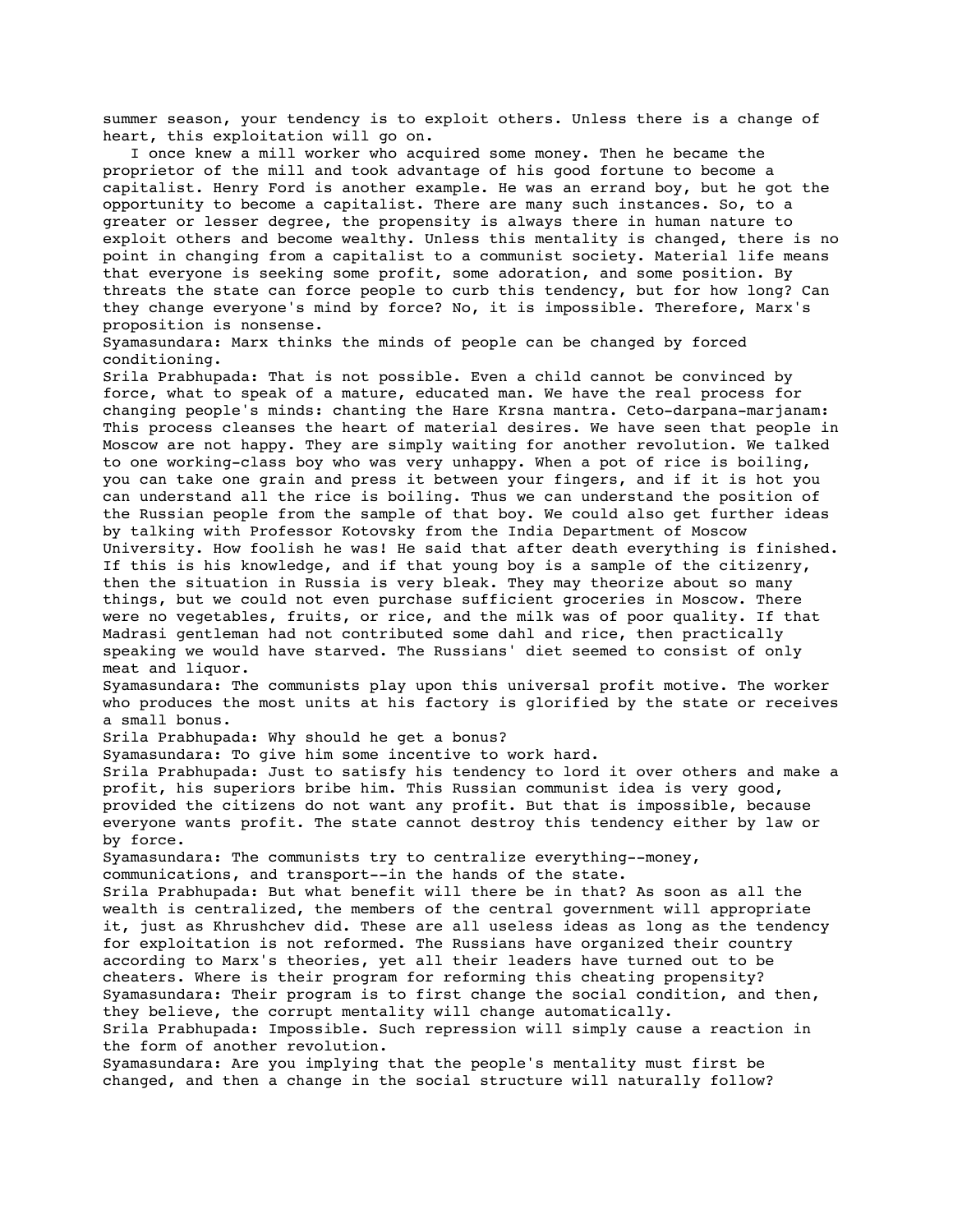Srila Prabhupada: Yes. But the leaders will never be able to train all the people to think that everything belongs to the state. This idea is simply utopian nonsense.

Syamasundara: Marx has another slogan: "Human nature has no reality." He says that man's nature changes through history according to material conditions. Srila Prabhupada: He does not know the real human nature. It is certainly true that everything in this cosmic creation, or jagat, is changing. Your body changes daily. Everything is changing, just like waves in the ocean. This is not a very advanced philosophy. Marx's theory is also being changed; it cannot last. But man does have a fundamental nature that never changes: his spiritual nature. We are teaching people to come to the standard of acting according to their spiritual nature, which will never change. Acting spiritually means serving Krsna. If we try to serve Krsna now, we will continue to serve Krsna when we go to Vaikuntha, the spiritual world. Therefore, loving service to Lord Krsna is called nitya, or eternal. As Krsna says in the Bhagavad-gita, nitya-yukta upasate: "My pure devotees perpetually worship Me with devotion."

 The communists give up Krsna and replace Him with the state. Then they expect to get the people to think, "Nothing in my favor; everything in favor of the state." But people will never accept this idea. It is impossible; let the rascals try it! All they can do is simply force the people to work, as Stalin did. As soon as he found someone opposed to him, he immediately cut his throat. The same disease is still there today, so how will their program be successful? Syamasundara: Their idea is that human nature has no reality of its own. It is simply a product of the material environment. Thus, by putting a man in the factory and making him identify with the state and something like scientific achievement, they think they can transform him into a selfless person. Srila Prabhupada: But because he has the basic disease, envy, he will remain selfish. When he sees that he is working so hard but that the profit is not coming to him, his enthusiasm will immediately slacken. In Bengal there is a proverb: "As a proprietor I can turn sand into gold, but as soon as I am no longer the proprietor, the gold becomes sand." The Russian people are in this position. They are not as rich as the Europeans or the Americans, and because of this they are unhappy.

Syamasundara: One of the methods the authorities in Russia use is to constantly whip the people into believing there may be a war at any moment. Then they think, "To protect our country, we must work hard."

Srila Prabhupada: If the people cannot make any profit on their work, however, they will eventually lose all interest in the country. The average man will think, "Whether I work or not, I get the same result. I cannot adequately feed and clothe my family." Then he will begin to lose his incentive to work. A scientist will see that despite his high position, his wife and children are dressed just like the common laborer.

Syamasundara: Marx says that industrial and scientific work is the highest kind of activity.

Srila Prabhupada: But unless the scientists and the industrialists receive sufficient profit, they will be reluctant to work for the state. Syamasundara: The Russian goal is the production of material goods for the enhancement of human well-being.

Srila Prabhupada: Their "human well-being" actually means, "If you don't agree with me, I'll cut your throat." This is their "well-being." Stalin had his idea of "human well-being," but anyone m who disagreed with his version of it was killed or imprisoned. They may say that a few must suffer for the sake of many, but we have personally seen that Russia has achieved neither general happiness nor prosperity. For example, in Moscow none of the big buildings have been recently built. They are old and ravaged, or poorly renovated. Also, at the stores the people had to stand in long lines to make purchases. These are indications that economic conditions are unsound.

Syamasundara: Marx considered religion an illusion that must be condemned.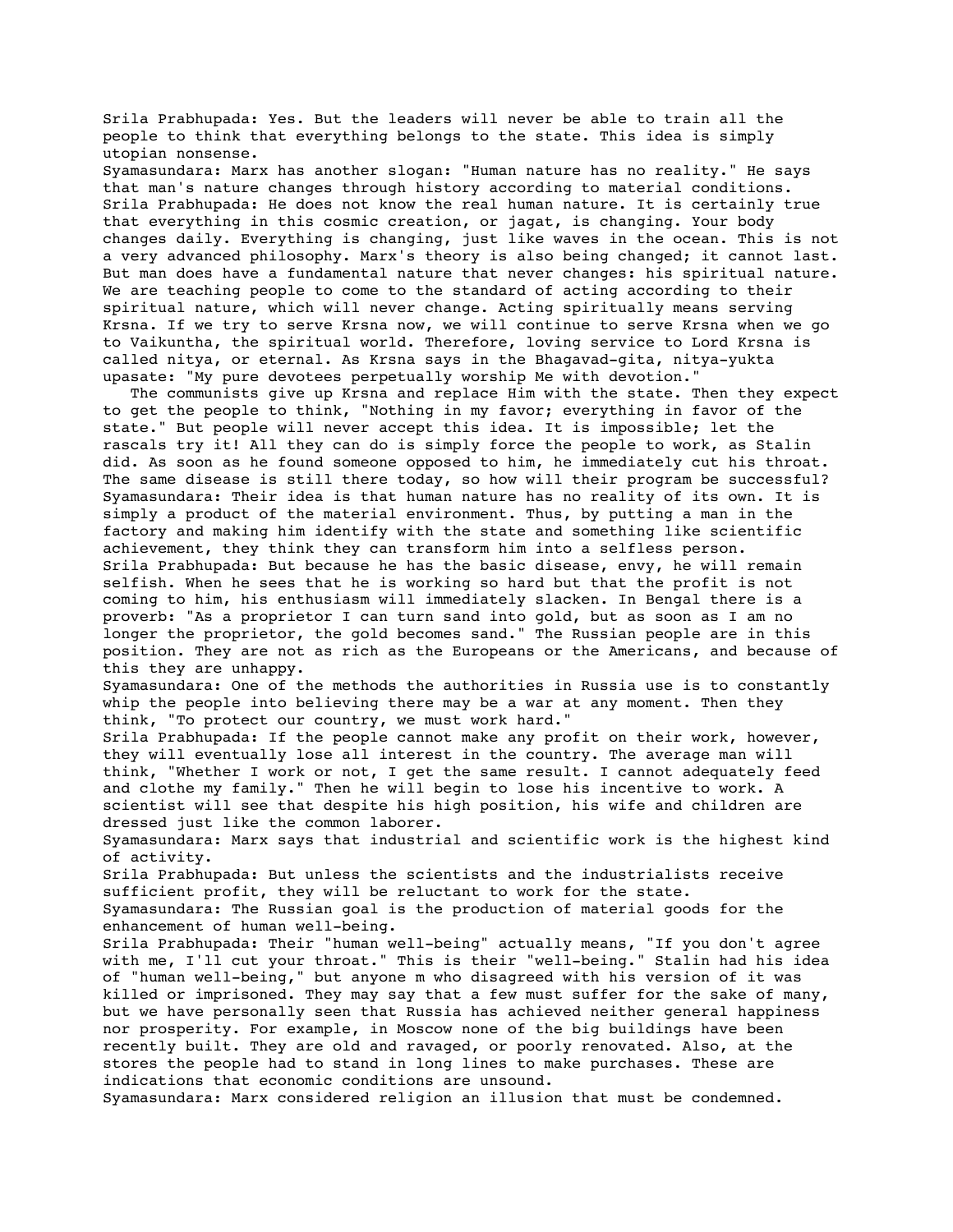Srila Prabhupada: The divisions between different religious faiths may be an illusion, but Marx's philosophy is also an illusion. Syamasundara: Do you mean that it's not being practiced? Srila Prabhupada: In the sixty years since the Russian Revolution, his philosophy has become distorted. On the other hand, Lord Brahma began the Vedic religion countless years ago, and though foreigners have been trying to devastate it for the last two thousand years, it is still intact. Vedic religion is not an illusion, at least not for India. Syamasundara: Here is Marx's famous statement about religion. He says, "Religion is the sigh of the oppressed creature, the heart of the heartless world, just as it is the spirit of the spiritless situation. It is the opium of the people." Srila Prabhupada: He does not know what religion is. His definition is false. The Vedas state that religion is the course of action given by God. God is a fact, and His law is also a fact. It is not an illusion. Krsna gives the definition of religion in Bhagavad-gita (18.66): sarva-dharman parityajya mam ekam saranam vraja. To surrender unto God--this is religion. Syamasundara: Marx believes everything is produced from economic struggle and that religion is a technique invented by the bourgeoisie or the capitalists to dissuade the masses from revolution by promising them a better existence after death. Srila Prabhupada: He himself has created a philosophy that is presently being enforced by coercion and killing. Syamasundara: And he promised that in the future things will be better. So he is guilty of the very thing that he condemns religion for. Srila Prabhupada: As we have often explained, religion is that part of our nature which is permanent, which we cannot give up. No one can give up his religion. And what is that religion? Service. Marx desires to serve humanity by putting forward his philosophy. Therefore that is his religion. Everyone is trying to render some service. The father is trying to serve his family, the statesman is trying to serve his country, and the philanthropist is trying to serve all humanity. Whether you are Karl Marx or Stalin or Mahatma Gandhi, a Hindu, a Muslim, or a Christian, you must serve. Because we are presently rendering service to so many people and so many things, we are becoming confused. Therefore, Krsna advises us to give up all this service and serve Him alone:

> sarva-dharman parityajya mam ekam saranam vraja aham tvam sarva-papebhyo moksayisyami ma sucah

 "Abandon all varieties of service and just surrender unto Me. I shall deliver you from all sinful reactions. Do not fear." (Bhagavad-gita 18.66) Syamasundara: The communists--and even to a certain extent the capitalists- believe that service for the production of goods is the only real service. Therefore they condemn us because we are not producing anything tangible. Srila Prabhupada: How can they condemn us? We are giving service to humanity by teaching the highest knowledge. A high court judge does not produce any grains in the field. He sits in a chair and gets \$25,000 or \$30,000. Does that mean he is not rendering any service? Of course he is. The theory that unless one performs manual labor in the factory or the fields he is not doing service would simply give credit to the peasant and the worker. It is a peasant philosophy.

 There is a story about a king and his prime minister. Once the king's salaried workers complained, "We are actually working, and this minister is doing nothing, yet you are paying him such a large salary. Why is that?" The king then called his minister in and also had someone bring in an elephant. "Please take this elephant and weigh it," the king said to his workers. The workers took the elephant to all the markets, but they could not find a scale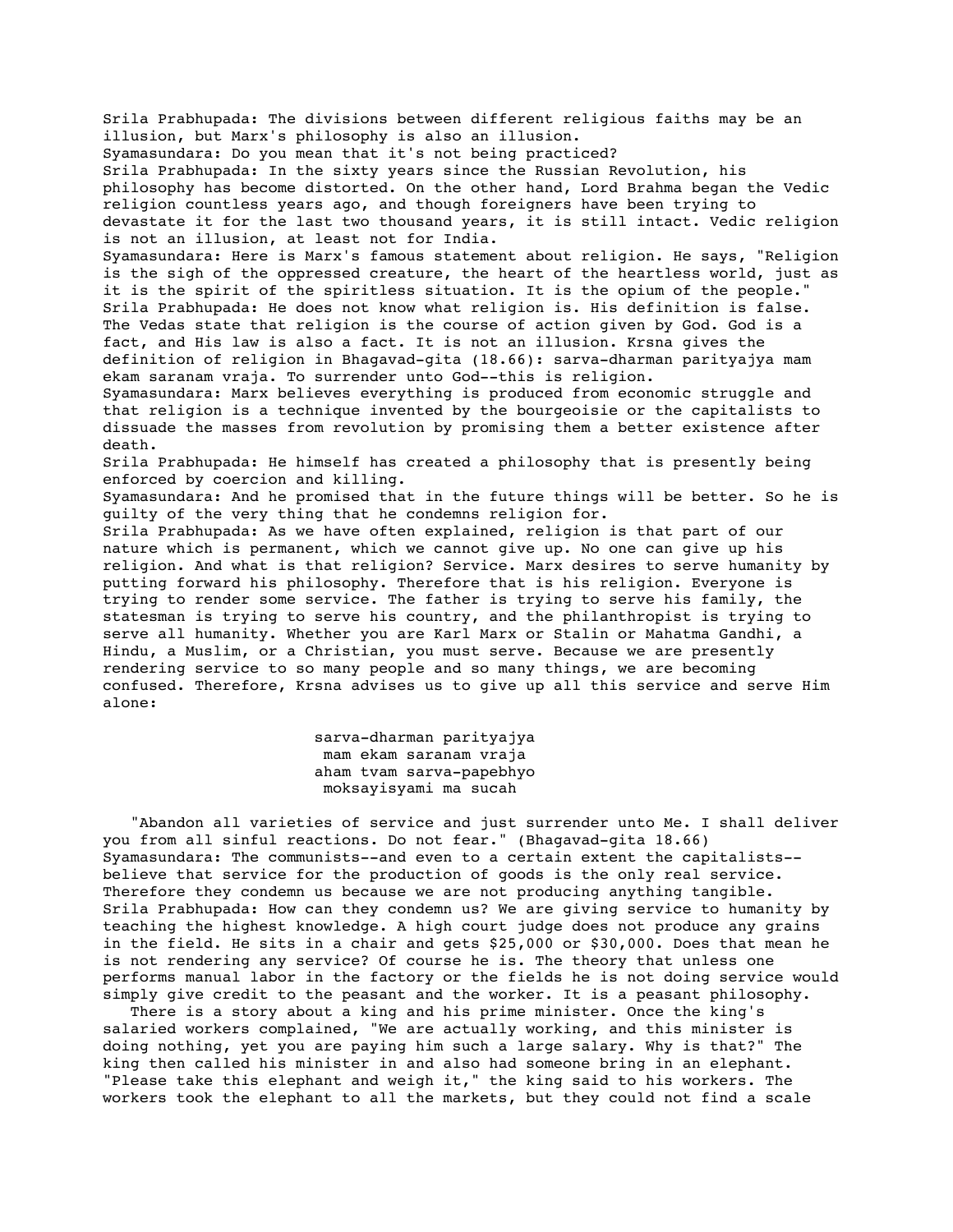large enough to weigh the animal. When they returned to the palace the king asked, "What happened?" One of the workers answered, "Sir, we could not find a scale large enough to weigh the elephant." Then the king addressed his prime minister, "Will you please weigh this elephant?" "Yes, sir," said the prime minister, and he took the elephant away. He returned within a few minutes and said, "It weighs 11,650 pounds." All the workers were astonished. "How did you weigh the elephant so quickly?" one of them asked. "Did you find some very large scale?" The minister replied, "No. It is impossible to weigh an elephant on a scale. I went to the river, took the elephant on a boat, and noted the watermark. After taking the elephant off the boat, I put weights in the boat until the same watermark was reached. Then I had the elephant's weight." The king said to his workers, "Now do you see the difference?" One who has intelligence has strength, not the fools and the rascals. Marx and his followers are simply fools and rascals. We don't take advice from them; we take advice from Krsna or His representative.

Syamasundara: So religion is not simply a police force to keep people in illusion?

Srila Prabhupada: No. Religion means to serve the spirit. That is religion. Everyone is rendering service, but no one knows where his service will be most successful. Therefore Krsna says, "Serve Me, and you will serve the spiritual society." This is real religion. The Marxists want to build a so-called perfect society without religion, yet even up to this day, because India's foundation is religion, people all over the world adore India.

Syamasundara: Marx says that God does not create man; rather, man creates God. Srila Prabhupada: That is more nonsense. From what he says, I can tell he is a nonsensical rascal and a fool. One cannot understand that someone is a fool unless he talks. A fool may dress very nicely and sit like a gentleman amongst gentlemen, but we can tell the fools from the learned men by their speech. Syamasundara: Marx's follower was Nikolai Lenin. He reinforced all of Marx's ideas and added a few of his own. He believed that revolution is a fundamental fact of history. He said that history moves in leaps, and that it progresses toward the communist leap. He wanted Russia to leap into the dictatorship of the proletariat, which he called the final stage of historical development. Srila Prabhupada: No. We can say with confidence--and they may note it carefully--that after the Bolshevik Revolution there will be many other revolutions, because as long as people live on the mental plane there will be only revolution. Our proposition is to give up all these mental concoctions and come to the spiritual platform. If one comes to the spiritual platform, there will be no more revolution. As Dhruva Maharaja said, natah param parama vedmi na yatra nadah: "Now that I am seeing God, I am completely satisfied. Now all kinds of theorizing processes are finished." So God consciousness is the final revolution. There will be repeated revolutions in this material world unless people come to Krsna consciousness.

Syamasundara: The Hare Krsna revolution.

Srila Prabhupada: The Vedic injunction is that people are searching after knowledge, and that when one understands the Absolute Truth, he understands everything. Yasmin vijnate sarvam evam vijnatam bhavati. People are trying to approach an objective, but they do not know that the final objective is Krsna. They are simply trying to make adjustments with so many materialistic revolutions. They have no knowledge that they are spiritual beings and that unless they go back to the spiritual world and associate with the Supreme Spirit, God, there is no question of happiness. We are like fish out of water. Just as a fish cannot be happy unless he is in the water, we cannot be happy apart from the spiritual world. We are part and parcel of the Supreme Spirit, Krsna, but we have left His association and fallen from the spiritual world because of our desire to enjoy this material world. So unless we reawaken the understanding of our spiritual position and go back home to the spiritual world, we can never be happy. We can go on theorizing for many lifetimes, but we will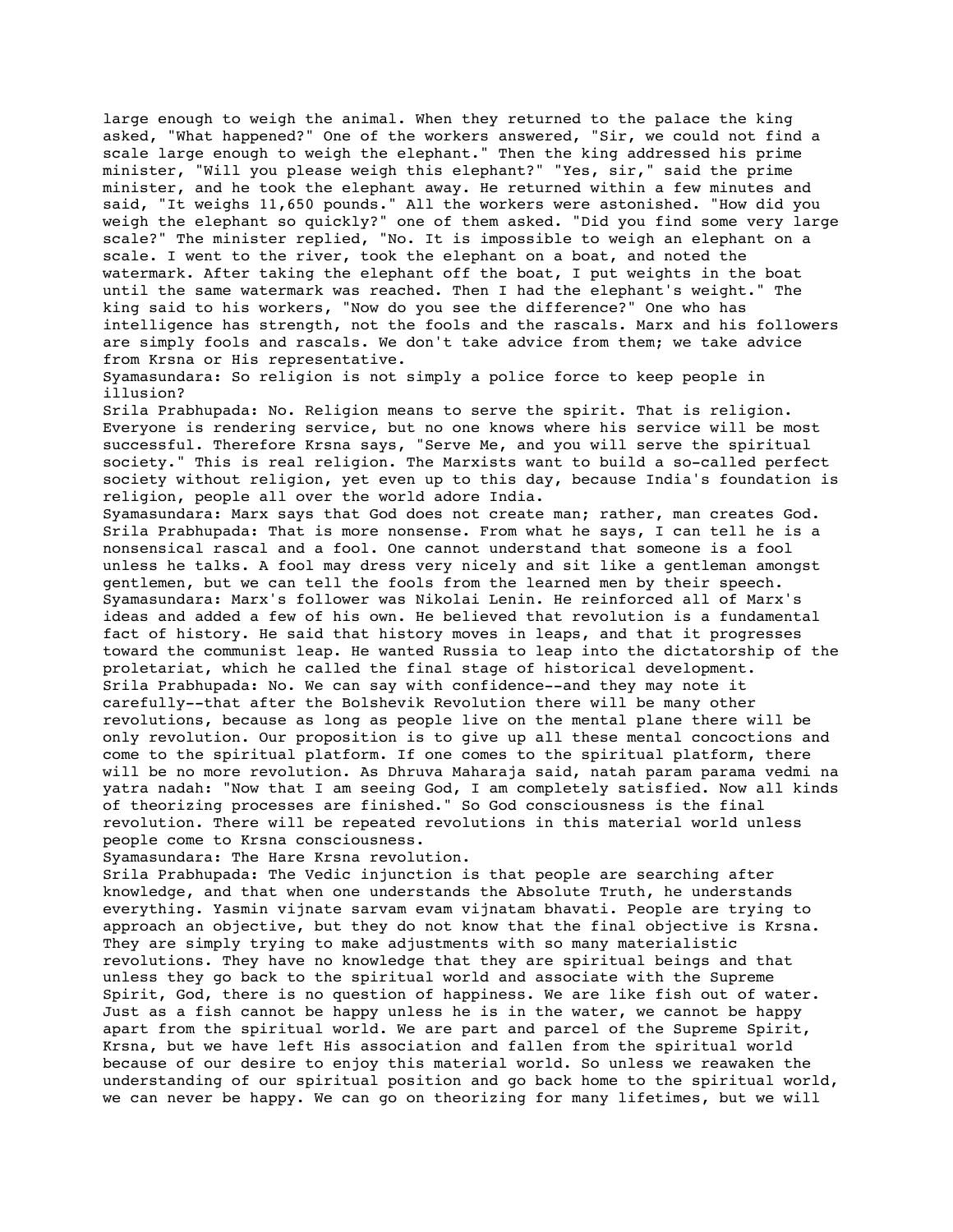only see one revolution after another. The old order changes, yielding its place to the new. Or in other words, history repeats itself. Syamasundara: Marx says that there are always two conflicting properties in material nature, and that the inner pulsation of opposite forces causes history to take leaps from one revolution to another. He claims that the communist revolution is the final revolution because it is the perfect resolution of all social and political contradictions. Srila Prabhupada: If the communist idea is spiritualized, then it will become perfect. As long as the communist idea remains materialistic, it cannot be the final revolution. They believe that the state is the owner of everything. But the state is not the owner; the real owner is God. When they come to this conclusion, then the communist idea will be perfect. We also have a communistic philosophy. They say that everything must be done for the state, but in our International Society for Krishna Consciousness we are actually practicing perfect communism by doing everything for Krsna. We know Krsna is the supreme enjoyer of the result of all work (bhoktaram yajna-tapasam). The communist philosophy as it is now practiced is vague, but it can become perfect if they accept the conclusion of the Bhagavad-gita--that Krsna is the supreme proprietor, the supreme enjoyer, and the supreme friend of everyone. Then people will be happy. Now they mistrust the state, but if the people accept Krsna as their friend, they will have perfect confidence in Him, just as Arjuna was perfectly confident in Krsna on the Battlefield of Kuruksetra. The great victory of Arjuna and his associates on the Battlefield of Kuruksetra showed that his confidence in Krsna was justified:

> yatra yogesvarah krsno yatra partho dhanur-dharah tatra srir vijayo bhutir dhruva nitir matir mama

 "Wherever there is Krsna, the master of all mystics, and wherever there is Arjuna, the supreme archer, there will also certainly be opulence, victory, extraordinary power, and morality. That is my opinion." (Bhagavad-gita 18.78) So if Krsna is at the center of society, then the people will be perfectly secure and prosperous. The communist idea is welcome, provided they are prepared to replace the so-called state with God. That is religion.

## Psychoanalysis and the Soul

 Presenting a Vedic perspective on psychology, Srila Prabhupada discusses the subject with his disciple Syamasundara in the following conversation, recorded in Calcutta on October 5, 1971. Srila Prabhupada says, "By speculating on some shock that may or may not have occurred in childhood, one will never discover the root disease.... He [Freud] did not know the basic principle of spiritual understanding, which is that we are not this body.... We are different from this body, and we are transmigrating from one body to another."

Syamasundara: Sigmund Freud's idea was that many psychological problems originate with traumatic experiences in childhood or infancy. His method of cure was to have the patient try to recall these painful events and analyze them. Srila Prabhupada: But he did not know that one must again become an infant. After this life, one will be put into another womb, and the same traumatic experiences will happen again. Therefore it is the duty of the spiritual master and the parents to save the child from taking another birth. The opportunity of this human form of life is that we can understand the horrible experiences of birth, death, old age, and disease and act so that we shall not be forced to go through the same things again. Otherwise, after death we shall have to take birth in a womb and suffer repeated miseries.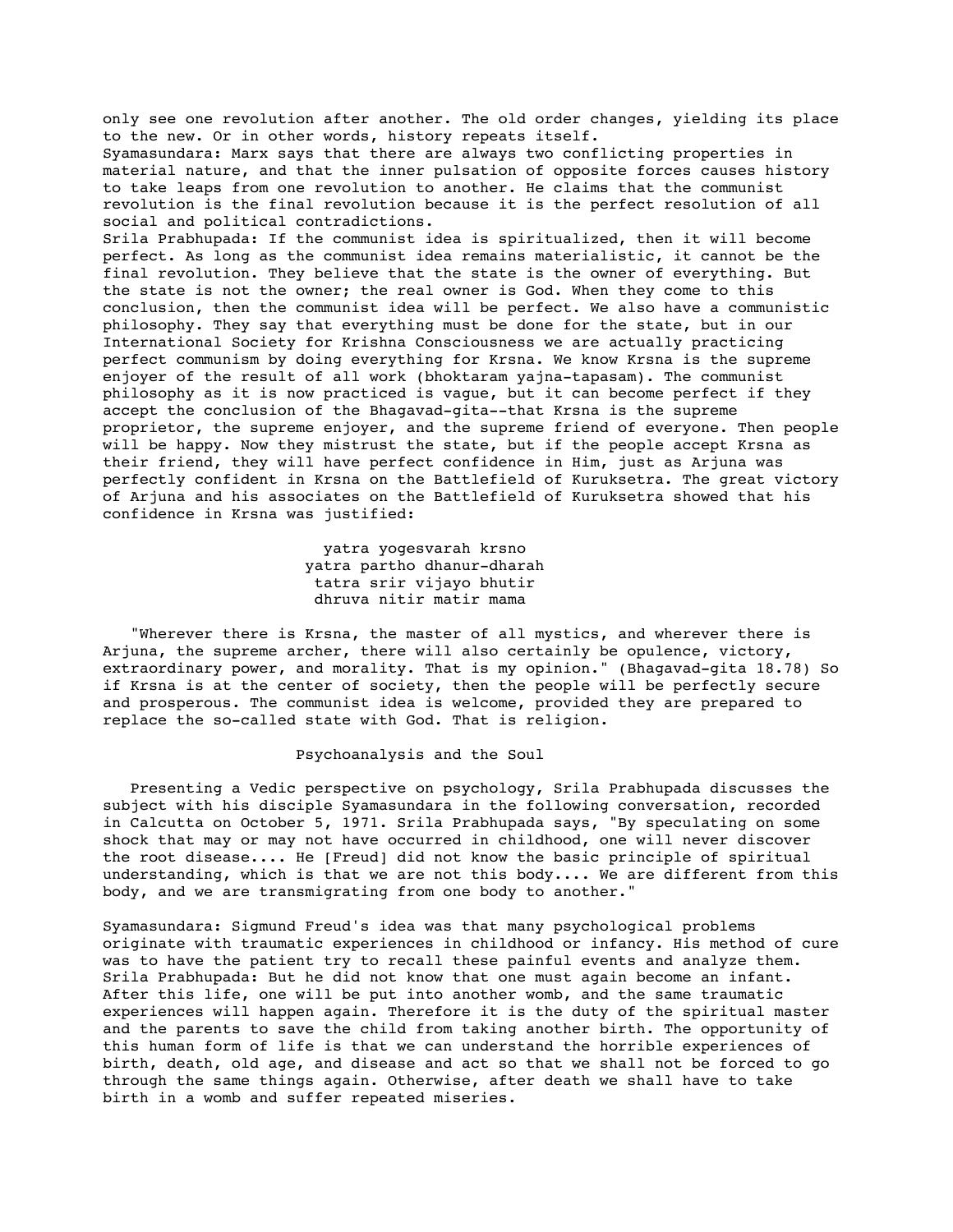Syamasundara: Freud treated many people suffering from neuroses. For instance, suppose a man is sexually impotent. By recalling his childhood, he may remember some harmful experience with his father or mother that caused him to be repelled by women. In this way he can resolve the conflict and lead a normal sex life. Srila Prabhupada: However, even in the so-called normal condition, the pleasure derived from sexual intercourse is simply frustrating and insignificant. For ordinary men attached to the materialistic way of life, their only pleasure is sexual intercourse. But the sastras [Vedic scriptures] say, yan maithunadigrhamedhi-sukham hi tuccham: the pleasure derived from sexual intercourse is tenth class at best. Because they have no idea of the pleasure of Krsna consciousness, the materialists regard sex as the highest pleasure. And how is it actually experienced? We have an itch, and when we scratch it, we feel some pleasure. But the aftereffects of sexual pleasure are abominable. The mother has to undergo labor pains, and the father has to take responsibility for raising the children nicely and giving them an education. Of course, if one is irresponsible like cats and dogs, that is another thing. But for those who are actually gentlemen, is it not painful to bear and raise children? Certainly. Therefore everyone is avoiding children by contraceptive methods. But much better is to follow the injunction of the sastras: Simply try to tolerate the itching sensation and avoid so much pain. This is real psychology. That itching sensation can be tolerated if one practices Krsna consciousness. Then one will not be very attracted by sex life.

Syamasundara: Freud's philosophy is that people have neuroses or disorders of their total personality--various conflicts and anxieties--and that all these originate with the sexual impulse.

Srila Prabhupada: That we admit. An embodied living being must have hunger, and he must have the sex impulse. We find that even in the animals these impulses are there.

Syamasundara: Freud believed that the ego tries to restrain these primitive drives, and that all anxieties arise from this conflict.

Srila Prabhupada: Our explanation is as follows: Materialistic life is no doubt very painful. As soon as one acquires a material body, he must always suffer three kinds of miseries: miseries caused by other living beings, miseries caused by the elements, and miseries caused by his own body and mind. So the whole problem is how to stop these miseries and attain permanent happiness. Unless one stops his materialistic way of life, with its threefold miseries and repeated birth and death, there is no question of happiness. The whole Vedic civilization is based on how one can cure this materialistic disease. If we can cure this disease, its symptoms will automatically vanish. Freud is simply dealing with the symptoms of the basic disease. When you have a disease, sometimes you have headaches, sometimes your leg aches, sometimes you have a pain in your stomach, and so on. But if your disease is cured, then all your symptoms disappear. That is our program.

Syamasundara: In his theory of psychoanalysis, Freud states that by remembering and reevaluating emotional shocks from our childhood, we can release the tension we are feeling now.

Srila Prabhupada: But what is the guarantee that one will not get shocked again? He may cure the results of one shock, but there is no guarantee that the patient will not receive another shock. Therefore Freud's treatment is useless. Our program is total cure--no more shocks of any kind. If one is situated in real Krsna consciousness, he can face the most severe type of adversity and remain completely undisturbed. In our Krsna consciousness movement, we are giving people this ability. Freud tries to cure the reactions of one kind of shock, but other shocks will come, one after another. This is how material nature works. If you solve one problem, another problem arises immediately. And if you solve that one, another one comes. As long as you are under the control of material nature, these repeated shocks will come. But if you become Krsna conscious, there are no more shocks.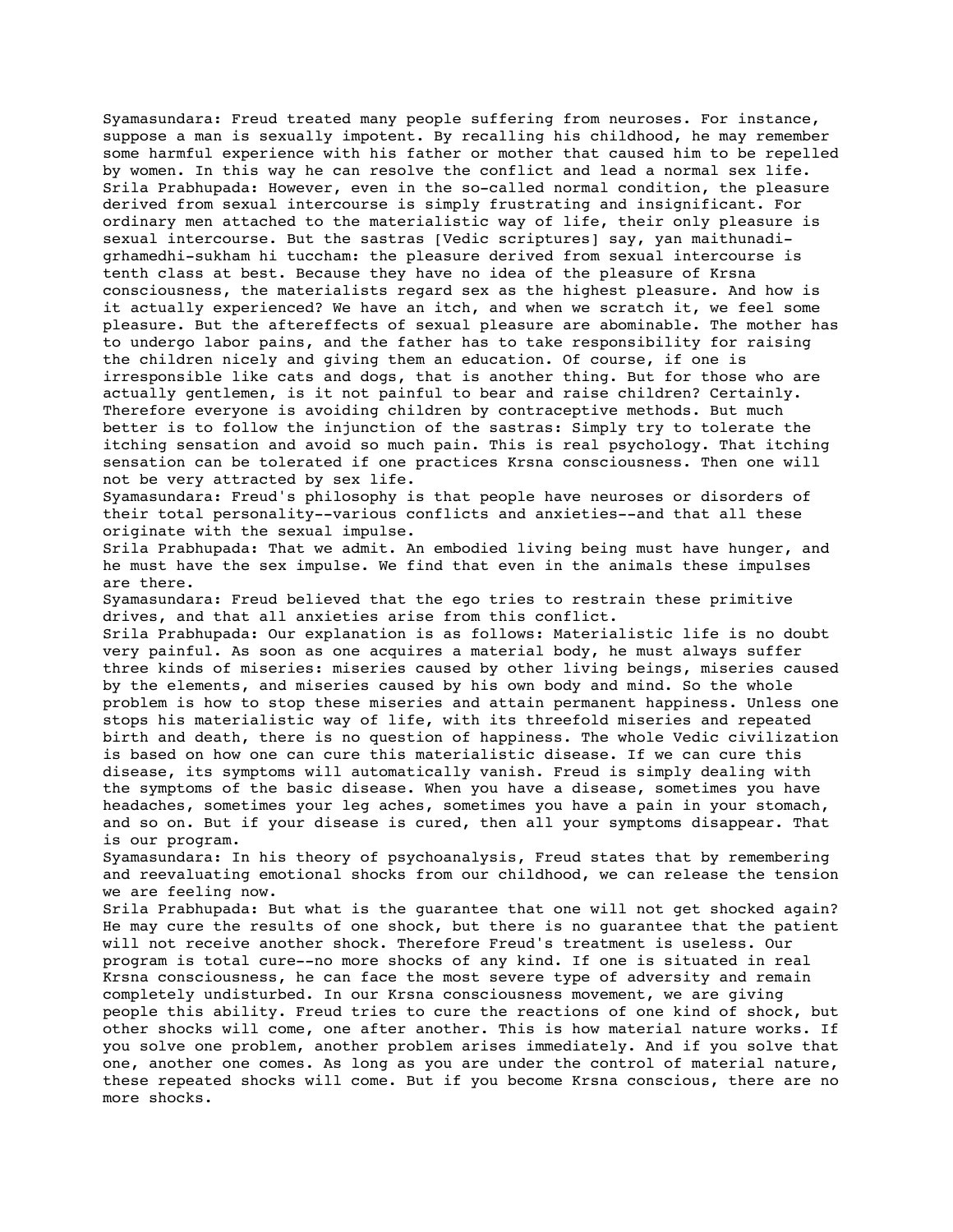Syamasundara: Freud's idea is that the basic instinct in the human personality is the sexual drive, or libido, and that if the expressions of a child's sexuality are inhibited, then his personality becomes disordered. Srila Prabhupada: Everyone has the sex appetite: this tendency is innate. But our brahmacarya system restricts a child's sex life from the earliest stages of his development and diverts his attention to Krsna consciousness. As a result there is very little chance that he will suffer such personality disorders. In the Vedic age the leaders of society knew that if a person engaged in unrestricted sex indulgence, then the duration of his materialistic life would increase. He would have to accept a material body birth after birth. Therefore the sastras enjoin that one may have sexual intercourse only if married. Otherwise it is illicit. In our Krsna consciousness society, we prohibit illicit sex, but not legal sex. In the Bhagavad-gita (7.11) Krsna says, dharmaviruddho bhutesu kamo 'smi bharatarsabha: "I am sexual intercourse that is not against religious principles." This means that sex must be regulated. Everyone has a tendency to have sex unrestrictedly--and in Western countries they are actually doing this--but according to the Vedic system, there must be restrictions. And not only must sex be restricted, but meat-eating, gambling, and drinking as well. So in our Society we have eliminated all these things, and our Western students are becoming pure devotees of Krsna. The people at large, however, must at least restrict these sinful activities, as explained in the Vedic sastras.

 The Vedic system of varnasrama-dharma [four social orders and four spiritual orders] is so scientific that everything is automatically adjusted. Life becomes very peaceful, and everyone can make progress in Krsna consciousness. If the Vedic system is followed by human society, there will be no more of these mental disturbances.

Syamasundara: Freud says that sexual energy is not only expressed in sexual intercourse, but is associated with a wide variety of pleasurable bodily sensations such as pleasures of the mouth, like eating and sucking. Srila Prabhupada: That is confirmed in the sastras: yan maithunadi-grhamedhisukham. The only pleasure in this material world is sex. The word adi indicates that the basic principle is maithuna, sexual intercourse. The whole system of materialistic life revolves around this sexual pleasure. But this pleasure is like one drop of water in the desert. The desert requires an ocean of water. If you find one drop of water in a desert, you can certainly say, "Here is some water." But what is its value? Similarly, there is certainly some pleasure in sex life, but what is the value of that pleasure? Compared to the unlimited pleasure of Krsna consciousness, it is like one drop of water in the desert. Everyone is seeking unlimited pleasure, but no one is becoming satisfied. They are having sex in so many different ways, and the young girls walking on the street are almost naked. The whole society has become degraded. Now the female population has increased everywhere, and every woman and girl is trying to attract a man. The men take advantage of the situation. There is a saying in Bengal: "When milk is available in the marketplace, what is the use of keeping a cow?" So men are declining to keep a wife because sex is so cheap. They are deserting their families. And the more that men become attached to women, the more the female population of the world will increase.

Syamasundara: How does that result in more women?

Srila Prabhupada: When men have more sex, they lose the power to beget a male child. If the woman is sexually more powerful, a girl is born, and when the man is more powerful, a boy is born. This is Ayur-vedic science. For instance, in the Punjab State of India, there are fewer women because the men are very stout and strong. So when women are very easily available, the men become weak and beget female children. Sometimes they become impotent. If sex life is not restricted, there are so many disasters. And now we are actually seeing them: impotency, no marriage, increased female population. But no one knows why these things are happening or how human psychology can be controlled to avoid them. For this they must look to the perfect system of Vedic civilization.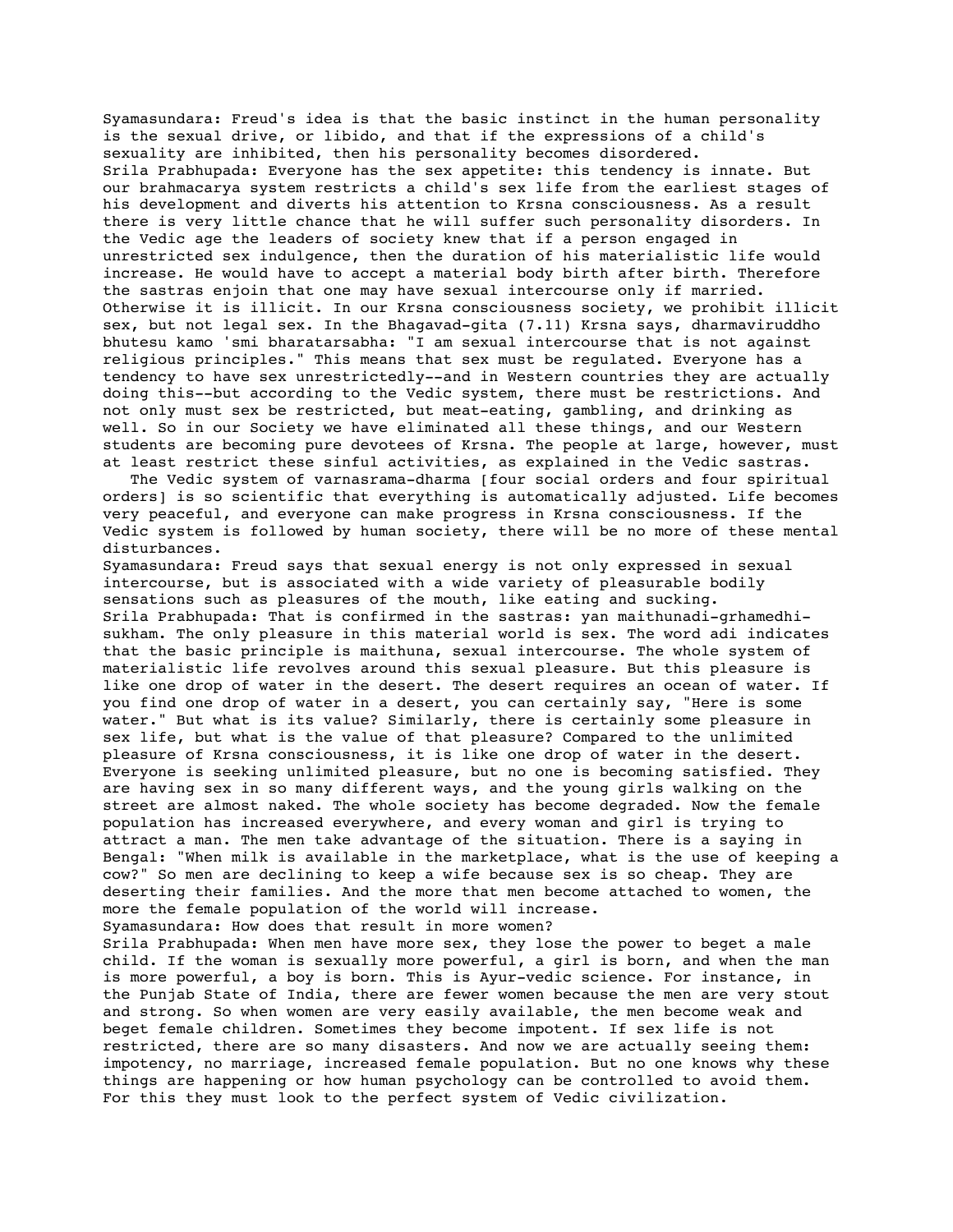Syamasundara: Freud says that as the child grows up, he begins to learn that by giving up immediate sensual satisfaction, he can gain a greater benefit later on.

Srila Prabhupada: But even this so-called greater benefit is illusory, because it is still based on the principle of material pleasure. The only way to entirely give up these lower pleasures is to take to Krsna consciousness. As Krsna states in the Bhagavad-gita (2.59), param drstva nivartate: "By experiencing a higher taste, he is fixed in consciousness." And as Yamunacarya said, "Since I have been engaged in the transcendental loving service of Krsna, realizing ever-new pleasure in Him, whenever I think of sex pleasure I spit at the thought, and my lips curl in distaste." That is Krsna consciousness. Our prescription is that in the beginning of life the child should be taught selfrestraint (brahmacarya) and when he is past twenty he can marry. In the beginning he should learn how to restrain his senses. If a child is taught to become saintly, his semen rises to his brain, and he is able to understand spiritual values. Wasting semen decreases intelligence. So from the beginning, if he is a brahmacari and does not misuse his semen, then he will become intelligent and strong and fully grown.

 For want of this education, everyone's brain and bodily growth are being stunted. After the boy has been trained as a brahmacari, if he still wants to enjoy sex he may get married. But because he then has full strength of body and brain, he will immediately beget a male child. And because he has been trained from childhood to renounce materialistic enjoyment, when he is fifty years old he can retire from household life. At that time naturally his firstborn child will be twenty-five years old, and he can take responsibility for maintaining the household. Household life is simply a license for sex life--that's all. Sex is not required, but one who cannot restrain himself is given a license to get married and have sex. This is the real program that will save society. By speculating on some shock that may or may not have occurred in childhood, one will never discover the root disease. The sex impulse, as well as the impulse to become intoxicated and to eat meat, is present from the very beginning of life. Therefore one must restrain himself. Otherwise he will be

implicated.Syamasundara: So the Western system of bringing up children seems artificial because the parents either repress the child too severely or don't restrict him at all.

Srila Prabhupada: That is not good. The Vedic system is to give the child direction for becoming Krsna conscious. There must be some repression, but our use of repression is different. We say the child must rise early in the morning, worship the Deity in the temple, and chant Hare Krsna. In the beginning, force may be necessary. Otherwise the child will not become habituated. But the idea is to divert his attention to Krsna conscious activities. Then, when he realizes he is not his body, all difficulties will disappear. As one increases his Krsna consciousness, he becomes neglectful of all these material things. So Krsna consciousness is the prime remedy--the panacea for all diseases.

Syamasundara: Freud divided the personality into three departments: the ego, the superego, and the id. The id is the irrational instinct for enjoyment. The ego is one's image of his own body, and is the instinct for self-preservation. The superego represents the moral restrictions of parents and other authorities. Srila Prabhupada: It is certainly true that everyone has some false egoism, or ahankara. For example, Freud thought he was Austrian. That is false ego, or identifying oneself with one's place of birth. We are giving everyone the information that this identification with a material body is ignorance. It is due to ignorance only that I think I am Indian, American, Hindu, or Muslim. This is egoism of the inferior quality. The superior egoism is, "I am Brahman. I am an eternal servant of Krsna." If a child is taught this superior egoism from the beginning, then automatically his false egoism is stopped.

Syamasundara: Freud says that the ego tries to preserve the individual by organizing and controlling the irrational demands of the id. In other words, if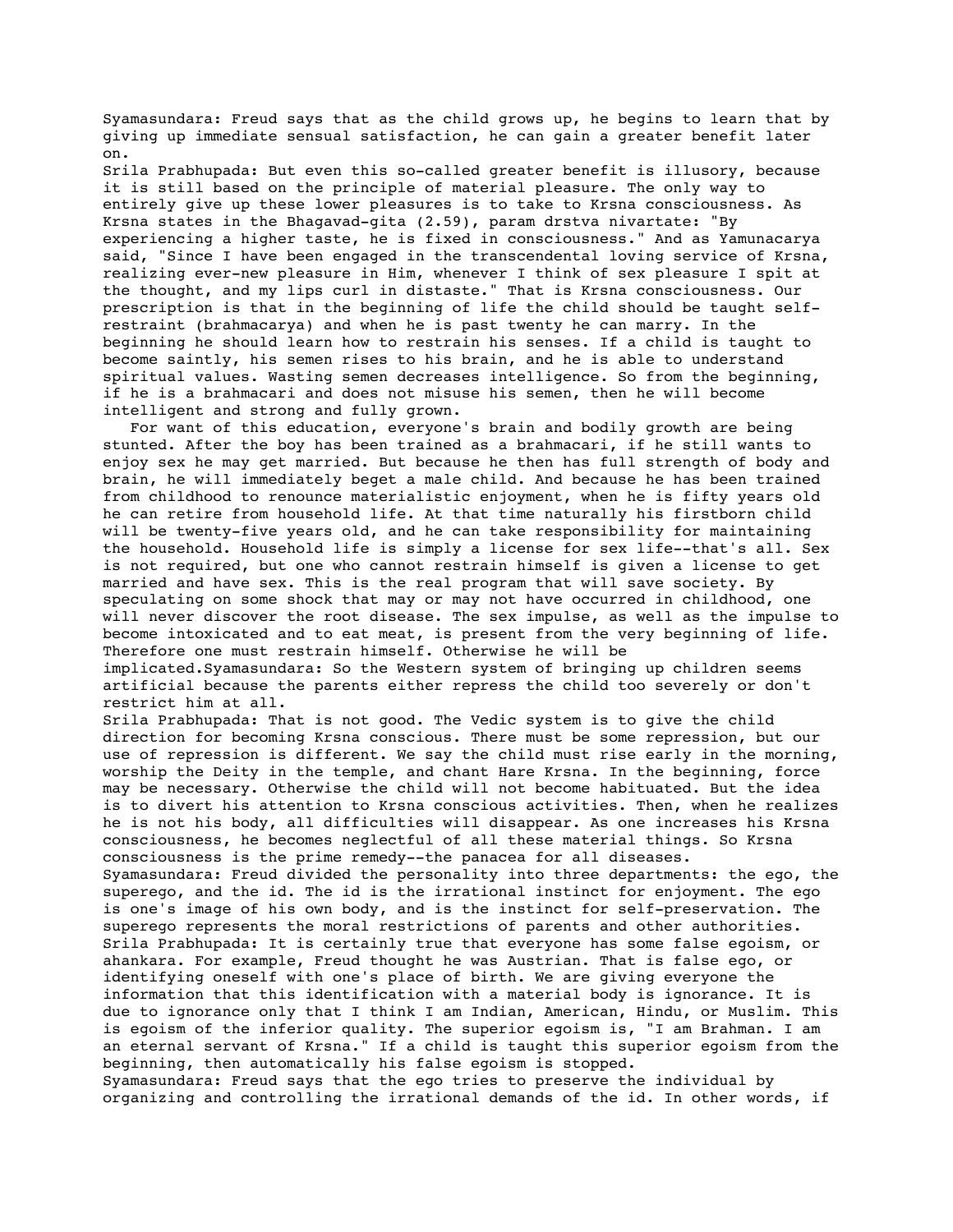the id sees something, like food, it automatically demands to eat it, and the ego controls that desire in order to preserve the individual. The superego reinforces this control. So these three systems are always conflicting in the personality. Srila Prabhupada: But the basic principle is false, since Freud has no conception of the soul existing beyond the body. He is considering the body only. Therefore he is a great fool. According to bhagavata philosophy, anyone in the bodily concept of life--anyone who identifies this body, composed of mucus, bile, and air, as his self--is no better than an ass. Syamasundara: Then these interactions of the id, the ego, and the superego are all bodily interactions? Srila Prabhupada: Yes, they are all subtle bodily interactions. The mind is the first element of the subtle body. The gross senses are controlled by the mind, which in turn is controlled by the intelligence. And the intelligence is controlled by the ego. So if the ego is false, then everything is false. If I falsely identify with this body because of false ego, then anything based on this false idea is also false. This is called maya, or illusion. The whole of Vedic education aims at getting off this false platform and coming to the real platform of spiritual knowledge, called brahma-jnana. When one comes to the knowledge that he is spirit soul, he immediately becomes happy. All his troubles are due to the false ego, and as soon as the individual realizes his true ego, the blazing fire of material existence is immediately extinguished. These philosophers are simply describing the blazing fire, but we are trying to get him out of the burning prison house of the material world altogether. They may attempt to make him happy within the fire, but how can they be successful? He must be saved from the fire. Then he will be happy. That is the message of Caitanya Mahaprabhu, and that is Lord Krsna's message in the Bhagavad-gita. Freud identifies the body with the soul. He does not know the basic principle of spiritual understanding, which is that we are not this body. We are different from this body and are transmigrating from one body to another. Without this knowledge, all his theories are based on a misunderstanding.

 Not only Freud, but everyone in this material world is under illusion. In Bengal, a psychiatrist in the civil service was once called to give evidence in a case where the murderer was pleading insanity. The civil servant examined him to discover whether he actually was insane or whether he was simply under intense stress. In the courtroom he said, "I have tested many persons, and I have concluded that everyone is insane to some degree. In the present case, if the defendant is pleading insanity, then you may acquit him if you like, but as far as I know, everyone is more or less insane." And that is our conclusion as well. Anyone who identifies with his material body must be crazy, for his life is based on a misconception.

Syamasundara: Freud also investigated the problem of anxiety, which he said was produced when the impulses of the id threaten to overpower the rational ego and the moral superego.

Srila Prabhupada: Anxiety will continue as long as one is in the material condition. No one can be free from anxiety in conditioned life. Syamasundara: Is it because our desires are always frustrated? Srila Prabhupada: Yes. Your desires must be frustrated because you desire something that is not permanent. Suppose I wish to live forever, but since I have accepted a material body, there is no question of living forever. Therefore I am always anxious that death will come. I am afraid of death, when the body will be destroyed. This is the cause of all anxiety: acceptance of something impermanent as permanent.

Syamasundara: Freud says that anxiety develops when the superego represses the primitive desires of the id to protect the ego. Is such repression of basic instincts very healthy?

Srila Prabhupada: Yes. For us repression means restraining oneself from doing something which, in the long run, is against one's welfare. For example, suppose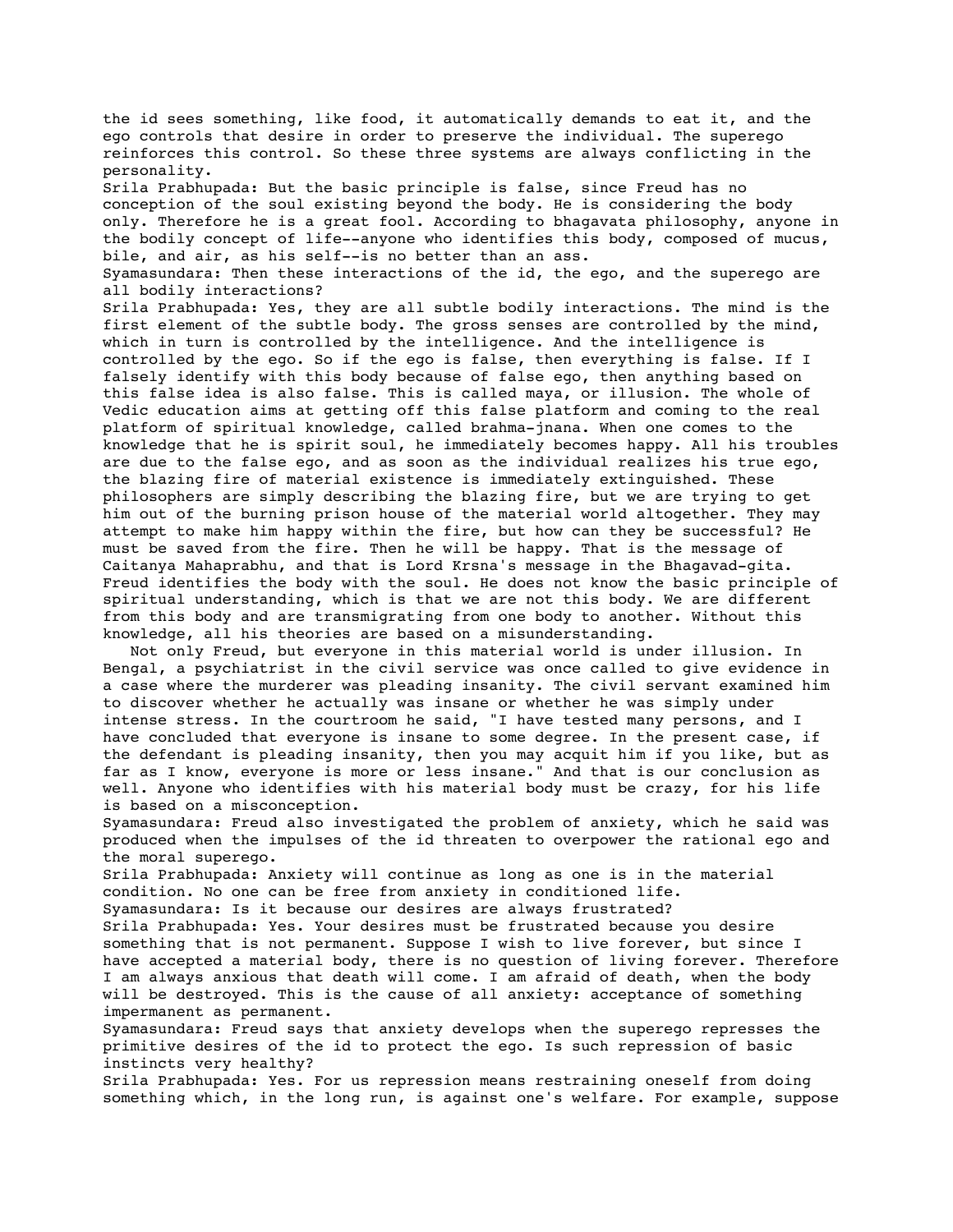you are suffering from diabetes and the doctor says, "Don't eat any sweet food." If you desire to eat sweets, you must repress that desire. Similarly, in our system of brahmacarya there is also repression. A brahmacari should not sit down with a young woman, or even see one. He may desire to see a young woman, but he must repress the desire. This is called tapasya, or voluntary repression. Syamasundara: But aren't these desires given outlet in other ways? For instance, instead of looking at a beautiful woman, we look at the beautiful form of Krsna. Srila Prabhupada: Yes, that is our process: param drstva nivartate. If you have a better engagement, you can give up an inferior engagement. When you are captivated by seeing the beautiful form of Krsna, naturally you have no more desire to see the beautiful form of a young woman. Syamasundara: What's the effect of childhood experiences on one's later development? Srila Prabhupada: Children imitate whoever they associate with. You all know the movie Tarzan. He was brought up by monkeys, and he took on the habits of monkeys. If you keep children in good association, their psychological development will be very good--they will become like demigods. But if you keep them in bad association, they will turn out to be demons. Children are a blank slate. You can mold them as you like, and they are eager to learn. Syamasundara: So a child's personality doesn't develop according to a fixed pattern?

Srila Prabhupada: No. You can mold them in any way, like soft dough. However you put them into the mold, they will come out--like bharats, capatis or kacauris [types of Indian pastries]. Therefore if you give children good association, they will develop nicely, and if you put them in bad association, they will develop poorly. They have no independent psychology.

Syamasundara: Actually, Freud had a rather pessimistic view of human nature: he believed that we are all beset with irrational and chaotic impulses that cannot be eliminated.

Srila Prabhupada: This is not only pessimism, but evidence of his poor fund of knowledge. He did not have perfect knowledge, nor was he trained by a perfect man. Therefore his theories are all nonsense.

Syamasundara: He concluded that it was impossible to be happy in this material world, but that one can alleviate some of the conflicts through psychoanalysis. He thought one can try to make the path as smooth as possible, but it will always be troublesome.

Srila Prabhupada: It is true that one cannot be happy in this material world. But if one becomes spiritually elevated--if his consciousness is changed to Krsna consciousness--then he will be happy.

## Evolution in Fact and Fantasy

 Los Angeles, June 1972: Srila Prabhupada asserts that Darwin's theory of evolution is inconclusive and illogical. But Darwin's is not the only theory of evolution. The Vedas explain that an evolutionary process governs the progress of the soul. "We accept evolution," Srila Prabhupada says, "but not that the forms of the species are changing. The bodies are all already there, but the soul is evolving by changing bodies and by transmigrating from one body to another.... The defect of the evolutionists is that they have no information of the soul."

Devotee: Darwin tried to show how the origin of living species could be fully explained by the purely mechanical, unplanned action of natural forces. By the process he called "natural selection," all the higher, complex forms of life gradually evolved from more primitive and rudimentary ones. In a given animal population, for example, some individuals will have traits that make them adapt better to their environment; these more fit individuals will survive to pass on their favorable traits to their offspring. The unfit will gradually be weeded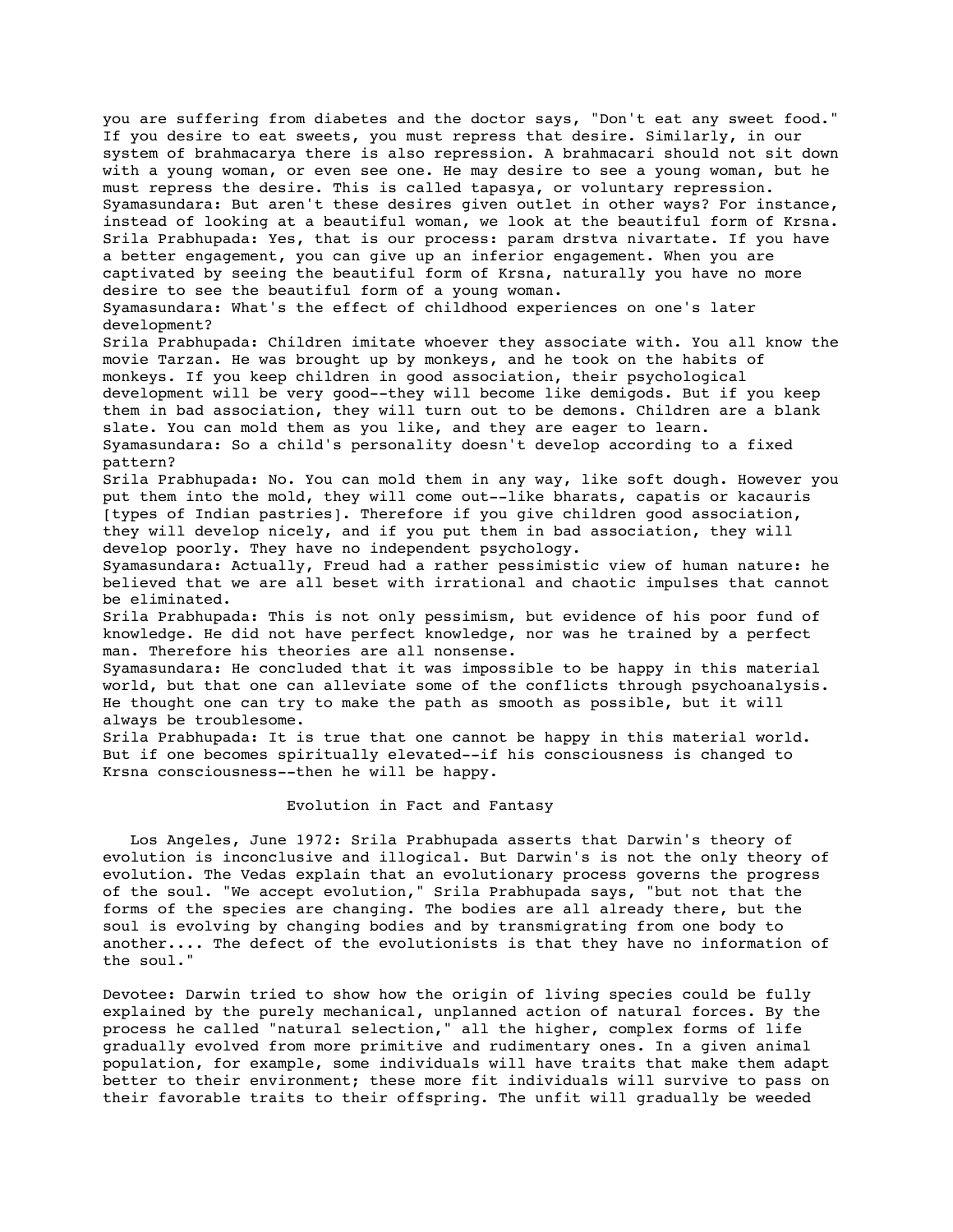out naturally. Thus a cold climate will favor those who have, say, long hair or fatty tissue, and the species will then gradually evolve in that direction. Srila Prabhupada: The question is that in the development of the body, is there any plan that a particular kind of body--with, as you say, long hair or fatty tissue--should exist under certain natural conditions? Who has made these arrangements? That is the question.

Devotee: No one. Modern evolutionists ultimately base their theory on the existence of chance variations.

Srila Prabhupada: That is nonsense. There is no such thing as chance. If they say "chance," then they are nonsense. Our question remains. Who has created the different circumstances for the existence of different kinds of animals? Devotee: For example, a frog may lay thousands of eggs, but out of all of them only a few may survive to adulthood. Those who do are more fit than the others. If the environment did not favorably select the fittest, then too many frogs-- Srila Prabhupada: Yes, frogs and many other animals lay eggs by the hundreds. A snake gives birth to scores of snakes at a time, and if all were allowed to exist, there would be a great disturbance. Therefore, big snakes devour the small snakes. That is nature's law. But behind nature's law is a brain. That is our proposition. Nature's law is not blind, for behind it there is a brain, and that brain is God. We learn this from the Bhagavad-gita (9.10): mayadhyaksena prakrtih suyate sa-caracaram. Whatever is taking place in material nature is being directed by the Supreme Lord, who maintains everything in order. So the snake lays eggs by the score, and if many were not killed, the world would be overwhelmed by snakes. Similarly, male tigers kill the cubs. The economic theory of Malthus states that whenever there is overpopulation, there must be an outbreak of war, epidemic, famine, or the like to curb it. These natural activities do not take place by chance but are planned. Anyone who says they are a matter of chance has insufficient knowledge.

Devotee: But Darwin has a huge amount of evidence--

Srila Prabhupada: Evidence? That is all right. We also have got evidence. Evidence must be there. But as soon as there is evidence, there should be no talk of "chance."

Devotee: For example, out of millions of frogs, one may happen to be better adapted to living in the water.

Srila Prabhupada: But that is not by chance! That is by plan! He doesn't know that. As soon as one says "chance," it means his knowledge is imperfect. A man says "chance" when he cannot explain. It is evasive. So the conclusion is that he is without perfect knowledge and therefore unfit for giving any knowledge. He is cheating, that's all.

Devotee: Well, Darwin sees a "plan" or "design" in a sense, but-- Srila Prabhupada: If he sees a plan or design, then whose design? As soon as you recognize a design, you must acknowledge a designer. If you see a plan, then you must accept a planner. That he does not know.

Devotee: But the "plan" is only the involuntary working of nature. Srila Prabhupada: Nonsense. There is a plan. The sun rises daily according to exact calculation. It does not follow our calculation; rather, we calculate according to the sun. Experiencing that in such-and-such season the sun rises at such-and-such time, we learn that according to the season the sun rises exactly on the minute, the second. It is not by whimsy or chance but by minute plan. Devotee: But can't you say it's just mechanical?

Srila Prabhupada: Then who made it mechanical? If something is mechanical, then there must be a mechanic, a brain, who made the machine. Here is something mechanical [Srila Prabhupada points to a Telex machine]: Who made it? This machine has not come out by itself. It is made of iron, and the iron did not mold itself into a machine; there is a brain who made the machine possible. So everything in nature has a plan or design, and behind that plan or design is a brain, a very big brain.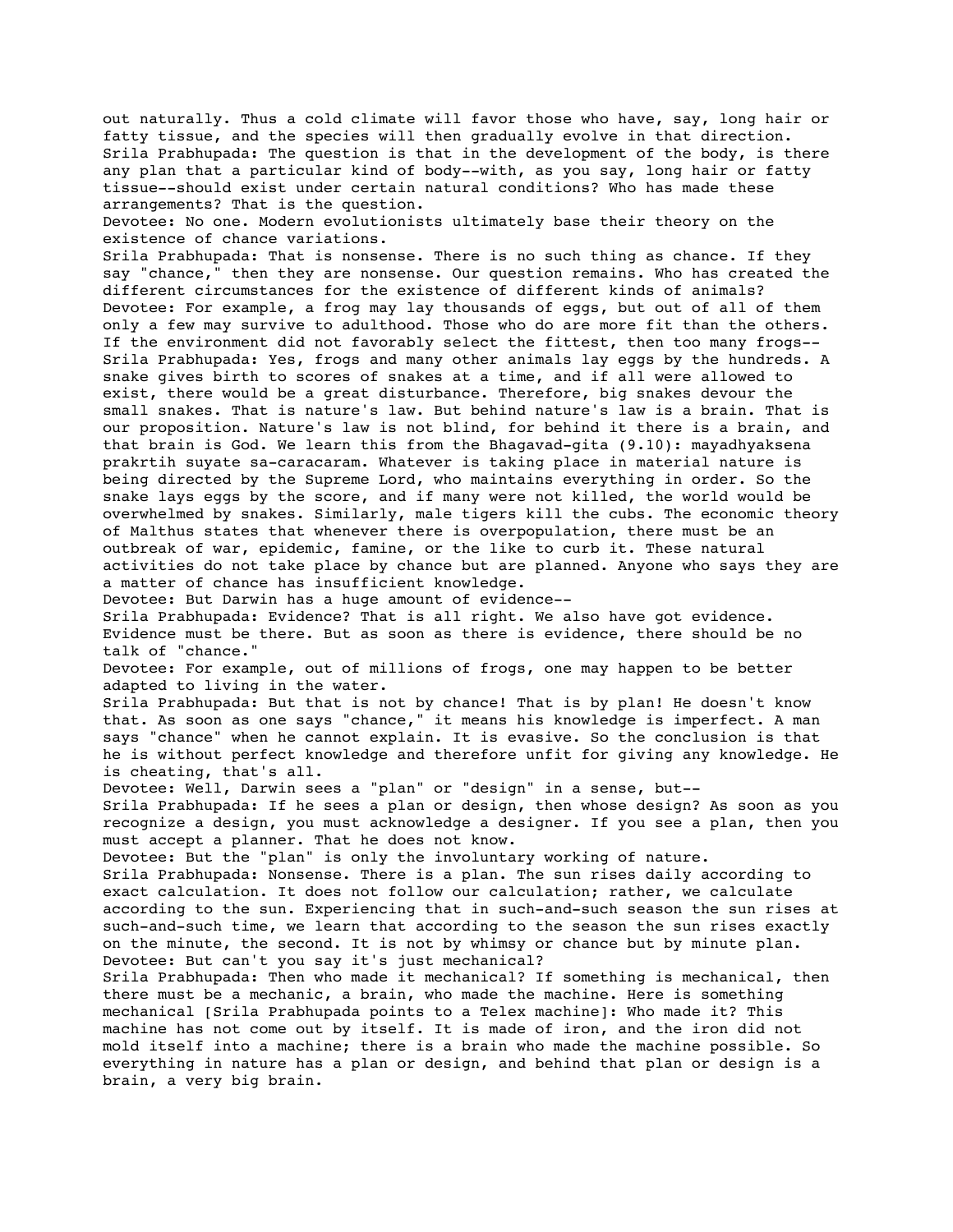Devotee: Darwin tried to make the appearance and disappearance of living forms seem so natural and involuntary that God is removed from the picture. Evolutionary theory makes it appear as if combinations of material ingredients created life, and then various species evolved one from another naturally. Srila Prabhupada: That is foolishness. Combination means God. God is combining. Combination does not take place automatically. Suppose I am cooking. There are many ingredients gathered for cooking, but they do not combine together by themselves. I am the cooker, and in cooking I combine together ghee, spices, rice, dal, and so on; and in this way, nice dishes are produced. Similarly, the combination of ingredients in nature requires God. Otherwise how does the moment arise in which the combination takes place? Do you place all the ingredients in the kitchen and in an hour come back and say, "Oh, where is my meal?" Nonsense! Who will cook your meal? You'll starve. But take help of a living being, and then we'll cook and we can eat. This is our experience. So if there is combination, then who is combining? They are fools not to know how combination takes place. Devotee: Scientists now say life arose out of four basic elements: carbon, hydrogen, nitrogen, oxygen. Srila Prabhupada: If the basic principle is chemicals, who made the chemicals? That question should be asked. Devotee: Isn't it possible that one day science will discover the source of these chemicals? Srila Prabhupada: There is no question of discovering: the answer is already known, although it may not be known to you. We know. The Vedanta says, janmady asya yatah: the original source of everything is Brahman, Krsna. Krsna says, aham sarvasya prabhavo mattah sarvam pravartate: "I am the origin of everything." (Bhagavad-gita 10.8) So we know that there is a big brain who is doing everything. We know. The scientists may not know; that is their foolishness. Devotee: They might say the same thing about us. Srila Prabhupada: No, they cannot say the same thing about us. We accept Krsna, but not blindly. Our predecessors, the great acaryas and learned scholars, have accepted Krsna as the origin of everything, so we are not following blindly. We claim that Krsna is the origin, but what claim can the scientist make? As soon as he says "chance," it means that he has no knowledge. We don't say "chance." We have an original cause; but he says chance. Therefore he has no knowledge. Devotee: They try to trace back the origin by means of excavation. And they have found that gradually through the years the animal forms are evolving toward increasingly more complex and specialized forms, from invertebrates to fishes, then to amphibians, then to reptiles and insects, to mammals and birds, and finally to humans. In that process many species, like the dinosaurs, appeared, flourished, and then disappeared forever, became extinct. Eventually, primitive apelike creatures appeared, and from them man gradually developed. Srila Prabhupada: Is the theory that the human body comes from the monkeys? Devotee: Humans and monkeys are related. They come from the same-- Srila Prabhupada: Related? Everything is related; that is another thing. But if the monkey body is developing into a human body, then why, after the human body is developed, doesn't the monkey species cease to exist? Devotee: The humans and the monkeys are branches of the same tree. Srila Prabhupada: Yes, and both are now existing. Similarly, we say that at the time the evolutionists say life began, there were human beings existing. Devotee: They find no evidence for that. Srila Prabhupada: Why no evidence? Devotee: In the ground. By excavation. They find no evidence in the ground. Srila Prabhupada: Is the ground the only evidence? Is there no other evidence? Devotee: The only evidence they accept is the testimony of their senses. Srila Prabhupada: But they still cannot prove that there was no human being at the time they say life originated. They cannot prove that.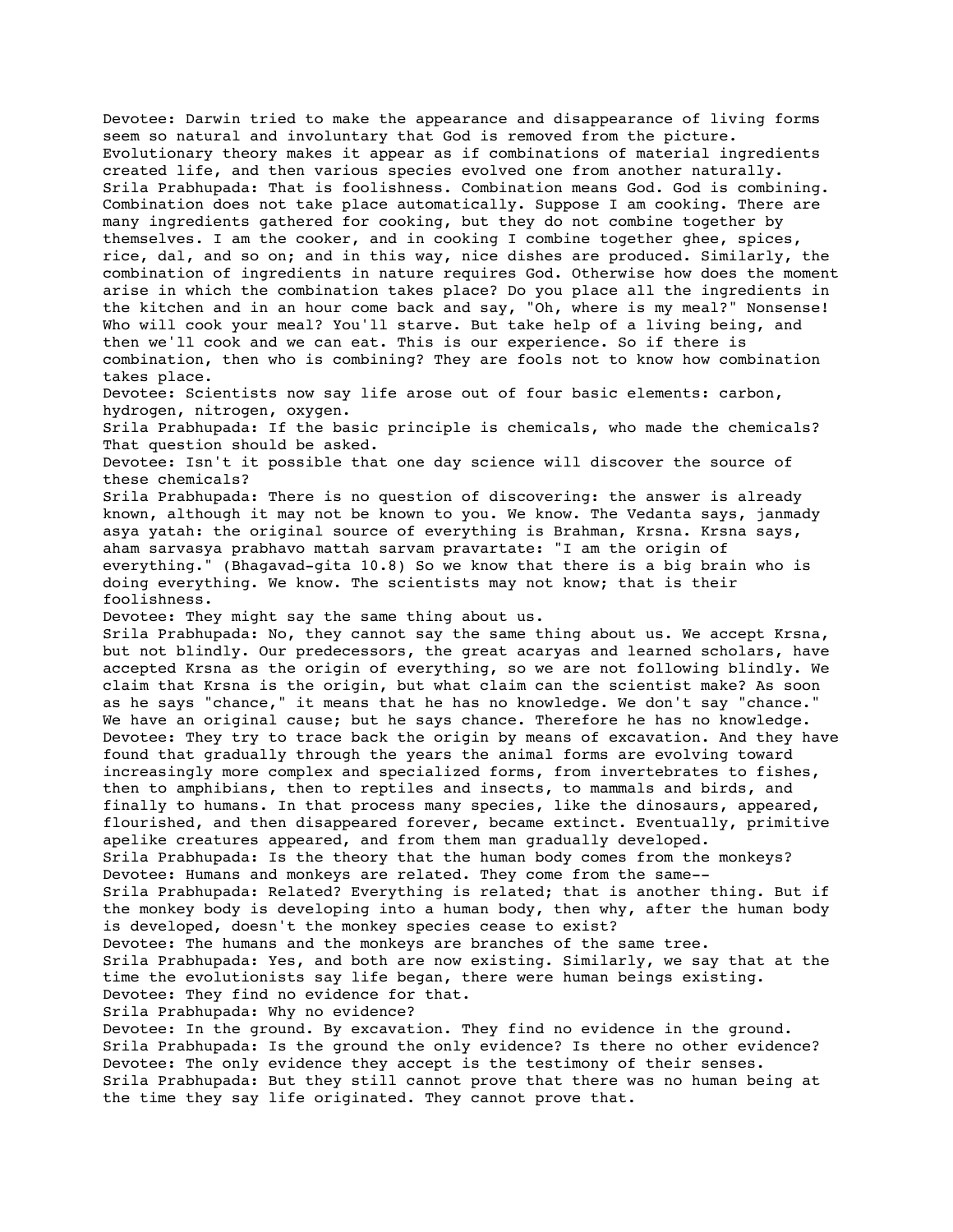Devotee: It appears that in certain layers of earth there are remains of apelike men-- Srila Prabhupada: Apelike men or manlike apes are still existing now, alongside human beings. If one thing has been developed by the transformation of another thing, then that original thing should no longer be in existence. When in this way a cause has produced its effect, the cause ceases to exist. But in this case we see that the cause is still present, that there are still monkeys and apes. Devotee: But monkeys did not cause men; both came from the same common ancestor. That is their account. Srila Prabhupada: We say that we all come from God, the same ancestor, the same father. The original father is Krsna. As Krsna says in the Bhagavad-gita (14.5), sarva-yonisu kaunteya: "Of as many forms as there are,..." aham bija-pradah pita: "I am the seed-giving father." So what is your objection to this? Devotee: Well, if I examine the layers of earth, I find in the deepest layers no evidence-- Srila Prabhupada: You are packed up with layers of earth, that's all. That is the boundary of your knowledge. But that is not knowledge; there are many other evidences. Devotee: But surely if men were living millions of years ago, they would have left evidence, tangible evidence, behind them. I could see their remains. Srila Prabhupada: So I say that in human society bodies are burned after death, cremated. So where does your excavator get his bones? Devotee: Well, that's possible, but-- Srila Prabhupada: According to our Vedic system, the body is burned to ashes after death. Where, therefore, would the rascal get the bones? Animals are not burned; their bones remain. But human beings are burned, and therefore they cannot find their bones. Devotee: I'm just saying that it appears, through layer after layer of deposits in the earth, that biological forms tend to progress from simple and primitive forms to more and more complex and specialized ones, until finally civilized man appears. Srila Prabhupada: But at the present moment both simple and complex forms are existing. One did not develop into the other. For example, my childhood body has developed into my adult body, and the child's body is no longer there. So if the higher, complex species developed from the simpler, lower species, then we should see no simple species. But all species are now existing simultaneously. When I see all 8,400,000 species of life existing, what is the question of development? Each species exists now, and it existed long ago. You might not have seen it, but you have no proper source of knowledge. You might have missed it. That is another thing. Devotee: But all the evidence shows otherwise. Five hundred million years ago there were no land animals; there were only aquatics. Srila Prabhupada: That is nonsense. You cannot give a history of five hundred million years! Where is the history of five hundred million years? You are simply imagining. You say "historical evidence," but where is your evidence? You cannot give a history for more than three thousand years, and you are speaking about five hundred million. This is all nonsense. Devotee: If I dig far into the ground, layer by layer-- Srila Prabhupada: By dirt you are calculating five hundred million years? It could be ten years. You cannot give the history of human society past three thousand years, so how can you speak of four hundred or five hundred million years ago? Where were you then? Were you there, so you can say that all these species were not there? This is imagination. In this way everyone can imagine and say some nonsense. We accept evolution, but not that the forms of the species are changing. The bodies are all already there, but the soul is evolving by changing bodies and by

transmigrating from one body to another. I have evolved from my childhood body to my adult body, and now my childhood body is extinct. But there are many other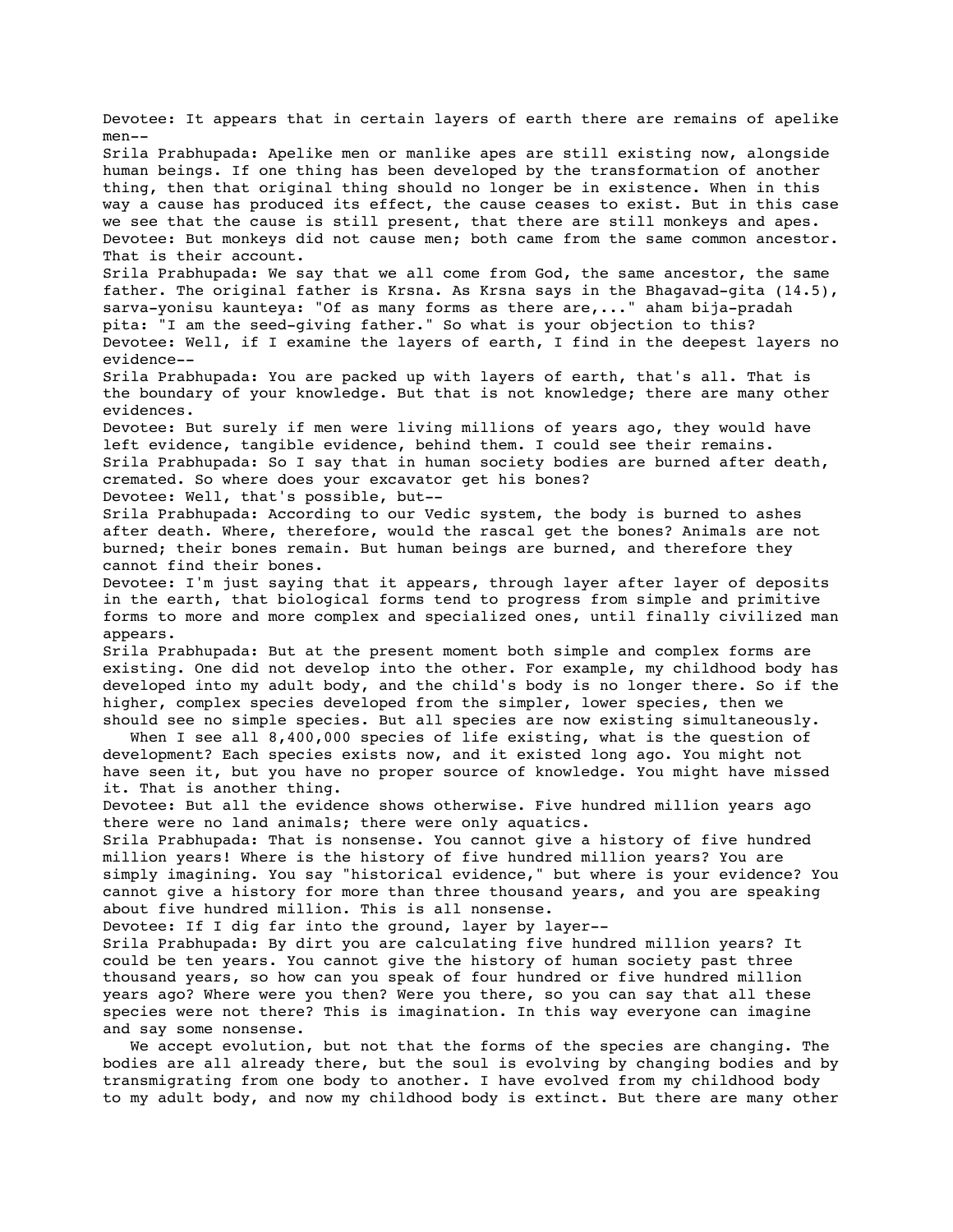children. Similarly, all the species are now existing simultaneously, and they were all there in the past.

 For example, if you are traveling in a train, you find first class, second class, third class; they are all existing. If you pay a higher fare and enter the first-class carriage, you cannot say, "Now the first class is created." It was always existing. So the defect of the evolutionists is that they have no information of the soul. The soul is evolving, transmigrating, from one compartment to another compartment, simply changing place. The Padma Purana says that there are 8,400,000 species of life, and the soul evolves through them. This evolutionary process we accept: the soul evolves from aquatics to plants, to insects, to birds, to animals, and then to the human forms. But all these forms are already there. They do not change. One does not become extinct and another survive. All of them are existing simultaneously.

Devotee: But Darwin says there are many species, like dinosaurs, that are seen to be extinct.

Srila Prabhupada: What has he seen? He is not so powerful that he can see everywhere or everything. His power to see is limited, and by that limited power he cannot conclude that one species is extinct. That is not possible. No scientist will accept that. After all, all the senses by which you gather knowledge are limited, so how can you say this is finished or that is extinct? You cannot see. You cannot search out. The earth's circumference is twenty-five thousand miles; have you searched through all the layers of rock and soil over the whole earth? Have you excavated all those places? Devotee: No.

Srila Prabhupada: Therefore our first charge against Darwin is this: He says there were no human beings millions of years ago. That is not a fact. We now see human beings existing along with all other species, and it should be concluded that this situation always existed. Human life has always been there. Darwin cannot say there was no human life.

Devotee: We don't see any dinosaurs existing.

Srila Prabhupada: You do not see because you have no power to see. Your senses are very limited, so what you see or don't see cannot be authoritative. So many people--the majority of people--say, "I don't see God." Shall we accept, then, that there is no God? Are we crazy for being devotees of God? Devotee: No, but dinosaurs--

Srila Prabhupada: But simply by dinosaurs being missing you cannot make your

case. What about all the other species?

Devotee: Many, many others are also extinct.

Srila Prabhupada: Say I accept that many are extinct--because the evolutionary process means that as an earlier species gradually changes into a later species, the earlier vanishes, becomes extinct. But we see that many monkeys are still here. Man evolved from the simians, but simians have not disappeared. Monkeys are here, and men are here.

Devotee: But still I'm not convinced. If we make geological investigations all over the world, not just here and there, but in many parts of the world, and in every case we find the same thing--

Srila Prabhupada: But I say you have not studied all over the world. Has Darwin studied all the continents on this planet? Has he gone down into the depths of the seas and there excavated all the layers of the earth? No. So his knowledge is imperfect. This is the relative world, and here everyone speaks with relative knowledge. Therefore we should accept knowledge from a person who is not within this relativity.

Devotee: Actually, Darwin hit upon his theory because of what he observed on his voyage in 1835 to the Galapagos Islands, off the coast of South America. He found there species that exist nowhere else.

Srila Prabhupada: That means he has not seen all the species. He has not traveled all over the universe. He has seen one island, but he has not seen the whole creation. So how can he determine what species exist and don't exist? He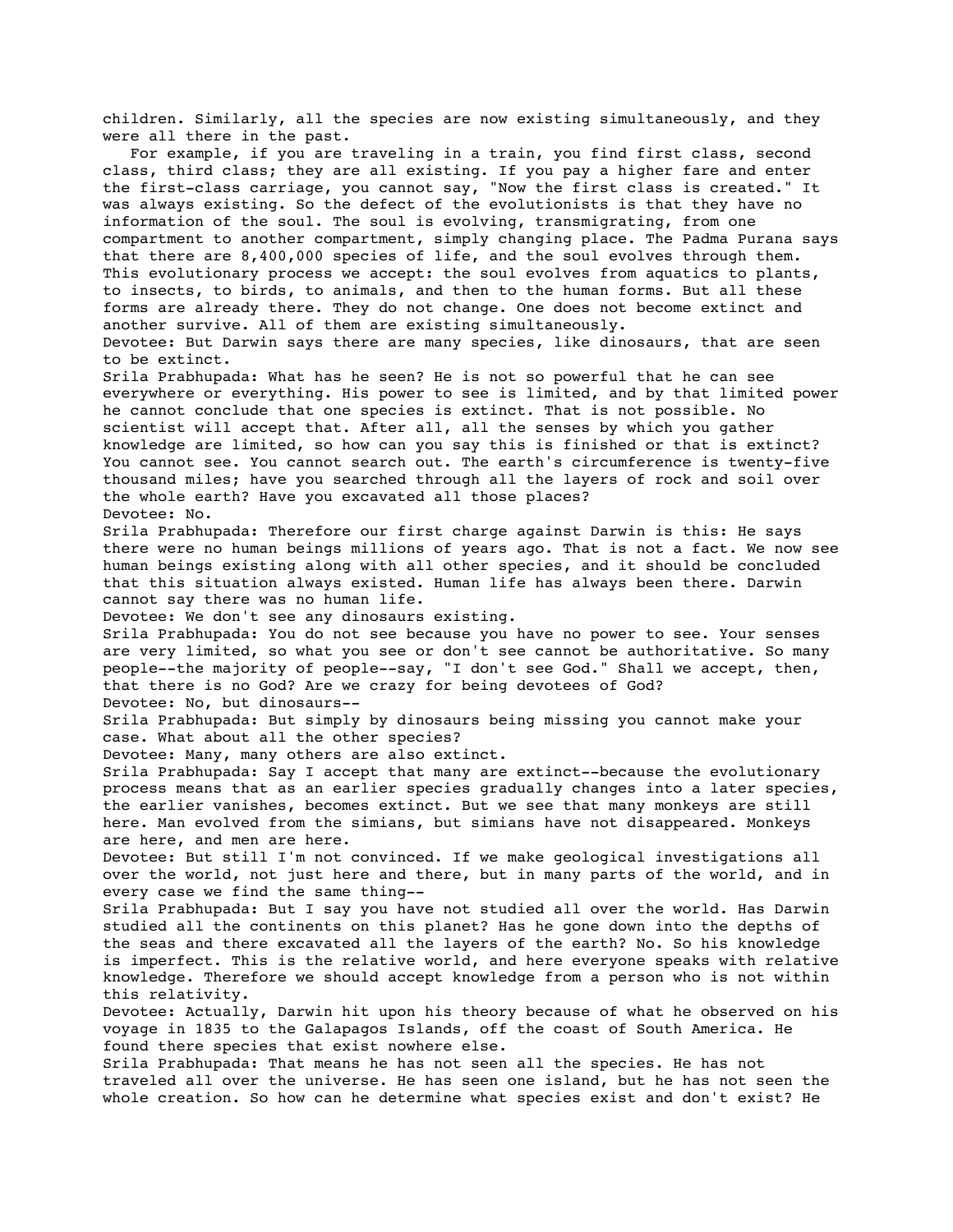has studied one part of this earth, but there are many millions of planets. He has not seen all of them; he has not excavated the depths of all the planets. So how can he conclude, "This is nature"? He has not seen everything, nor is it possible for any human being to see everything. Devotee: Let's just confine ourselves to this planet. Srila Prabhupada: No, why should we? Nature is not only on this planet. Devotee: Because you said that on this planet there were complex forms of living beings millions and millions of years ago. Srila Prabhupada: We are not talking about this planet, but about anywhere. You are referring to nature. Nature is not limited or confined to this planet. You cannot say that. Nature, material nature, includes millions of universes, and in each and every universe there are millions of planets. If you have studied only this planet, your knowledge is insufficient. Devotee: But you said before that millions of years ago on this planet there were horses, elephants, civilized men-- Srila Prabhupada: Yes, yes. Devotee: But from hundreds of different sources there is no evidence. Srila Prabhupada: I say they are existing now--men, horses, snakes, insects, trees. So why not millions of years ago? Devotee: Because there is no evidence. Srila Prabhupada: That doesn't mean... ! You limit your study to one planet. That is not full knowledge. Devotee: I just want to find out for the time being about-- Srila Prabhupada: Why the time being? If you are not perfect in your knowledge, then why should I accept your theory? That is my point. Devotee: Well, if you claim that millions of years ago there were complex forms of life on this planet-- Srila Prabhupada: Whether on this planet or on another planet, that is not the point. The point is that all species exist and keep on existing by the arrangement of nature. We learn from the Vedic texts that there are 8,400,000 species established. They may be in your neighborhood or they may be in my neighborhood--the number and types are fixed. But if you simply study your neighborhood, it is not perfect knowledge. Evolution we admit. But your evolutionary theory is not perfect. Our theory of evolution is perfect. From the Vedas we know that there are 8,400,000 forms of bodies provided by nature, but the soul is the same in all, in spite of the different types of body. There is no change in the soul, and therefore the Bhagavad-gita (5.18) says that one who is wise, a pandita, does not see the species or the class; he sees oneness, equality. Panditah sama-darsinah. One who sees to the bottom sees the soul, and he does not find there any difference between all these species. Devotee: So Darwin and other material scientists who have no information about the soul-- Srila Prabhupada: They're missing the whole point. Devotee: They say that all living things tend to evolve from lower to higher. In the history of the earth-- Srila Prabhupada: That may be accepted. For example, in an apartment building there are different kinds of apartments: first-class apartments, second-class apartments, third-class apartments. According to your desire and qualification, as you are fit to pay the rent, you are allowed to move up to the better apartments. But the different apartments are already there. They are not evolving. The residents are evolving by moving to new apartments as they desire. Devotee: As they desire. Srila Prabhupada: Yes. According to our mentality at the time of death, we get another "apartment," another body. But the "apartment" is already there, not that I'm creating the "apartment." And the classes of "apartments" are fixed at 8,400,000. Just like the hotel-

keeper: he has experience of his customers coming and wanting different kinds of facilities. So he has made all sorts of accommodations to oblige all kinds of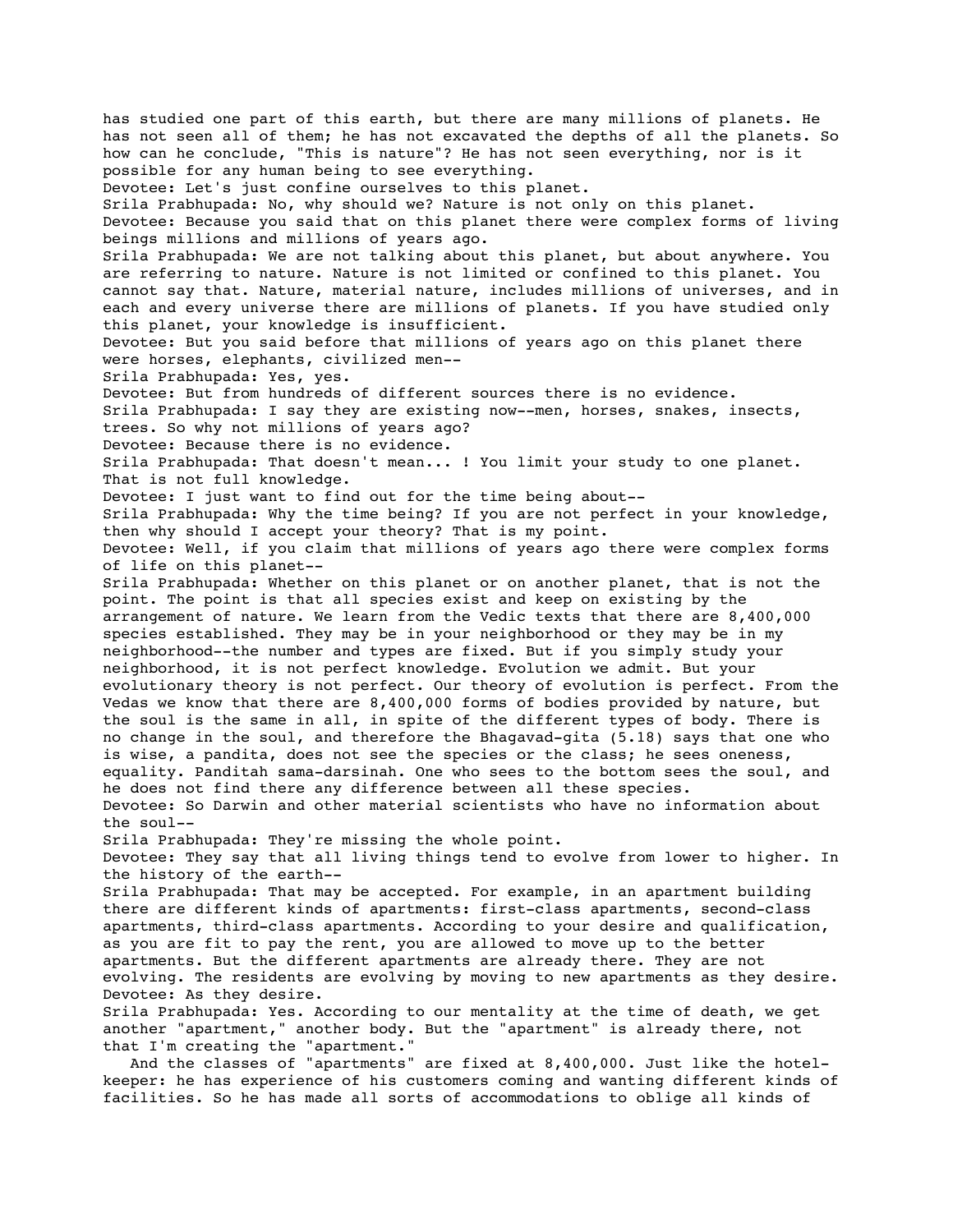customers. Similarly, this is God's creation. He knows how far a living entity can think, so He has made all these different species accordingly. When God thinks, "Come on, come here," nature obliges. Prakrteh kriyamanani gunaih karmani (Bhagavad-gita 3.27): Nature is offering facility. God, Krsna, is sitting in the heart of the living entity as Paramatma, and He knows, "He wants this." So the Lord orders nature, "Give him this apartment," and nature obliges: "Yes, come on; here is your apartment." This is the real explanation. Devotee: I understand and accept that. But I'm still puzzled as to why there is no geological evidence that in former times on this planet there were more complex forms.

Srila Prabhupada: Why are you taking geological evidence as final? Is it final? Science is progressing. You cannot say it is final.

Devotee: But I have excavated all parts of the world, and every time-- Srila Prabhupada: No. You have not excavated all parts of the world. Devotee: Well, on seven continents.

Srila Prabhupada: Seven continents is not the whole world. You say you have excavated the whole world, but we say no, not even an insignificant portion. So your knowledge is limited. Dr. Frog has examined his three-foot-wide well, and now he claims to know the ocean.

 Experimental knowledge is always imperfect, because one experiments with imperfect senses. Therefore, scientific knowledge must be imperfect. Our source of knowledge is different. We do not depend on experimental knowledge.

 Now you see no dinosaurs, nor have I seen all the 8,400,000 different forms of life. But my source of knowledge is different. You are an experimenter with imperfect senses. I have taken knowledge from the perfect person, who has seen everything, who knows everything. Therefore, my knowledge is perfect.

 Say, for example, that I receive knowledge from my mother: "Here is your father." But you are trying to search out your father on your own. You don't go to your mother and ask; you just search and search. Therefore, no matter how much you search, your knowledge will always remain imperfect. Devotee: And your knowledge says that millions of years ago there were higher forms of life on this planet.

Srila Prabhupada: Oh, yes, because our Vedic information is that the first created being is the most intelligent, the most intellectual person within the universe--Lord Brahma, the cosmic engineer. So how can we accept your theory that intellect develops by evolution? We have received our Vedic knowledge from Brahma, who is so perfect.

 Dr. Frog has studied his three-foot well, his little reservoir of water. The Atlantic Ocean is also a reservoir of water, but there is a vast difference. Dr. Frog cannot inform us about the Atlantic Ocean. But we take knowledge from the one who has made the Atlantic Ocean. So our knowledge is perfect.

Devotee: But wouldn't there be evidence in the earth, some remains? Srila Prabhupada: Our evidence is intelligence, not stones and bones. Our evidence is intelligence. We get Vedic information by disciplic succession from the most intelligent. It is coming down by sruti, hearing. Vyasadeva heard from Narada, Narada heard from Brahma--millions and millions of years ago. Millions and millions of our years pass, and it is not even one day for Brahma. So millions and billions and trillions of years are not very astonishing to us, for that is not even one day of Brahma. But Brahma was born of Krsna, and intelligent philosophy has been existing in our universe from the date of Brahma's birth. Brahma was first educated by God, and His knowledge has been passed down to us in the Vedic literature. So we get such intelligent information in the Vedas.

 But those so-called scientists and philosophers who do not follow this system of descending knowledge, who do not accept knowledge thus received from higher authorities--they can't have any perfect knowledge, no matter what research work they carry out with their blunt senses. So whatever they say, we take it as imperfect.